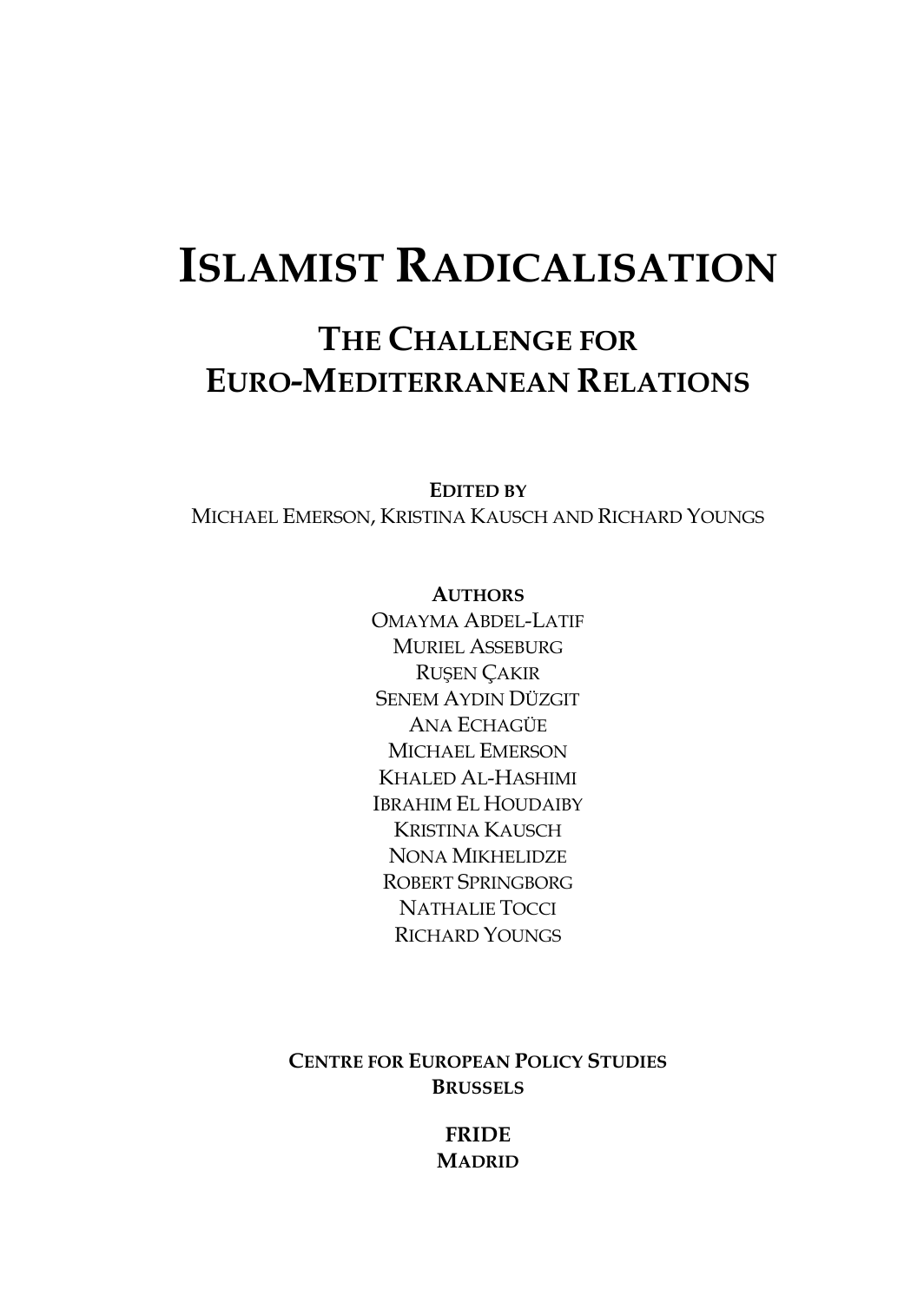The Centre for European Policy Studies (CEPS) is an independent policy research institute based in Brussels. Its mission is to produce sound analytical research leading to constructive solutions to the challenges facing Europe today.

FRIDE is an independent European think tank based in Madrid that provides innovative thinking on Europe's role on the international stage; its core research interests include democracy, human rights, peace and security.

The views expressed in this report are those of the authors writing in a personal capacity and do not necessarily reflect those of CEPS, FRIDE or any other institution with which they are associated.

This study was carried out with the kind support of the Fundacion Tres Culturas, Sevilla, and the Comunidad Autónoma de Madrid. CEPS' programme in this area is supported by the Compagnia di San Paolo and the Open Society Institute, which are also gratefully acknowledged.





*Cover photo: Protest by the Islamic jihad in Bethlehem against the Danish newspaper cartoons, February 2006.*

#### ISBN 978-92-9079-865-1 © Copyright 2009, CEPS and FRIDE.

All rights reserved. No part of this publication may be reproduced, stored in a retrieval system or transmitted in any form or by any means – electronic, mechanical, photocopying, recording or otherwise – without the prior permission of the Centre for European Policy Studies and FRIDE.

Centre for European Policy Studies FRIDE Place du Congrès 1, B-1000 Brussels Calle Goya 5-7, Pasaje 2, E-28001 Madrid Tel: 32 (0) 2 229.39.11 Fax: 32 (0) 2 219.41.51 Tel: 34 91 244 4740 Fax 34 91 244 47 41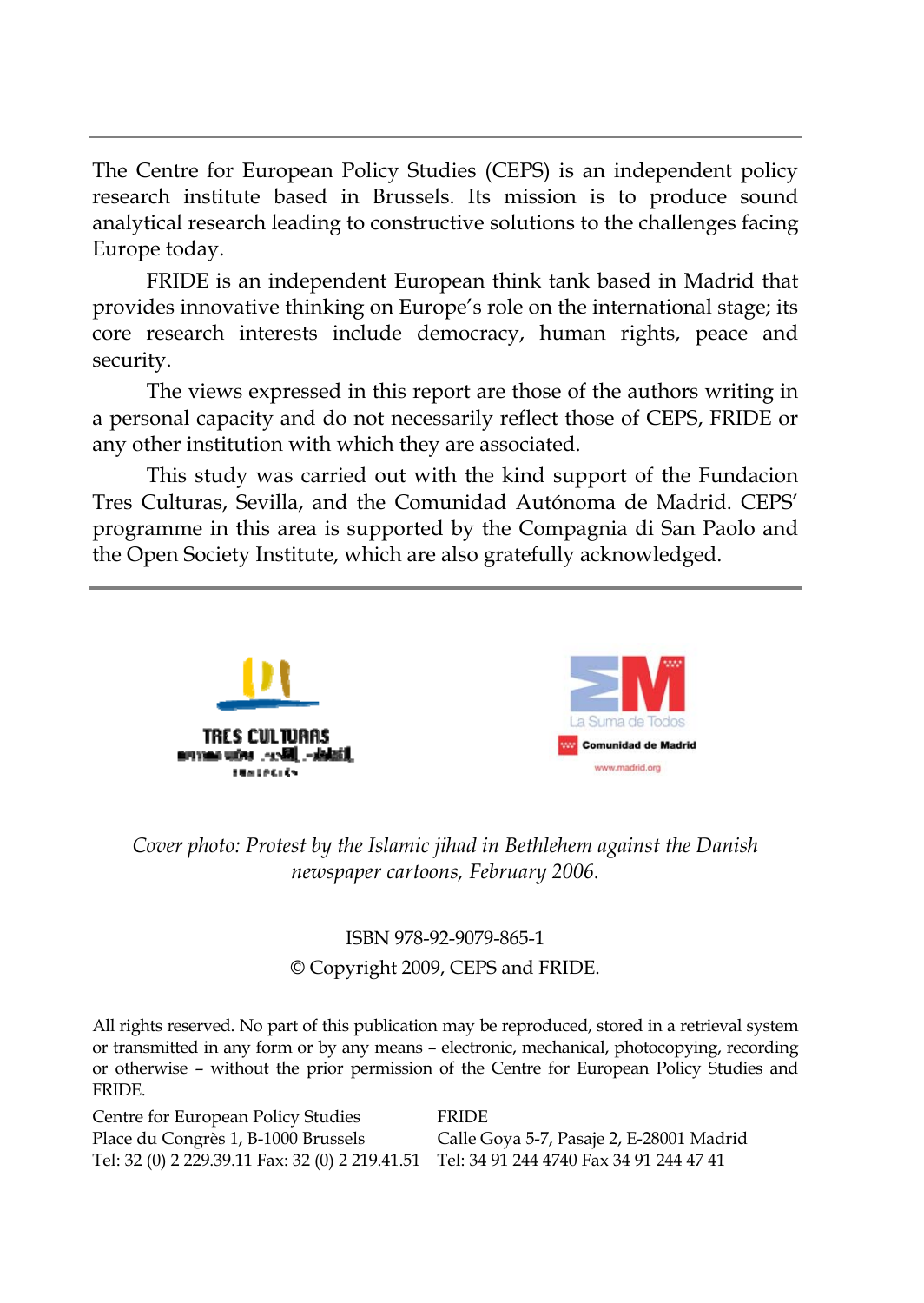# **CONTENTS**

| Preface |                                                                      |
|---------|----------------------------------------------------------------------|
|         |                                                                      |
|         | Part I. The question                                                 |
| 1.      | Is the EU contributing to re-radicalisation?                         |
|         | Part II. Case studies in Islamist radicalisation                     |
| 2.      | Trends in political Islam in Egypt                                   |
| 3.      | Understanding Hamas's radicalisation                                 |
| 4.      | Trends in Salafism                                                   |
| 5.      | Turkey: A sustainable case of de-radicalisation?                     |
| 6.      | The radicalisation of moderate Islamist parties: Reality or chimera? |

#### **Part III. European engagement?**

|    | 7. Europe's engagement with moderate Islamists                                   |
|----|----------------------------------------------------------------------------------|
| 8. | How can Europe engage with Islamist movements?                                   |
| 9. | Conclusions: Dynamics in political Islam and challenges for European<br>policies |
|    |                                                                                  |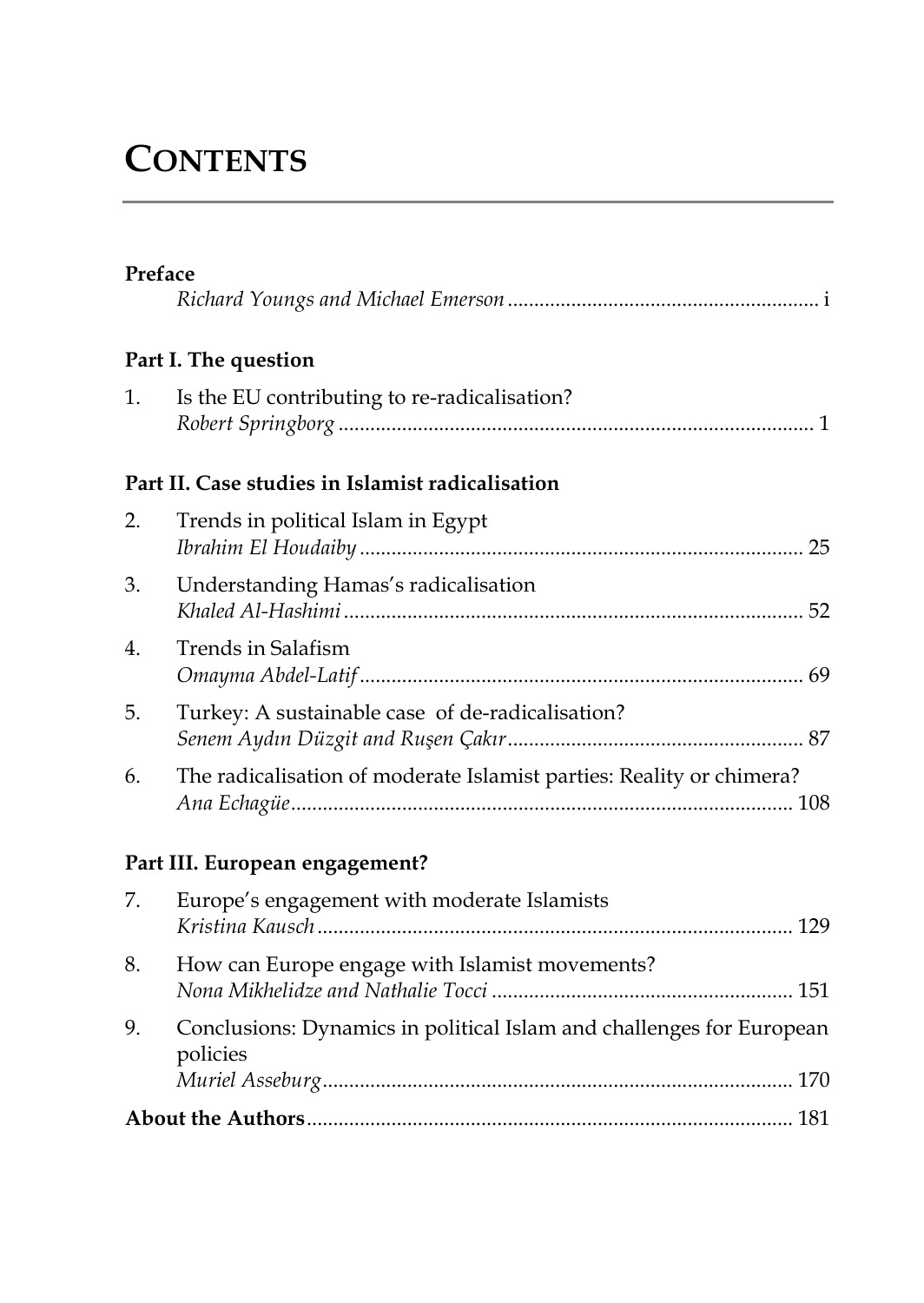### **PREFACE** *RICHARD YOUNGS AND MICHAEL EMERSON*

ssues relating to political Islam continue to present challenges to European foreign policies in the Middle East and North Africa (MENA). LAs EU policy has sought to come to terms with such challenges during **T** ssues relating to political Islam continue to present challenges to European foreign policies in the Middle East and North Africa (MENA). As EU policy has sought to come to terms with such challenges during the last de growing complexity and variety of trends within political Islam. Some Islamist organisations have strengthened their commitment to democratic norms and engaged fully in peaceable, mainstream national politics. Others remain wedded to violent means. And still others have drifted towards a more quietist form of Islam, disengaged from political activity. Political Islam in the MENA region presents no uniform trend to European policymakers.

Analytical debate has grown around the concept of 'radicalisation'. This in turn has spawned research on the factors driving 'de-radicalisation', and conversely, 're-radicalisation'. Much of the complexity derives from the widely held view that all three of these phenomena are occurring at the same time. Even the terms themselves are contested. It has often been pointed out that the moderate–radical dichotomy fails fully to capture the nuances of trends within political Islam. Some analysts also complain that talk of 'radicalism' is ideologically loaded. At the level of terminology, we understand radicalisation to be associated with extremism, but views differ over the centrality of its religious–fundamentalist versus political content, and over whether the willingness to resort to violence is implied or not. Such differences are reflected in the views held by the Islamists themselves, as well as in the perceptions of outsiders.

Whatever one's stance on such questions of terminology, it is clear that political Islam presents dimensions that are disconcerting from the point of view of European interests. In November 2007, we published a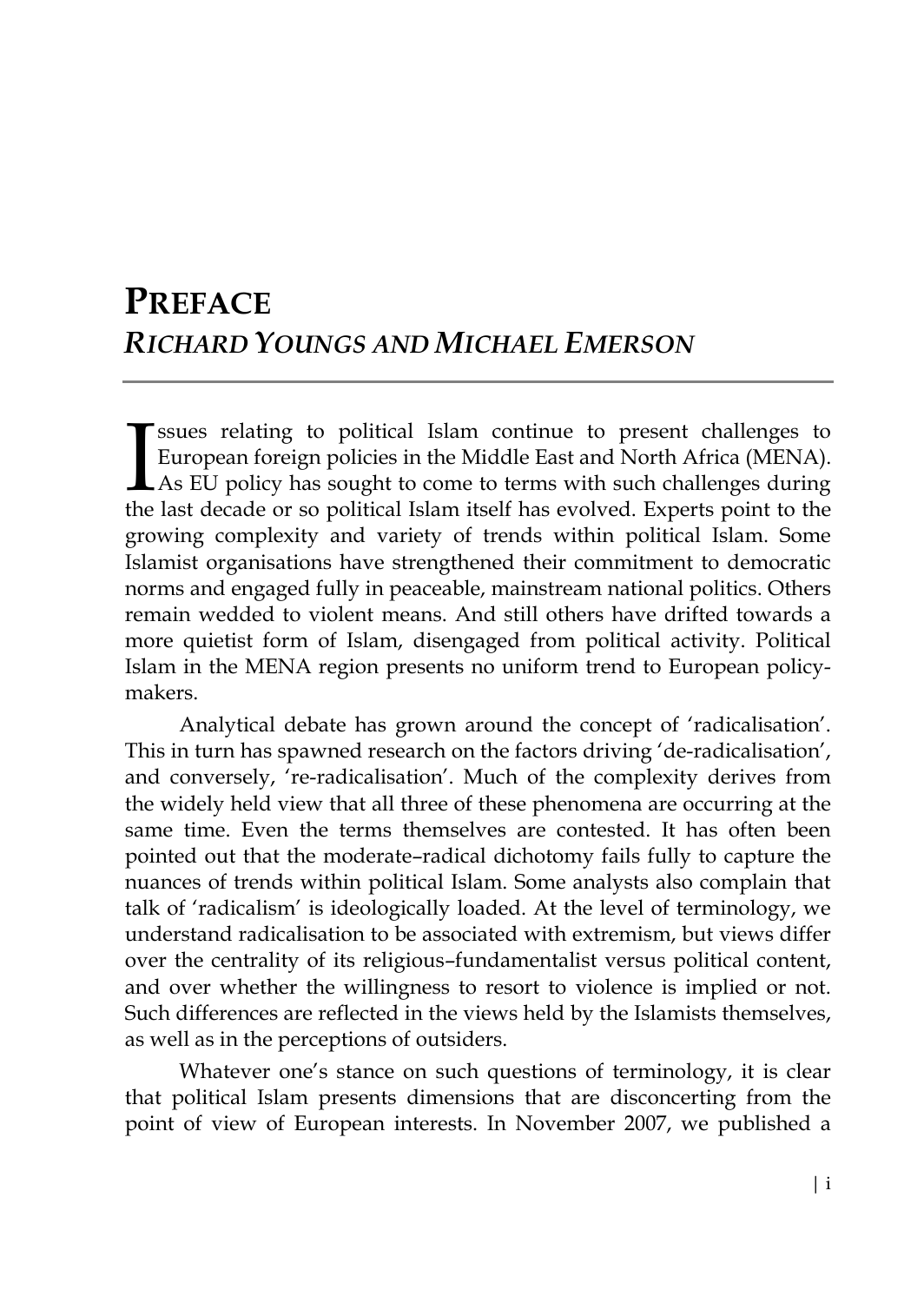volume that presented an analysis of how Islamist political parties viewed European foreign policy. That book was based on interviews conducted with some of the main Islamist parties espousing democratic norms across nine MENA states. Its conclusions were sobering. They revealed Islamists' continuing mistrust of European intentions, disappointment with the EU's failure to live up to its claim of being serious about promoting democratic reform in the Middle East and the perception that EU initiatives such as the European Neighbourhood Policy are more about excluding and containing Islamism than they are about inclusion and engagement.

In this follow-up volume, we broaden our analysis to consider some of the trends within political Islam that appear to be less benign for European interests. We are interested here in the relationship between the 'moderate' and 'less moderate' ends of the Islamist spectrum. Two distinct dimensions of the latter present challenging, but different, policy considerations for the EU: first, those Islamist groups still committed to or actively engaged in violence; and second, those strands increasingly committed to a disengaged, apolitical form of doctrinally-pure Islam. This second trend may not be violent, but is invariably hostile in its doctrine to both the West and democracy, apparently uncompromising in its ideological principles and often reluctant to channel demands and articulate interests through the political process. Experts differ on the question of whether this second trend can be described as radicalisation. But it is clear that both dimensions – violent and quietist – raise important and difficult policy dilemmas for European policy-makers.

An assessment of these dilemmas forms the backbone of this book. To this end, the book examines the following questions:

- How does EU policy affect the balance between moderate and less moderate strands of political Islam in the MENA region?
- Does the EU need to engage more specifically with the moderates? Is this the best means to assist de-radicalisation? Or is a selective focus on the moderates actually contributing to the growing exclusion, frustration and thus re-radicalisation of some Islamists?
- If this latter interpretation is correct, how far and in what way should the EU be engaging with the less moderate end of the Islamist spectrum? Should it set any conditions for such engagement, and if so what kinds of conditions? If it sets no conditions, can EU engagement really contribute towards de-radicalisation or is it of little significance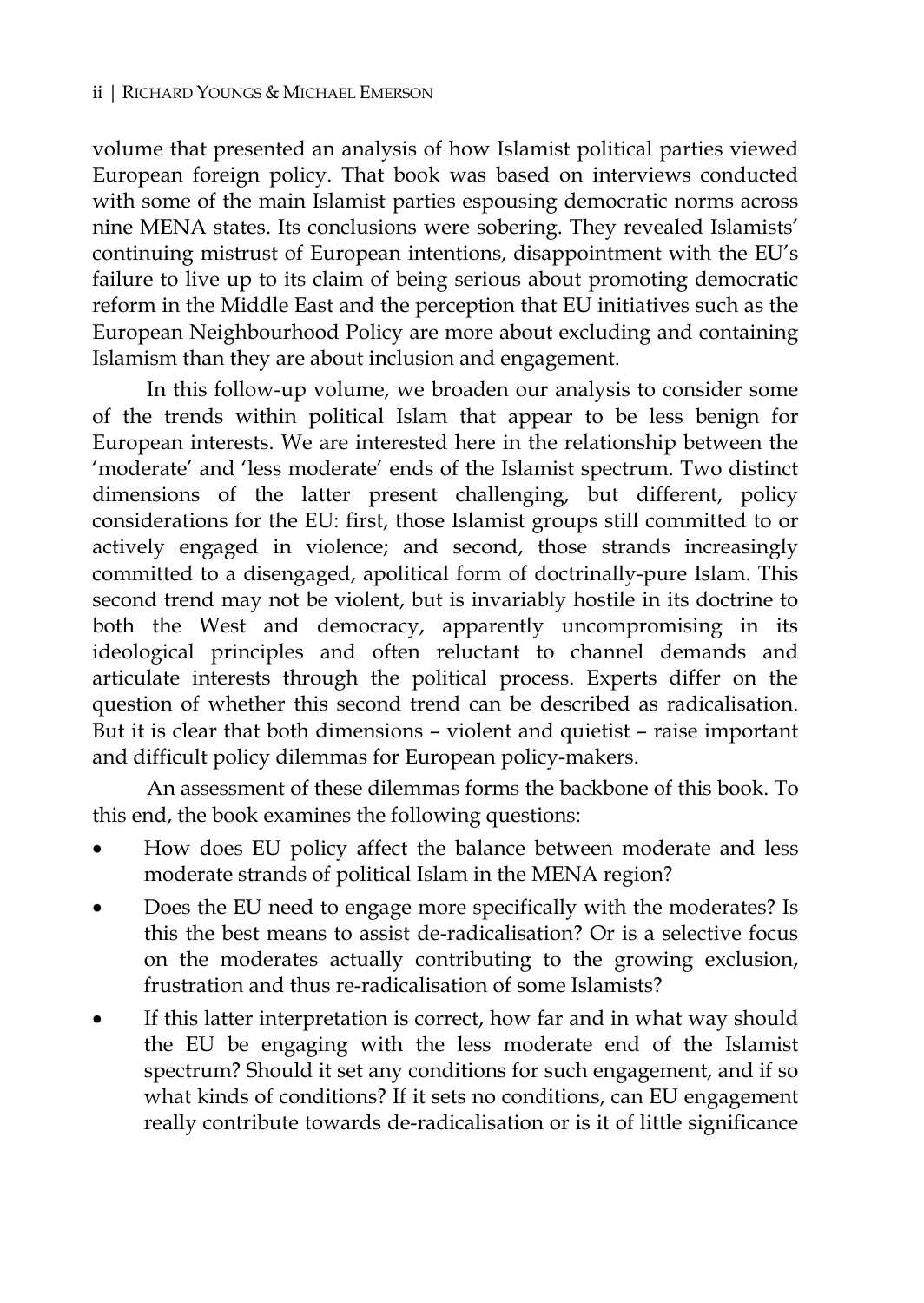for trends in political Islam? If re-radicalisation is actually a misnomer and of no particular concern to European interests, what policy implication does this more critical reading have for EU strategy in the MENA region?

This volume proceeds in three parts.

First, Robert Springborg provides an overview of the mismatch between trends in re-radicalisation, on the one hand, and European readings of political developments in the Arab states of the southern Mediterranean, on the other.

Second, a series of regional experts dissect trends in the MENA region and reflect on what these mean for European policies. Ibrahim El Houdaiby investigates the roots of persistent radicalism in Egypt; Khaled Al-Hashimi examines the factors driving Hamas's radicalism at the individual, social, governmental and international levels; and Omayma Abdel-Latif charts the fluidity in Salafism. Senem Aydin Düzgit and Ruşen Çakir question whether Turkey is really the successful case of de-radicalisation it is often presented to be.

In the volume's third part, European experts delve deeper into the nature of EU policies. Ana Echagüe argues that fears that the EU is contributing to re-radicalisation are exaggerated. Kristina Kausch critiques the EU's failure to fulfil its commitment to engage with moderate Islamists. Nona Mikhelidze and Nathalie Tocci explore whether the EU's engagement with opposition groups in other regions provide any helpful lessons for the Middle East.

In the volume's conclusion, Muriel Asseburg seeks to relate the intricacies of internal trends within Islam to the design of European strategies. A common theme running throughout the volume is that the EU needs far more fine-grained and bespoke policies that better respond to the fact that radicalisation, de-radicalisation and re-radicalisation are all occurring in the MENA region and are driven by a multiplicity of different factors.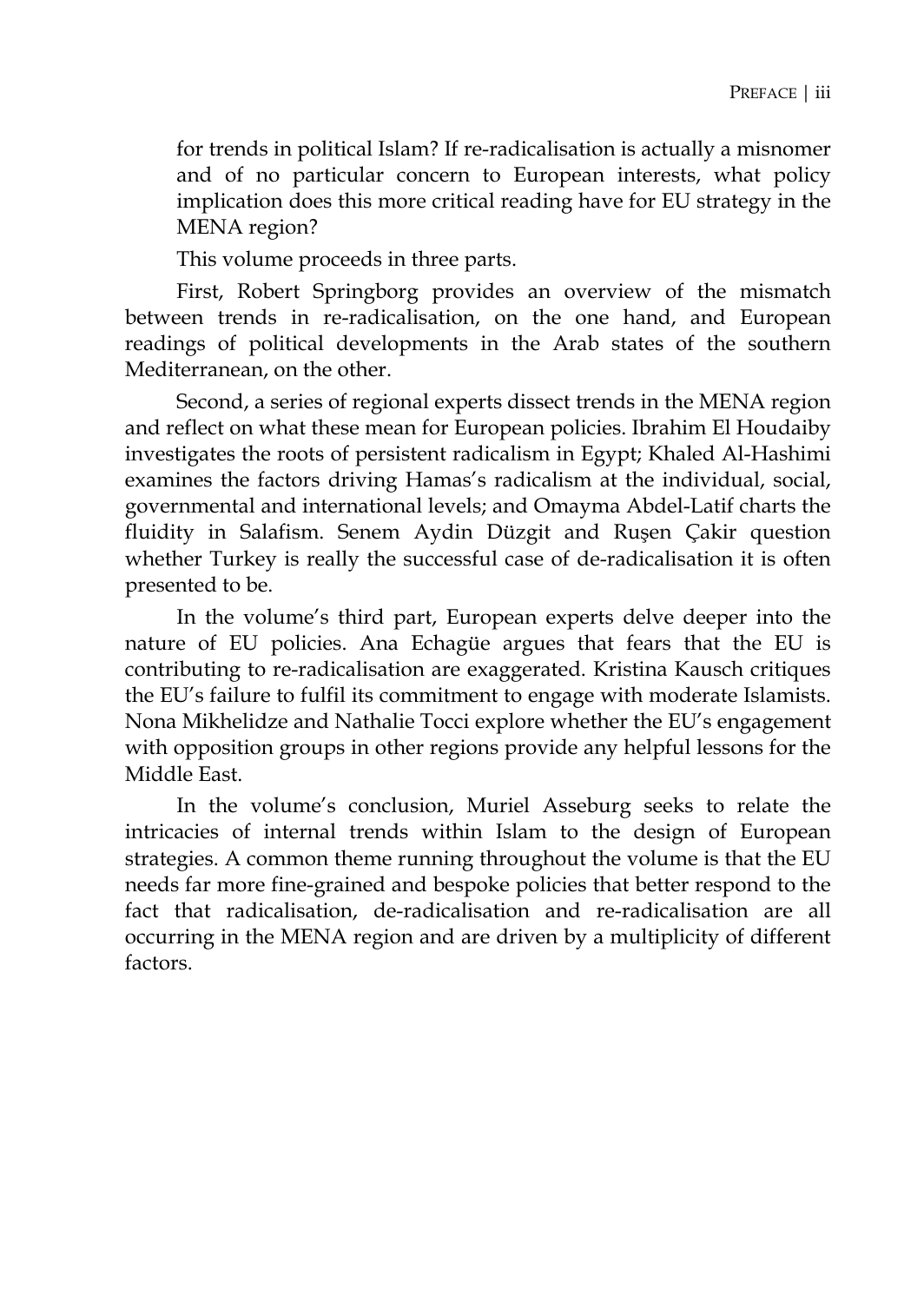# **PART I. THE QUESTION**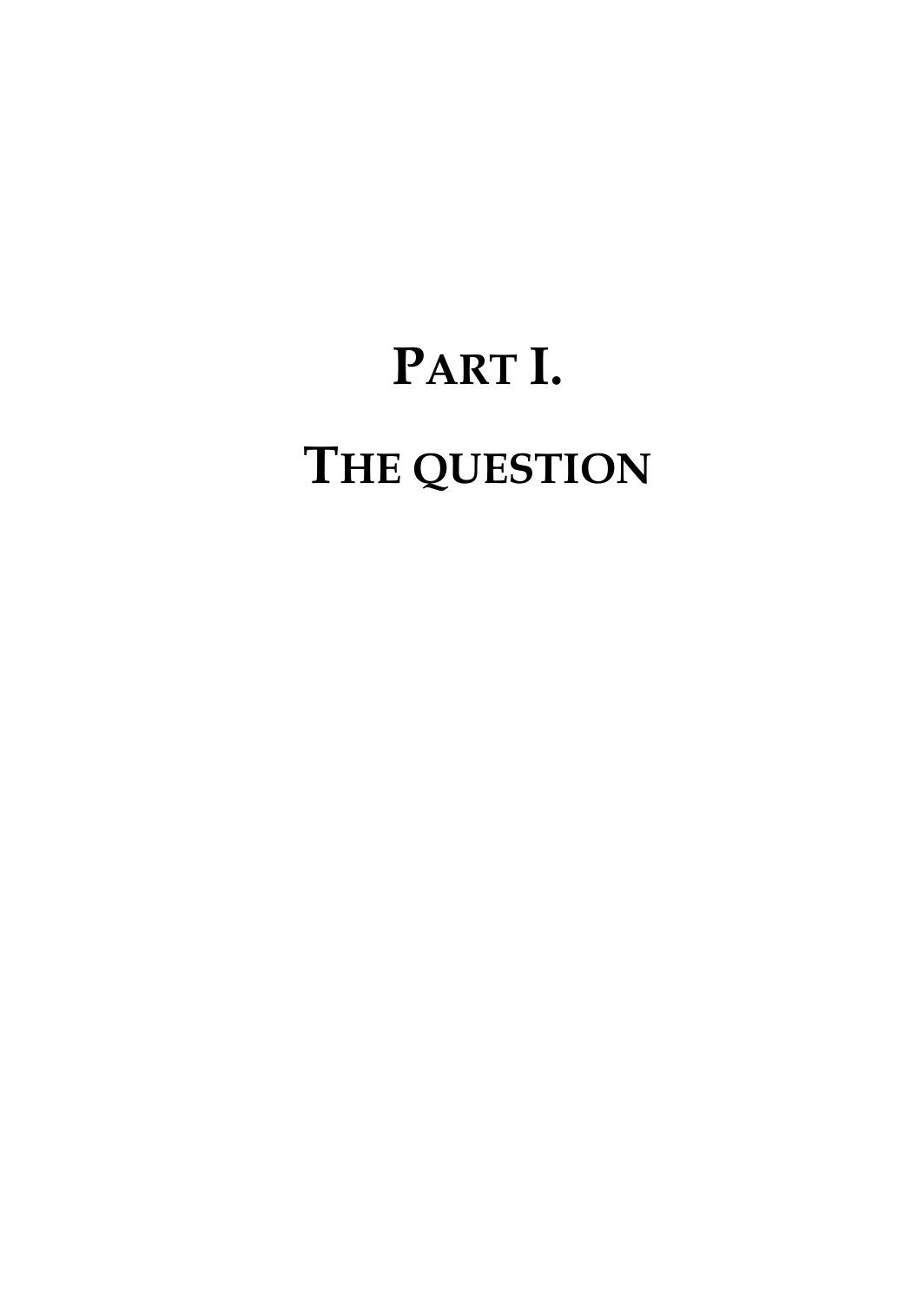## **1. IS THE EU CONTRIBUTING TO RE-RADICALISATION?**  *ROBERT SPRINGBORG*

This opening chapter provides an overview of the main questions explored by this volume: whether re-radicalisation is occurring; whether it is doing so because democratisation is not; and whether the EU could do more to facilitate democratisation or at least liberalisation, or could provide some solace or even support to Islamists so that they do not re-radicalise. Leaving aside the EU's role for the moment, the possible link between 'freedom' and 'terror' is one that has already stimulated considerable research, much of which indicates a negative correlation, i.e. the less freedom in a political system, the more likely it is to spawn terrorism. A recent empirical study conducted by the Rand Corporation, for example, of how "political reform influences calculations regarding political violence in six Arab states", found that "political openings can coopt and moderate opposition forces" and "cosmetic reforms and backtracking erode regime legitimacy and contribute to political violence".1  $\prod_{\text{the FI}}$ 

It would appear, therefore, that the implicit assumptions about reradicalisation are well grounded, suggesting that the EU should give careful consideration to how it might help reverse the de-liberalisation, reradicalisation process and possibly even leverage it into a liberalisation– moderation one. The purposes of this chapter are to investigate the contexts within which potential EU interventions might occur, most particularly

 $\ddot{\phantom{a}}$ 

<sup>1</sup> D. Dassa Kaye, F. Wehrey, A.K. Grant and D. Stahl, *More Freedom, Less Terror? Liberalisation and Political Violence in the Arab World,* Rand Corporation, Los Angeles, CA, 2008.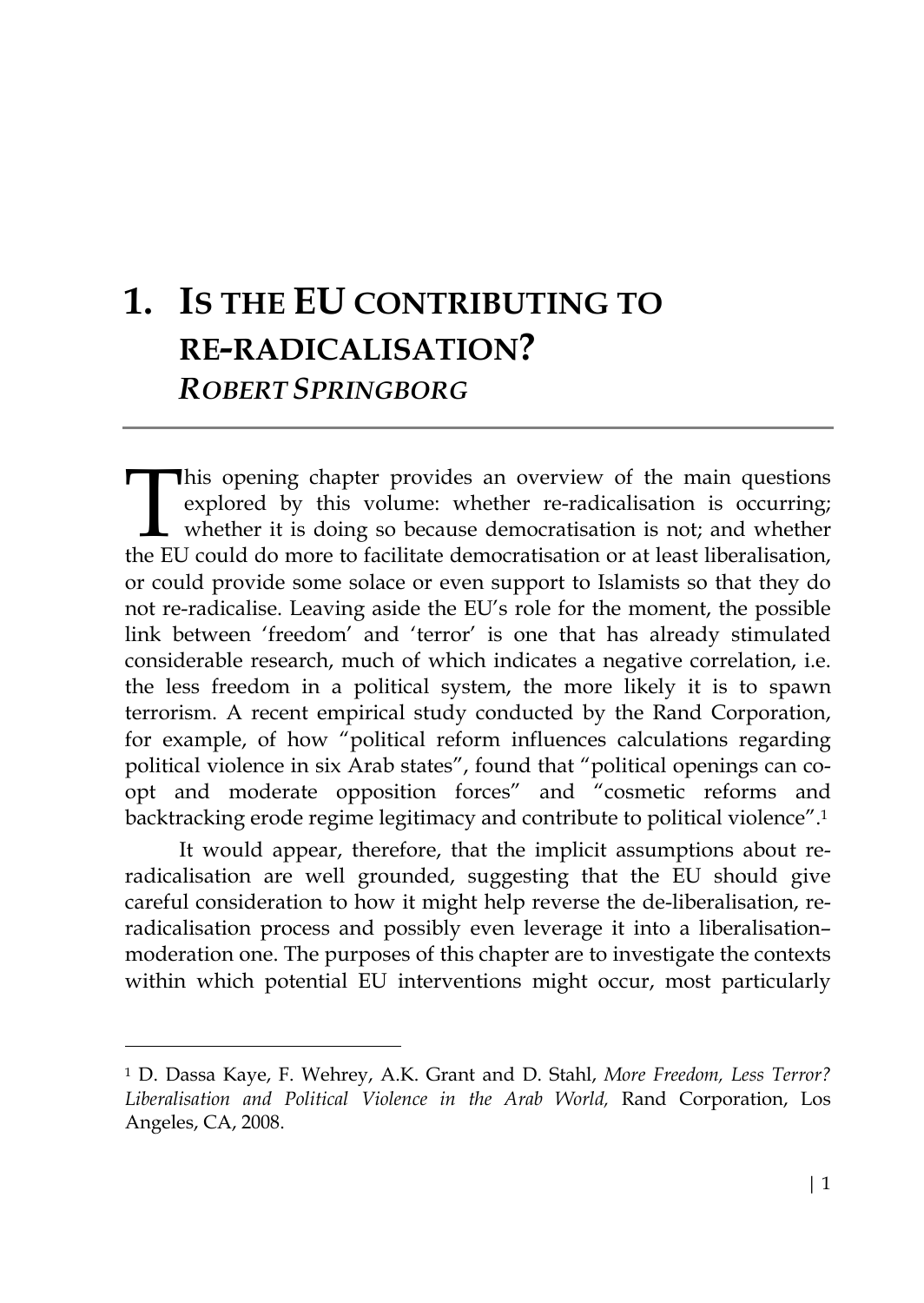that of contemporary Islamism within authoritarian Arab political systems, and to draw out some implications for possible EU strategies and programming.

#### **1. Islamism's responses to authoritarianism**

Moderate political Islamists face increased pressure throughout the Middle East and North Africa. In the most authoritarian states, including Libya, Syria and Tunisia, they have been provided absolutely no political space within which to operate. In Lebanon and Palestine, the confrontation with Israel, combined with the very nature of politics in weak states, has pushed political Islam into the methods and structures of national resistance organisations rather than non-violent political parties. In those non-Gulf states that have permitted the Muslim Brotherhood (MB) or its offshoot organisations to contest elections, including Egypt, Jordan, Morocco, Algeria and Yemen, authoritarianism has weakened all oppositionists, including Islamists. In the Gulf, the picture is less clear. While in Saudi Arabia moderate Islamists have demonstrated their strength in those elections that have been permitted, in Kuwait the Muslim Brotherhood offshoot, the Islamic Constitutional Movement (Hadas), lost half of its seats in the May 2008 parliamentary elections, while the more rigid and devout Salafists and Shii groupings captured record shares of the vote. Paradoxically, it is only in Iraq where moderate Islamists, albeit of a highly sectarian character, seem to be making headway against jihadist Islamists and possibly also, in the case of Sunni Islamists, against a government reluctant to grant them much political leeway.

The Islamist organisations most relevant to an assessment of the prospects of re-radicalisation are those that seemed to moderate their positions as part of their entry into competitive electoral politics, including those in the republics mentioned above and in Morocco, Jordan and Kuwait. They have all followed a similar trajectory of rising hope for their political prospects accompanying successful performance at the polls, followed by disillusionment occasioned either by deteriorating electoral appeal, being subject to harsh repression, or a combination of the two.

Even before the final round of the three-stage parliamentary elections of 2005 in Egypt had finished, for example, it was made clear to the Muslim Brothers that the regime was going to reward their surprisingly successful performance in the initial round with increased repression, an approach that the government has followed since that time. In the 2008 local government elections, the MB failed to win a seat in the face of massive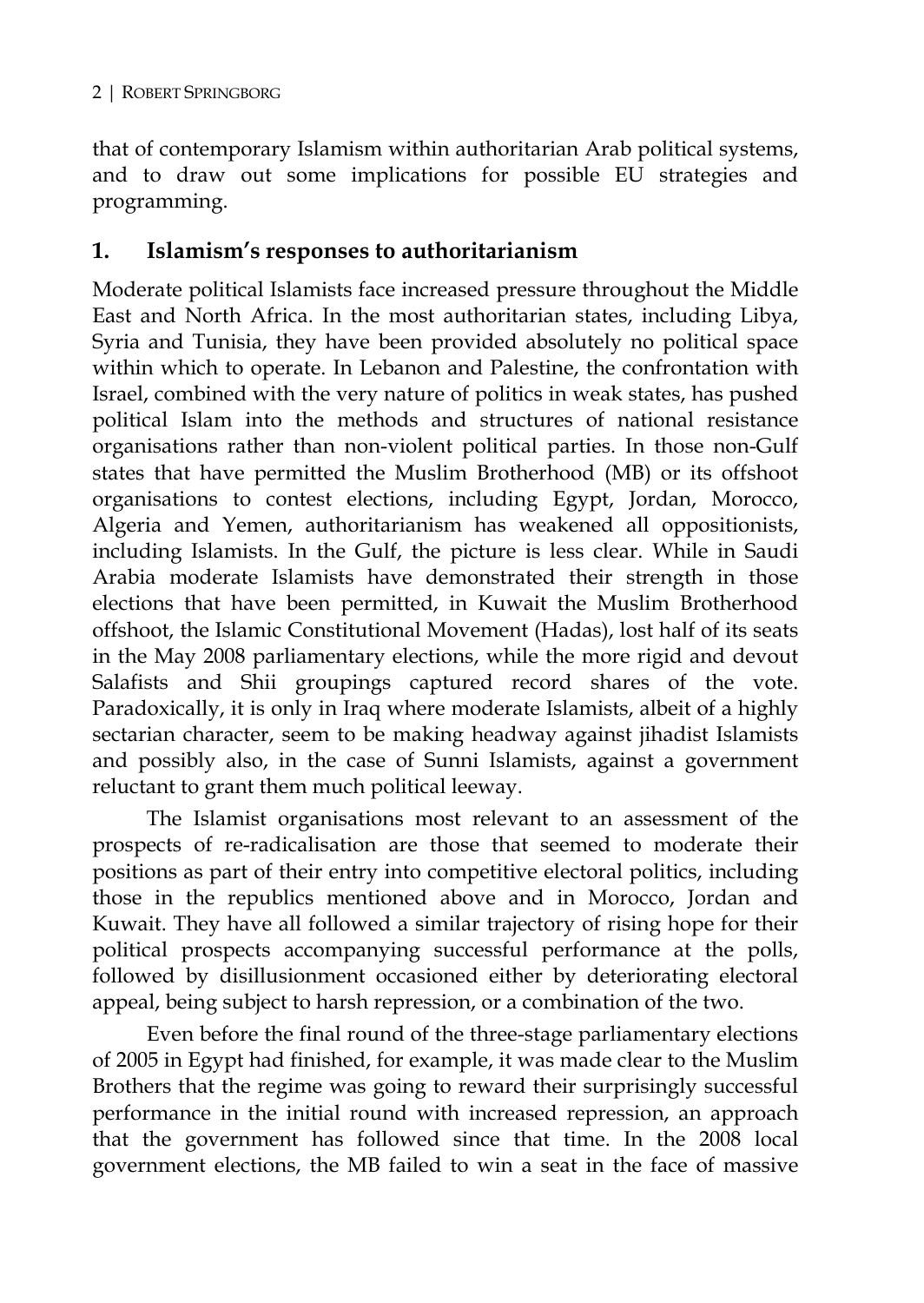intimidation.2 The high water mark for Jordan's Islamic Action Front (IAF) was achieved in the comparatively free elections of 1989. Since that time its political hopes have receded as gerrymandering of election districts and generalised governmental pressure, further intensified under King Abdullah, has reduced the number of IAF deputies in successive elections by some two-thirds, so that in 2007 it won a mere six seats.3 Yemen's al-Islah Party reached the apogee of its electoral success in the 1993 elections, the first to be held after the 1990 unification, when it finished a reasonably close second to the regime's own party, the General People's Congress (GPC). Since that time, its position has been steadily eroded by the GPC, which with 238 seats now outnumbers the 46 Islah members of parliament by a margin of five to one. The Party for Justice and Development's (PJD) electoral fortunes in Morocco have similarly stagnated. Breaking onto the electoral scene in the 1997 elections when it won 9 seats, it rapidly gained popularity and captured 42 in the 2002 elections. Although it managed to win 47 seats in the September 2007 elections, its share of the popular vote was only 14%, well below what had been anticipated. One explanation of this disappointing result, in addition to low voter turnout because of apathy, was the drift of supporters away from the PJD to Sheikh Abdel Salam Yassin's Movement for Justice and Charity, an Islamist organisation that takes a harder line and refused to contest elections.4 In Kuwait, voters have a choice among Islamists, with the moderate, MB-affiliated Hadas on the conservative end of the spectrum and a grouping of Salafists towards the more radical end (at least in terms of personal beliefs and practices). In the 2008 elections, the first to be held on the basis of the new electoral law

<sup>2</sup> I. El Houdaiby contends that the post-2005 crackdown is empowering radicals within the MB. See his article, "Miscalculated Adventure", *Middle East Times*, 6 June 2008 (retrieved from http://www.metimes.com/Opinion/2008/06/06/ egypts\_miscalculated\_adventure/3667/).

<sup>&</sup>lt;sup>3</sup> As in the case of Egypt, the combination of repression and declining electoral success of Jordan's IAF is seen by close observers as empowering radicals within the organisation, as manifested in this case by the intense electoral struggle in the wake of the 2007 elections that saw the radical Hammam Sa'id win by one vote.

<sup>4</sup> A. Hamzawy, "The 2007 Moroccan Parliamentary Elections: Results and Implications", Web Commentary, Carnegie Endowment for International Peace, Washington, D.C., 7 September 2007 (http://www.carnegieendowment.org/ publications/index.cfm?fa=view&id=19569&prog=zgp&proj=zme).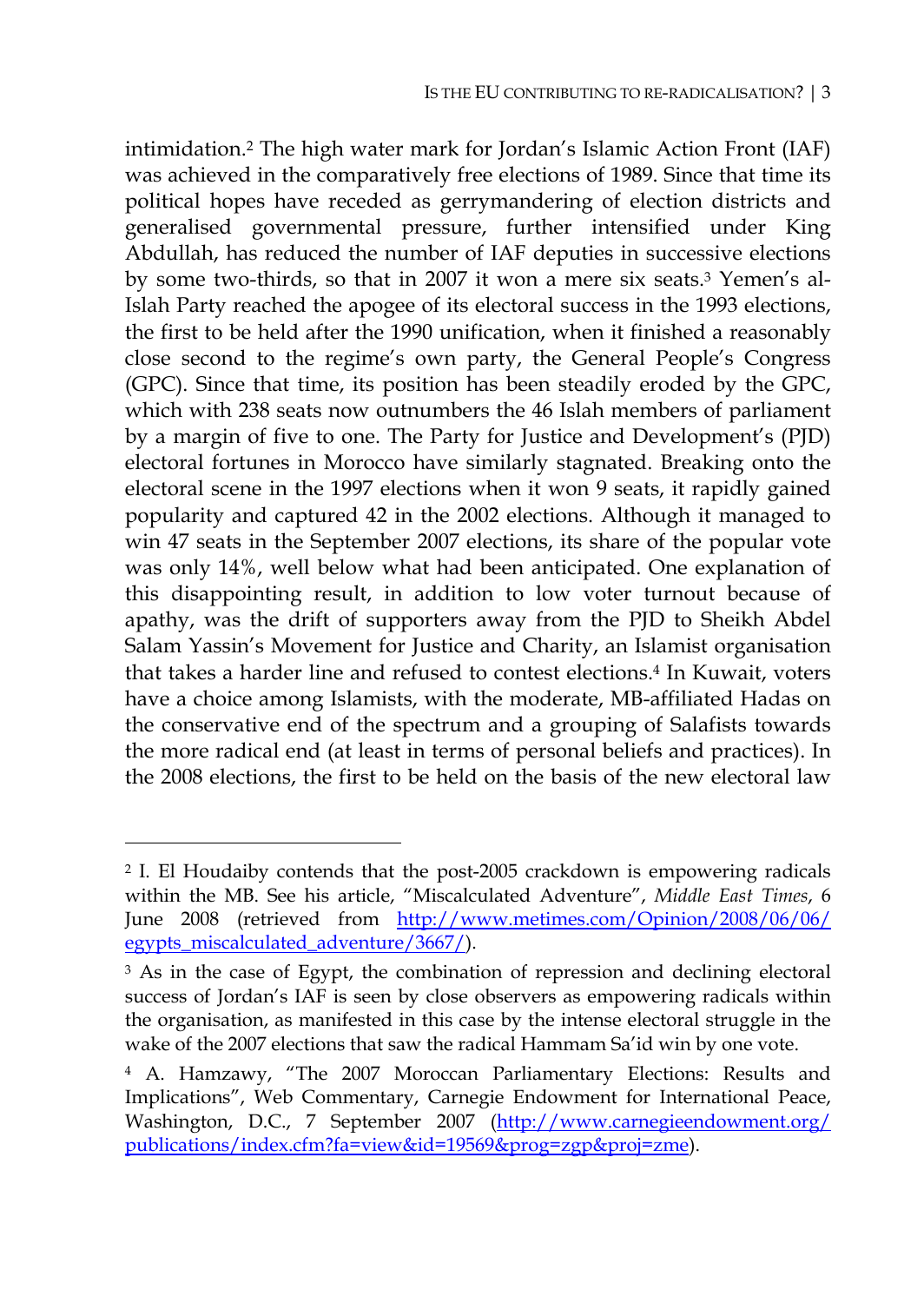$\overline{a}$ 

that was widely seen to favour Hadas, that grouping saw its parliamentary bloc reduced to three seats as the Salafists recorded their best ever results.5

The recent political record of moderate Islamists is clear. Their electoral performance is in decline, while their capacities appear to be eroding as a result of sustained governmental pressure. In Morocco, Kuwait, Algeria and Yemen the existence of yet more radical Islamist political organisations may account for the enervation of 'establishment' political Islam as it is increasingly seen as having been co-opted and lost its effectiveness. In Egypt and Jordan, where more radical Islamist organisations apparently have been marginalised, the downward trajectories of the MB and the IAF, coupled with internal restiveness and radicalisation, result primarily from intensifying struggles with the regime, although disaffection with the MB and IAF is also manifest among the Egyptian and Jordanian wider publics. Why then have the bright hopes of moderate Islamists failed to materialise? And what are the reactions to this failure?

A single, over-arching explanation of failure might be referred to as 'democratisation fatigue', a notion that encompasses several elements. First and most importantly, regimes have grown leery of the liberalisation strategies that they formerly pursued and to which moderate Islamists responded by focusing their organisational energies on the political system and specifically electoral politics. While the causes of regime anxiety vary from country to country, the most common one is the very success of these moderate Islamists in mobilising support in opposition to incumbent regimes. That success has deterred further liberalisation and in most of the republics has caused it to be rolled back. For their part, Arab publics, ever alert to the signals sent by their rulers, have come to believe that the path to power will never lie through free and fair elections, so why waste time with them and organisations seeking to follow that path.

<sup>5</sup> On the recent Kuwaiti elections, see N.J. Brown, "Kuwait's 2008 Parliamentary Elections: A Setback for Democratic Islamism", Web Commentary, Carnegie Endowment for International Peace, Washington, D.C., May 2008. Brown concludes by observing, "Kuwait's HADAS has managed in less than two decades to emerge as the Arab Islamist party most thoroughly integrated as a normal political actor. Its leaders are frustrated because they feel that in a sense they have become more democratic than the political system in which they operate – and perhaps more than Kuwaiti society is ready for."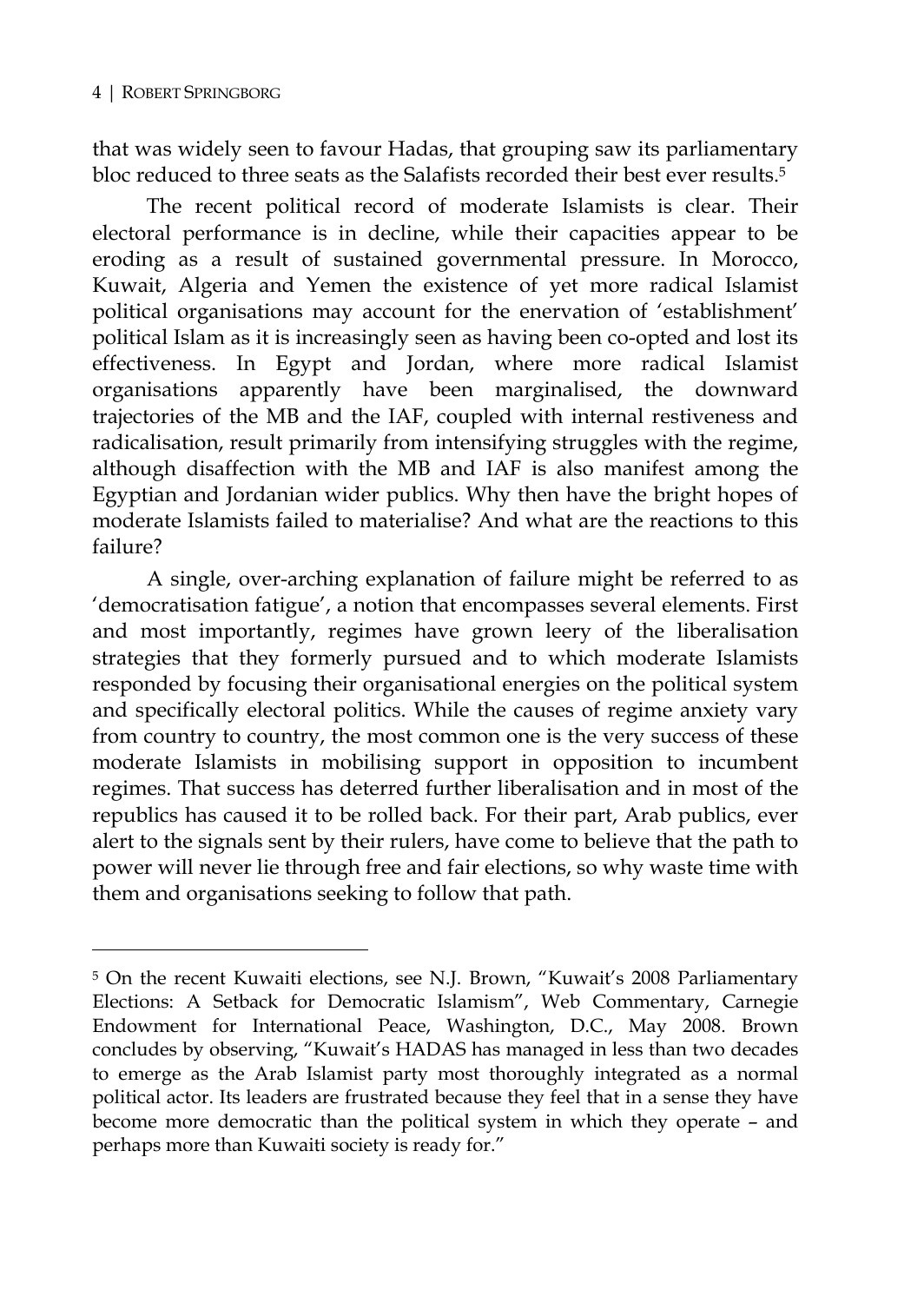The regional context within which de-liberalisation dramas have been played out in the Arab republics reinforces democratisation fatigue. Much faith had been placed in the willingness and ability of the Bush administration to pressure rulers to democratise. That faith is now believed to have been misplaced. Simultaneously, the political successes of the national liberation Islamist movements, namely Hizbullah and Hamas – with the former fighting Israel to a draw in 2006 and imposing its will on the 14 March-backed government in May 2008, and the latter defeating Fatah in Gaza and continuing to resolutely confront Israel – suggest to many Arabs that a radical, rather than moderate approach pays greater political dividends. That Hizbullah's and Hamas's putative successes owing to their hard-line positions occurred just when the soft lines taken by the MB, PJD, Hadas, IAF and Islah were seen to have led nowhere, reinforced the view that moderation is ineffective.

Reactions to democratisation fatigue among Islamists include voter apathy, organisational fissures and radicalisation. Morocco, Algeria, Egypt, Jordan, Yemen and Kuwait have all witnessed declining electoral performances of moderate Islamists. A recrudescence of Islamist violence has occurred in Algeria, Lebanon and Yemen, while the growing appeal of more fundamentalist Islamists has affected recent elections in Morocco and Kuwait. Moderate Islamists, in sum, confront serious challenges. Although organisational fissures vary in intensity and type from country to country, what seems common is an old guard–young guard schism, which is most manifested in Egypt. The basic indictment of the MB leadership by many youthful Brothers is that they simply are not politically hip. If the strategy is to compete for power by traditional democratic means augmented by mobilisation of the street in non-violent protests, then the organisation has itself to be more democratic, flexible, policy literate, engaged and capable of winning the hearts and minds of the 'Facebookiyyin', that new category of hip, wired, politically engaged youths, many of whom are Islamists. Interestingly, this schism is not unlike that which increasingly is dividing regimes as well, thus opening up the possibility of new coalitions that cross the heretofore-unbridgeable divide between government and opposition. But in the meantime, the pressure upon opposition Islamists is much greater than on incumbent regimes, for the former have also to bear the weight of oppression applied by the latter. So not surprisingly, there is more evidence of moderate Islamist organisations crumbling, including the general impression that the Islamist old guard is digging in against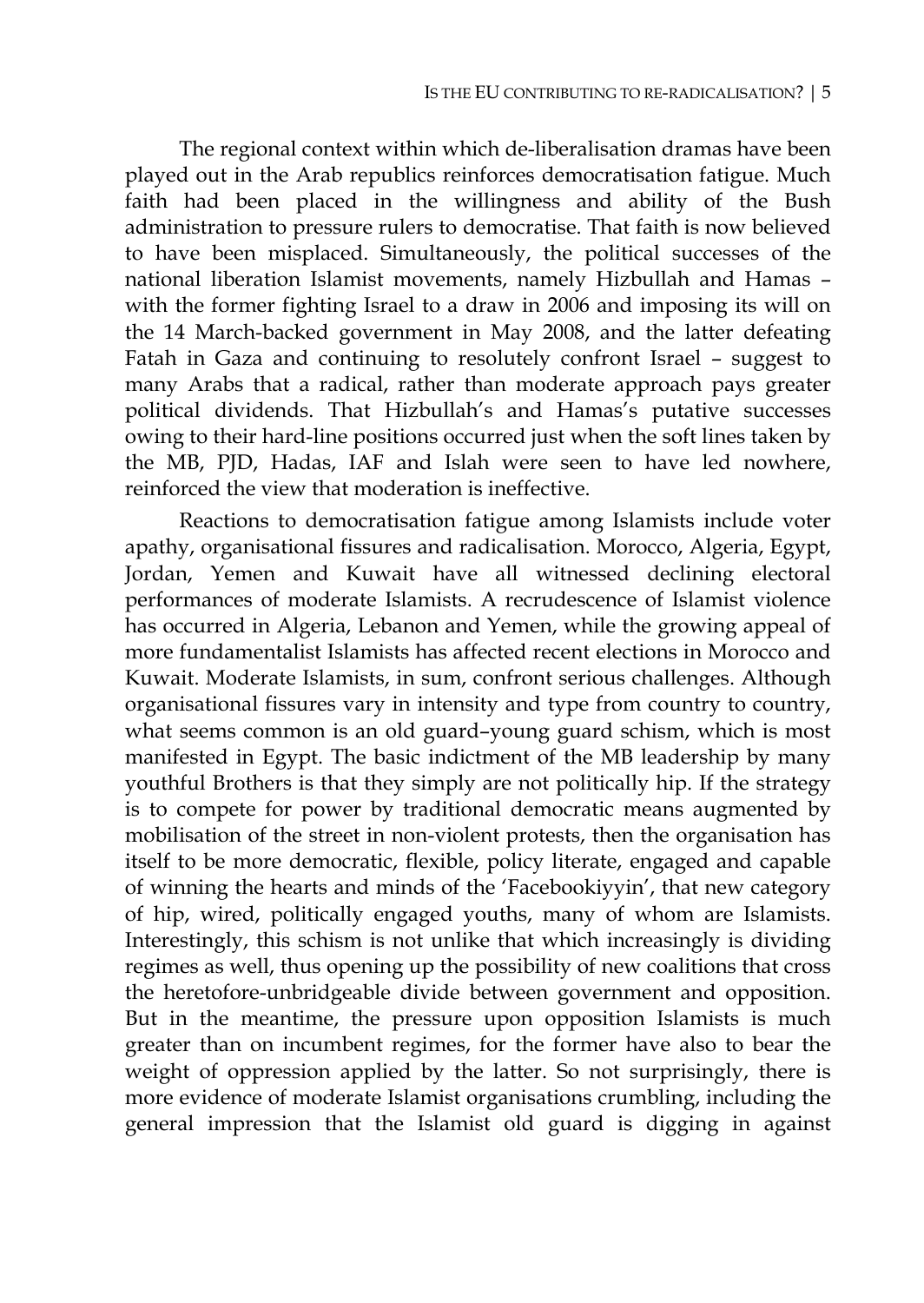younger members lured by the appeals of a Facebook, interactive politics away from the fundamentalist and hierarchical principles of the MB and its fellow travellers.

The contemporary political scene therefore appears to be one that is characterised on the surface by an authoritarian status quo, beneath which there are signs of organisational decay both within the ranks of moderate Islamists and in government. Secular, liberal political organisations are conspicuous in their absence. At the same time, Arab streets are becoming more restless not only as a result of this political stagnation, but also because of perceived consequences of bad governance for their daily lives. Inflation, especially of food prices, is the most evident and politically dangerous of these shortcomings. Given these signs of surface decay and sub-surface volatility, the latter of which is further enhanced by the availability of virtual political space through the Internet and mobile phones, the potential for volcanic political eruptions is increasing. As that pressure has mounted, however, there are relatively few signs of a renewal of Islamist violence spearheaded by radical, underground organisations, causing one to wonder why.

The most obvious answer is that the deterrent capacities of regimes have been reinforced. Indeed, incumbent rulers matched surface liberalisations with sub-structural reinforcements of security and intelligence forces, presumably in order to be able to draw firm bottom lines that would set the limits of those liberalisations. The tightening-up of constitutional, legal and administrative constraints on political freedoms has accompanied the muscling-up of those forces charged with monitoring and clearing political streets. In Egypt, that has taken the particularly sinister form of plainclothes goon squads being infiltrated into demonstrations to intimidate, beat and even sexually molest demonstrators. Lest those whose nominal rights have been violated seek redress in the courts, the regime moved in May 2008 to extend the Emergency Law, which has been in effect throughout the entirety of the Mubarak era and which the president promised to rescind during his 2005 presidential election campaign. The approximately 1.4 million-strong internal security forces include vast numbers of police spies within the Orwellian State Security Investigations, so only the brave or the foolish consider plotting against the regime. And since even nominally legal political activity, including active participation in an opposition political party or human rights organisation, can result in retaliation by the state,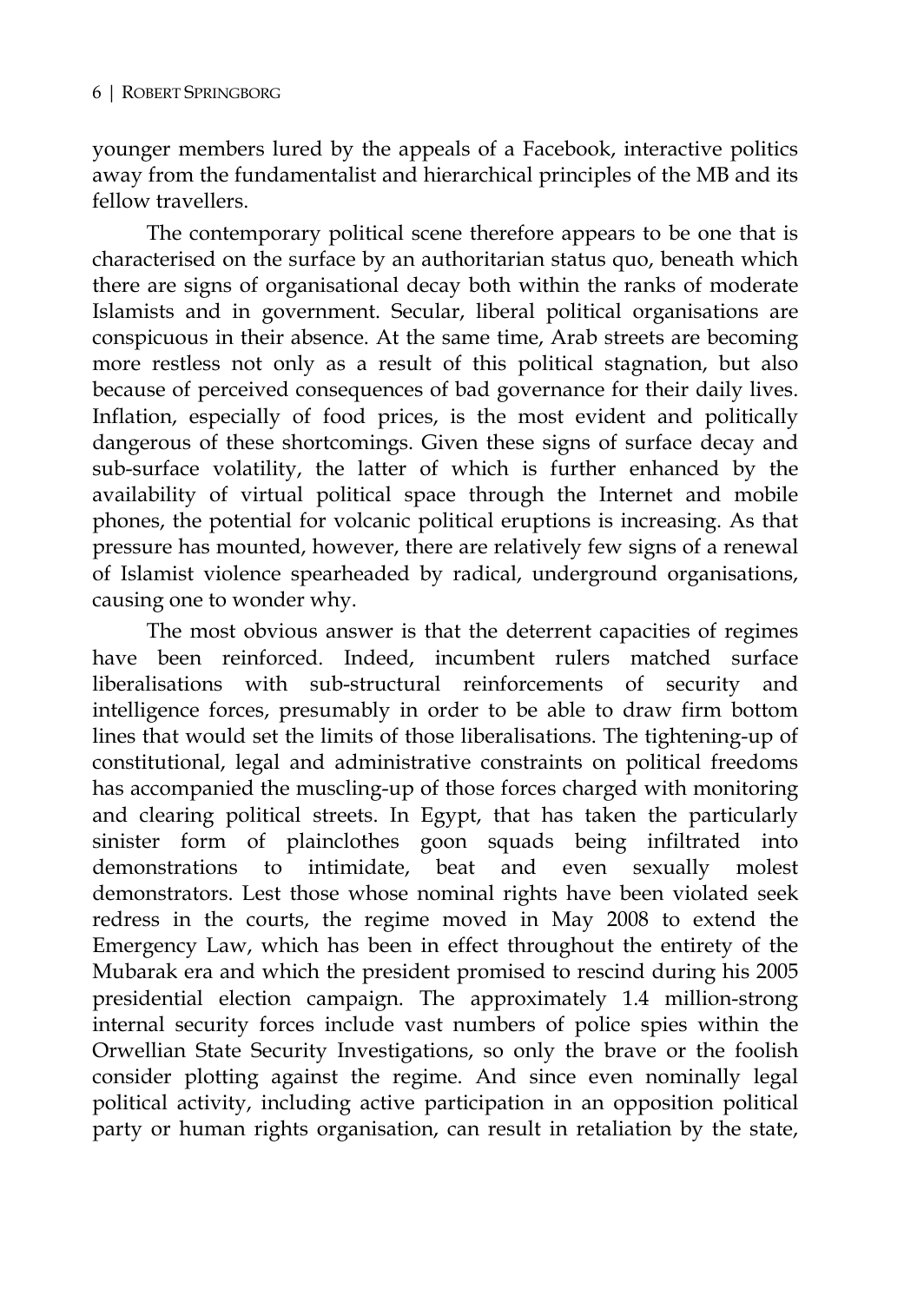complete withdrawal from political life is the only truly safe, hence most common strategy, whether in the form of voter apathy or the rise of a quietist Salafism.

Another impediment to the resurgence of violent Islamism is the recent historical record of the failure of this approach. Algeria and Egypt witnessed significant Islamist insurrections that ended in costly failures. The reverberations of counter-insurgency warfare for even non-combatants were sufficiently unpleasant for them to have a lasting deterrent effect on potential host populations. The clear lesson for those contemplating the overthrow of entrenched, authoritarian regimes was that a head-on assault would not work. In Egypt, that lesson should have been learned in 1981 when Islamic Jihad thought that the combination of the assassination of President Anwar Sadat and an uprising in Asyut would spark rebellion everywhere. That they truly learned that lesson in the wake of the failed 1992–97 insurrection is suggested by the apparently heartfelt recantations of members of the Jamaah al-Islamiyya and Jamaat al-Jihad after they had languished in prison for years. The Saudi authorities' similar success in inducing former Islamist guerrillas to repent suggests that they too have come to appreciate the durability of the regimes and possibly also the theological and political deficiencies of radical Islamism.6

Olivier Roy's reference to the "failure of political Islam" is certainly correct when applied to its violent variant, a fact recognised by most Arab publics.7 Egypt and Algeria were signal lessons, but so too has been Iraq, where the nihilistic excesses of al-Qaeda-affiliated insurrectionists combined with the rejection of them by Sunni nationalists and even other Islamists have discredited not only al-Qaeda in most of the Arab world, but also violent Islamism more generally. The Iraqi-related al-Qaeda hotel bombings in Amman in November 2005 brought that message home directly to Jordanians. Meanwhile, the Lebanese have approached the brink of widespread violence in recent years, but on each occasion, including that in May 2008 with the so-called 'coup' by Hizbullah, they have backed away

<sup>6</sup> On the Saudi strategy and its results, see C. Boucek, *Saudi Arabia's Soft Counterterrorism Strategy: Prevention, Rehabilitation, and Aftercare,* Carnegie Paper No. 97, Carnegie Endowment for International Peace, Washington, D.C., September 2008.

<sup>7</sup> O. Roy, *The Failure of Political Islam*, Cambridge, MA: Harvard University Press, 1994.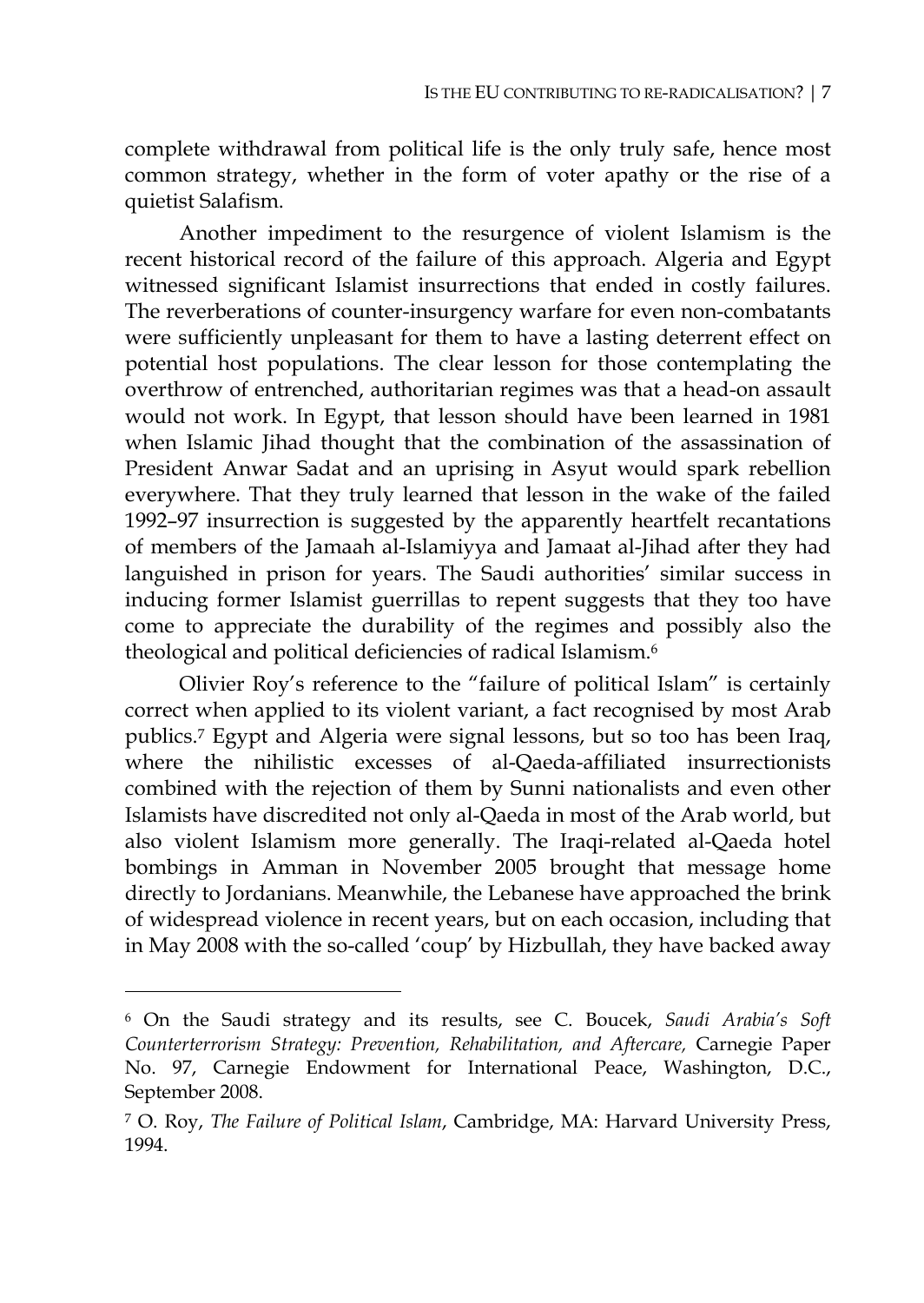$\overline{a}$ 

from it, largely out of the universal repugnance at the very thought of a reoccurrence of civil war. When jihadists seized the Nahr al Barad refugee camp in 2007, virtually the entirety of Lebanon supported the military's sustained effort to conquer them. The upsurge of Salafist activity since that time hardly represents a broader embrace of violence, although it could be a precursor of more trouble to come in forever-troubled Lebanon. All of this evidence suggests that far from being enamoured with violence, the vast majority of Arab publics have had more than enough of it, even when it is justified on the grounds of being truly Islamic. So, for example, when MB Supreme Guide Mehdi Akef in May 2008 described Osama bin Laden sympathetically as a *mujahid*, a firestorm of controversy broke out, with Egyptian parliamentarians, theologians and others condemning Akef.8 Two and a half years earlier, a 'martial arts' demonstration by MB-allied students at al-Azhar was seized upon by the regime to discredit the organisation, something it could not have accomplished had the public not been apprehensive about Islamist political violence.

Having failed to bring about new political orders through either bullets or ballots, Islamists may also be turning inward towards more spiritual, less political interpretations and practices of their religion. Sufism, for example, is attracting a growing number of young Egyptians, many of whom previously expressed support for Islamism despite the fact that most Islamists are critical of this quietist manifestation of Islam, even though the founder of the Muslim Brotherhood, Hassan al-Banna, came from a Sufi background.9 Similarly, Salafism – which venerates the early practitioners and practices of Islam and in its dominant version is sceptical of direct political engagement (especially the compromising sort pursued by the MB) yet also has a jihadist element – has demonstrated its strength paradoxically at the polls in Kuwait, in the vibrant Islamist world of Algeria and in the shadowy underworld of Lebanese political violence. According to some bloggers, it is also enjoying a widespread resurgence in

<sup>8</sup> For a report on the backlash, see *Asharq al-Awsat*, 24 May 2008 (retrieved from http://www.asharqalawsat.com/details.asp?section=4&article=472017&issueno=1 0770).

<sup>9</sup> On the spread of Sufism in Egypt, see *Al Arabiya*, 29 May 2008 (retrieved from http://www.alarabiya.net/articles/2008/05/29/50656.html).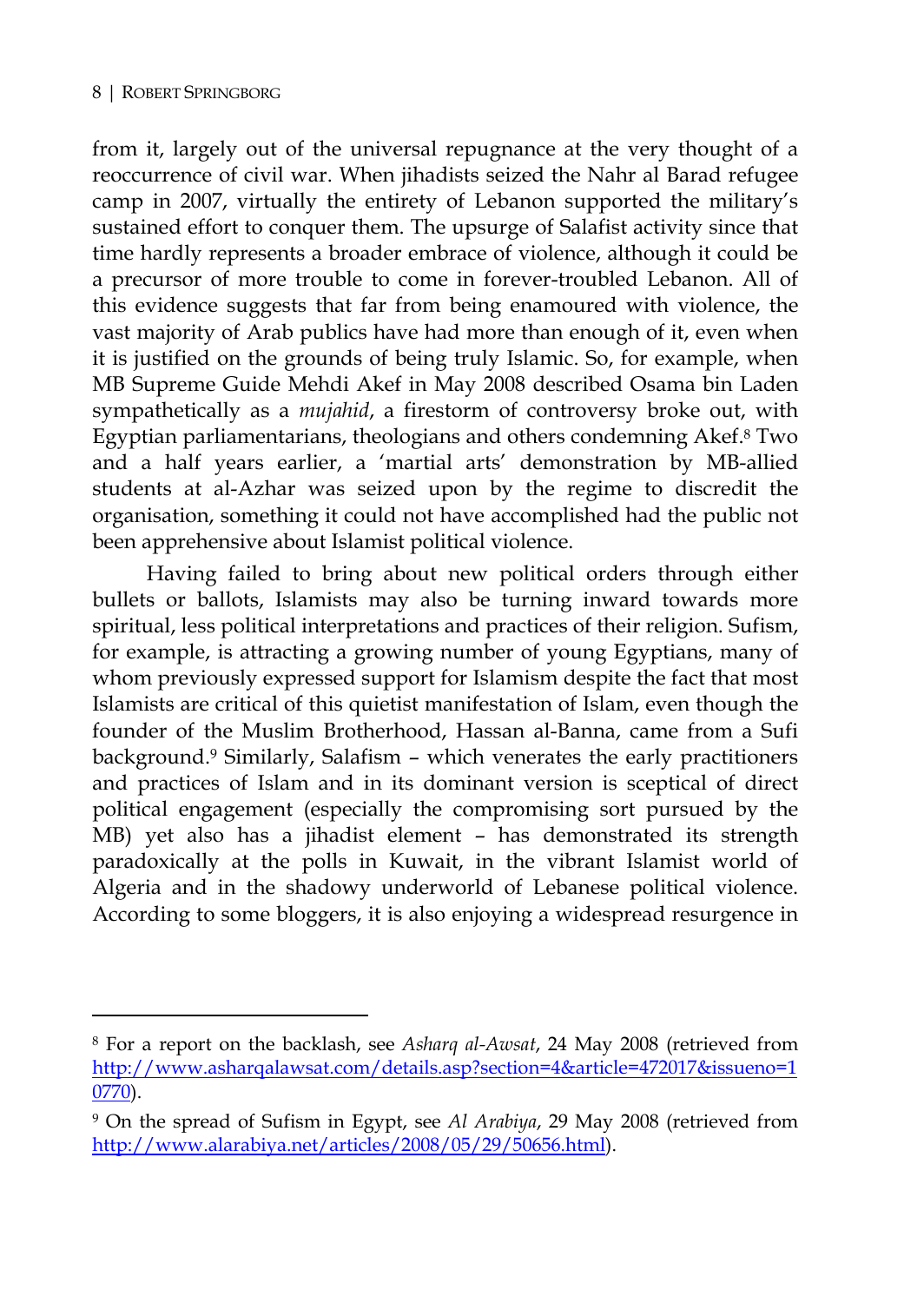the Gulf.10 In Egypt and elsewhere, internal debates within the MB and its offshoots is increasingly taken up with the question of whether these organisations should abandon or at least de-emphasise the unrewarding field of competitive politics in favour of proselytisation and long-term social change.<sup>11</sup>

Ironically, just as moderate Islamists are contemplating various alternatives to direct political action and participation in electoral politics, those on the street in their respective countries are becoming more active. Again, Egypt illustrates the broader regional trend. Widespread protest activity against repressive political measures that characterised the 2005 election year and which continued for about a year afterwards, gave way to labour strikes and protests against food shortages and inflation. These events were both more widespread and violent than the political protests that preceded them, resulting in several deaths. Regime reaction, a measure of the intensity of feelings on the street, was more pronounced and erratic as well, swinging between appeasement and intimidation.

In reaction to this increase in popular protest activity, the MB has vacillated between remaining aloof and engagement. It endorsed calls for a general strike, for example, but then did little if anything to ensure its

<sup>10</sup> On Salafists in the Gulf, see for example, M. al Habil, "The Situation of the Brothers in the Gulf: A Critical Evaluation" (in Arabic), *IslamOnline.net* (retrieved from http://www.islamonline.net/servlet/Satellite?c=ArticleA\_C&cid=120935810 2635&pagen). For an account of Lebanese Salafists in the tangled and opaque world of Lebanese Islamism, see R. Rafei, "Terror Uprooted", *Al Ahram Weekly*, 16- 23 October 2008 (retrieved from http://weekly.ahram.org/eg/print/2008/ 918/re7.htm). Algerian Salafism is described as having an apolitical core with two wings, one that engages in the political system and one that espouses violence, by A. Boubekeur, *Salafism and Radical Politics in Postconflict Algeria*, Carnegie Paper No. 11, Carnegie Endowment for International Peace, Washington, D.C., September 2008. On Salafism in Jordan, see Q. Wiktorowicz, *The Management of Islamic Activism: Salafis, the Muslim Brotherhood, and State Power in Jordan,* Albany, NY: State University of New York Press, 2001. A visiting scholar at the Brookings Institution entitled a recent piece on Salafism "Salafists Ascendant in the Arab World" – see K. Al-Anani, Brookings Institution, Washington, D.C., 2008 (retrieved from http://www.brookings.edu/opinions/2008/0612\_arabconservatismalanani.  $aspx?p=1$ ).

<sup>11</sup> A. Hamzawy, "Where now for Islamists?", *Al Ahram Weekly,* 5-11 June 2008 (retrieved from http://weekly.ahram.org.eg/print/2008/900/op2.htm).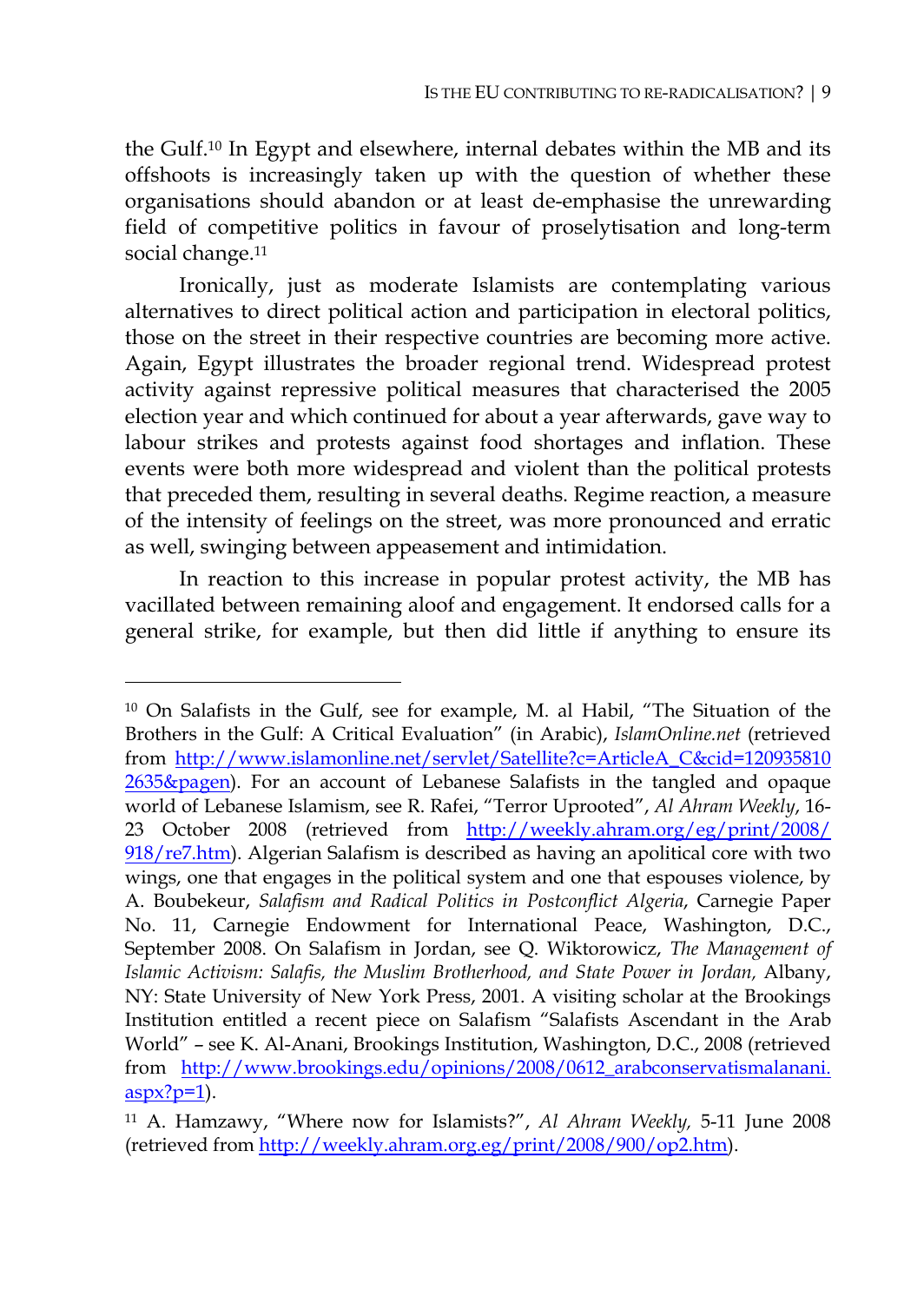$\overline{a}$ 

membership participated. It has refused to form strategic alliances with opposition political parties or groupings, but it has had some limited cooperation with them. Internally, it has signalled that it is opening up and becoming more transparent by referring to elections for leadership positions, but then has argued that the security situation is such that complete details must remain confidential.12 The draft political platform it released in a somewhat confused, informal fashion in early 2008 called for the creation of a constitutionally empowered religious committee to review legislation and excluded Christians or women from holding the presidency. The subsequent controversy led to awkward backtracking and at least temporary postponement of the effort to create a definite platform.

Thus, as the political temperature has increased, the MB has appeared to be even more confused than the government in its reactions. One might explain this on the grounds that unlike the government, it has to contend with day-to-day repression that renders political party-like operations extremely difficult; and unlike popular movements that come and go, it has an enormous stake in preserving the durability of its cadre-based, historically rooted organisation. Hence, it is torn between becoming more cautious and calculating, or alternatively, more bold in its challenges to government. The drumbeat of postings on Islamist blogs and of newspaper articles on the travails of the MB and its offshoot organisations indicates the intensity of the pressure.13 The outcome of partial elections within the MB guidance council in the spring of 2008, for example, was interpreted as signalling a retreat from political engagement into *dawah*, or proselytisation, as a result of the regime's crackdown. Similarly, tensions within the Jordanian MB were seen as causing a split between the political arm, the IAF, and the MB mother organisation, resulting in the election of a new and more radical supreme guide, Hammam Sa'id.14

<sup>12</sup> See for example K. Al-Anani, "The Muslim Brotherhood's Internal Elections", Brookings Institution, Washington, D.C., 17 June 2008 (retrieved from http://www.brookings.edu/opinions/2008/0603\_muslim\_brotherhood\_alanani.a  $spr?p=1$ ).

<sup>&</sup>lt;sup>13</sup> For extensive reporting on these blogs and articles that discuss the challenges faced by MB organisations, see Marc Lynch's website, Abu Aardvark (abuaadvark@gmail.com).

<sup>14</sup> M. Lynch, "Jordan's Muslim Brotherhood in Tough Times", Abu Aardvark (retrieved from bounce-2637450@emailenfuego.net or see also the article at http://abuaardvark.typepad.com/abuaardvark/2008/06/jordans-muslim.html);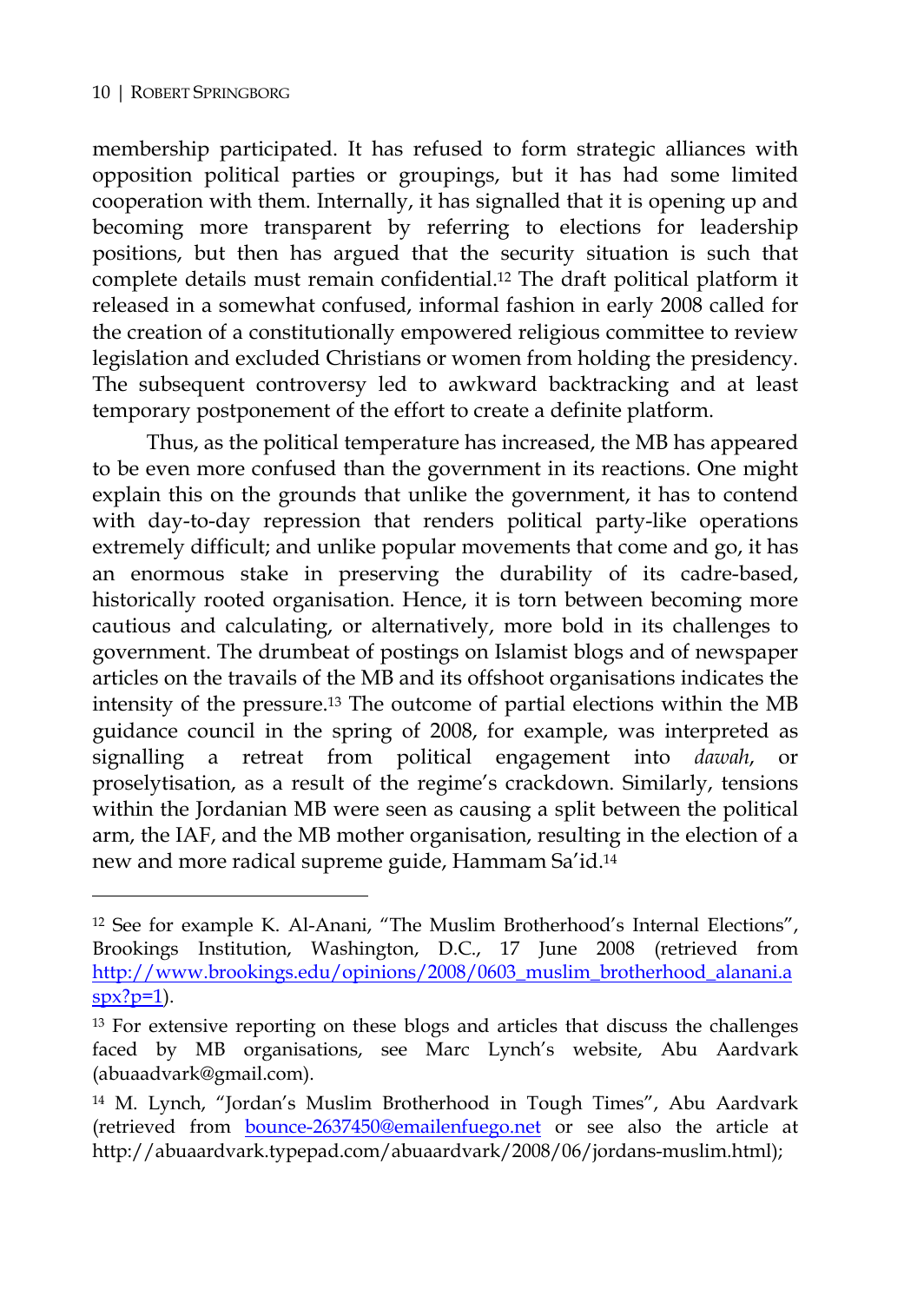The apparent obstinacy of MB old guards in Egypt and elsewhere in the face of internal challenges and growing radicalism may suggest they are out of touch, that this kind of Islamist organisation is becoming passé. The MB 'firewall', to use Marc Lynch's term, may be crumbling, and allowing elements that are more radical back into Islamist and broader Arab politics.15 Since the apparent failure of the established leaderships of these venerable Islamist organisations to adjust to new conditions seems so manifest, it raises the question of why this is so. Is it just because they are old, un- or anti-democratic by instinct, tradition and practice, and fearful of all challengers, especially youthful ones, out of petty, selfish motives? Or do they have an alternative vision, one that gives little weight to electoral politics and democracy more generally, but has seen it useful to play the quasi-democratic political game while in reality nurturing hopes of a rise to power through undemocratic means?

At the very least, it would not be surprising if the old guard leadership were at best conditional, qualified democrats. The MB is rooted in the crossing of Egyptian Sufism with 1920s and 1930s fascist-style political organisation, as Brynjar Lia's fine study of it so convincingly demonstrates.16 It has not only persisted in the face of repeated campaigns of extermination dating back to the monarchy, but has also survived for generations in Egypt and elsewhere as the largest non-governmental political organisation in the respective country. Most importantly, it has never enjoyed the luxury of operating in fully democratic systems. Its success has been owing to the interrelationship of its organisational coherence and capacity, its mass appeal and the political manoeuvring of its leadership. Precisely because of its comparative political weight, it has periodically been of substantial value to leaders in search of publics, including in Egypt Kings Fuad and Farouk, Abdel Nasser before 1954 and Sadat almost to the end of his life. It remains of value even to President Hosni Mubarak at present, who needs it to justify his authoritarianism, to

 $\ddot{\phantom{a}}$ 

and I. Gharaibeh, "Jordan: Rifts in the Muslim Brotherhood", *Arab Reform Bulletin*, Carnegie Endowment for International Peace, Washington, D.C., June 2008.

<sup>15</sup> He has discussed this possibility extensively in his blog. See for example, "Assessing the MB Firewall", Abu Aardvark, 13 May 2008 (retrieved from bounce-2637450@emailenfuego.net on behalf of Abu Aardvark or see also http://abuaardvark.typepad.com/abuaardvark/2008/05/assessing-the-m.html).

<sup>16</sup> B. Lia, *The Society of the Muslim Brothers in Egypt*, London: Ithaca Press, 1996.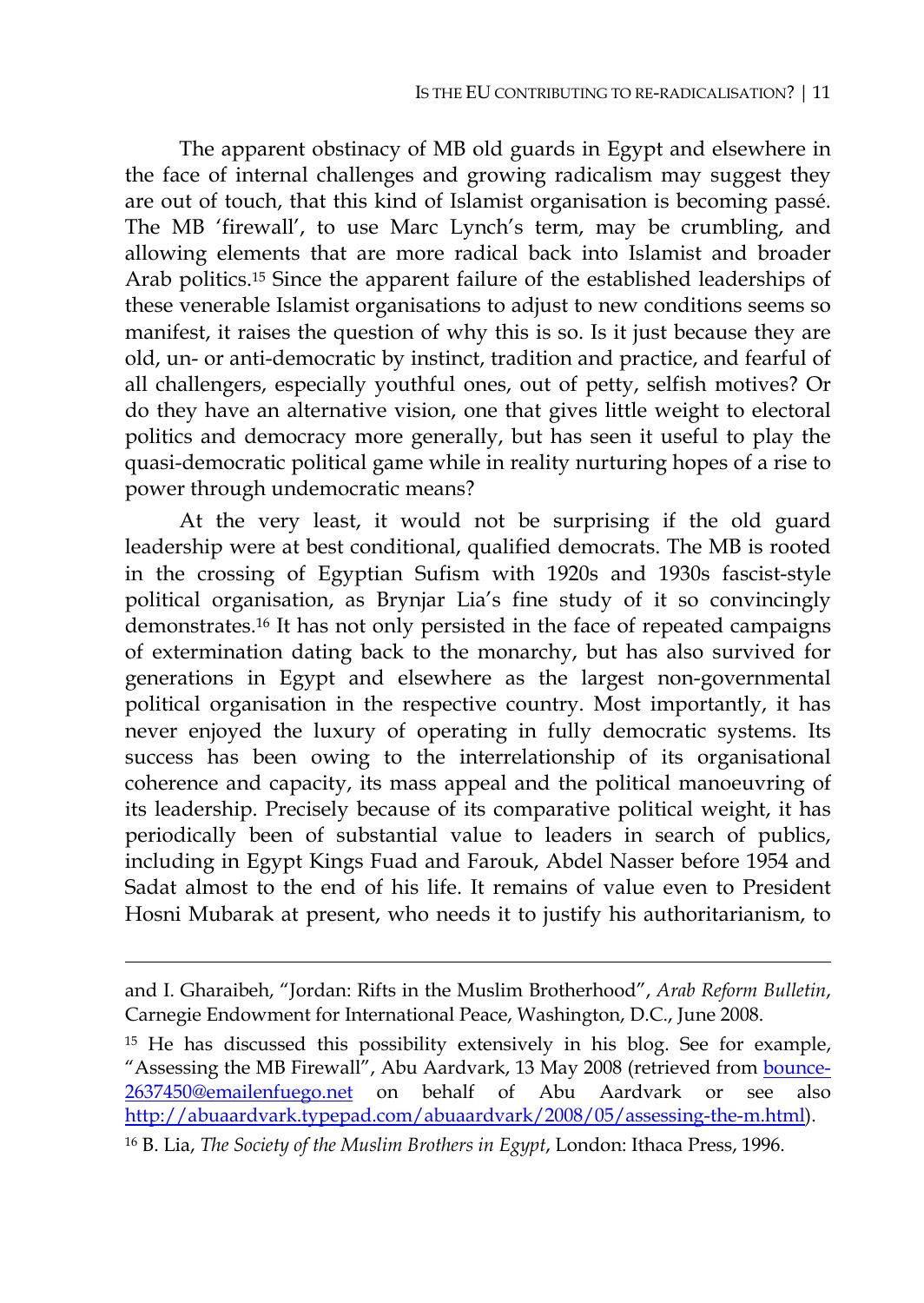$\overline{a}$ 

frighten secularists and Copts into political quiescence, to serve as a firewall against jihadists, to provide some Islamic legitimacy to his rule, to demonstrate his democratic credentials and to cause the US to temper its support for democratisation.

Given this organisational character and history, combined with repeated tactical alliances with regimes, it would hardly be surprising if MB veterans believed the path to power lay directly through intra-state politics rather than through elections. Although the history of tactical alliances has not included an outcome in which the MB has gotten the better of its ally, this in the minds of MB leaders would not necessarily discredit the approach. No strategy other than revolution is truly viable in non-democratic, unyielding systems and the MB is not a revolutionary organisation. Indeed, it manifests the organic conservatism of its membership, which is predominantly comprised of the petit bourgeoisie and one that is increasingly rural and traditional.17 Moreover, the signs of regime decay are palpable, especially in aging Mubarak's Egypt. Any new president there will need to connect to the street, and MB veterans no doubt nurture the hope that they will provide just that service and maybe, just maybe, while so doing, become the real power in the land. And if the MB were to come even close to calling the shots in Egypt, its power in the Arab world would be multiplied many times over. Why then, many MB veterans must ask, should they risk this possibility for quixotic ventures predicated on the assumption that regimes can be induced to liberalise? Better to wait, to bide one's time until the path to state power is opened by the fracturing of the incumbent elite. In this calculation, elections can serve the purpose of demonstrating one's popularity and organisational muscle, but they can never be the only key to power.

The MB leadership's wait and see approach, if indeed that is what it is, is not necessarily in conflict with the emerging trend of quietist Islam, whether in its Salafist, Sufi, *dawah salafi* or other variant. Unless they are mobilised by leaderships that are more radical, the MB can claim to speak on behalf of these quietist Muslims. Their very presence emphasises the Islamisation of society and consequently legitimates the basic MB message.

<sup>&</sup>lt;sup>17</sup> On the shift of MB membership from urban to rural Egypt, see H. Tammam, "MB Goes Rural", *Al-Ahram Weekly*, 17-24 October 2008 (retrieved from http://weekly.ahram.org.eg/print/2008/919/op13.htm).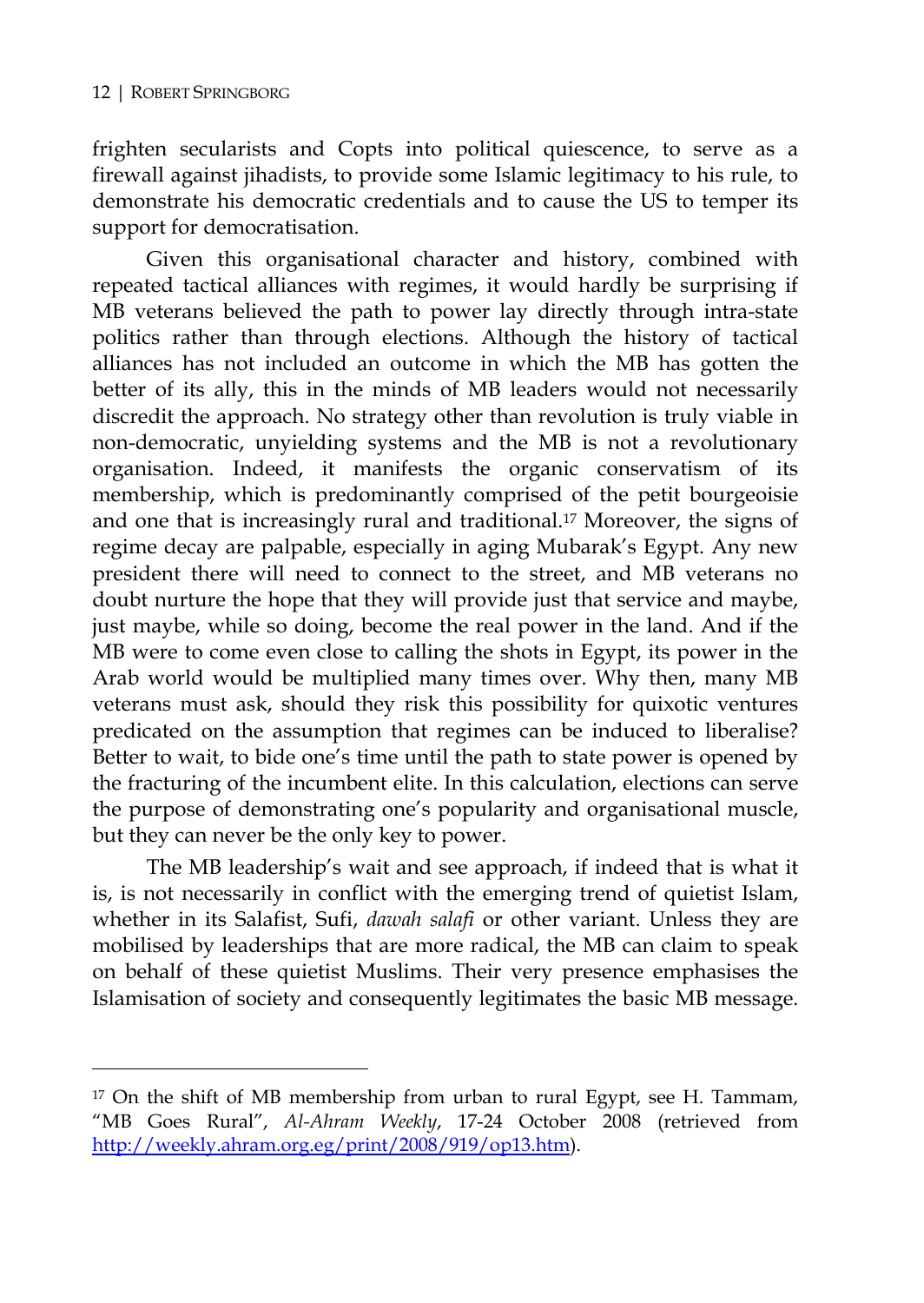So at least this component of the apparent fragmentation of Islamism does not pose a vital threat to the MB.

Similarly, the younger generation of moderate Islamists who have adopted IT as their key political tool may ultimately not render the MB old guard irrelevant as some have prophesised. The Facebookiyyin Islamists are a captivating new force and in today's desert of Arab politics, they appear particularly promising, but the odds against their inducing systemic reform and then filling liberated political space are long. Regimes are catching up technically with the IT political provocateurs and nowhere have governments been forced to surrender the street to them. Youth has energy, but probably not much staying power, so again the MB old guard may well ride out this challenge and indeed benefit from it as well.

Political Islam, in sum, is in ferment because its path to power has been blocked. Neither ballots nor bullets have changed the status quo. The promise of achieving political success through democratic means has been dashed on the bulwarks of authoritarianism. Jihadists have alienated potential Islamist constituencies to say nothing of other Arab citizens. Hizbullah and Hamas remain locked into their national liberation struggles, but they are not mobilising imitators elsewhere despite the admiration they inspire. Islamist violence in Algeria, Lebanon and Yemen is worrying, but thus far not of critical importance in either those countries or elsewhere. The key battlegrounds remain the political institutions and processes of Arab nation states, and everywhere those grounds are tilted in favour of regimes. Hence, political despair and discontent are causing Islamists to innovate, to seek new ways of achieving their political goals. Notwithstanding the plethora of such new efforts, their prospects remain limited. It seems that the status quo is set to continue, which raises the question of why an external actor, such as the EU, should intervene directly or indirectly to alter it.

One answer is that the MB old guard may well be correct. While Islamism is fragmenting, so too are the regimes. Having forsaken liberalisation in favour of the iron fist over the last decade, many Arab regimes have created doubts within their own ranks. The growing power of internal security forces and decay of civilian political institutions, including parliaments, legal/judicial systems, local governments, political parties, unions and so on, has engendered resentments and worries even among the beneficiaries of these systems. Nowhere on the horizon can a transition to democracy be perceived, while almost everywhere it is easy to see a further entrenchment of authoritarianism. The present global economic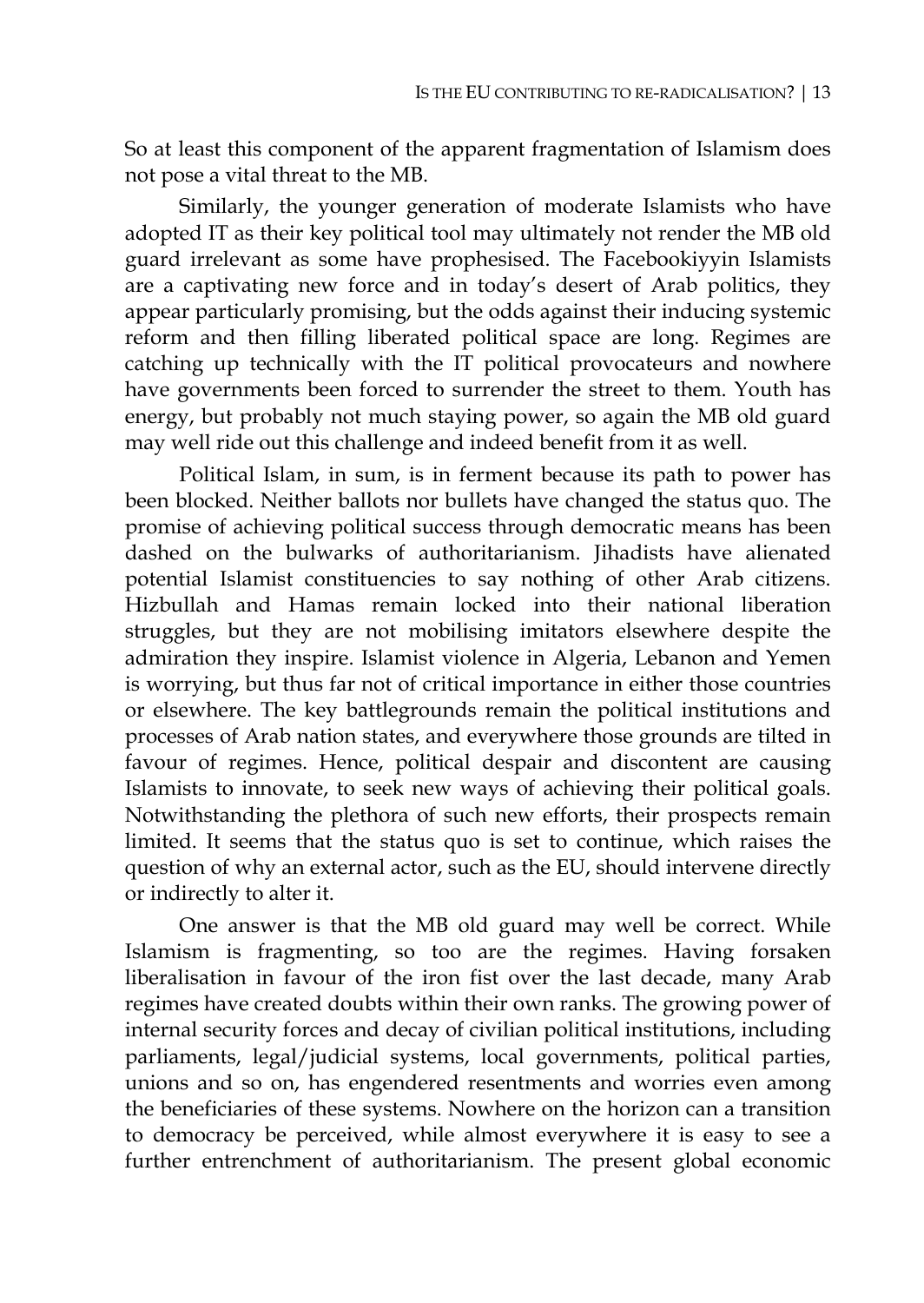crisis will exacerbate this trend, especially in that the Middle East oil economy will be hard hit by the downturn in oil revenues. The growing gaps within states and between states and societies cannot go unfilled forever. Leadership successions are particularly critical moments in that they expose these gaps and invite political actors to fill them. The calculations of what we have referred to as veteran or old guard, MB-style Islamists are most probably based on exactly this reading of the situation and ultimately those calculations could prove to be correct.

In sum, the real challenge may not be the rise to power of radical Islamists or violence committed by them, but the perpetuation and even strengthening of authoritarian rule as a result of moderate Islamists becoming strategic partners of at least some elements of incumbent regimes. Authoritarianism is bad enough, but an Islamist authoritarianism would be even worse, for the countries themselves as well as their neighbours and indeed for much of the rest of the world. Thus, an EU strategy predicated on the continuation and acceptance of the status quo is flawed by the real possibility that the status quo is not sustainable and that the likely outcome of its change is yet more negative, in that nondemocratic elements would be further entrenched, to say nothing of their possible anti-Western agenda. What then, might the EU do in the face of this potential threat, as well as the more commonly considered one of Islamist radicalisation owing to political frustration?

#### **The present EU approach**

It is easier to say what the EU has not done to confront Arab authoritarianism and the potential threats of re-radicalised Islamism or an Islamist–authoritarian incumbent alliance, than it is to identify a coherent strategy and associated actions. It joined the US in effectively rejecting the outcomes of elections in Egypt and Palestine in 2005–06 by failing to stand against governmental intimidation of the MB in the former and by tacitly supporting the disastrous American-backed initiative to enable Fatah to conquer Hamas in Gaza militarily. It continues to be party to the isolation of Hamas and the effort to buy support for Fatah in the West Bank. Throughout the Arab world, it has chosen to work with authoritarian governments and to offer assistance without democratisation or even liberalisation preconditions. Condemnation by the European Parliament of human rights abuses in Egypt are simply so many words, as the European Commission's approach to the country remains unaffected by the officially expressed sentiments of its nominal legislative authority. An effort to reach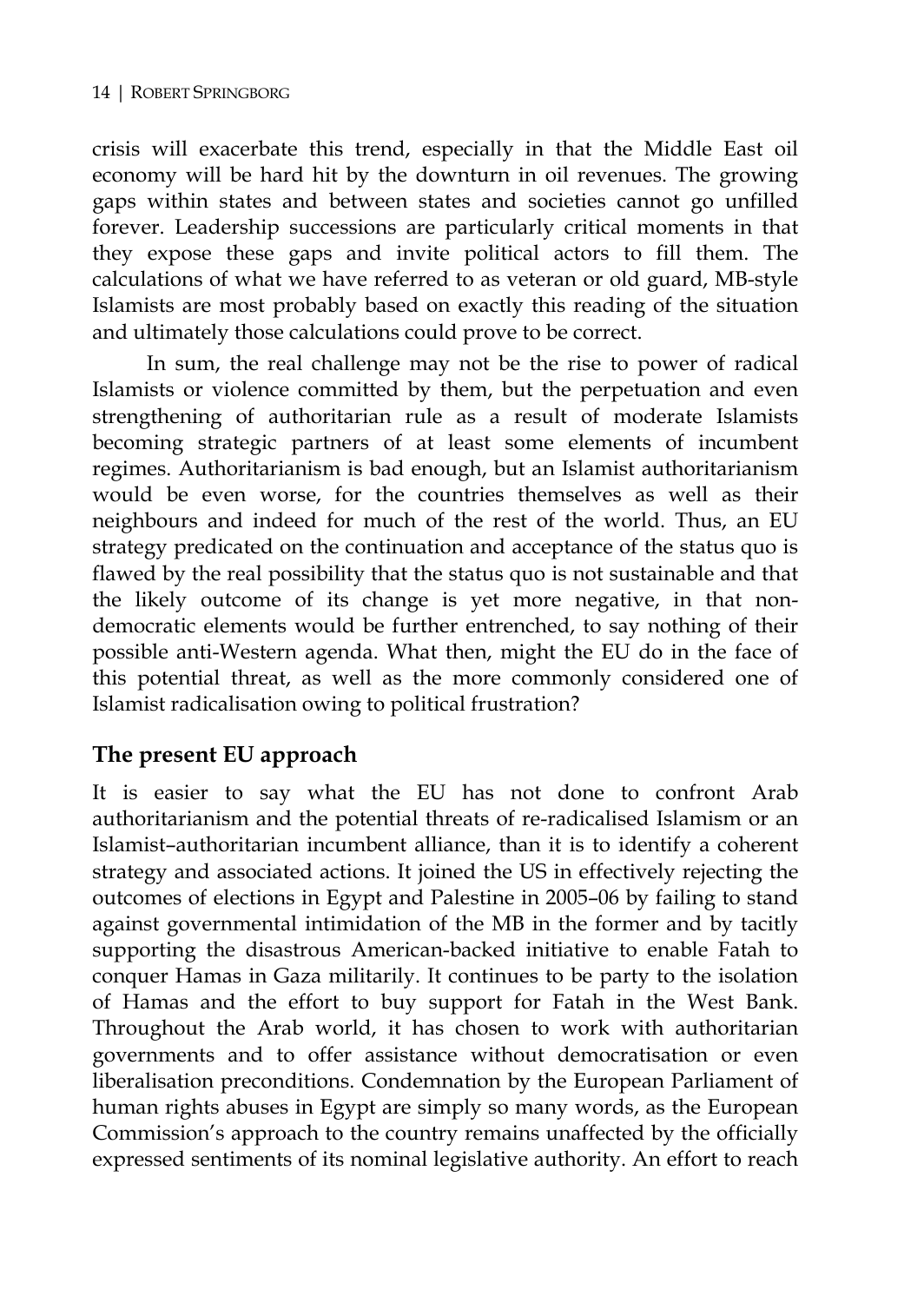out to young, democratic Islamists has not been mounted. Those approaches that have been made to Islamists are primarily through their elected members of parliament, which necessarily limits the range of nonviolent Islamists with which it interacts.

This brief overview of timid EU actions towards the Middle East and North Africa (MENA) suggests that it has no overt, self-conscious strategy to directly facilitate democratisation there, either with or without the assistance of Islamists. Clearly, it does not see itself as a possible midwife of a transition based on a possible pact between reformers in government and moderate oppositionists, crucial in the latter camp of which would necessarily have to be Islamists. There is no sign that the EU is even aware of this potential path away from entrenched authoritarianism, which may actually be the best hope for peaceful, moderate democratisation in the region.

Why then has the EU failed to be more proactive, to utilise its substantial material and diplomatic resources to counter authoritarianism and to reward Islamists for pursuing peaceful political change through democratic means? Certainly, there are historical and structural reasons. Suspicion of Islam, to say nothing of Islamism, is deeply engrained in European publics and has been further heightened by Islamist violence, and at least in some European communities, by the presence of immigrant Muslims. For politicians, let alone bureaucrats, to ignore this sentiment is to court a threatening backlash. But even without the complicating factor of suspicion or outright anti-Muslim sentiment, the fundamental EU way of doing business is state to state. The negotiations on joining the EU and even those conducted with 'new neighbours' are held between the EU and the governments of the respective countries. EU foreign assistance is virtually entirely delivered to governments or to apolitical cultural organisations. As regards the MENA, the primary difficulty confronted by the EU since the Barcelona process began in 1995 has been to reconcile Arab states' hostilities towards Israel and EU policies deemed to be supportive of it. The excessive state-centred formalism of EU relations with the MENA, which also results from the quasi-sovereign nature of the EU itself (a factor that limits its flexibility and heightens its sensitivities towards issues of sovereignty), renders interactions with non-state political actors problematic. That the most powerful of these non-state actors today are Islamists simply exacerbates the problem.

Regrettably, the obstacles to a more flexible, non-state-centric EU approach to the MENA do not end there. A more subtle, nuanced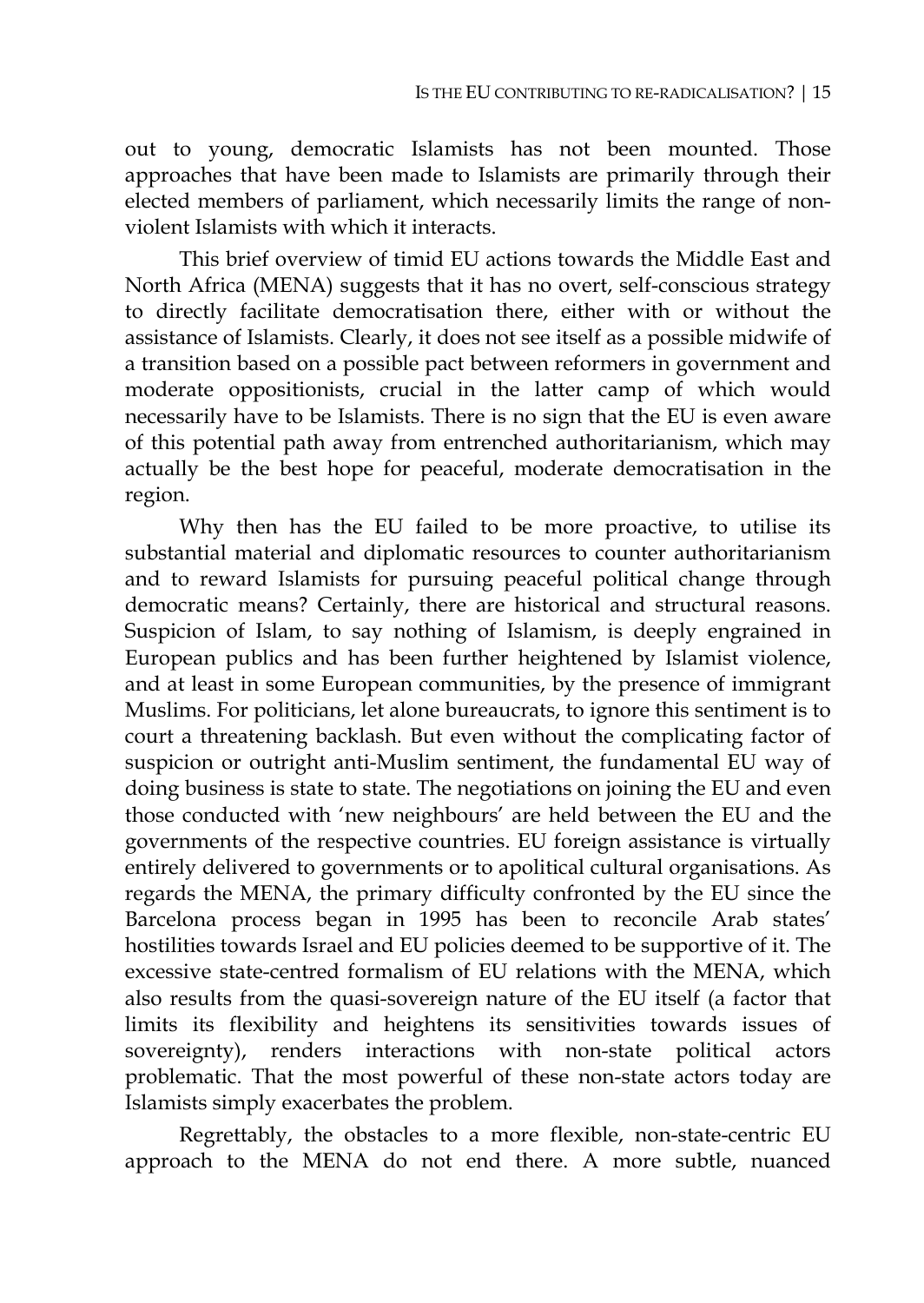engagement requires skilful, focused management within the context of clear policy parameters. Neither precondition is likely to be met in the foreseeable future. A certain amount of constructive ambiguity surrounds EU policy towards Islamism, while the capacity to manage potentially explosive relationships with governments and Islamists is simply not there. Nor is it likely to be developed in the near future because the EU's attention is directed elsewhere. The list of higher priority issues is long, including internal structural matters, complicated by the presence of new member states and the failure to ratify the constitution or approve the treaty-substitute for it; the global financial crisis and the EU's comparatively weak financial architecture to deal with it; the emergence of a bellicose, threatening Russia on the eastern flank; and a failure as yet to construct a viable, long-term energy policy.

Finally and possibly most importantly, many EU decision-makers actually believe they do have a coherent, effective policy for assisting the liberalisation and even democratisation of Arab regimes. They would probably concede that it is an approach that will take time, but would claim in response that efforts to force the pace of change are likely to be ineffective or even to backfire. In its essence, the operational if poorly explicated EU approach is an indirect democratisation strategy based on facilitating economic growth and improved governance for its 'near neighbours' in the MENA. The key underlying assumptions in this approach are that economic growth and better governance ultimately will pave the way for more competitive polities, and that because regimes will benefit from the comparatively non-threatening assistance that contributes to economic growth and better governance, they will allow it. Unfortunately, these assumptions are not warranted.

To assume that economic growth leads to democracy begs the question of over what period such an outcome might be expected. In the West, it required generations. China has experienced the economic forces and transformations that analysts had predicted would generate democratic change, but that change has failed to materialise. In fact, market-oriented reforms may not only be long delayed, they may also go hand in hand with political regression, and may do so for years. Evidence from China, the MENA, Venezuela, Russia and elsewhere indicates that improvements in economic performance can help sustain authoritarianism and even enable it to create new bases for legitimacy. China's example in particular suggests that while economic growth and the spread of markets may translate into greater individual freedoms and personal autonomy, this may not result in a more democratic system.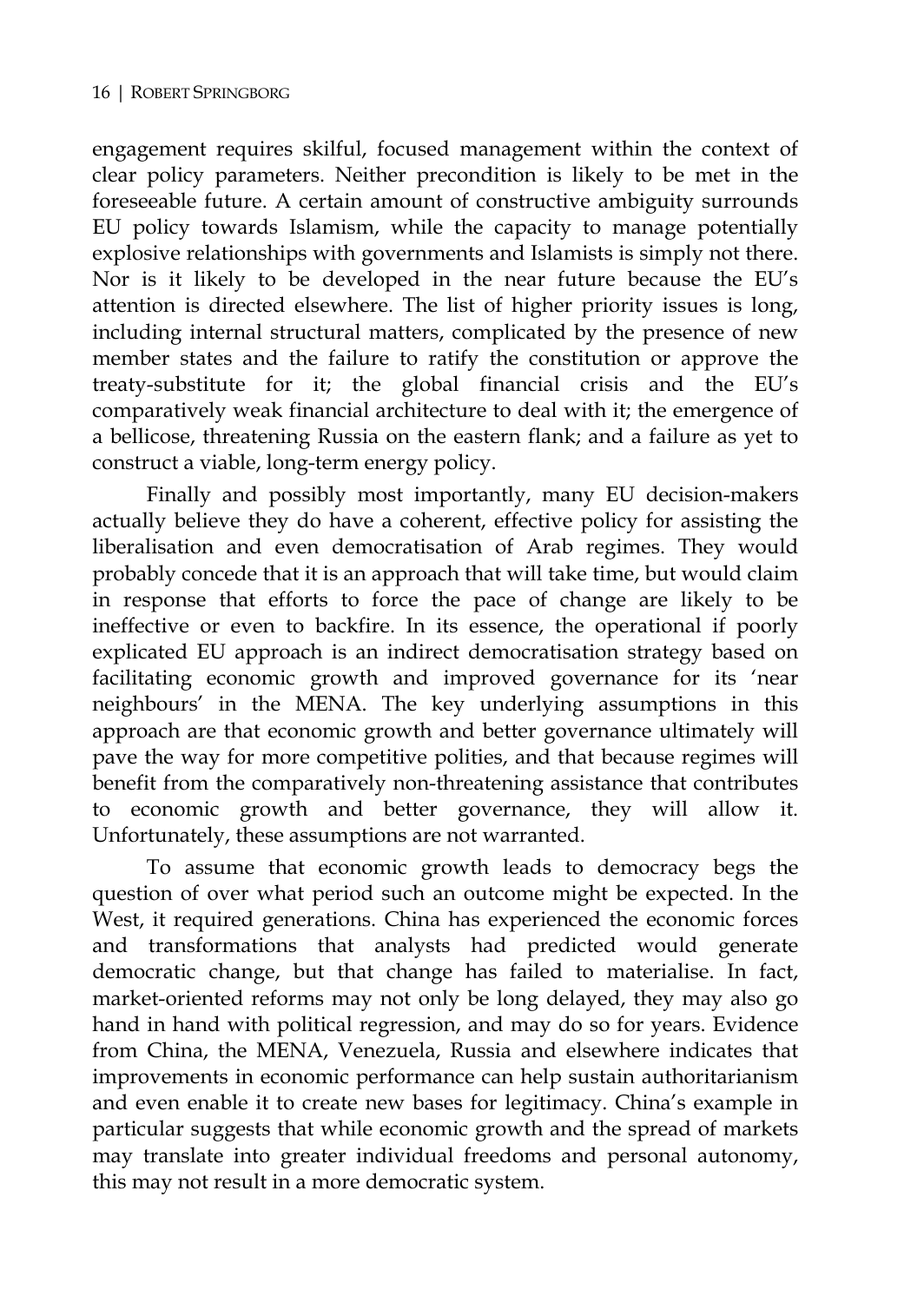Another flaw in the assumptions underlying the EU's indirect democratisation strategy for the MENA is that the alleged chain of causality that runs from market reforms and economic growth to democracy through the development of 'classes for themselves', especially entrepreneurial middle classes and workers, is questionable. That chain of causality may well have been obtained in Western European countries, but the abstract logic that sustains it has not been supported by the experience of Arab countries and others in the past three decades. Arab middle classes for many reasons have not been democratic battering rams and there is little indication that they will become so in the near future. The crony capitalism that has developed in much of the MENA is symptomatic of the relationships between states, markets and emerging middle classes that are profoundly different from those that evolved during the West's democratisation. Similarly, where working-class political mobilisation has contributed to democratisation, such as in South Korea and Taiwan, underlying the political capacity of this class was the nature of the economies in which it was embedded. In each of these countries, the economy was dominated by a manufacturing industry organised into large-scale enterprises that required concentrations of labour. These in turn provided ideal breeding grounds for collective economic – and finally political – action. In most of the Arab world, by contrast, economic reform has eroded the last bastions of large-scale, labour-intensive manufacturing industry, which was dominated by a public sector that in fact still provides the locus for working class radicalism. The private sector, which is now creating far more jobs than the public sector, is overwhelmingly constituted of micro, small and medium-sized enterprises. The conditions of employment, therefore, do not support the emergence of a working class dedicated to, and capable of, contributing to the reform of the economy or the polity.

Because MENA governments have rejected assistance activities manifestly intended to generate momentum for democratic reforms, the EU has chosen to focus instead on assistance for economic growth and to promote better governance (more effective, accountable and transparent government institutions and operations). Its justification for this emphasis on governance is that it will help consolidate a democratic breakthrough if and when the latter materialises and that it even may contribute to such a breakthrough by helping to generate or sustain economic growth. One problem with such reasoning is that authoritarian states may be either unable or unwilling to allow governance-oriented reforms to go beyond a minimal level. Making state institutions more effective is likely to require a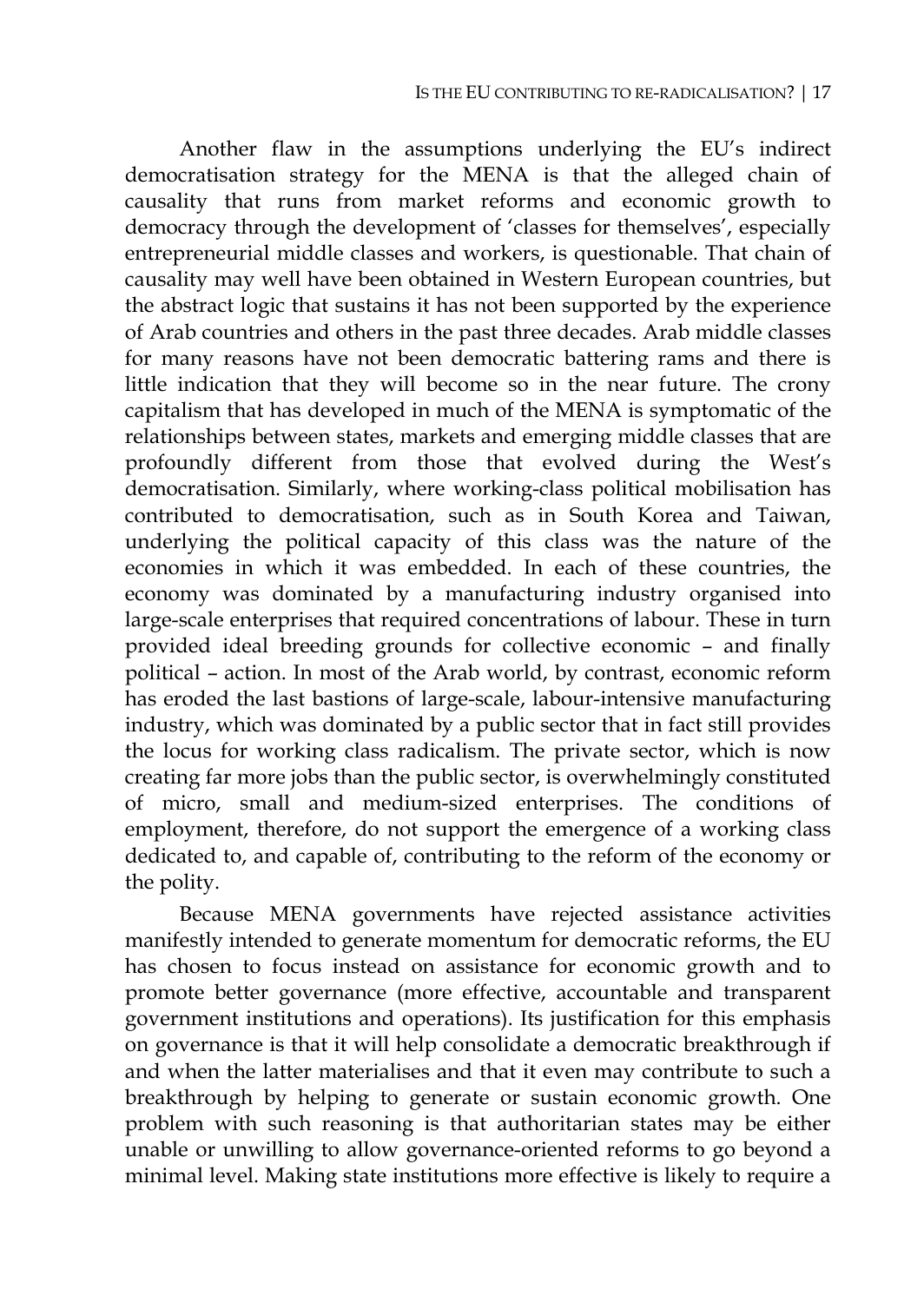fundamental overhaul of those institutions (e.g. shrinking their size, reorganising them or reconfiguring them so as to change the logic that underpins them and their operations), and such reforms are bound to undermine the very political forces that sustain authoritarian states. Making government institutions more transparent and accountable ultimately would reduce the grip of power holders on key areas of decision-making, so they will be resisted by those incumbents. Ultimately, better governance requires profound institutional change, which by the very nature of their core interests and the manner in which they maintain control, Arab 'deep' or 'shadow' states are unwilling to allow. So while macroeconomic policies, laws and regulations all may become more 'market friendly', the governmental institutions – from ministries to regulatory and audit agencies – charged with the implementation and monitoring of those policies, laws and regulations cannot be changed for political reasons. Consequently, these institutions will be unable to deliver good governance or contribute to sustained economic improvements because to do so would require relaxation or removal of the mechanisms of control and the patronage networks around which they are built – the maintenance of which (even in an attenuated form) is critical to the shadow state's survival.

Economic reform eventually will need to entail deeper and more structural, comprehensive changes than those that have taken place so far. In other words, it will have to move from a focus on macroeconomic policies to a focus on institutions. Only by enhancing the capacity of the relevant institutions to design, implement and monitor these reforms can the latter have a genuine chance to succeed. But such institutional changes are hard to envisage unless the political dynamics and interests that sustain existing institutions are altered in a more democratic direction. In sum, the EU strategy of providing indirect support for democratisation is predicated on false assumptions and unlikely to achieve either its tactical or strategic objectives.

A final deterrent to the formulation of a more proactive EU policy to support democratisation in the MENA with the participation of moderate Islamists is the obvious risks involved. The status quo is deemed by the EU to be preferable to a variety of scenarios that could eventuate were an adventuresome EU engagement to contribute to destabilisation. While the most obvious and alarming scenarios involve radical Islamism coming to power, a breakdown into political chaos or a retrenchment into a truly bloodthirsty authoritarianism, there are less cataclysmic ones that also suggest caution is advisable. Mention was made above of the likelihood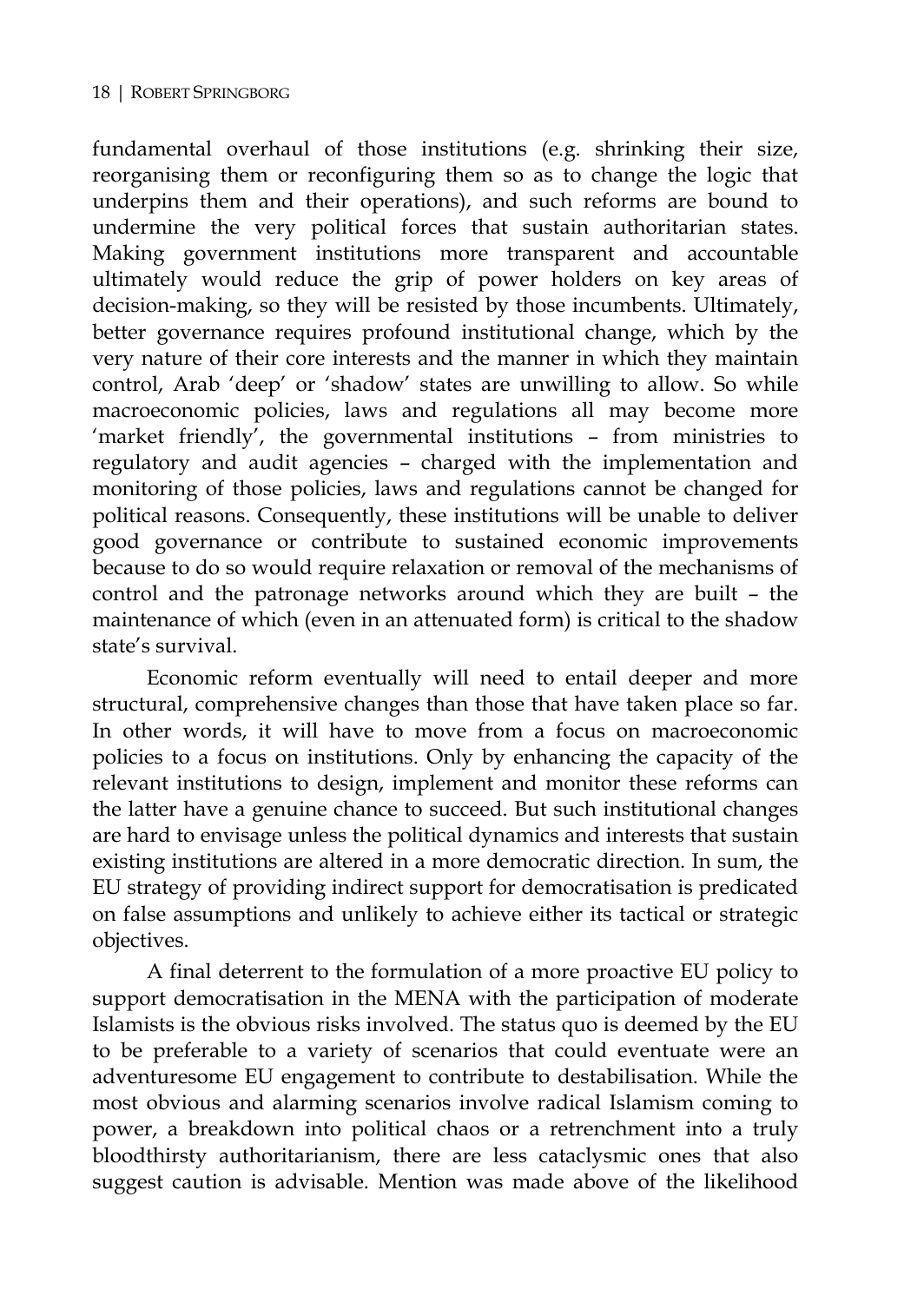that the Egyptian MB and its 'affiliates' in other Arab countries act as firewalls against re-radicalisation, firewalls that are crumbling in the face of de-democratisation by regimes and growing re-radicalisation of Islamism. Clumsy EU efforts that might be perceived as attempts to shore up such firewalls would likely be counterproductive. The growing power of Salafism at a social level has yet to be translated into political power in most Arab countries, and it may never be. But again, ill-advised EU engagements could conceivably spark Salafist reactions including widespread politicisation. Such risks are made all the more worrying by the complexity and opacity of Islamism in the Arab world, conditions unlikely to change so long as human and civil rights are not guaranteed and democratic practices are not enshrined. So in these circumstances, it is hardly surprising that the EU prefers to be largely inactive, defending its passivity in the face of authoritarianism and the threat of Islamist reradicalisation on the grounds that it really does have a strategy to promote democratisation that is based on economic development and improvements in governance. Unfortunately, this head-in-the-sand approach also has obvious dangers. What, if anything, might be done in these challenging circumstances?

#### **Towards a real EU strategy**

The starting point for the construction of a new, more effective strategy is the recognition that the status quo carries serious risks, that there are limits to what the EU can do to improve it, but that a judicious engagement has the potential to reduce those risks. The primary risk is intensification of confrontation between authoritarian regimes and re- or newly radicalised Islamism. At present, both sides are digging further into their entrenched positions, with the moderate forces in both camps in danger of losing influence. Therefore, time is of the essence as trends are moving in negative directions. The context that contributes to shaping these domestic political developments is similarly unfavourable. The global financial crisis will inevitably exacerbate politically relevant economic pressures throughout the MENA. The unresolved Israeli–Palestinian and Hamas–Fatah conflicts, the resurgence of Hizbullah and rearming by the US of the Lebanese army in apparent preparation for another attempt to destroy the former, and the intensification of fighting in Afghanistan associated with a resurgence there of the Taliban and its al-Qaeda allies, all signal that there will be plenty of evidence for those Islamists looking for it to prove that Islam is under threat, locked into mortal combat with the West and its Israeli allies.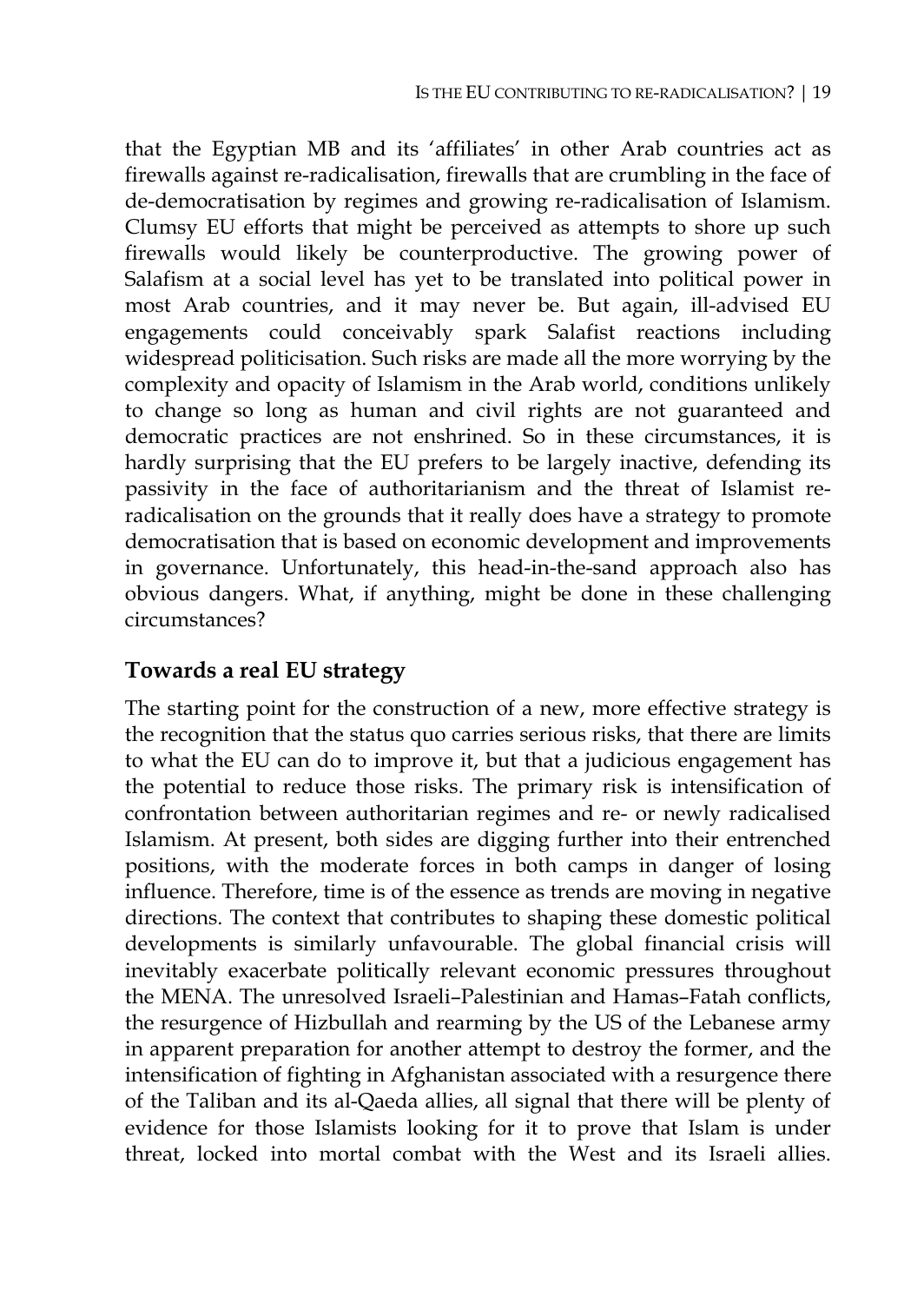An appropriate EU strategy has to come to terms with both the regional contexts within which Islamism may re-radicalise and that process within specific countries.

The regional context, despite its importance, is beyond the scope of this chapter. Suffice it to say here that the intertwined politics of the MENA, a region in which evaluation of governmental performance rests heavily on the price of bread and other deliverables of social contracts, render any strategy that does not take account of these contexts largely moot. Progress within specific countries will be hard to make against a backdrop of heightening regional tensions, especially when they appear to result at least in part from Western interventions. Growing economic hardship can easily raise political temperatures to levels at which compromises cannot be forged. Thus, the EU needs to address these most salient regional issues, while simultaneously seeking to induce MENA governments to repair gaping holes in their social safety nets, presumably by offering sweeteners.

As for specific national settings, laundry lists of objectives and activities intended to promote democracy are relevant, but probably not terribly helpful. The Rand Corporation study cited at the outset of this chapter includes just such a list and not a bad one at that. It urges the US government to "pursue realistic democracy promotion rather than a return to realism" and then recommends that it "apply sustained pressure…emphasise judicial reform and rule of law, human rights and transparency…avoid taking sides….safeguard security while respecting the rule of law…engage Islamist parties while levelling the playing field for other types of political opposition".18 In other words, it calls for direct democracy promotion by protecting individuals from the state, thereby encouraging them to participate in politics and presumably challenge incumbents. It specifically includes Islamists as those to be thus encouraged, although it indicates a desire for non-Islamists to be reinvigorated by the political oxygen provided in newly opening political space.

These are sound, balanced recommendations, but they do not go far enough in the sense that they do not include an assessment of what may happen if indeed oppositionists are empowered by protections of democratic rights and how an external actor might contribute to achieving

<sup>18</sup> Kaye (2008), op. cit., pp. xiv-xv.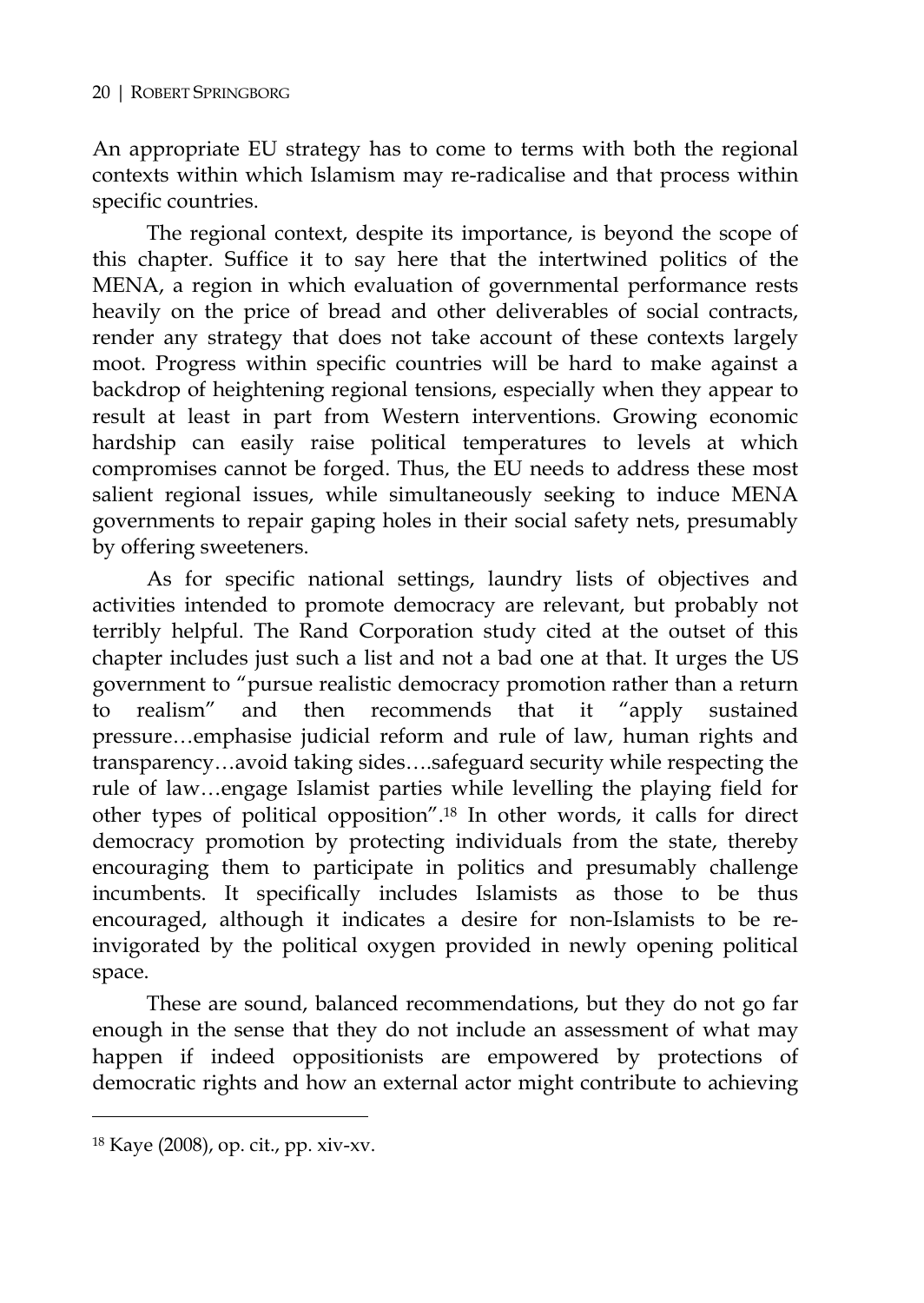a desired political outcome. The analysis above may suggest at least how those issues might be framed in that it identifies the key political dramatis personae. Within regimes, they comprise hardliners and reformers: the former being based in executive branches, ruling parties and the means of coercion and surveillance; and the latter typically being professional, technically proficient types brought in by regimes to improve economic performance, governance quality and other state outputs. Among the opposition's liberal secularists may be latent actors, as the authors of the Rand study clearly hope, but that has yet to be proved because the conditions under which they might flourish have yet to be created. Similarly, youthful activists on campuses and in Arab cyberspace at this stage comprise proto-political actors who may assume greater importance either by dint of their own efforts or because of changed circumstances. But at present, the opposition political stage is dominated by Islamists, albeit of various different types. They range from Salafists, who at least in their imaginations might identify with jihadists, to politically quiescent Salafists and Sufis, to card-carrying Muslim Brothers, to more radical Islamists just on the borders of acceptance by states, to an as-yet-amorphous and disenchanted amalgam of young Muslim activists alienated from regimes and despairing of the capacities and outlooks of the MB, but possibly still members of it out of the hope that generational change will make it more relevant and capable. Given this array of actors, it is possible to conceive many political dramas with quite different outcomes.

The most desirable outcome would elevate the power and status of moderates at the expense of hardliners in both government and opposition forces, possibly while including heretofore largely alienated youths within the political system. Such a scenario is imaginable, if barely so. Regime moderates are weak. Hardliners are no less committed to staying in power and have plentiful resources at their disposal. The leadership of the MB is entrenched, with the reins of organisational power in its hands and a commitment to democracy only of a very contingent, tactical nature. Youths, whether Islamist or otherwise, are energetic and wired, but not truly organised and comparatively easily dispersed.

Yet the makings of a political counter-culture are there, so long as that counter-culture has room to breathe politically. In Turkey, the rise to political power of the AKP (Justice and Development Party) is the story of coalition building among these types of actors, who operated within a broad Islamist framework granted space within a comparatively open political system. The task of democracy promoters in the Arab world is to work on converting the emerging political counter-culture, which does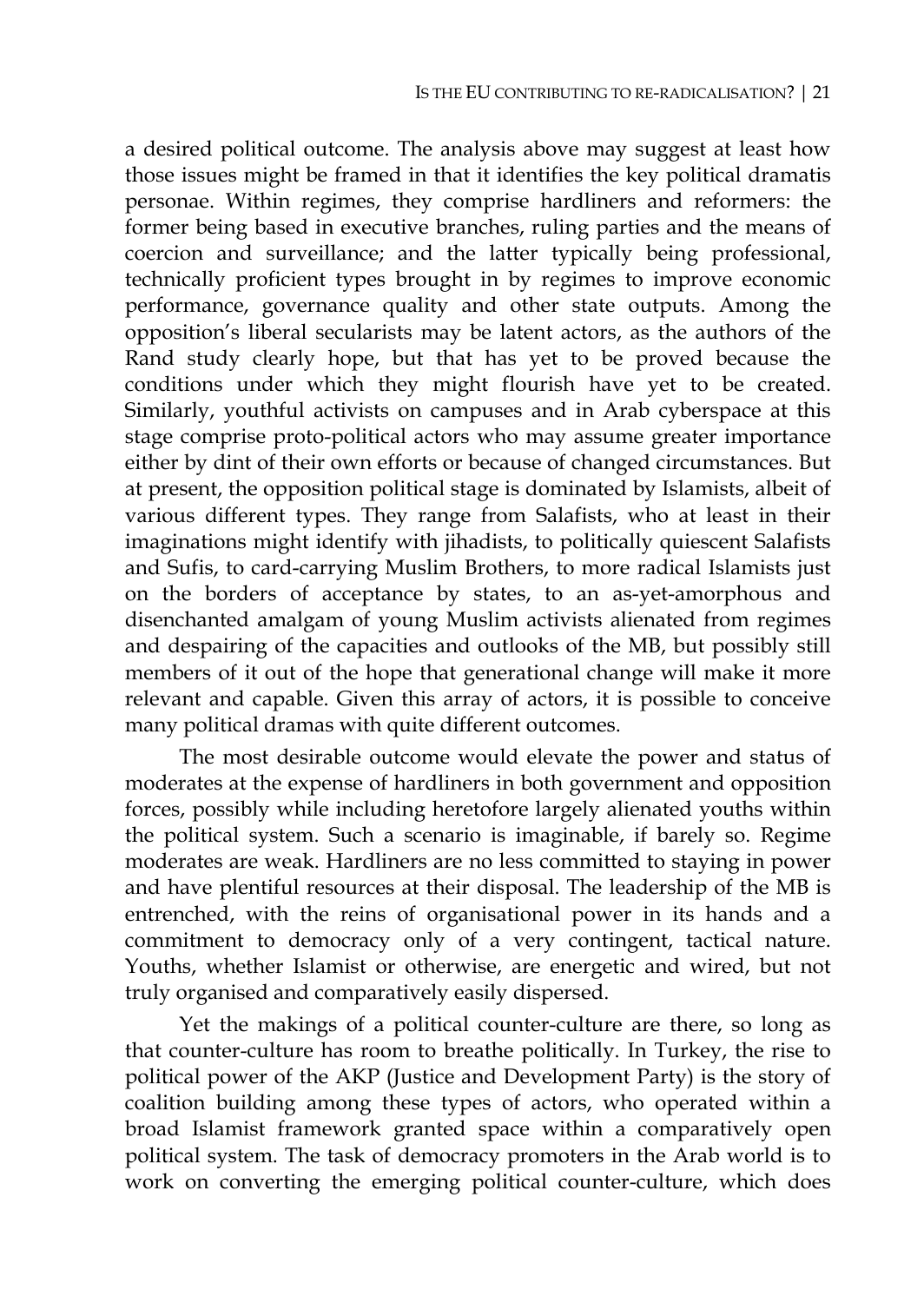share liberal values whether Islamist or not, into more coherent, effective political forces. That in turn requires prying open political space, as well as assisting coalition-building efforts among these components, Islamist and non-Islamist and including regime moderates.

A strategy based on these calculations is necessarily more overtly political than the present EU one, and accordingly requires more backbone and nuance on its part. Moreover, it is not a strategy that provides for immediate success. Indeed, if the Turkish case is any guide, one could not expect dramatic results within a decade. But in the meantime, the critical contribution of instilling political hope might be reasonably anticipated. And that is vital. Presently, the strategies of both regime hardliners and entrenched MB leaders are based on hopelessness and widespread despair that there will be any fundamental change in authoritarian political orders. The path to power by these actors is seen as lying not through democracy, which they believe they will never see, but through forging alliances with other powerful actors. Participation in the trappings of democracy is for the purposes of maintaining organisational solidarity, demonstrating powers and capacities, heading off retribution, earning kudos in the West and even preparing for the day when by some miracle democracy might arrive. Still, given modern Arab history, one can easily forgive them for being cynical about that possibility. And at present, it is this cynicism and despair that fosters non-democratic thinking and possibly action, including reradicalisation by Islamists who were prepared to give democracy a go when it appeared as if it might eventuate.

So the task at hand now is to restore some faith that a democratisation process is indeed possible, even if it is not proceeding rapidly or even discernibly at present. Since incumbent regimes no longer feel compelled to even pay much lip service to democratic commitments, to say nothing of taking real action, it is left to outsiders, such as the EU, to try to induce them to mend their ways while also indicating through other interventions the outside world's commitment to providing democratic freedoms to subject Arab populations. Although admittedly it is going to be difficult to kindle much hope, that is not an impossible task, nor is it a hugely risky one. Moreover, the negative consequences of political hopelessness and despair, which definitely include political violence and breakdown, are potentially so threatening to the EU that it is vital to seek to head them off.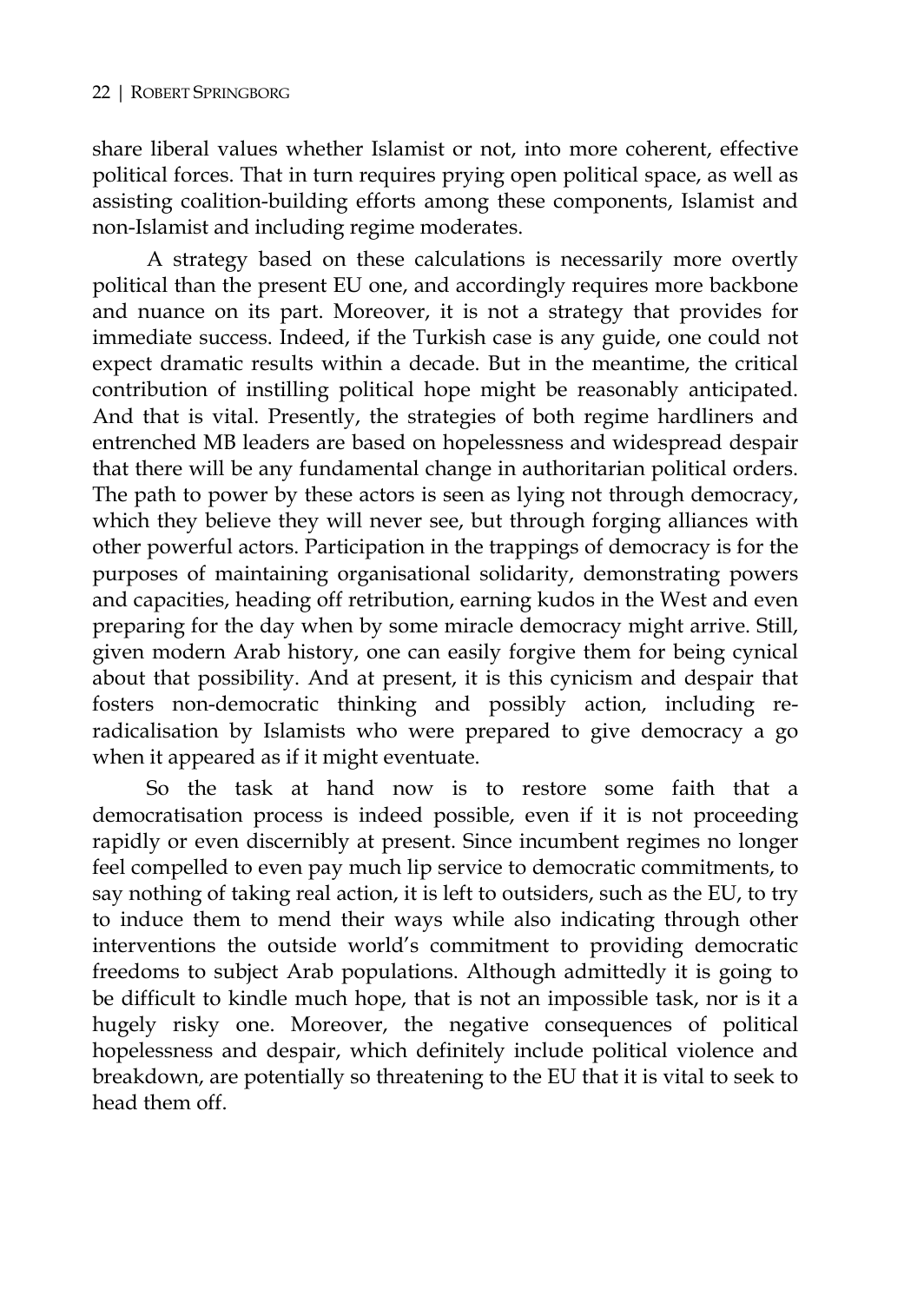# **PART II.**

# **CASE STUDIES IN ISLAMIST RADICALISATION**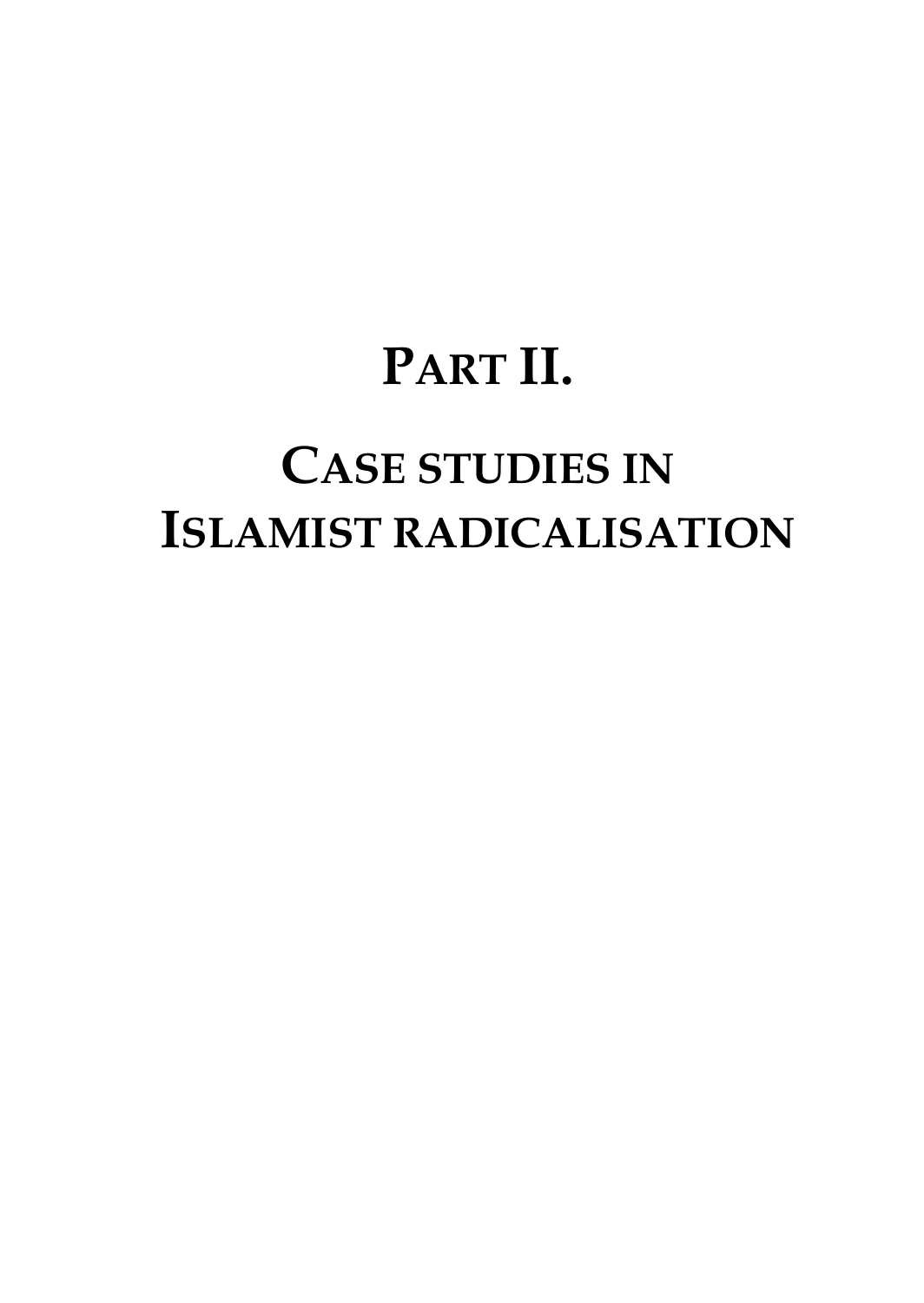### **2. TRENDS IN POLITICAL ISLAM IN EGYPT** *IBRAHIM EL HOUDAIBY\**

he Muslim Brotherhood (MB*)* made more use of Egypt's limited political opening in 2005 than other opposition groups. The year witnessed a long marathon of demonstrations, elections and referendums and was concluded by the parliamentary elections in which the MB scored 88 seats – more than four times the number of seats it had won in the previous elections, and more than ten times the number of seats won collectively by other opposition groups.  $\begin{bmatrix} 1 \\ 1 \end{bmatrix}$ 

This success sparked an intensive debate among Egypt's intelligentsia about how moderate Islamists should be integrated into formal politics, with the central question being whether the MB *is* a moderate group. Intensive engagement with political opposition groups in organising rallies and demonstrations, a tolerant political discourse and pragmatic manoeuvres in the political system suggested that the group – which had renounced violence in the 1950s – had taken a step further towards moderation.

Advocates of integration were disappointed a couple of years later when the MB distributed the first draft of its political manifesto to a number of intellectuals and political activists, parts of which were leaked to the media. Highly controversial within MB ranks – as revealed by the internal debates that followed – the less-than-moderate draft was reported to have restricted the eligibility of women and Copts' to run for the presidency, and established a supreme advisory council of scholars to provide advice to the parliament.

<sup>\*</sup> The author would like to thank Dr Emad Shahin, a former instructor and an inspiring mentor for his invaluable support in the preparation of this chapter.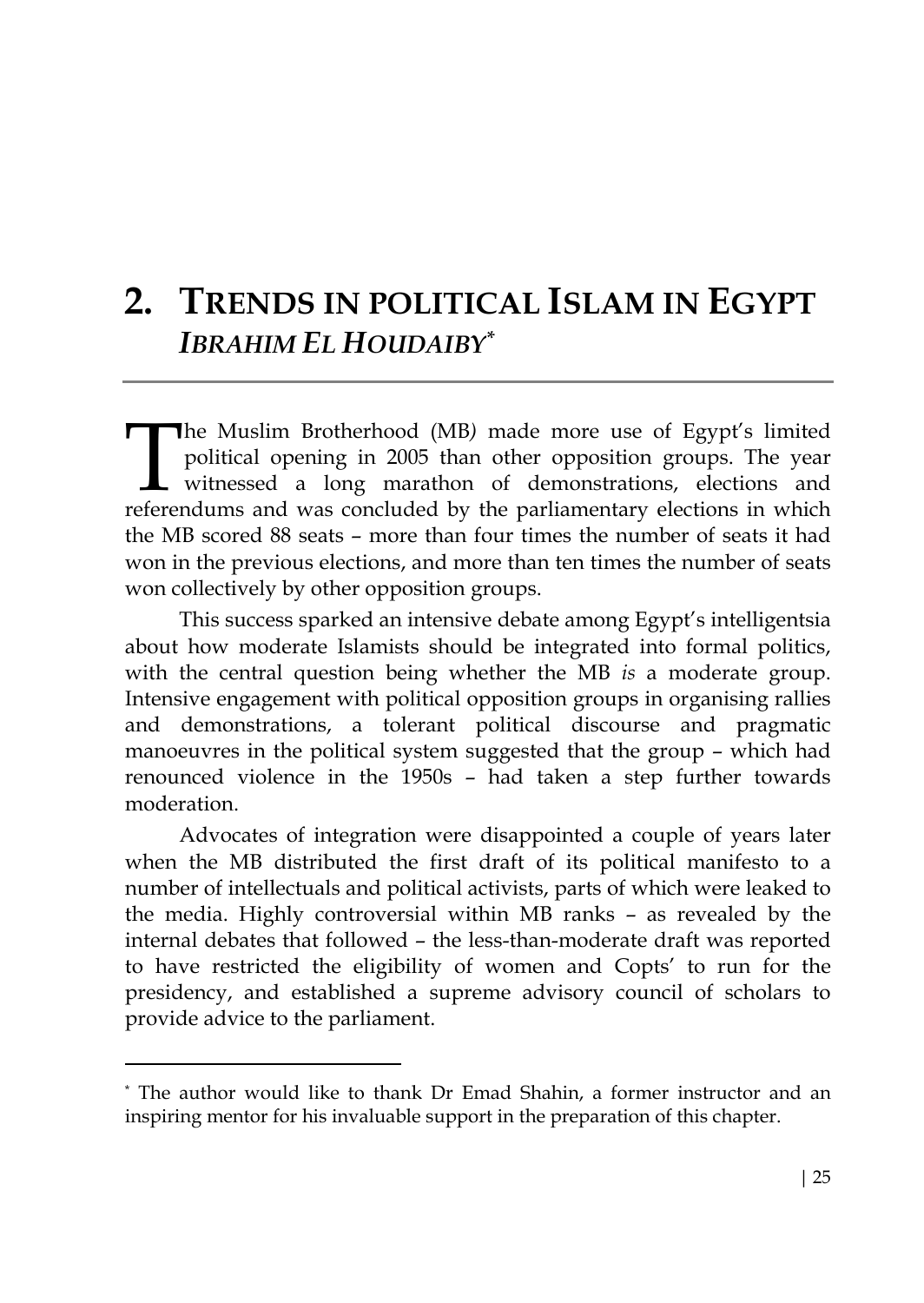While most merely criticised the MB, a few scholars took the responsibility of scrutinising the contextual changes between 2005 and 2007 that had led to a strengthening of the less moderate ideas within the group. This chapter looks at the evolution of different trends of political Islam in Egypt, with a view to understanding their discourses and the flexible elements these contain, along with the reasons and rationale behind shifts in orientation.

#### **1. What causes radicalism?**

Radicalism is caused by a complex assortment of social, political, economic and ideological factors, some of which are more important than others are.

According to a Gallup World Poll,<sup>1</sup> the link between economic hardship and political radicalisation hardly exists. For example, 64% of politically radicalised Muslims (compared with 55% of moderates) "believe their standard of living is getting better" and 65% of them (versus 55% of moderates) say they have "average or above average incomes". This goes against the conventional wisdom that ties radicalisation to deteriorating economic conditions.

Conventional wisdom also implies a correlation between observance and radicalisation. Empirical evidence suggests otherwise. According to Esposito & Mogahed (2007), "many of the 9/11 hijackers themselves exhibited behaviours hardly practised by a religious Muslim".2 Most of al-Qaeda's leaders are not graduates of madrasahs, but rather of modern schools and hold esteemed degrees. Osama bin Laden has a degree in management and engineering, and Ayman Al-Zawahiri has a degree in medicine.

That is not to suggest the absolute absence of links between religious education and radicalisation – it merely points out that it is rather a specific form of religiosity that is associated with radicalisation. One should therefore search for reasons that explain the decision of some Muslims to adopt a radical line of thinking and interpretations of Islam. Although the ideological foundations of radicalism can be traced back to the early

<sup>&</sup>lt;sup>1</sup> Unless otherwise stated, the statistics and figures in this chapter are based on the Gallup World Poll reported in J.L. Esposito and D. Mogahed, *Who Speaks for Islam?*, New York: Gallup Press, 2007.

<sup>2</sup> Ibid.., p. 69.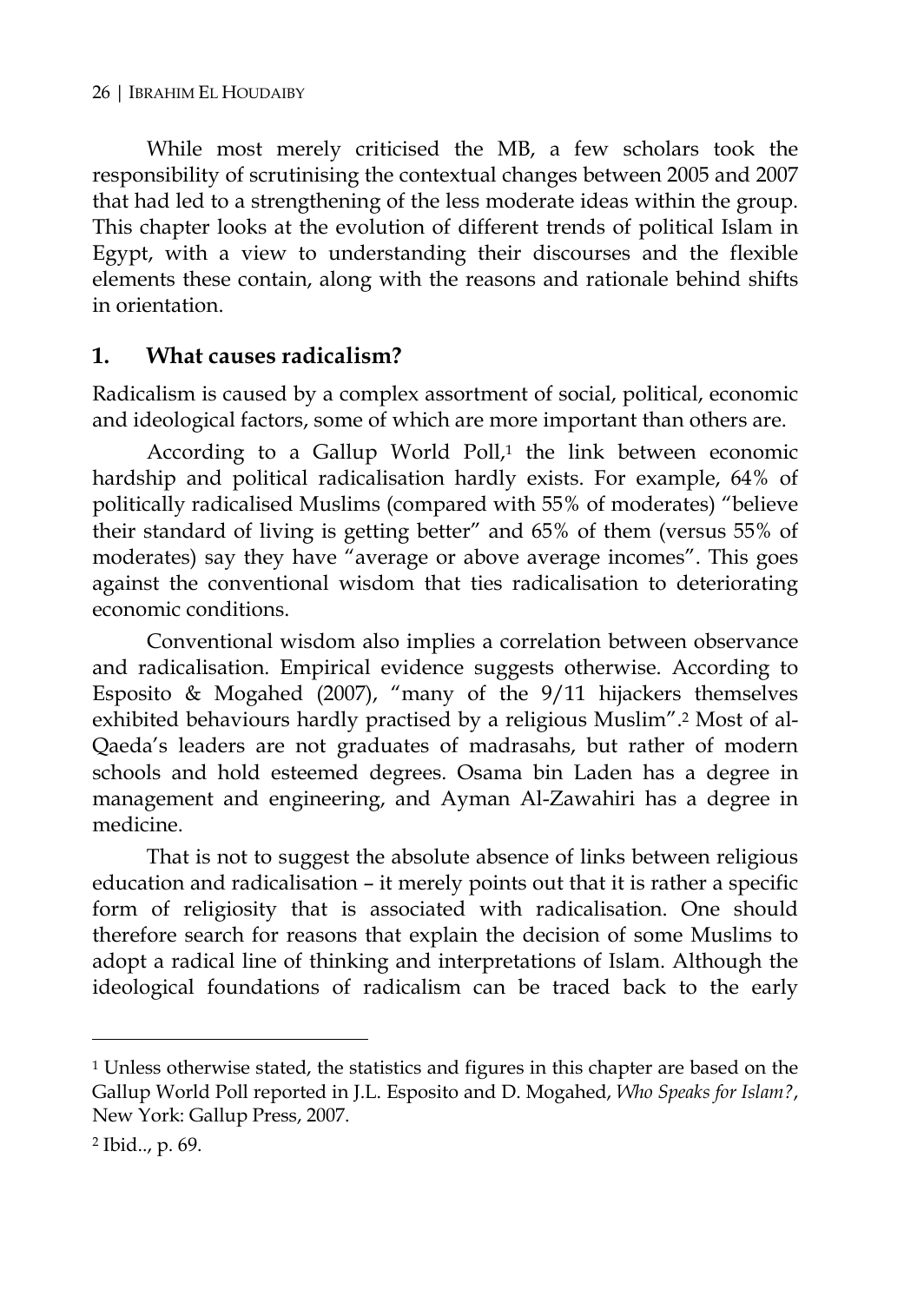Khawarij sectarian group, the reasons mainstream Muslims move closer to this discourse need to be further scrutinised.

To understand the causes of radicalisation, one should not examine what radicals view as mandated by Islam, but rather "why specifically they choose this [radical] line of Islamist thought above all others [which is a product of] how they view their [social and political] contexts".3 It is rather an attitude towards the status quo and not religious observance that promotes radical religious doctrine. As Esposito and Mogahed note, "the real difference between those who condone terrorist acts and all others is about politics, not piety".4 Research should focus on the political and not the theological foundations of radicalism to be able to counteract the phenomenon.

#### **2. Two trends of radicalism**

What is it specifically about 'politics' that provokes radicalism? Statistics and empirical evidence alike suggest that there are two main trends of radicalism, each with a different characterisation and orientation.

#### *2.1 Hostility towards Egypt's regime*

The first trend of radicalisation is characterised by hostility towards Egypt's regime. Elements of Islamist groups denounce the state for "disrespecting Islam",5 a charge that progressed to 'corrupting Islam' after the constitutional amendments of 2007.

But it is not only religion that matters for Muslims. Both politically radicalised and moderate Muslims "desire to limit the power of rulers and regimes they regard as authoritarian, un-Islamic and corrupt".6

Hostility and radicalisation, in the case of radical groups, differ from one group to another. Even so, "the starting point for most violent groups

<sup>3</sup> T. El Bishry, "Tareq El Bishy's Reflections on 'Islamic Anger' Book" (*Qera'a li Tareq El Bishry Fi Kitab Al Ghadab Al Islamy*), *IslamOnline.net*, 3 January 2008 (retrieved from http://www.islamonline.net).

<sup>4</sup> Esposito & Mogahed (2007), op. cit., p. 74.

<sup>5</sup> K. El Birry, *World is more Beautiful than Paradise – The Biography of an Egyptian Fundamentalist* (*El Donia Ajmal min el Janna – Seiret Usuli Masry*)*,* Beirut: Dar Al Nahaar, 2002, p. 22.

 $6$  Esposito & Mogahed (2007), op. cit., p. 93.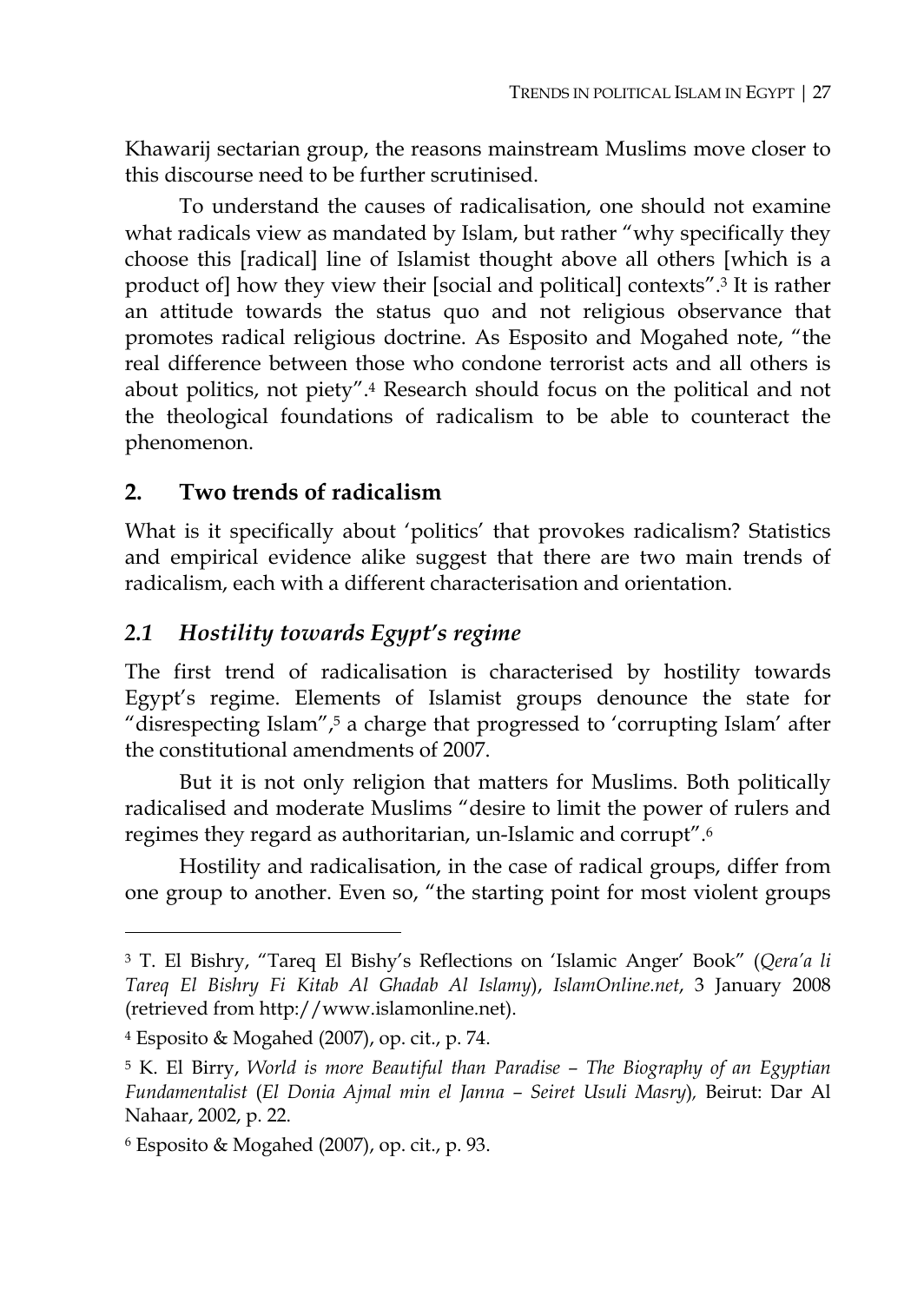in Egypt is that the state is infidel, the regime is infidel, and the president is either infidel, a sinner or (greatly) unjust, but they all agree on the necessity of not recognising him, not obeying him and resorting to violence attempting to change him".7 The regime's crackdown on non-violent Islamist movements attempting to engage in politics fuels this sentiment, as it discredits "non-violent participatory Islamists…while radicals will grow in power".8

Radicals exploit such clampdowns to stress the unfruitfulness of peaceful change, hence attracting more supporters. Commenting on Egypt's 2007 constitutional amendments, Zawahiri said, "these amendments are a blow to everyone who took the path of elections to enact change in Egypt".9 Most of the terrorist attacks that targeted Egyptian statesmen, politicians and police officers during the 1980s and 1990s stem from this strain of radicalism.

#### *2.2 Hostility towards the West*

 $\overline{a}$ 

The second trend of radicalism is characterised by hostility towards the West. The Gallup World Poll shows that "politically radicalised (Muslims) are consistently more negative than are moderates in their opinions of all Western countries". While radicals express higher levels of criticism of moral decay and a spiritual vacuum in Western public life, not a single respondent to the poll suggested that the West should stop being immoral or corrupt in order to improve its relations with the Muslim world.

Again challenging conventional wisdom, hostility is not the outcome of a rejection of Western values as suggested by the discourse on the theme of 'why do they hate us?'. Indeed, politically radicalised and moderate Muslims alike express admiration for the West's fair political systems, democracy, respect of human rights, freedom of speech and gender equality.

<sup>7</sup> A. El-Ela Mady, *Egyptian Violent Movements and their Interpretation of Islam* (*Jama'at al 'Unf al Masriyya wa Ta'wilatuha lil Islam*), Cairo: Maktabet al-Shorouq el Dawliya, 2006, pp. 41-42.

<sup>8</sup> T.C. Wittes, "Three Kinds of Movements", *Journal of Democracy*, July 2008, pp. 6- 12.

<sup>9</sup> A. al-Zawahiri, "Ayman al Zawahiri: Video: Iraq timetable of withdrawal a victory", *Northeast Intelligence Network*, 6 May 2007 (retrieved from http://www.homelandsecurityus.com/Zawahiri050607).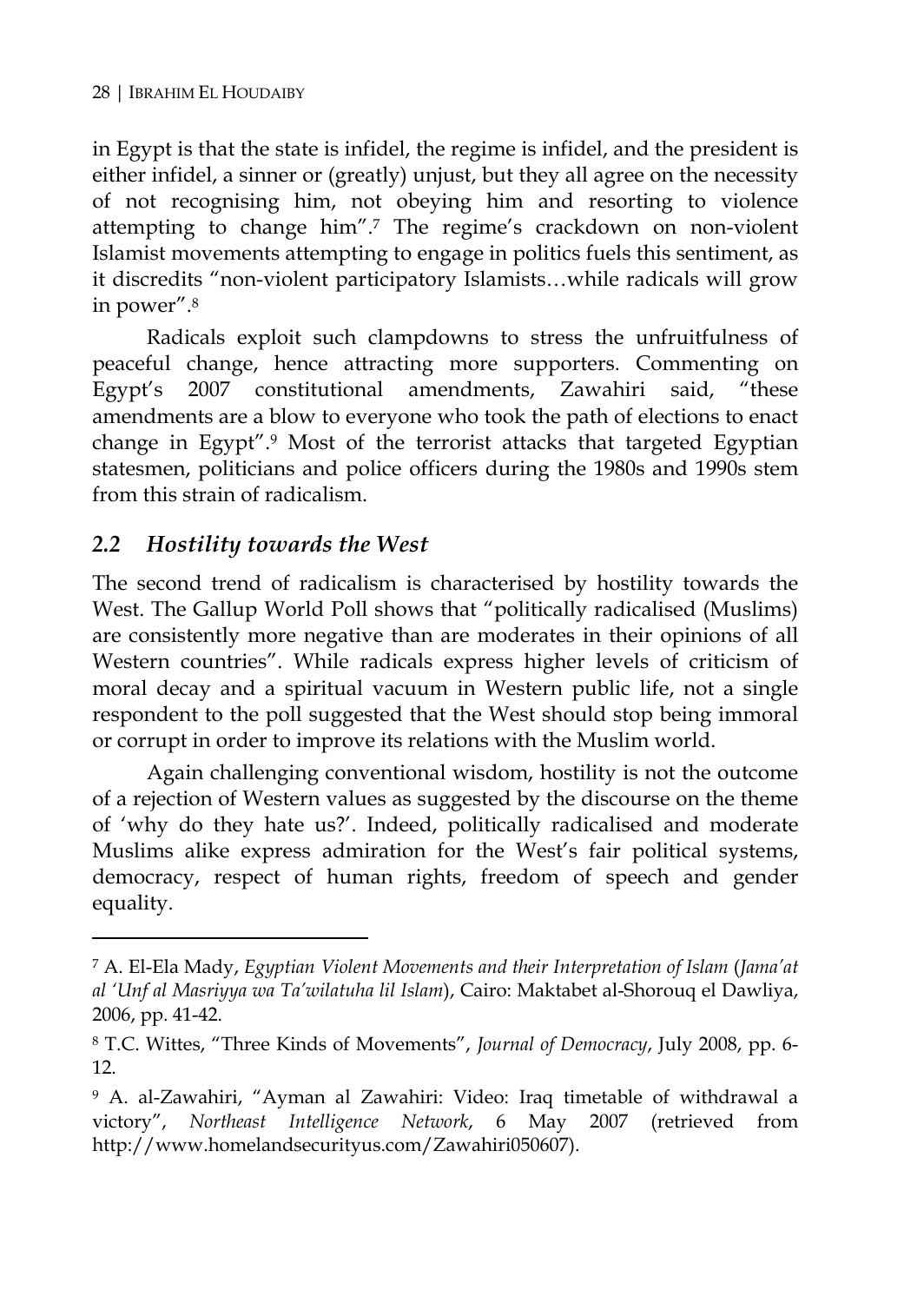Rather, it is foreign policies that cause hostility. The first foreign policy element that provokes hostility is military aggression. Two-thirds of al-Qaeda terrorists come from countries where the United States has a heavy military presence.10 Notably, 81% of politically radicalised Muslims – and 67% of moderates – describe the US as "aggressive". Both moderates and radicals avoid sweeping generalisations, and clearly distinguish among the foreign policies of different Western countries. France and Germany (which outspokenly opposed the US-led invasion of Iraq) are scarcely viewed as aggressors, with fewer than 10% of either moderate or radical Muslims seeing them as such.

This hostility is intensified by the increasing Western military presence in the region, and is manifest in terrorist attacks targeting Western interests and tourists. A good example is the series of bombings that took place in Cairo in 2005. Diaa Rashwan, an expert on Islamic movements, described the bombings as "terrorist attacks in a regional context",11 referring to the regional attacks targeting Western tourists following the US-led invasion of Iraq.

Other elements that contribute to hostility include the feeling of cultural invasion, that 'the West' does not respect the cultural heritage of Muslims and simply wants to globalise its value system and culture. Many Muslim writers and intellectuals equate the contemporary wave of globalisation with Westernisation – some are even more specific and equate it with Americanisation.

Yusuf al-Qaradawi, an Egyptian Muslim scholar and chair of the International Union of Muslim Scholars, argues that before Western occupation forces began their retreat from Muslim countries in the 1950s, they planned for a cultural, educational, legislative and social change that would change the Muslim *umma* from within".12

<sup>10</sup> R. Pape, *Dying to Win: The Strategic Logic of Suicide Terrorism*, New York: Random House, 2005.

<sup>11</sup> M.G. Arafa, "Cairo's Bombing: A Third Generation of Jamaat Appears in the Horizon" (*Infijar al Qahera: Jeel Thaleth min al Jamaat Yaloohu fil Ufoq*), *IslamOnline.net*, 11 April 2005 (retrieved from http://www.islamonline.net/ Arabic/politics/2005/04/article07.shtml).

<sup>12</sup> Y. al-Qaradawi, "We and the West" (*Nahnu wal Gharb*), Yusuf al-Qaradawi Official Website, 2005 (retrieved from http://qaradawi.net/site/topics/ article.asp?cu\_no=2&item\_no=4519&version=1&template\_id=256&parent\_id=12).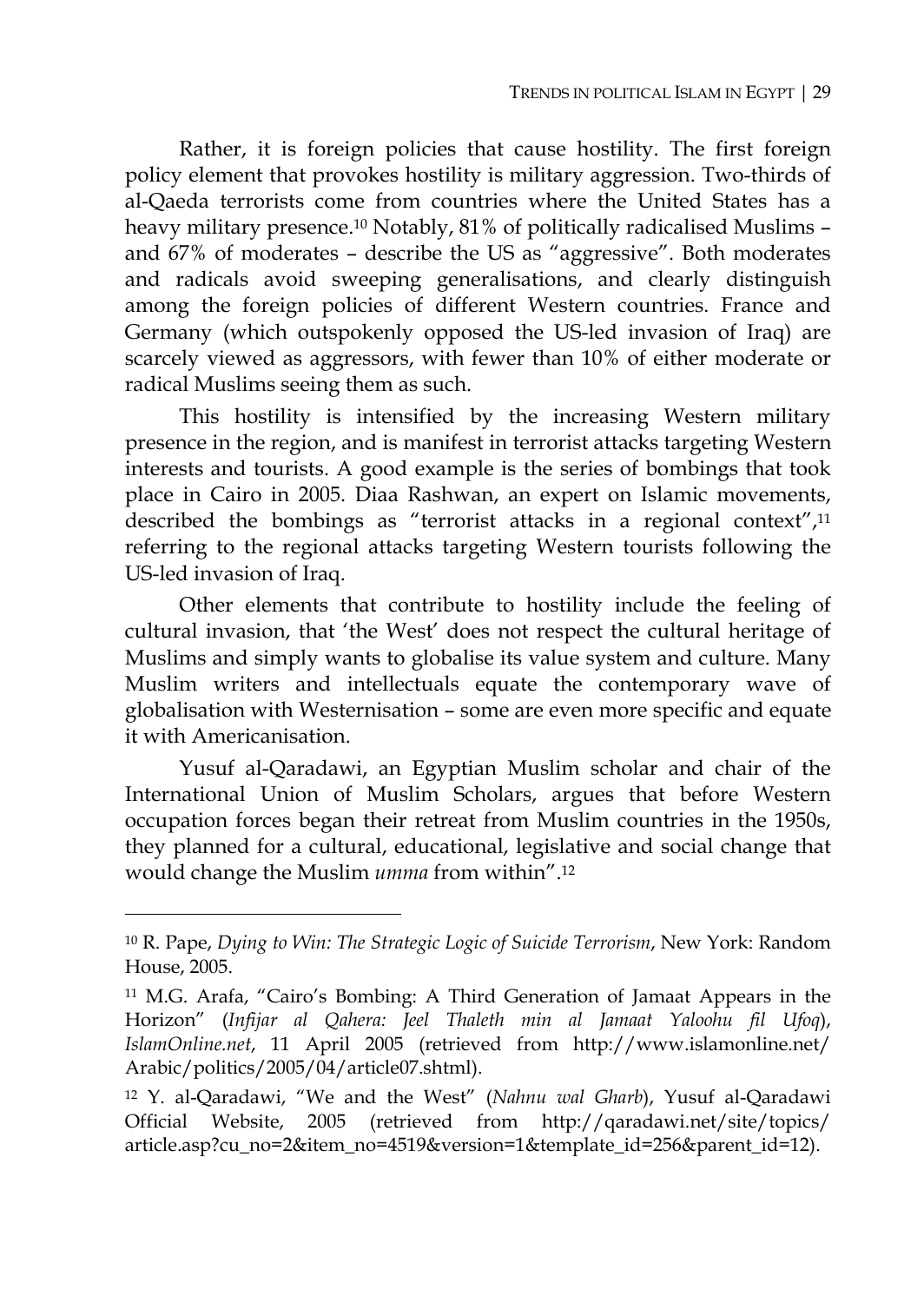#### 30 | IBRAHIM EL HOUDAIBY

This statement echoes a conviction shared by a majority of Muslims. When asked about one thing the West could do to improve the quality of life of Middle Eastern Muslims, one of the most frequent answers given by the Gallup poll respondents was "stop imposing your beliefs and policies". Furthermore, "Westoxification" is condemned "for robbing Muslims of their source of identity and values, and thus their unity and strength".13

Culture and religion have profound significance for Egyptians: 98% say religion is an important part of their daily life and 87% consider their customs and traditions to be important. Bishry (2005) argues that "radicalisation will continue to exist with different degrees and [in] various forms…as long as Westernisation continues to prevail",14 since the phenomenon of Islamism is itself a reaction to Westernisation.

That is not to say that Egyptians reject Western values wholesale. They do accept Western ideas with a contextualisation that fits them into the Egyptian culture and value system. They accept a version of democracy that is different from Western democracy; it incorporates sharia as a source of legislation – indeed the only source for a majority of Egyptians. Needless to say, "when Muslims support the application of *Shariah*, what that means can drastically vary from one person to another",15 yet it all reflects the importance of religion, culture and heritage, and explains why increased Westernisation would only lead to increasing radicalisation.

A third reason for hostility is the general feeling that 'the West' does not respect Islam. As a Gallup poll indicates, only 12% of politically radicalised Muslims – and 17% of moderates – associate "respecting Islamic values" with Western nations. This statistic reflects reality in some Western countries. When Americans were asked what they most admire about Muslim societies, the most frequent responses were "nothing" and "I don't know".

What are viewed by Muslims as cultural assaults by Europeans also contribute to empowering radicalisation. The *Jyllands-Posten* cartoons and "Fitna" film are the most recent controversies. They provoked moderate and radical Islamists alike, providing a fertile atmosphere for recruitment

<sup>13</sup> Esposito & Mogahed (2007), op. cit., p. 42.

<sup>14</sup> Bishry (2005), op. cit.

<sup>15</sup> Esposito & Mogahed (2007), op. cit., p. 54.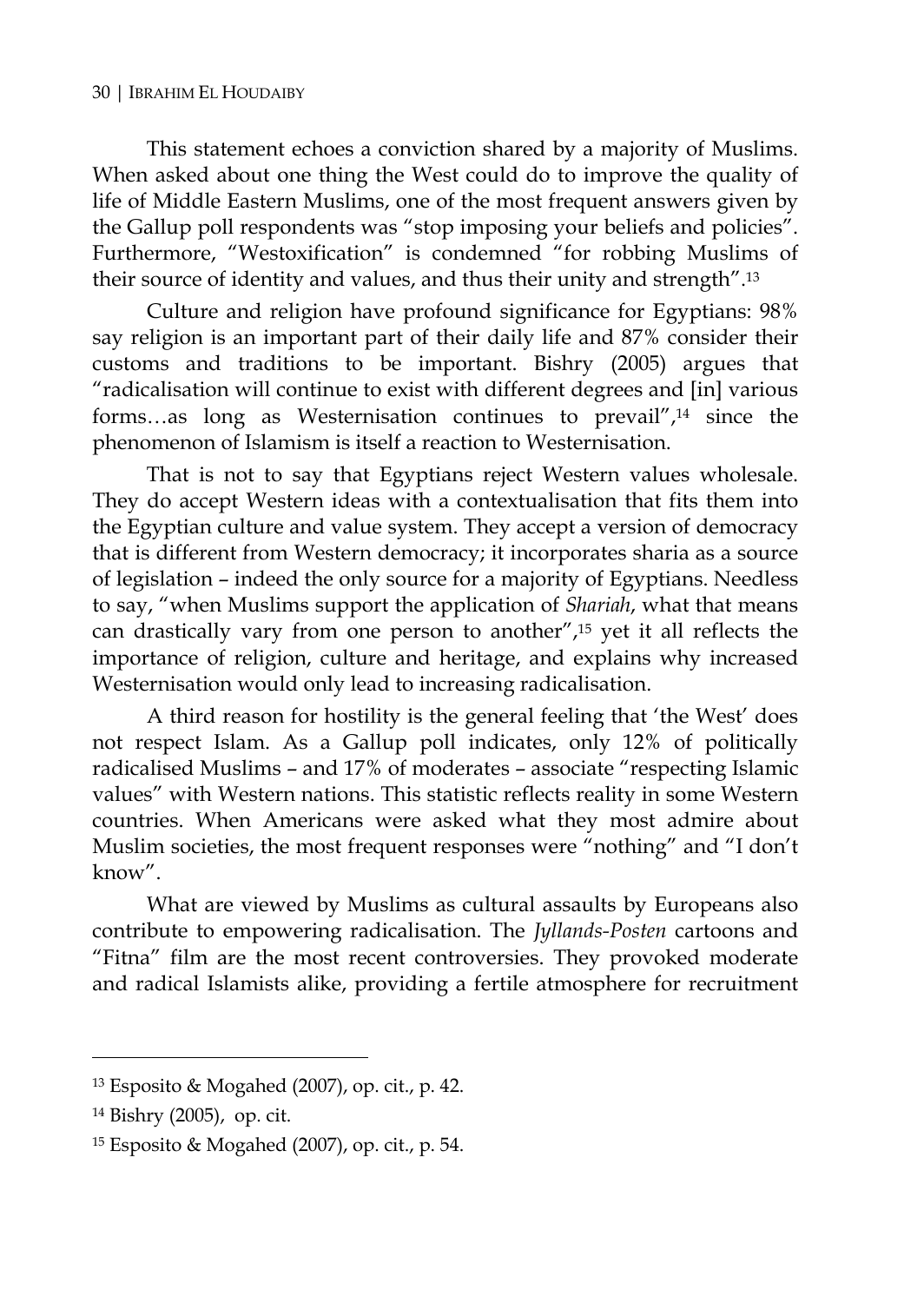by radicals. Following the *Jyllands-Posten* cartoons, bin Laden appeared in a taped message asserting that retaliation to this insult will be something to remember.16

# *2.3 Convergence of trends*

These two trends of radicalism are not mutually exclusive – they converge more than diverge. The backing of Egypt's regime by Western governments presents a pretext for linking them to one another. For many radicals, Western governments are the distant enemy, while Egypt's regime is the near one.

Radicals highlight this relationship between regimes and Western backers to justify their hostility and violent acts against all. On several occasions, Zawahiri has underlined this relationship, sometimes calling the Egyptian regime and others in the region "Condoleezza Rice's boys",17 and sometimes calling upon Egyptians to "attack the regime that has allied with the West, and target Western and Israeli interests".18

## **3. Islamist movements**

 $\overline{a}$ 

## *3.1 The roots of radicalism*

In the early 1970s, within a very few years, Islamist students organised themselves and started coordinating their activities under the name of Jamaah al-Islamiyya. While newly released MB members were recovering from long periods of imprisonment under President Abdel Nasser, independent Islamist students took the stage with activities that attracted more students.

<sup>16</sup> H. Yahmed, "Bin Laden Threatens Europe over Offensive Cartoon" (*Bin Laden Yatawa'ad Oroppa 'ala al Rusoum al Mosei'a*), *IslamOnline.net*, 20 March 2006 (retrieved from http://www.islamonline.net/servlet/Satellite?c=ArticleA\_C&cid= 1203758242508&pagename=Zone-Arabic-News/NWALayout).

<sup>17</sup> M. Scheuer, "Al-Qaeda Message Aimed at US Living Room", *Asia Times Online*, 10 May 2007 (retrieved from http://www.atimes.com/atimes/Middle\_East/ IE10Ak08.html).

<sup>18</sup> *IslamOnline.net*, "Zawahiri: We Will Fight against Israel When We're Done with Iraq" (*Zawahiri: Sa Nuqatil Israel Ba'd al Intisar Fin Iraq*), *IslamOnline.net*, 3 April 2008 (retrieved from http://www.islamonline.net/servlet/Satellite?c=ArticleA\_C&cid= 1203758655590&pagename=Zone-Arabic-News/NWALayout).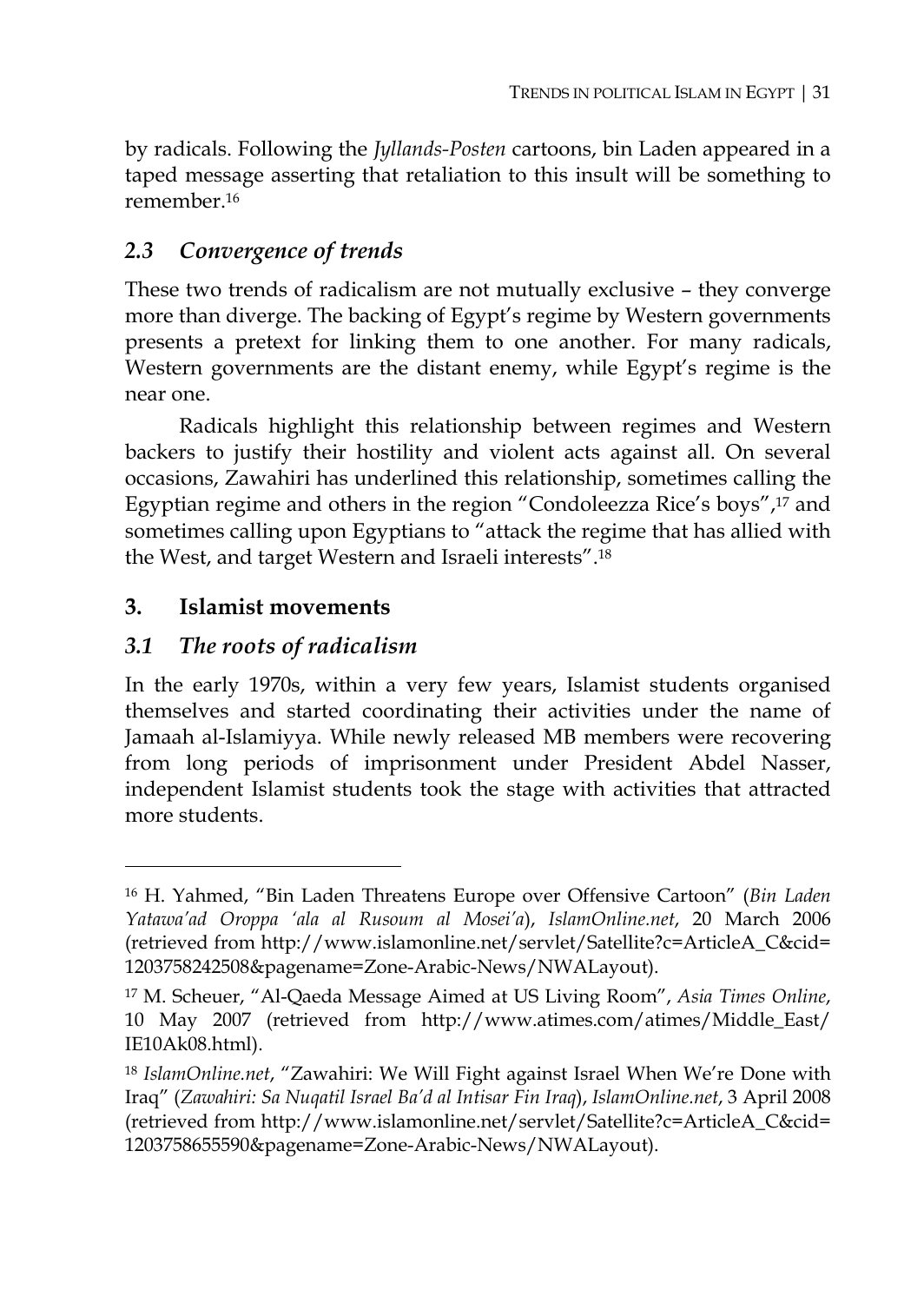What type of Islamism did Jamaah advocate? Key figures in the movement assert that "Islamic trends and schools of thought from which the movement has drawn ideas were to a great extent variant and diverse"19 and that it "did not have a single source of intellect, but rather diverse sources, including Salafist (Wahhabi), Ikhwani, Tablighi<sup>20</sup> and Azhari ones" 21

Newly released members of the MB were highly regarded by Jamaah members and were regularly invited to preach among the group. Sayyid Qutb's legacy and prolific writing had some minor influence on the group, which only moved to the centre of its ideology a few years later.<sup>22</sup>

In a context of political freedom and toleration, the Wahhabi influence was not enough to radicalise Jamaah. With the exception of some marginal groups (such as the Saleh Sereyya and Yahia Hashem groups, which had no ties to Jamaah), the mainstream movement had no record of violence.

The Wahhabi influence was limited to shaping Jamaah's priorities. Its members focused on socio-religious activities, calling on men to grow beards23 and women to wear the *niqab,* considering the prevalence of such features indicators of its success.24 With its broad ideological orientation, the Jamaah still invited and welcomed moderate, non-Wahhabi, al-Azhar University scholars to lecture at its events.

Between 1977 and 1981, several contextual changes took place, leading to the radicalisation of Jamaah and its split into several groups.

<sup>19</sup> M.S. Al-Awwa, *The Militant Jamaah Islamiyya in Egypt: 1974-2004* (*Al Jamaah al Islamiyya al Mosallaha fi Masr: 1974-2004*)*,* Cairo: Maktabet al-Shorouq el Dawliya, 2005, p. 78.

 $20$  An example is the school of thought of the Tablighi Jamaat, an Indian reformist movement focusing primarily on reforming religious practices. For more about the movement, see J.L. Esposito, *Oxford Dictionary of Islam*, Oxford: Oxford University Press, 2003.

<sup>21</sup> Mady (2006), op. cit., p. 16.

<sup>&</sup>lt;sup>22</sup> For more on Sayyid Qutb and his relation with the MB, see I. El Houdaiby, "Four Decades after Sayyid Qutb's Execution", *Daily Star Egypt,* July 2008(b).

<sup>23</sup> Mady (2006), op. cit., p. 13.

<sup>24</sup> Awwa (2005), op. cit., p. 70.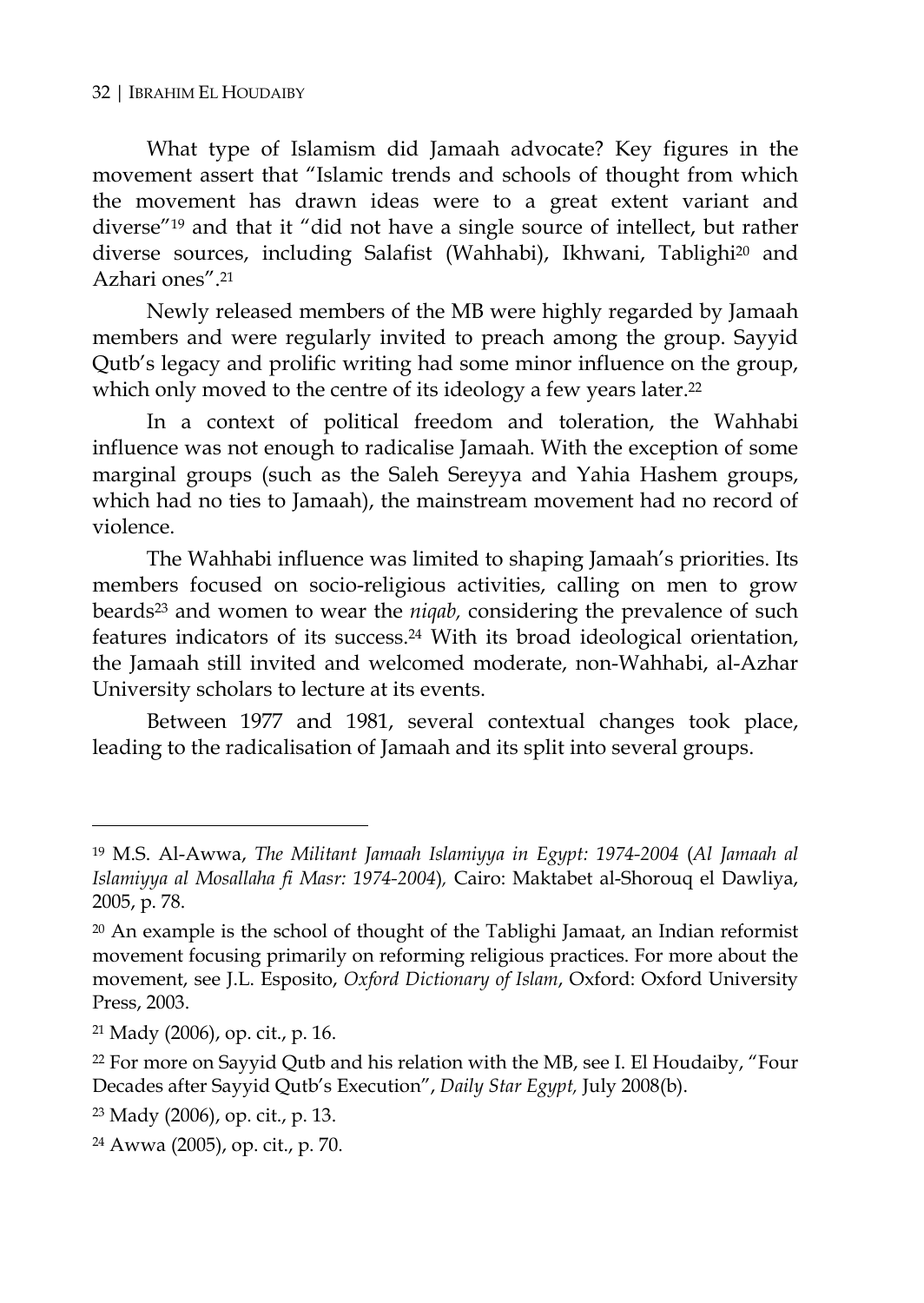New economic and media policies adopted by President Anwar Sadat were viewed as 'too liberal', provoking socialists economically and Islamists culturally.25 Signing the peace treaty with Israel was another cause of Jamaah's radicalisation. Young Islamists, perceiving their social power and influential role, believed they could not remain silent while "a peace treaty with the Muslims' largest enemy of the time was being signed". This led to a "major transformation changing the Jamaah from a social group into a strong political opposition group". This transformation was socially triggered by pictures of Egypt's first lady kissing and dancing with US President Jimmy Carter on the day the treaty was signed, "provoking the religious and conservative public…and [was] harshly criticised by students and [the] Islamist movement in general".26

A further cause for Jamaah's radicalisation was the regime's crackdown on the student movement. Opposition to the regime's policies and president triggered the regime to intervene in student activities, postpone student union elections, freeze union funds and introduce the 1979 law that undermined students' freedom.

Tensions grew between two wings of Jamaah: one advocating violent change, calling for strict Jamaah institutionalisation and partial detachment from society, and the other calling for gradual peaceful change and further integration into society. As leaders of the latter trend joined the MB,27 the advocates of violence split into a new militant organisation. Mady holds that "from this point onwards, Jamaah Islamiyya meant a new thing, a well-structured organisation that adopts violence – or power as they call it – as a means of change".28

<sup>25</sup> During Sadat's meeting with student leaders, a Jamaah student leader took the floor and criticised Sadat for upholding the slogan of "the state of science and faith" while promoting a media discourse that makes one question whether the state wants its youth to be "Muslims, communists, heretics or cow worshippers". He also criticised the ban of some scholars from lecturing, thus forcing them to leave the country: "This way, all sincere scholars leave, and only hypocrits stay."

<sup>26</sup> Awwa (2005), op. cit., pp. 80-81.

<sup>27</sup> The most important of these leaders were Abdel Monem Aboul Fotouh, Khayrat El Shater, Essam el Erian, Hemly el Jazzar, Aboul El-Ela Mady, Anwar Shehata, Sayyid Abdel Sattar and Ibrahim El Zafarany. Mady (2006, op. cit.) has a more comprehensive list in his book (p. 36).

<sup>28</sup> Mady (2006), op. cit., p. 21.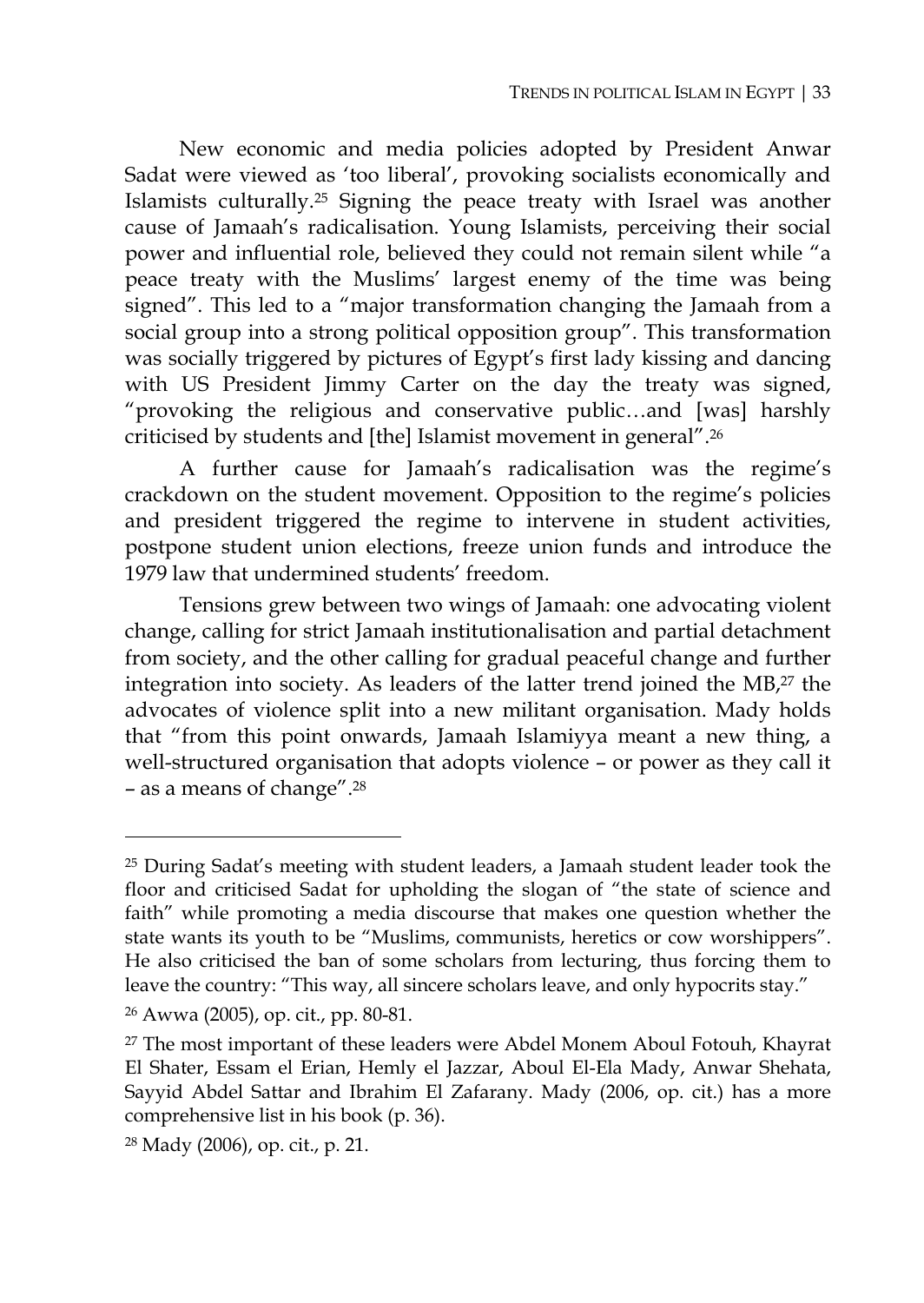With 'moderates' withdrawing from Jamaah*,* Karam Zuhdy, a prominent leader and a backer of violence, started implementing his plan. Jamaah members began training with guns and weapons. Zuhdy met with Mohamed Abdel Salam Farag, another Islamist proponent of violence, whose group Jamaat al-Jihad had a stronger presence in northern Egypt. They both went to meet Sheikh Umar Abdul Rahman, an al-Azhar scholar and another advocate of violence, who became their ideologue.29

These groups allied and started working on plans to topple the regime. When Sadat stepped up his onslaught on the opposition in September 1981, a military officer belonging to Jamaah *–* whose members found themselves on the detention lists – proposed killing Sadat during a military parade. Although the majority were against the decision, arms had the final word and Sadat was assassinated on 6 October 1981.

The decision to assassinate Sadat was not rooted in religion. According to Awwa, "the Islamic legitimisation of [the assassination] was not an issue that was brought up during the discussions [that] preceded it". Religion was only ushered in to justify the assassination after it had already happened. Jamaah's conduct was always "in this order: acting then thinking [of justifications]". 30 Like other Islamic movements of the time, it was a movement driven primarily by political reality and not ideology. Literature justifying the assassination was only written later when Jamaah leaders were facing trial, and awaiting or serving their sentences behind bars.

## *3.2 Institutionalising movements: 1980s onwards*

Sadat's assassination closed one chapter and opened another. As Hosni Mubarak took over the presidency, violence was making its way into the literature of radical Islamist groups, clearer lines were being drawn between different orientations of Islamists and higher levels of institutionalisation were emerging.

<sup>29</sup> Umar Abdul Rahman is now serving a life sentence in the US. Several view him as the amir [commander] of the Jamaah, but Mady argues otherwise. He says the sheikh is heavily influenced by those surrounding him, and that Karam Zuhdy was always the real amir*,* although he preferred to work in the background. This section draws from Mady (2003), op. cit., pp. 21-23.

<sup>30</sup> Awwa (2005), op. cit., pp. 98-100.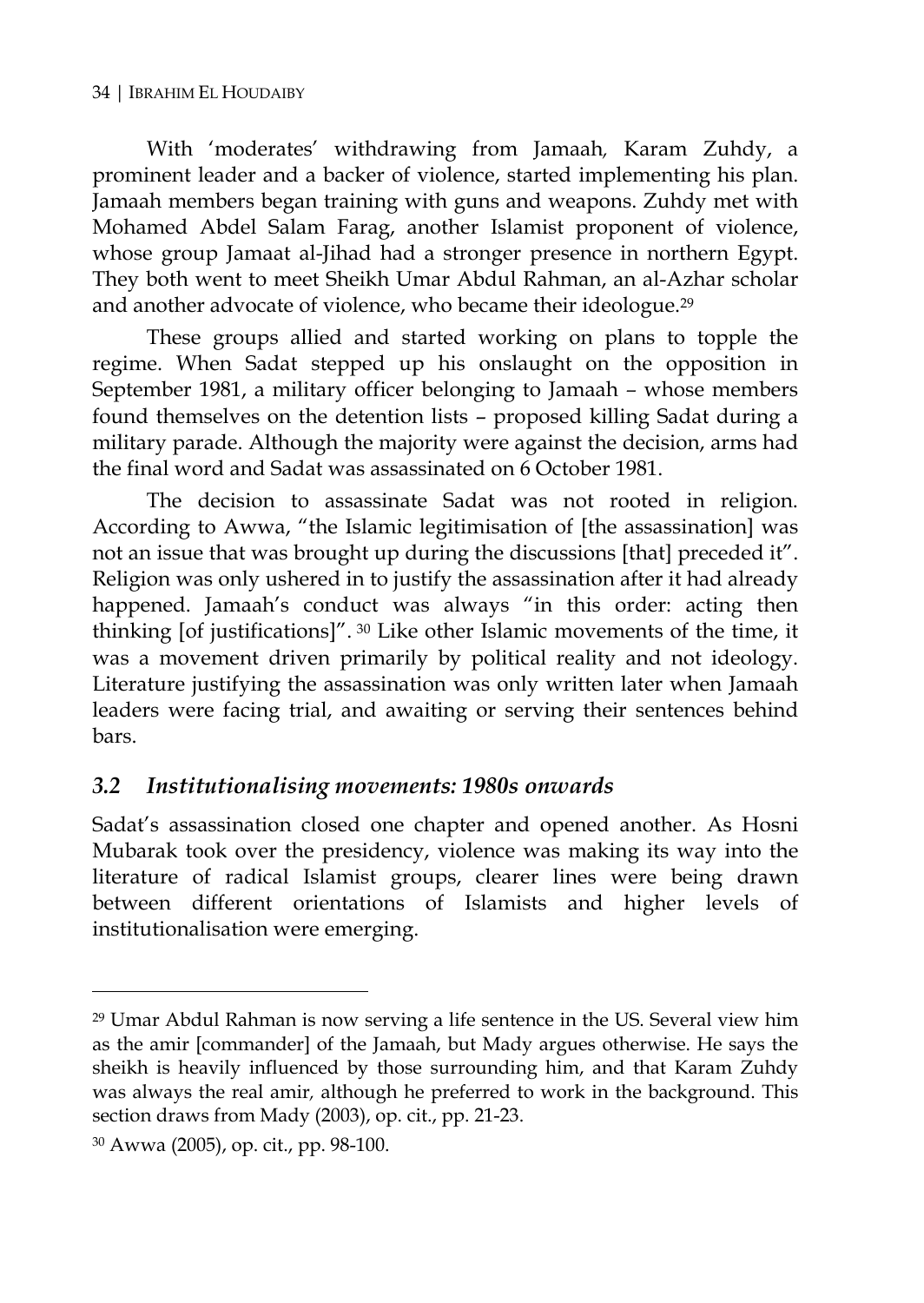While the split between violent and non-violent movements had already been established, internal divisions within these broad groups were further institutionalised. During the course of the 1980s, the ideological boundaries of different movements became more distinct. The contextual impact was thus limited to empowering or disempowering various groups and incrementally shifting movements back and forth on the radical– moderate continuum, within defined ideological limits.

#### *Jamaat al-Jihad*

One of the most radical movements that existed at the time was Jamaat al-Jihad. Upon forming an alliance with Jamaah in 1979, both movements collaborated in assassinating Sadat. Shortly after the trials, the groups split once again.

Once released from prison, Jihad members reorganised themselves and launched a series of terrorist attacks primarily targeting Egyptian officials. They were known for using bombs in these attacks (unlike Jamaah, known for using guns), and their record includes assassination attempts on the prime minister and ministers of interior and information.

Already an offshoot of the larger Jamaah group*,* Jihad was racked by organisational disputes leading to further internal splits. Indeed, Jamaah leaders argue that there is no single Jihad group, but rather highly fragmented groups.31 One of its splinter groups was Talaia al-Fateh, a group led by Zawahiri.

The group adopted an isolationist attitude towards society, not opting to move from the margins to the centre of Egyptian politics. This strategy was a natural outcome of its extremist views, which detached it from society. Jihad's line of thinking also distanced it from other Islamist movements and scholars, as it denounced most scholars as "regime affiliated".32

Jihad developed a "structure comprised of small secret cells, with the primary focus on [violent] action and not preaching, they had no relation

<sup>31</sup> M.M. Ahmed, *Conspiracy or Revision: Dialogue with Extremist Leaders in Aqrab Prison* (*Mo'amara Am Muraja'a: Hiwar Ma' Qadit al Tataruf fi Sijn al Aqrab*)*,* Cairo: Dar al-Shorouq, 2003, p. 46.

<sup>32</sup> Awwa (2005), op. cit., p. 70.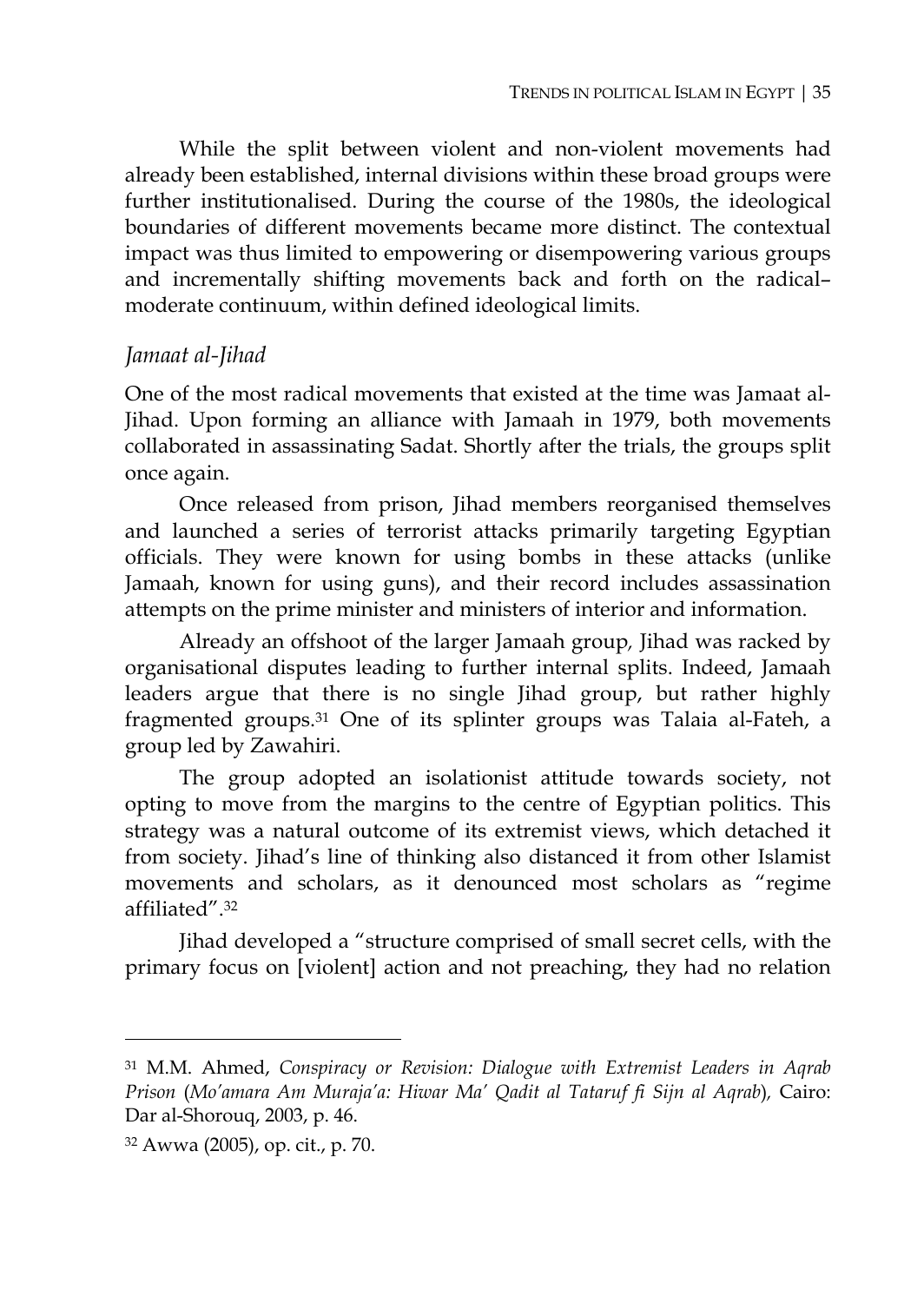with the society".33 For this specific reason, the group was unresponsive to any attempts at de-radicalisation.

In the late 1980s and early 1990s, Jihad changed its orientation from that of an Egyptian, Islamist and militant opposition group to a global terrorist group – a change that was initially triggered by the war in Afghanistan.34 It was later intensified by the military presence of Western troops in the Arabian peninsula. Some of its leaders, including Zawahiri, fled the country, while others were imprisoned.

Egypt's regime continued its strict crackdown on Jihad. Eventually, in 1995, Zawahiri announced a "freeze of military operations in Egypt due to weak capacity".35 The group ceased to be a threat to Egypt's domestic politics, but is now a global threat.

Jihad stands as a classic example of multi-factorial radicalisation, set off by cultural Westernisation, followed by assaults by the ruling regime and then finally Western aggression.

In 2007, Sayyid Imam, a Jihad leader and ideologue in prison, began work on a series of 'revisions' to the group's ideas. At best, these revisions de-militarise Jihad*,* but do not de-radicalise it. They denounce violence for rather pragmatic reasons, without challenging the ideological foundations underpinning the use of violence.

Imam's denunciation of the 9/11 terrorist attacks is not a stance against targeting civilians. He only regards the attacks as unjustified because they manifest "treason for the friend and the enemy" – the friend being the Taliban's Mullah Umar, who ordered bin Laden not to target Americans because he is not powerful enough to stand up against them, and the enemy being the US, since the terrorists entered the US using visas. His renunciation of domestic violence against the regime is also tactical.

<sup>33</sup> Ahmed (2003), op. cit., p. 54.

<sup>34</sup> Mady (2006), op. cit., p. 35.

<sup>35</sup> H. Naseira, "Jihad Revisions: Shaking not Destructing Violent Thought" (*Moraja'at al Jihad, Khalkhala Bila Hadm Lil Fikr Al'aneef*), *IslamOnline.net*, 15 December 2007 (retrieved from www.islamonline.net/servlet/Satellite?c=ArticleA C&cid=1196786288116&page).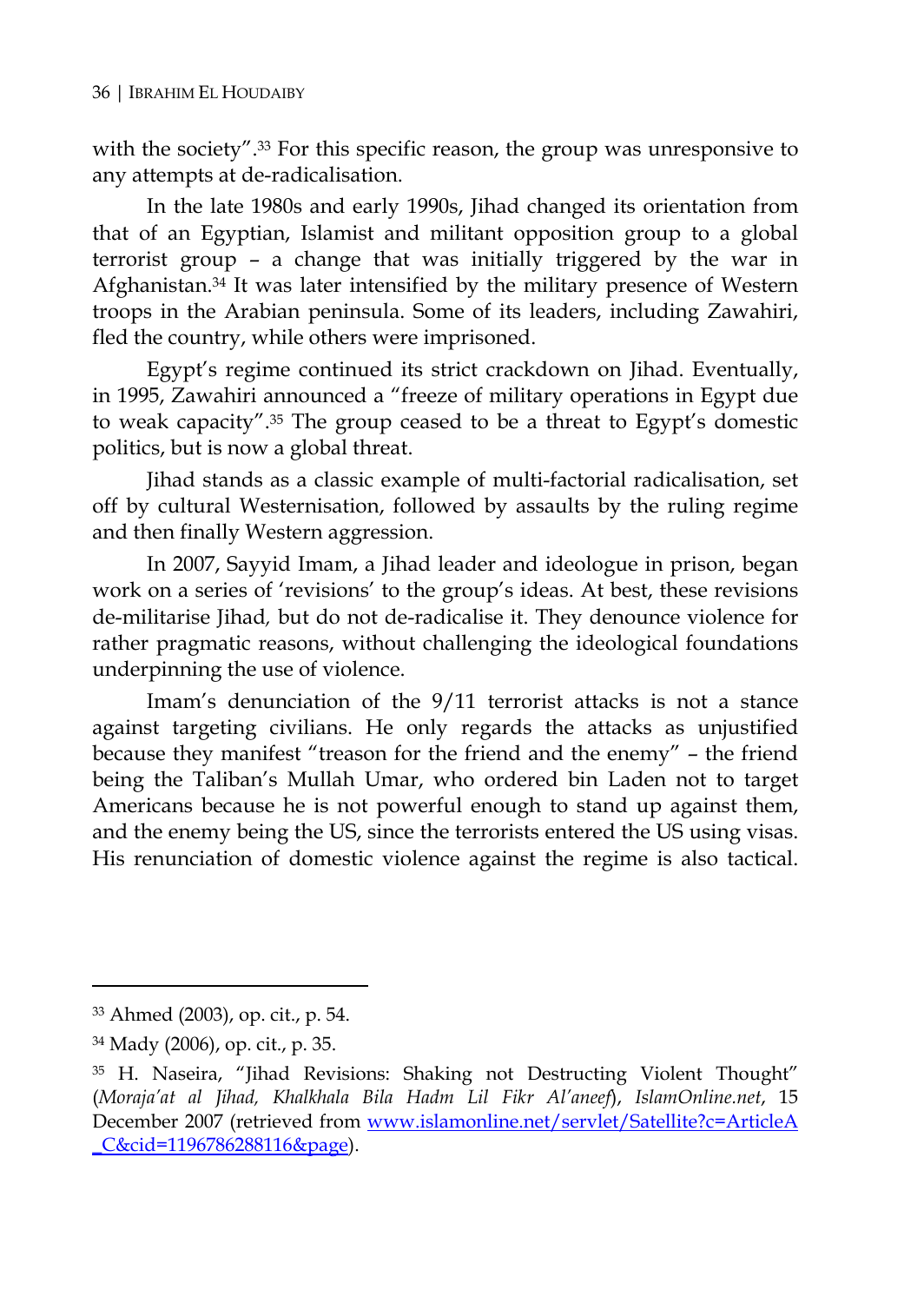Still describing terrorist activities as acts of "jihad", he argues against the use of violence because of "incapability".36

That is not to suggest that revisions are absolutely fruitless. Imam's denunciation of targeting civilians and tourists in Muslim countries involved some fundamental changes. Yet, Jihad is locked in its ideological confines and its revisionist wing has already touched the moderate edge of those boundaries. Further revisions would require the group to give up its ideology wholesale.

#### *Jamaah al-Islamiyya*

The crucial difference between Jihad and Jamaah is Jamaah's interest in reaching out to society through a social role that includes preaching. A product of a mixed ideological orientation, Jamaah's structure was not comprised of secret cells, except for its military wing.37 The group's social activities, its strong presence in Upper Egypt, its horrifying terrorist attacks of the 1990s and early consensual revisions make it more significant than Jihad.

Jamaah's interest in social work does not necessarily reflect peaceful relations with society. Indeed, in the 1980s the movement adopted a version of 'enjoining good and forbidding evil'38 that entailed physically enforcing what they viewed as good and punishing those who did what they saw as evil. This included, for instance, burning movie rental stores.

'Forbidding the evil' harmed Jamaah's relations with society, but its charity work and preaching moderated the negative impact. Awareness of the group's "ideology and motives to eliminate corruption and scenes of non-religiosity" through its preaching, alongside widespread public discontent with the regime, "decreased the negative social impact of violence [by] the group".39 Combined with the prevailing moral decay – partly stemming from deteriorating economic conditions and educational

<sup>36</sup> M. Salah, "Sayyid Imam: 9/11 Attacks Disastrous for Muslims" (*Sayyid Imam: Ahdath 911 Karitheyya Lil Muslimeen*), *IslamOnline.net*, 9 December 2007 (retrieved from www.islamonline.net/servlet/Satellite?c=ArticleA\_c&cid=1196786084584).

<sup>37</sup> Ahmed (2003), op. cit., p. 54.

<sup>38</sup> This is an Islamic concept closely associated with believers in both the Quran and Sunna.

<sup>39</sup> Awwa (2005), op. cit. p. 86.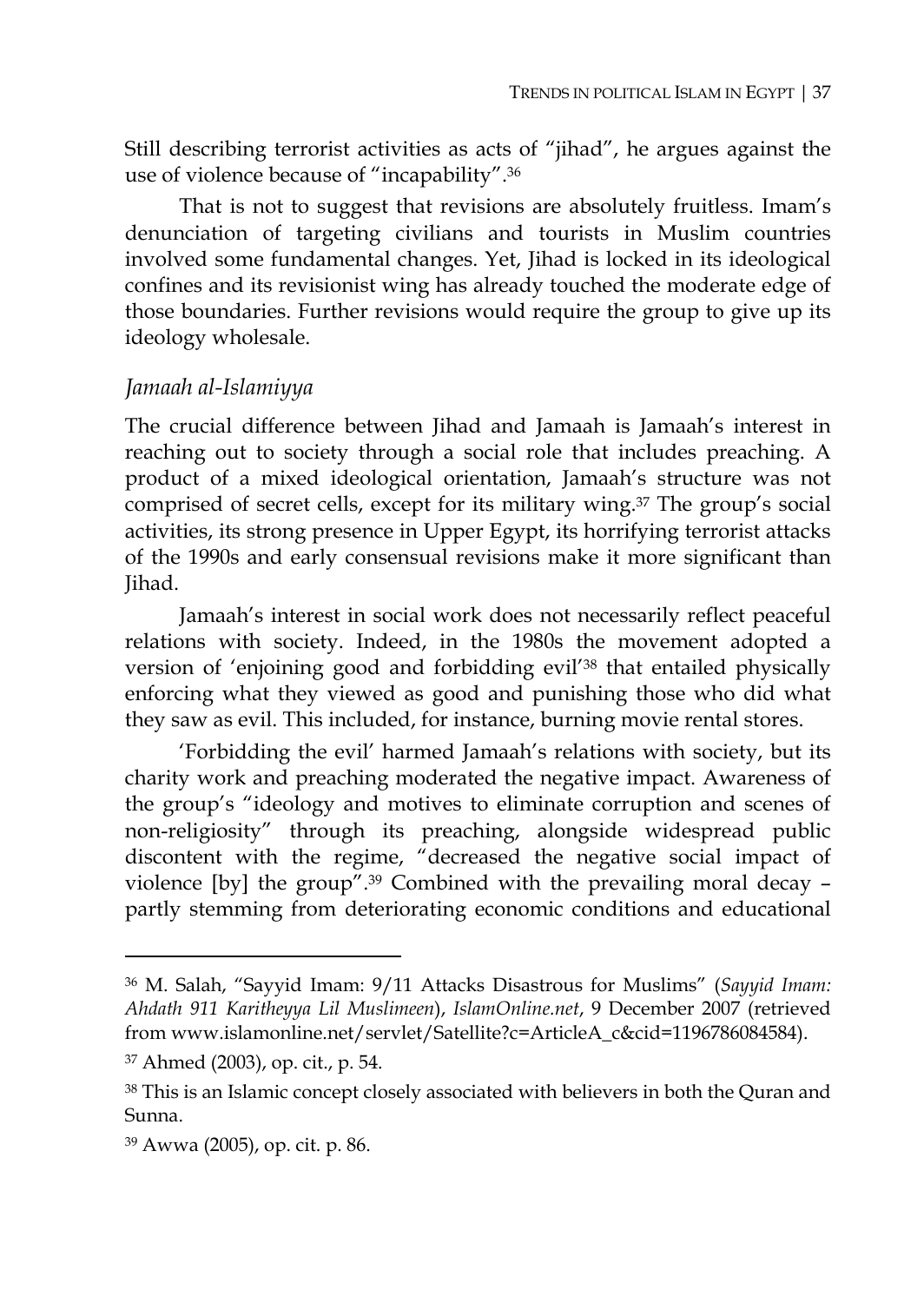standards and partly from what was viewed as Westernisation – Egyptians still had sympathy with Jamaah's assassins. They would compare the "pious" youth of the Jamaah with others of their age, "who smoke and waste their time in cafes".40 Hence, the regime's failure not only radicalised Jamaah, but also enabled its extreme stance to be viewed as less than such by society.

Jamaah's reaching out to the people has never meant recognising the regime and attempting gradually to change it. According to Birry, the group's manifesto, entitled *The Inevitability of Confrontation*, speaks of "military confrontation with the secular, infidel Egyptian regime as the only way to bring about Islamic rule", using the MB's political setbacks as proof of the futility of peaceful politics.

Jamaah's attempts to reach out to society have involved efforts to save members of society from infidelity and recruit more members to empower the group to topple the regime. This integration could best be understood in light of Qutb's notion of "mental detachment" – *uzla shu'ouriyya –* as expressed in his milestones, which has been an integral part of Jamaah thought.

Jamaah's ideological roots are not only found in Qutbism, but also in Wahhabism. Hostile attitudes towards non-Muslims are perhaps the clearest manifestation of it. Ex-members of the group narrate the way in which Jamaah's ideologues justified physical assaults on Copts and confiscation of their property, arguing that Copts are traitors who "cooperated with British occupation, and were a reason why Britain continued to occupy our Muslim country".41

Security campaigns have included raids on mosques where Jamaah had a strong presence, sometimes killing some of its members. If anything, these raids have tarnished the regime's image and affirmed Jamaah's claims of defending Islam. As an ex-member of Jamaah notes, when he saw one of those raids, "it was a proof to me and to many others that the regime does not respect Islam...I remembered the movies of Muslims defending their religion against [the] injustice of pagans".42

<sup>40</sup> Birry (2002), op. cit, p. 32.

<sup>41</sup> Ibid., p. 19 and pp. 33-34.

<sup>42</sup> Ibid., p. 22.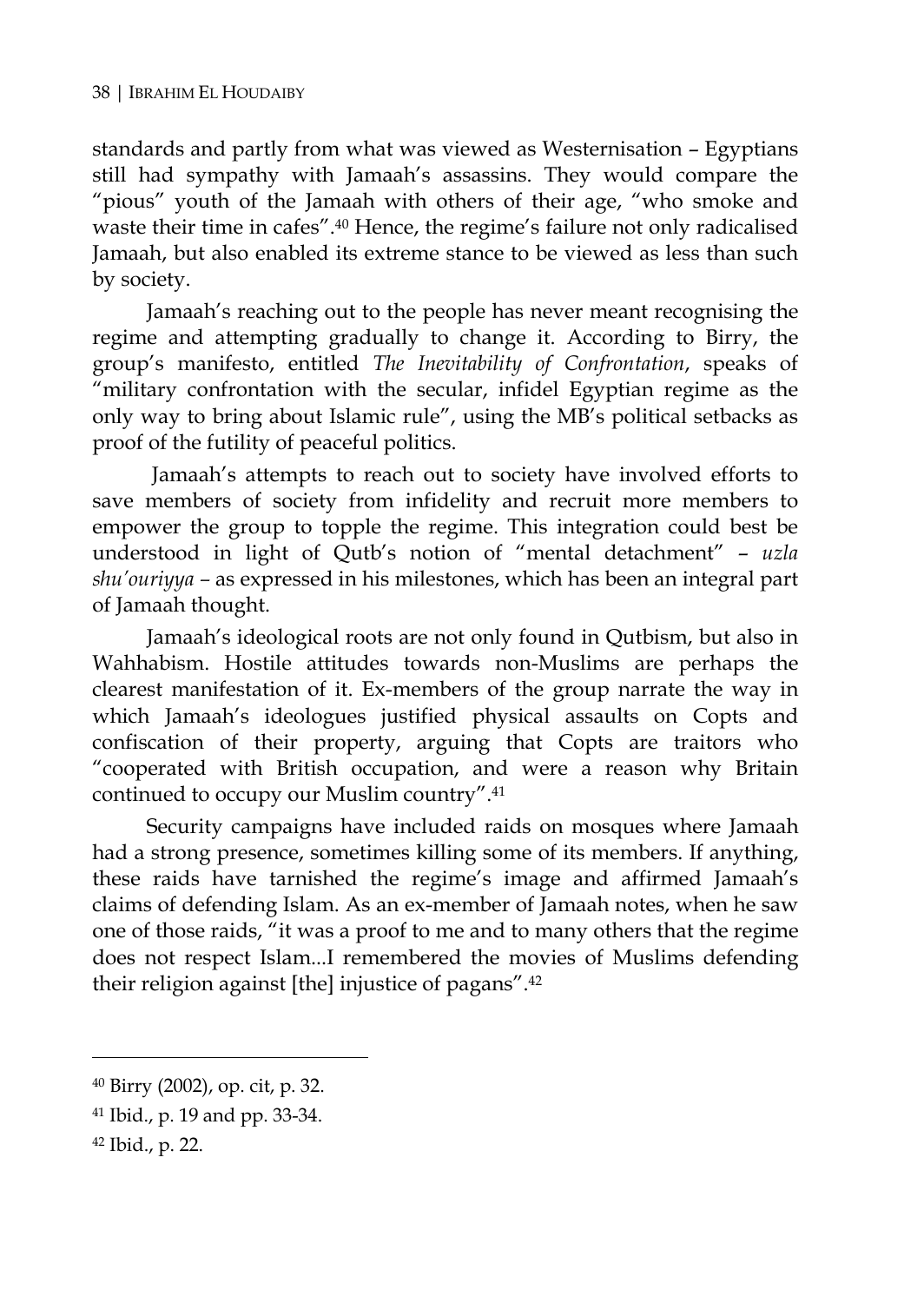As members of Jamaah lost their lives in confrontations, others sought revenge, leading to a vicious cycle of violence. As Zuhdy describes it, "it was an action and a reaction, it started with arrests and then violence and responding to it violently".43 The group targeted tourists only as part of this revenge – they wanted to hit the regime where it hurt most.

Jamaah's record includes the most violent terrorist attacks of the 1990s: assassinations of Parliament Speaker Refaat Mahjoub and writer Farag Fouda; attempts on President Mubarak and on the ministers of information and the interior as well as Nobel laureate Naguib Mahfouz; and a handful of terrorist attacks targeting tourists, most importantly the gunfire at the Europa Hotel and the Luxor attacks of 1997.

Jamaah has had a potential for de-radicalisation that has been overlooked by the regime's security-based policies. If anything, the politics of repression and disintegration have led to a "history of missed opportunities".44 An imprisoned Jamaah leader facing a death sentence illustrates the point:

I was an A student ever since I was a freshman…I think it is legitimate to expect that when I adopt a line of thought [that] I don't find influential figures in the regime accusing me [of] backwardness, extremism or ignorance. [I faced these accusations] with no one coming to ask me about my cause: where do I come from and why am I going down this road…had the regime adopted dialogue since the beginning, all problems and violence wouldn't have taken place. 45

Over the course of 16 years since 1981, Jamaah has gone down a path of de-radicalisation.46 Lack of communication among leaders inside prison and activists on the outside has undermined the effect of these revisions. In 1997, Jamaah leaders behind bars declared an unconditional renunciation of violence. Shortly afterwards, a terrorist attack was executed in the name of Jamaah*,* resulting in scepticism that delayed the regime's acceptance of the revisions for a few years.

<sup>43</sup> Ahmed (2003), op. cit., p. 52.

<sup>44</sup> Awwa (2005), op. cit., p. 199.

<sup>45</sup> Ahmed (2003), op. cit., p. 41.

<sup>46</sup> See the table of Jamaah's attempts to renounce violence in Awwa's book (2005), op. cit., p. 225.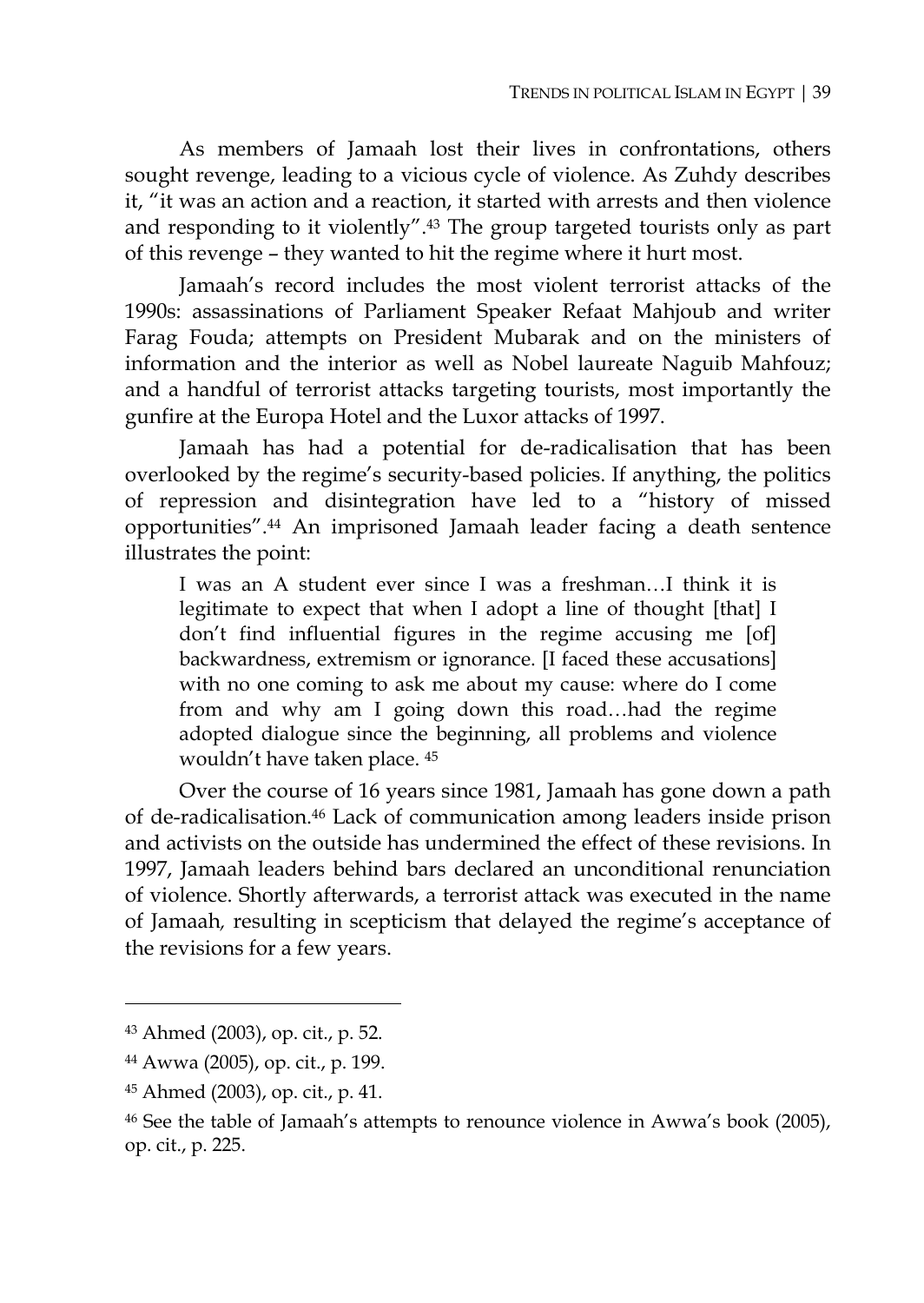The following months witnessed intensive internal debates, until Jamaah's *shura* council came to a consensus in March 1999, declaring its "full support for the initiative". Since then, not a single operation or attack has taken place in the name of the Jamaah*.* The regime subsequently facilitated the renunciation of violence by releasing large numbers of detainees who had been in custody.

Jamaah's revisions are the most important for an Egyptian radical movement. After the 1997 initiative, Jamaah's leaders issued four books institutionalising the revisions. Similar to those of Jihad, Jamaah's revisions illustrate an attempt to de-militarise the group and move it towards the moderate end of its ideological boundaries.

Jamaah had had a radical stance against the president, calling him an infidel who "diverted from sharia and refuses to implement it" and therefore had to be replaced.47 In its revisions, Jamaah retreated from this stance, yet still viewed faith and adherence to Islam as the regime's sole source of legitimacy.

Jamaah's views on Copts changed dramatically, but only up to the limit of the group's ideological boundaries. They quit associating Copts with crusades and renounced attacks on their lives and property. They asserted that "Copts are peoples of the book: they have equal social rights to ours, and have equal responsibilities".48 This stance coincides with the least moderate stance of the MB, even using the same words. Still, it is because of ideological boundaries that it has been impossible for Jamaah to "adopt the notion of citizenship that was adopted by reputable Islamic thinkers".49

In addition, ideological limitations can easily be discerned in the group's pragmatic renunciation of violence. Revision documents "use the term[s] interest and harm as a sole justification" for the renunciation, highlighting the regime's power as the obstacle that prevents them from toppling it. Jamaah has also continued to use the terms 'combat' and 'jihad' to describe its operations and 'mistakes' that have happened therein, hence

<sup>47</sup> H.A. Aziz, "Fourth: Jamaah's Stances and Views before and after Revisions" (*Rabi'an: Mawqif Wa Ru'a alJama'a Qabl alMuraja'at wa Ba'diha*), *IslamOnline.net*, 28 October 2007 (retrieved from www.islamonline.net/servlet/Satellite?c= ArticleA\_C&cid=1193049192027).

<sup>48</sup> Ahmed (2003), op. cit., p. 34.

<sup>49</sup> Mady (2006), op. cit., p. 57.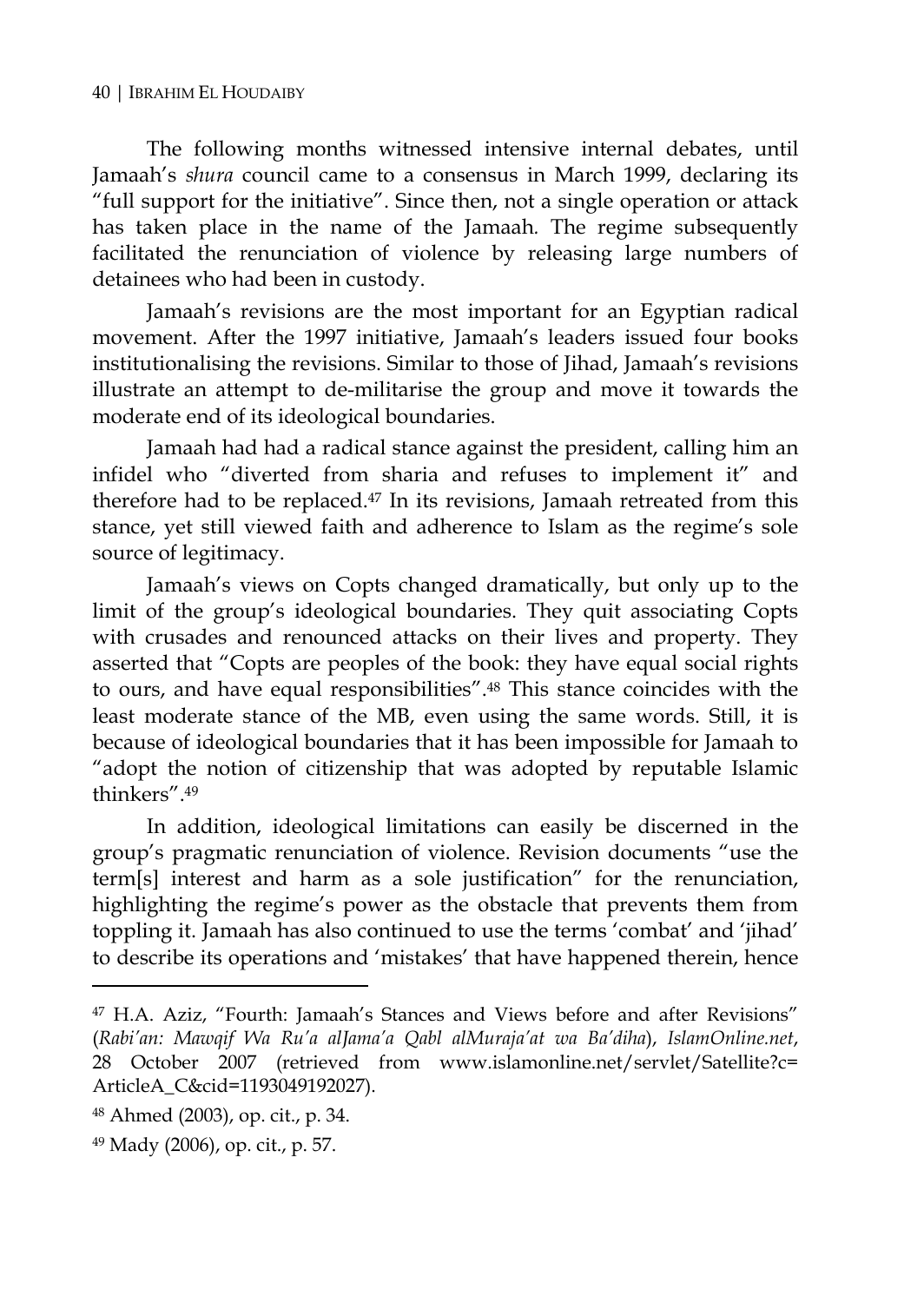partially legitimising them. Their revisionist literature is characterised by hostile stances towards secularists, regarding them as *the* enemy.

As noted earlier, Jamaah has never had secret organisations, but had a military wing that was dissolved after the revisions. Its group leaders have asserted that they want to operate as a 'civil society organisation' that promotes righteousness, educates people and helps them socially. Seeking to work with state recognition is a significant retreat from Jamaah's earlier stances.

Another major step away from radicalisation has been Jamaah's denunciation on moral grounds of the 9/11 attacks. Jamaah has argued that "Islam forbids targeting traders…women, children or old men…these are all innocent souls [whom] bin Laden will be held accountable for [on the Day of Judgment]".50 Distancing themselves from bin Laden's line of thinking and renouncing violence is the furthest Jamaah can go within its existing ideology.

#### *Muslim Brotherhood*

As the most popular non-violent Islamist movement, the MB grew rapidly during the 1980s and 1990s. In 1984, the group took its split with the Jamaah a step further by contesting in parliamentary elections. Forging an electoral alliance with the Wafd party, it established its first parliamentary presence.

This success provoked different reactions among the Islamist movements. While more supporters joined lines of integration and peaceful politics, radicals became more critical. Jamaah argued that the MB violated *hakimiyya* [governorship by God] by accepting the people's judgment. "Their participation also beautified the image of the secular Egyptian regime, and portrayed it as a moderate regime that accepts Islamists, and therefore provides it with justification to crack down on Islamists who refuse to engage in its fake democracy".51 Groups that were more radical, including Jihad offshoots, considered participation in elections to be a violation of *tawhid* [monotheism], the most important pillar of Islam.

In 1987, the MB integrated deeper into formal politics as it negotiated a strategic alliance with the Al'amal and Alahrar parties, winning scores of

<sup>50</sup> Ibid., p. 50.

<sup>51</sup> Birry (2002), op. cit., p. 25.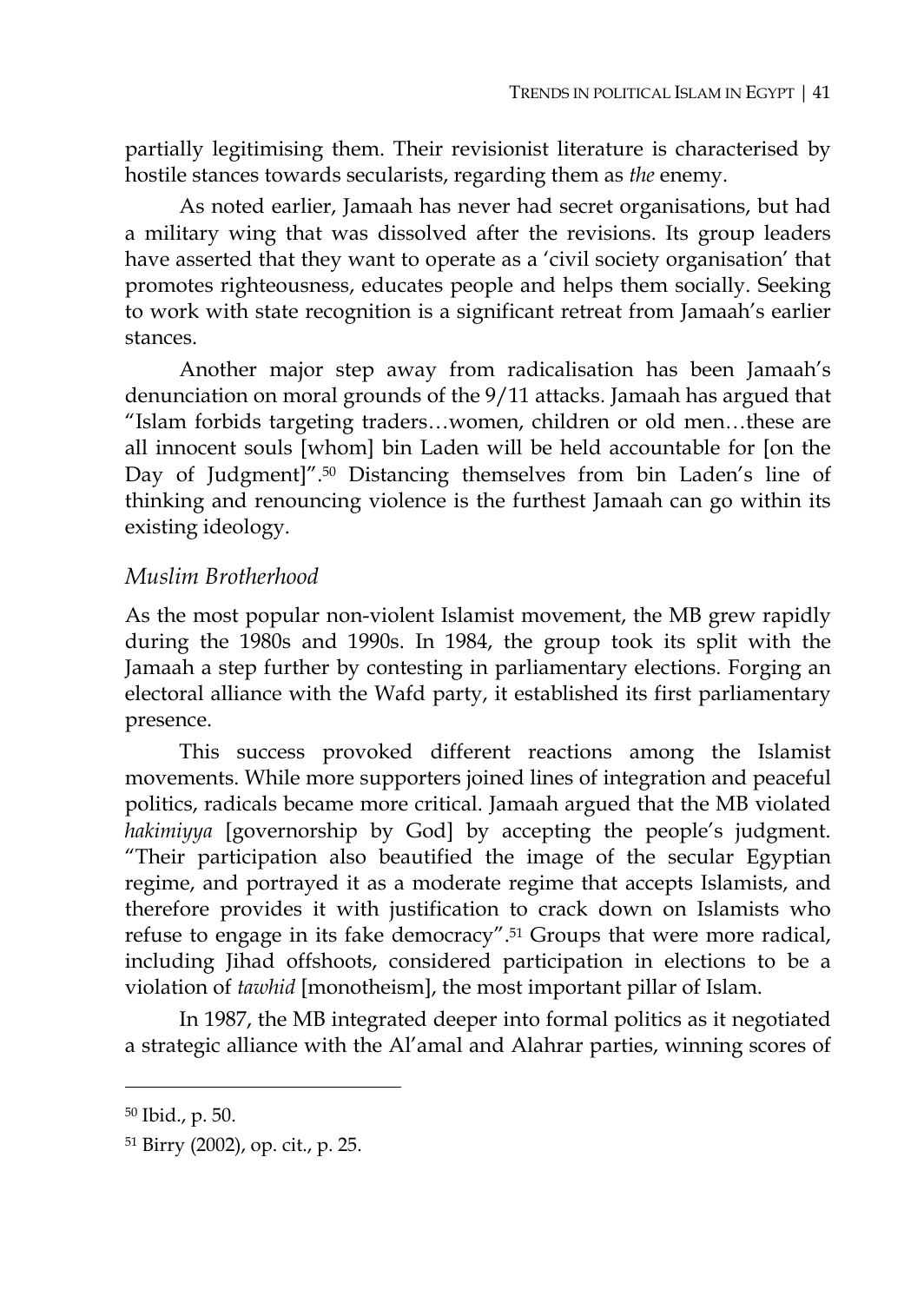seats in parliament – 36 of which were won by MB members. The alliance opened a window through which MB members were able to get their message across, namely through *Ashaab,* the Al'amal party's newspaper.

The MB further integrated with opposition groups when they collectively decided to boycott the 1991 elections, protesting new election laws. A couple of years later, it started institutionalising its ideas by issuing a "declaration to the people", which included its stances on political pluralism, women and democracy. Institutionalising the stance on Copts came a few years later, when an MB spokesperson wrote that Copts are "citizens in the Muslim State [and] should enjoy safety and security".52 This came only a few months after controversial comments made by MB leader Mustafa Mashhour, arguing that Copts could be exempted from military service and pay *jizya* [tax] in exchange*.* The group's position on the absolute equality of Copts, however, remained vague.

During the early 1990s, Egypt's regime allowed more space for the MB, hoping their discourse would overshadow that of violent groups. President Mubarak made a distinction between two trends of Islamism: a peaceful one that tries to work from within the system and a violent one that plots assassinations and attacks.

Civil society facilitated the growth of moderation as intellectuals and non-governmental organisations (NGOs) called for dialogue with moderate Islamists to overcome the radical threat. The MB welcomed this initiative and some of its responses were published in the *Ahram* newspaper, where El-Hudaibi was quoted as follows: "I followed with great interest the series of articles...under the title 'a call for dialogue'. …We are ready for dialogue to clarify issues…here I am again calling for this dialogue."53

This tolerance facilitated the Brotherhood's institutionalisation of moderate positions, but also catalysed the emergence of a new faction within the movement that grew more attached to political engagement. The new faction would find it hard to retreat from such stances as the political context changed, and would eventually split to form the Hizb al-Wasat party.

The Brotherhood arranged internal elections in 1994, taking institutional moderation a step further. This step was not welcomed by the

<sup>52</sup> M.M. El-Hudaibi, *Politics in Islam*, Cairo: Islamic Inc., 1997.

<sup>53</sup> A. Bahgat, "Welcome Dialogue" (*Marhaban Bil Hiwar*), *Ahram,* 9 April 1993, p. 2.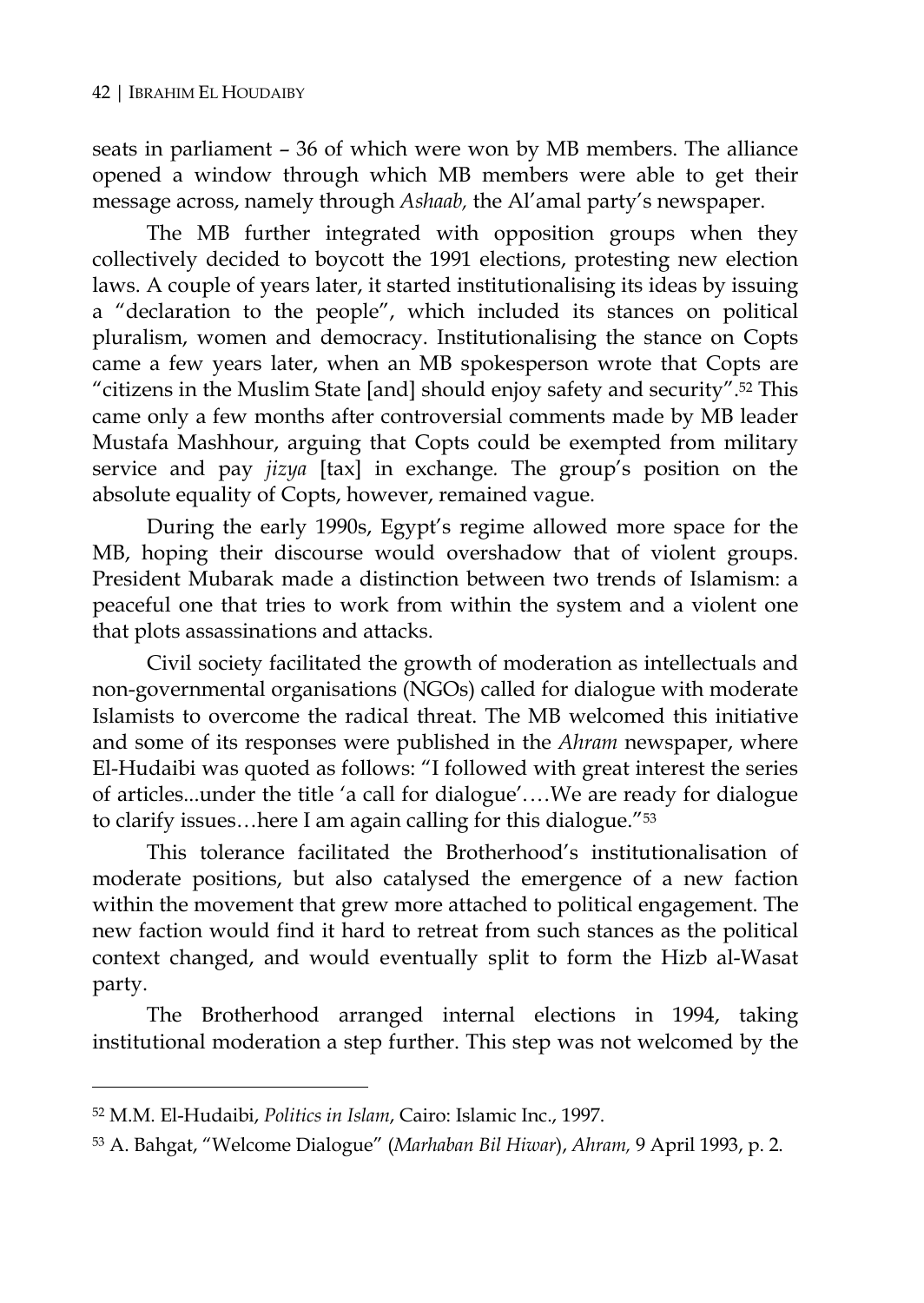regime, which feared the revival of the group and thus cracked down on it, sending 80 MB members to military tribunals that subsequently sentenced them to three to five years of imprisonment; only one MB member beat the manipulation and made it to the parliament. It was clear that toleration was over and that the MB was to face another period of harsh repression.

This repression only served to enhance radical sentiment. Shutting down MB discourse and excluding its peaceful political activities led to a vacuum in the Islamist atmosphere that was filled by radicals. The next couple of years witnessed a series of terrorist attacks by Jamaah members, finally leading to the 1997 Luxor attacks.

A new minister of interior was appointed following the attacks. He allowed for another period of toleration, during which the MB developed its political discourse and stood in the 2000 parliamentary elections, winning 17 seats and forming the largest parliamentary opposition bloc. Within a few months, however, the regime retaliated by shutting down the Al'amal party and *Ashaab* newspaper. Tens of members stood before a military tribunal to be sentenced to three to five years in prison. The group moved towards attitudes that are more anti-Western in 2003, when US troops invaded Iraq and when France banned the hijab in public schools. This hostility was manifested in statements by group leaders as well as the weekly messages by the head of the MB.

With the US pressure for reform in the Middle East, the MB again engaged with political groups in calls for democratisation. In 2005, they participated in demonstrations and rallies, and they were welcomed by most opposition groups as a strong political ally.

Following the electoral success of 2005, the regime launched a harsh campaign against the Brotherhood. Within 18 months, the regime had completely reversed the attempt to integrate moderates into the system. Scores of members were arrested including senior ones. Municipal elections were postponed to avoid another MB success. Constitutional amendments were passed restricting freedom, judicial supervision over elections and the ability to integrate Islamists – moderate and radical alike – into politics.54 The MB's 'unofficial' newspaper was shut down. Numerous senior leaders

<sup>54</sup> I. El Houdaiby, "Egypt's Constitutional Amendments: Everybody Loses", *IslamOnline.net*, 25 March 2007(a) (retrieved from http://www.islamonline.net/ servlet/Satellite?c=Article\_C&cid=1173695326596&pagename=Zone-English-Muslim\_Affairs%2FMAELayout).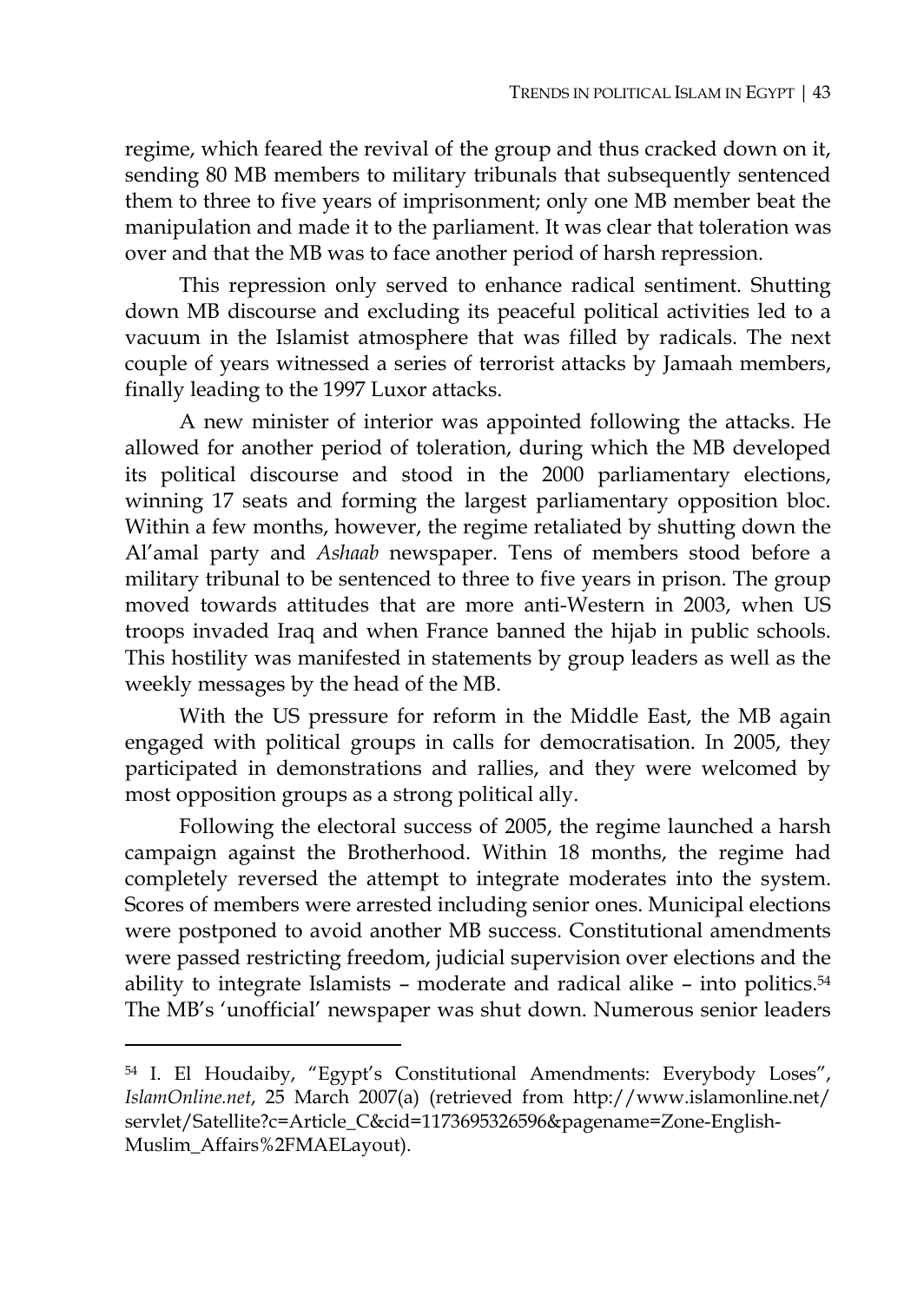$\overline{a}$ 

were arrested, their assets were confiscated and they stood before a military tribunal that sentenced them to three to ten years in prison, despite decisions by four civilian courts to drop all charges put forward by the state security apparatus.

In that context, the MB issued the first draft of its less-than-moderate manifesto, mentioned earlier in this chapter. Hamed Quwaisi points out that the manifesto is part of a "larger crisis in Egyptian political life, where the regime has marginalised the people's influence in public matter[s], and forced them to resign from politics".55 That is not to suggest that he does not blame the group. Indeed, he blames the "absence of a political reformist mentality" for the poor quality of the draft.

Given its institutional moderation, the regime's onslaught did not push the MB all the way back to radicalism. The Brotherhood's distribution of the draft to intellectuals and politicians reflected a willingness to accept criticism, while the debate that followed reflected internal diversity, a sign of political maturity.

The draft manifesto should be assessed in the light of mainstream political trends in Egypt. Political movements relying on grassroots support need to keep an eye on their supporters' preferences, even if they believe in the 'mission' of social change and reform. While the majority of Egyptians emphasise the importance of sharia as the only source of legislation, the draft manifesto only emphasises it as the 'main' source. The group's stance against women or Copts holding the presidency reflects a cultural deficit within society that is an outcome of the Wahhabi heritage carried by the 1970s movement into contemporary Islamist movements. According to a Gallup poll, only 50% of Egyptians support the right of women to hold leadership positions. This could only compare well with Saudi Arabia's 40%. Statistics from other Muslim countries are significantly higher. The Brotherhood – consciously or not – keeps itself just one step ahead of society, trying to strike a balance between ideological purity, intellectuals' fears and grassroots support.

<sup>55</sup> H.A.M. Quwaisi, "Political Significance of the MB Party Manifesto Crisis" (*Aldalalat Alsiyasiyya Li Azmit Barnamij Hizb al Ikhwan*), *IslamOnline.net*, 22 November 2007 (retrieved from www.islamonline.net/servlet/Satellite?c= ArticleA\_C&cid=1195032526684).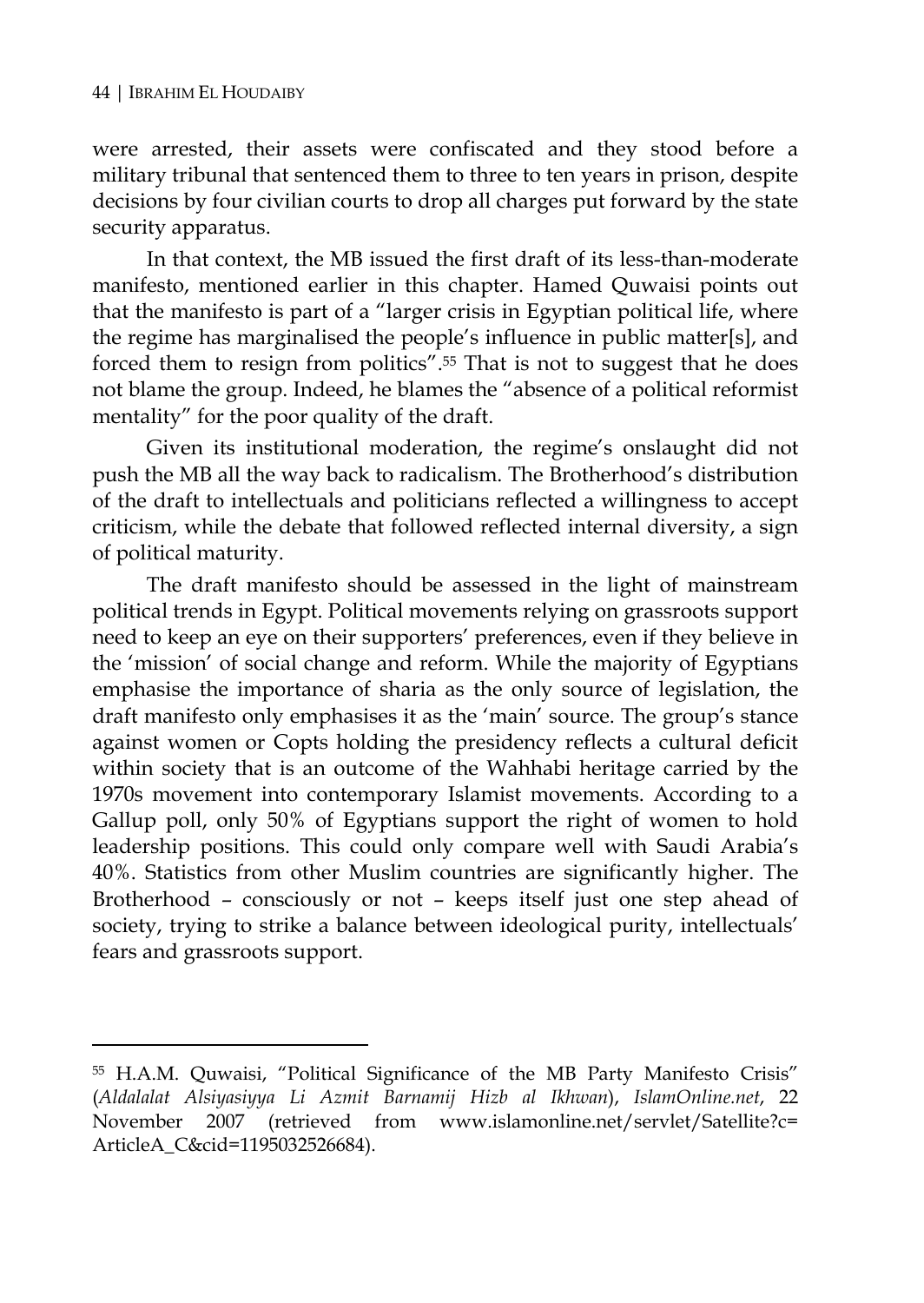#### *Wasat*

 $\overline{a}$ 

The Wasat party was founded by a group of middle-generation leaders who broke off from the Brotherhood in 1996. Although their attempts to acquire legal recognition failed three times (in 1996, 1998 and 2004), Wasat leaders are still struggling for this recognition and are applying for legal recognition again in 2009.

They have every reason to believe they are entitled to it. They have the support of "prominent secular journalists, intellectuals and political figures who see them as representing a moderate and enlightened form of political Islam".56 In addition, they also have the report by the Coptic-led, State Representatives Committee of the Administrative Court, which acknowledges their manifesto as "unique" – a condition for new political parties that had previously been used by the Parties Committee to deny them legal recognition.

The group has developed three different platforms, the third of which (published in 2004) is currently being revisited in order to present it to the Parties Committee. Although membership of the Wasat party is still under 1,000, it has the potential to attract large numbers of Egypt's Islamic bourgeoisie class when it acquires legal recognition.

The Wasat membership records are highly revealing in themselves: 2% of the 'Islamist' party members are Copts, a significantly high percentage compared with the Coptic presence in other parties.57 Over 35% of members are women, 25% are workers and 60% hold university degrees. In many ways, Wasat has succeeded in reaching out to supporters beyond the traditional Islamist base. It has accomplished the development of a mainstream national discourse with Islamic roots.

The party's manifesto reflects moderate views. Its agenda for political reform stresses the following principles: freedom of speech; freedom of belief and religious practice for "all Abrahamic religions"; respect of human rights; "complete equality" between all citizens – men and women, Muslims and non-Muslims – in legal and political rights; judicial independence; and (most significantly) separation between religious and political institutes, along with the financial and administrative

<sup>56</sup> C.R. Wickham, *Mobilizing Islam*, New York: Columbia University Press, 2002.

<sup>57</sup> Membership statistics have been provided by al-Wasat.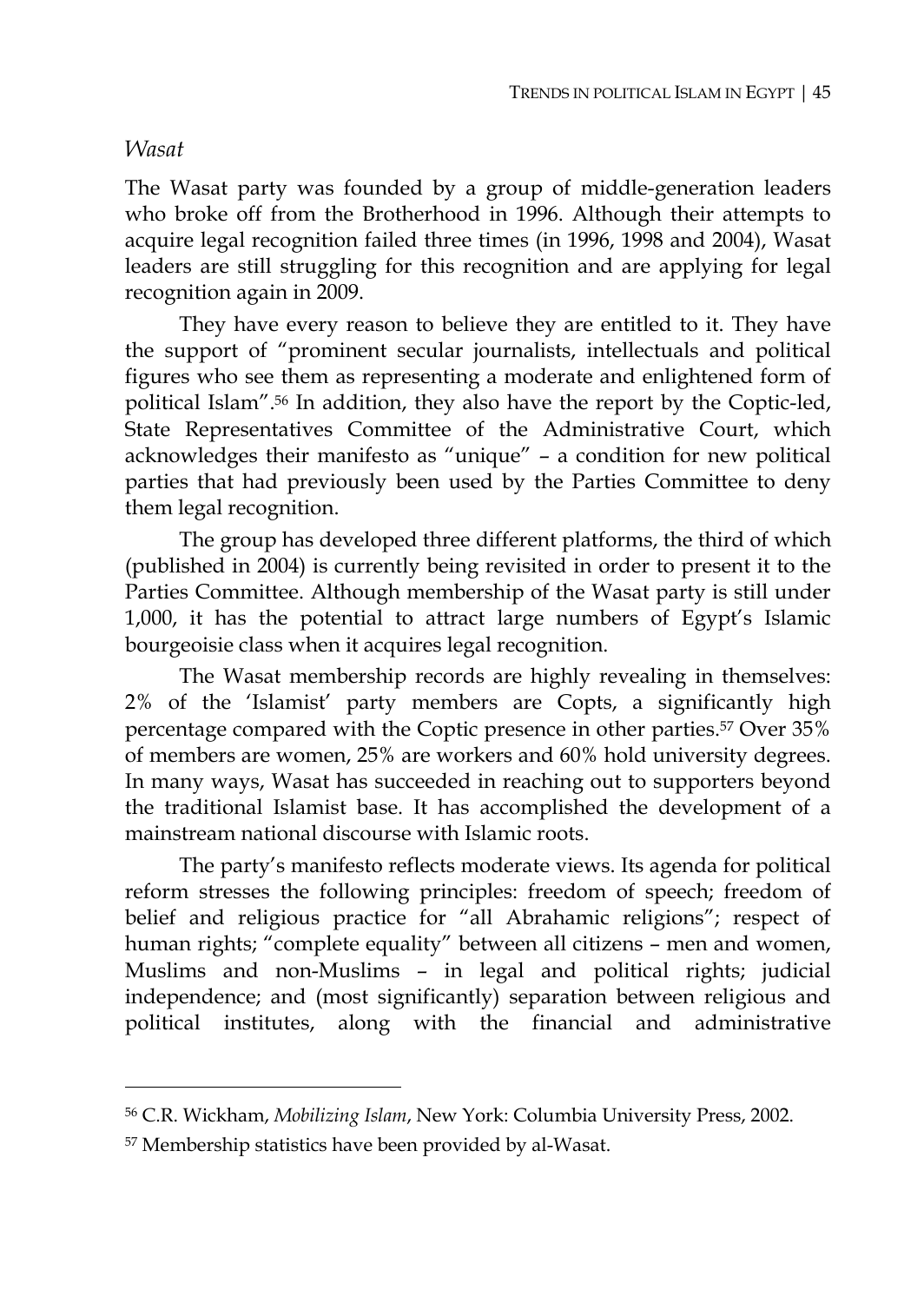independence of al-Azhar from state bureaucracy.58 It adopts a balanced international relations agenda by which it does not "completely accept – in a way close to surrender – the West, nor does it completely reject it".59

Ever since its establishment, Wasat has been closer to the moderate end of its ideological boundaries (with its position in relation to other groups shown in Figure 1). In many ways, it manifests the ideological purity of its school. Detachment from a grassroots support base (compared with the MB), endorsement of intellectuals (secular and Islamist alike) and relative toleration (although not recognition) by the state have kept Wasat away from the pressure that often leads to radicalisation. This has also given its members the space to detach themselves from the impacts of other schools such as Wahhabism and Qutbism. The group's insistence on legal recognition, despite being repeatedly turned down by the regime, is remarkable.



*Figure 1. Continuum of Islamist movement ideologies in Egypt* 

## *3.3 Post-institutional Islamist movements*

In many ways*,* Wasat was the first manifestation of the post-institutional trend in Islamic movements that began in the late 1990s. Egypt's regime had focused on security measures while dealing with Islamist movements. It continuously repressed Jihad until a freeze was declared on its

<sup>58</sup> *Al-Wasat New Party Papers* (*Awraq Hizb Al-Wasat Al Jadeid*), Cairo: Dar Al Tiba'a Al Mutamayiza, 2004, pp. 21-23.

<sup>59</sup> Ibid., p. 9.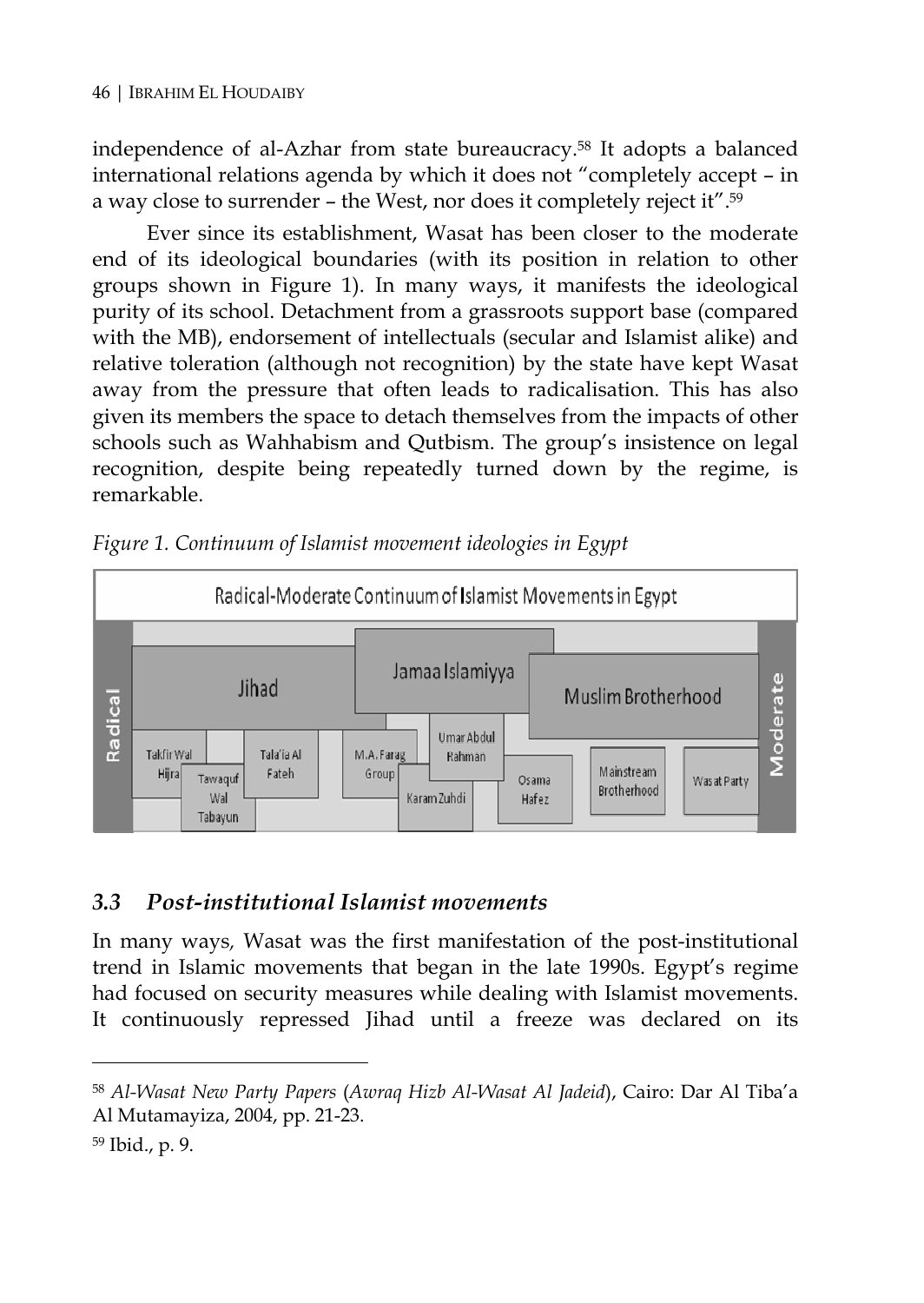operations, engaged in open battle with Jamaah until its imprisoned leaders renounced violence and dealt with the MB through partial toleration followed by periodic repression, to both overcome the radical threat and prevent the growth of the movement.

In parallel with the crackdown on Islamist movements, the regime also 'nationalised' the official religious institutes, most importantly the al-Azhar University. Aware of the extensive influence of this most prestigious Islamic institute, Nasser's regime started amending legislation to undermine al-Azhar's autonomy. Nasser, who "wanted to send a message to different parties affirming he is the only strong man in the country", $60$ began to restrict all civil society and non-state actors. The regime continued its restrictive policies, undercutting al-Azhar's autonomy and further weakening the institution. Consequently, the credibility of al-Azhar scholars progressively diminished as they were viewed as 'state co-opted' scholars who supported or continuously turned a blind eye to the regime's social policies.

Through this strategy, the regime succeeded in containing all kinds of institutional Islamist movements and preventing them from getting out of control. It influenced the position of each movement within its ideological framework, sometimes delaying revisions within the Jihad and Jamaah movements<sup>61</sup> and sometimes pushing the MB towards the less moderate end. In this way, Islamists were constantly used as bogeymen to threaten domestic non-Islamists as well as the international community.

At the same time, this strategy also reduced the ability of institutionalised Islamist movements to attract more supporters. Meanwhile, the demand for Islamism increased with growing Westernisation and the disempowerment of official religious institutes, giving rise to post-institutional Islamists. Perhaps Wasat's split from the MB is the first significant example of this phenomenon, except that Wasat, which bypassed the MB's partial retreat from moderate stances owing to

<sup>60</sup> M.S. Al-Awwa, *Thawret Yulio Wal Islam* [July Revolution and Islam]*,* Cairo: Shorouq al Dawliya, 2006, p. 37.

<sup>&</sup>lt;sup>61</sup> Jamaah leaders report several incidents in which they tried to announce their revisions but were prevented from doing so by the regime. They also claim that Jihad leaders wanted to engage in revisions but were similarly prevented by the regime and were moved to another prison (see Ahmed, 2003, op. cit. and Awwa, 2005, op. cit.).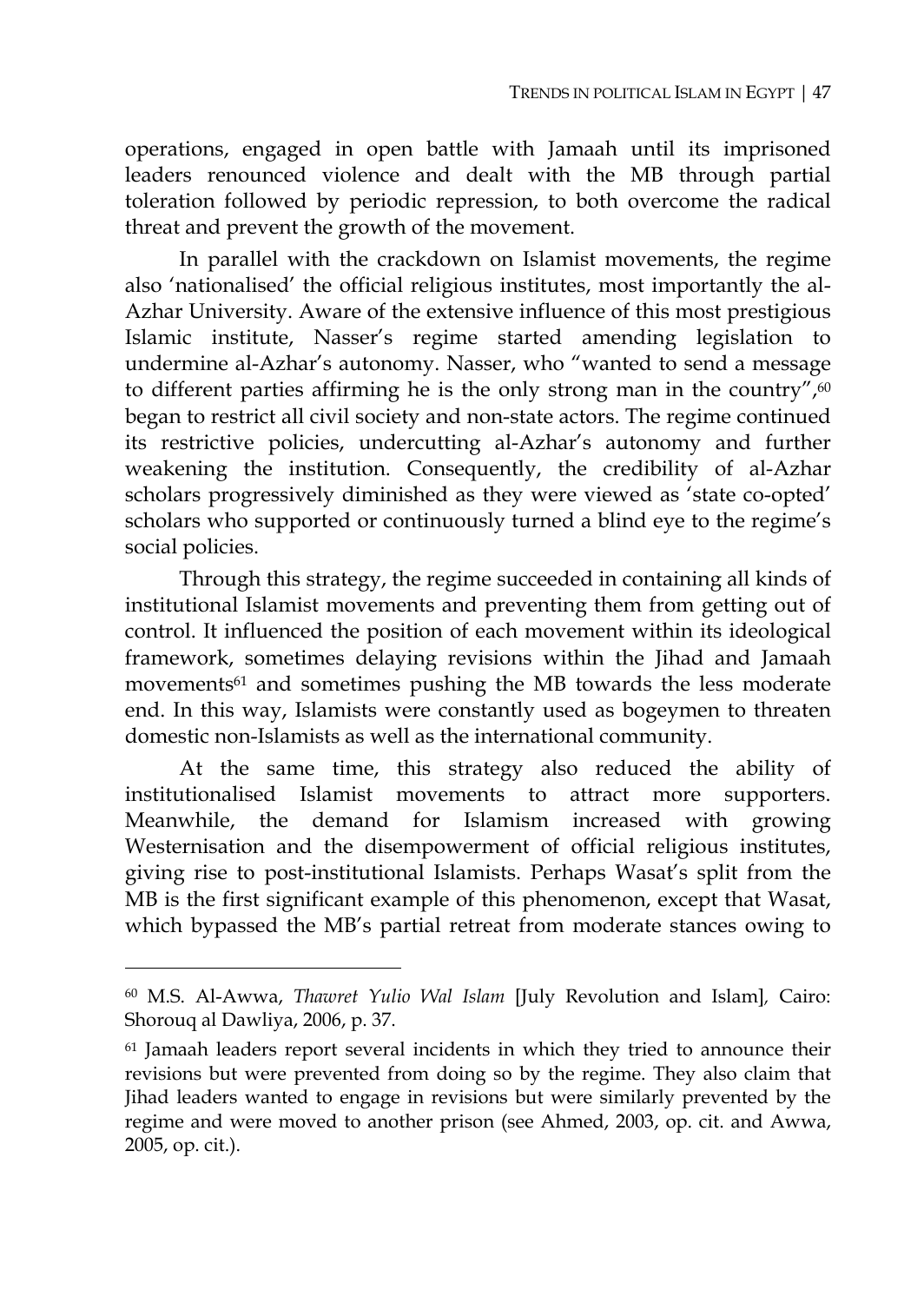institutional pressures, has attempted to institutionalise itself through its bid for legal recognition.

During the mid- and late 1990s, other manifestations of postinstitutional Islamism emerged. Two trends are more significant than the others are. The first is the phenomenon of 'new preachers' and the second is that of 'neo-terrorism'.

#### *New preachers*

 $\overline{a}$ 

The phenomenon of new preachers first emerged in the late 1990s, but became more powerful in the first years of the 21st century. The failure of institutionalised movements, accompanied by scepticism towards 'official' institutions – such as al-Azhar – has left two alternatives: uncritical Westernisation or an association with Islamist movements, involving confrontations with the state and perhaps endorsement of radical thinking. Both alternatives seemed unpleasant and a societal demand for a third alternative ensued.

Independent preachers have provided a perfect third alternative: "safe religiosity, which entail[s] no confrontation with [the] state or society".62 Initially, Amr Khaled was the sole star preacher, but within a few years, an exponential increase in the number of preachers took place.

New preachers are primarily young Islamist activists (mostly between their late 20s and early 40s), who did not receive a traditional religious education but are rather self-educated Muslims. For various reasons, including computer and Internet literacy, simple commercial discourses and modern outfits, they can better relate to the new generation of Muslims who are searching for spiritual elements in their lives.

 Some of the new preachers and their audiences are part of the new bourgeoisie, which has achieved career and material success and wants to fill a spiritual vacuum, or are among those who have worked in the Gulf and been influenced by its tamed version of Wahhabism.

To be sure, not all preachers have preached moderation. While not explicitly advocating violence or even openly criticising the regime's

<sup>62</sup> W. Lotfy, *The State of New Preachers* (*Dawlet Al Du'aat Al Jodod*), Cairo: Dar Al Khayaal, 2005, p. 28.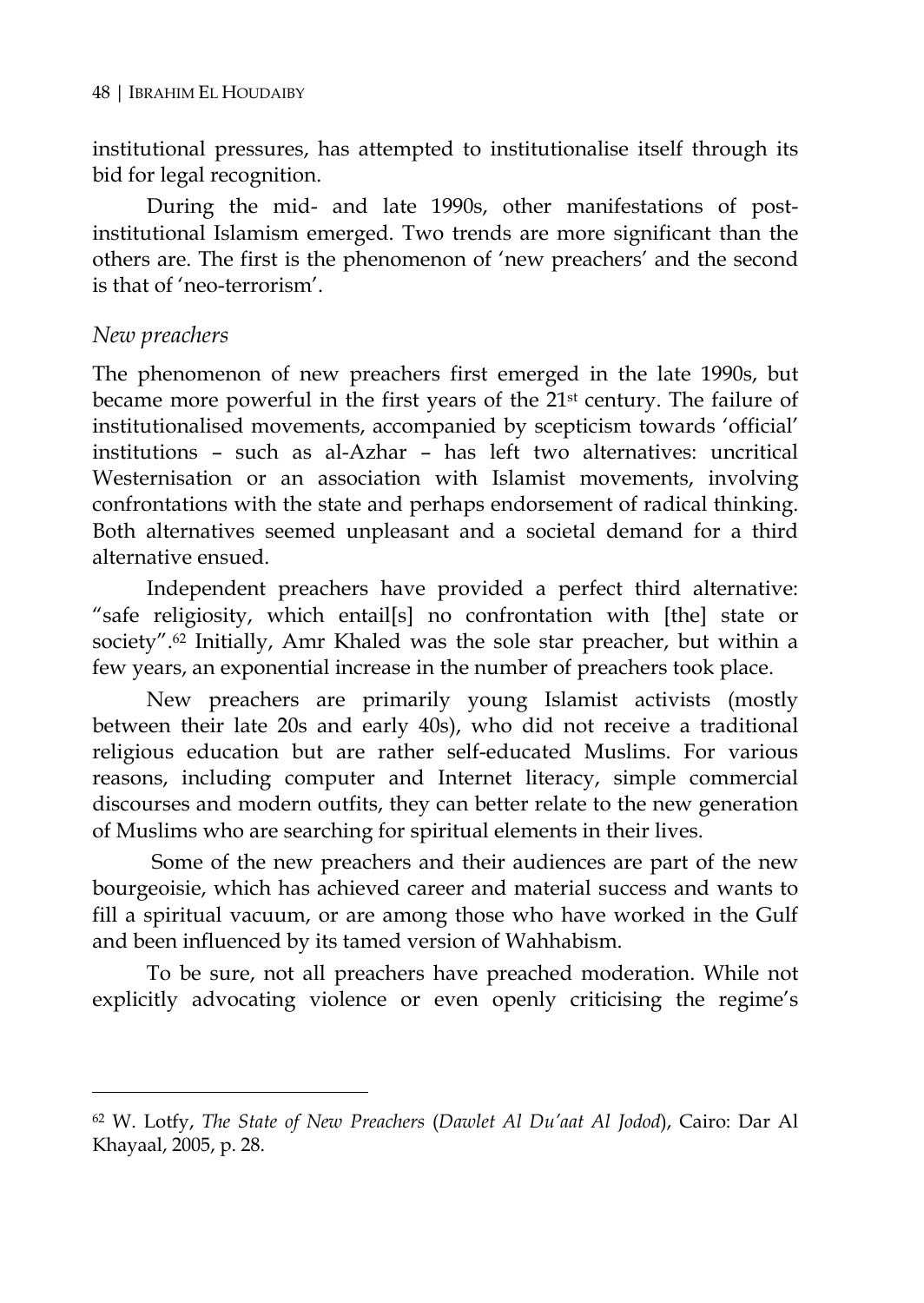policies (for obvious reasons), some preachers' discourses "were not against the use of violence, but were only violence-free".63

The popularity of each of these preachers draws on the same factors that sustain Islamist movements. It is for this specific reason that the Al Nas TV channel – presenting a predominantly Salafist–Wahhabi discourse – is the most popular among Islamist channels and that it hosts programmes for some conservative MB preachers.

Some of these preachers are affiliated with different Islamic movements and have clear ideological orientations. Some openly and constantly criticise the regime, such as Wagdi Ghoneim, a former rightwing MB member who enjoys high popularity among the middle and lower-middle classes and who presents an ultraconservative discourse highly critical of the West and the regime alike. Ghoneim, who lives in exile, appears on satellite channels and *YouTube* videos, preaching the ideas of mainstream Jamaah in a modern, less complicated manner.

Adherence to Salafism – which is radical but not violent – is now "visible in many parts of Cairo" where, for instance "women wear the *niqab*…rather than the hijab*".* Non-violence, though, is no synonym for Salafism or Wahhabism. Indeed, Khalil Al-Anani, a visiting scholar at the Brookings Institution, fears that "Salafism maybe transferred into Jihadi Salafism".64

Overall, new preachers represent a variety of non-violent apolitical discourses that fill the vacuum left by institutionalised Islamist movements.

#### *Neo-Terrorism*

The other trend of post-institutional Islamism is 'neo-terrorism'. While Egypt's regime succeeded in disabling militant Islamist movements, it failed to cure the atmosphere that breeds radicalism. Young Islamists – critical of the inabilities of institutionalised group leaders or the renunciation of violence – moved forward with their 'sacred mission' alone. Leaders of Jamaah assert that some of the terrorist attacks of the 1990s were

<sup>63</sup> Ibid., p. 21.

<sup>64</sup> Associated Press, "Ultraconservative Islam on Rise in Mideast", *PR-inside.com*, 19 October 2008 (retrieved from http://www.pr-inside.com/print868674.htm).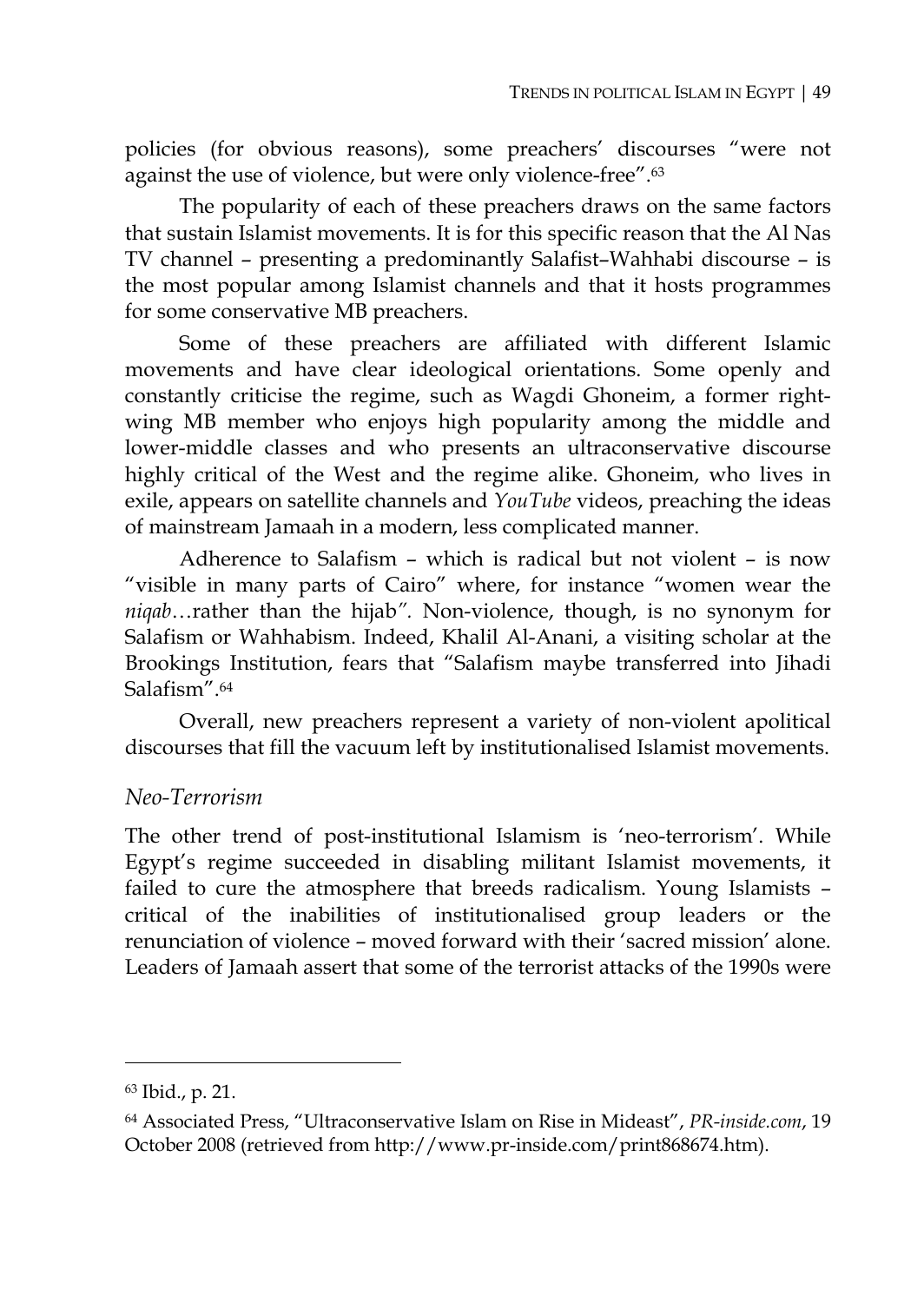not carried out by the movement, but rather by "youth activists who are close to Jamaah" and who lack "sufficient understanding of Islam".65

Neo-terrorism has been growing stronger over the years. With a "rapid boom in technology and communication, it takes no more than a connection to the Internet and a few dollars to develop a bomb and threaten the security and lives of innocents anywhere".66 As long as the causes of radicalism exist, neo-terrorism will continue its ascent and will remain impossible to control and monitor using security measures.

A series of terrorist attacks shocked Cairo in 2005. Analysts argued that the attacks were carried out by a "third generation of Islamist movements, which has not lived the developments of the 1970s and 1980s movements and has no organisational ties with them".67 Although Egypt's regime has succeeded in pre-empting some attacks and has arrested cells of neo-terrorists (often said to have affiliations with al-Qaeda), the nature of these movements undermines the possibility of dealing with them using security measures alone.

The emergence of post-institutional Islamists only stresses the importance of integrating Islamists and addressing the causes of radicalisation. Such an emergence also reflects the partial failure of institutionalised Islamist movements, as well as the absolute failure of the regime's policies towards Islamism.

## **Conclusions**

 $\overline{a}$ 

Egyptians are sceptical towards any interventionist attempts by Western countries, yet scepticism towards the US is higher than that towards Europe. It is therefore recommended that the EU distance itself from US foreign policy.

While recognising the importance of working with the current regimes of the Middle East, the EU should also forge direct, consistent relations with moderate Islamists. This requires both sides to make top-

<sup>65</sup> Ahmed (2003), op. cit., p. 37.

<sup>66</sup> El Houdaiby, "Your Best Friend Hates You", *Conflicts Forum*, 30 September 2007(b) (retrieved from http://conflictsforum.org/2007/your-best-friend-hates- $\gamma$ ou/).

<sup>67</sup> Arafa (2005), op. cit.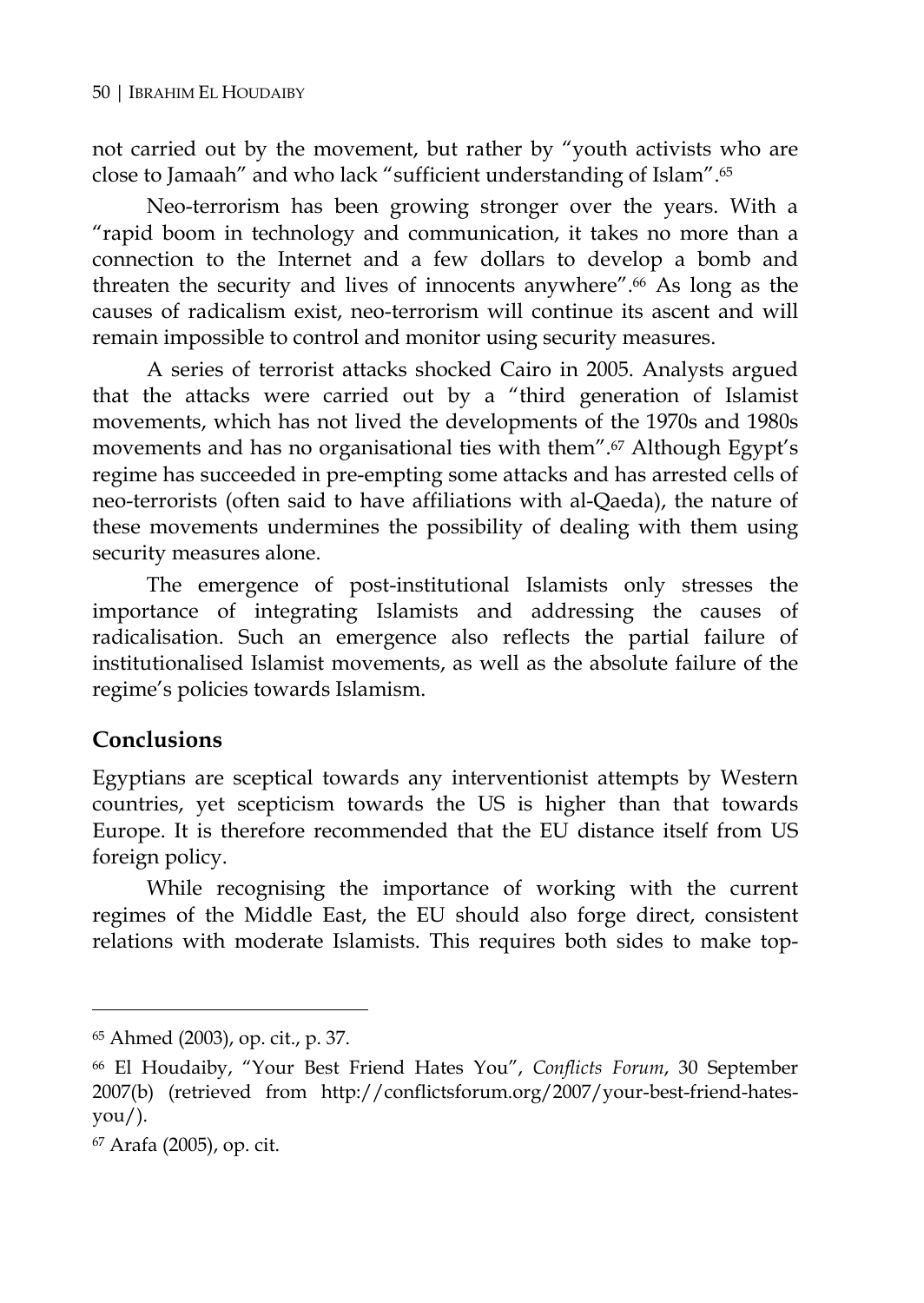level decisions to "maintain their engagement as a proper policy for interaction and not yield to pressure and suspend it".68

Yet before undertaking such engagements, EU policy-makers should determine the actors with whom they want to talk. This requires developing clear criteria for engagement, which should be based on the level and potential for moderation among the different groups and individuals.

To overcome mutual mistrust, the EU could start by interacting with Islamist NGOs that are affiliated with those groups the EU decides to engage in talks. Apolitical engagement would be less sensitive for both parties as well as the regime, and would help build bridges of trust between the EU and Islamists. Although financial assistance would not be welcomed by Islamists, logistical assistance and training would serve this purpose for this phase of the engagement.

Whereas direct political engagement seems unlikely at present, decreasing hostility towards the West could be promoted through being "moderately vocal but firm and consistent with the ruling regimes, and urg[ing] them to allow immediate structural changes".69 Adopting robust stances on issues of human rights and the rule of law would help in the engagement process, and would further facilitate the moderation of Islamists and their integration in politics.

A final component in a successful strategy that would contribute to the moderation of political Islam in Egypt would be the pursuit of better cultural relations. Cultural exchange – demonstrating openness to dialogue and an appreciation of cultural diversity – together with economic integration and a principled stance on human rights and the rule of law will contribute to the emergence of moderate Islamist discourses that could overshadow radical ones.

<sup>68</sup> E. El-Din Shahin, *Political Islam: Ready for Engagement*, Working Paper, FRIDE, Madrid, February 2005.

 $69$  Ibid.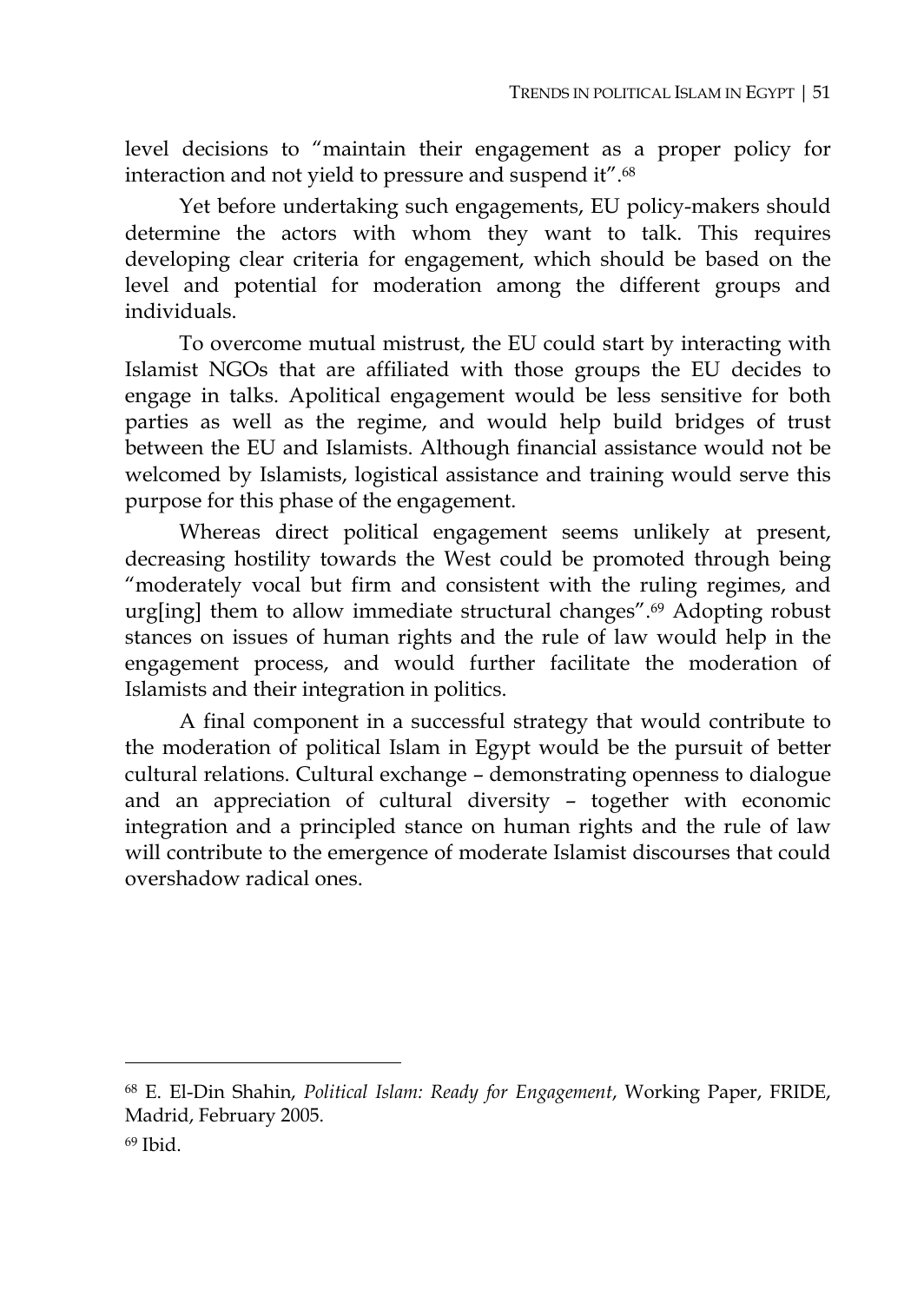# **3. UNDERSTANDING HAMAS'S RADICALISATION** *KHALED AL-HASHIMI*

amas has become probably the most emblematic case of radicalisation. It is one that the EU has singularly failed to deal with. Hamas's leadership shows no signs of softening its attitude Tamas has become probably the most emblematic case of radicalisation. It is one that the EU has singularly failed to deal with. Hamas's leadership shows no signs of softening its attitude despite the political, economic an group that genuinely believes it is accountable only to God does not yield easily to pressure. Policies designed to diminish its support have backfired because they fail to understand the factors that trigger Hamas's defiant stance.

This chapter explains the four different dimensions of Hamas's radicalisation – the individual, social, governmental and international.<sup>1</sup> In breaking down the factors driving radicalisation in this way, it is suggested that light can be shed on how the EU can better foster the de-radicalisation of Hamas. The prospects for de-radicalisation can be found in militant resistance being viewed as only one component of individual resistance, the increasing social acceptability of the *hudna* [cease-fire] concept, the focus on issues of practical governance and the group's evolving relationship with the international community. Each of these dimensions holds important policy implications for the EU.

<sup>&</sup>lt;sup>1</sup> The analysis in this chapter is based primarily on seven interviews with senior members of Hamas in Syria in summer 2008. The interviewees agreed to be quoted as part of this research in exchange for anonymity.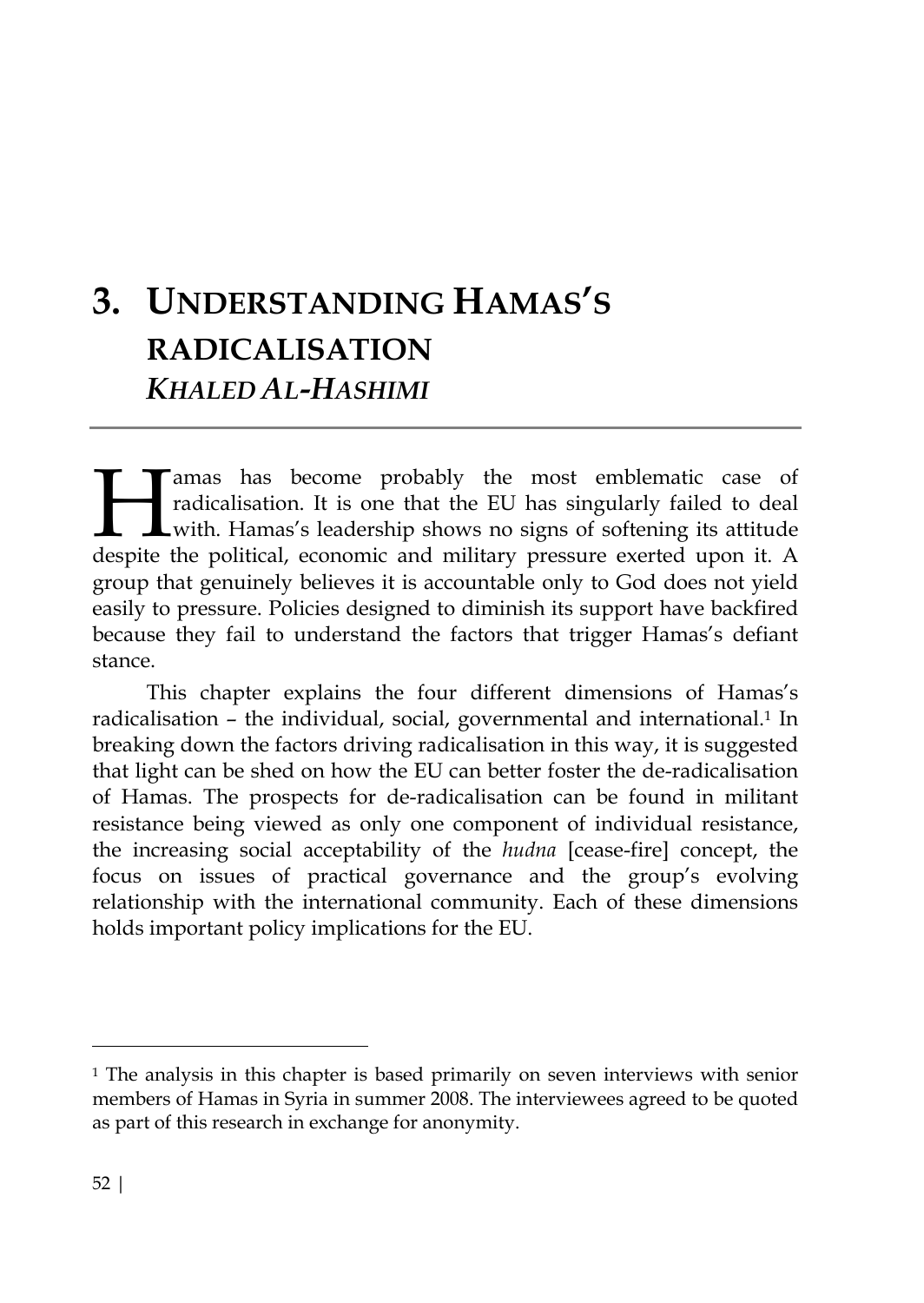## **The individual level**

Hamas brought itself into the international headlines with a campaign of suicide bombings in the first half of the 1990s. Although the group's charity and social work in the Palestinian territories allows it to enjoy strong support throughout the Arab and Muslim world, the campaign of suicide bombings led the international community officially to declare it a terrorist organisation. Despite international condemnation of suicide bombers, deterrent measures have failed to have an impact on the numbers of those willing to sacrifice their lives. One interviewee said that the size of Hamas's list of individuals willing to die fighting Israel is beyond the group's capacity to cope.

The current literature on suicide bombers concludes that today's suicide bomber has no single profile.2 Nevertheless, the vast majority of acts are committed as part of a liberation struggle.3 Severe hardship and an absence of prospects for a better future are prime motivators of violence. Still, Islam forbids suicide, and Muslims committing suicide are to be deprived of the privilege of entering paradise. But in order to bypass the 'suicide' obstacle, the Arabic term for suicide bomber does not mention suicide, and instead refers to 'martyr' or 'martyrdom'.

With the desperate political, economic and social situation combined with religious interpretations of jihad, Hamas finds plenty of arguments that support its use of violence. Members of Hamas recount with delight stories in which Islamic heroes of the past attained victories against superior forces. After all, "a great man wants to end his life by a great part".4 The immediate fight for the liberation of Palestine becomes an obligation, a duty of every individual, with some of them opting for suicide bombings. Contradictory interpretations of the term 'defence' in Islamic

<sup>2</sup> For more on the topic and motivations of suicide bombers, see Diego Gambetta (ed.), *Making Sense of Suicide Missions*, New York: Oxford University Press, 2006; Farhad Khosrokhavar, *Suicide Bombers – Allah's New Martyrs*, London: Pluto Press, 2005, pp. 28-41; and Talal Asad, *On Suicide Bombing*, New York: Columbia University Press, 2007.

<sup>3</sup> See Robert Pape, *Dying to Win: The Strategic Logic of Suicide Terrorism,* New York: Random House, 2005.

<sup>4</sup> Author interview, Hamas member, 2008.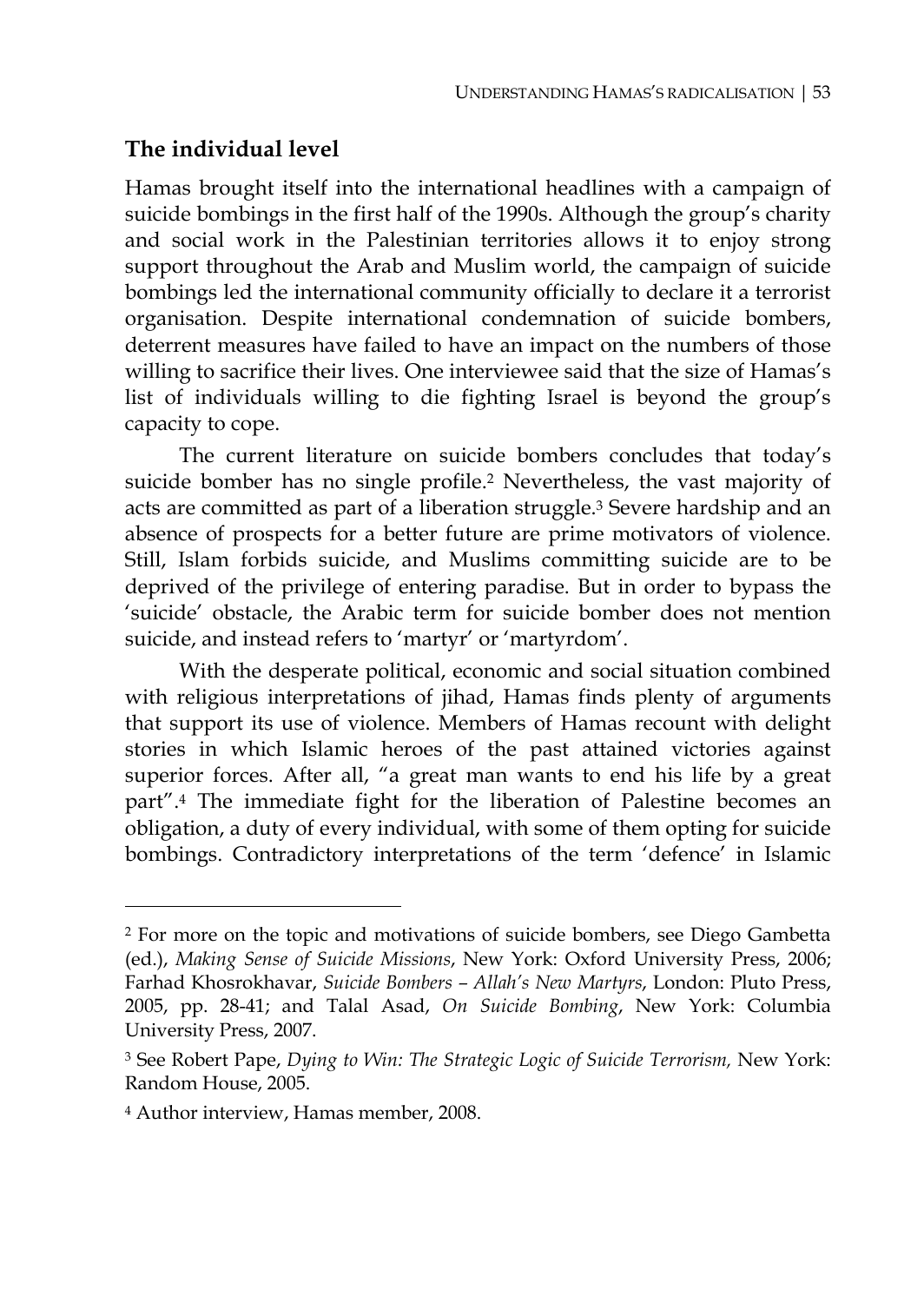texts are easily manipulated and adapted to serve personal interests, hence the continual discourse within the Islamic community on the religious validity of suicide bombings. According to religious texts, a martyr who sacrifices his/her own life to defend religion will enjoy a privileged status in the next life alongside the Prophet.5

On this point, we can see the interaction of religion and politics at an individual level. Clearly, martyrdom with all its perceived benefits in the afterlife is a purely religious aspiration, while the liberation of the Palestinian territories is more of a geo-political objective. The two complement one another and together can serve as a catalyst for radicalisation. Up to now, martyrdom remains a face-saving way out of a humiliating defeat. Defeat, in turn, is seen as resulting from an incomplete realisation of sharia rule. It is not uncommon to read in Islamist literature that problems throughout the Muslim world today are attributed to the lack of faith and failure to implement sharia. In failing to implement Islamic sharia laws in Muslim nations, regimes have suffered humiliating defeats by their external enemies.<sup>6</sup> According to some Islamist authors, secularisation, Westernisation and deviation from the true path of Islam has brought about the problems Palestinians must cope with. The only way to reverse the situation is to return to religion. More militant scholars appeal "for violent jihad becoming an individual duty".7 The appeal to arms draws from Mohamed al-Faraj's book, *The Neglected Duty*, which argues that jihad has become a duty of every Muslim.8 Islamic militants argue that the righteous Muslim cannot exist individually; s/he must strive to build and maintain a righteous community of the faithful, the *umma*. Struggling to bring that about is a duty of every Muslim.9

<sup>5</sup> Ibid.

<sup>6</sup> See Saad Eddin Ibrahim, *Egypt, Islam and Democracy*, Cairo: The American University in Cairo Press, 1996, pp. 8-23.

<sup>7</sup> For more on jihad being an individual obligation, see Mohamed Abd Salam Faraj's booklet, *The Neglected Duty*, Amman, 1982 or Johannes Jansen, *The Dual Nature of Islamic Fundamentalism*, Ithaca, New York: Cornell University Press, 1997*.*

<sup>8</sup> Faraj was a member of the Egyptian jihadist group that took part in the assassination of former Egyptian President Anwar Sadat. He also published *The Neglected Duty*, in which he elaborates why leaders are legitimate targets.

<sup>9</sup> See Ibrahim (1996), op. cit.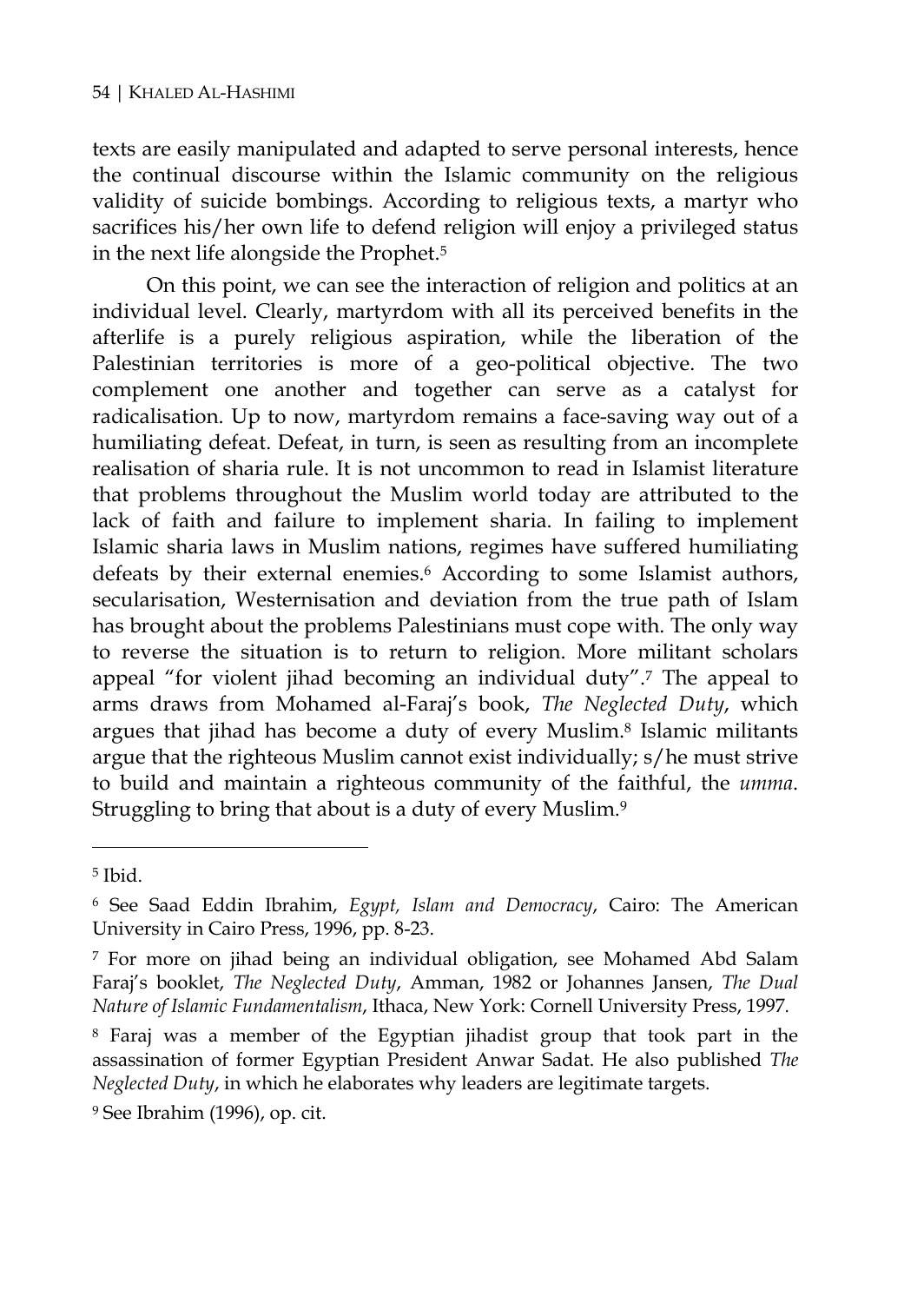And Hamas manages to capitalise on an army of angry young people who have nothing to lose. "It relies on honest individuals, strongly condemns corruption, and is above all an Islamic organisation resisting illegal occupation, where defeat is not an option."10 Apart from providing spiritual and ideological support to those seeking alternatives to Fatah, Hamas through its military branch is also the biggest employer in the Gaza Strip, providing thousands of Palestinians with a source of income.<sup>11</sup> Although some members have joined the group for financial benefits, the vast majority does so out of genuine belief in what the group stands for: the way to victory with God's blessing. And if being a member entails receiving a monthly allowance, dedication to the cause can only grow stronger.

Understanding this personal-level dynamic provides clues on what is required for de-radicalisation to begin. An individual willing to sacrifice life now for liberating Palestine so to be privileged in the next life needs to be provided with a strong motivation to live. The situation on the ground must be improved in a manner that allows individuals to have options from which to choose. Yet, for de-radicalisation to take place, alongside tangible improvements, religious motivations equally need consideration. Individuals willing to engage in acts of violence and die in the process rely on interpretations of certain religious texts that promise a better afterlife. But these same stories can also promise a dignifying exit from the violent path. Among many stories from the history of Islam, one stands out as a primary example of why violence is not always the answer, even when deemed necessary. Many members of Hamas fear being labelled cowards if they back down from the original oath to fight until the full liberation of Palestine is achieved, and it is probably the key motivator for not backing down. After all, death does not seem to deter them. In an attempt to dismiss all hints of cowardice if cessation of violence is declared, the example of Khaled Bin Walid, who led a troop of Muslim men to fight infidels but decided to save his soldiers from certain death when facing a stronger enemy, may be one way to help support the de-radicalisation

<sup>10</sup> Derived from a Hamas pamphlet.

<sup>11</sup> For more information on that, see http://www.un.org/unrwa/refugees/ gaza.html.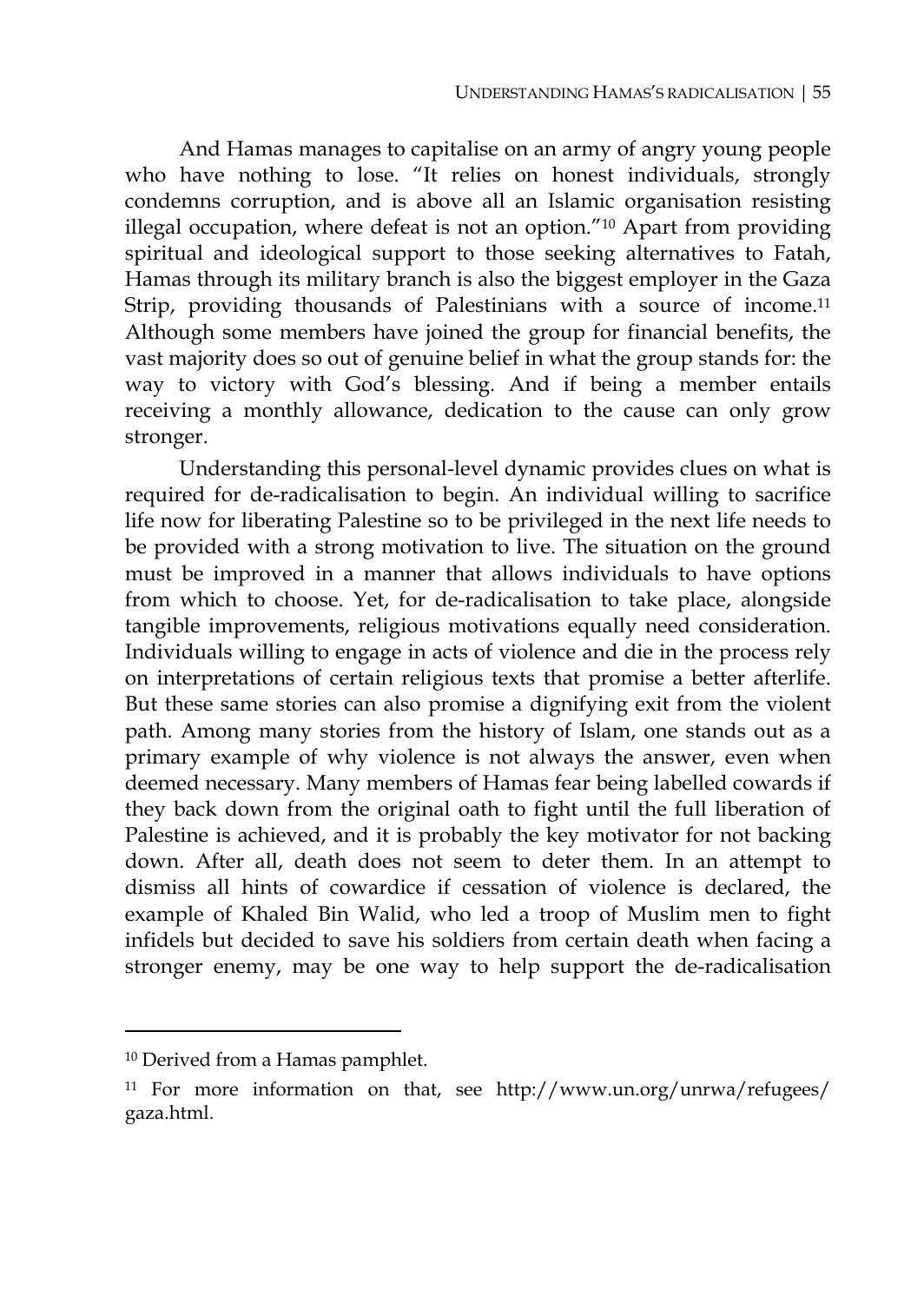process.12 Opportunities for de-radicalisation are also to be found in a statement by a senior member of Hamas in Damascus: "Hamas cannot be narrowed down to suicide bombers; that is only one aspect of resistance."<sup>13</sup> It is easy to derive from such a statement a conclusion that members are encouraged to seek alternative ways of resistance, hopefully non-violent ones.

## **The social level**

 $\overline{a}$ 

At times of war and occupation, recruitment into the ranks of militant groups becomes a relatively simple task. Prior to winning the elections, Hamas had already filled the void where the Palestinian leadership had been unable or unwilling to act. Through its Islamic charity network, the group provides education, health care and security. It is an important employer but also a religious organisation deeply entrenched in Palestinian society. As such, it succeeds in recruiting those who want to be inspired religiously and politically. Hamas's unique position in society as well as its social–political–religious–military structure allows it quickly to adapt to the situation on the ground. At the same time, however, Hamas's unchallenged role as an Islamic organisation places it in a position of defender of not only Palestine as a territory, but also Palestine as a holy Islamic land. Equating the resistance against occupation with defence of Islam on behalf of the entire Islamic *umma* introduces a new component into the pattern of radicalisation. The genuine belief that not only is Palestine under threat but also Islam as a whole makes it the responsibility of those on the front line to act on behalf of the entire Islamic *umma*, and Hamas is ready to undertake that responsibility.

<sup>12</sup> Being vastly outnumbered, Khaled Bin Walid ordered his army to retreat and head back home. When they returned home, people called Khaled Bin Walid a coward and a traitor, and they wanted to punish him. The Prophet Muhammad intervened, however, and called him a hero, because he saved 3,000 lives from a certain but futile death without accomplishing anything. This same story was used by the leadership of Egypt's Jamaa Islamia when they renounced violence in 1997. For more on that, see Alli Mohamed Alli Al-Sharif et al., *Tasslit al-Addwaa ala ma Waqaa fi al-Jihad min al-Akhtaa,* Cairo: Islamic Turath Book Shop, 2002, p. 11.

<sup>13</sup> Author interview, Hamas member, 2008.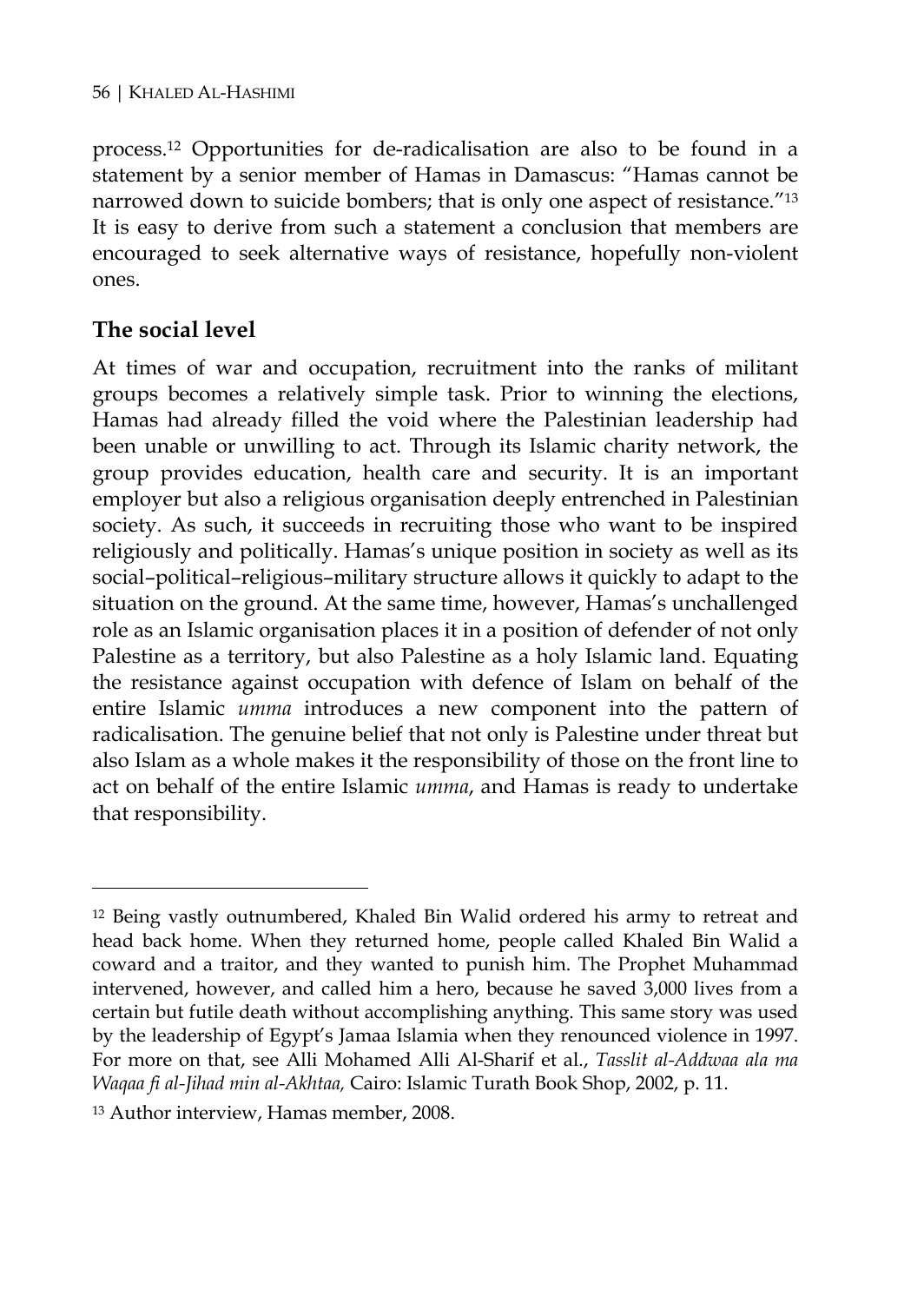Arguing that religion is under threat, recruitment and resistance become justified and accepted within Palestinian society no matter the cost. An emphasis on the importance of land, and above all Jerusalem, becomes tantamount to connecting religious identity to an obligation of every Palestinian to resist the occupation. The more extreme elements within Hamas and in the Islamic world often cite radical scholars like Abdur-Rahman Abdul-Khaliq to explain why accepting the Oslo treaty is un-Islamic. Abdul-Khaliq says accordingly "that there is no doubt that these treaties do not bind any Muslim in the world; because these have been concluded in the names of regional nationalisms that are basically invalid because these create divisions among the members of one [*u*]*mmah*".14 A junior member of Hamas in Syria also explains why his group cannot back down on its core principles: "Our issue with Jews is one of existence, and not borders."15 Land is existence. In the simplest terms, defending land equates to defending Islam, and as mentioned previously, according to certain interpretations of the Quran it is the duty of every Muslim to stand up and resist when Islam and the *umma* are under threat. Following Hamas's electoral victory in 2006, its leaders felt vindicated, because the Palestinian people chose resistance rather than a settlement based on the Oslo accords. Apart from being seen as disadvantageous, the Oslo accords are also considered un-Islamic. They must be revoked because they deprive Palestinians of their ancestral land, and that land represents what and who they are: "Land to us is part of our origin, our religion. We cannot negotiate about our identity. We cannot negotiate about our principles. We absolutely cannot negotiate about the rights of Palestinian people, which are land, holy places, the right of return, the right of resistance."16

Even though the views of many Islamists throughout the world vis-àvis Palestine, Israel, Jews and Zionism vary, there is a common uniting factor upon which all agree: the establishment of a Jewish state in Palestine is an act of aggression and a direct threat against Muslims and Islam.17 Hamas capitalises on the theological reasoning and sympathies it receives

<sup>14</sup> See Abdur-Rahman Abdul-Khaliq, *Peace treaties with the Jews according to the Shariah*, Birmingham: Makktabah (undated).

<sup>15</sup> Author interview, Hamas member in Homs, 2008.

<sup>16</sup> Author interview, Hamas member in Damascus, 2008.

<sup>17</sup> See Jansen (1997), op. cit.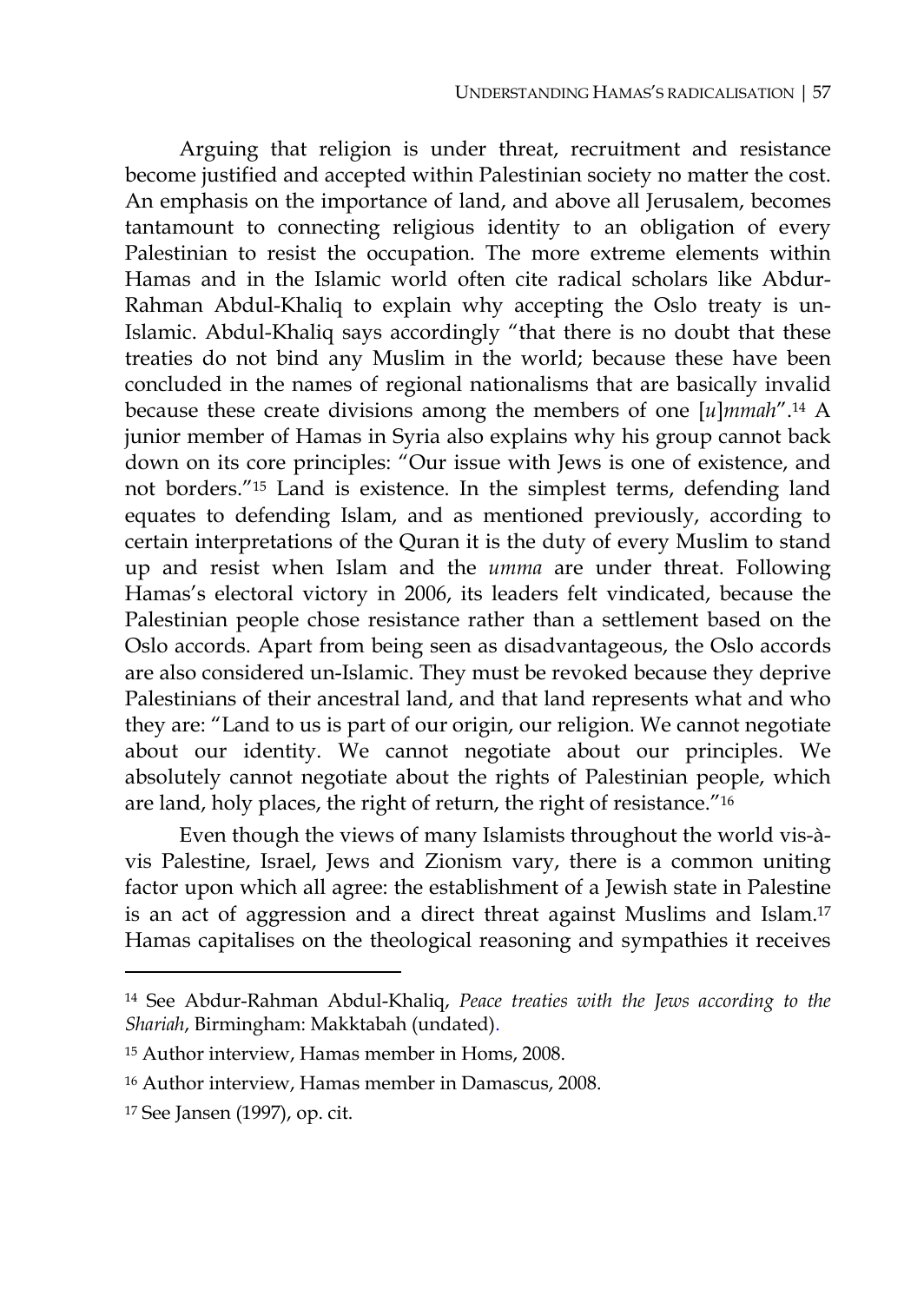from a number of prominent figures in the Muslim world. And when religion is perceived to be under threat, theological reasoning is utilised for the recruitment of new members and growing popular support. Until the status of Jews living in Muslim lands is brought into compliance with the holy book, jihad becomes a duty of every able Palestinian man and woman.

The interaction of religion and politics at the level of Palestinian society shows how land and identity are utilised as catalysts for radicalisation. Through its all-reaching social network, Hamas manages directly to communicate its agenda to a large segment of the Palestinian population. The impression that the loss of Palestine would spell the beginning of the end for Islam is a powerful mobilising tool that eventually creates one collective identity: Muslims under threat. The outcome is that from then on, every role, whether private or public, is geared towards resistance. "I have eleven children, and will do all in my power to have them join the movement,"18 a Hamas spokesperson told this author in Damascus. "Clearly, I am a religious man, I am a political man, and I am a resistance man,"19 was a reply by another senior member. It is apparent that the whole mindset within the Hamas membership is calibrated towards recruiting more resistance members from all strata of Palestinian society until everyone is part of the struggle. That task is made easier if war against Israel is presented as a war between those willing to destroy Islam and those defending it.

The common line of argument in most interviews carried out for this chapter for continuing the violence was that Palestinians have suffered for decades, so a few more years do not make much difference. In spite of Hamas's stance towards Israel and the subsequent consequences, support for the group seems unaffected. "People are used to suffering. [A] few days without water or electricity make no difference any longer. If liberation takes place tomorrow or in one hundred years [it] is not too important. But it will happen. After all, Prophet Muhammad returned to Mecca from exile after many years."

But just as the language of religion is used to instigate violence, the language of religion can also offer a face-saving exit strategy and a

<sup>18</sup> Author interview, Hamas member in Damascus, 2008.

<sup>19</sup> Author interview, Hamas member in Damascus, 2008.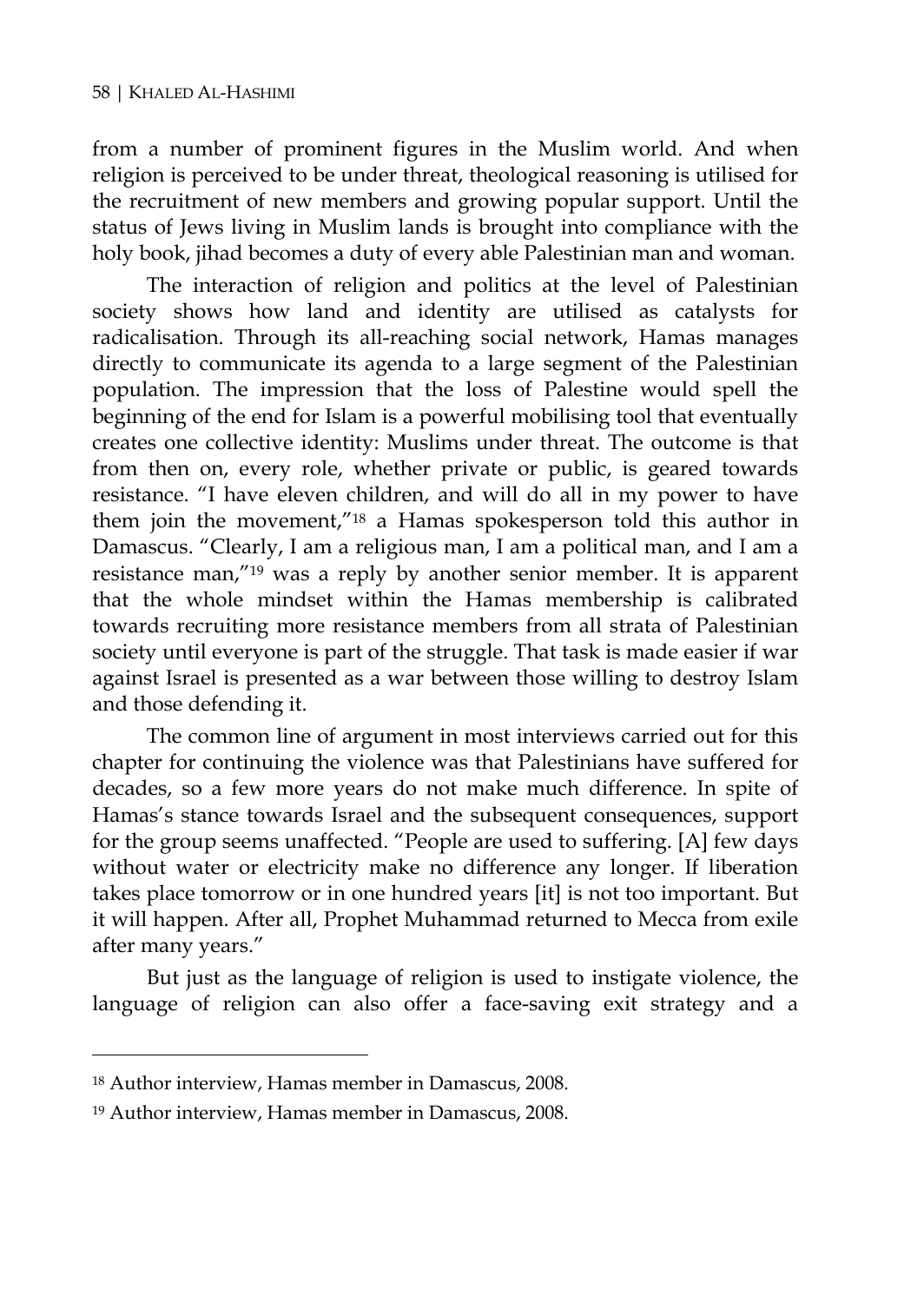roadmap towards de-radicalisation. The past few years and the early 2009 war in Gaza have shown that resistance comes at a very high price.

The refusal of both Hamas and the Israelis to sit at the negotiating table requires mediators to step in. One of only a few topics open for discussion is the possibility of a temporary cease-fire agreement. When asked why Hamas calls for a cease-fire when its entire identity and purpose is dedicated to liberating the Palestinian territories and destroying Israel, an interviewee refers to examples of previous Islamic leaders: "The ceasefire [*hudna*] is in the interest of Palestinian people. We agreed to it as it is also mentioned in the Quran. Salah Al-Din Ayoube made more than 30 cease-fire agreements with crusaders. *Hudna* is permitted and encouraged in our religion so people can take a break from violence, to reorganise."20 Still, the vagueness and lack of clearly defined guidelines for cease-fire agreements within the Islamic context opens up perhaps the most viable opportunity to the solution of the Palestinian–Israeli problem. A cease-fire agreement notably does not need to be short term, but can be extended to last several decades, even a century. Those in Israel suspicious of accepting *hudna* offers are fearful that it is just an excuse providing Hamas with enough time to rearm, regroup and launch attacks once ready. While some consider *hudna* to be a deviation, a retreat from Hamas's intent to continue waging jihad until total liberation, Hamas justifies *hudna* strictly as an agreement for a temporary cessation of hostilities, and not a permanent peace treaty,21 thus allowing it to defend itself against claims of selling out on its principles. Nevertheless, any deal with the enemy must be presented through Islamic terminology, as a benefit for all Muslims, and in accordance with Islamic principles.

Moreover, despite Hamas's powerful rhetoric and strong commitment to its goals, certain elements within the movement are more pragmatic vis-à-vis Israel as a reality. Following the 2006 election victory, some expected Hamas to soften its stance and accept Western demands in order to engage in dialogue. The group's leadership decided to remain loyal to the original ideology, however, which in their opinion had brought Hamas into government in the first place:

<sup>20</sup> Author interview, Hamas member in Damascus, 2008.

<sup>21</sup> See Khaled Hroub, *Hamas – A Beginner's Guide*, London: Pluto Press, 2006, pp. 55- 58.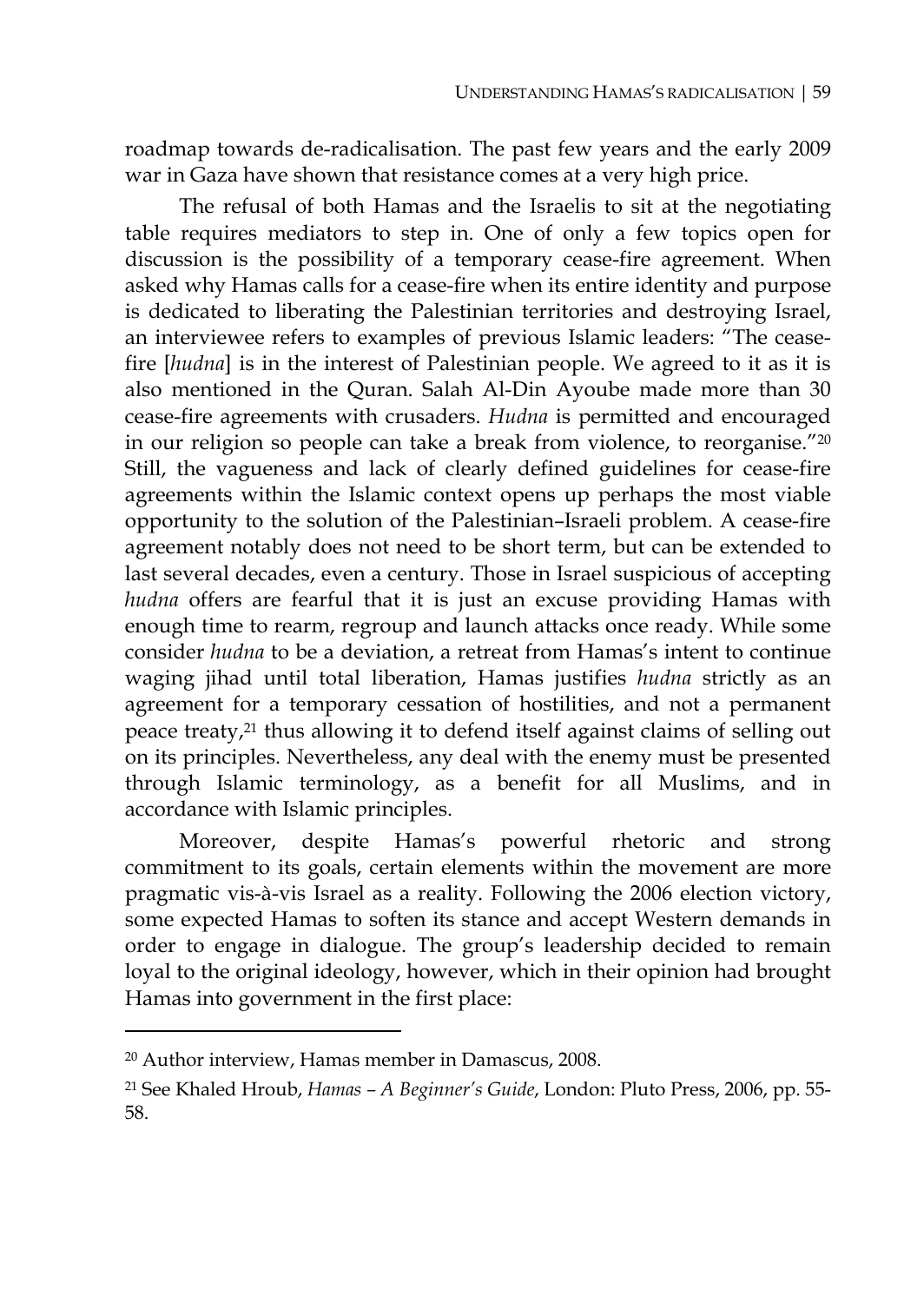They put conditions upon us, but that is impossible. Israel wants us to recognise their right to our land. Hamas can accept Israel as a fact, but will never recognise their claim to what is ours. Accepting defeat means accepting permanent occupation, and that will never happen. The generations to come will not forgive us.<sup>22</sup>

Yet accepting reality is the first step, and if it entails a temporary cease-fire that can last up to a century, it provides all the parties involved with enough time to seek out a permanent solution to the problem without deadlines, and most importantly, without violence. In the words of Hamas members, accepting reality on the ground as a fact does not necessarily translate into recognition of Israel. The 1967 borders are the priority for Hamas at the moment, but not the end goal. Ambitions are much higher, and settling at the 1967 borders is only an interim solution prior to setting out for the full liberation of Palestine, no matter what that entails. Scaling down over-ambitious targets that first strove directly towards liberating the whole of Palestine could be interpreted as a moderation of the group.

Since *hudna* can be temporary – up to a century – the question arises of whether temporarily accepting Israel as a fact would also imply a period of several decades. So far, there is no indication that accepting Israel as a temporary fact does not comply with *hudna*, thus opening up a window of opportunity for finding a long-term solution in compliance with Islamic principles and suitable to Israel's interests. And when a senior Hamas member says that "Jerusalem is the capital city of the entire world,"23 the possibility of reaching common ground appears closer. After all, if certain legitimate grievances were addressed, the potential for the deradicalisation of Palestinian society would be considerable. Some of these grievances are simple to resolve, like freedom of movement and cessation of the blockade.24 Propping up the local economy would provide young people with jobs and eventually preoccupy their minds with issues not limited to Hamas's communiqués of war for Palestine and Islam. Providing alternatives to the war economy opens up the prospects for a sustainable peace, in which militants would have a much harder time finding new recruits.

<sup>22</sup> Author interview, Hamas member in Homs, 2008.

<sup>23</sup> Author interview, Hamas member in Damascus, 2008.

<sup>24</sup> Since 2006, the Israeli government has maintained a total blockade of Gaza.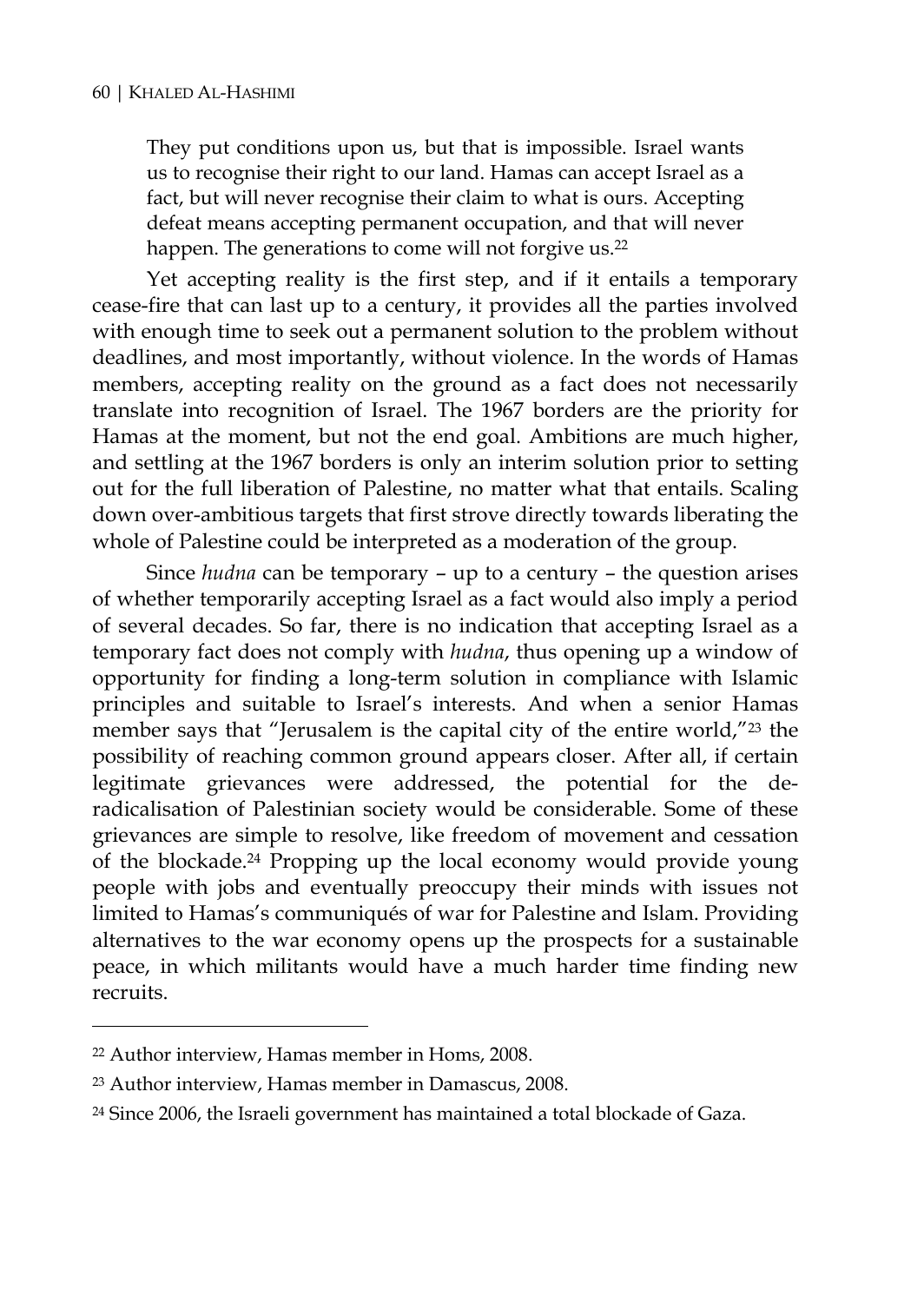#### **The government level**

The Hamas charter published in summer 1988 describes Palestine as a country founded by Islam.25 As an Islamic movement, it is present in every aspect of life, whether political, financial, military, cultural or educational. The group's spokesperson in Damascus attributed Hamas's fast rise from a small charitable organisation to a key regional player to the intellect and strategy of its pious leadership:

Our leadership derives its wisdom from the holy book and Prophet Muhammad's words. It is an Islamic resistance movement that understands the reality very well, tries to deal with Palestinian problems, and with all issues of concern to Palestinian people without compromising its values and principles. It's not anyone's tool, but an Islamic movement defending great religion.26

Although branded as an Islamic terrorist group, in an interview with the author of this chapter one of Hamas's senior leaders based in Damascus denies that Hamas is a radical organisation as presented in the West:

Hamas is not radical. Believe me. We have relations [with] any country who respects our right in Palestine. Hamas is in control in Gaza, and we want to have Islamic rule there, but we do not implement it because people are not ready for that. We do not cut off hands of thieves, but send them to prison. We even have Christian members in Hamas.27

Highly critical even of the Iranian sharia system, the Hamas leadership believes that there is a need to develop a legal and judicial system based on sharia that is not seen as the law, but more like a code of values and inspiration.28 Hamas has also distanced itself from other regional and international jihadist groups, despite their open support for Hamas. Al-Qaeda even issued public condemnation of Hamas for taking part in the elections. When asked for an opinion about al-Qaeda, a Hamas leader explained the difference between terrorism and justified resistance:

<sup>25</sup> See Reinhard Schulze, *A Modern History of the Islamic World*, New York: New York University Press, 2002, pp. 250-253.

<sup>26</sup> Author interview, Hamas member in Damascus, 2008.

<sup>&</sup>lt;sup>27</sup> The interview with Mr Yasser was conducted in Damascus in July/August 2008.

<sup>28</sup> See Schulze (2002), op. cit.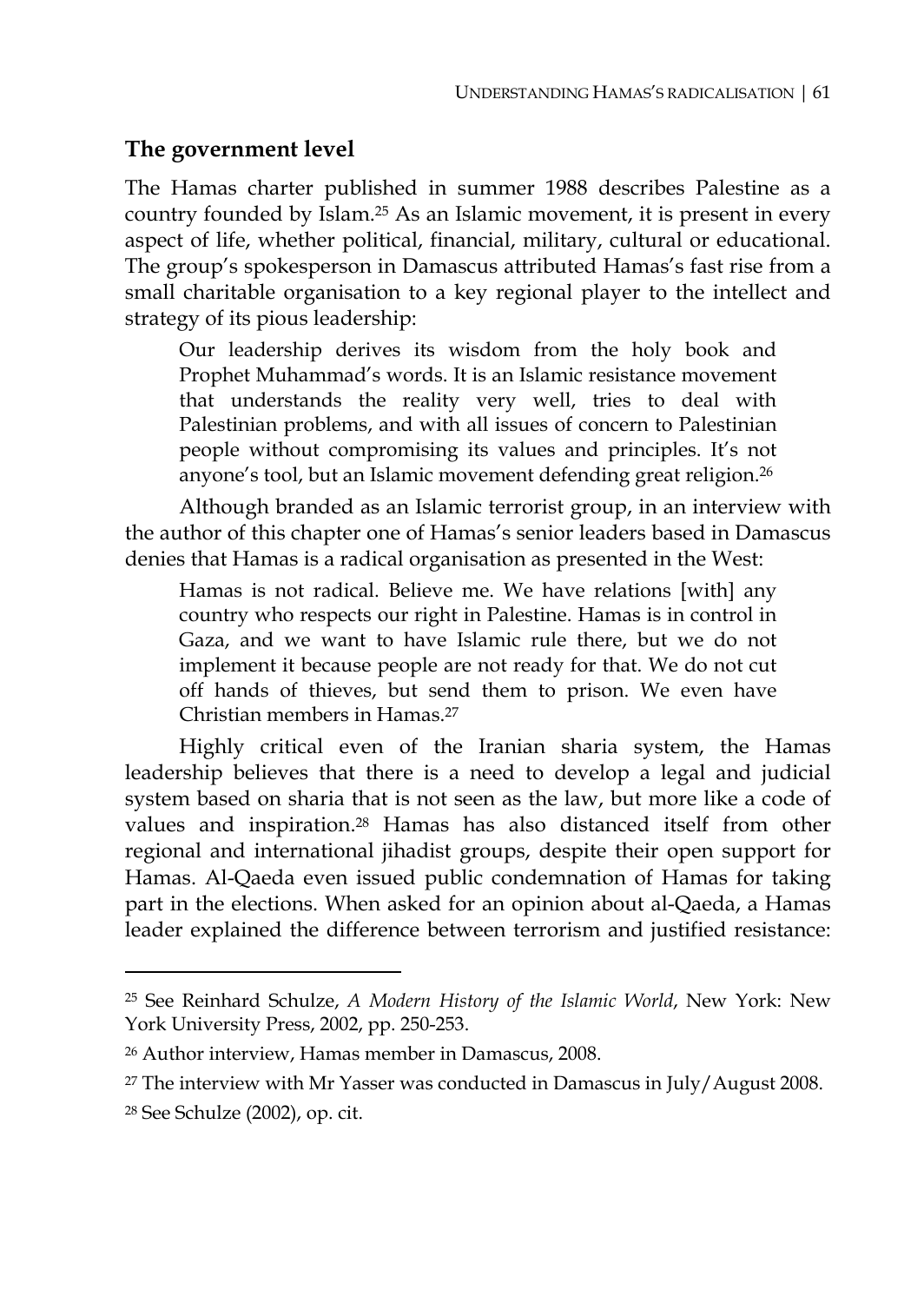"If a foreigner occupies you – it is resistance. But not to go to attack Madrid or Germany…these are not our principles."29 The group also repeatedly condemned terrorist attacks against civilians in the West and labelled them un-Islamic.

Already in the very early stages of Hamas's rise to the political stage in the Palestinian territories, Fatah realised that theist monopolistic control over Palestinian affairs was challenged by an increasingly popular Islamic movement. Prompted to counteract, the Fatah leadership began a campaign of Islamic propaganda with the use of symbols, Islamic themes and public prayers. Fatah also reminded people that in fact as early as 1981 it had tried to locate its struggle within the context of classical Islamic history as the rightful Islamic war.30 When Hamas won the elections in 2006, however, some of its votes were anti-Fatah votes – protest votes against an incompetent and corrupt leadership within the Palestinian Authority. Hamas utilised Fatah's shortcomings and turned them into an election victory. Once the mandate to govern was secured, the Hamas leadership felt confident enough to remain unresponsive to external and internal pressure and to proceed with the gradual solidification of its power.

When it comes to Hamas's accomplishments since taking over the government, the record is difficult to assess. Although in charge in Gaza, Hamas still behaves like an opposition party. The events of the past few years in the region have never provided Hamas with a free reign to govern. An international boycott, the blockade, the Israeli military campaign and de facto division from the West Bank, have all made it almost impossible for Hamas to start governing Gaza. The balancing act between international pressure, internal Palestinian divisions and the Israeli blockade prevents Hamas from fully taking responsibility. The current circumstances do not allow the movement to alter the opposition mindset and engage in governing, which would also imply engaging with Israel. Hamas does not want to follow in Fatah's footsteps.

The movement would lose greatly if it were to compromise its main position regarding the recognition of Israel without a guarantee of

<sup>29</sup> Author interview, Hamas member, 2008.

<sup>30</sup> See Alexander Flores, *Intifada – Aufstand der Palaestinenser*, Berlin: Rotbuch, 1988, p. 67.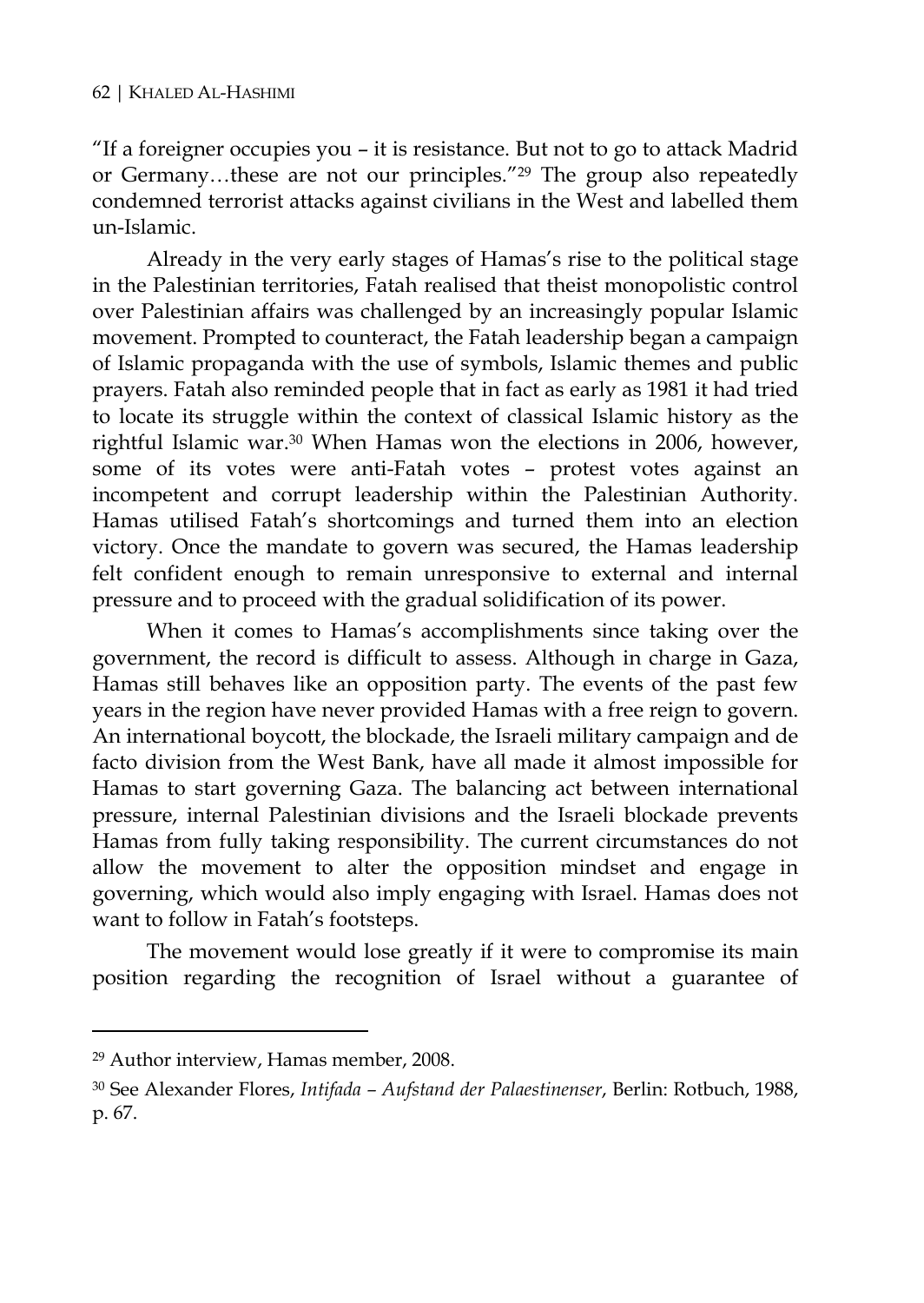substantive gains for the Palestinians.31 Such a compromise would become tantamount to political suicide. And not only that, if Hamas were to cede ground to Israel without respective concessions, new groups would emerge capitalising on the 'sell-out'. If Hamas comes to end up where Fatah did, the question is what would start next. Clearly, the vicious circle of deradicalisation and re-radicalisation would unfold as a never-ending story. The respective worst-case scenario, according to Hroub (2006), is the instigation of a civil war.32 Although civil war failed to materialise even after the eruption of violence in 2006–07, Palestinians are now divided into those living in Gaza under Hamas's rule, and those living in the West Bank, under Fatah's rule. This de facto division allows the two Palestinian rivals to exercise their authority in a manner compatible with their ideology and political ambitions. From Hamas's perspective, Fatah serves the interests of Israel and is corrupt; as such, it is deemed unsuitable to represent the interests of the Palestinian people. Fatah gave up the right to represent the Palestinian people when it stopped the resistance against occupation and signed the Oslo accords. Even direct talks with Israelis are considered an act of treason. Fatah is deemed too weak, and hence not immune to pressure.

In the context of an Islamic resistance movement, however, weakness does not necessarily mean failure to implement policies owing to problems of a practical or strategic nature, but a notion with far more serious implications. In the eyes of followers and believers, weakness is interpreted as moving away from the divine mandate the movement claims to possess, resulting in God's punishment. If liberating Palestine is God's will, Hamas has embraced this idea and launched itself as the defender of faith, people and land, and anything other than a struggle until full victory and just peace as sought by Hamas is in defiance of God's will. The end goal is the establishment of an Islamic state based on sharia rule. If sharia is not to be implemented as originally promised, a new cycle of defeat and foreign rule over Muslims in Muslim lands threatens to repeat itself in the near future. After all, the common belief is that the failure to implement sharia has led to the inevitable outcome that is apparent today in moral decay, disease, illiteracy and the spread of vices. Exemplifying the past glories of the

 $32$  Ibid.

<sup>31</sup> See Hroub (2006), op. cit.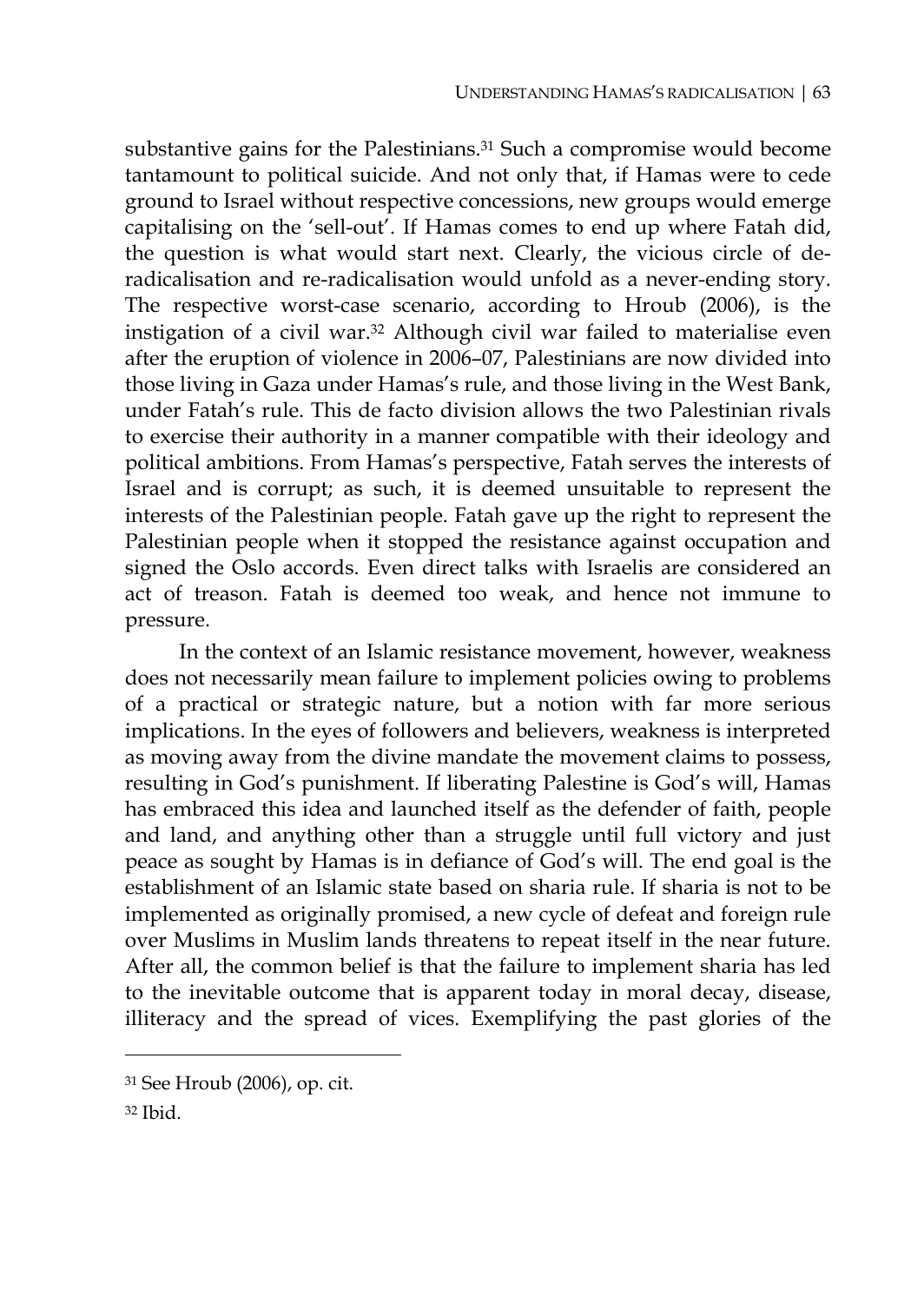Islamic empire at times of conformity to sharia, many Islamists argue that only sharia and just leadership with a pious Muslim at its helm will raise Muslims to where they belong. Otherwise, all the internal and external setbacks are attributable to a corrupt, inept system that has intentionally deviated from the correct path embodied in the sharia.<sup>33</sup> The creation of the state of Israel in the heart of Muslim lands attests to those claims. Fatah's loss of legitimacy within Islamist circles when it recognised the state of Israel and stopped fighting reflects the same dynamic.

Fatah's moderation and its shift towards a mainstream political party marked the rise in popularity of a more radical movement. The association of moderation with weakness and corruption played to Hamas's favour. The moderation of Fatah became the source of radicalisation as well as the success of Hamas. Furthermore, during one of the interviews, a Hamas member said that "Hamas is fighting against a mafia, and not a state".34 An increasing number of references to financial, sex and corruption scandals among not only Israeli politicians but also Fatah leaders serve two distinct purposes. One intends to undermine the enemy by exposing its incompetence and 'true face'. The other places Hamas in a legitimising position where it has the mandate to rid the region of 'mafia'. Also, with the emphasis on its platform as an Islamic organisation, it puts itself above secular parties, which are susceptible to corruption for personal gain, are ideologically weak and void of spiritual guidance.

Since it took over Gaza, Hamas has given no indication of moderating its goals. As an Islamic resistance movement on the one hand, the group ascribes to divine inspiration, feels accountable only to God, equates resistance with a divine obligation and openly strives to establish an Islamic state in liberated Palestine. On the other hand, Hamas's actions in practice do not differ much from most mainstream political parties. Its leaders behave and justify their policies citing common 'political' language, and often use non-theological interpretations to explain why the movement acts the way it does. References to unemployment, utilities, infrastructure and involvement in professional trade unions show a more pragmatic and grounded approach to resolving daily problems.

<sup>33</sup> See Ibrahim (1996), op. cit.

<sup>34</sup> Author interview, Hamas member, 2008.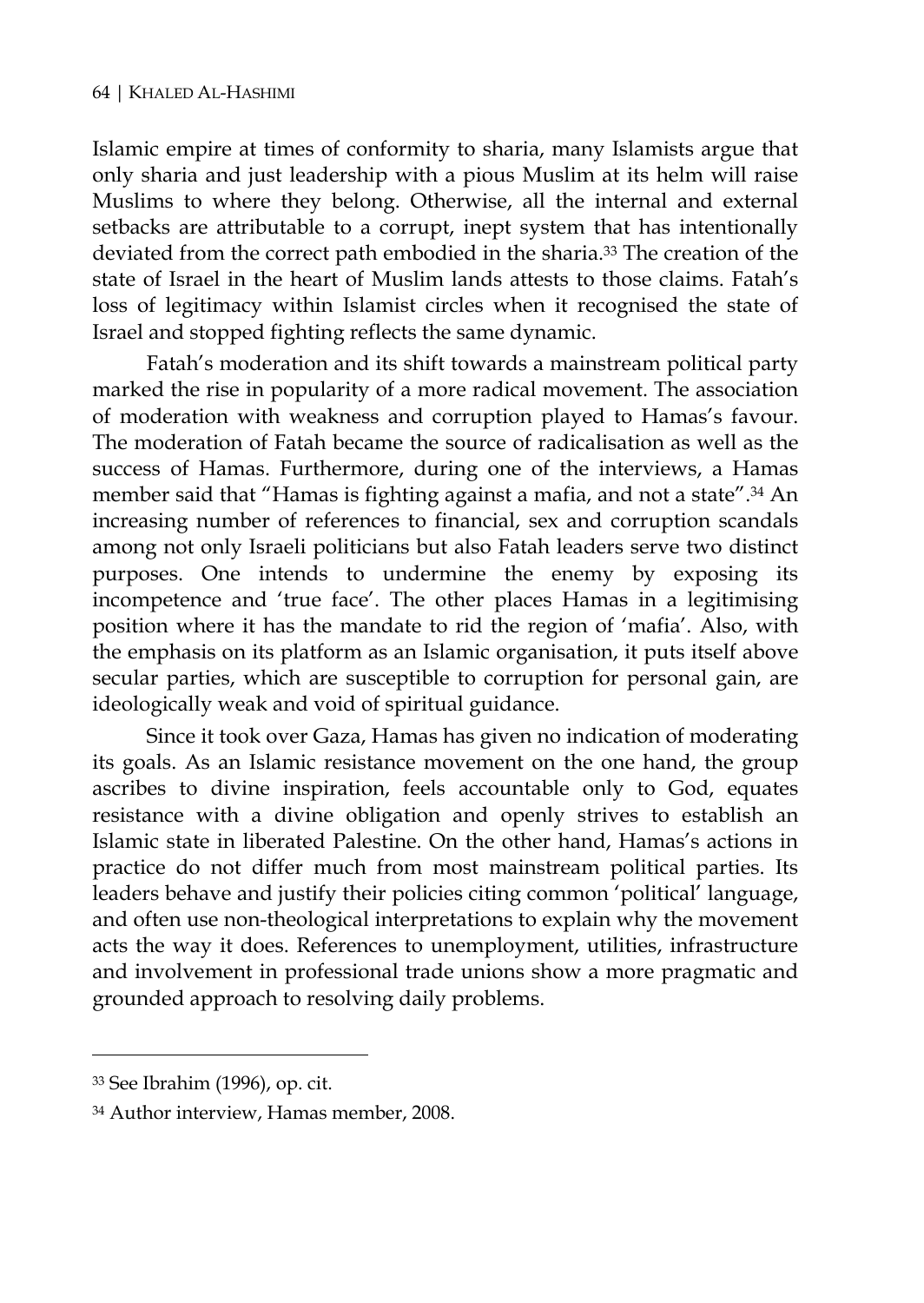Participation in democratic elections indicates that Hamas is ready to work within the legal framework of the Palestinian constitution. Strong criticism of the Fatah leadership for their disregard of constitutional law and especially the 'illegal' extension of the presidential mandate reveals that Hamas can in fact be ready to assume the responsibility to govern – beyond the mere purpose of resistance. People's welfare will have to become Hamas's priority. Being more responsive to people's needs implies in turn moderation along the lines of the people's will. Closely interrelated to representative functions, a potential future peace process would be essentially facilitated by the existence of Hamas as a political party. It would provide not only somebody to talk to without the obstacle of recognising a terrorist group, but also somebody who talks of behalf of an electorate.

## **The international level**

 $\overline{a}$ 

In an interview on Al-Jazeera in March 2008, Hamas leader Khaled Meshaal emphasised that Hamas wants a Palestinian state. "Hamas wants a Palestinian state, but with sovereignty."35 As previously mentioned, it is in the opinion of many that the Oslo accords do not provide Palestinians with true sovereignty, and Hamas only serves to correct the injustices previous Palestinian leaders agreed upon without having the legitimate mandate of the Palestinian people. "It is [a] war of necessity and not choice,"36 was the answer of one of the leaders to Hamas's refusal to comply with previous agreements. But the blame for the current situation is not exclusively put on Fatah. A considerable amount of criticism for the current crisis is also attributed to external actors: "The number one reason for the Palestinian crisis is outside intervention, by Israel and the US and regrettably by some regional states."37 Harsh treatment of Palestinians by Egypt and Jordan and their role in the blockade of Gaza serves the interests of these countries to stifle Islamic movements within their own borders. "Egyptians are afraid of Hamas and believe that our success in Gaza will spill over into Egypt through [the] Muslim Brotherhood over there. They are convinced that

<sup>&</sup>lt;sup>35</sup> Drawn from the interview of Khaled Meshaal by the Al-Jazeera TV channel in March 2008.

<sup>36</sup> Author interview, Hamas member in Damascus, 2008.

<sup>37</sup> Interview of Khaled Meshaal by the Al-Jazeera TV channel in March 2008.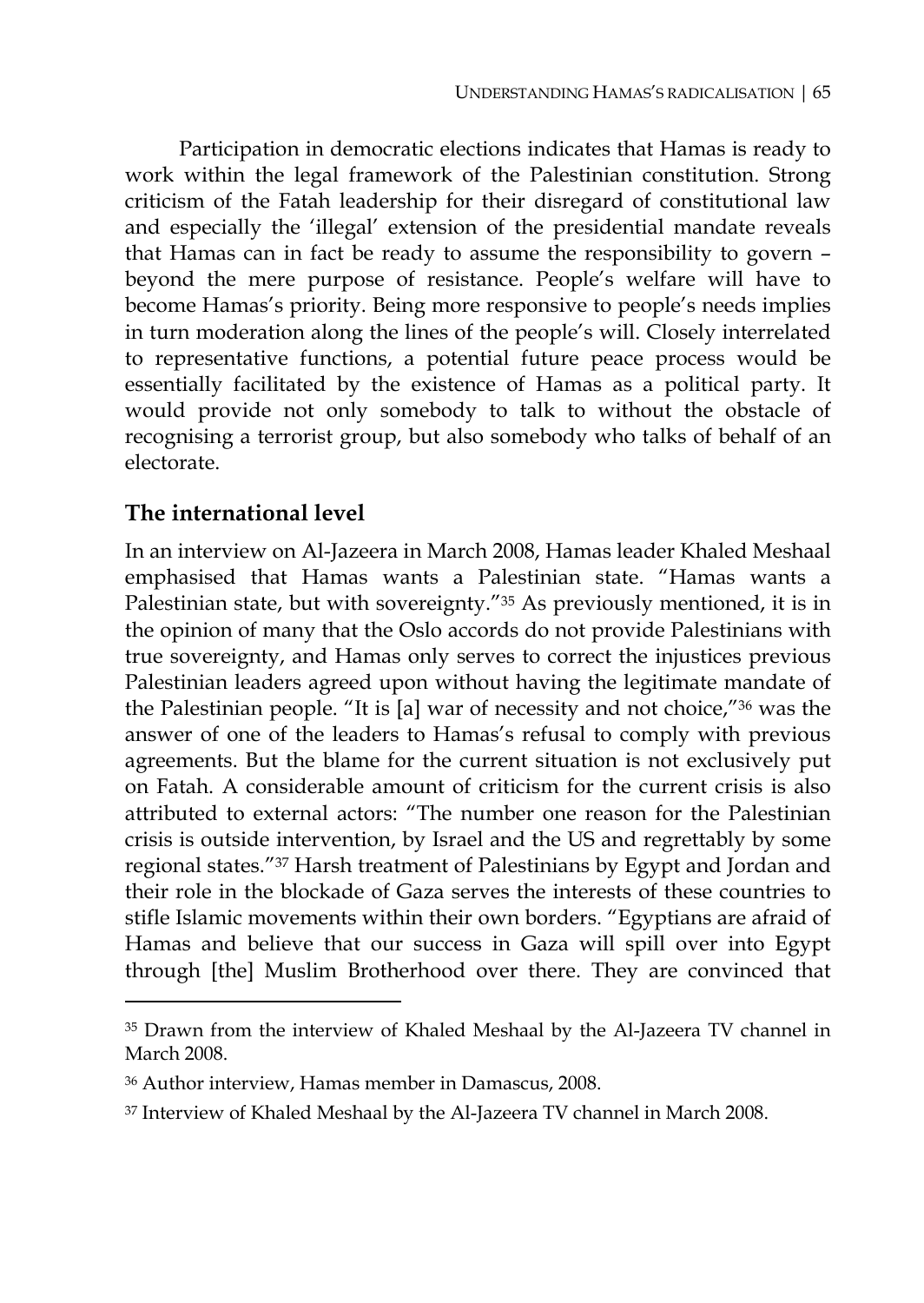Hamas's success is a disaster for Egypt, so they try to make it harder for us."38 Despite the denial that war is self-serving, no Hamas member undermined the importance of violence. On the contrary, resistance was praised as one of the core pillars of the movement. "Resistance is like the head on a body…without the head, [the] body is meaningless and loses its soul…resistance is to get what is rightfully ours and to defend the nation…land cannot be liberated only through politics, talks, negotiations, and pens, but land can only be returned through resistance."39

Reiterating the value of continued resistance, an interviewed Hamas member explains the reasons for the invalidity of Oslo. "What they want us to do is accept defeat and surrender. There is a difference between surrender (*istislam*) and peace (*salam*). In surrender, the enemy rules over you. In peace, you are equal with the enemy. You are free to do what you choose."40 This is why the Oslo accords cannot be accepted as a basis for permanent peace, because they deprive Palestinians of true sovereignty. "Oslo gives them control of our borders, our water underneath the earth, and the sky above our heads. We can barely claim sovereignty for the ground we walk on."41

Hamas has not been concerned with appearing legitimate in the eyes of Europeans and Americans. One leader refers to the West's double standards when it comes to Palestinians. "There is an unjust and evil oppressor assisted by [what] I call a 'one-eyed' world that looks only through American interests, and which ignores the suffering of Palestinian people."42 But "occupation must be resisted and martyrdom is one thing no Hamas member is afraid of".43

When the West requires that Hamas comply with its demands so as to engage in dialogue, it is actually demanding that the movement change its principles, which are what brought Hamas to where it stands today. Since meeting these demands would therefore imply the self-destruction of

<sup>38</sup> Author interview, Hamas member, 2008.

<sup>39</sup> Author interview, Hamas member in Damascus, 2008.

<sup>40</sup> Author interview, Hamas member in Homs, 2008.

<sup>41</sup> Author interview, Hamas member in Damascus, 2008.

<sup>42</sup> Author interview, Hamas member in Damascus, 2008.

<sup>43</sup> Ibid.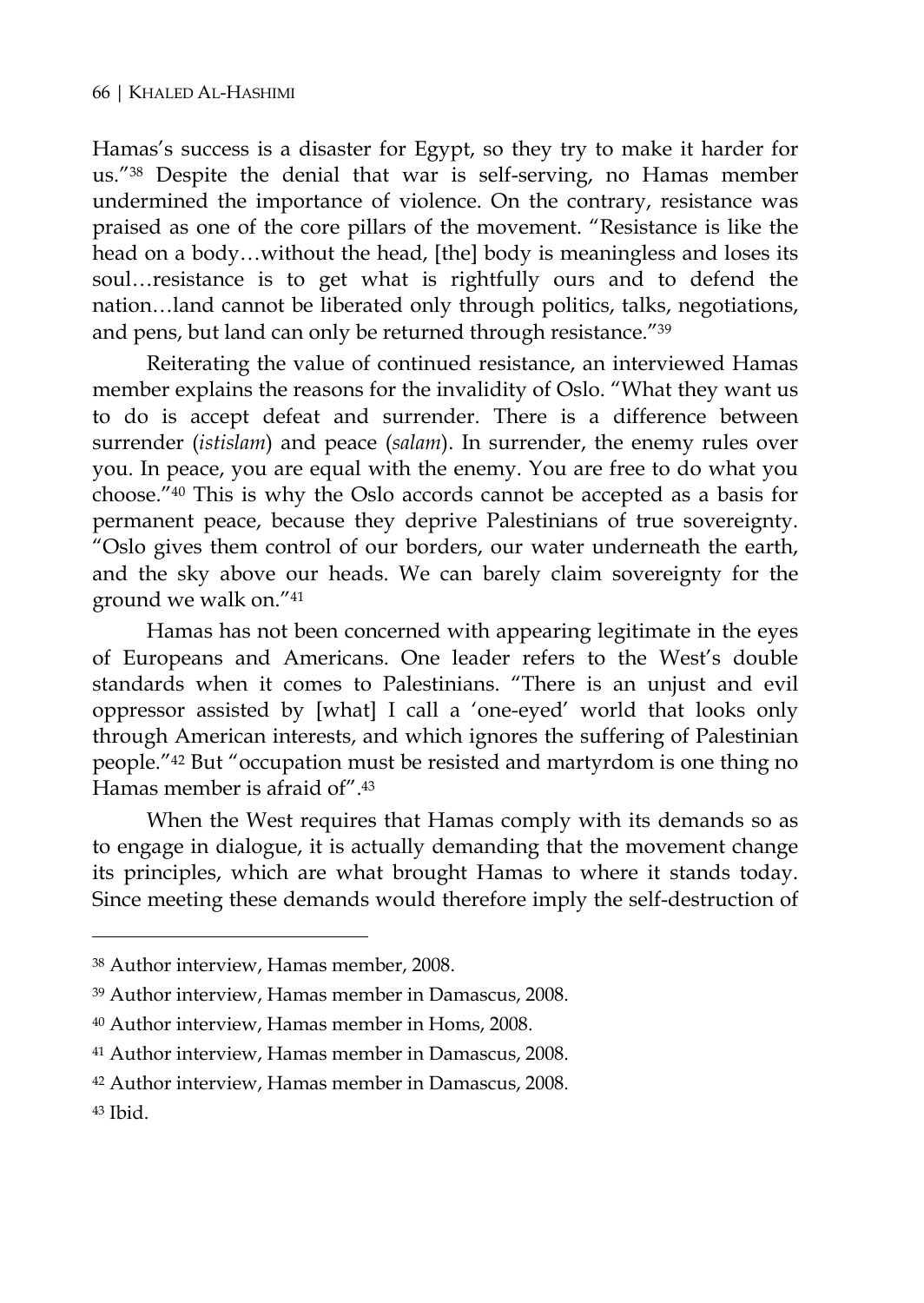the movement, Hamas's defiance comes as no surprise. Hamas is the most popular group in the Middle East, is perceived legitimate in the eyes of the vast majority of Arabs and Muslims, and won free and fair democratic elections in 2006. So as far as Hamas is concerned, its leadership sees no reason to change course and tarnish the group's credibility in order to be recognised by the West. They do not want to be understood as an amalgam of disparate and ad hoc militias, but as a movement that is rooted in all levels of religious and political society.44 Resistance will continue for as long as they perceive the occupation of Palestine to be unjust, illegal and above all anti-Islamic. Combined with the desperate political, social and economic situation on the ground, the movement sees no alternative but to use violence. Meshaal mentions that Hamas is a reaction to Israel and enquires: "Which came first: occupation or resistance?"45

At the same time, there remains room for a more optimistic, yet challenging perspective. How to plan a strategy for the years to come and which direction Hamas will take chiefly depends on the environment in which it has come to act. And it is challenging, because transforming the movement not only entails transforming the entire conflict constellation but also transforming confrontation into something constructive.

#### **Conclusions**

 $\overline{a}$ 

This chapter has examined the interplay of Islam and politics as a catalyst for radicalisation on four different analytical levels in the case of Hamas. What does this analysis tell us about the current situation and what can we expect for the future? The answer is fairly straightforward. The recent military campaign in the Gaza Strip will further radicalise Hamas – on all levels. Since individual living conditions are destroyed, a revival of suicide missions is likely. As the radicalisation of larger segments of society is to be expected, Hamas can base its future strategies on a fertile recruitment ground. Furthermore, the military confrontation will encourage military means of resistance at the expense of expression through political channels. The rather passive stance of the international community will further

<sup>44</sup> See Beverley Milton-Edwards and Alastair Crooke, "Waving, not Drowning: Strategic Dimensions of Cease-fires and Islamic Movements", *Security Dialogue*, Vol. 35, No. 3, September 2004, p. 295.

<sup>45</sup> Interview of Khaled Meshaal by the Al-Jazeera TV channel in March 2008.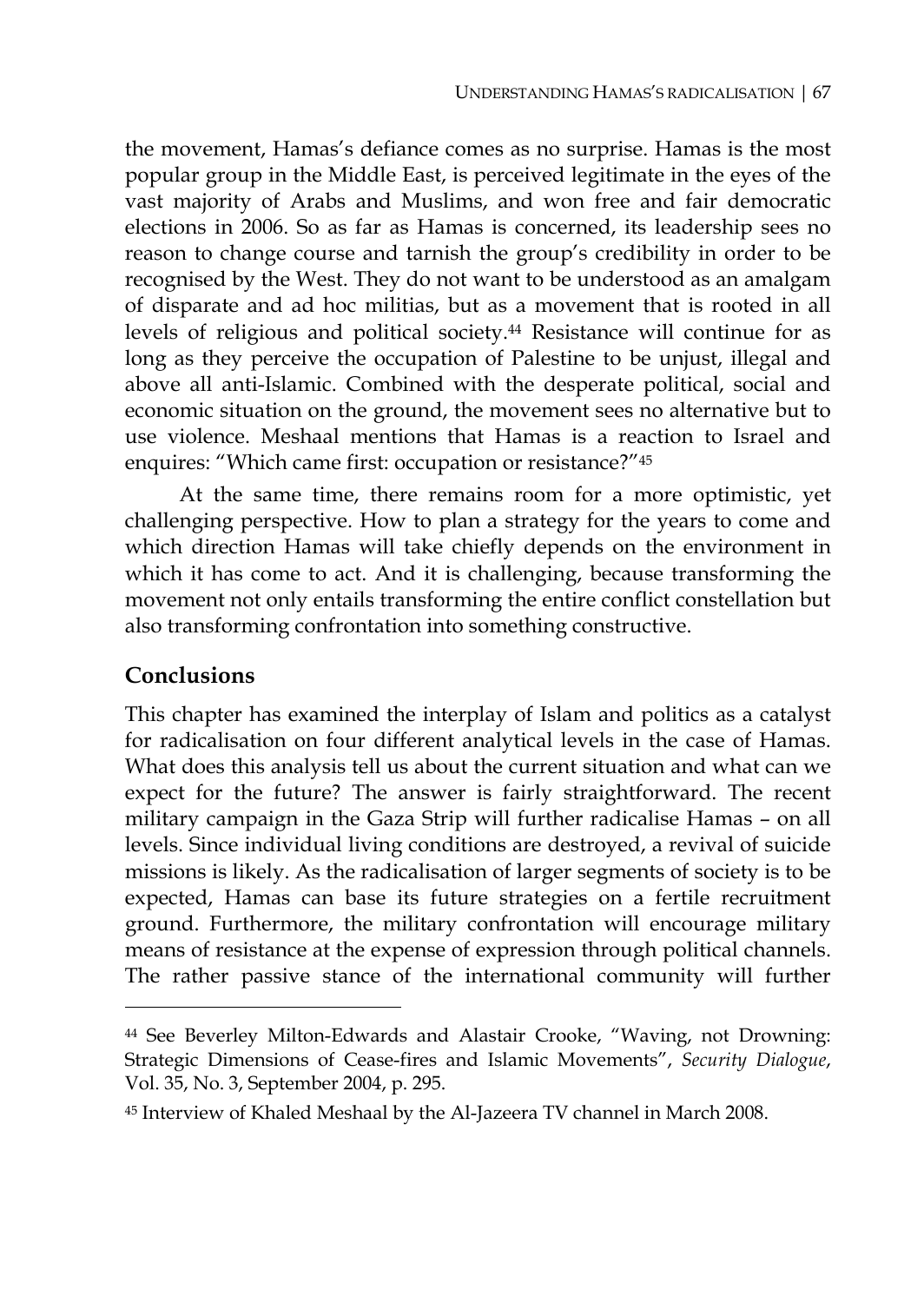nurture Hamas's self-serving discourse. If the Intifada showed all of the world how Israeli occupation affects Palestinians, Hamas's tactic of provoking the enemy to show massive force in order to awake sympathies and widespread support for its cause becomes a clear success.

If, against all expectations, Hamas comes to compromise on its main goals and accepts the current reality, it might face the same lot as its competitor Fatah and be blamed for corrupting the struggle. New radical segments are then likely to take over Hamas's present role. The interplay of Islam and politics can foster radicalisation as well as de-radicalisation. Yet, without an accommodating step by those forces that Hamas directs its instrumentalisation of religion and politics against, it might also become a source of re-radicalisation.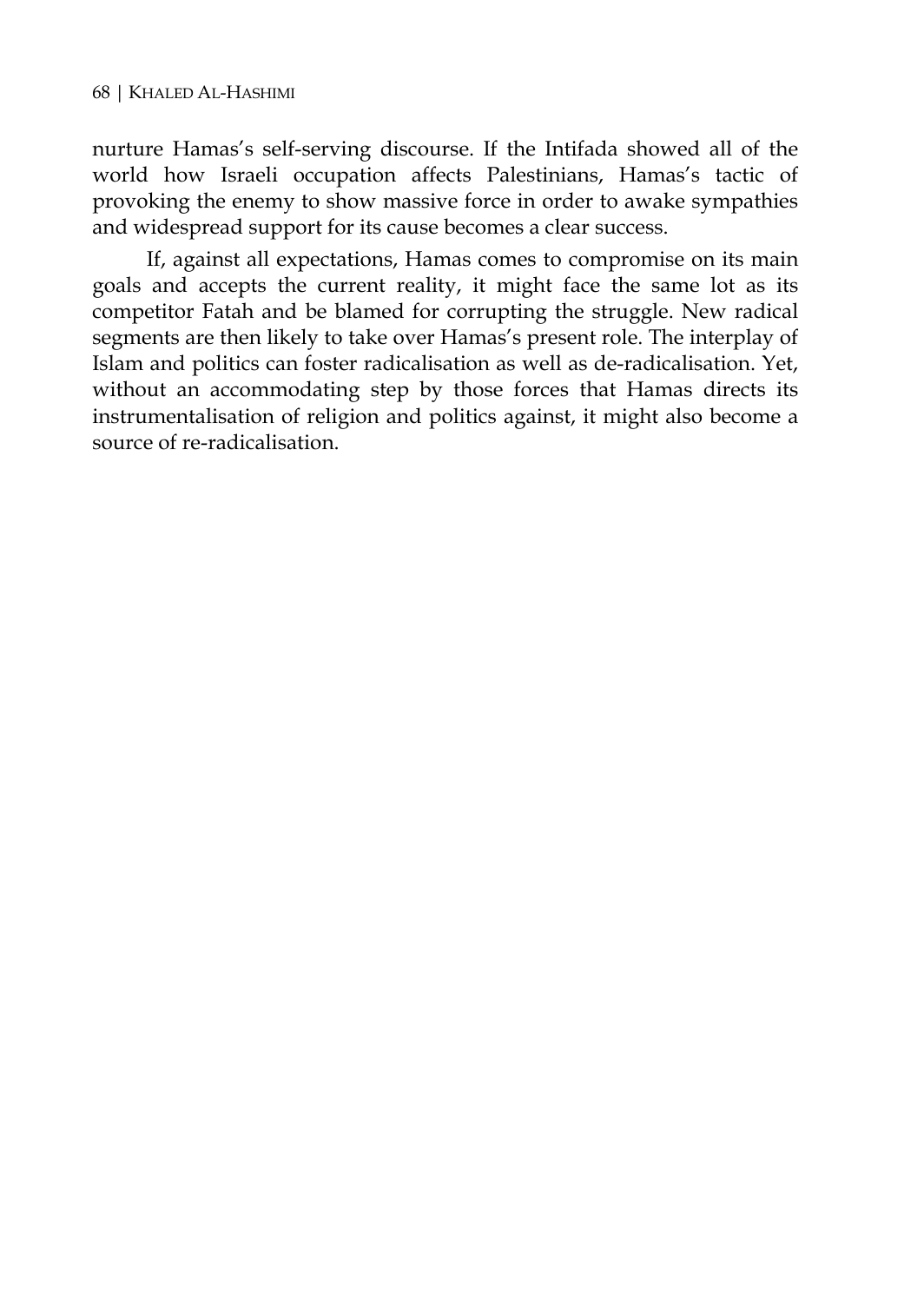## **4. TRENDS IN SALAFISM** *OMAYMA ABDEL-LATIF*

n much current writing it is argued that Salafist thought and doctrine is responsible for a good deal of the violence that the West and the Arab world have experienced during the past two decades. The rise of Salafism (the most puritanical strain of Islam) is seen as a key ingredient of re-radicalisation. Some of these assumptions are being challenged, however, by the existence of Salafist groups that do not espouse violence as a mechanism for social and political change.  $\prod_{\text{Sals}}$ 

There are clearly diverse interpretations of Salafism today. The key denominator that distinguishes one Salafist group from another has to do with the stand each group chooses to take regarding the crucial question of whether there should be a separation between the religious and political domains in Salafist thought. Three main currents appear to be dominating the scene:

- a) *Al-Salafyia al-elmyia*, or scholarly Salafism, which is concerned with the study of the holy text and Islamic jurisprudence;
- b) *Al-Salafyia al-harakyyia*, or activist Salafism, which describes both politically active Salafist groups and those groups that are not politically active but occupy a place in the public sphere through their charity work and networks of social support and religious education institutes. This current also includes *al-Salafyia al-Islahyyia*, or reformist Salafism; and
- c) *Al-Salafyia al-jihadyia,* a brand of jihadist Salafism that concerns itself with implementing jihad. This strand commands much media attention but does not have a significant powerbase.

Following the 9/11 attacks, Islamists – and Salafists in particular (both activist and non-activist) – faced what one observer described as the "biggest crisis in their recent history". Their scholarly and humanitarian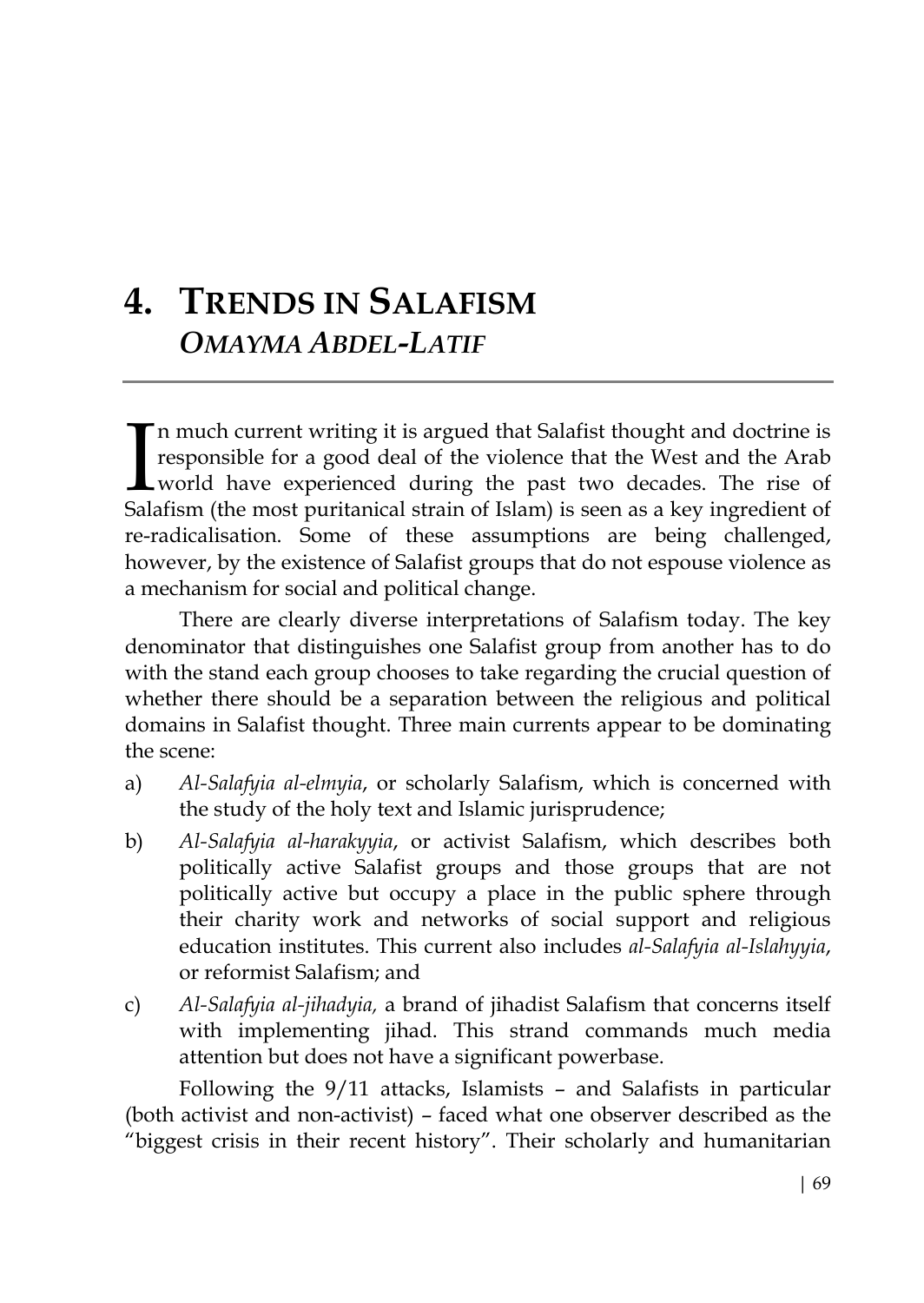institutions became the target of a state security hunt in different parts of the Arab world. Their activities were curtailed. Pressure was exercised that forced them to compromise their long-held convictions. The outcome was a successful policy of reigning in their most radical figures. Saudi Arabia provided the example. But such policies also targeted the non-activist current of Salafism, which had traditionally been preoccupied with the scholarly aspects of the holy text and had focused much of its activity on charity work. Most importantly, this strain of Salafism had no interests to pursue in the political game.

This chapter looks at these particular Salafist movements. It attempts to map out the most prominent groups on the scene today and capture the debate that is taking place among these groups regarding three key issues: a) the approach to politics, b) the relations of these groups with ruling regimes and c) the use of violence. It takes examples from Salafist movements across the Arab world, but places special emphasis on those in Lebanon. The chapter reveals significant variation in the directions that different Salafist movements are taking. External actors need to be much more mindful of this and develop policies to embrace the fluidity of debates among Salafists.

### **1. Defining Salafism**

Some Arab scholars, such as Muhammad Abed al-Jabir and Fahmi Jedaan, consider every Islamist a Salafist. The assumption goes that since all Islamists are committed to an old founding text (the Quran and the Prophet's Sunna), then it is only natural to conclude that all the variations of Islamist groups are Salafist (including al-Ikhwan al-Muslimun (the Muslim Brotherhood), jihadist groups, Hizb ut-Tahrir, the Turkish Justice and Development Party, the Tunisian Ennahda and the Egyptian al-Wasat).

For Islamists, however, Salafism has a more specific meaning. It stands for the school of thought that takes *al-salaf al-salih*, the righteous predecessors (i.e. the Prophet and his companions), as its only point of reference. It does not attempt to provide new interpretations or views other than those already existing. Its main preoccupation is with the fundamentals of the faith and doctrinal purity. Yassir Burhami, a leading Egyptian Salafist, understands Salafism to be "Islam pure" as descended from the Prophet. Such a definition reflects how Salafists perceive themselves to be the true guardians of the faith. This explains why they are constantly accused by their opponents of being exclusionary. Such a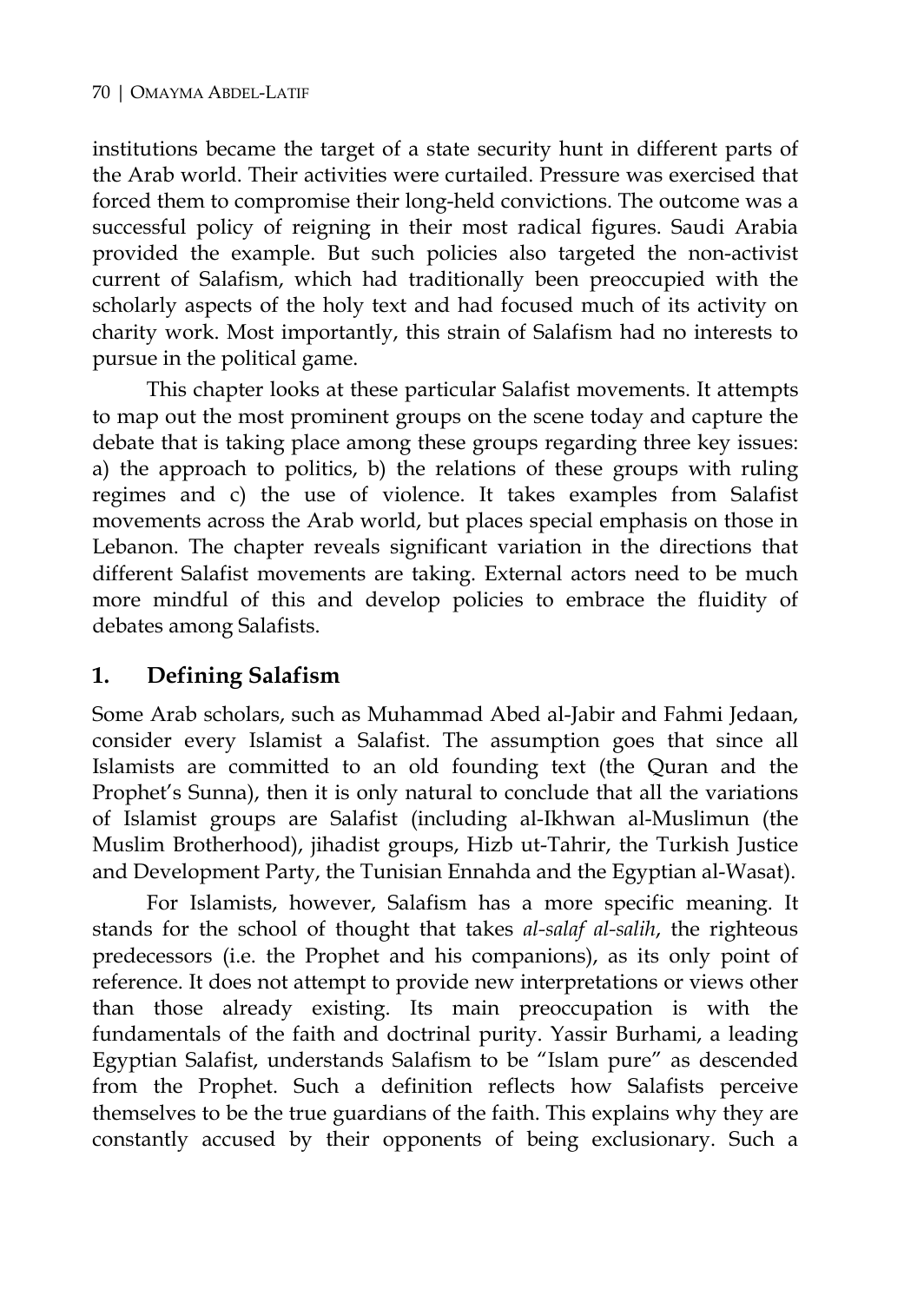definition excludes a wide range of political Islamic forces that might have embraced Salafist doctrine when they began, but which have moved far from it through years spent in politics.

Although Salafist movements say their ultimate mission is to emulate *al-salaf al-salih*, this should not suggest that they live in a frozen moment in the history of Islam, for these movements are the products of modern times. In other words, these are modern movements and they interpret the holy text and select from the life of the Prophet and his companions whatever suits their message of the day. Although the recent manifestations of the activist branch of Salafism should be understood within the context of the rise of Islamist politics in the Arab and Muslim world during the past three decades, it originally dates from the 1920s and 1930s. This branch found expression in the form of emerging social movements, religious institutions and charity associations. These included the Muslim Brothers of Egypt (during its early years), Ansar al-Sunna al-Muhammadiya [Supporters of the Prophet's Sunna], al-Jam'yia al-Shar'yia [Association of Islamic Youth in Syria], the Scholars Association in Algeria and the Movement for the Return of the Caliphate in India and Indonesia.

The most important manifestation of Salafism, however, emerged at the turn of the last century under the rubric of reformist Salafism, *al-Salafyia al-Islahyia*. This brand of Salafism calls for a new interpretation of the text that engages with society's problems and concerns and offers an alternative to the Western model from within an Islamic frame of reference.

During the past three decades, the emergence of Islamist forces that have made breakthroughs in electoral politics across many parts of the Arab and Muslim world have forced a debate among Salafists regarding the place of politics and political activism, which was once considered taboo.

Unlike other Islamist activists, the Salafists do not possess a specific vision of politics. They have failed to articulate a political platform or project, and their opponents charge that they are preoccupied with what is *halal* [permitted] and what is *haram* [forbidden] and are still not qualified to be part of the political process. Yet, two political factors are cited as shaping Salafism's evolution and discourse: relations with the 'imperial' West and the emerging nation-state. Both have provoked the Salafist movement to staunchly defend Islamic identity at all levels – religious, political and social.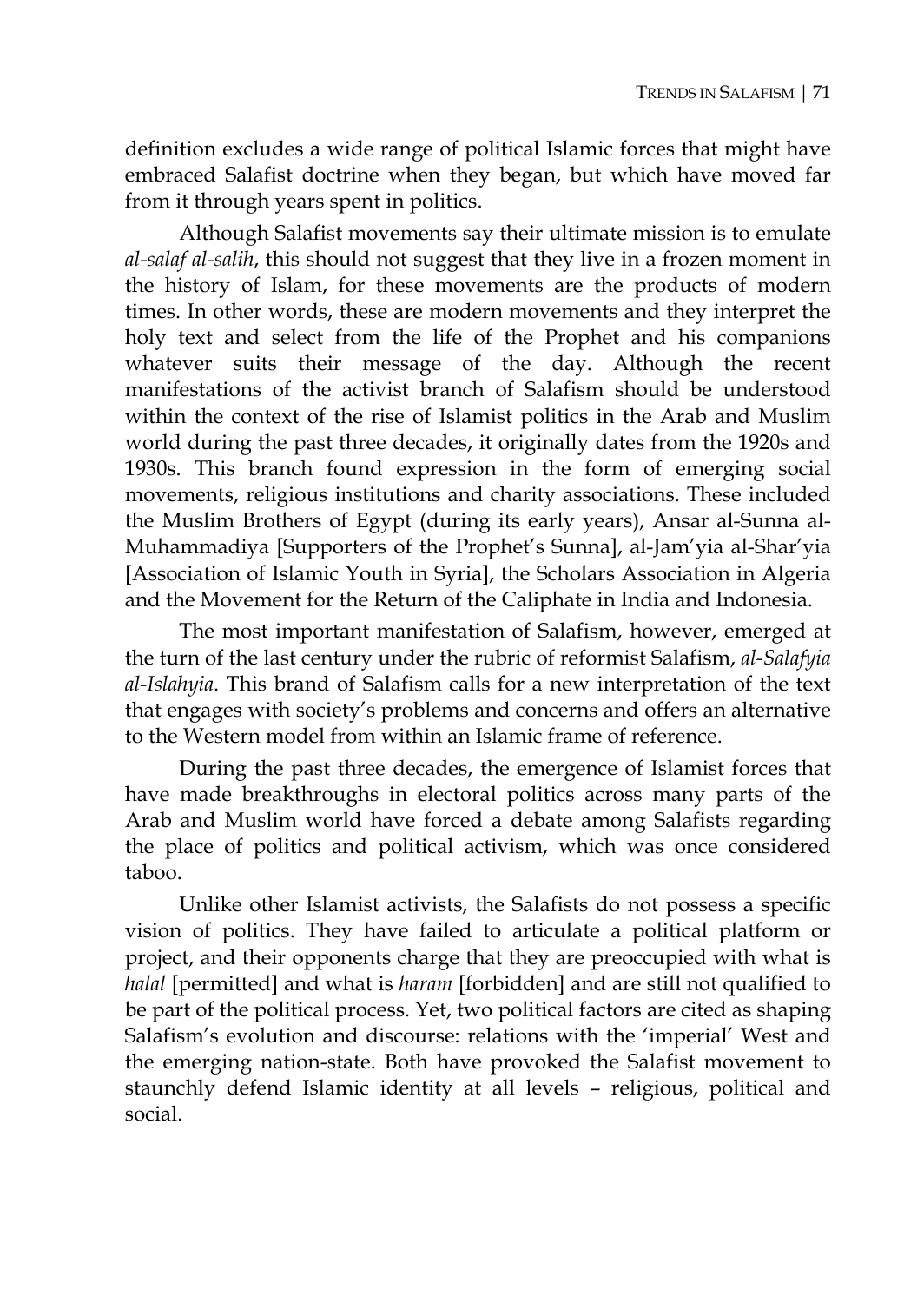#### 72 | OMAYMA ABDEL-LATIF

While the Salafists are the only Islamist group that does not have a structural hierarchy as such, they still share some commonalities with other contemporary Islamist movements. Early Islamists were concerned with developing a new paradigm for a renaissance that is grounded in an Islamic frame of reference, whereas the main concerns of the neo-Islamist movements are identity and ways to defend it.

#### **2. Salafists' approach to politics and ruling regimes**

Traditionally, the Salafist approach towards political activity has often been driven by suspicion and hostility. Some of the key dividing lines between the traditional Salafist and activist Salafist groups have to do with their stances vis-à-vis three main issues: the political process, ruling regimes and the use of violence.

#### *2.1 Political activity*

Salafists are far from united about where to place politics and political action among their priorities. There are two dominating points of view among Salafists. The first condemns any act of political participation to the point of imposing a ban on their followers. Political participation for Islamists, they argue, always comes with a heavy price. One of the founding fathers of the Salafist movement, Sheikh Nasser Eddin Al-Albani, is of the view that politics should be shunned altogether. This position reflects the traditional Salafist view that the real solution to the problems of the *umma* involves focusing on two main principles – filtering religion from all the *bidah* [innovations] and educating Muslims about the faith.

Traditional Salafists criticise those Islamists who seek change through either embracing political action or resorting to violence. For them both methods lead to nowhere because the original ill is in correcting the faith. Abdel-Aziz Kamel, editor of *Al-Bayan* (a Salafist magazine published in London), believes that from a Salafist perspective political activism means "changing the status quo in favour of Islam". He considers "resistance to occupation" as the highest degree of political activism. Kamel argues that political activism should not be confined to the ballot box. One of the weaknesses of the Salafist movement, he once wrote, is that the place of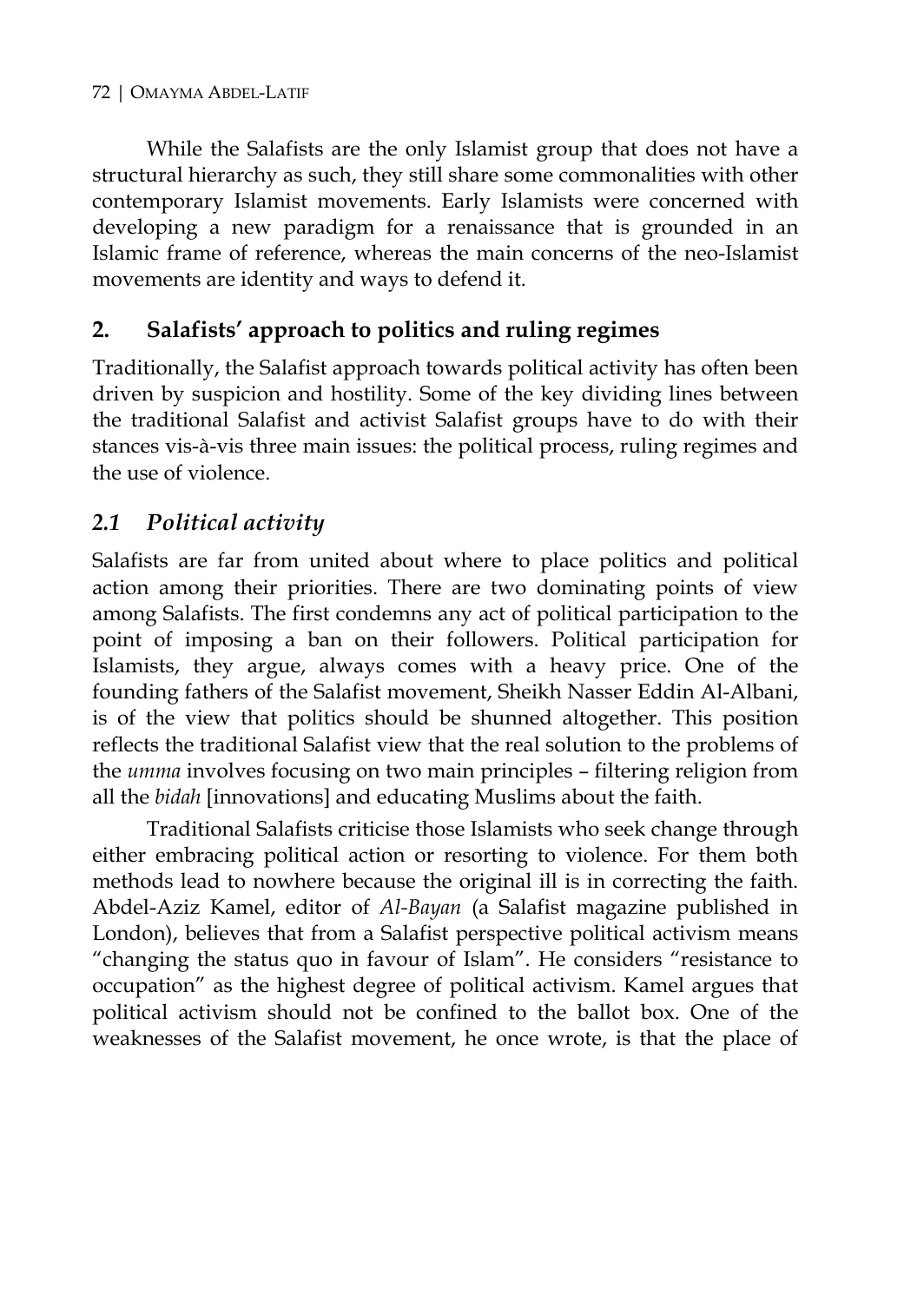history and intellectualism is central to its discourse and vision, leaving no space for political activism.1

Other more radical Salafist movements impose a ban on politics entirely, which extends to include any form of participation in the political process, as expressed by their famous slogan of 'no politics in religion and no religion in politics'.

Salafist groups based in Europe hold that same view. They refuse to engage in any form of political action. For example, Salafist groups in France were conspicuously absent from the debate of December 2003 to January 2004 about the veil. Among the thousands of protesters and the several Islamist associations that joined forces against the ban, none belonged to the Salafist movement. An interpretation of what one observer described as the 'insularity' imposed on Salafists was that they were abiding by the fatwas of Saudi scholars.

But if experience is anything to go by, it has proven that many of these movements have changed their rigid positions with respect to politics and have accepted the status quo. The Yemeni Al-Hikmah Association is a case in point, as later discussed.

A different approach to politics is taken by a second group of Salafists. In his 1985 book, *Muslims and political action,*2 Abdel-Rahman Abdel-Khaleq argued that politics was at the heart of religion and political activities cover more than just governance. He defended "the democratic system" and urged followers to "invest in it" because the alternative was "a tyrannical system". He held that "[t]he political system which allows Muslims to form political parties should be supported". Abdel-Khaleq also supported participation in parliaments, because it helps to guarantee that legislation will not be passed that is contradictory to Islamic law. Opponents from the more radical Salafist groups accuse traditional Salafists of being complacent.

<sup>1 &</sup>quot;Interview with Abdel-Aziz Kamel", *Islamonline.net*, 22 June 2008 (retrieved from http://www.islamonline.net/servlet/Satellite?c=ArticleA\_C&cid=1212925442892 &pagename=Zone-Arabic-Daawa%2FDWALayout).

<sup>2</sup> A.-R. Abdel-Khaleq, *Muslims and political action*, Riyadh: Adar al-Salafyia, 1985.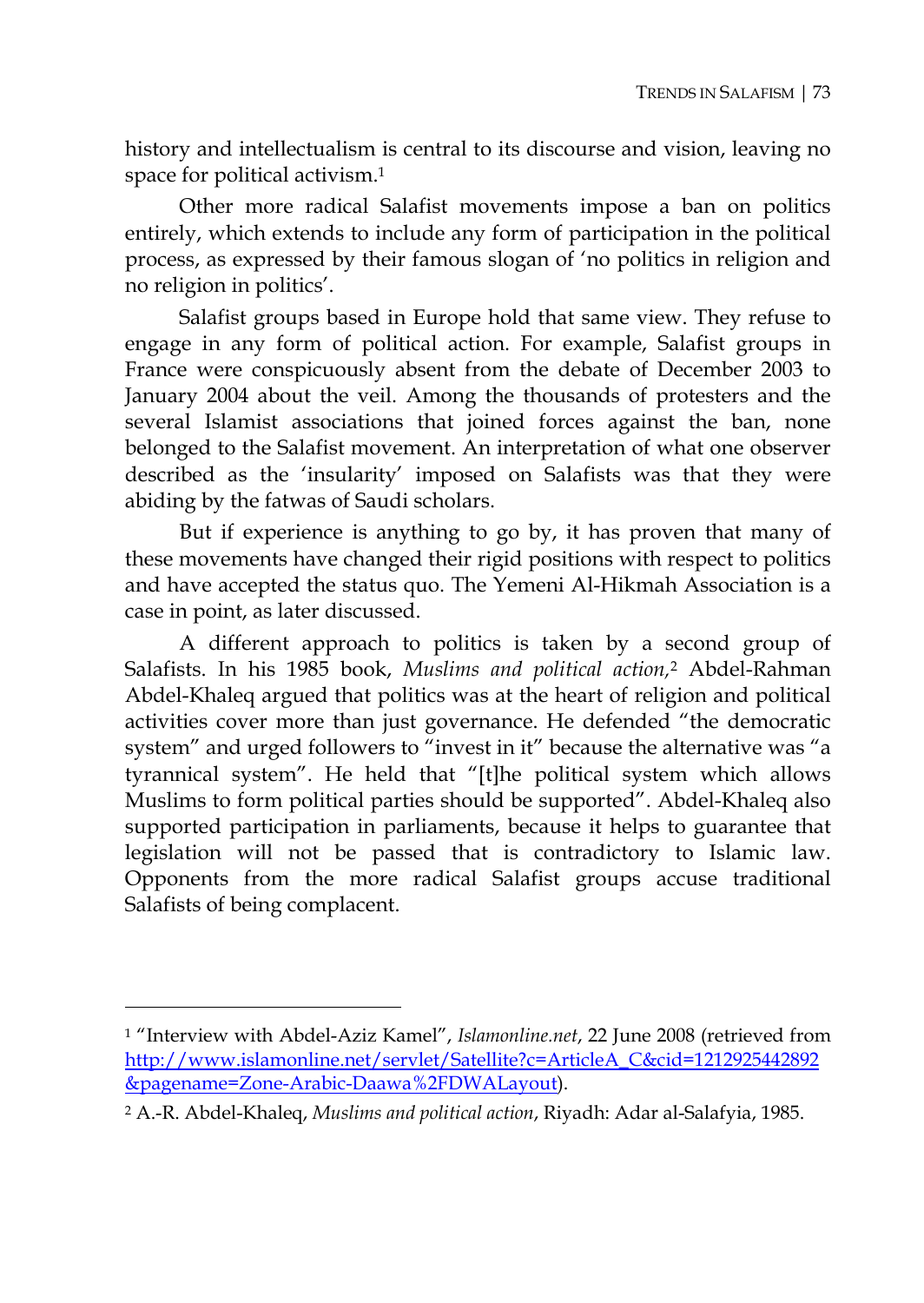#### *2.2 Relations with ruling regimes*

Another important characteristic of Salafist thought pertaining to politics is the stance taken on relations with ruling regimes. Traditional Salafists do not legitimise any acts of protest or rebellion against the ruler, no matter how unjust he might be (i.e. 'no denial, no boycott and no rebellion').

Instead, they call for full political conformism to the ruler, which is the defining element of their approach to politics. Change should only be sought through giving advice. Contrary to other Islamist movements, which use violence as a way to change the status quo, traditional Salafists have maintained what could be described as relatively stable and good relations with the ruling regimes. Salafists of this stripe are not perceived by the state as a threat to regime security or stability, as has always been the case with other political Islam forces.

Salafists themselves argue that relations between any Salafist group and the ruling regime are governed by the political realities of each country. Some observers call this brand of Salafism *al-Salafyia al-rasmiya* or 'official' Salafism. Its key feature is its subservience to the ruling regimes, at times working closely with them. It provides religious legitimacy to support the rulers' actions and dispel any popular questioning of state policies under the slogan of 'no to sedition'. The most obvious example of this brand of Salafism exists in Saudi Arabia. It is often referred to as *al-Gamyia* or *al-Madkhalyia* (expressing an attribution to Sheikh Adel Gami or Sheikh Rabe' al-Madkhali). This Salafist strain believes that the authorities should make decisions on behalf of the *umma* and that there should not be any rebellion against the ruler so long as 'the calls to prayers can be heard in the streets'.

Although some analysts like to place jihadist Salafism in a league of its own, it could be argued that this brand of Salafism – born during the Russian invasion of Afghanistan and consolidated over years to reach its peak and most dramatic moment on 9/11 – is the extreme form of activist Salafism, *al-Salafyia al-harakyia*. Jihadist Salafism places special emphasis on politics and the need to rebel against rulers.

### **3. Salafists' change of heart**

#### *3.1 Salafist movements in Saudi Arabia*

The confrontation that took place between the al-Qaeda organisation on the one hand and both US and Arab regimes on the other is among the main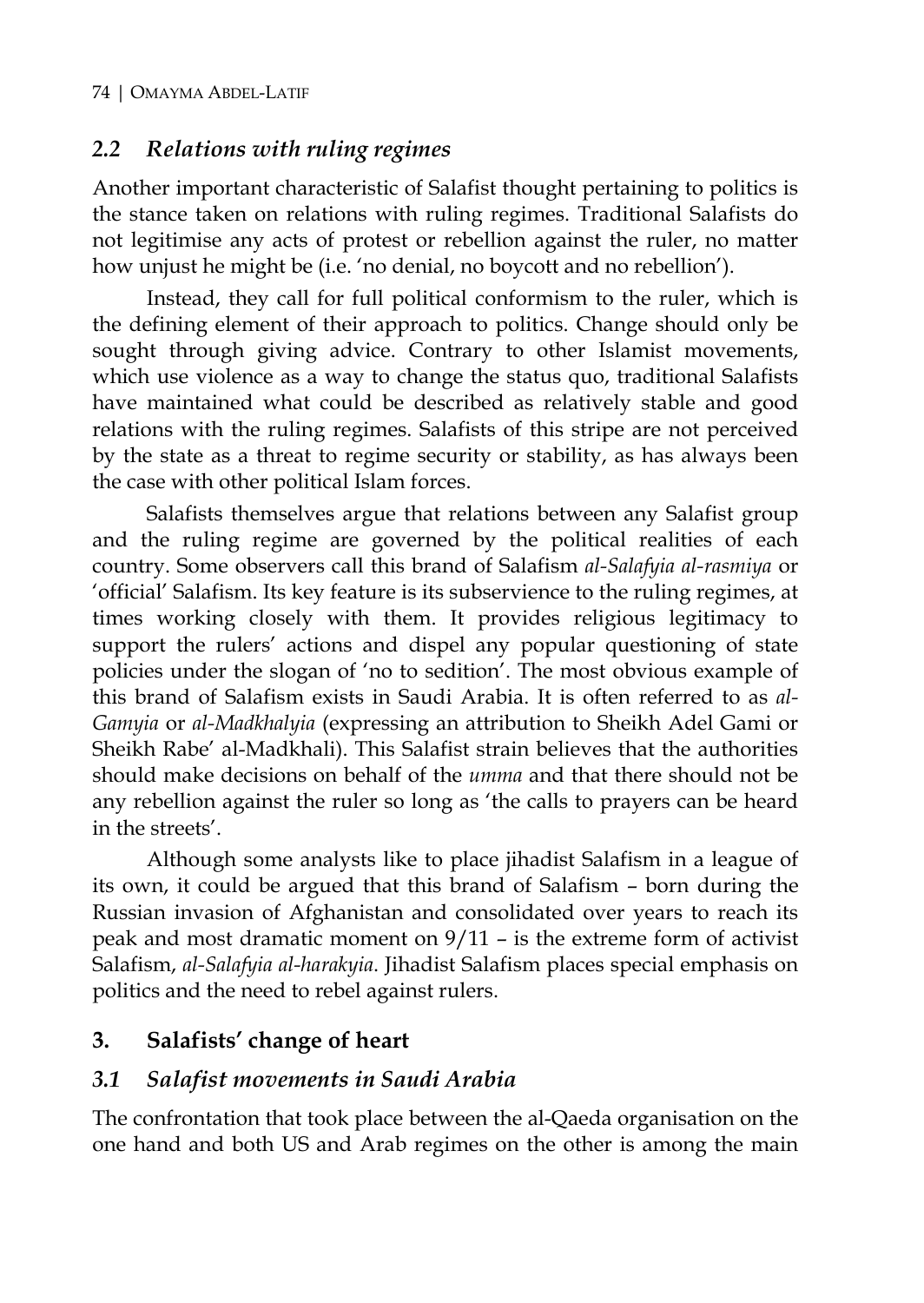factors that have helped shape the discourse on Salafist movements during recent years. This confrontation, conducted under the catchphrase 'war on terror', eventually led to dramatic changes within the Saudi Salafist movement. The beginnings of this transformation could be discerned when prominent Salafist figures, previously known as staunch opponents of the US and its Arab allies, reversed their positions. These included Sheikh Safar al-Hawali, Salaman al-Ouda and Muhammed Srour Zein al-Abdeen. These figures have worked hard to temper the rebellion of the Salafist youth who were opposed to the Saudi regime and its alliance with the US, liaising with al-Qaeda followers and sympathisers in Saudi Arabia.

Some observers regard Ouda's change of heart as a manifestation of the emergence of this new current within the Salafist movement in Saudi Arabia.

Since its foundation, the most famous branch of Salafism – Wahhabi Salafism – has allied itself with the political regime of al-Saud (although the more radical elements have grown increasingly aggressive against the regime because of its alliance with the US and the West). This new stream also takes a pacifist approach to political and social change. Thus, the dilemma facing this emerging Saudi Salafism (i.e. pro-government and anti-violence) is whether it can articulate a vision of social change that would be acceptable to its followers. This process of reflection and selfcriticism has forced leading Saudi Salafist figures to dilute their radicalism. The Salafist movement in Yemen has undergone a similar process, as discussed below.

#### *3.2 Transformation of the Salafist movement in Yemen*

In one decade, the Al-Hikmah Association, a young Salafist movement in Yemen, has gone through massive changes regarding its discourse and stance on politics. Initially, it followed the path of the traditional Salafist school, and rejected the notion of political parties, parliamentary elections and democracy. It maintained good relations with the ruling regime and was silently hostile to the opposition.

The association then underwent both ideological and political transformations that have led to the de-radicalisation of much of the basis of its founding vision. One of its leading figures, Sheikh Muhammed bin al-Mahdi, has spoken openly about the need to engage in dialogue with the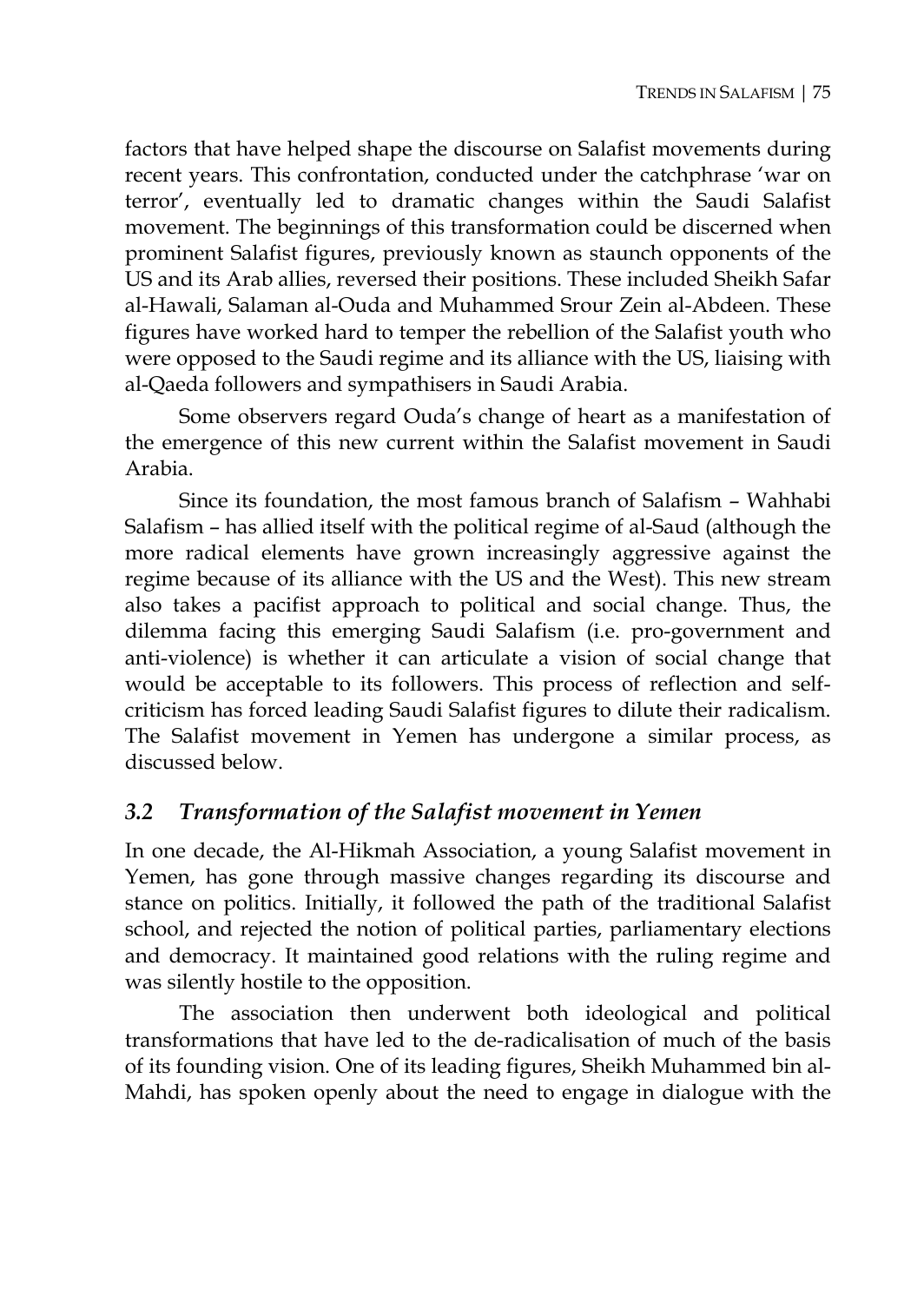$\overline{a}$ 

Zaydis (a Shia sect in Yemen) and praised "the Islamic brotherhood" – a bond between the two. Such rhetoric had been unheard of from a Salafist organisation.

Al-Hikmah's political transformation has been reflected in their close relationship with power circles and their attempts to revise their stance on the issue of political parties. For example, they now accept a multi-party system, although they still condition their acceptance with the view that political parties should depart from an Islamic frame of reference.

Even so, Al-Hikmah's experience has proven that Salafists tend to have an ambiguous relationship with politics. While they have made clear their alliance with the state and their silent hostility to the opposition, the leaders of Al-Hikmah insist that they are not politically active and that theirs is not a political party, but rather a charitable and social movement that cares about the Islamic call.

Such statements continue to reflect a vague – and at times confusing – relationship with the political domain, particularly given the change to much of the anti-political discourse. Ahmed al-Daghshi, an expert on the Yemeni Salafist movements, has argued that it will not be long before the Salafists launch their own political party.3 He bases his argument on the idea that much of the Salafists' rigid discourse concerning democracy and electoral politics has reduced – after the process of revision – to an issue of *ijtihaad*.**<sup>4</sup>**

It shows that the movement has come a long way since its early days, when in 1993 they launched a campaign against parliamentary elections, calling them illegitimate. What is more, they also used mosques to incite voters against participating in what they described as 'the democratic

<sup>3 &</sup>quot;Interview with Ahmed al-Daghsi", *Islamonline.net*, 5 June 2007 (retrieved from http://www.islamonline.net/servlet/Satellite?c=ArticleA\_C&cid=1180421326371 &pagename=Zone-Arabic-Daawa%2FDWALayout).

<sup>4</sup> *Ijtihaad* refers to the effort of a qualified Islamic jurist to interpret or reinterpret sources of Islamic law in cases in which no clear directives exist. In the early Muslim community, every qualified jurist had the right to exercise such original thinking, mainly *ra'y* [personal judgment] and *qiyās* [analogical reasoning].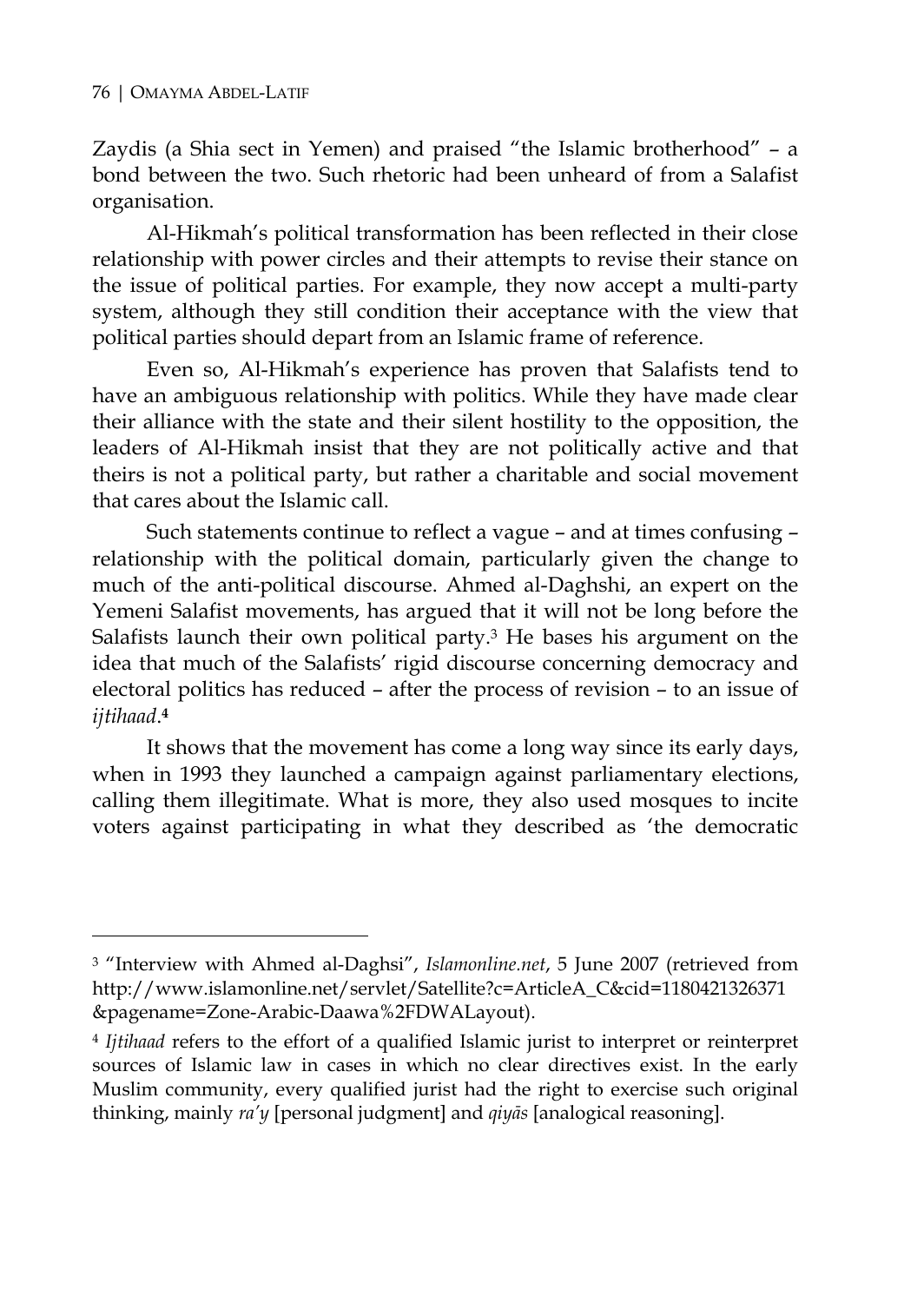secular game'. In 1997, this radical stance and rejection turned into silence – or what could be referred to as 'implicit consent' – as an outcome of the revision process.5

#### *3.3 Traditional and reformist strains in Egypt*

Egypt's Salafists have gone through a different experience. They are a mix of traditional and reformist Salafists. The bulk of their work is focused on educational and proselytising activities within the mosques. They target the individual with a view to making a better Muslim out of him/her and they are most active on university campuses. Unlike other Egyptian Islamists, the Salafists have no hierarchical structures or organised entity. They refer to the words 'collective action', the most important condition of which is 'not to confront governments' and not to resort to underground or violent activities. They nonetheless point out that not condoning violence does not mean that they do not recognise jihad by force. They have taken a clear position on jihad in the Muslim countries they regard as being occupied by enemies, such as Bosnia, Iraq, Palestine and Chechnya.

Their tools of influence include seminars and religious courses as well as medical and educational support for poor families. Despite being a pacifist movement that has not been involved in any violent activities, Salafists have had their difficult times with the security apparatus. During the late 1980s and early 1990s, security forces sought to put an end to their activities and institutions. Alexandria, the Mediterranean governorate that is host to the most influential Salafist movement in the country, witnessed a number of security strikes against Salafists. These resulted in the arrest of key leaders in 1994, a ban on the publication *Sawt al-dawaa* and the closure of the Al-Furqan Institute (the first Salafist institute from which Salafist preachers graduated). From 1994–2002, Salafist activities continued on university campuses but then these also came to a standstill.

Egypt's Salafists do not have a specific political project or vision for the country. In spite of the political turmoil that the country has been going through and the many issues that have caused political and social polarisation, Salafists have kept their heads above the murky water of politics and have rejected any attempts to be dragged into it. There was one

<sup>5 &</sup>quot;Interview with Ahmed al-Daghsi", *Islamonline.net,* 5 June 2007 (op. cit.).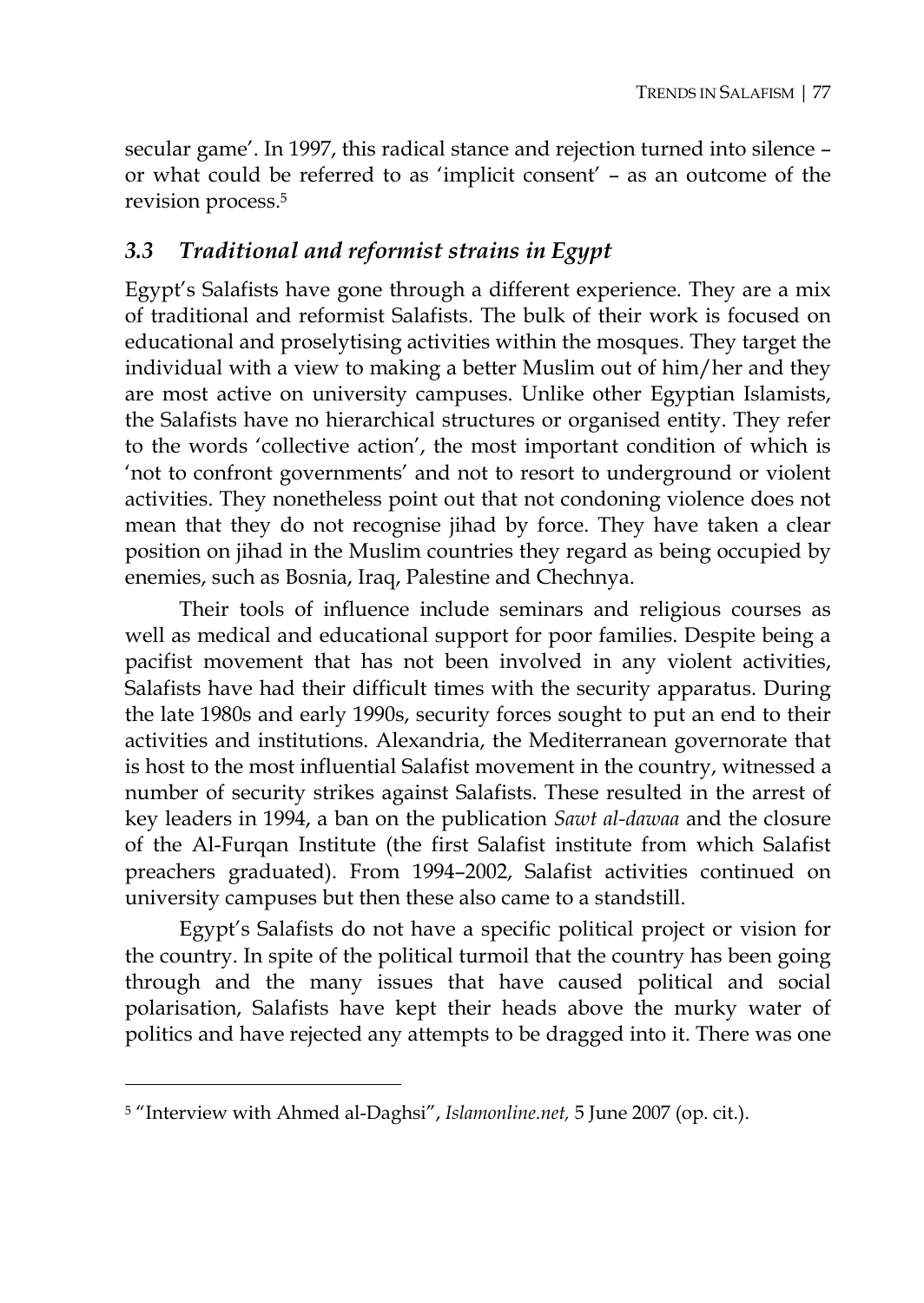incident, however, in which they flexed their muscle – in support of the nomination of the first woman candidate on the Muslim Brotherhood's list in the year 2000 in Alexandria. This was an unprecedented move for the Salafists, and Jihan Al-Halafawy spoke clearly about the support and encouragement she received from the Salafist base during her electoral campaign.

Nevertheless, Salafist leaders still dismiss any involvement in the political game. The reason, Burhami suggests, is that being part of the political game of today means that one has to compromise one's ideals and principles. He argues that "[t]he experiences of Islamist movements in politics is not encouraging at all as we have seen how they have given up their Islamic ideals and identity for a position here or an opportunity there".6 Thus, "Islamists cannot be allowed to participate in elections and use the tools of democracy except after they make compromises at the expense of their Islamic values".

Burhami also believes that avoiding political participation in its present form of organising protests, participating in elections and setting up political parties is in itself an act of political protest. "Not being part of this political scene is one way to delegitimise it." Yet the Salafists have taken a clear stand regarding the different crises facing the *umma.*

#### **4. The stance on violence**

The legitimacy of the use of violence with its two levels – symbolic violence and physical violence – has also been at the heart of much of the debate among Salafists. Traditional Salafist figures have held an unambiguous position on the issue.

Burhami rejects the notion that jihadist Salafists are the military wing of the Salafist movement. He criticises what he describes as "jihadi Salafists" who are not committed to the "jurisprudential restrictions and conditions for jihad".7 He points out that they have gone too far in acts involving bloodshed, such as planting explosives in public places including

<sup>6</sup> Y. Burhami, "Political participation and the balance of power" (in Arabic), *Sawt al-salaf*, 20 March 2007 (retrieved from http://www.salafvoice.com/article.php? a=664).

<sup>7</sup> Ibid.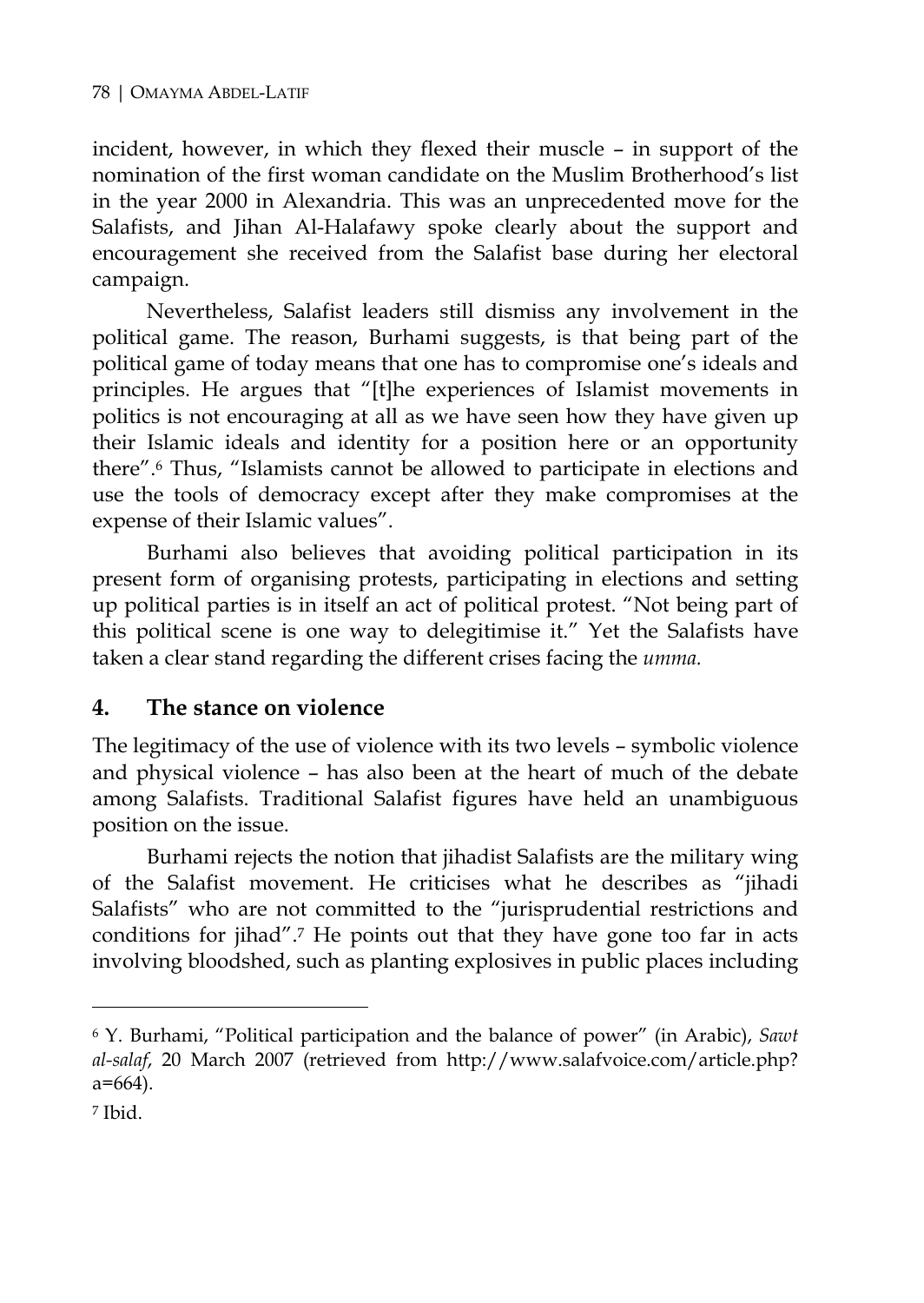streets, markets and even mosques, and in calling other Muslims apostates. He does not condemn these acts outright but says, "Muslims should be committed to the rulings of jihad as ordained by Islam". He also explains that jihad is "an act in which people should find mercy and not a means to vindication". This sums up the traditional Salafist school of thought in relation to current actions conducted by those who call themselves jihadist Salafists.

Such criticism should not be taken to mean that traditional Salafists renounce the concept of jihad altogether. They remain firm believers in the concept of jihad and despite their condemning some of the operations committed in its name, to them it remains 'a sacred duty'. Some Salafist figures have spoken about the need to 'rationalise jihad' in accordance with the general interests of both Islam and jihad, and in a manner that could render the concept an unquestioned consensus of the *umma*. One of the key conditions set by Abu Hafs Rafiki (who is known to be a staunch Moroccan Salafist) is that jihad should obtain the support of both scholars and the *umma*, thus preventing it from being a divisive issue. He has said that scholars' acceptance and support is what legitimises jihad and makes it significant. Traditional Salafists have implicitly criticised what they describe as the operations that do not target the real enemy because these allow the opponents of jihad to call it terrorism and extremism and scare off Muslims. Echoing the view of many traditional Salafist figures on the issue, Rafiki has explained that "[e]ven the jihad against the occupiers in Palestine and Iraq should not lead to bloodshed. Public places should not be targeted. …[P]eople understand jihad to be fighting but the more important meaning of jihad is the call for God."8 He has also spoken about the need to have a political platform parallel to military activity and has said that the most important conditions for a successful jihad is to increase the number of supporters of the concept among Muslims and non-Muslims alike.

<sup>8 &</sup>quot;Interview with Abu Hafs Rafiki", *Islamonline.net*, 10 May 2007 (retrieved from http://www.islamonline.net/servlet/Satellite?c=ArticleA\_C&cid=1178193317702 &pagename=Zone-Arabic-Daawa%2FDWALayout).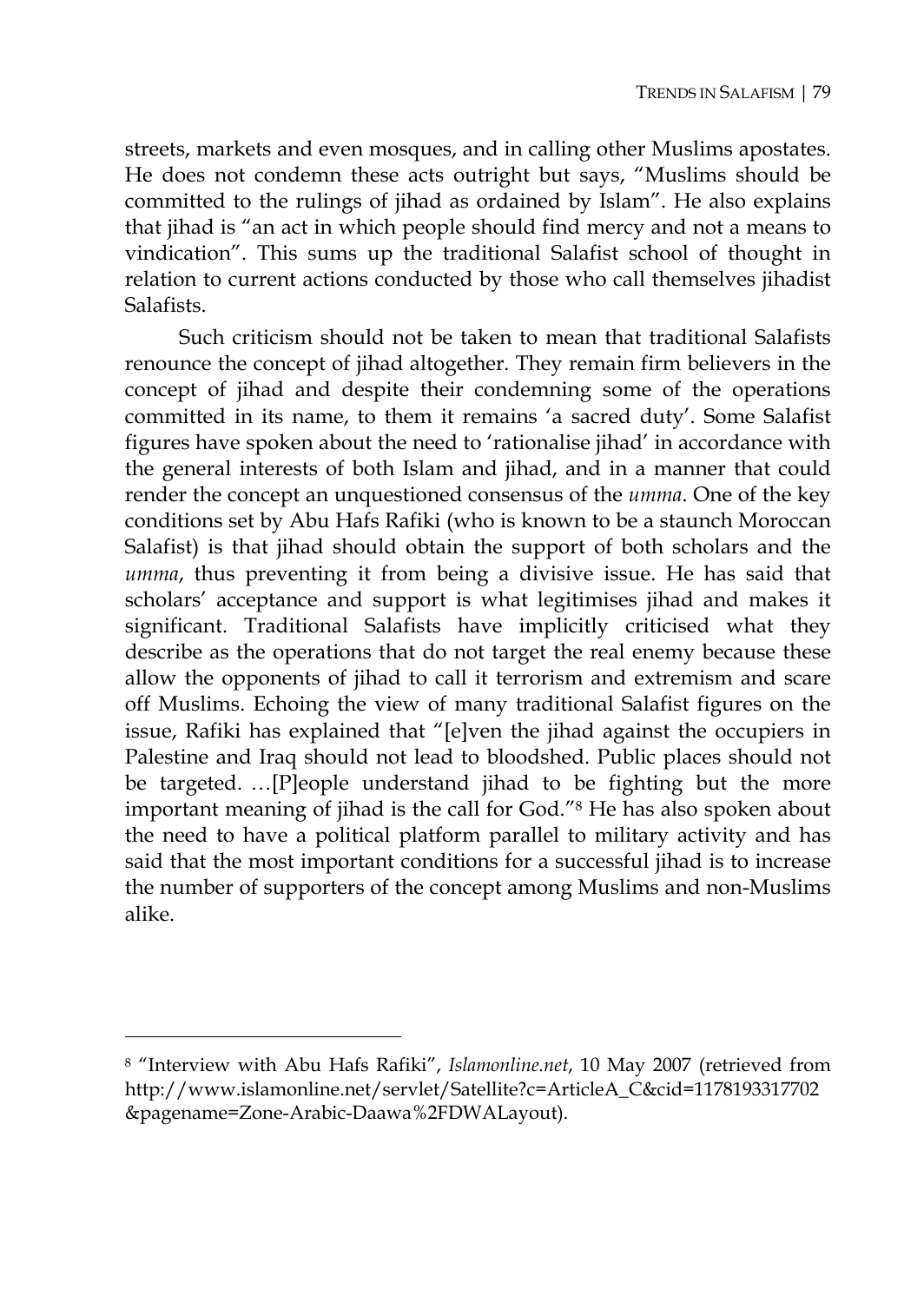#### **5. Lebanon and its brands of Salafism**

One notable example of Salafism's evolution can be seen in Lebanon. In mid-August 2008, Hizbullah, the Lebanese Islamic Resistance Movement, signed a Memorandum of Understanding (MOU) with a Salafist group based in the Lebanese city of Tripoli. The event was hailed as a major breakthrough – given the doctrinal complexities and enmity that has historically dogged relations between the Salafists and the Shia in general. The MOU took place against a background of sectarian-inspired violence between Tripoli's Sunnis and the country's Alawite minority of Jebel Mehsen. The agreement was initially rejected by a segment of Tripoli Salafists who are Saudi-funded, thus creating a schism among the Salafist rank and file. The Salafist rivals agreed to put the MOU on hold to allow time for more discussion. Yet the most significant outcome of this move was that even within the circles of those considered the most literal and extreme among Islamists, there are prospects for change in what could be viewed as a radical and dogmatic discourse on politics.

Explaining the motives behind the agreement with Hizbullah, Safwan al-Zo'abi, head of the Kuwaiti-funded Endowment for Islamic Heritage (Waqf al-Turath al-Islami), said that "we wanted to send a clear message that Salafists are not terrorists and that they accept to dialogue with the other no matter how ideologically or politically different it is from us"  $[sic].9$ 

Another leading Salafist figure echoed the same view. Salafism, explained Hassan al-Shahal of the Tripoli-based Guidance and Proselytisation Institute, is "an intellectual rather than a militant current. …Salafists and terrorists are two completely different things. Those Salafists who embraced militancy and commit acts of violence have deviated from '*nahj al-salaf al-salih*' [the approach of the righteous predecessors]."10 Analysing this development can help provide clues to thinking among the 'new Salafists'.

<sup>&</sup>lt;sup>9</sup> Derived from an interview with the author in Beirut, September 2008. The analysis in this chapter draws upon three interviews (two in Tripoli and one in Beirut) conducted in September 2008 for the purpose of this research. All the interviewees agreed to be quoted.

<sup>10</sup> Author interview in Tripoli, September 2008.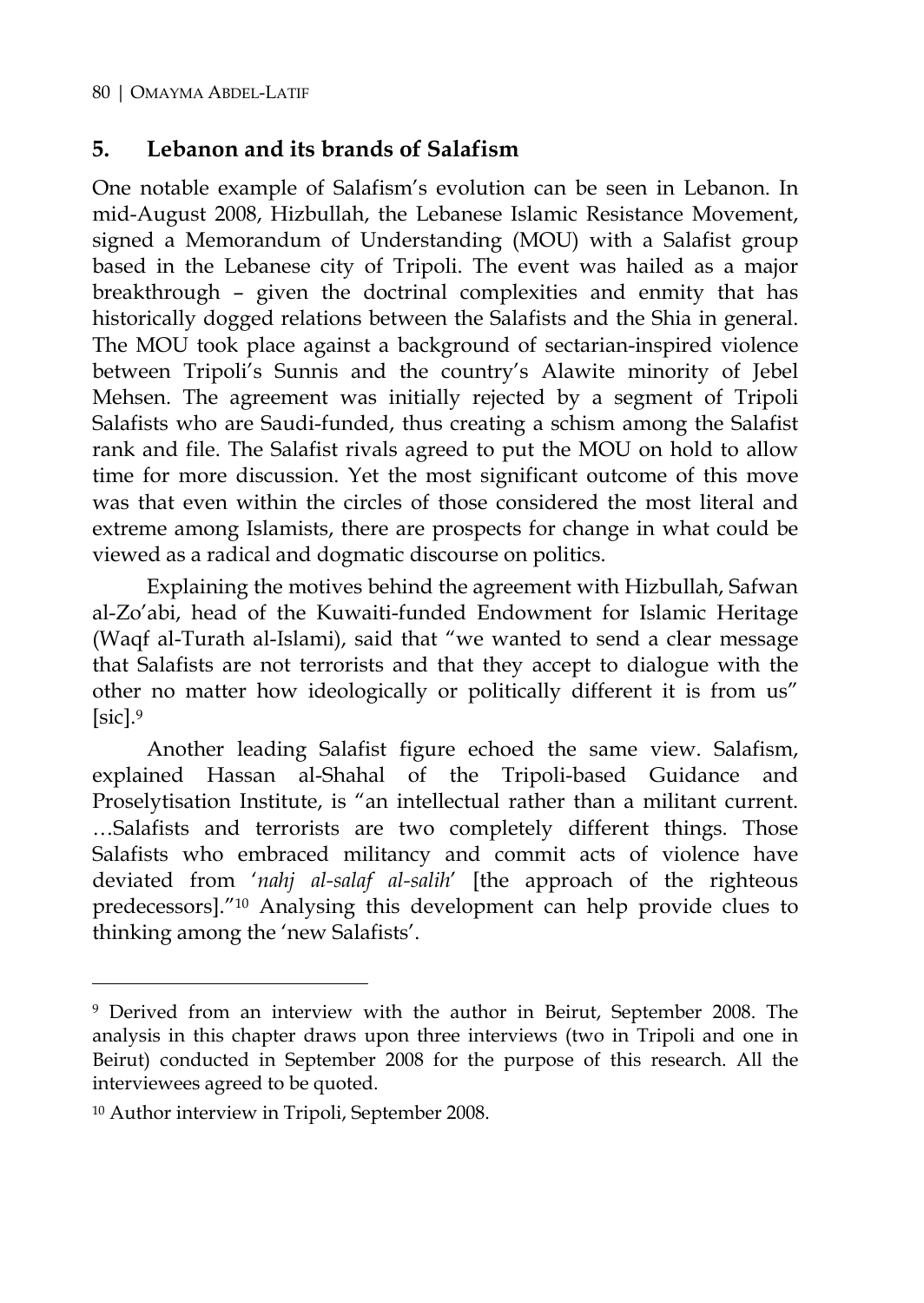#### *5.1 The rise of the Salafists*

The Salafist movement is the oldest Islamist movement in Lebanon. It is considered a Wahhabi Salafist movement, which puts a high premium on teaching the Quranic text and Hadith. It embraces a conservative vision of politics and society. Its followers hold an ambivalent view of the Lebanese state: while some consider it an illegal entity, other Salafists say they can seek reform but only without resorting to violence. In the 1980s, the group attempted to form a military wing called 'the Islamic army', but it was short-lived and the group's military ambitions ended. In 1990, the movement operated through the Islamic Charity and Guidance Association, whose goals were to reform society, build mosques, schools and centres for teaching the Quran, as well as to help the poor and needy.

In 1996, the Lebanese government accused the association of inciting sectarian hatred in its education curricula. It was dissolved. The followers moved to another charity organisation called the Endowment for the Revival of Islam, which focused on social work. In 2006, the Salafist movement set up an association called the Zad al-Akhera Institute. The growth of the Salafist movement in Lebanon has been linked to the emerging role played by Saudi Arabia – which has replaced the traditional venue of Al-Azhar in Egypt – as a destination for Lebanese preachers to receive their religious education. Many have come under the influence of the Wahhabi school of thought and have taken home some of its ideas. Unlike other Islamist movements, the traditional Salafist movement is a social one, which shuns politics and does not involve itself in the electoral game.

Leaders of the traditional Salafist movement identify it as 'the true face of Islam'. They have no political project or vision for Lebanon, they say, other than spreading *dawah* [the call for Islam] in society. "Our *dawah* is a call to go back to the basics of Islam," says Dai al-Islam al-Shahal, head of the Islamic Hidaya wa al-Ihsan Association and a leading Salafist figure.11 This undertaking is primarily done through religious institutions, Quranic schools and charity organisations under the movement's supervision. The Salafist movement enjoys an expanding social base, particularly in the north of the country, mainly thanks to their social services. Their method of

<sup>11</sup> Author interview in Tripoli, September 2008.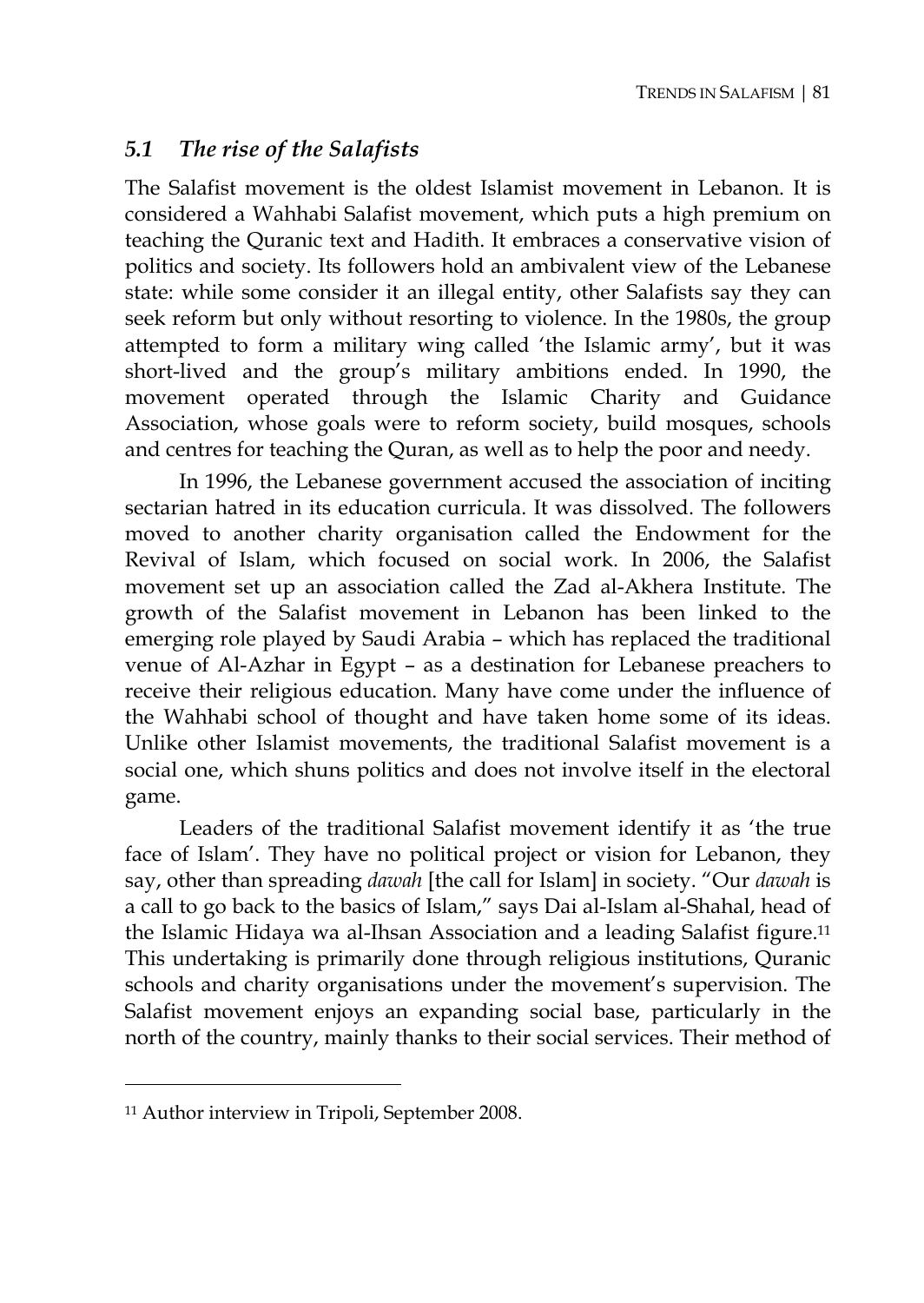influence has two strands: their religious schools and a network of social services. This approach has enabled them to accumulate social capital, again especially in the north, where poverty rates are the highest in the country. Filling the void left by an absent Lebanese state is a classic case of Islamists moving in to address a vacuum left by the state.

Although according to its leaders the Salafist movement is (in theory) an independent apolitical movement, it has not been immune to the deep political polarisation that has gripped the country during the past few years. In politics, they make no secret of being closer to the 'March 14th camp'. Such a political alliance between the traditional Salafists and Western-backed political forces may come as a surprise to some, but it can be understood within a context of two factors. First has been the sectarian affiliation – since former Lebanese Prime Minister Rafik Hariri was viewed by the majority of Lebanon's Sunnis as their leader. Despite disagreement with Hariri over a number of issues, Salafists did not seek confrontation with Hariri because a) the bulk of his social base was made up of Sunnis and b) it would have belied a sense of opportunism on the part of some Salafist leaders. In that sense, both could claim to be standing against a common enemy (politically speaking), namely Hizbullah. Yet at least in public, Hariri did not associate himself or his movement with Salafist movements.

Alarming press reports that repeatedly spoke of a growing presence of al-Qaeda on Lebanese soil raised fears that religious extremists now see Lebanon, like other failing states, as an attractive terrain in which to establish a foothold. Indeed, following the end of the Lebanese army's military campaign against Fatah al-Islam in September 2007, many questioned the fate of Salafism in Lebanon. Salafist leaders acknowledge that the three-month confrontation pushed jihadist Salafists into the margins, leaving the ground open for the more peaceful form of Salafism – scholastic Salafism.

Even though the north is home to as many as 20 Salafist associations in the form of religious teaching institutes and a vast network of charity organisations, these associations do not organise themselves under a unified leadership. There has been a previous attempt to address the issue of an absence of leadership: in 2004, Hassan al-Shahal set up the Islamic Politburo as an umbrella under which Salafist organisations could come together. His goal, in his words, was to "monitor the political developments in Lebanon". This reflected an unprecedented interest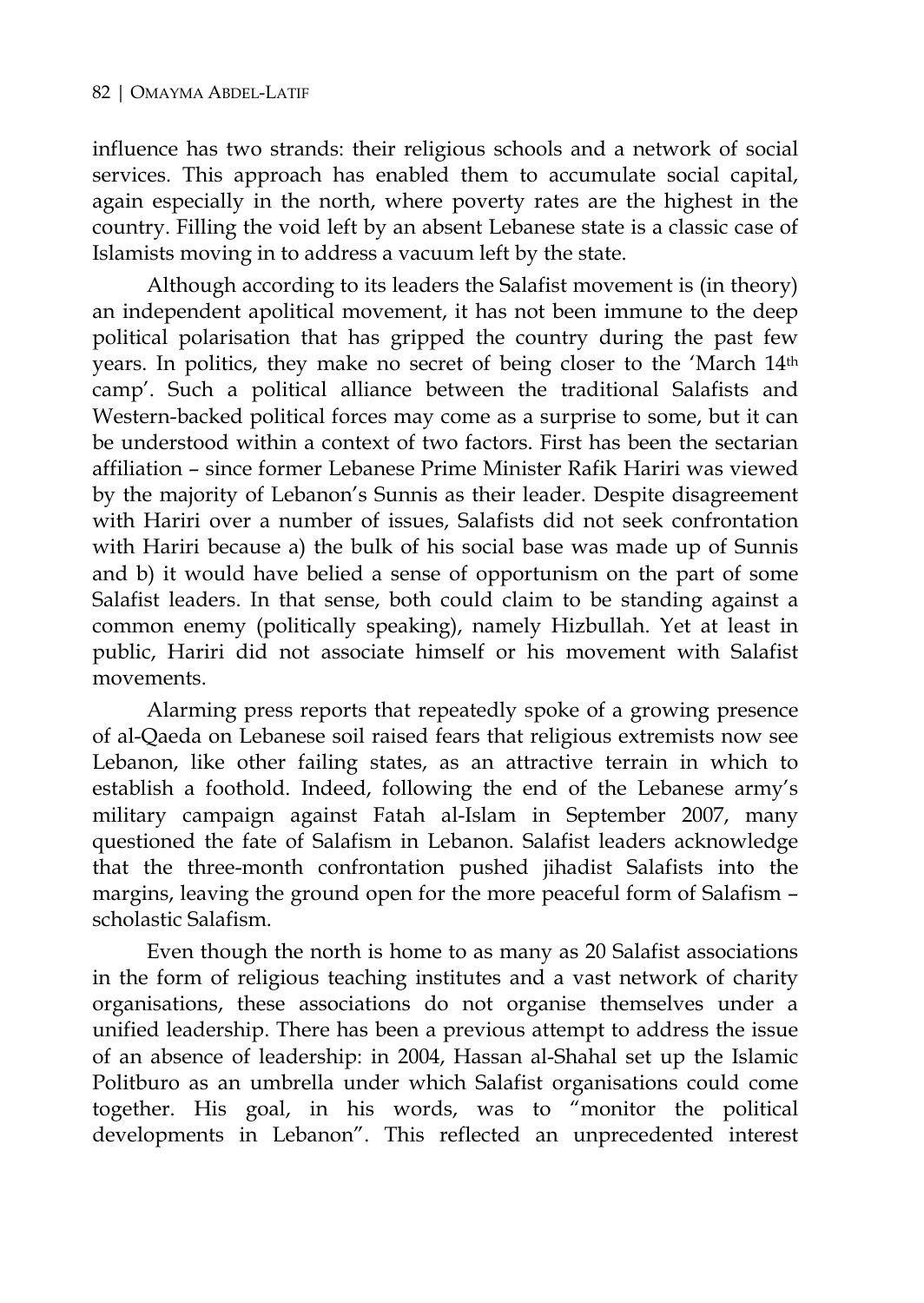among Salafists in Lebanese political affairs. It also broke with a long tradition of aversion to politics that had been inherited from the 30 years of Syrian presence in Lebanon. With the assassination of Hariri in February 2005, the Salafist movement embraced political Sunnism as a political ideology. Under the slogan of 'defending *ahl al-sunna*', some Salafists lifted the ban on engaging in politics. This interest was clearly manifested during the 2005 elections, when they helped Tayyar al-Mustaqbal (the dominant political movement among Lebanon's Sunnis) through campaigning and votes to achieve a landslide victory.

It is difficult, however, to measure the influence of the Salafists as a political force on the scene today. While some observers suggest that the strength or the weakness of any Salafist organisation should be measured in terms of the number of institutions it owns and the number of personnel it employs, others believe that the Salafists are powerful in as much as they mobilise the street. Hence, in times of deep polarisation and sharp sectarian divisions, as is the case in Lebanon today, the balance is tipped in favour of those Salafists who embrace an extreme hard-line discourse against Hizbullah and by association the Shia. There is another view that suggests the Salafist movement derives its significance from the crucial role it could play in exacerbating sectarian tensions and conflicts. This is evident in the statements and religious sermons of some Salafist figures, who conjure up the threat that the Shiites, and with them the Alawites, pose to the Sunnis.

### *5.2 The 'new Salafists'*

What is significant about the 2008 MOU between Hizbullah and the Tripoli-based Salafist group is that it has brought into focus those Salafists whose discourse differs from the mainstream Salafist movement. The differences between the two parties – those who signed and those who opposed the move – are old ones. These clearly surfaced during the meeting convened by the Mufti of Tripoli, Sheikh Malik Shaar, in mid-July at the Islamic Sunni Centre. This meeting brought together 50 Salafist personalities, among whom were the previously mentioned Hassan al-Shahal and Safwan Al-Zo'abi, the latter being one of the architects of the agreement with Hizbullah. Absent from the meeting was Dai al-Islam al-Shahal, a representative of 'official' Salafism.

This meeting saw the birth of what came to be dubbed in the media as the 'new Salafists', a term coined to refer to those Salafists who have adopted a discourse different from the conventional one. They have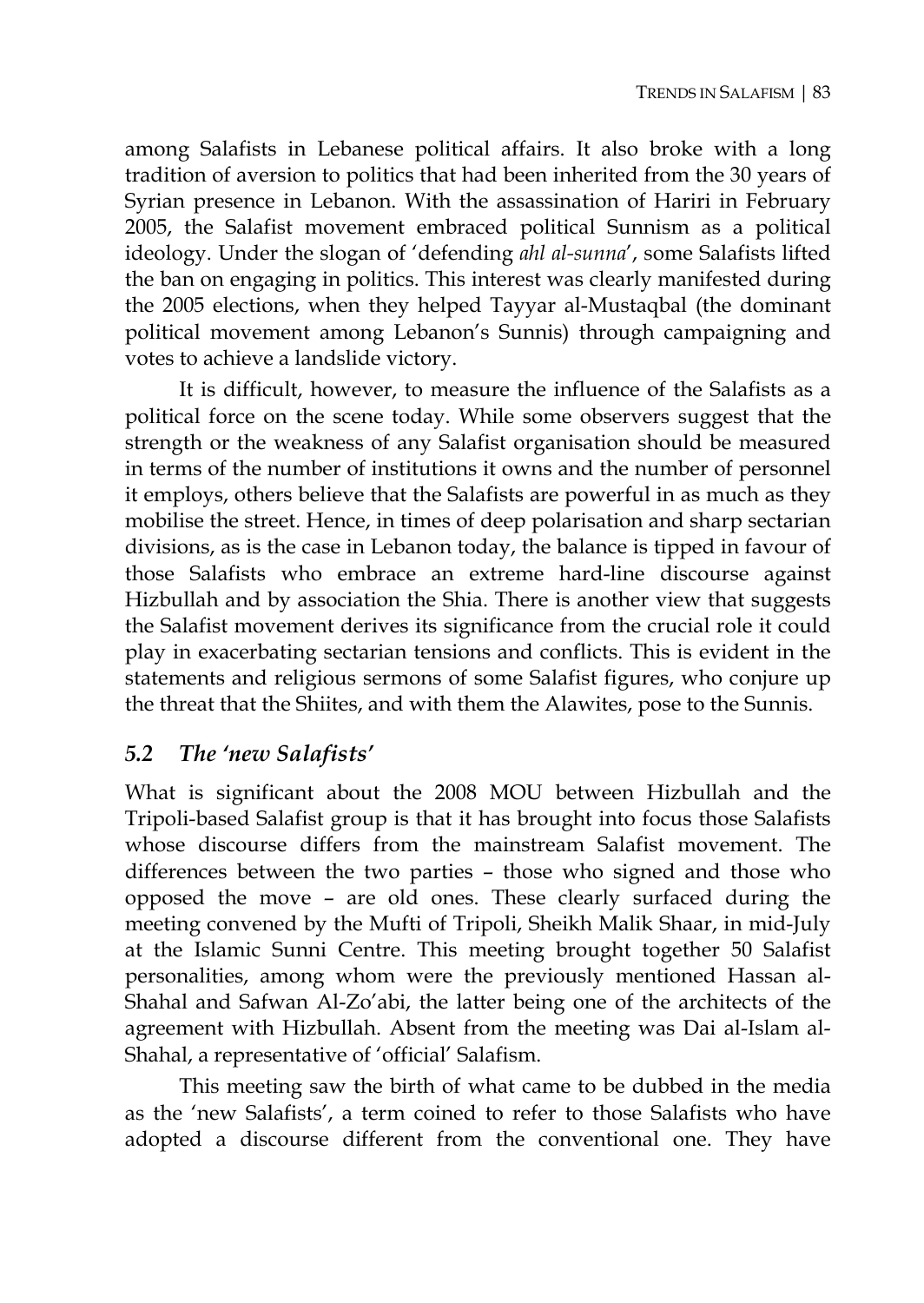championed dialogue with Hizbullah, refused to be party to sectarianinspired conflict with the Shia and refused to be subservient to either the political establishment (Tayyar al-Mustaqbal) or the religious establishment (Dar al-Fatwa). In this sense, the initiative with Hizbullah can be seen as the outcome of this new Salafist discourse. The new Salafists claim to represent most Salafists in the north. The main association leading this new current among Salafists gets its funding from Kuwait, as opposed to the rest of the Salafist associations, which obtain their funding from Saudi Arabia and the United Arab Emirates. Its charity projects are spread across every village in the miserable north.

Underlining the divergences between these new Salafist forces and other Salafist groups, the former have opted for the following approaches:

- a) *They have offered a discourse about Salafism that differs from that prevailing among Muslims and the Lebanese*. In this respect, as Zo'abi declared, the meeting and the dialogue with Hizbullah are intended to show the "true moderate face of Salafism". Zo'abi denounces some Salafist groups that are interested in "fomenting tension and intimidating others"12 – an allusion to the alliance between Dai al-Islam al-Shahal and the Future Movement.
- b) *They have refused to be used as a scarecrow to frighten the Shiites, as one of Tripoli's Islamists put it.* Nor does this Salafist faction want to be implicated in a battle against the Shia to the benefit of Tayyar al-Mustaqbal, which many Salafists consider a secular movement. According to Zo'abi, "[p]eople viewed Salafists as backward and barbarians…we wanted to tell them that we are human beings, we want to dialogue, we recognise the other. We have proven that we are by far more moderate than many political parties described as such."13

#### *5.3 A reformist Salafist: A voice in the wilderness*

Sheikh Muhammad Al-Khoder represents a group of Salafist figures who are leading a reformist movement. He formed the Lebanese Islamic Forum for Dialogue and Dawah. Being critical of the state of Islamist movements

<sup>12</sup> Author interview in Beirut, September 2008.

<sup>13</sup> Ibid.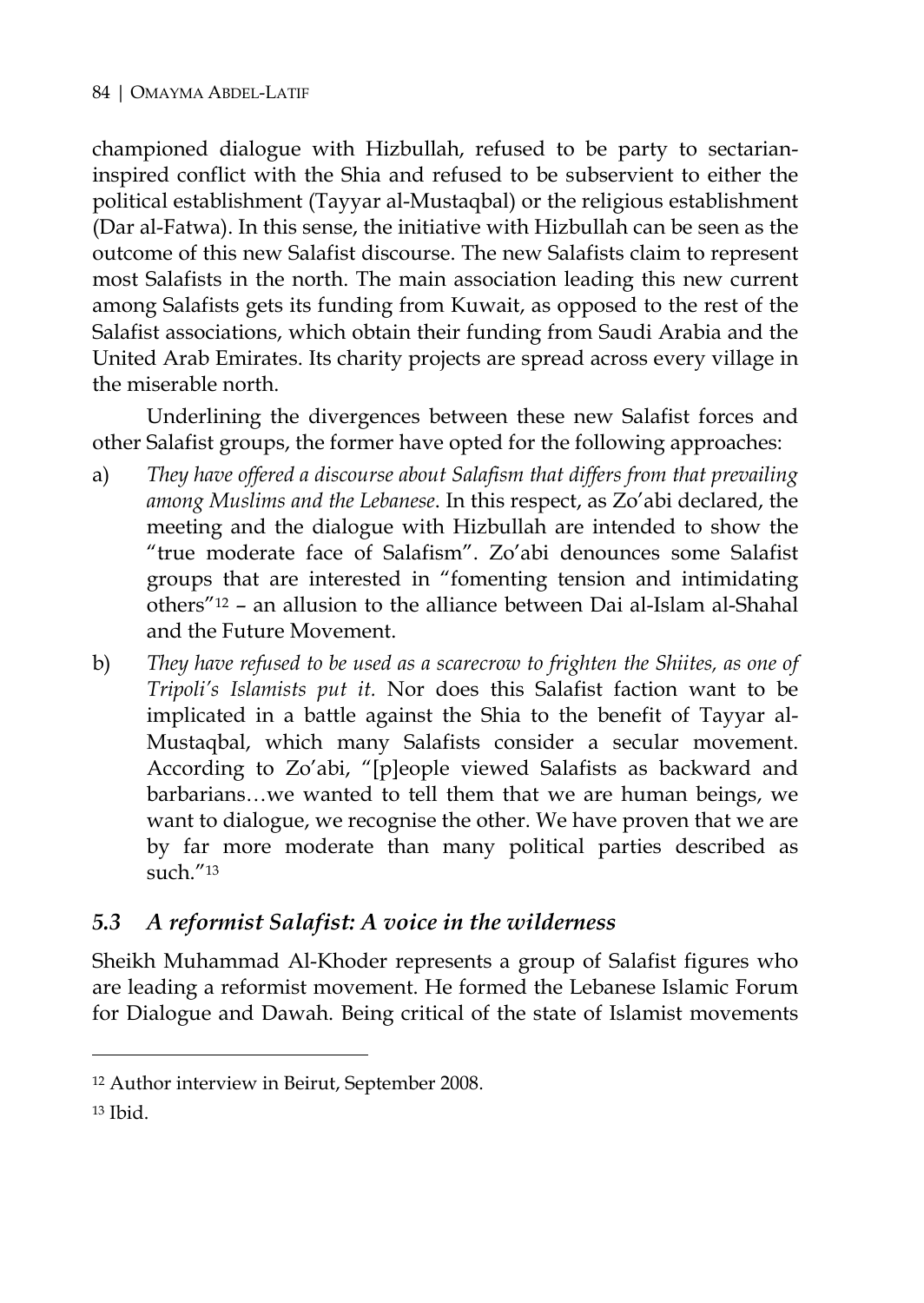in Lebanon today, Khoder believes the forum is an attempt to search for common ground on which to found a common Islamic project/vision. Khoder considers the traditional Salafists to be out of touch with reality. Although it has a wider following among the young, the movement has nonetheless failed to articulate a political project. Khoder explains that "Islamist activists – Salafists in particular – lack both a leadership and a vision for political and social change".14

Khoder has articulated what can be described as a reformist vision. It is a view that accepts 'the other'. His is a Salafism that adapts itself to a multi-confessional society such as that of Lebanon. The challenges facing Khoder and his supporters include how to change the perceptions and views of their followers – mostly young men – who have been fed a rigid religious discourse. "We want to move our young men from ideas of extremism and we are receiving a positive response to that," he said. The real challenge, however, is the internal schism within the Salafist movement itself. This schism has been exacerbated by the position adopted by the traditional Salafist leaders, who block any initiatives for change and reform. "There are attempts to project us as undermining the Salafist traditions [and as having] given up our principles and therefore not representing the Salafist movement."15

His views on relations with the other sect of Islam make him part company with his traditional Salafist counterparts. While he acknowledges the doctrinal differences with the Shia, he insists that the Salafist *ulema* [scholars] have not called the Shia apostates. It is not their approach to exclude the Shia altogether. The conflict in Lebanon is not a sectarian one, he believes. It has a regional edge to it. The biggest threat according to Khoder is the US–Israeli hegemony: "It is the new Middle East Project which aims to change the identity and culture of the region that remains the biggest threat to us."16 Accordingly, Khoder takes the same position as Hizbullah, a fact that he acknowledges yet is hesitant to go public with for fear of being undermined by other more traditional Salafists.

<sup>14</sup> Derived from an author interview in Tripoli in September 2007 for O. Abdel-Latif, *Lebanon's Sunni Islamists: A Growing Force*, Carnegie Paper No. 6, Carnegie Endowment for International Peace, Washington, D.C., January 2008.

<sup>15</sup> Ibid.

<sup>16</sup> Ibid.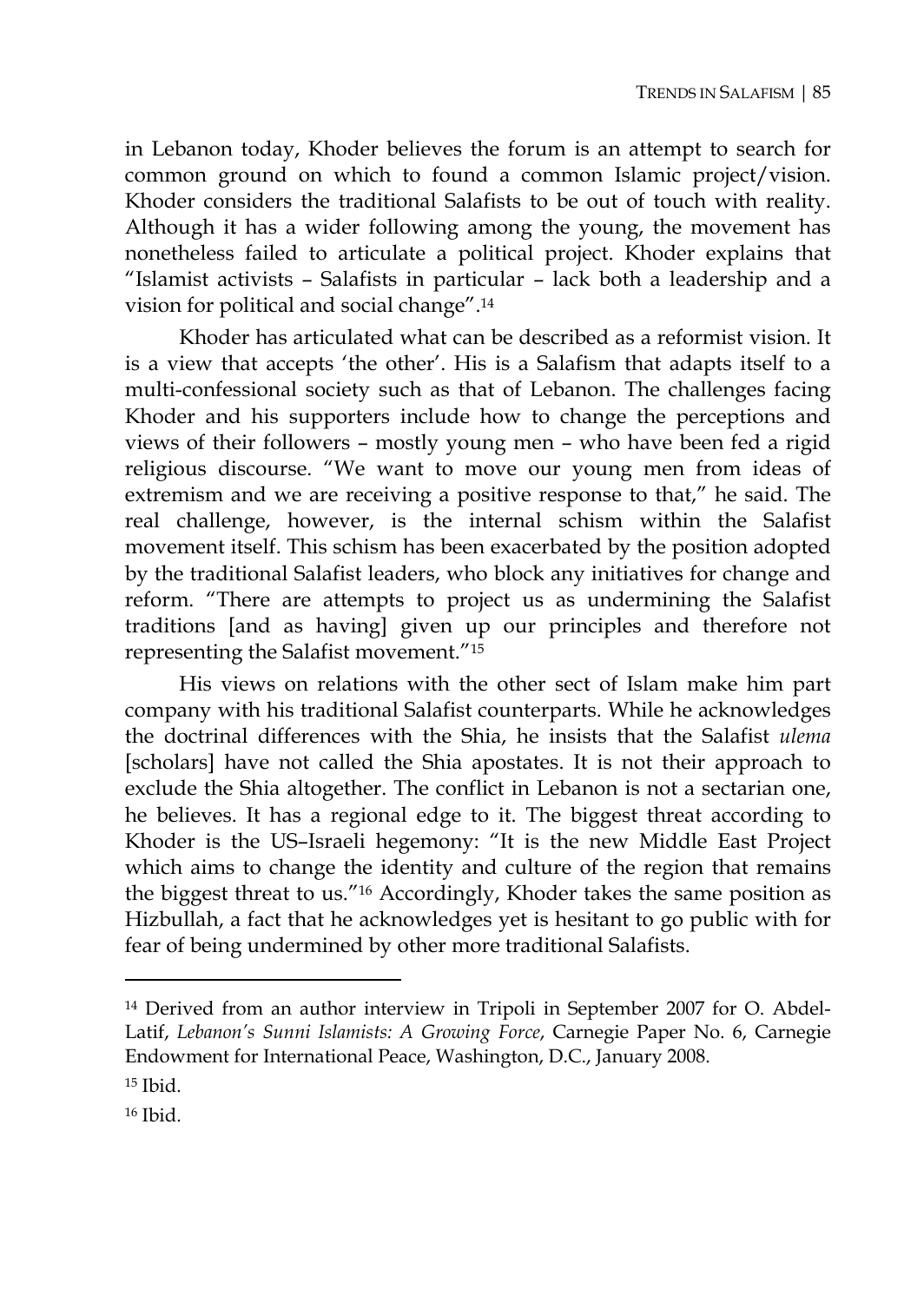The relationship of this group with the traditional Salafists is one of competing for turf and influence among the young Sunnis. Traditional Salafists enjoy a more popular base, and Khoder explains that the more radical they are, the more popular they become. At times of sectarian tension, the traditional Salafists take over, as proven true by the obstacles imposed on reconciliation with Hizbullah.

#### **Conclusions**

The central argument of this chapter is that there is growing evidence to suggest that the stances and discourses of Salafist movements concerning politics, the use of violence and relations with other Islamists are not unchanging or dogmatic. Examples of Salafist movements in Yemen, Saudi Arabia and Lebanon show how such movements have shifted from a radical position on the political process – with some imposing a total ban on all political activity – towards embracing some of the fundamentals of the political process such as elections. Contrary to their rigid outlook and discourses, Salafist movements have proven capable of moving from the stricter and more radical end of the spectrum towards a more mainstream approach to politics.

These movements are not static. They are operating in ever-changing socio-political contexts and as much as they seek to influence such contexts, they are undoubtedly influenced by them.

But experience has also proven that more often than not Salafists have developed an ambiguous relationship with politics. This is not so much the result of a deliberate effort as it has to do with a lack of an overarching vision of politics and its role in their world vision. Being newcomers to a political scene that has long been dominated by other more seasoned forces of political Islam, such as the Muslim Brotherhood, the political naïveté of the Salafists is hardly surprising.

For the EU this implies that dialogue with Islamist groups of all stripes is important and channels of dialogue should be kept open. But for it to be a fruitful one, the Europeans must abandon their habit of going to meetings with a list of demands to which the Islamists should adhere. A constructive dialogue means that both parties think of each other as equals, rather than one party dictating its list of 'shoulds' and 'should nots' to the other.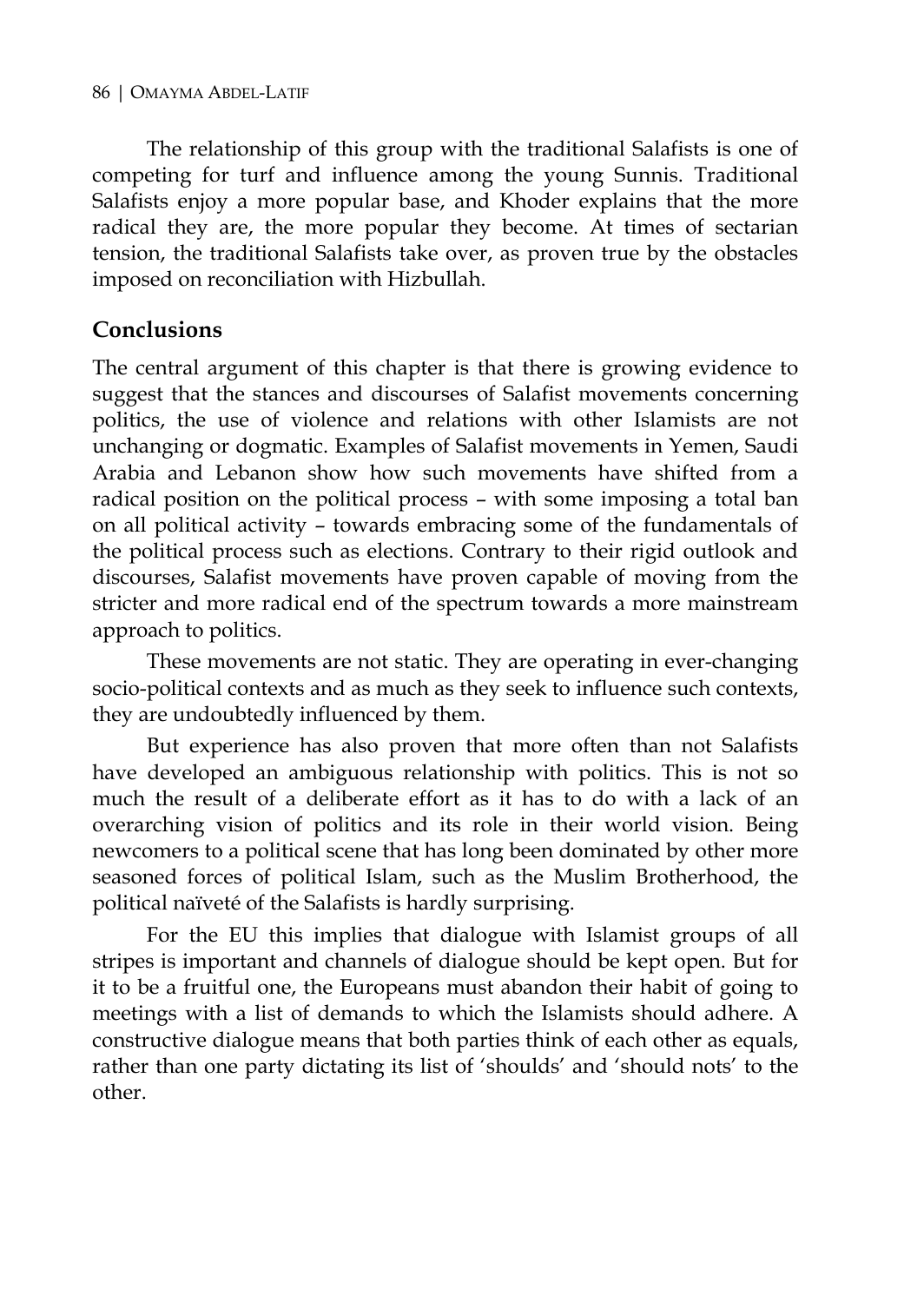# **5. TURKEY: A SUSTAINABLE CASE OF DE-RADICALISATION?**  *SENEM AYDIN DÜZGIT AND RUŞEN ÇAKIR*

olitical Islam has been on the rise in Turkey in the last two decades owing to a variety of factors including the impacts of globalisation and the related popularity of identity politics, large waves of **Molitical Islam has been on the rise in Turkey in the last two decades** owing to a variety of factors including the impacts of globalisation and the related popularity of identity politics, large waves of migration from t centrist parties in government, increasing democratisation and the rise of a religious middle class particularly in Anatolia.

Daniel Brumberg's classification of political Islamist movements is particularly useful in the analysis of the Turkish case. Brumberg divides political Islam into three main categories: "radical/militant fundamentalists", "reformist fundamentalists"/"tactical modernists" and "strategic modernists". He defines radical fundamentalists as those groups that explicitly reject democracy and aim at establishing an Islamic state, often with recourse to violence. Reformist fundamentalists/tactical modernists also pursue an Islamic state as their ultimate goal, but agree to make use of democratic instruments and discourses in achieving it. Strategic modernists differ from these two groups in terms of both goal and strategy. Brumberg defines those groups that fall under this category as Muslim liberal democrats that embrace liberal democratic values and seek to extend religious freedoms in a political environment where they co-exist among other political movements in a secular order.1

<sup>&</sup>lt;sup>1</sup> D. Brumberg, "Rhetoric and Strategy: Islamic Movements in the Middle East", in M. Kramer (ed.), *The Islamism Debate*, Moshe Dayan Center for Middle Eastern and African Studies, Tel Aviv, 1997.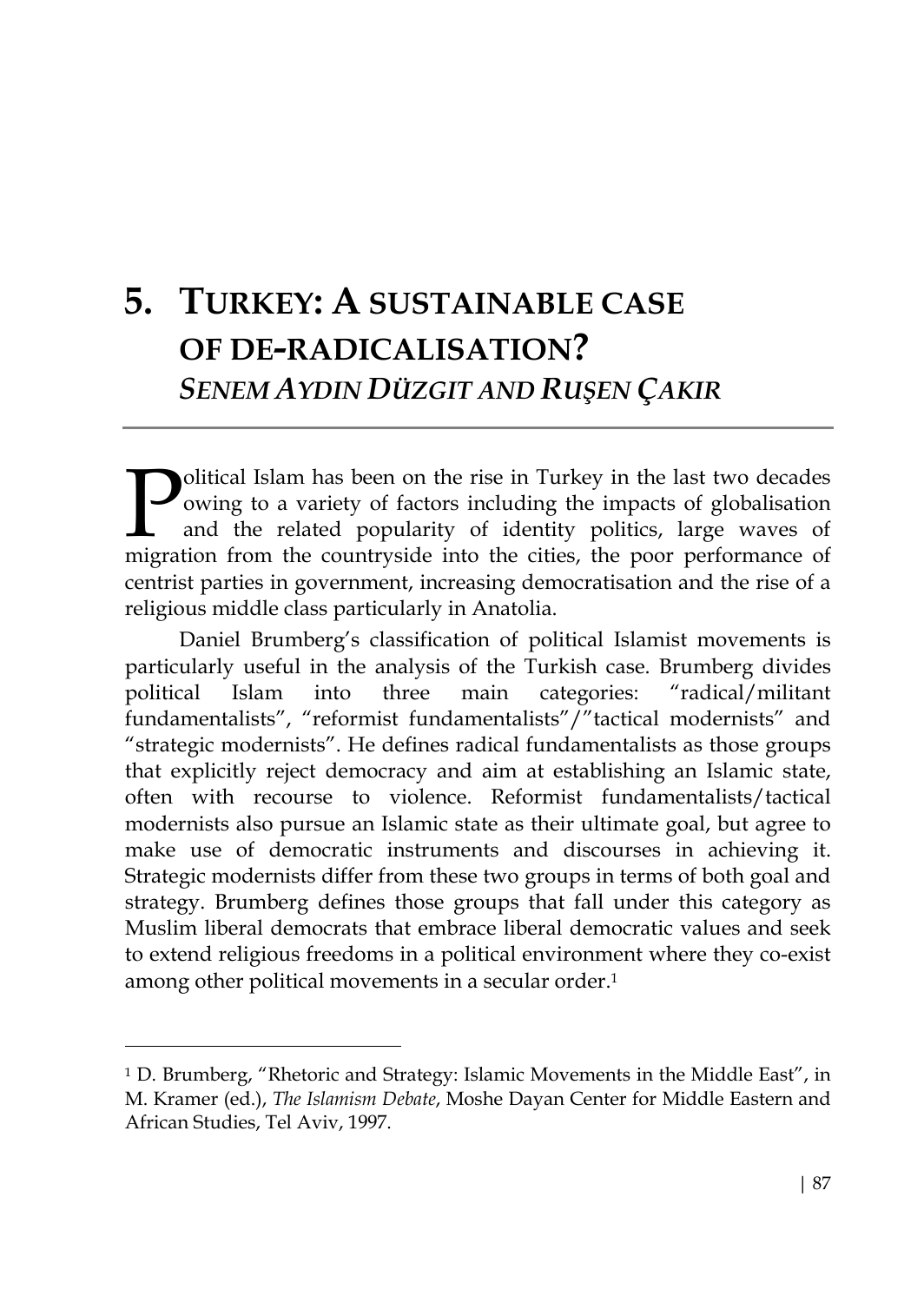It can be argued that the Turkish case embodies all three kinds of movements. Reformist fundamentalism can be found in the Welfare Party and its successive incarnations (namely the Virtue Party and the Felicity Party), while the concept of strategic modernism could be used in assessing the Justice and Development Party (AKP), albeit with reservations on the part of some segments of Turkish society. Although radical fundamentalism can be claimed to have little weight in Turkey compared with much of the Middle East, the case of Hizbullah deserves attention, not only because of its strength in the 1990s, but also because of more recent claims that it is experiencing a revival in south-east Turkey.2

#### **1. The moderate course**

 $\overline{a}$ 

#### *1.1 From the Welfare Party to the AKP: A major shift in discourse and policy*

The Welfare Party was the first political party with an explicit Islamist orientation to come to power in Turkey, as a dominant partner in a coalition government. The party claimed 21.6% of the votes in the 1995 general elections and formed a coalition government with the centre-right True Path Party, with its leader Necmettin Erbakan as the prime minister. Before coming to power, Erbakan had often praised sharia rule and advocated its implementation in Turkey.3 Once in power, the party adopted certain domestic and foreign policies in direct conflict with the republican constitutional order. Reactions to these policies reached their peak in 1997 when the National Security Council moved to oust the Welfare Party from government, in what has been termed as a 'postmodern coup'. The Welfare Party was closed down in January 1998 by the Constitutional Court and its key figures, including Erbakan, were banned from politics for five years. Upon closure, the party's parliamentary group joined a short-lived Virtue Party, whose programme reflected a more moderate posture and placed greater emphasis on democratisation and the

<sup>2</sup> See, for example, "Kurdish Militant Group 'Turkish Hezbollah' Issuing Terror Threats", *International Herald Tribune Europe*, 21 December 2006.

<sup>3</sup> C. Karakas, *Turkey: Islam and Laicism between the Interests of State*, *Politics and Society*, Report No. 78, Peace Research Institute Frankfurt, Frankfurt, 2007, p. 25.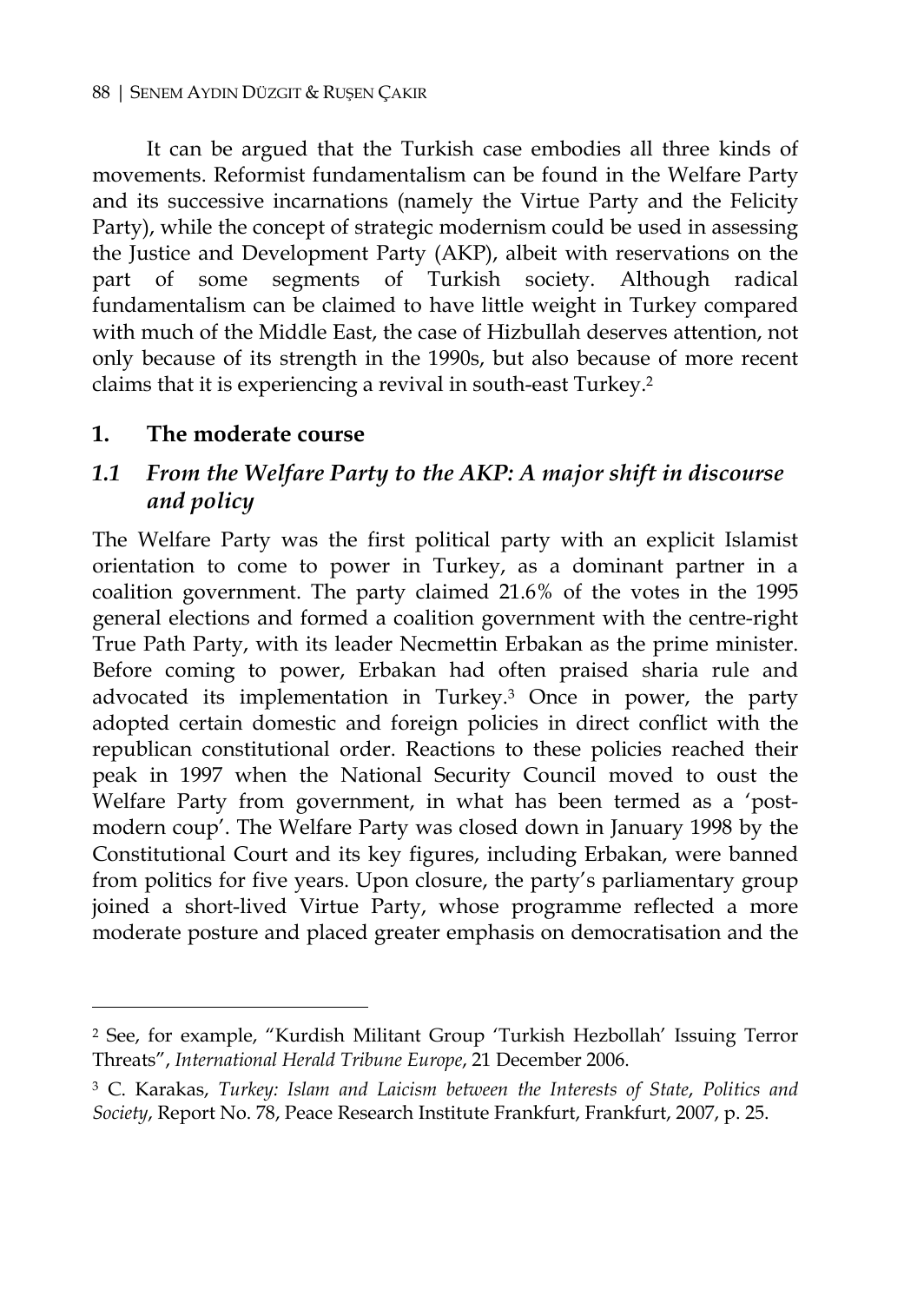fostering of closer relations with the European Union.4 Nevertheless, the Virtue Party was also closed down by the Constitutional Court in 2001 for being the 'centre of anti-secular activities', after which the movement formally split into two parties: the Felicity Party of the 'traditionalists', led by Erbakan's closest associate, Recai Kutan, and the AKP of the reformists, led by Recep Tayyip Erdogan.

The Felicity Party remains strongly committed to the Welfare Party line in its goals of establishing a society based on an understanding of ethics and morality that rests on Islam and in its anti-Western outlook that also entails a strong belief in the incompatibility of Islam with Western values. It is explicitly against the United States and is strongly opposed to Turkey's accession to the EU. Western civilisation is perceived as unjust and corrupt, where Europe is presented as an enemy of Islam whose ultimate aim is to divide and partition the country. It advocates that Turkey should instead turn to the Muslim world and lead the Islamic states towards a 'more just world order'. This discourse, which is reminiscent of the Welfare Party, has not fared well in the general elections. The party only managed to win 2.5% of the votes in the 2002 elections and obtained a slightly lower 2.3% in the 2007 elections, failing to qualify for representation in the parliament for two consecutive electoral periods.5 In the face of decline, in October 2008, the party elected Numan Kurtulmuş as its new leader, a younger political figure with a Western education. It remains to be seen whether this will translate into any substantial moderation of the party's policy line.

In contrast to the Felicity Party, the AKP quickly disassociated itself from the old leadership and ideology. The party came to power in the 2002 general elections, obtaining 34% of the votes. It expanded its support base further in the 2007 general elections, in which it received 46.6% of the votes and formed its second round of single-party government. The party's performance in government so far is a major example of de-radicalisation in the sense that a shift has occurred from reformist fundamentalism, in which an Islamic state is pursued within a democratic order, to strategic modernism, in which the party espouses liberal democracy and a global

<sup>4</sup> Z. Öniş, "Political Islam at the Crossroads: From Hegemony to Co-Existence", *Contemporary Politics*, Vol. 7, No. 4, 2001.

<sup>5</sup> There is a 10% electoral threshold for representation in the Turkish parliament.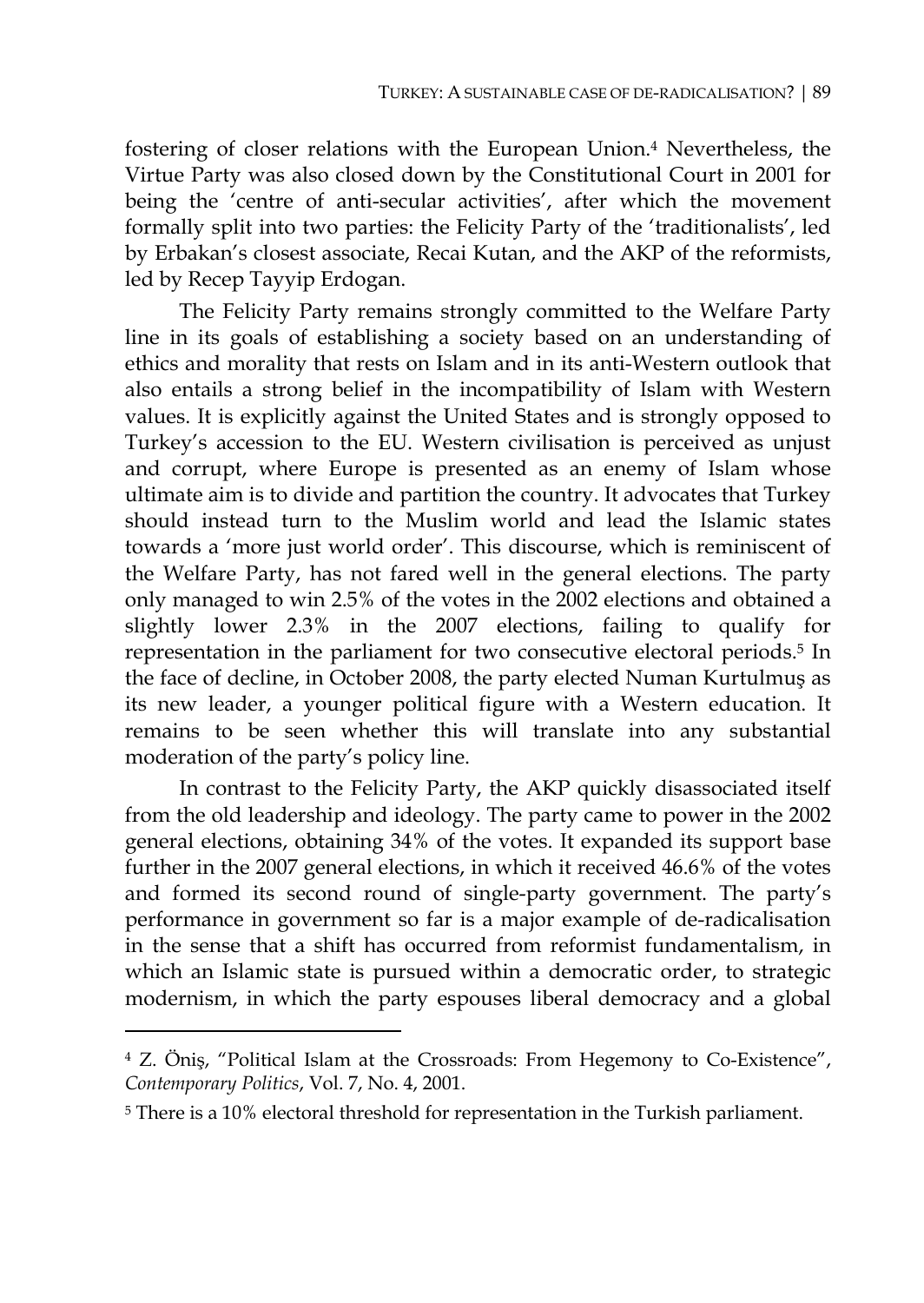liberal economy. The party has undertaken fundamental reforms in the field of democratisation, started accession talks with the EU and achieved economic stability. Nevertheless, towards the end of its first term in government and particularly in its second round in office, significant segments of Turkish society, the judiciary and the military expressed deep concerns regarding the AKP's commitment to secularism and democracy, which culminated in the closure case against the party in March 2008.

#### *1.2 The AKP in power: Prospects for sustainable moderation*

It can be argued that the AKP has not yet made any major legal changes that challenge the secular order in Turkey. Yet, as the recent closure case indicates, this helps little in alleviating the secularists' fears of the party. Secularists in the country are aware that radical Islamist movements seeking to establish a state based on sharia have low chances of survival in the Turkish context. Both the Turkish military and the judiciary are known to be strong opponents of radical Islamic movements. Furthermore, public opinion polls suggest that radical Islamism is also opposed by the vast majority of Turkish society. A recent survey undertaken by the Turkish Economic and Social Studies Foundation (TESEV) found that 76% of the population is against the implementation of sharia, while only 9% favour it. Even among the AKP voters, 70% were found to oppose sharia. The survey also found that even those Turks who define themselves as "religious" do not perceive a contradiction between being a Muslim and being modern and secular<sup>6</sup>

It is not just domestic constraints that are perceived to set limits on radical Islamism in Turkey. It can also be contended that the country's external context pushes it towards moderation since Turkey is strongly embedded in the West in economic, strategic and institutional terms. It is in the course of EU membership and is a long-standing member of NATO, the Council of Europe, the Organisation for Economic Cooperation and Development and the Organisation for Security and Cooperation in Europe. Moreover, the extent to which the Turkish economy is integrated

<sup>6</sup> A. Çarkoğlu and B. Toprak, *Değişen Türkiye'de Din, Toplum ve Siyaset* [Religion, Society, and Politics in a Changing Turkey], TESEV, Istanbul, 2006.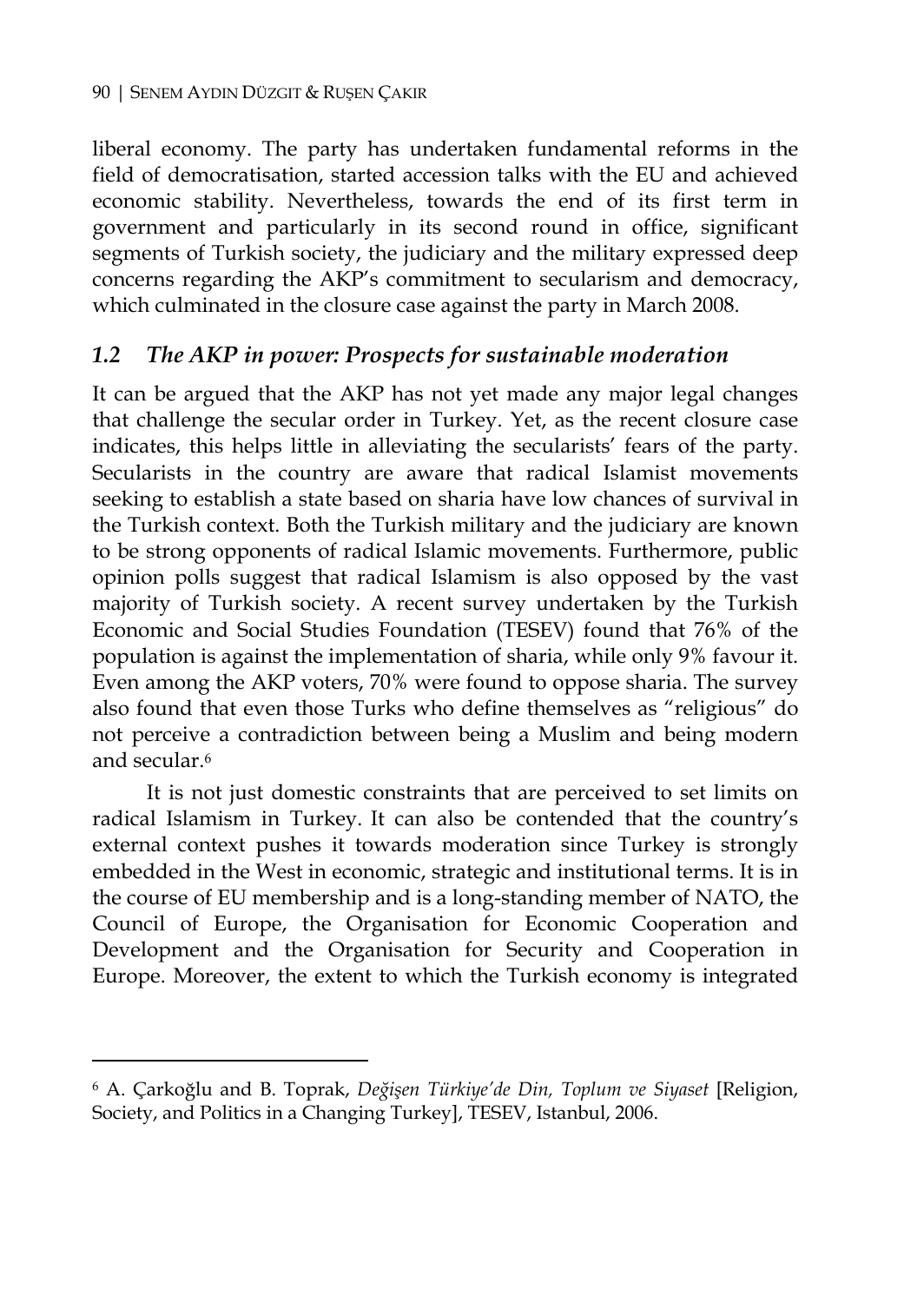into the global economy would make it very costly for any political movement in power to adopt an anti-Western and anti-globalisation discourse.

Still, it is also a fact that religiosity is on the increase in Turkey. In the same TESEV survey, 44.6% of the respondents were found to identify themselves primarily as a "Muslim" (compared with 36% in 1999), while only 29.9% identified themselves as a "citizen of the Turkish Republic" and 19.4% as a "Turk".7 What the secularists fear is that this growing religiosity in Turkish society, mainly through the medium of social pressure, may lead to the gradual Islamisation of social life in Turkey. The TESEV survey found that around one-third of the population is concerned about the rise of Islamism and the erosion of secularism in Turkey.8 This segment holds that rather than major "legal–political changes", the government's "piecemeal administrative decisions" and "social influence" will promote religiosity in Turkey to the extent that the advances of the secular republic in areas such as gender equality will ultimately be eroded.9

One of the key examples of this view given by the secularists is the party's public-sector recruitment policies. The secularists are particularly worried that the AKP is Islamising the education system and the judiciary through favouring individuals with Islamic backgrounds, such as graduates of İmam Hatip religious schools, in its appointments.10 While there is little empirical data to substantiate this claim,<sup>11</sup> the appointment of the governor of the central bank and more recently the head of the High Education Board (YÖK) from among those close to the party have helped little in dispelling such concerns. The government has also been accused of turning a blind eye to illegal Quran courses, promoting Islamic conservatism through school textbooks and taking a permissive approach

<sup>7</sup> Ibid., p. 41.

<sup>8</sup> Ibid., p. 94.

<sup>9</sup> M. Somer, "Moderate Islam and Secularist Opposition in Turkey: Implications for the World, Muslims and Secular Democracy", *Third World Quarterly*, Vol. 28, No. 7, 2007, p. 1278.

<sup>10</sup> See for example, "AKP'nin Egitimde Kadrolasma Inadi Yargiya Carpti" [AKP's Recruitment Policies in Education Blocked by the Judiciary], *Radikal*, 12 August 2008.

<sup>11</sup> Somer (2007), op. cit., p. 1279.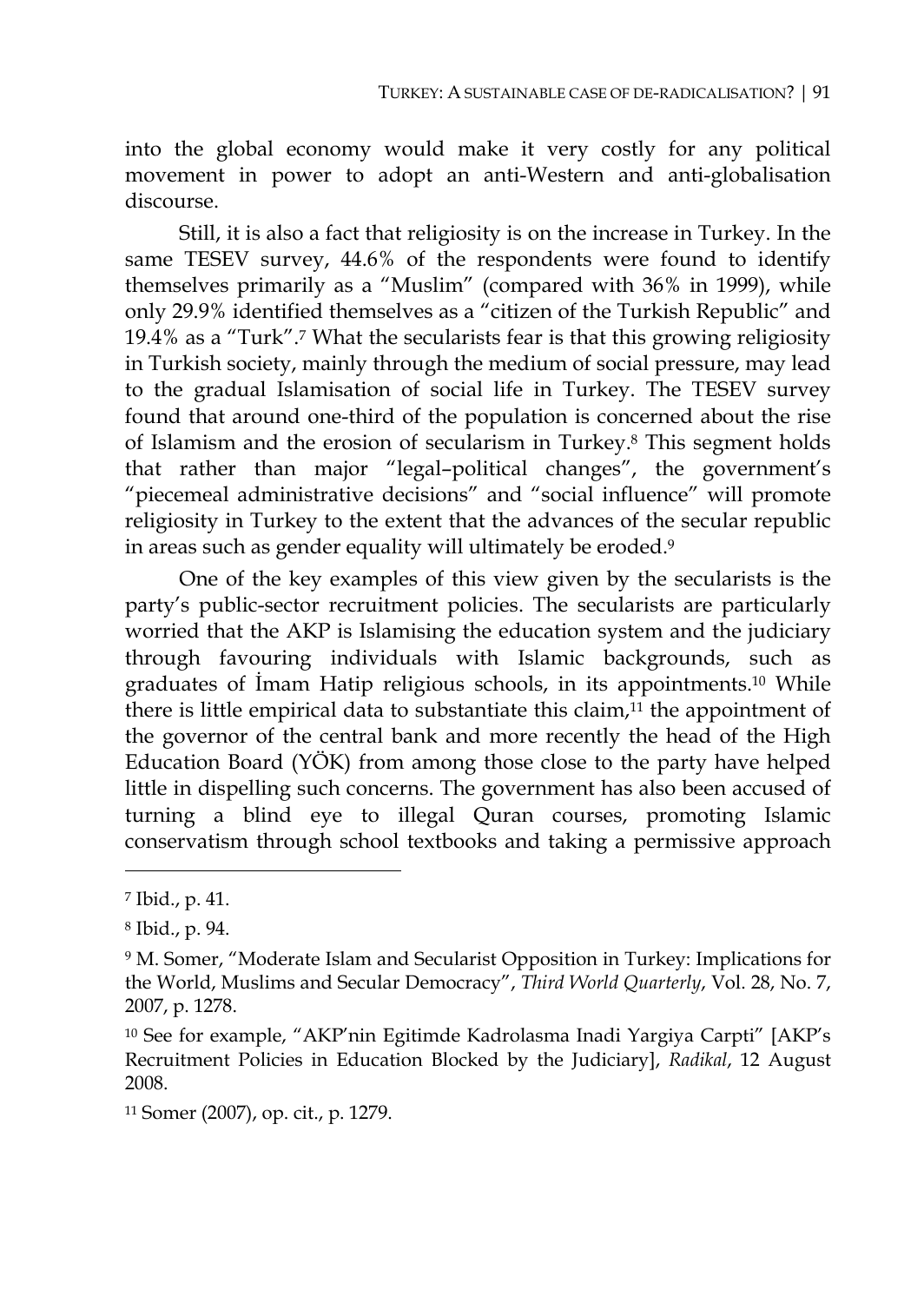towards the encouragement of Islamic practice in public schools.12 Although such incidents are from time to time reported in the mainstream media, it is hard to treat them as reliable indicators of the extent to which the party is promoting Islamisation in education. Indeed, they could very well be the acts of bureaucrats and civilians who believe that promotion of religiosity is acceptable under AKP rule.13

These cases do not mean that the secularists do not additionally perceive any direct legal–political challenges to the secular system by the AKP. The headscarf controversy is one of the key examples cited by the secularists in this respect. A Council of State decision in 1984 and a 1997 Constitutional Court decision prohibit the use of headscarves in all public institutions, including schools and universities. In his first term in office, Prime Minister Erdogan introduced two proposals partially to reverse the ban, both of which were successfully blocked by the secularist elite. In his second term in government, the AKP made its third attempt by advancing the proposal of the Nationalist Action Party to lift the ban in universities. Although the amendment was later turned down by the Constitutional Court, it led to severe tensions on the political scene and paved the way to the closure case opened against the AKP in March 2008. The Court ruled against lifting the ban in July 2008, but also concluded that the party had become the 'centre for activities against secularism'. The Court's official justification of its decision, published in October 2008, shows that the bulk of the evidence cited by the Court in branding the AKP as the centre of anti-secular activity rests on the party's position and the speeches of its key figures on the headscarf ban.14

Another controversial legal–political step concerns the government's proposal to increase access to education for graduates of İmam Hatip religious schools. Based on a YÖK decision issued in 1997, graduates of vocational schools who take the university entrance examinations can earn higher scores if they apply for bachelor programmes that coincide with the kind of vocational school from which they graduated. This implies that

<sup>12</sup> See for example, "Parents Reveal Scandal at High Schools", *Turkish Daily News*, 1 June 2007.

<sup>13</sup> Somer (2007), op. cit., p. 1279.

<sup>14</sup> For the official justification of the decision of the Constitutional Court, see the *Official Gazette*, No. 27034, 24 October 2008.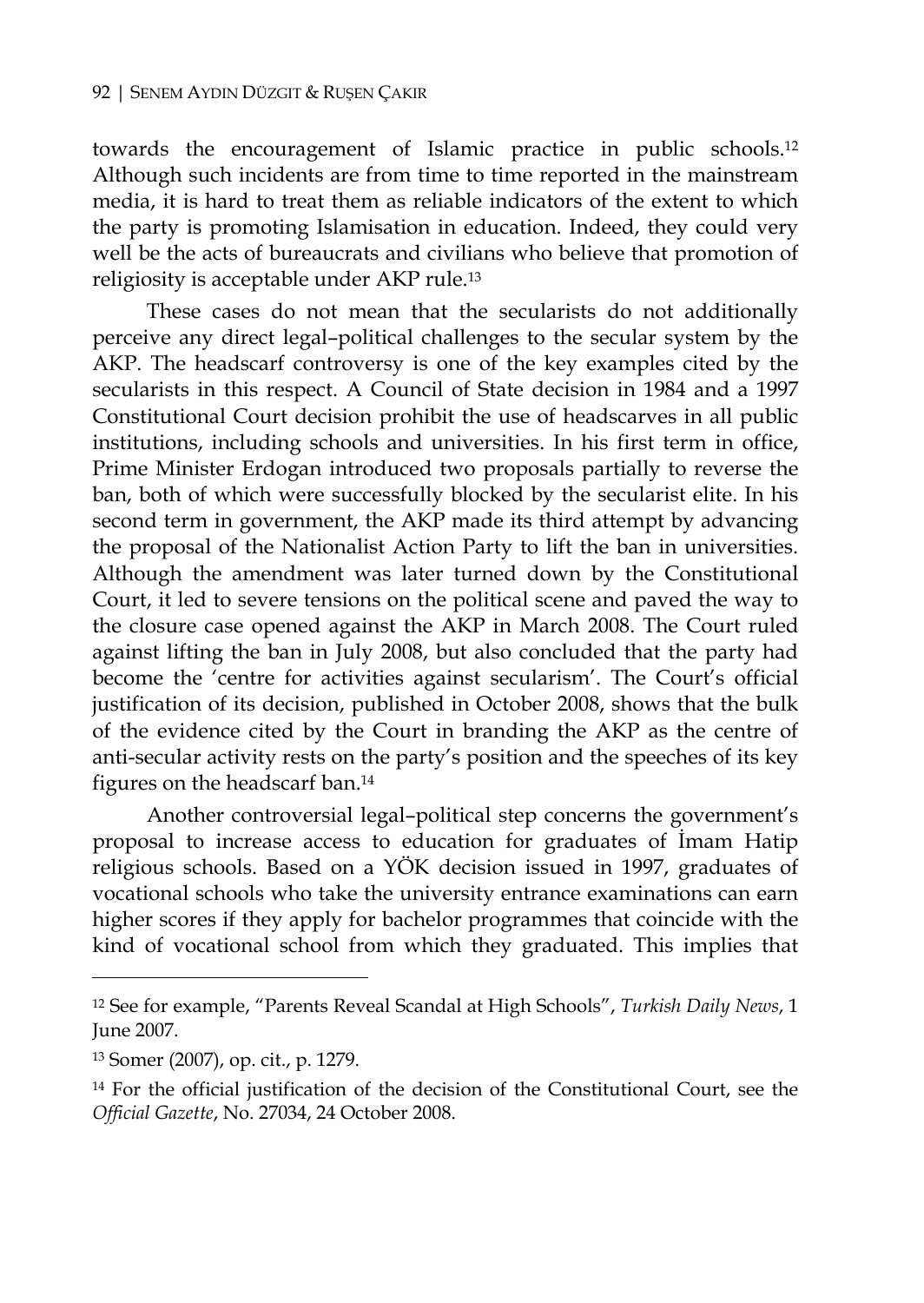İmam Hatip school graduates have to achieve higher scores than do the graduates of regular high schools to enter into non-theology faculties. In December 2005, the ministry of education issued a regulation that allows İmam Hatip graduates to earn degrees from regular high schools by taking corresponding courses and thus to be on a level playing field with regular school graduates in entering non-theology faculties. YÖK objected to the regulation, however, leading to its suspension by the Council of State in February 2006.

For the secularists, both the headscarf controversy and the dispute over İmam Hatip schools are gradual attempts at Islamising Turkish society and the state bureaucracy. In the case of the headscarf debate, the secularists (women in particular) view the headscarf as a "visible symbol of the Islamisation of Turkish society".15 Regarding the ban in universities, it is often asserted that the young women who do not wear a headscarf would be compelled to do so over time owing to social pressure, particularly in Anatolian towns where there is already strong attachment to Islamic/conservative values. With respect to the dispute over İmam Hatip schools, the secularists complain that the AKP is attempting to infiltrate the state administration by facilitating the entry of Islamists into the related faculties in universities. For the AKP and its supporters, both cases involve the removal of discrimination and the promotion of individual liberties.16

It may indeed be argued that both attempts are related to tackling discrimination and that the fears are overstated. The TESEV survey, for example, found that although 64% of its respondents believed that the use of the headscarf had increased over the years, its use was actually found to have decreased between 1999 and 2006.17 The perceived increase may be linked to rising migration and urbanisation, which has led to the growing visibility of headscarved women in society. Furthermore, there is a high

<sup>15</sup>A. Rabasa and F.S. Larrabee, *The Rise of Political Islam in Turkey*, RAND Corporation/National Defense Research Institute, Santa Monica, CA, 2008, p. 61. 16 Ibid., p. 64.

<sup>&</sup>lt;sup>17</sup> The TESEV survey found that the percentage of headscarved women fell from 73% in 1999 to 61% in 2006. See Çarkoğlu and Toprak (2006), op. cit., pp. 58-59.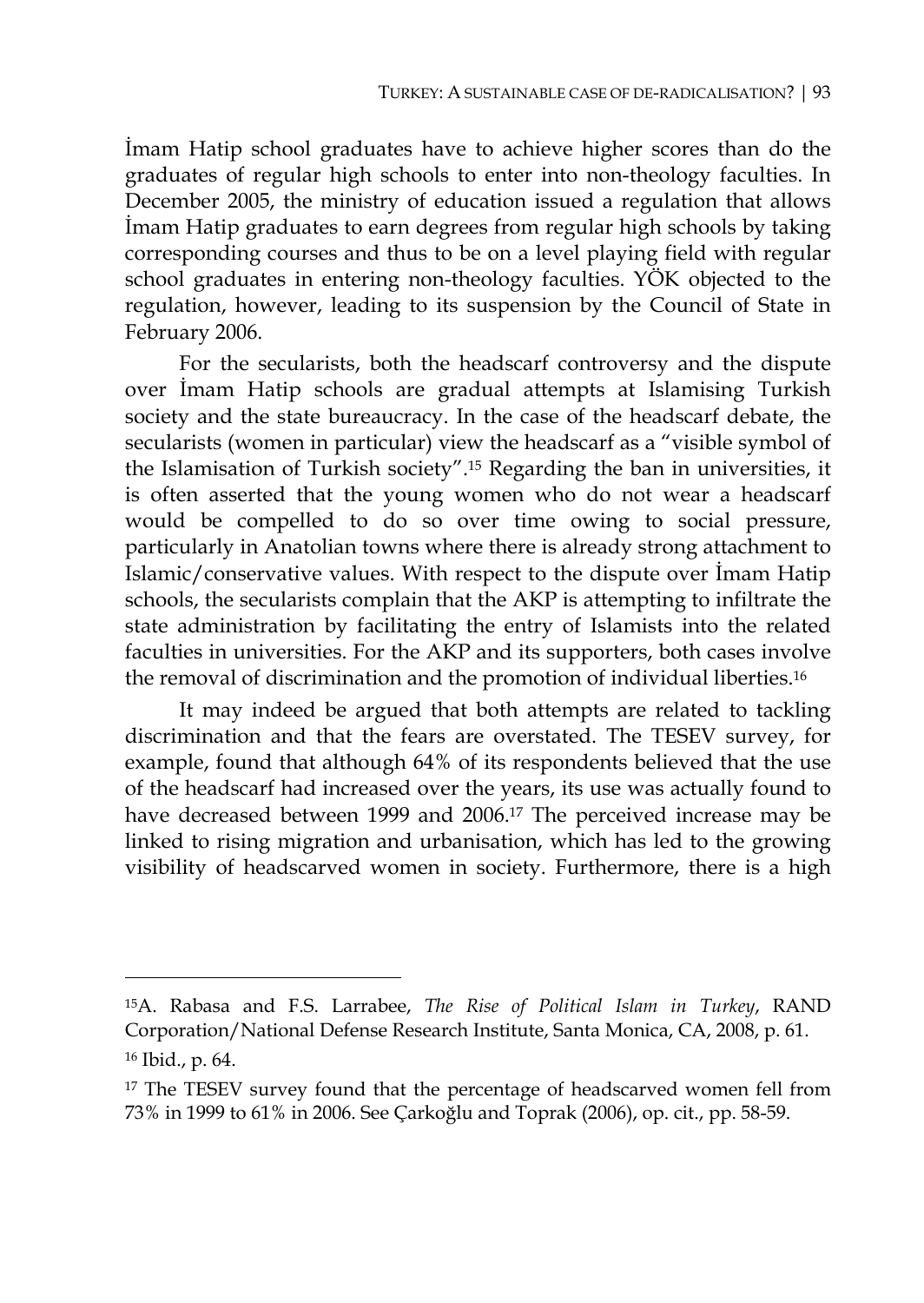$\overline{a}$ 

degree of societal support for both lifting the headscarf ban in universities and facilitating the entry of İmam Hatip graduates to non-theology faculties.18

These initiatives could be considered positive and necessary steps, had they not been separated from the broader issue of democratic reform in Turkey. The AKP government – particularly in its first term – undertook important measures towards democratic reform to fulfil the Copenhagen political criteria. Nevertheless, especially from 2005 onwards, the reform process slowed down considerably, leading to disappointment among both EU circles and the reformist forces within the country. The government was perceived as attempting to appease the status quo forces in Turkey, for example through its reluctance to abolish outright Article 301 of the Penal Code, which regulates offences that involve "insulting Turkishness, the Republic, the parliament and state institutions" or to undertake any reform relating to the Kurdish issue. The party started preparations on the drafting of a new 'civilian' constitution soon after the 2007 elections, but the constitution project was abruptly put on hold in early 2008. After the closure case, the party seems more cautious about pressing for legal– political changes that may be interpreted as promoting Islamisation,19 but it is also apparent that the AKP is very reluctant to take any steps on the democratisation front.

This stance can partly be explained by the rise of nationalist sentiments in the country in response to the resumption of violence by the Kurdistan Workers' Party (PKK) and the perceived need on the part of the AKP to forge an alliance with the highly nationalist establishment to

<sup>&</sup>lt;sup>18</sup> The TESEV survey found that 71% of the public is against the headscarf ban in universities and 82% of the public believes that İmam Hatip graduates should be on a level playing field with regular school graduates in the university entrance examinations (ibid., p. 96 and p. 24).

<sup>&</sup>lt;sup>19</sup> One of the cases that is demonstrative of such caution involves the proposal of an AKP MP on the protection of children, which included establishing a place of worship in schools for students of every religion. The proposal was immediately dropped after a warning by Prime Minister Erdogan to refrain from controversial actions in the eyes of the public in the aftermath of the closure case. See "PM Lashes Out at Deputy for Controversial Youth Proposal", *Turkish Daily News*, 13 August 2008.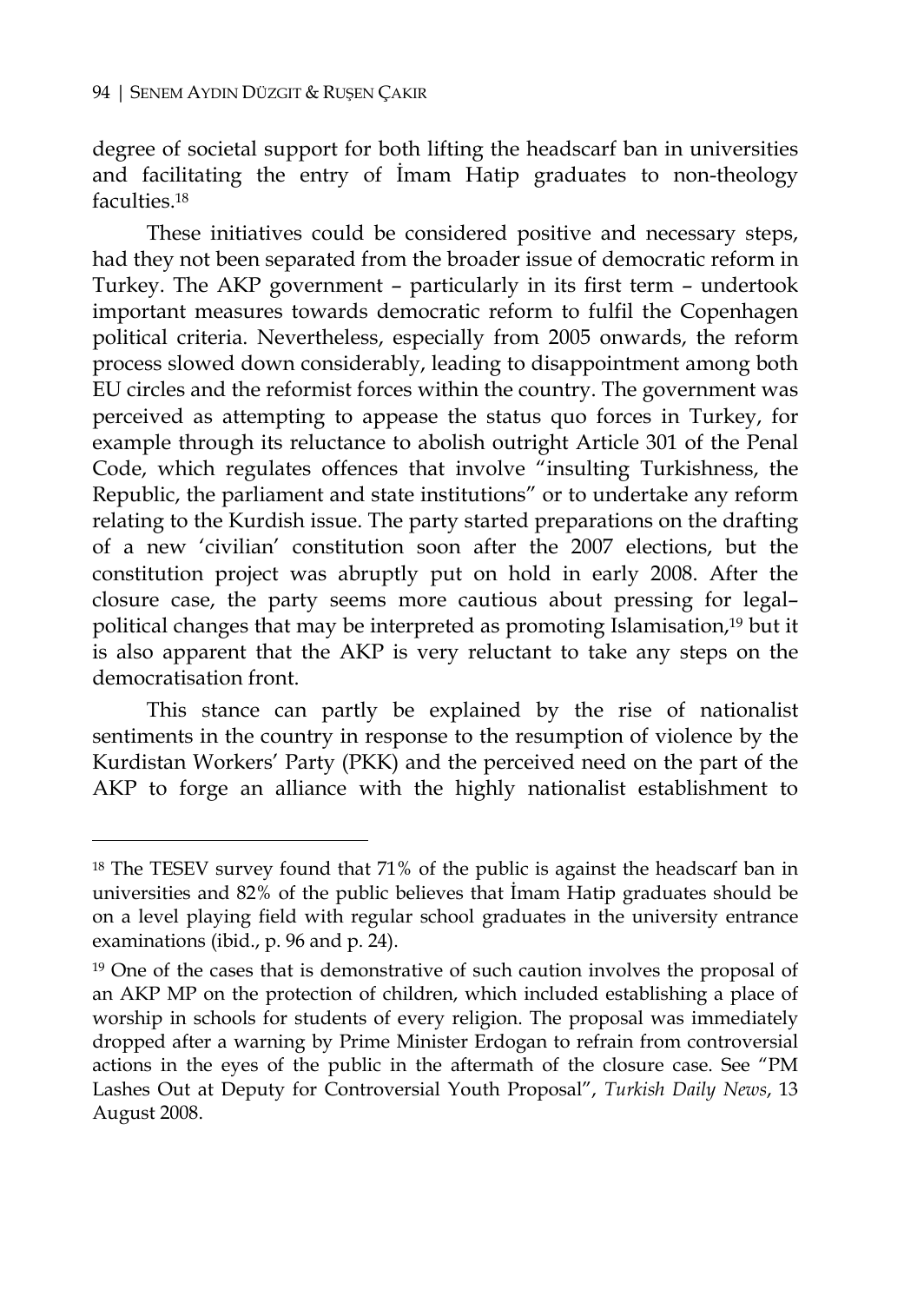alleviate any prospects of closure. The weakening of the EU anchor resulting from the mixed signals coming from Europe can also be considered a factor behind the reluctance to undertake democratic reform. Regarding the impact of the EU, the *Leyla Şahin v. Turkey* case – in which the European Court of Human Rights in November 2005 rejected an appeal to allow women to wear the headscarf in universities – can be considered a turning point for the AKP's perception of Europe in the promotion of democratisation in Turkey. It can be argued that this case led to a serious reassessment among certain segments of the party as to how far Europe could contribute to changes in Turkish secularism through an agenda of democratisation and human rights.20

Such reluctance to take the necessary steps to consolidate Turkish democracy poses a serious risk for the sustenance of the moderation of political Islam in Turkey. Democratic consolidation can be regarded as the "ultimate insurance of secularism".<sup>21</sup> While there are secular states that are not democratic, "all established democracies have some type of a consolidated secular system enjoying acceptance by the majority of the socio-political actors".22 Yet democratic consolidation would strongly depend on economic development and a credible external anchor as well as ideological changes on the part of both the Islamists and the secularists.23

The economic performance of the AKP in its first term in government was impressive, with inflation under control and interest rates declining. Still, these results were made possible by the favourable international economic climate, which is no longer present in the party's second term. The AKP will have to find novel means of tackling the challenges of continued economic growth and new job creation in a deeply unfavourable global economic environment, to sustain the support of the middle classes that play such an important role in its moderation and to pursue further

<sup>20</sup> S. Aydin and R. Çakır, "Political Islam in Turkey", in M. Emerson and R. Youngs (eds), *Political Islam and European Foreign Policy: Perspectives from Muslim Democrats of the Mediterranean*, CEPS, Brussels, 2007.

<sup>21</sup> Somer (2007), op. cit., p. 1281.

<sup>22</sup> Ibid.

<sup>23</sup> Ibid., p. 1282.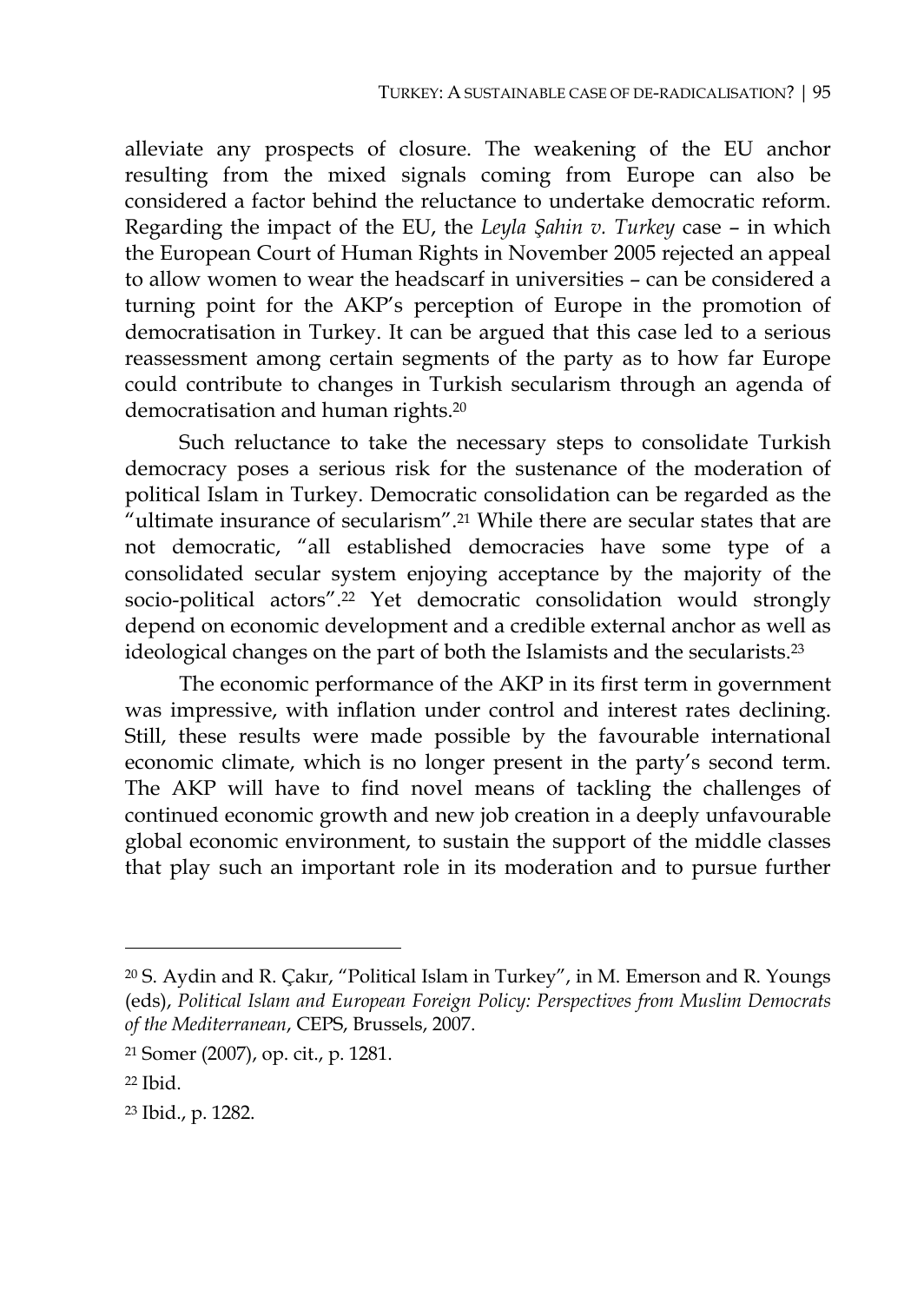democratisation.24 An unequivocal commitment to Turkish membership by the EU would also play a crucial role in the consolidation of Turkish democracy by enhancing the credibility of the Union as a promoter of Turkish democratisation. The AKP would also need to reprioritise the EU accession process, not only for the future of the reform trajectory, but also for its own systemic survival. This became evident once again with the closure case opened against the AKP. Reforms undertaken by the AKP to attain harmonisation with the EU constituted the main official justification of the Constitutional Court for its decision not to ban the party.25

Both the secularists and the Islamists would also have to readapt their ideology to expand their views on a pluralist democracy. The issues of "ambiguity" and "trust" consequently become highly significant in this context.26 One of the main impediments to the building of trust between the Islamists and the secularists relate to the AKP's ambivalence on issues that lie at the heart of the debates over secularism in Turkey. The AKP's preferred label of "conservative democracy" claims to "give voice to the Turkish people's values and to bridge the gap between the state and the people".27 How such shared "values" are defined, justified and selected remains (for the secularists, dangerously) ambivalent. Similarly, such ambivalence is also present in the party's line on the public role of Islam, on which the AKP does not articulate a clear position.28 This ambivalence in turn fosters fear among the secularists that the party has a hidden agenda of gradually Islamising Turkish society.

A sustainable moderation of political Islam in the framework of democratic consolidation furthermore requires the existence of strong secularist opposition parties that would push the AKP towards extending the democratisation process. Such parties would compete with the AKP for

<sup>24</sup> Ş. Pamuk, "Globalization, Industrialisation and Changing Politics in Turkey", *New Perspectives on Turkey*, No. 38, 2008.

<sup>25</sup> *Official Gazette,* No. 27034, 24 October 2008.

<sup>26</sup> Somer (2007), op. cit., p. 1283.

<sup>27</sup> S. Tepe, "A Pro-Islamic Party? Promises and Limits of Turkey's Justice and Development Party", in M. Hakan Yavuz (ed.), *The Emergence of a New Turkey: Democracy and the AK Parti*, Salt Lake City: University of Utah Press, 2006, pp. 121- 122.

<sup>28</sup> Ibid.; see the discussion on pp. 123-132.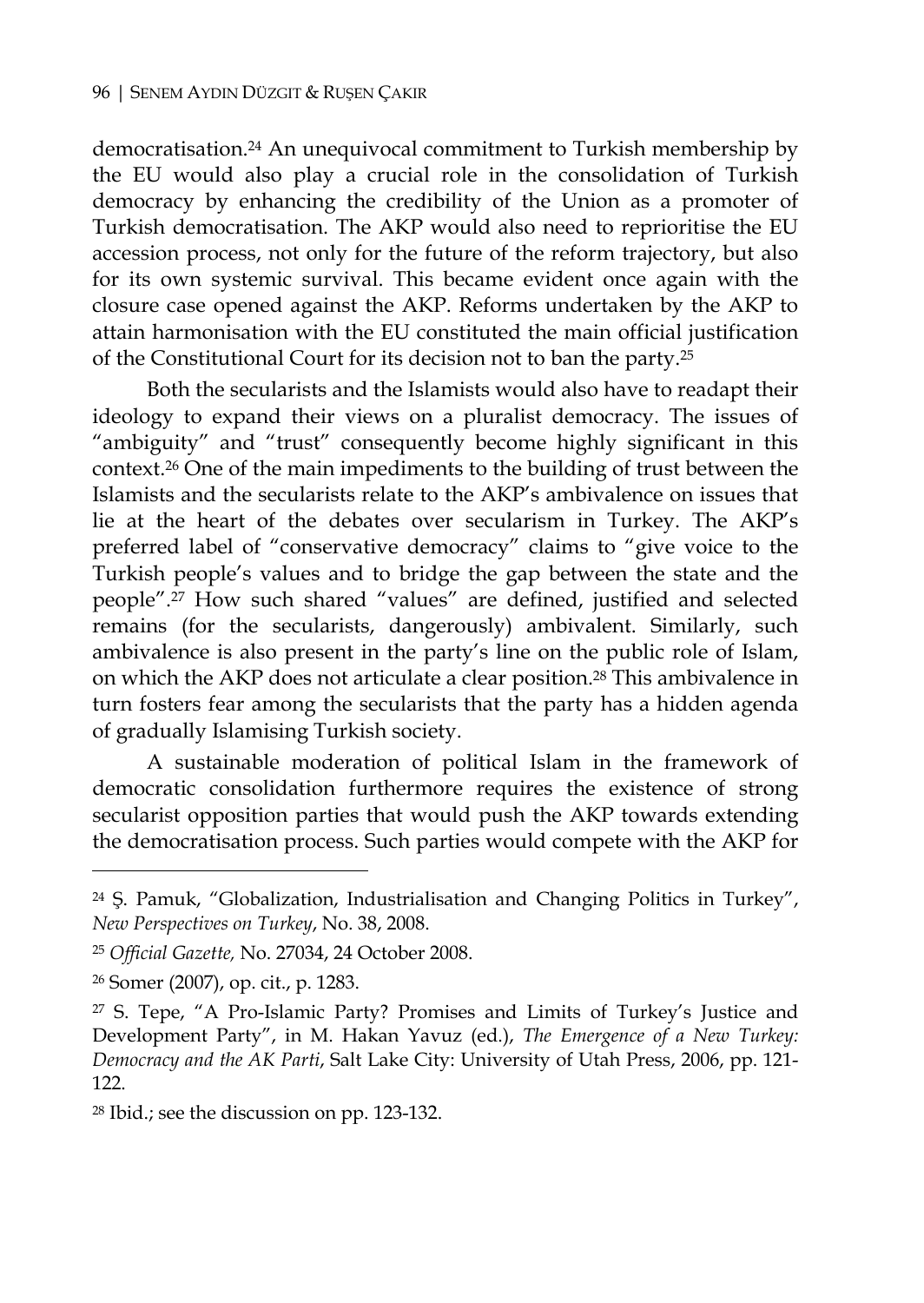the party's moderate constituency by being in favour of expanding individual rights and freedoms, and they could help decrease polarisation along the religious/secular axis in Turkish society. There is currently an absence of such parties in the Turkish political context. The Republican People's Party, which is currently the major party on the left, is almost indistinguishable from the ultra-nationalist Nationalist Action Party in its defensive nationalism and its reluctance concerning democratic reform.29

The moderation of political Islam under the AKP should thus not be taken for granted. As the compatibility between Islam and free market values became a central element of the Islamic identity in Turkey, especially from the mid-1990s onwards, a new Islamic middle class emerged that is not only visible, but is also a strong competitor for state power.30 This new middle class upholds economic liberalism, but is socially conservative, particularly on gender-related issues.31 As recently observed by the famous Turkish scholar of Ottoman and Turkish history, Şerif Mardin, the promotion of Islamic/conservative social values by the AKP, combined with social pressure stemming from this new middle class, creates a strong potential for the increasing Islamisation of Turkish society. Mardin highlights that this may not be the ultimate intention of the AKP; yet the party policies that promote societal Islam, such as ignoring illegal Quran courses, may indeed facilitate such social dynamics, possibly to the extent that they shift the party further to the right.32 The AKP is not a monolithic or homogenous party, but consists of various factions including those that have joined it from the ranks of conventional centre-right parties. Nevertheless, there is still a strong Islamist core, meaning that there may always be potential for gradual Islamisation under conditions of

<sup>29</sup> Z. Öniş, "Conservative Globalists versus Defensive Nationalists: Political Parties and Paradoxes of Europeanization in Turkey", *Journal of Southern Europe and the Balkans*, Vol. 9, No. 3, 2007.

<sup>30</sup> Pamuk (2008), op. cit.

<sup>31</sup> European Stability Initiative (ESI), *Islamic Calvinists: Change and Conservatism in Central Anatolia*, ESI, Berlin/Istanbul, 19 September 2005.

<sup>32</sup> See Ruşen Çakır's interview with Şerif Mardin in R. Çakır (ed.), *Mahalle Baskısı: Prof. Dr. Şerif Mardin'in Tezlerinden Hareketle Türkiye'de İslam, Cumhuriyet, Laiklik ve Demokrasi* [Small-Town Pressure: Islam, Republic, Secularism and Democracy in Turkey from the View of Şerif Mardin's Theses], Istanbul: Doğan Kitap, 2008.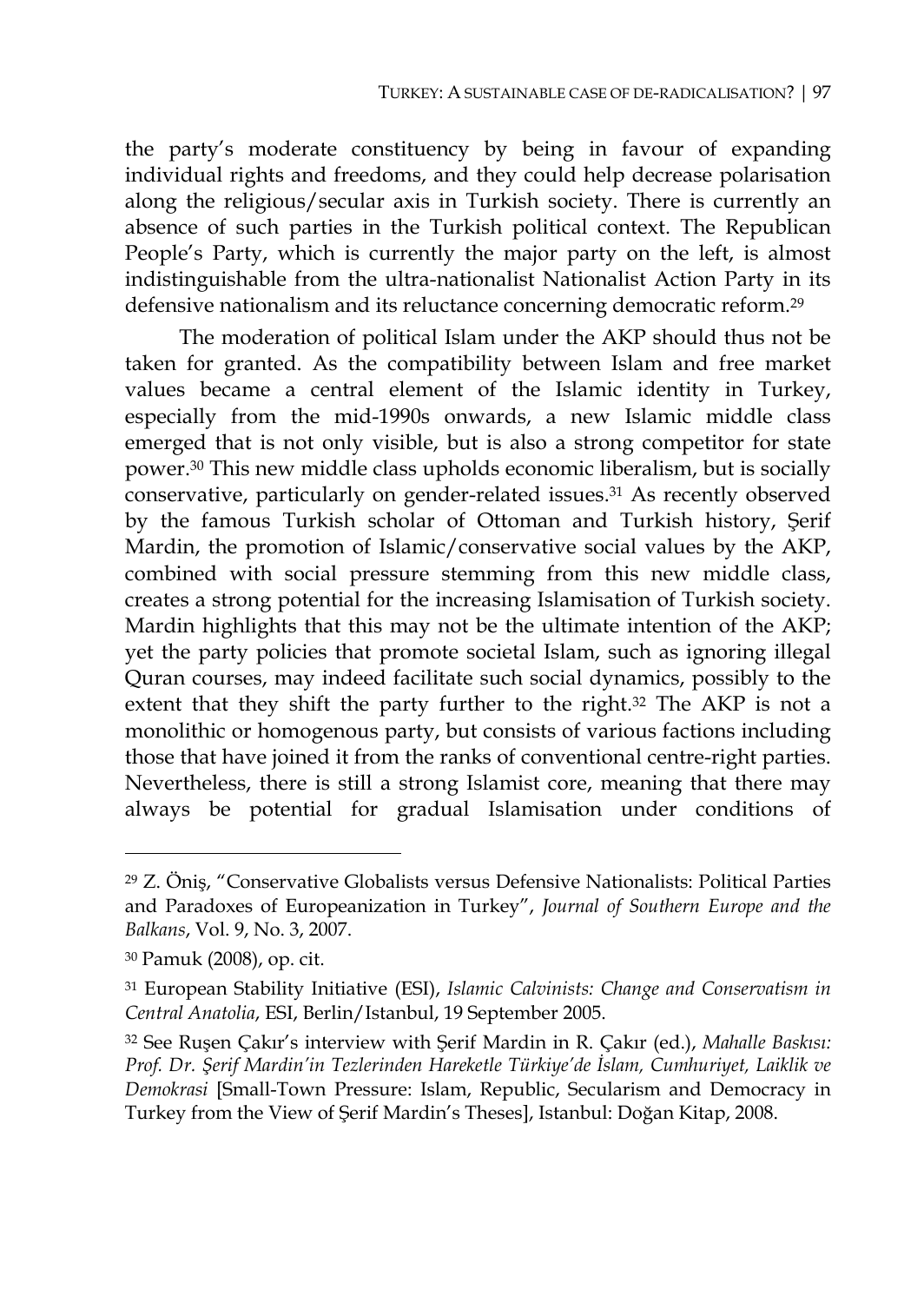incomplete democratic consolidation and an absence of strong secularist rivals who would help keep the party in check and pressure it to follow a moderate course.

#### **2. The violent fringe**

Radical/militant Islamic fundamentalism with recourse to violence has generally remained a marginal force in Turkey. There are two main radical/militant Islamic fundamentalist groups currently present in the country, namely al-Qaeda and the Turkish Hizbullah.

## *2.1 Al-Qaeda*<sup>33</sup>

A Turkish al-Qaeda cell was responsible for the consecutive bombing of two synagogues as well as the British Consulate General and the HSBC Bank headquarters in Istanbul in November 2003. The perpetrator was arrested by the Turkish police in August 2005, after which 33 suspects were arrested in 2007.34 Further investigations revealed that Turkish militants in al-Qaeda training camps in Afghanistan had organised a cell before 11 September 2001, that the Istanbul bombings were ordered directly by Osama bin Laden and that preparations for these bombings were carried out under the guidance of Muhammad Atef – also known as Abu Hafs al-Misri – then leader of al-Qaeda's military wing. Initially, Atef assigned two targets for the Turkish militants: the Incirlik Air Base in Adana and an Israeli tourist ship travelling to the southern port of Antalya. The militants decided that it was impossible to stage an assault on Incirlik, and postponed an attack on the Israeli cruise ship because of a lack of intelligence.

This attack came as a shock to Turkey given the widespread belief in the country that al-Qaeda would not perpetrate crimes in a Muslim country. Yet, there were already sufficient grounds for concern about the possibility of al-Qaeda attacks in Turkey. It is well known that many Turkish radical Islamists, who had earlier fought in Afghanistan, Bosnia, Chechnya and Kashmir, had later joined the international network of al-

<sup>33</sup> Some parts of this section draw from R. Çakir, "Turkey in Denial of al-Qaeda", *Terrorism Focus*, Vol. 5, No. 2, Jamestown Foundation, January 2008.

<sup>34</sup> Rabasa and Larrabee (2008), p. 27.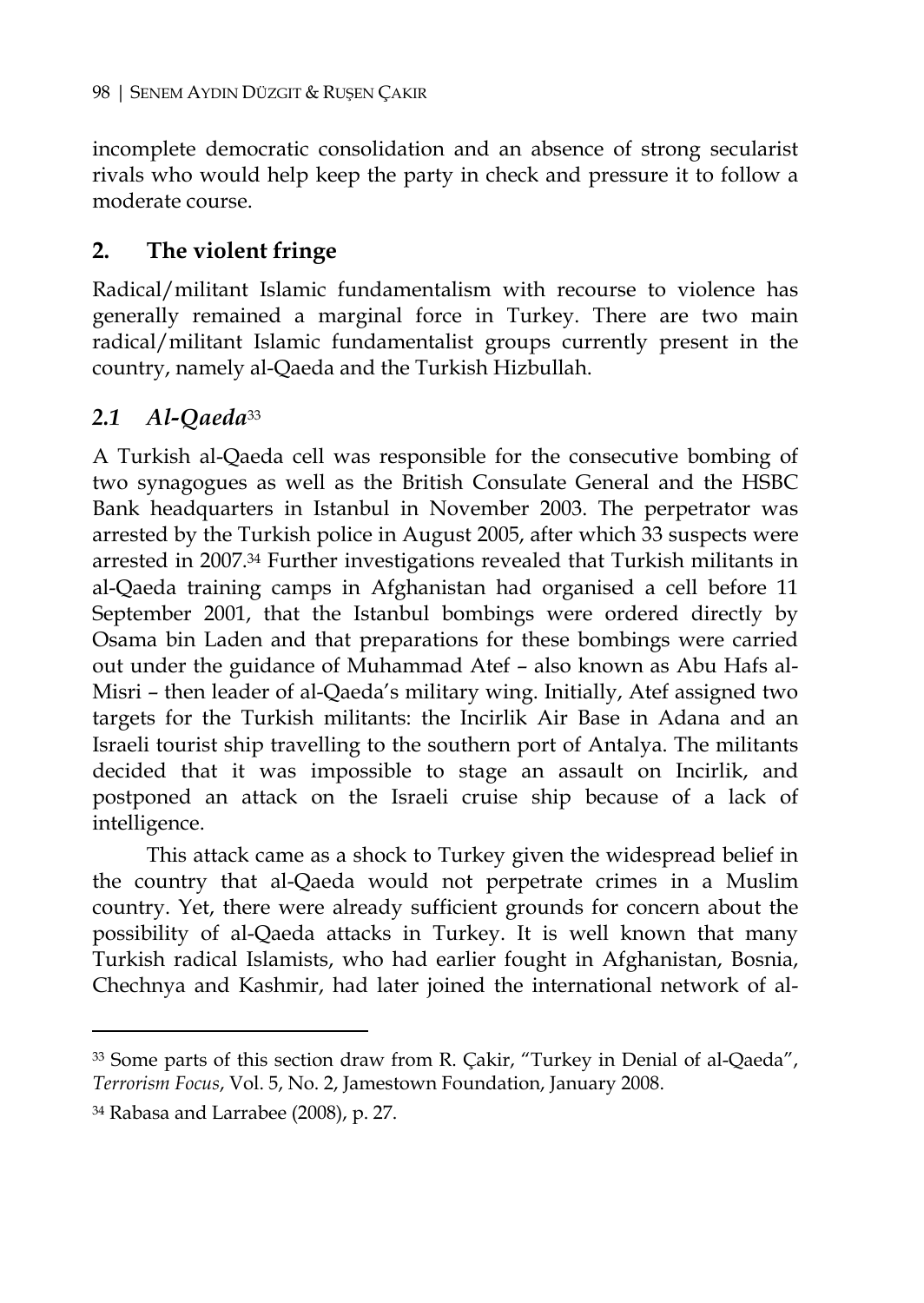Qaeda. It is also known that hundreds of Turkish radical Islamists have been trained in al-Qaeda camps in Afghanistan and Pakistan. It can be reasoned that Turkey constitutes an obvious target as a Muslim country with close ties to the West. Its secular political system, which (albeit with its problems) has managed to incorporate the Islamists, presents an alternative model where Islam and democracy coexist. On top of that, although Turkey has recently experienced some setbacks in its relations with the US, it has generally supported US actions in both Afghanistan and Iraq.

As part of its global strategy, Turkey has long been used by al-Qaeda as a transit country that provided key logistics such as international money transfers and a base for international travel for its members. It can be argued that Turkey's importance for al-Qaeda significantly increased with the war in Iraq, where it became a crucial route for the transmission of weapons, members and money to Iraq via Syria. Following the US occupation of Iraq, there was also a steady outflow of Turkish volunteers ready to fight in the Iraqi insurgency. Newspapers often report stories of Turkish nationals who die in suicide attacks or in armed combat. For instance, Habib Akdas – the ringleader of the Istanbul bombings – was reportedly killed in a US bombardment of al-Anbar province in September 2004. Similarly, it is claimed that Gurcan Bac, another leading member of al-Qaeda, died in a clash in Fallujah in 2005.35

The 2003 attacks confirmed fears that Turkey is now a major target country for al-Qaeda attacks. Two years after the Istanbul bombings, Louai Muhammad Hajj Bakr al-Saqa – an al-Qaeda operative of Syrian origin – was arrested after a failed plot to attack an Israeli cruise ship near Antalya. Even though al-Qaeda has so far never staged an attack on Turkish soil using non-Turkish operatives, the al-Saqa incident shows that it would be possible. The latest al-Qaeda attack in Turkey was directed at the US consulate in Istanbul in July 2008. Three Turkish policemen were killed in the attack, which was described by the Turkish security forces as al-Qaeda's retaliatory response to the recent effective operations carried out by the Turkish security forces.36

<sup>35</sup> *Hürriyet*, 15 February 2005.

<sup>36</sup> *Taraf*, 10 July 2008.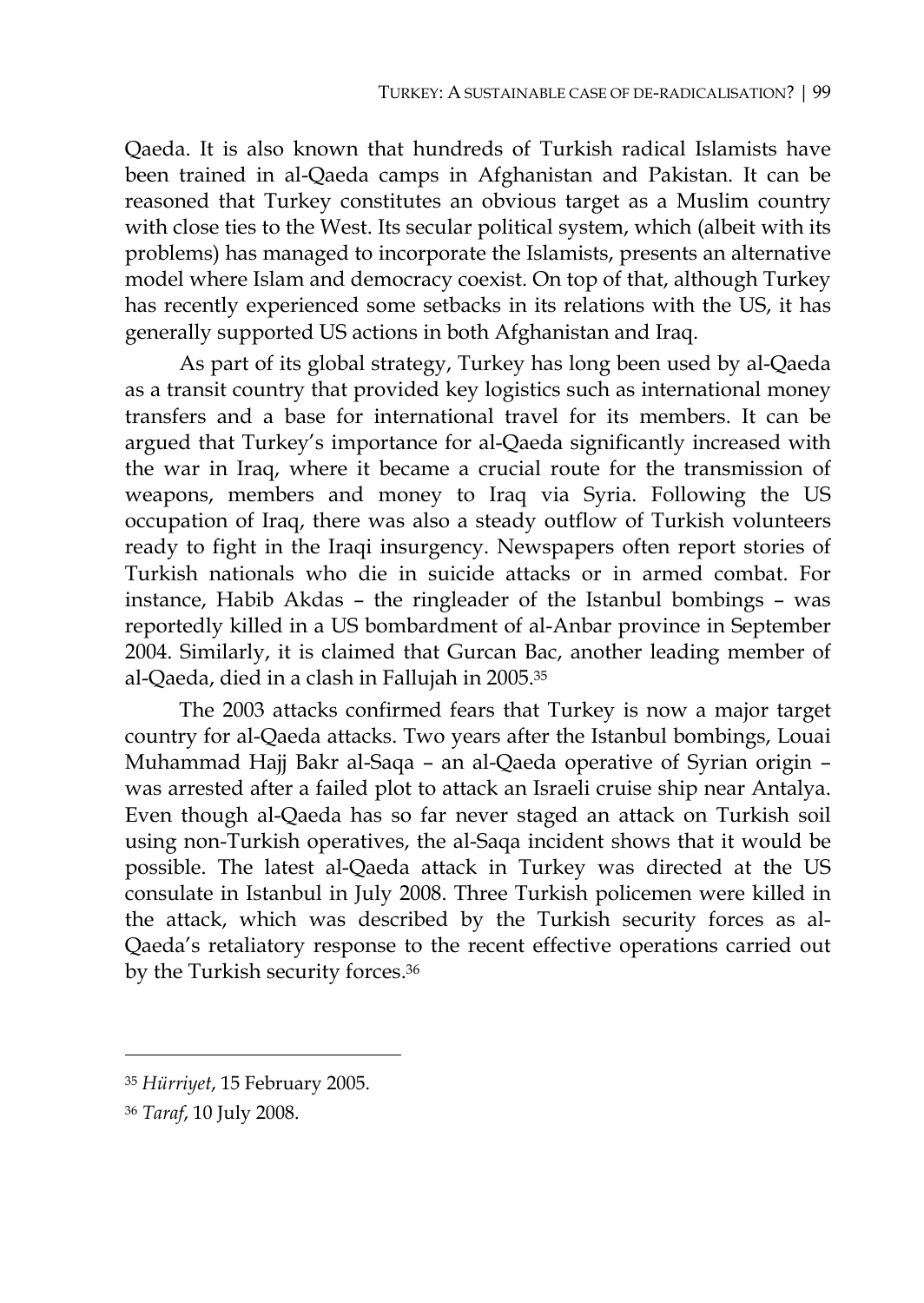In fact, in the wake of the Istanbul bombings, groups linked to or inspired by al-Qaeda have been the target of greater scrutiny by the Turkish intelligence services and the security forces. As is the case in many parts of the world, however, it is much harder to trace small groups that have no direct link to al-Qaeda than larger movements that are better organised. For example, on 9 March 2004, two Islamist youths independently sought to bomb 40 Freemasons congregating at the Masonic Lodge in Istanbul's Kartal district.<sup>37</sup> Security prevented the two from deploying the bomb properly. The activists had no direct connection with al-Qaeda, but were clearly inspired by the network.38 Far from being professional militants, Turks influenced by al-Qaeda are generally ordinary citizens. One of the suspects arrested as part of a major operation in the central Anatolian city of Aksaray in December 2007 was a high school English teacher, and four others were likewise employed and socially integrated individuals. Al-Qaeda style militancy in Turkey continues to attract individuals outside the usual profile of young, single, unemployed/underemployed youths.

Turkish intelligence services and security forces are well equipped and experienced in counter-terrorism. Yet for several reasons, Turkey is ill prepared for a potential fight against al-Qaeda. One of the main reasons is that Turkish counter-terrorism is overwhelmingly focused on the PKK. Furthermore, Turkish public opinion remains unconvinced of the threat posed by al-Qaeda. Some believe that this organisation does not exist, having been fabricated for manipulative purposes by countries such as the US and Israel. Others accept that al-Qaeda is real, although they do not view it as an organisation countering US and Israeli hegemony, but rather as a tool used by these countries to colonise the Middle East. With Turkish– US relations strained as never before, a larger number of Turks are also inclined to sympathise – or at least empathise – with al-Qaeda's stated goal of combating US policies. Many Turks continue to believe that it is impossible for al-Qaeda to target Turkey, especially as the country is run by a party with Islamist roots. Others subscribe to the theory that al-Qaeda did not, in fact, target Turkey in November 2003. According to this view, the intended victims of the synagogue bombings were Jews, and therefore a

38 *Hürriyet*, 12 March 2004.

<sup>37</sup> Freemasons are considered pro-Zionist by many Turkish Islamists.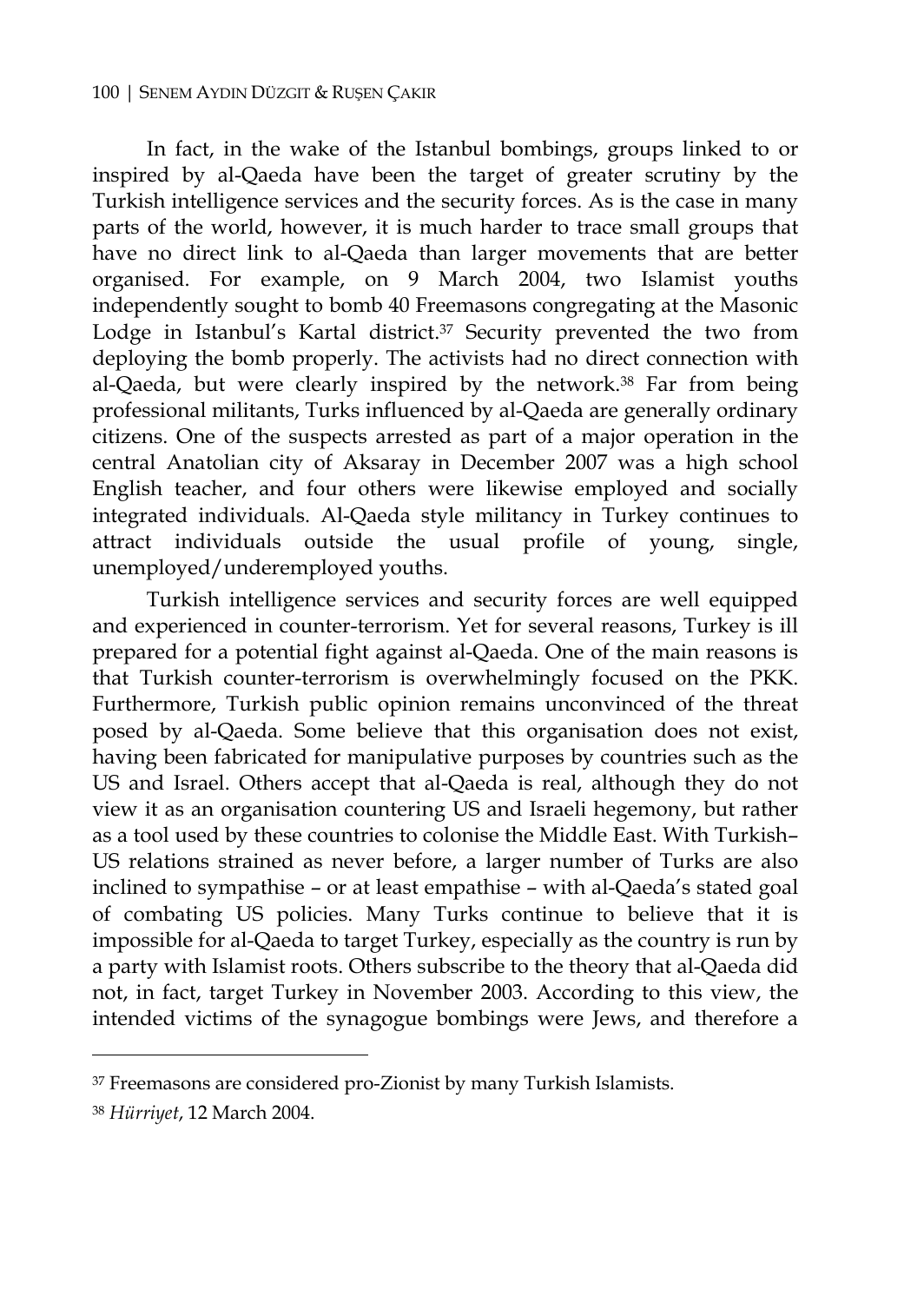"concern" of Israel, even though the victims were Turkish rather than Israeli citizens. Similarly, attacks against the British Consulate and HSBC Bank have been dismissed as attacks upon the UK, although again, most of those killed were actually Turks.

#### *2.2 The re-emergence of Hizbullah in Turkey*

#### *The emergence, rise and fall of the movement*

The Turkish Hizbullah – not to be confused with the Lebanon-based Shiite Hizbullah – is a militant, Islamist Sunni group based in south-east Turkey where a conservative understanding of Islam is predominantly embraced. A handful of Kurdish youngsters initiated the movement at the end of the 1970s, and it was institutionalised immediately after the military coup of 12 September 1980.

Between 1988 and 1990, Hizbullah laid the foundations of jihad. It was influenced by the Iranian revolution and it received both financial and logistical support from Iran.39 During this period, its leader Hüseyin Velioğlu reportedly summarised his strategy as follows: "There should be no other movements opposing the regime besides ours. Being the only alternative to the regime is a must in order to consolidate people's opposition to the regime in one alternative. After becoming the only alternative, the reckoning will be between the regime and this one alternative."40 In line with this strategy, the main target of the organisation was initially not the state, but the PKK, which was a strong competitor for people's allegiances in the region. Hizbullah turned increasingly violent in its efforts to defeat the PKK and draw public support by appearing more hard line than the PKK. The conflict between the two, which raged between 1993 and 1995, led to heavy losses on the part of the PKK. It was finally brought to an end through the mediation efforts of the leaders of the Kurdistan Islamic Movement in Iraq and the Iraqi Kurdish Revolutionary Hizbullah party. Soon after, an internecine conflict emerged between two

<sup>39</sup> See R. Çakır, *Derin Hizbullah* [Hizbullah Goes Deeper], Istanbul: Metis, 2001.

<sup>40</sup> Quoted in R. Çakır, *The Reemergence of Hizbullah in Turkey*, Policy Focus No. 74, Washington Institute for Near East Policy, Washington, D.C., September 2007, p. 6.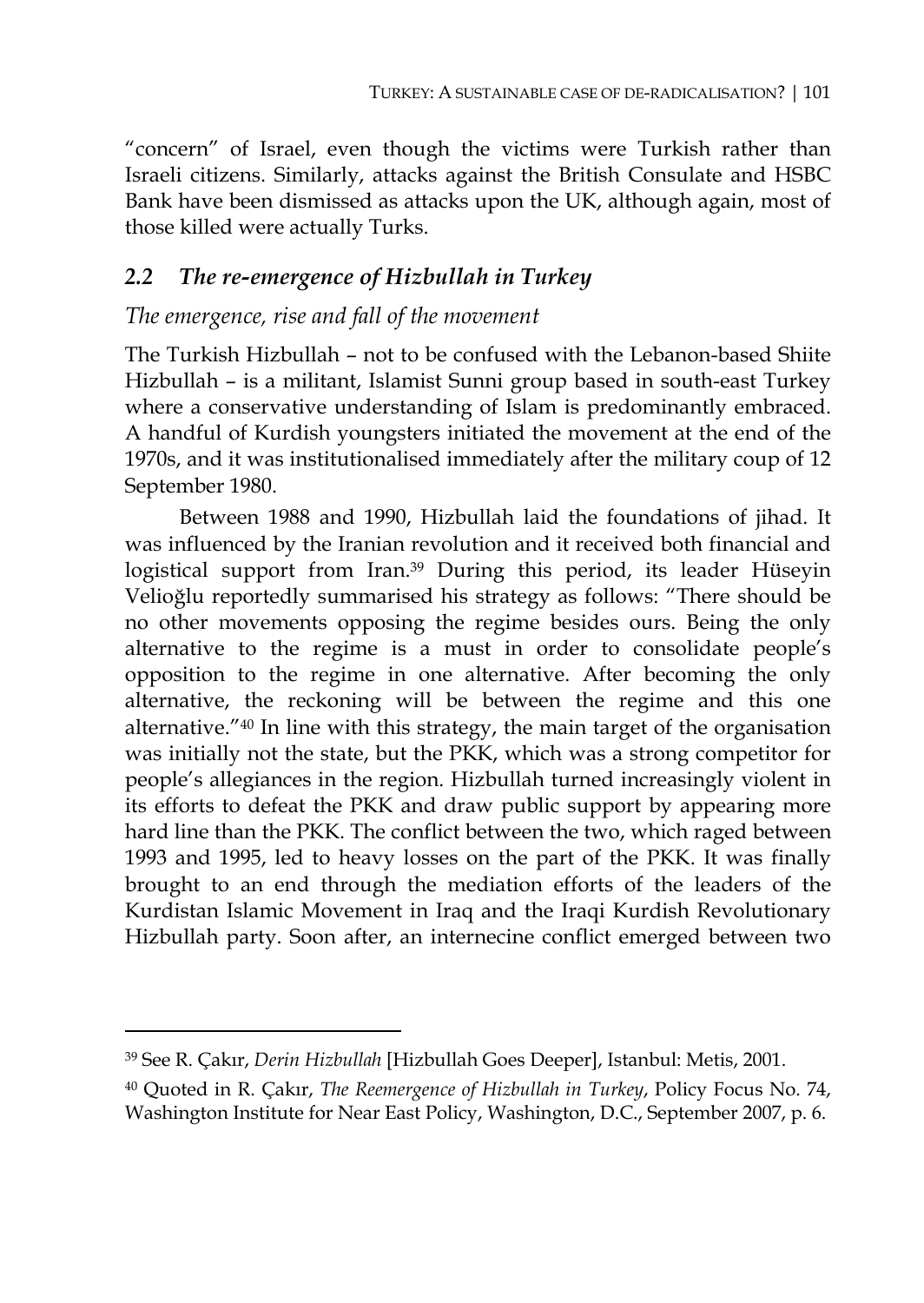factions within the organisation: the more moderate Menzil group argued for gradualism and the Ilimcis for imminent jihad, resulting in the success of the latter.

In the 1990s, the organisation began to expand its activities into western Turkey by carrying out a number of assassinations, which also paved the way to its decline. On 17 January 2000, the police raided a house in Istanbul, killing the organisation's leader Velioğlu and leading to a major clampdown of the organisation by the Turkish security forces. Approximately one year after this first operation, the organisation assassinated Diyarbakir's chief of police, Gaffar Okkan, as revenge for its leader's death. This resulted in a second crackdown against Hizbullah, where both the perpetrators of the assassination and the majority of the organisation's top leadership were caught. Some members fled abroad to Europe, Syria, Iran and Northern Iraq.

It is often argued that the Turkish security forces overlooked Hizbullah atrocities when the organisation was fighting the PKK in the 1990s, but there is no strong empirical proof to substantiate this claim. The data published by Turkey's semi-official news source, the Anatolia Agency, suggests that the security forces countered Hizbullah during the years the latter was working to eliminate its adversaries, despite the organisation's ability to establish strong control over the streets in many of south-eastern Turkey's towns and provinces.41 Still, it was only after the organisation had ended its operations against the PKK that the security forces went after it more aggressively. As one police report states, "[a]s activities declined, the number of operations increased…The most important factor in this case was that the security forces were too busy with the PKK, which was operating in the region and was more of a serious threat than Hizbullah in the years when Hizbullah was founded."42 That Hizbullah's operational strategy was more covert than the PKK's was another factor that contributed to Hizbullah's growth.

After the intensive crackdown, Hizbullah stopped its armed attacks (at least temporarily) and entered a phase of serious internal strife. The USled, post-11 September 'global war on terror' also contributed to this

<sup>41</sup> Ibid., p. 9.

<sup>42</sup> Quoted in ibid., p. 10.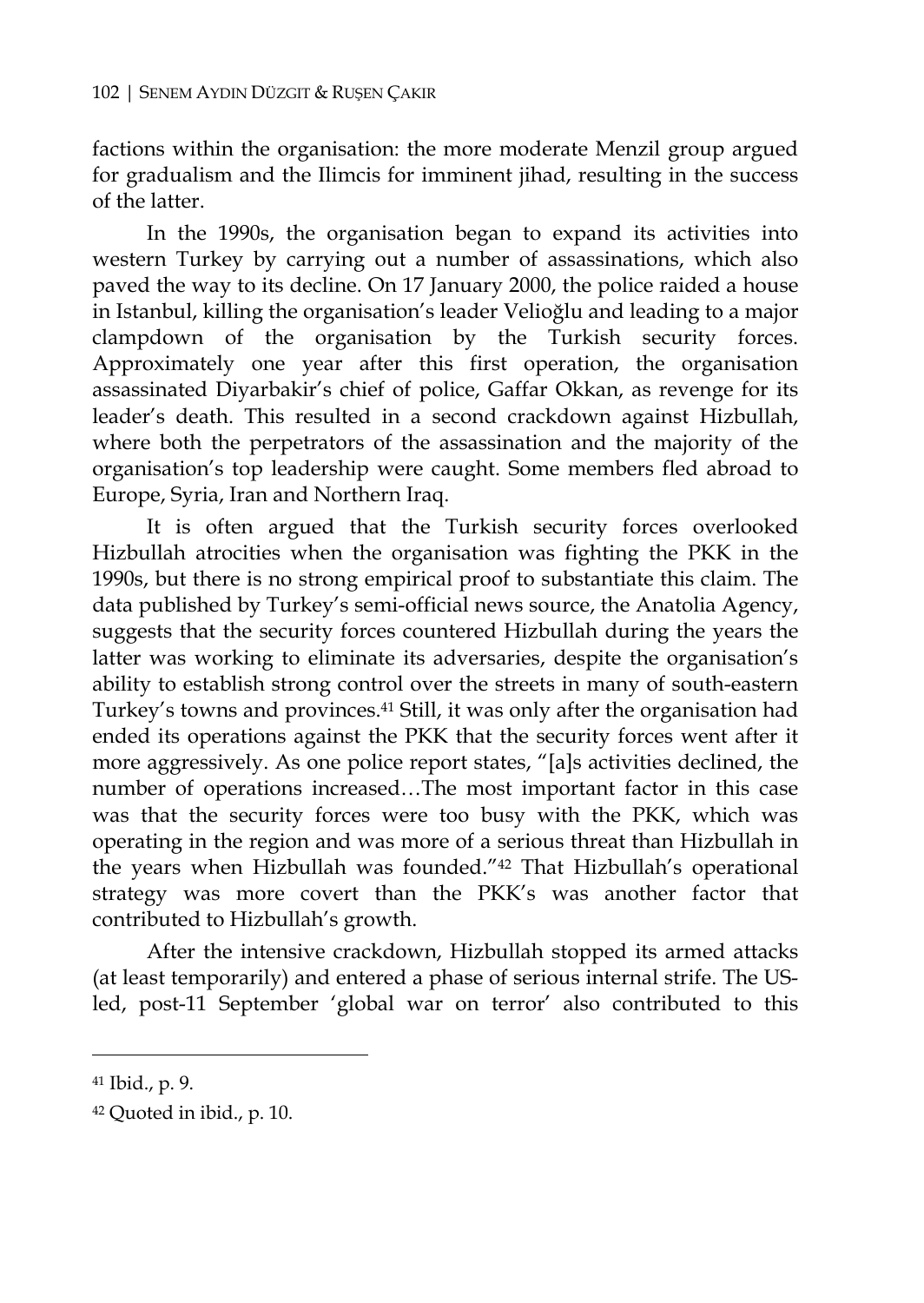process, as Hizbullah did not want to be another target of international powers seeking to fight terrorist groups. Furthermore, after 2002, Hizbullah escaped critical attention owing to Turkey's preoccupation with the PKK.

#### *Hizbullah's ideology*

 $\overline{a}$ 

The movement's leader, Velioğlu, identified three main stages culminating in the establishment of an Islamic state. The first one is 'propaganda', in which the Islamists would try to convince people to live in accordance with Islam and to establish an Islamic state. The next stage is 'community', in which the local communities would be reorganised in accordance with Islamic rules. The third and the final stage is 'jihad', in which armed struggle would be used to establish and defend the Islamic state. Party politics is considered a great sin that is strictly forbidden since it is perceived as recognition of the present establishment.43

The movement is primarily centred on Turkey's Kurdish-populated regions. Nonetheless, its aims are universalist, in the sense that it aspires to emancipate the entire Islamic society by seeking to "establish an Islamic system on earth that will demolish tyranny, injustice, segregation and exploitation".44 Hence, although most of its members are Kurdish, it does not pursue a Kurdish nationalist agenda.

For Hizbullah, 'jihad' and 'martyrdom' are inevitable. Martyrdom is valued very highly since it is considered the "greatest benefit for the Muslim *ummah* and the greatest investment for the *ummah*'*s* future".45 Contrary to most radical movements in the region, Hizbullah is not critical of tradition. Instead, it often praises traditional religious orders and sects in its propaganda material to gain popular support.

<sup>43</sup> M. Kürsad Atalar, "Hizbullah of Turkey: A Pseudo-Threat to the Secular Order", *Turkish Studies*, Vol. 7, No. 2, 2006, p. 327.

<sup>44</sup> I. Bagasi, *Kendi Dilinden Hizbullah ve Mücadeleden Kesitler* [Hizbullah in Its Words and Important Aspects of the History of the Struggle] (unknown publisher), 2004, p. 56.

<sup>45</sup> F. Hamza, "Sehadet bir Ruhtur", *Inzar Dergisi*, Vol. 17, February 2006, quoted in Bagasi (2004), *supra.*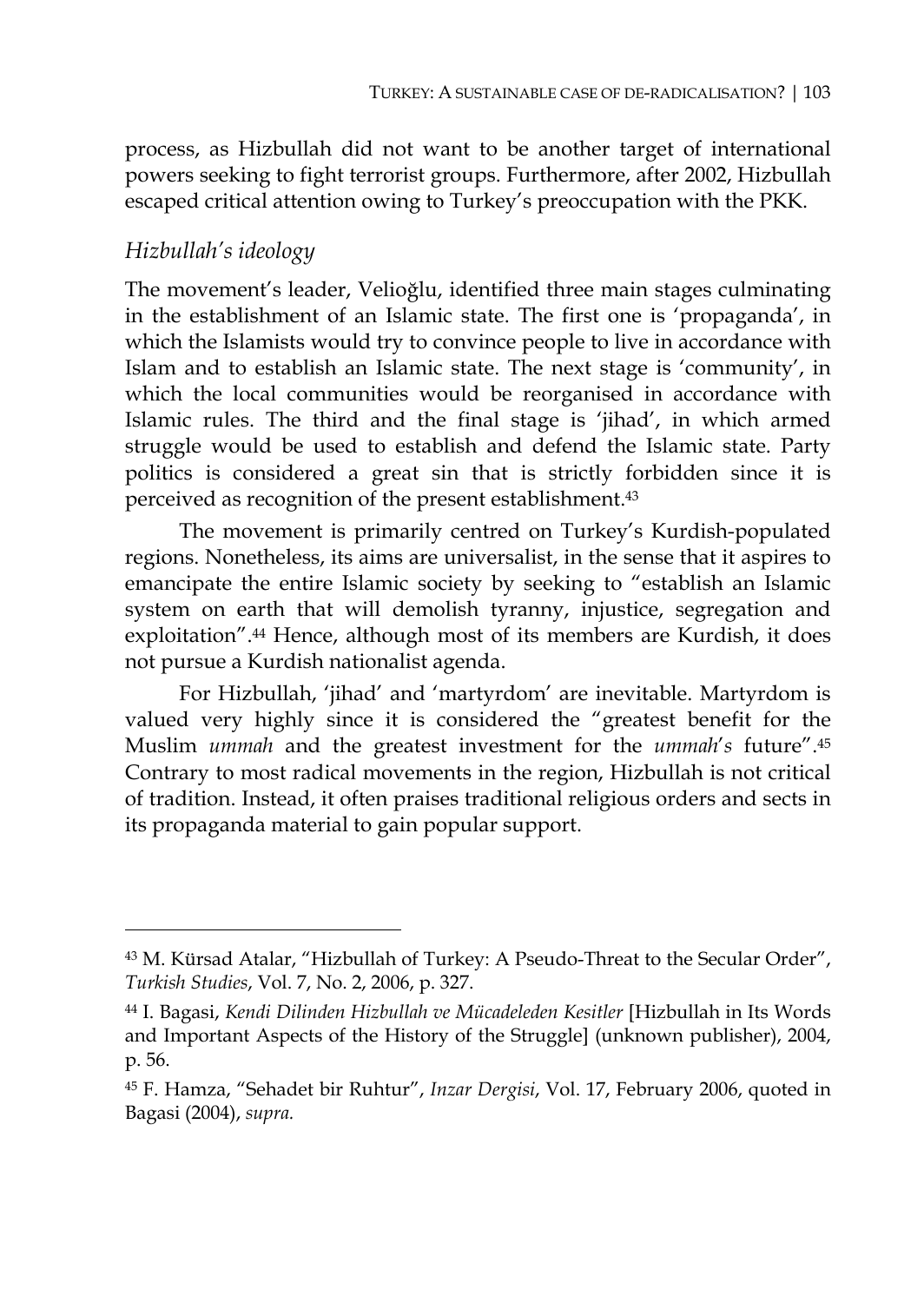## *Revival of Hizbullah*

Despite the massive clampdown, Hizbullah is still alive in Turkey. The resurgence of the organisation was confirmed in a 2007 briefing to a group of parliamentarians by the head of the National Intelligence Organisation, in which it was stated that Hizbullah was awakening after a long period of silence.46 Following this assessment, the National Security Council reached the same conclusion in November 2006 during a meeting that dealt with the organisation. This revival has come with a fundamental change in strategy, however, which involves a shift from violence to grassroots support. Firat News Agency, known for its close relations with the PKK, claimed in December 2006 that Hizbullah had become 'civilianised' and had begun to raise funds and organise social activities through institutions, primarily through an association known as Mustazaflar Dernegi [Association of the Oppressed]. The most striking example of its new strategy, which includes being more visible, was a gathering held in February 2006 in Diyarbakir, where tens of thousands of people protested about the cartoons of the Prophet Muhammad in the "Respect to the Prophet" rally. The second major example came during another rally in Diyarbakir, called "Love to the Prophet", which took place in April 2006 and was similarly attended by tens of thousands.

Hizbullah now functions legally, through existing associations and by publishing periodicals, books and a weekly newspaper. This can be deemed a radical change, given that the organisation had in the past not published a single pamphlet or organised a single public meeting for propaganda purposes. It now argues that Muslims have to make use of communication and information technology in "serving the aims and targets of the Islamist case" as a platform for "education, invitation and communication".47 In line with this, the organisation's members and sympathisers within and outside Turkey have also begun to communicate through the Internet.48 Social connections among its members have intensified.

 $\ddot{\phantom{a}}$ 

<sup>46</sup> Çakır (2007), op. cit., p. 13.

<sup>47 &</sup>quot;From the Editor", *Intizar*, November 2008.

<sup>48</sup> The most popular website is www.yesrip.com.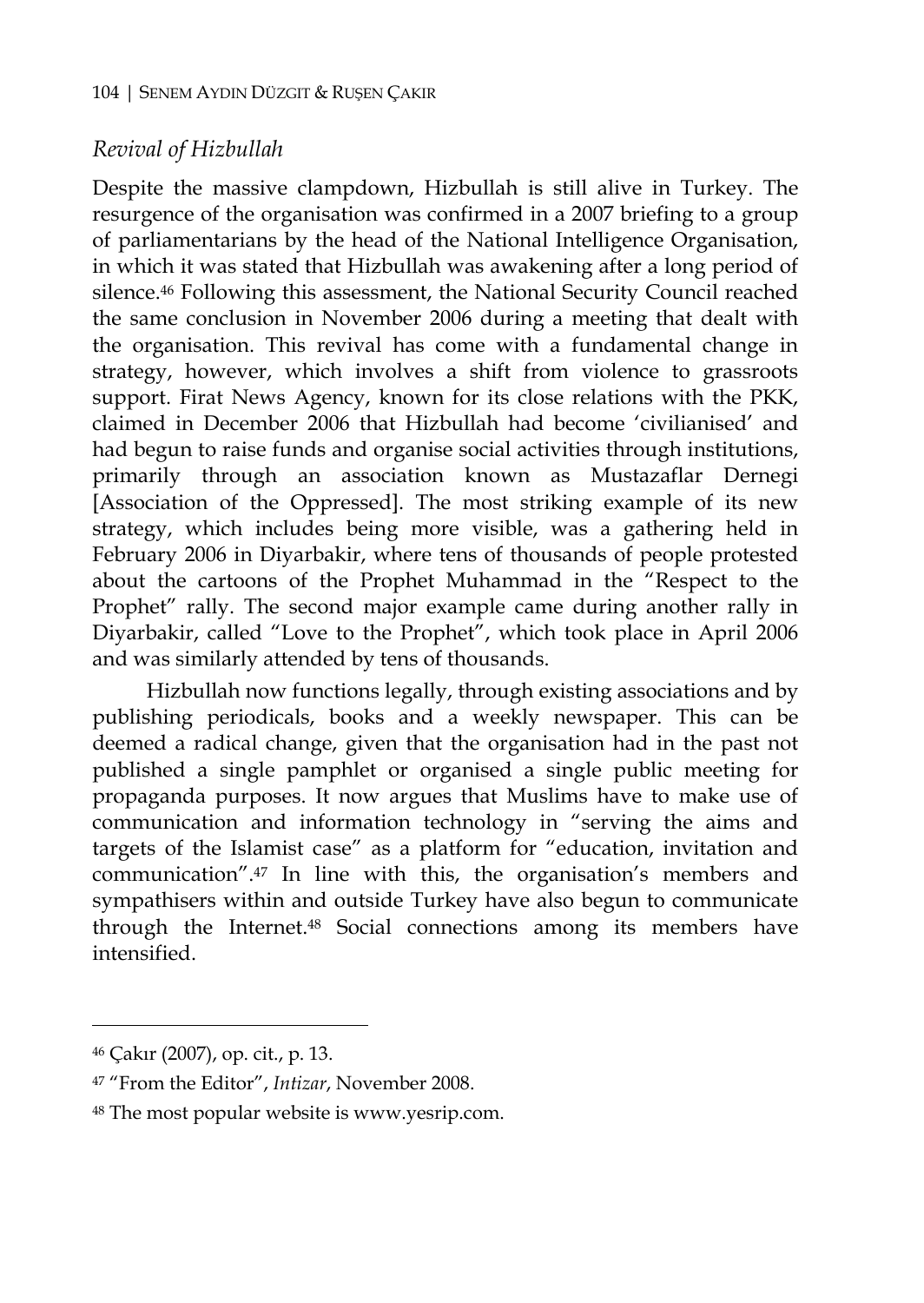These developments suggest that, unlike in the past, the new version of Hizbullah wants neither to entrap itself in an all out war with the state nor to be washed away by a spiral of violence. Thus, one may be tempted to define this transformation as a case of 'de-radicalisation' of the Turkish Hizbullah, in the sense that the organisation no longer resorts to violence. Nevertheless, given the organisation's history of atrocities and brutality, its full abandonment of violence is difficult to imagine. The members of the organisation have so far not acknowledged their violence in any of their publications. Instead, they view past deeds as acts of "self-defence" committed in response to the attacks of the "enemies of Islam", such as the Turkish state.49 Furthermore, the members' continued praise of former leader Velioğlu as the 'martyr guide' lends credence to the organisation's respect for violence. Hence, it can be argued that once it feels securely grounded, a now-docile Hizbullah could indeed turn violent.

#### *Hizbullah, Europe and the al-Qaeda connection*

 $\overline{a}$ 

It is reported that since 2002, Hizbullah has intensified its actions among Kurds in Europe, mainly through the similar strategy of establishing associations, organising discussion groups and socialising at activities such as weddings.50 In fact, its new leader, Isa Altsoy, was a former member who took refuge in Germany after the major clampdown by the Turkish security forces. One of the fundamental strategies of the new leader is to firmly establish Hizbullah in Europe by expanding its support base among the Kurdish expatriates on the continent and by profiting from the freedoms in the EU.

Some political analysts have also hinted at a connection between Hizbullah and al-Qaeda, suggesting that Hizbullah might be a bridge between Europe and Iraq for foreign fighters. Through their Internet statements, Hizbullah members fiercely deny any connection with al-Qaeda. Indeed, drawing similarities between the radicalism of an Iranian revolution-inspired Hizbullah and that of al-Qaeda would be a serious

<sup>49</sup> M. Zeki Güney, "Şehit Rehber Hüseyin Velioglu'nun Mücadelesi Üzerine" [On the Struggle of the Martyr Guide, Hüseyin Velioglu], *İntizar*, No. 2, April/May /June 2008.

<sup>50</sup> S. Cagaptay and E. Uslu, "Hizballah in Turkey Revives", PolicyWatch No. 946, Washington Institute for Near East Policy, Washington, D.C., 2005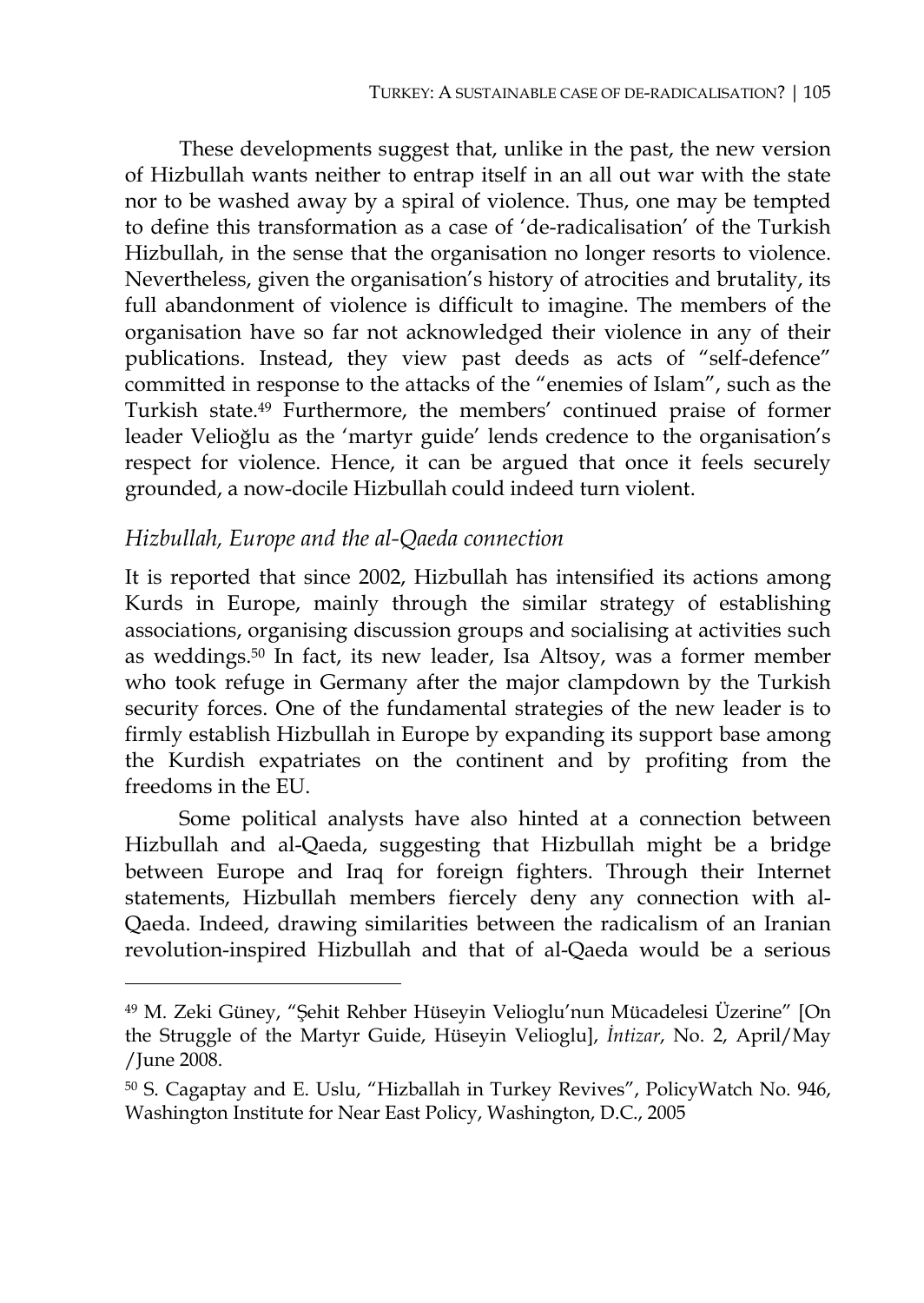mistake. There is no substantial evidence to confirm such a connection. Even so, although it can be held that the current disarmament of Hizbullah makes tactical cooperation unlikely, one cannot rule out the possibility that Hizbullah may work with al-Qaeda operationally.

# *Countering Hizbullah*

 $\overline{a}$ 

Hizbullah is currently thriving in Turkey's south-east. Turkish security forces have clearly underestimated its resurgence after a major clampdown on the organisation. While the PKK's status among the Kurds in the southeast is declining, Hizbullah has been developing projects to fight poverty and to increase its social status in the region.51 It seems to be attracting significantly more supporters than the PKK to take part in the demonstrations held by its legal organisations. Developments in Iraq and in the region as well as the PKK's stagnating political crisis have favoured Hizbullah's emergence as an alternative to the PKK in south-eastern Turkey. The AKP's single party rule is also believed to have facilitated the actions of the organisation. The AKP's rise has further legitimated various political interpretations of Islam and has consequently created room for organisations like Hizbullah to exist. It can even be contended that the moderation of political Islamist parties operating at the legal level have actually increased the attractiveness of Hizbullah in the post-11 September context.

An exhaustive analysis of the present and future of Hizbullah would require scrutinising Lebanon's Hizbullah, Hamas, Iraq's Muqtada al-Sadr movement and Afghanistan's Taliban, in that order. All these organisations emerged as second fiddles to violent nationalist or traditionalist groups and remained so for a long time. Yet, with the exhaustion and degeneration of the main structures (leftist movements and Amal in Lebanon, Fatah and the PLO in Gaza and the West Bank, all of the traditional mujahidin organisations in Afghanistan, and SCIRI and Dawa in Iraq), these 'second fiddles' reached out to large audiences that viewed them as both fresh blood and the only hope. This state of exhaustion is somewhat present in south-eastern Turkey (regarding the PKK) and currently throughout the rest of the country (regarding the AKP). That being the case, it can be

<sup>51</sup> S. Öztürk, "İste MGK'da Ele Alinan Hizbullah Dosyasi" [Here is the Hizbullah File Assessed at the National Security Council], *Hürriyet*, 16 April 2007.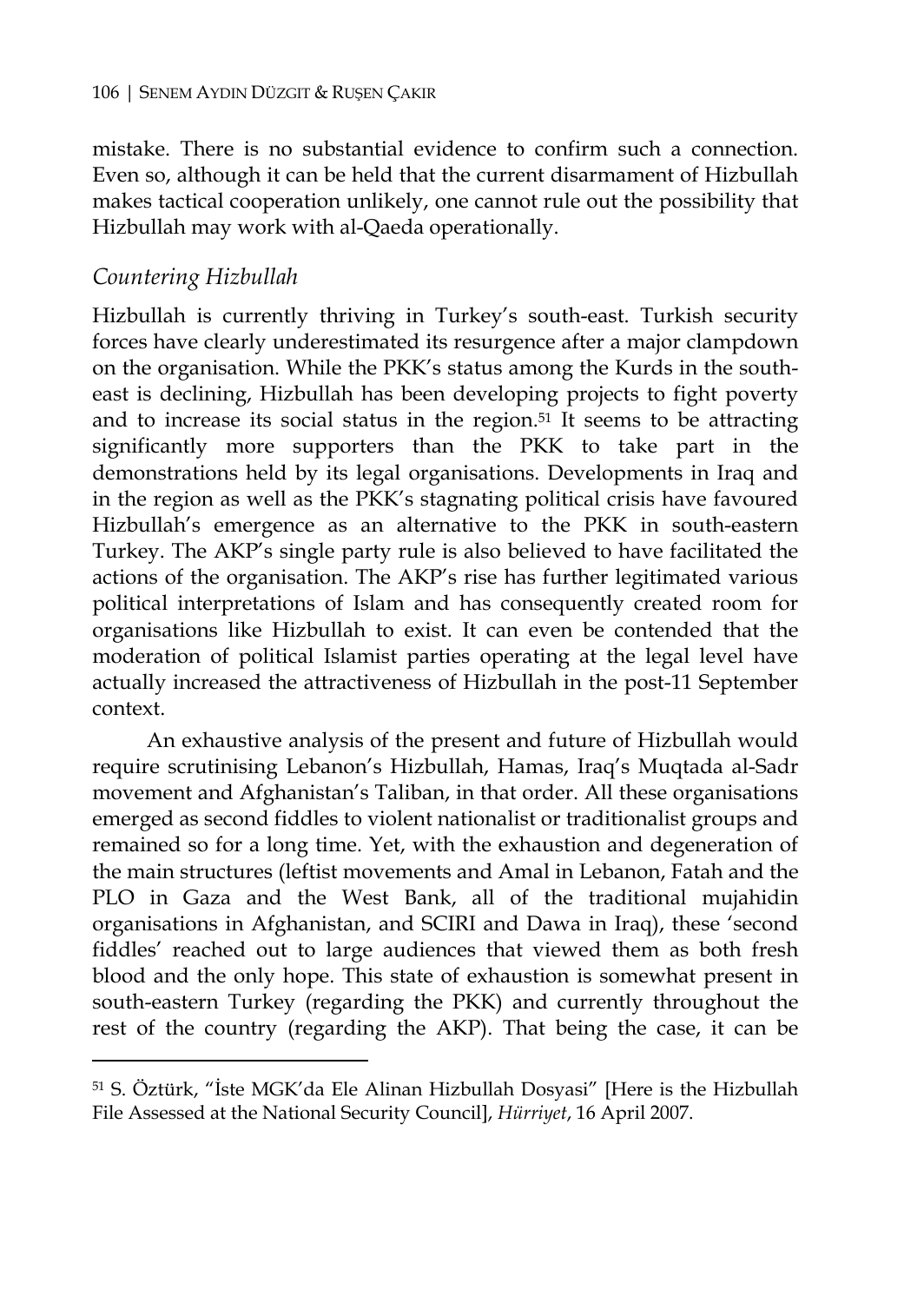argued that Hizbullah has viable prospects for the future in the sense that it can become an influential power in south-eastern Turkey in the mould of Lebanon's Hizbullah and Hamas.

The rise of Hizbullah would likely result in a less stable south-eastern Turkey, a region that already requires far-reaching reforms on Turkey's road to EU accession. This necessitates careful scrutiny of Hizbullah's actions, including its use of media and other means of propaganda. Cooperation with European governments is crucial since the organisation is reported to have growing financial and social networks in Europe. Furthermore, possible networks and connections between Hizbullah and other radical groups with which it has strong potential to enjoy closer links – such as al-Qaeda – also need to be carefully observed for the wider interests of the West. The brutal Hizbullah atrocities of the 1990s and their denial by the present organisation should serve as a warning that the possibility of its further radicalisation remains serious. Even if violence is dropped for good, there are grave doubts over the compatibility of Hizbullah's ideology with democracy and fundamental freedoms.

# **Conclusions**

Political Islam in Turkey has given rise to cases of de-radicalisation at two different but related levels. One concerns the political party system, where there has been a significant moderation of ideology and policy from the Welfare Party to the AKP. The second one concerns the revival of Turkey's radical and violent Islamist group, Hizbullah, which now employs the legal means to increase its grassroots support in south-east Turkey. Neither instance nor kind of moderation should be taken for granted, however. The sustained moderation of the AKP will depend on the emergence of a strong secularist and democratic opposition, economic performance, progress in democratic consolidation and a strong EU anchor. The future course of Hizbullah is harder to tell. So far, the organisation has not dealt with its violent past nor officially renounced violence in any of its recent propaganda tools. Moreover, its ideology, discernable mainly from the variety of publications it currently produces, still espouses the establishment of an Islamic state, with weak democratic credentials. This situation requires caution and closer inspection by both Turkey and the EU, not only because the organisation is expanding among Kurds in Europe, but also because of its suspected operational links with other radical groups, notably al-Qaeda.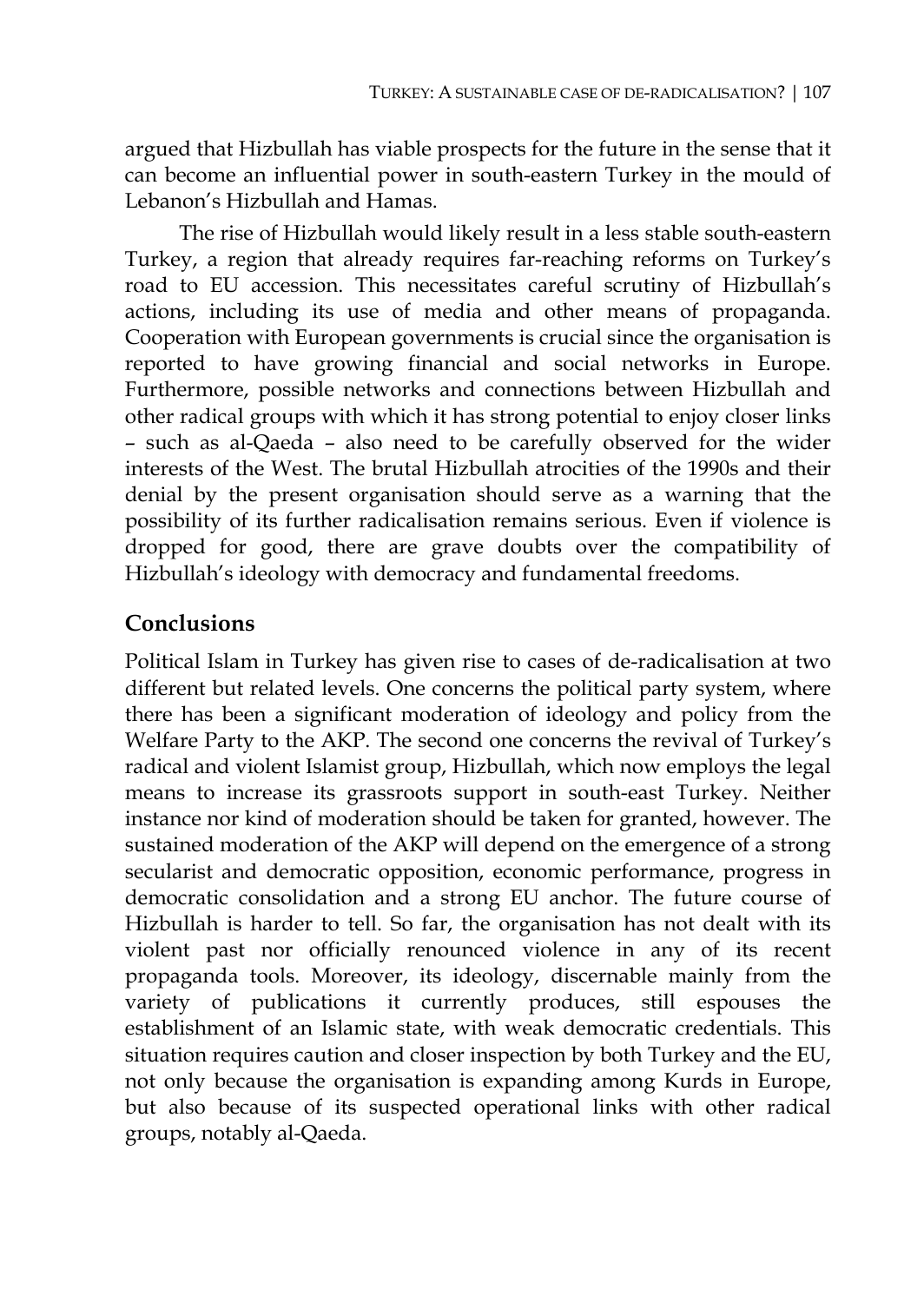# **6. THE RADICALISATION OF MODERATE ISLAMIST PARTIES: REALITY OR CHIMERA?**  *ANA ECHAGÜE*

arnings about the impending radicalisation of moderate Islamist parties have become commonplace. Islamist parties are disappointed by their experience of playing by the 'rules of the **W** arrings about the impending radicalisation of moderate Islamist parties are disappointed by their experience of playing by the 'rules of the game'. They have come to realise that participation in only partially liberalised political systems does not translate into influence in decisionmaking. Many observers argue that consequently they are ready to take a more radical approach to achieve change.

In contrast to other contributions in this volume, this chapter argues that there is little evidence that mainstream Islamist parties are moving in this direction. The threat of radicalisation is used by incumbent regimes to justify their clampdown on these parties, while moderate Islamist parties actually continue to emphasise their commitment to the political process. They have certainly become frustrated with the limits placed on their political participation. And voters have become disengaged. But the moderate parties themselves remain committed to the political process and they have not adopted more extreme positions. Suggestions that the EU's support for partial processes of liberalisation is fomenting re-radicalisation are not convincing.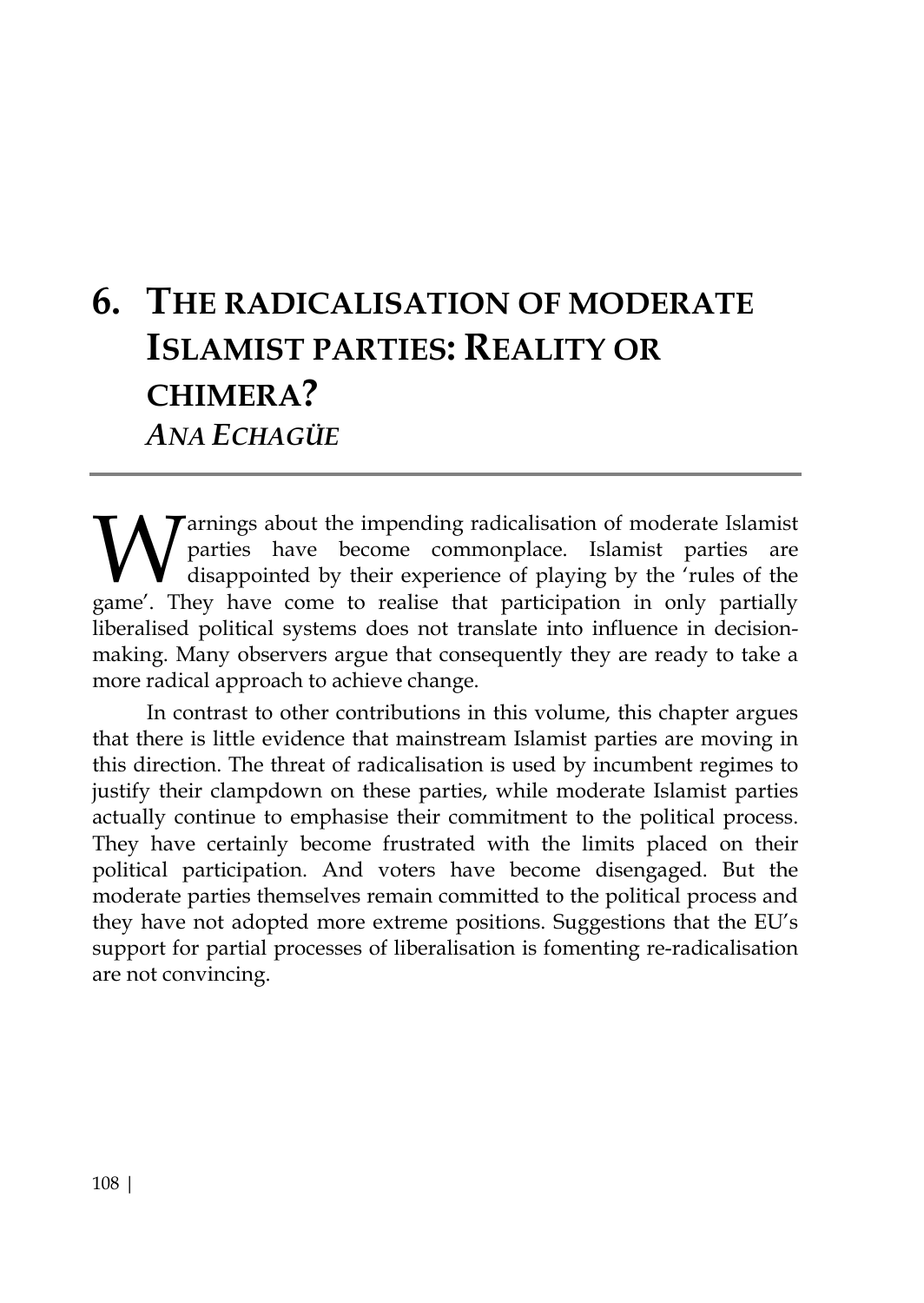## **Towards participation**

Moderate Islamists have been increasingly willing to participate in the political system and renounce the use of violence.1 They seek gradual reform within the constraints of existing political institutions rather than a radical overthrow of the system as a whole.2 Yet a fear persists that "commitment to the procedural rules of democratic elections is not the same as commitment to democratic politics or governance" and that some groups may not "themselves engage in violence but…condone, justify, or even actively support the violence of others".3 Proponents of this view fear that Islamists are only feigning moderation.4 That is why much of the debate about Islamist movements has focused on whether their participation in elections is only a strategy to seize power or whether they are truly committed to the values of democracy.

Some authors advocate focusing on parties' "core beliefs" and attitudes towards specific issues such as minorities and women.5 But shifting the debate from an emphasis on political behaviour to the plane of values, and possibly culture and identity, risks opening the door to the stigmatisation of political actors on the bases of normative judgments. Where these actors are seen as opposed to European values, they are more likely to be labelled 'radical'. In any case, Islamist parties do not have a monopoly on illiberal views, which are often widespread across all parties and frequently a reflection of the beliefs widely held by society. Use of a common, political and procedural framework as a standard for engagement would avoid singling out Islamists as ideological actors and would be more practical. The EU should encourage participation across the board rather than try to pick winners based on their beliefs.

<sup>1</sup> M. Asseburg (ed.), *Moderate Islamists as Reform Actors: Conditions and Programmatic Change*, SWP Research Paper No. 4, Stiftung Wissenschaft und Politik, Berlin, April 2007, p. 9.

<sup>2</sup> J. Schwedler, *Faith in Moderation: Islamist Parties in Jordan and Yemen*, Cambridge: Cambridge University Press, 2006, p. 8.

<sup>3</sup> T. Cofman Wittes, "Islamist Parties: Three Kinds of Movements"*, Journal of Democracy*, Vol. 19, No. 3, July 2008.

<sup>4</sup> Schwedler (2006), op. cit., p. 120.

<sup>5</sup> Wittes (2008), op. cit., pp. 9-10.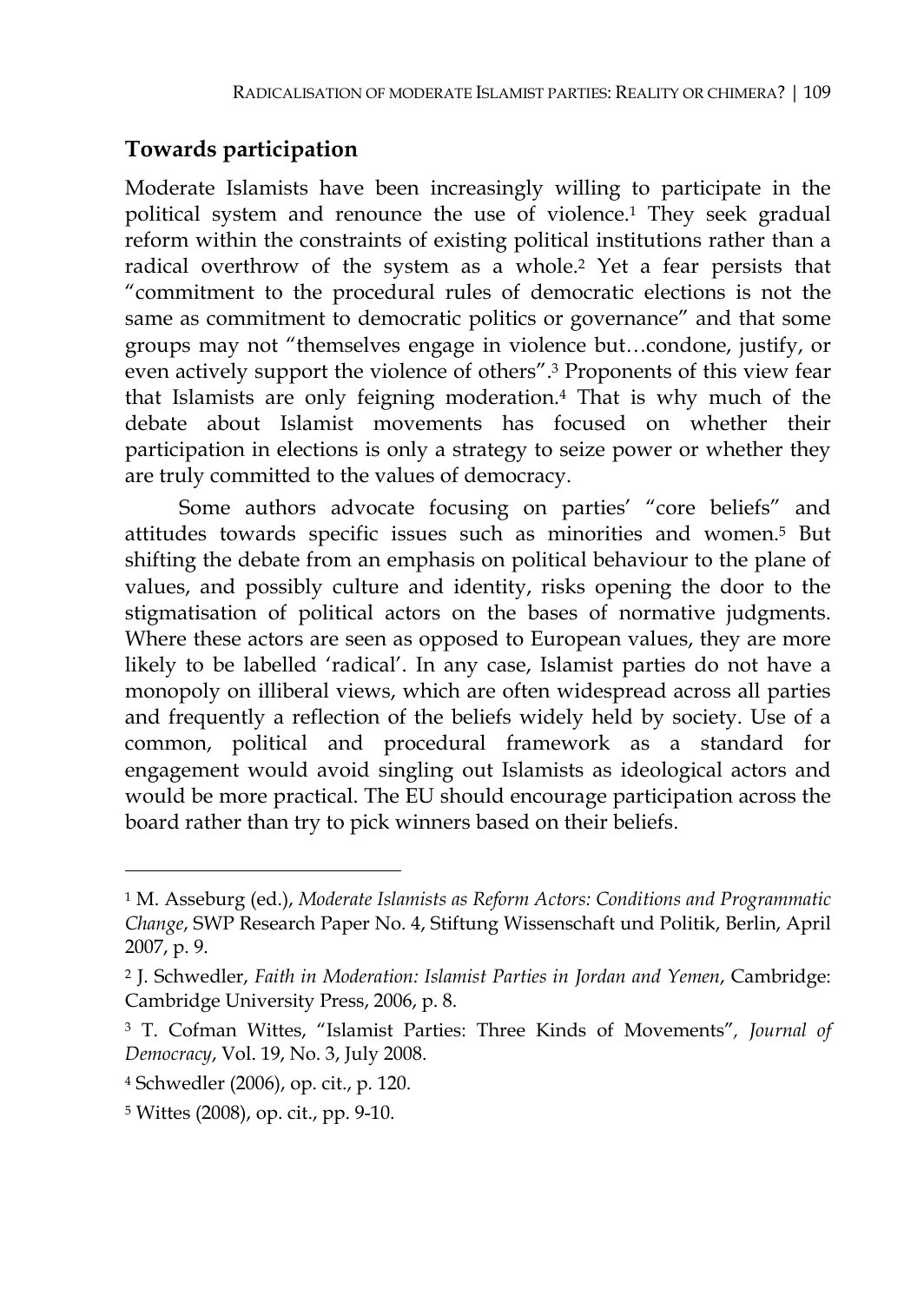Furthermore, although moderate Islamists defend socially conservative positions, they advocate reform of the political system and call for a strengthening of parliament, increased participation, a clear division of powers and an independent judiciary, an end to corruption and a focus on governance and respect for human rights – all goals in line with EU principles. They seek gradual reform within the existing system and do not question the legitimacy of the state or the political framework. Their approach to the realisation of power is gradualist, centred on persuasion and a peaceful Islamisation of citizens, demands for Islamist policies from government and exemplary behaviour as observant Muslims:6 "The Muslim Brotherhood believes in changing society from the bottom up. Our patient and incremental approach is working…We know our strategy will take a long time to yield results but we are committed to this course and are determined not to waste our resources on futile actions."7

They participate in elections, and aware of the limitations posed by state control, attempt to find room to contest state power. They make the most of any political openings offered by the regimes<sup>8</sup> and generally have a much broader support base than any other opposition group.

Islamist parties have traditionally emerged from wider social movements, with the party designed as the institutional branch of the original organisation. In some cases, when a party is formed, a distinction is drawn between missionary (*dawah*) and political activities, while in others the party's activities are perceived as only one element of the organisation's general political and social activities. In the latter case, the party's organisational loyalties remain indirect, the external organisation is the leadership's source of legitimacy and the party depends on external resources for mobilisation, support, financing and human resources – all of which undermine the party's institutionalisation. Alternatively, parties that have a degree of autonomy from their founding organisation are better able to adapt to the political workings of the system and evolve into a 'normal'

<sup>6</sup> R.S. Leiken and S. Brooke, "The Moderate Muslim Brotherhood", *Foreign Affairs*, Vol. 86, No. 2, March/April 2007.

<sup>7 &</sup>quot;An Interview with Abdul Monei Abu El-Foutouh, Member of the Guidance Bureau of the Muslim Brotherhood", *Islamism Digest*, August 2006.

<sup>8</sup> Asseburg (2007), op. cit., p. 5.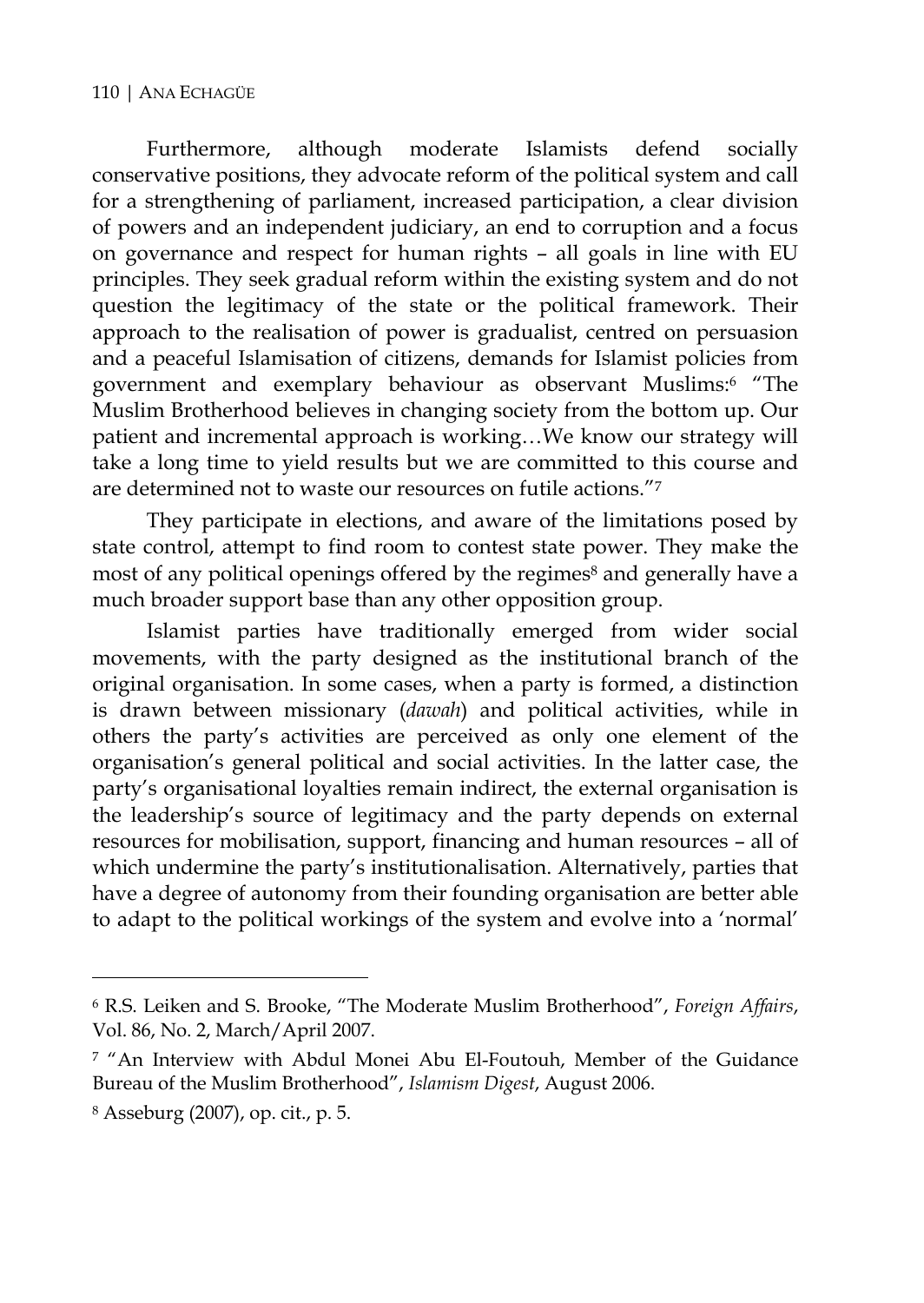political party, open to new members, adapting and compromising.<sup>9</sup> Formal recognition on the part of the EU and member states of parties, as distinct from movements, could be an incentive with respect to 'normalising' these parties.

In Morocco, for example, the May 2003 attacks in Casablanca led to a review within the Party for Justice and Development (PJD) of the relationship between the movement and the party. A division of labour was agreed, with party responsibilities including the reform of state institutions and policies, and movement responsibilities focusing on education and missionary activities. Parallel organisations, a party newspaper and the diversification of party income reflect this division. Still, some contend that a relationship of informal dependency remains between the party and the movement, such that the former's success depends on the support of the latter.10 The Egyptian Muslim Brotherhood is divided between reformists, who favour the formation of a party as a platform to spread its message, and conservatives, who represent the controlling majority and do not make the distinction between missionary and political activities. In instances where Islamists have severed their connection with missionary activities, they have often been the object of attacks by non-politicised Islamist forces, which have accused them of pragmatism with the implied charge of straying from true Islamic values.11

EU policy-makers should also make an effort to distinguish among the different groups and tailor their approach accordingly, rather than lump together all groups under an overarching Islamist label. Islamist groups include *legal parties* (the Islamic Action Front or IAF, al-Indab, al-Asalah and al-Islah), often allied with the regime, which have participated in government and are trying to achieve change from within or are even more conservative than the regime itself. There are also *legal opposition parties*, brought into the system but which do not participate in government

<sup>9</sup> E. Wegner, *The Contribution of Inclusivist Approaches towards the Islamist Opposition to Regime Stability in Arab Status: The Case of the Moroccan Parti de la Justice et du Développement*, EUI Working Papers, RSCAS No. 2004/42, European University Institute, Florence, pp. 5-6.

<sup>10</sup> Ibid., p. 12.

<sup>11</sup> A. Hamzawy, "Where Now for Islamists?", *Al Ahram Weekly*, No. 900, 5-11 June 2008(a).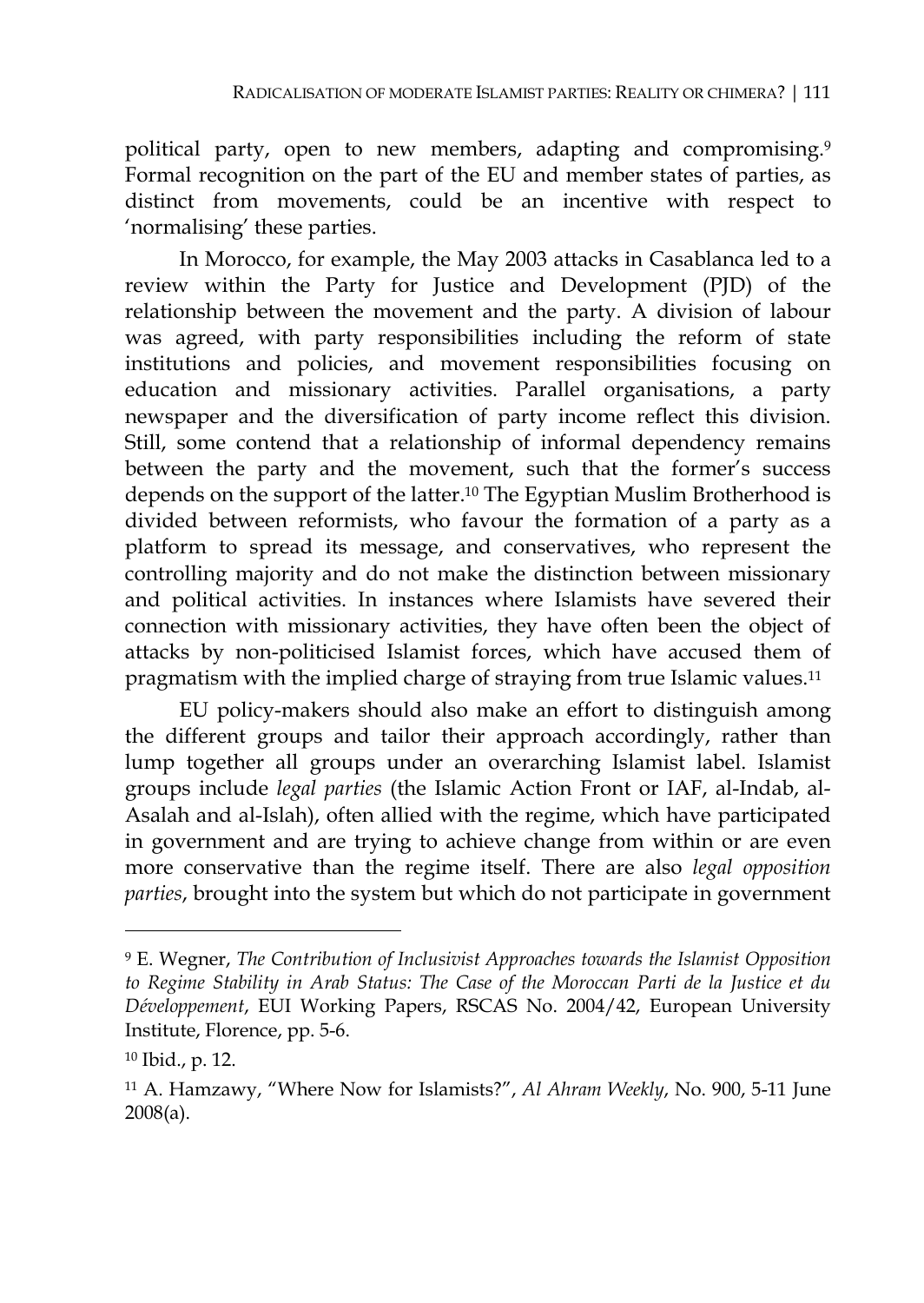(e.g. the PJD and al-Wefaq), either owing to self-imposed limitations or to those imposed by the regime. In addition there are groups that lack formal political recognition but which still engage in the political process through independent representatives (Egypt's Muslim Brotherhood or Kuwait's Islamists). The non-violent end of the Islamist spectrum also includes groups outside the political process that lack legal recognition and are unable or unwilling to participate in the political process. Some choose to operate outside the system (the Justice and Charity Party and the Haq group), rejecting the rules established by the regime but still engaging with it in an effort to affect change. Others are banned or illegal parties that are striving for legalisation and are willing to work within the democratic processes (al-Wasat).

The view that electoral commitment by Islamists is only tactical and cynical – an issue of 'one person, one vote, one time' – reflects the fear that often paralyses EU policy towards Islamist parties. But the importance given to a distinction between instrumental and principled attachment to elections is overblown. Choosing to participate in pluralist political practices may make sense strategically, but even to be considered it is necessary to be able to justify it in terms of ideology. For example, the Muslim Brotherhood has justified participation on the grounds that "the *umma* [the Muslim community] is the source of *sulta* [political authority]" and an Islamic society will naturally support Islamic leaders.12 Furthermore, participation by Islamists in elections requires a broadening of boundaries in order to allow for the inclusion of a wider diversity of actors, practices and narratives.13 A discursive shift can then lead to the emergence of a normative commitment that validates the concept of elections. Regardless of whether Islamist participation in elections has been prompted by self-interest or a commitment to the logic, if not the spirit, of electoral engagement, it has encouraged acceptance by many Islamists of the electoral principle.14

<sup>12</sup> Leiken & Brooke (2007), op. cit., p. 110.

<sup>13</sup> Schwedler (2006) op. cit., p. 152.

<sup>14</sup> J. Piscatori, *Islam, Islamists and the Electoral Principle in the Middle East*, International Institute for the Study of Islam in the Modern World, Leiden, 2006.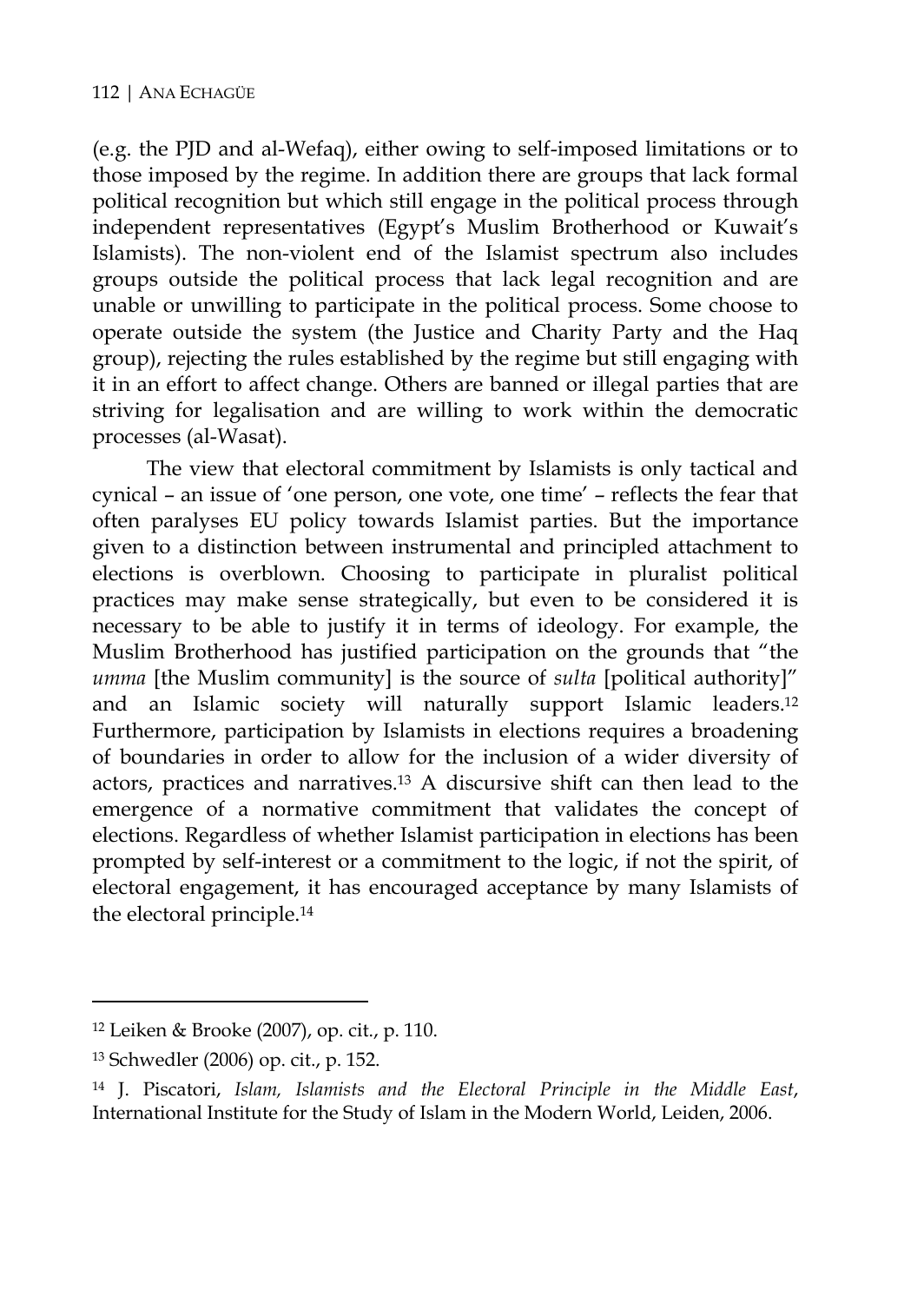In general, the participatory experience is said to exercise a socialising, feedback effect,<sup>15</sup> which should appeal to EU policy. It is widely assumed that the political integration of Islamists generally leads to their moderation. The "learning hypothesis" or "inclusion–moderation hypothesis" states that participation in the political arena will socialise Islamist groups towards a more pragmatic approach.16 The institutional constraints of the political system together with the exposure to alternative views are believed to play a moderating role. Participation in the political system leads to both technical and behavioural adaptation. At a more technical level, in order to benefit from inclusion, Islamists have to develop competencies in the rules of the game, including bargaining, budget constraints, drafting and proposing legislative initiatives and the formation of strategic alliances. In behavioural terms, adaptation to the system can lead to the internalisation of participatory and pluralist practices, which may eventually be reflected in the parties themselves. Indeed, both internal group organisation and decision-making practices have become more participatory in most Islamist parties, with internal structures now generally involving mechanisms for accountability and structures of representation.

Although some authors go as far as to argue that inclusion in pluralist political processes may lead political actors gradually to adopt more open and tolerant views, this is difficult to assess. What does seem to be the case is a greater parliamentary focus on issues of constitutional reform and pragmatic, policy-oriented economic and social matters to the detriment of questions related to religious faith. Political pragmatism has started to take precedence over the clear definition of a recognisable ideology.17 In adapting to the informal rules of the system, Islamist actors

<sup>15</sup> Ibid., p. 23.

<sup>16</sup> K. Niethammer refers to the "learning hypothesis" in "The Paradox of Bahrain: Authoritarian Islamists through Participation, Pro-Democratic Islamists through Exclusion?", in M. Asseburg (ed.), *Moderate Islamists as Reform Actors: Conditions and Programmatic Change*, SWP Research Paper No. 4, Stiftung Wissenschaft und Politik, Berlin, April 2007, p. 45. Schwedler (2006, op. cit.) explains the "inclusion– moderation hypothesis".

<sup>17</sup> S. Amghar, "Morocco", in M. Emerson and R. Youngs (eds), *Political Islam and European Foreign Policy,* CEPS, Brussels, 2007, p. 16.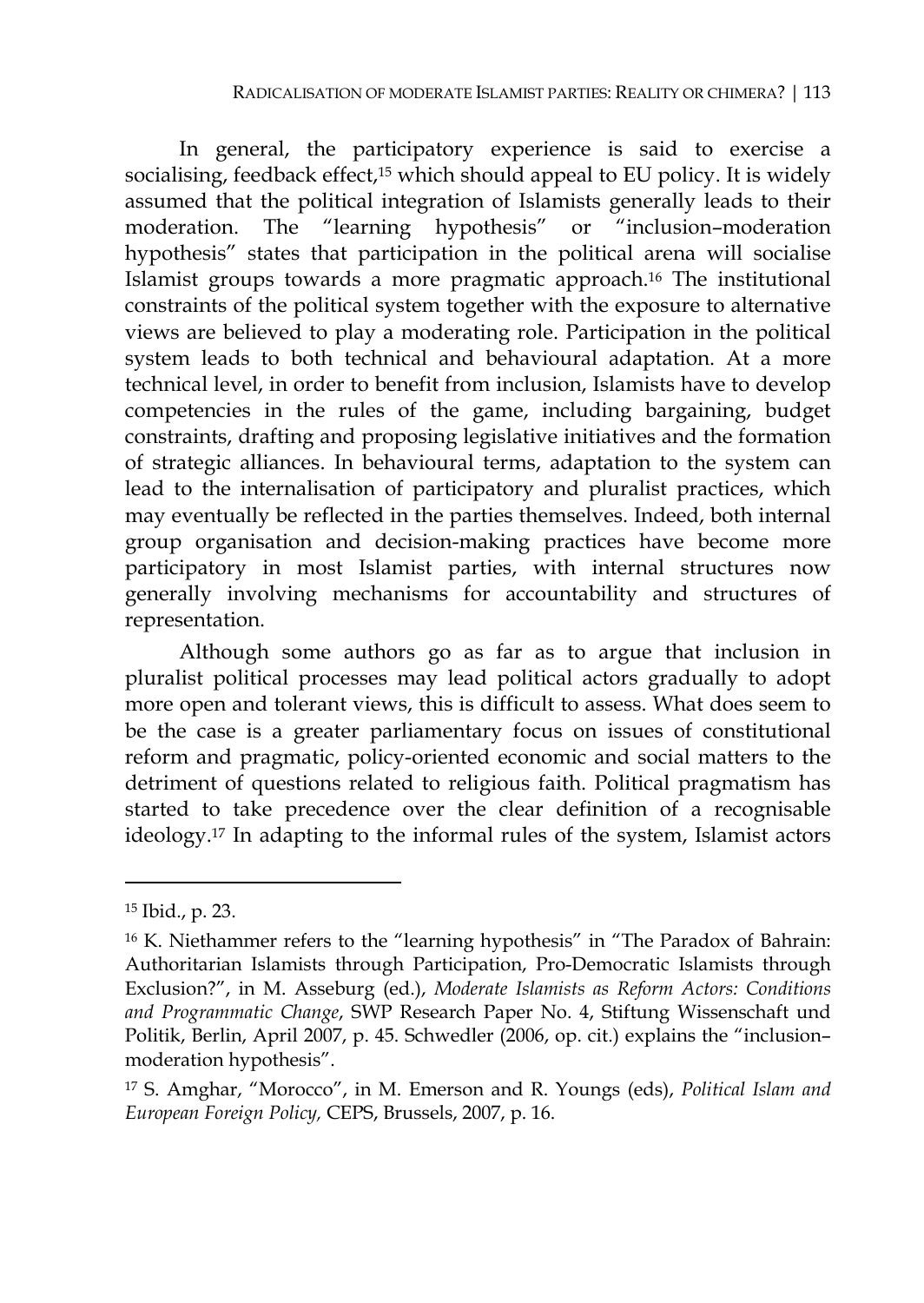have become more willing to compromise, tailoring their agendas to changing external circumstances and thus behaving in a manner similar to other political actors.18

For example, in Morocco the PJD's parliamentary activism during the 2002–07 parliament stands in stark contrast to their emphasis on ethical and religious issues during the 1997–2002 cycle. As do most other Islamist parties, they now focus on the independence of the judiciary, expanding the supervisory and legislative powers of the lower house and ensuring that the executive branch is accountable to parliament as well as on issues such as corruption, unemployment and poverty.<sup>19</sup>

In the beginning, we focused on articulating general principles. Over time, we became more experienced and capable of evaluating government policy in a detailed way, as well as making political deals. This is progress, and we are looking to expand this expertise in the future.20

Similarly, since the MB won 20% of the assembly in Egypt in 2005, MPs have focused on concrete matters such as affordable housing rather than on cultural and religious issues. They have also striven to coordinate their legislative efforts by forming an internal experts committee that groups Brotherhood candidates according to their specialties. These electoral advances and their moderate, practical criticisms have made for an increasingly tense relationship with the Egyptian government.<sup>21</sup>

In an interview, Badr Al Nashi, president of the Islamic Constitutional Movement (ICM) in Kuwait stated that

I also believe that participating in the legislature has increased ICM interest in issues of political reform and development.

21 Leiden & Brooke (2007), op. cit., p. 114.

 $\ddot{\phantom{a}}$ 

<sup>18</sup> I. Werenfels, "Algeria's Legal Islamists: From 'Fifth Column' to a Pillar of the Regime", in M. Asseburg (ed.), *Moderate Islamists as Reform Actors: Conditions and Programmatic Change*, SWP Research Paper No. 4, Stiftung Wissenschaft und Politik, Berlin, April 2007, pp. 40-41.

<sup>19</sup> A. Hamzawy, *Party for Justice and Development in Morocco: Participation and its Discontents*, Carnegie Paper No. 93, Carnegie Endowment for International Peace, Washington, D.C., July 2008(b), p. 12.

<sup>20 &</sup>quot;Interview with Saad Eddin Al Othmani, former leader of the PJD", *Arab Reform Bulletin*, December 2005.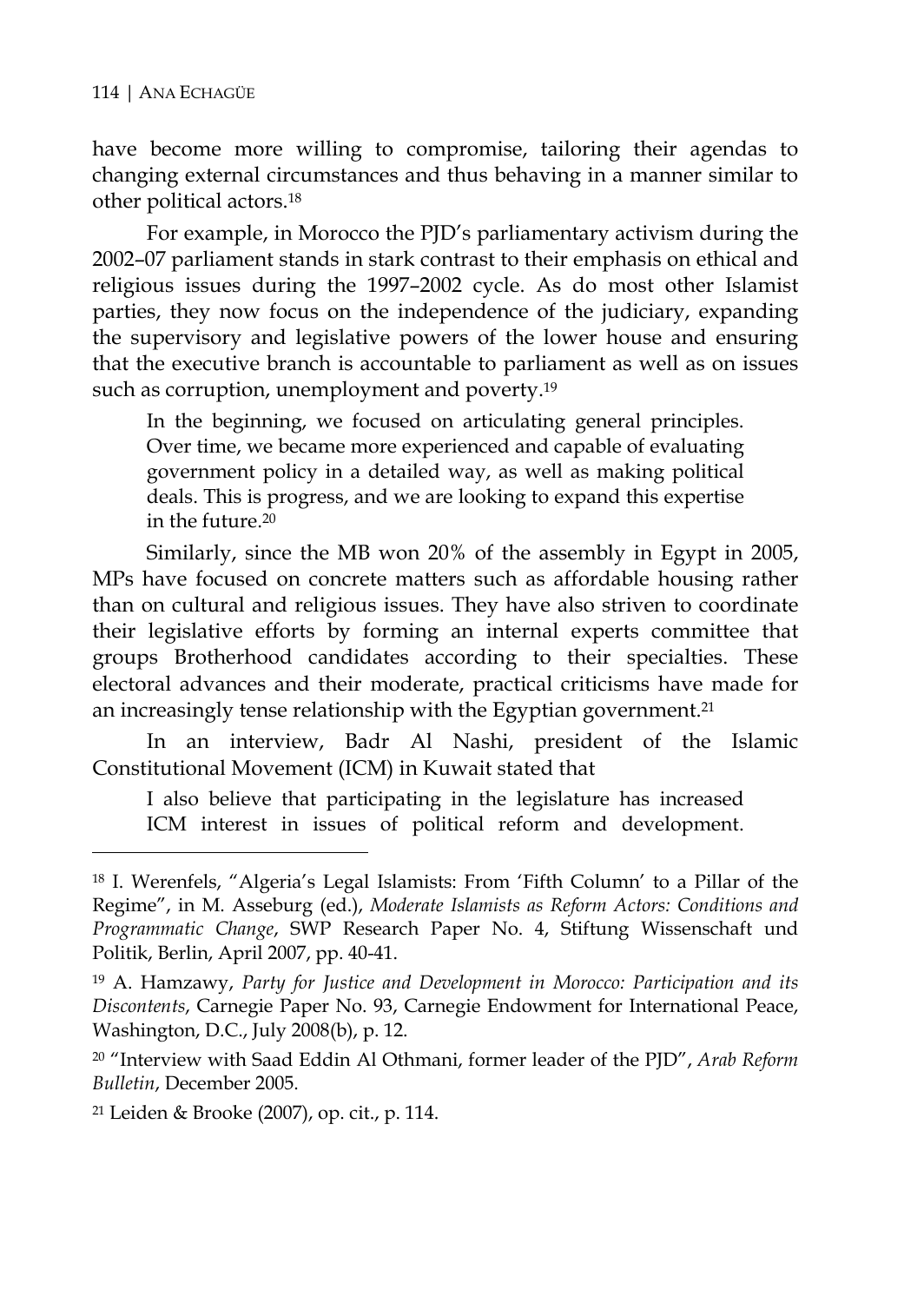Previously we focused more on general issues of morality and societal reform, but now we focus on specific issues such as educational reform, employment, the economy, and political issues such as electoral redistricting and reforming laws on publications and political parties.22

On the negative side, individual self-interest and corruption, if prevalent in the system, can also be internalised. Islamists are well aware of the perils of accommodation and the loss of their distinctiveness as alternative political actors, and thus they often put measures in place to combat these effects.23 To avoid the negative traps of accommodation and erosion of the party's political capital, some parties set strict guidelines for parliamentary conduct. These include obligations related to voting discipline, attendance at all plenary sessions and parliamentary commissions, a duty of parliamentary output, the contribution of a percentage of remuneration to the party (in an effort to maintain the MP's moral appeal) and general secretariat intervention in the appointment of the parliamentary group's key offices.24 They also strive to maintain their distinctiveness through an emphasis on transparency and strong support for anti-corruption initiatives.

# **The limits to participation**

As Islamist parties have engaged more deeply in the political process it has become apparent that regimes are determined to place strict limits on the extent of that participation. A fear has arisen that these limits are engendering a 're-radicalisation' of moderate Islamist parties. If inclusion leads to moderation, does exclusion or an incomplete or unsatisfactory inclusion into a not-fully-democratic system have a radicalising or reradicalising effect? Could radicalisation be caused by the inability to realise substantive reform by working within the system? Or do radical Islamist groups emerge as dissident movements frustrated with the integrative approach of mainstream Islamist groups?25 How willing are Islamist

 $\ddot{\phantom{a}}$ 

<sup>22 &</sup>quot;Interview with Dr Badr Al Nashi, president of the Islamic Constitutional Movement", *Arab Reform Bulletin*, April 2006.

<sup>23</sup> Wegner (2004), op. cit., pp. 4-6.

<sup>24</sup> Ibid., pp. 13-14.

<sup>25</sup> Schwedler (2006), op. cit., p. 17.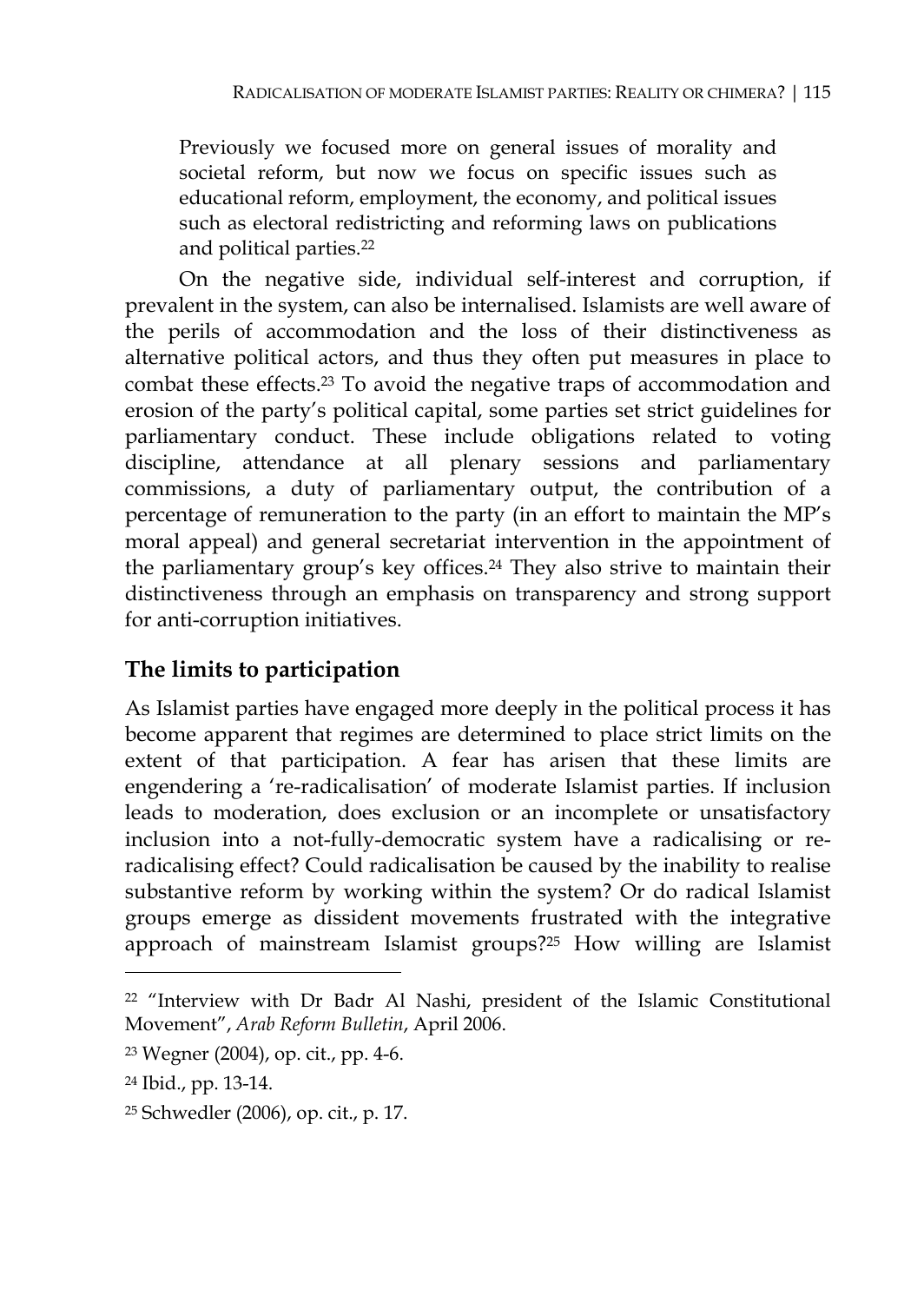groups likely to be to continue their participation in a system that does not grant them any meaningful political power?

Any political reforms undertaken by authoritarian regimes within which Islamist parties operate have simply been efforts at ensuring regime survival by mitigating any potential threats. Within this context, governments use a variety of strategies to weaken Islamist challenges, including selective inclusion (Algeria), political integration and domestication (Morocco) and outright exclusion from the system (Tunisia).26 Thus, regimes have been selective in their application of the inclusion criteria. Rather than legalising all Islamist parties that are prepared to comply with the rules of the system, they tend to tolerate those that are seen to be more accommodating and unlikely to confront them. Selective inclusion has also been practised as an attempt to fragment the moderate Islamist spectrum.27

Some regimes, seeing in the Islamist groups useful bulwarks against leftist or Arab nationalist opposition groups, began including them in the political process long before they initiated reforms in the 1990s. Eventually, those Islamist groups that had played a supportive role towards the government took advantage of the new institutional opportunities arising from the process of political liberalisation to form political parties. For example, in Jordan the IAF was created by the Muslim Brotherhood to contest the elections after the regime legalised political parties in 1992. The Brotherhood had always been mindful of power relations and careful not to antagonise the regime. When the IAF was created, it had no real political objectives beyond the liberation of Palestine. The IAF has never been a militant radical movement – it has never challenged the monarchy and has always worked within the constraints imposed by the regime.<sup>28</sup> Indeed, many Islamist parties that participate in pluralist processes and elections have never sought political change by any means other than reform. As allies of the regimes in power, they have never considered overthrowing the regime or advocating a revolution.

<sup>26</sup> I. Werenfels, *Between Integration and Repression: Government responses to Islamism in the Maghreb*, SWP Research Paper S. 39, Stiftung Wissenschaft und Politik, Berlin, December 2005, p. 5.

<sup>27</sup> Werenfels (2007), op. cit., pp. 39-40.

<sup>28</sup> Schwedler (2006), op. cit., pp. 65-67.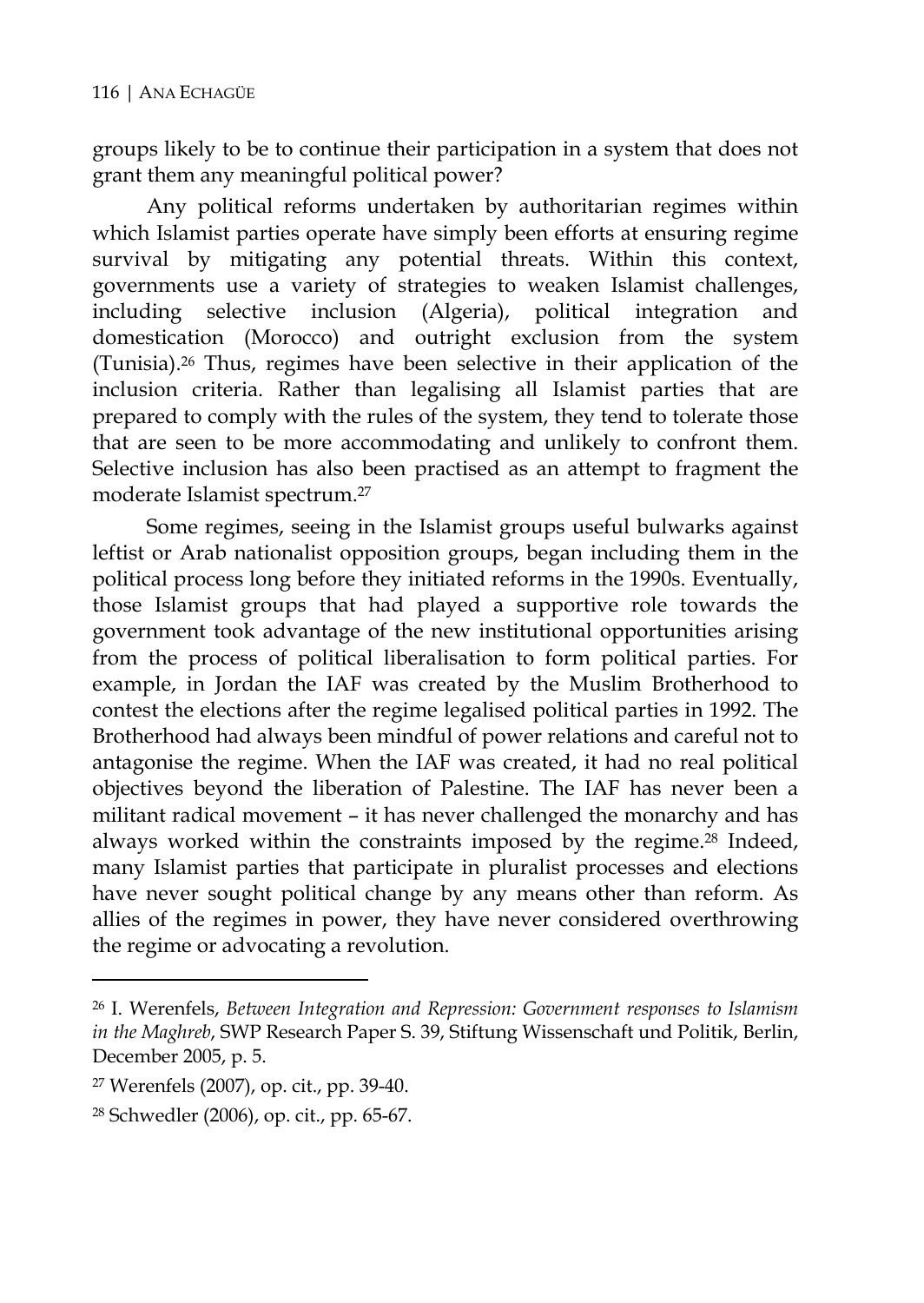In other instances, Islamist groups were brought in as part of an effort to diminish their potential as opposition groups. As the groups with by far the largest support base, some regimes believed it was less costly to include and co-opt them than to repress them. Inclusion was also an attempt by a regime to temper their demands. Exposure to the institutional environment was expected to force the groups to compromise and thereby reduce their demands, and by becoming part of the political elite they were expected to lose their appeal as opponents. Inclusion would also increase the regime's control over them.29 Thus, Islamist opposition movements were channelled into institutions controlled by the state, suppressing possible threats and safeguarding the existing structures of power.

The processes of political liberalisation initiated to appease opposition to the regimes did not address the main obstacles to reform, namely the concentration of power in the hands of the regime and the absence of checks and balances. While the opposition is ensured sufficient representation to keep them participating in the system, they are unlikely ever to gain a majority or obtain a meaningful role in government. In instances were the Islamists' participation in elections has allowed them to broaden their support, this has often led to interference and repression by the regimes. Moreover, regimes are known to use intimidation, patronage, restrictions and all manner of tactics to keep Islamist groups under control.

Differences in the treatment of Islamist parties can also be attributed to variations in the nature of authoritarian regimes. In monarchies, where the king and the ruling family do not compete in elections, a greater tolerance for Islamist groups can be expected. By contrast, in republics, were the rulers are supposed to come to power on the basis of electoral outcomes and require legitimisation through the dominance of their party, Islamist victories are much more threatening as they could signify the end of the regime. This explains why repressive clampdowns tend to occur in republics and why republics have generally not legalised Islamist movements and instead only tolerate Islamists standing as independents.30

<sup>29</sup> Wegner (2004), op. cit., p. 2.

<sup>30</sup> E. Wegner, "Inclusion or Repression: The Cost-Benefit Calculations of Authoritarian Rulers", in M. Asseburg (ed.), *Moderate Islamists as Reform Actors: Conditions and Programmatic Change*, SWP Research Paper No. 4, Stiftung Wissenschaft und Politik, Berlin, April 2007, pp. 77-78.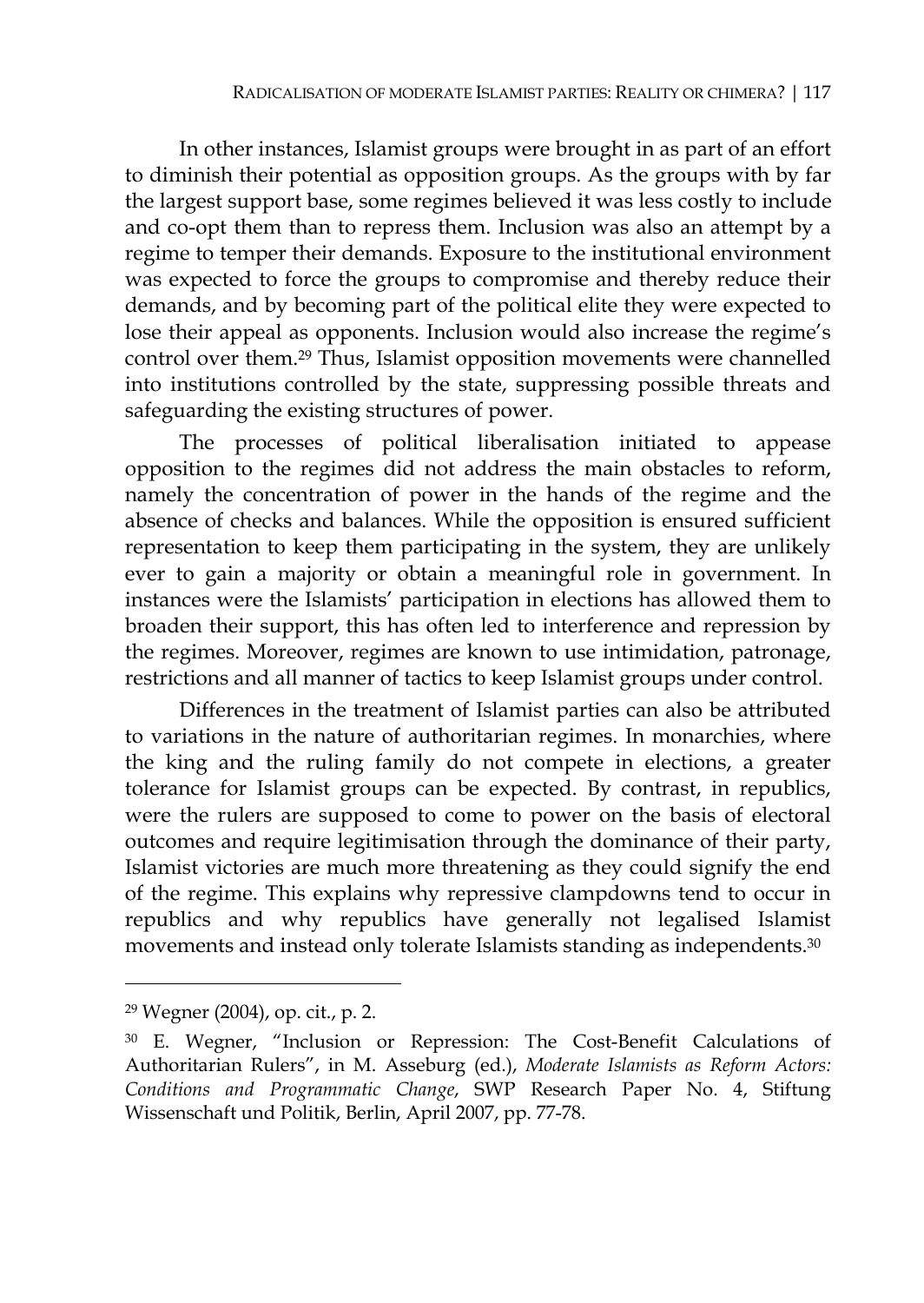#### **Dealing with 'bounded' participation**

Islamist parties have devised strategies to deal with the constraints within which they operate. The most common strategy has been to hold back on participation to avoid making the regime feel threatened. Islamist parties are also careful to emphasise moderation, even when in opposition, picking their battles carefully and adopting a gradualist approach.

Strategising by the PJD meant it was a critical supporter of government until 2000, when a more uncompromising faction gained ground and the party moved to the opposition. After the May 2003 attacks, however, a return to a more prudent strategy towards the government was considered necessary. While limited participation had been the party's strategy since the beginning, the party decided to adopt an even lower profile in the elections. Although the party had covered more than half of the constituencies in 2002, in 2003 a large number of lists were withdrawn and participation was reduced to less than 10%.31 The party congress in April 2004 was also reflective of this strong accommodative attitude, as the risks of discontent among its support base were judged less important than the risks deriving from an increasingly hostile environment for the PJD. The party has recently shifted again towards a position of 'constructive opposition'. This allows it to both satisfy its base and continue a process of integration through forging political alliances. The PJD's criticisms of the government are aimed at representing its base while the party is careful not to jeopardise its alliances with the state on other issues.32 Similar reasoning underpinned the PJD's refusal to participate in government in 1998 and 2002, preferring instead a limited parliamentary presence.

By now, most Islamist groups have moved from being critical supporters of government, fearful of pushing too far, to more daring and judgmental opponents. Some have even shown their willingness to forge political coalitions with non-Islamist movements. For example, the IAF has always considered itself an opposition party. When the regime moved towards signing a peace treaty with Israel, given the loss of seats the IAF had experienced in 1993, the group decided to join several other parties in coordinating an opposition bloc in parliament to offset the majority bloc of

<sup>31</sup> Wegner (2004), op. cit., pp. 17-18.

<sup>32</sup> Amghar (2007), op. cit., p. 16.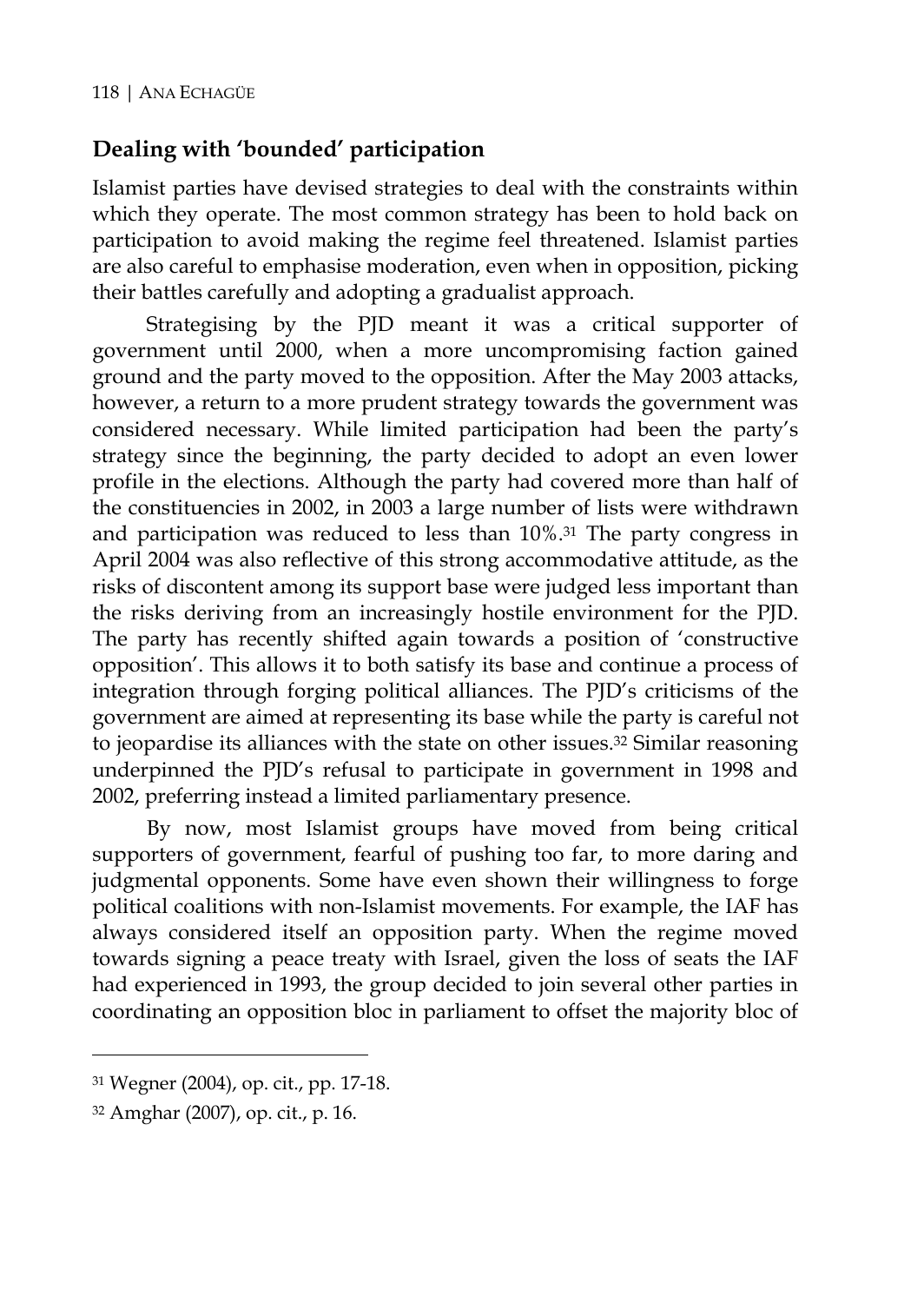regime loyalists. An initiative by the general guide of the Muslim Brotherhood in Egypt in 2004 illustrates that cooperation is an important principle for the Brotherhood in their goal of reform. The Brotherhood collaborated with secularists, liberals and other parties such as Hizb al-Amal [the Labour Party] and the Wafd party.<sup>33</sup> In Yemen, Islah began to question its formal relations with the ruling General People's Congress after the 1994 civil war, when it saw its political influence deteriorate. The defeat of the Yemeni Socialist Party (YSP) meant that President Ali Abdullah Saleh no longer needed Islah as an ally for the General People's Congress against the YSP. Since then, Islah has had a gradual rapprochement with the YSP. In Kuwait, while the ICM has perhaps been the only successful party in terms of passing legislation using constitutional prerogatives, it still exists outside the structures of political power and accomplishes its work by harassing government rather than by forming it.34 They also engage in cooperative efforts:

A national dialogue continues between the ICM and liberal groups, with all issues on the table. All political forces in Kuwait agreed months ago on a list of issues including reforming the electoral system, amending the publications law, passing a law of political assembly, and reforming the judicial system.35

In view of the constraints of the political systems within which Islamists operate, they at times could be moved to consider whether the potential opportunities of working within the system are sufficient. They will have to assess the trade-offs of participation within such tightly controlled regimes, although they have so far been averse to confrontation, it remains an open question whether this could change upon the realisation that they do not stand to gain from participation.

The restrictions placed on Islamists' political participation have exacerbated the somewhat schizophrenic tendency in the pursuit of

<sup>33 &</sup>quot;Interview with Abdul Monei Abu El-Foutouh, Member of the Guidance Bureau of the Muslim Brotherhood", *Islamism Digest*, August 2006.

<sup>34</sup> N.J. Brown, *Pushing Toward Party Politics? Kuwait's Islamic Constitutional Movement*, Carnegie Papers No. 79, Carnegie Endowment for International Peace, Washington, D.C., January 2007, p. 3.

<sup>35 &</sup>quot;Interview with Dr Badr Al Nashi, president of the Islamic Constitutional Movement", *Arab Reform Bulletin*, April 2006.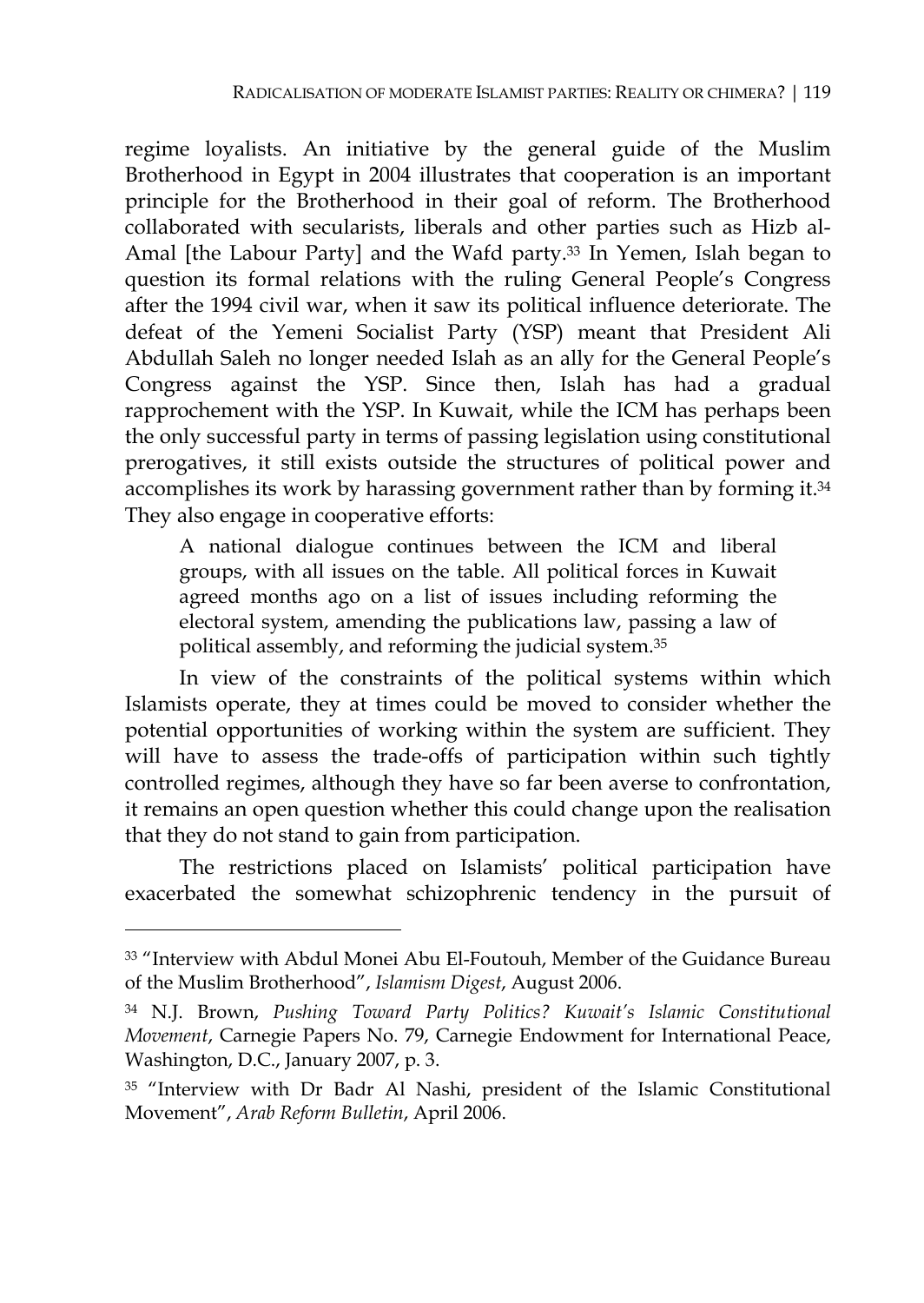pragmatic political participation and the social conservatism that is important to the party bases. Islamists find themselves caught between the need for compromise in order to participate in the system and the fear of alienating a large segment of their supporters. The Islamist parties' traditional supporters have been ideologically devoted and often disinterested in, if not opposed to, the parties' commitment to the democratic process. They are more moved by advocacy for conservative social programmes, Islamic education reforms and criticism of official foreign policy positions. Thus Islamist parties, even when participating in the political process and attempting to garner broad support, cannot stray too far from the interests of those whom they represent. The pursuit of both political participation and the social conservatism that is key to their bases can be destabilising.36 The ambiguity of their vague political programmes reflects an attempt to reconcile these two pursuits and to bring together different factions within the party. Fragmented support for Islamist parties aggravates the problem, as competition among Islamist parties within a country is often intense. Their support base is not homogeneous and includes those who back the entire project of the party, others who are attracted by values of honesty and transparency, and some who are simply frustrated voters from other parties.37

The PJD, for example, is increasingly finding itself in a position where it has to justify its commitment to political participation. Given the restricted political system and the conditions imposed by the ruling establishment, the PJD has adopted moderate positions on various societal and political matters. At the same time, it has had to be careful not to alienate its main supporters, who are drawn to it because of its religious frame of reference. These supporters need to be convinced of the validity and indispensability of participation. The party cannot afford to take religiously motivated constituencies for granted, especially as it has to compete with the more popular Justice and Charity Party, which refuses to participate in the political process.38

<sup>36</sup> Piscatori (2006), op. cit., p. 49.

<sup>37</sup> Wegner (2004), op. cit., p. 14.

<sup>38</sup> Hamzawy (2008b), op. cit.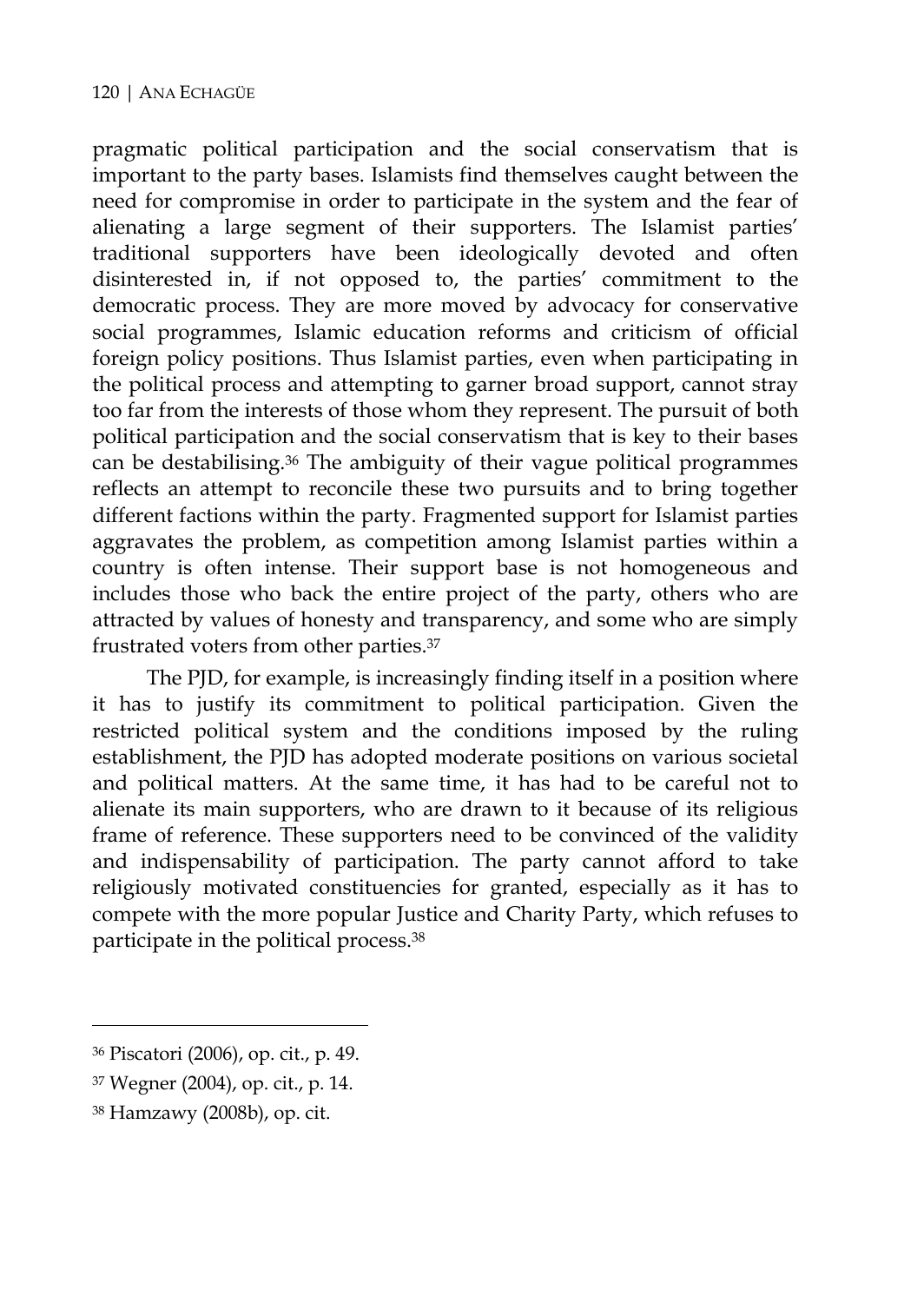Most parties are further divided into factions defined by issues such as their attitudes towards participating in the political process, accommodation of the ruling regime and cooperation with other non-Islamist groups. While the more extremist factions or individuals are usually downplayed by their party, they remain vital to maintaining the support bases of the group. Their differences are sharpened by the lack of progress, recent electoral losses and pressure from the regimes. As a result, some parties have seen an ascendancy of hardliners to positions of power while in others there is an ongoing internal debate about the relative merits of political pragmatism versus ideological conviction.39

For example, President Hosni Mubarak's crackdown on the opposition has exacerbated the differences between various currents within the Muslim Brotherhood. Since the 1980s, middle-class professionals have pushed it in a more transparent and flexible direction. This reformist faction, however, has to contend with older conservatives in high positions in the organisation who have suffered brutal repression at the hands of the state.40 The widespread social unrest and economic problems in Egypt today has led some observers to speculate that conservative leaders within the Brotherhood, who have traditionally been sceptical about political participation, could accumulate more influence and impel the movement to reconsider legal participation.41

Factions within the PJD are defined by their attitude to the regime. There are those who favour critical support of the government for fear of becoming too strong a political party and losing the shelter of the sidelines, and those who favour a role in opposition because they feel that an alliance with the government threatens the Islamic identity of the country.<sup>42</sup>

The most extreme case is that of Islah, where divisions of labour run along the lines of differing factions. Conservative sheikhs liaise with the highest levels of power while the MB leaders run the party bureaucracy, such that party policies sometimes appear to be in contradiction with the

<sup>39</sup> Ibid.

<sup>40</sup> Leiken & Brooke (2007), op. cit., pp. 113-115.

<sup>41</sup> A. Hamzawy and M. Herzallah, "Which Path Will the Brotherhood choose?", *Daily Star*, 18 April 2008.

<sup>42</sup> Wegner (2004), op. cit., p. 18.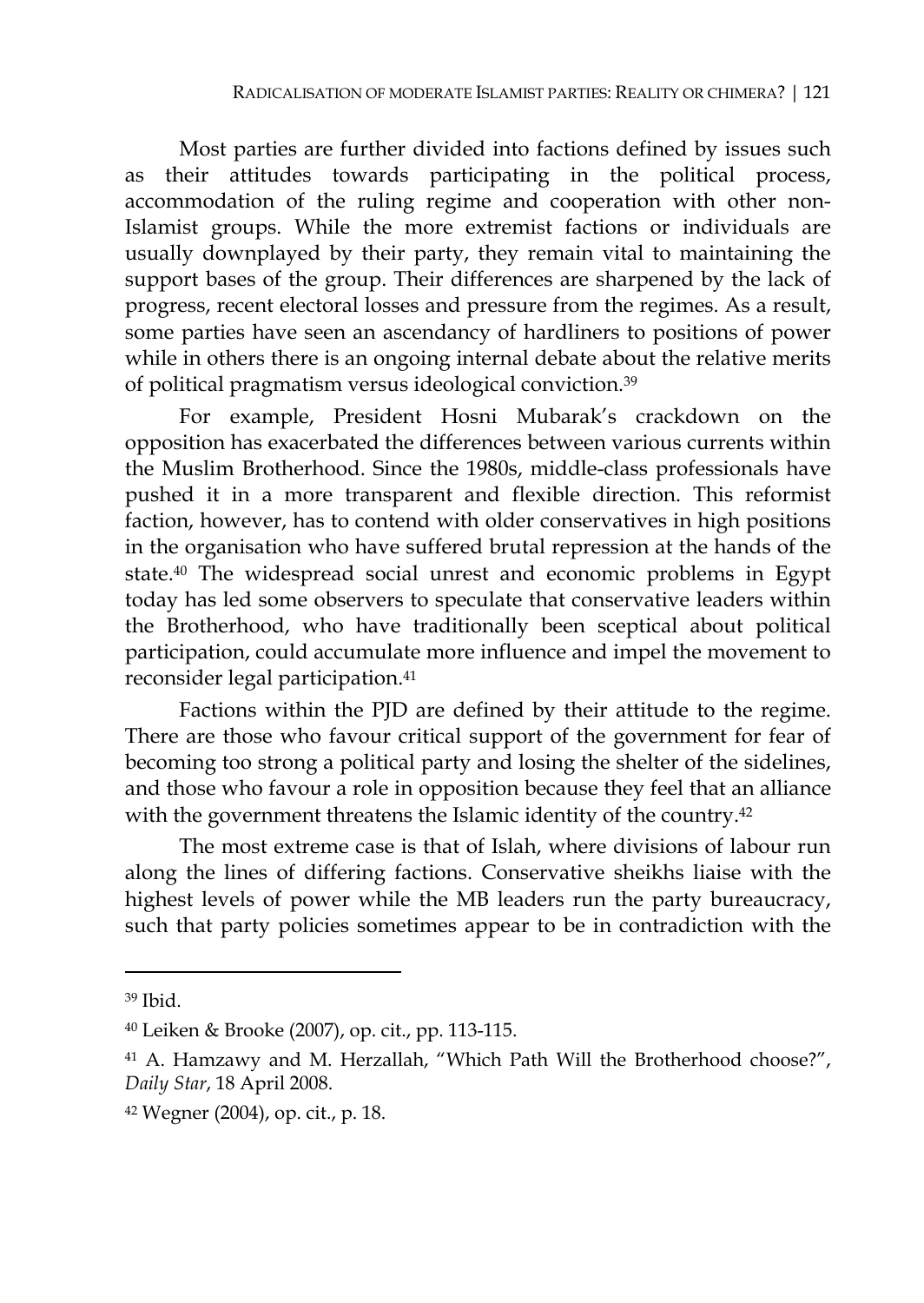individual statements of powerful sheikhs. One faction justifies democratic practices for purely strategic purposes while another attempts to accommodate democratic practices within their ideology. Recently, the tensions among the various trends within Islah have threatened to split the party, particularly as those running the party bureaucracy have pushed to invigorate the party's role as an oppositional actor.

Extreme pressure from the regime has at times led to splits within Islamist movements. In the 1990s, as the government was cracking down on Islamists, differences over whether to register as a political party led to a split within the MB, with one group leaving to form the more liberal Hizb al-Wasat (Centre Party). In a similar fashion, Haq split from Wefaq in 2006 in a dispute over participation in the elections. Some predict that splinter groups and radical elements could rebel against mainstream movements that play according to the rules of the political game.

When regimes go too far in their efforts to interfere with the system or in elections, their actions can result in boycotts. Still, while from time to time Islamist parties will decide to boycott elections owing to dissatisfaction with the process, there do not seem to be any signs of a permanent disengagement by any party. For example, the IAF's boycott in 1997 was argued on the grounds of a series of extra-parliamentary procedures considered unconstitutional (press and publication amendments), but they have participated since then. In the same way, despite deciding to boycott the 2002 parliamentary elections, Wefaq is now considered to be on the moderate side of the spectrum. The Muslim Brotherhood decided to boycott local elections two days before they were scheduled to take place in April 2008 and it stepped up its confrontational rhetoric and called on all Egyptians to join the boycott. While Mehdi Akef, the general guide of the Brotherhood, warned that the government's actions could trigger violence he was careful to emphasise his group's commitment to peaceful activism. Indeed, many observers fear that Islamist boycotts of elections could eventually incite popular revolts that could end in violence.

Failure to achieve results through political participation has reopened an internal Islamist debate on how best to effect change, yet at least among the established parties there has been no move to disengage from political participation or threats to abandon a policy of peaceful change.

The clearest consequence of the lack of progress on the political participation front seems to be growing disenchantment with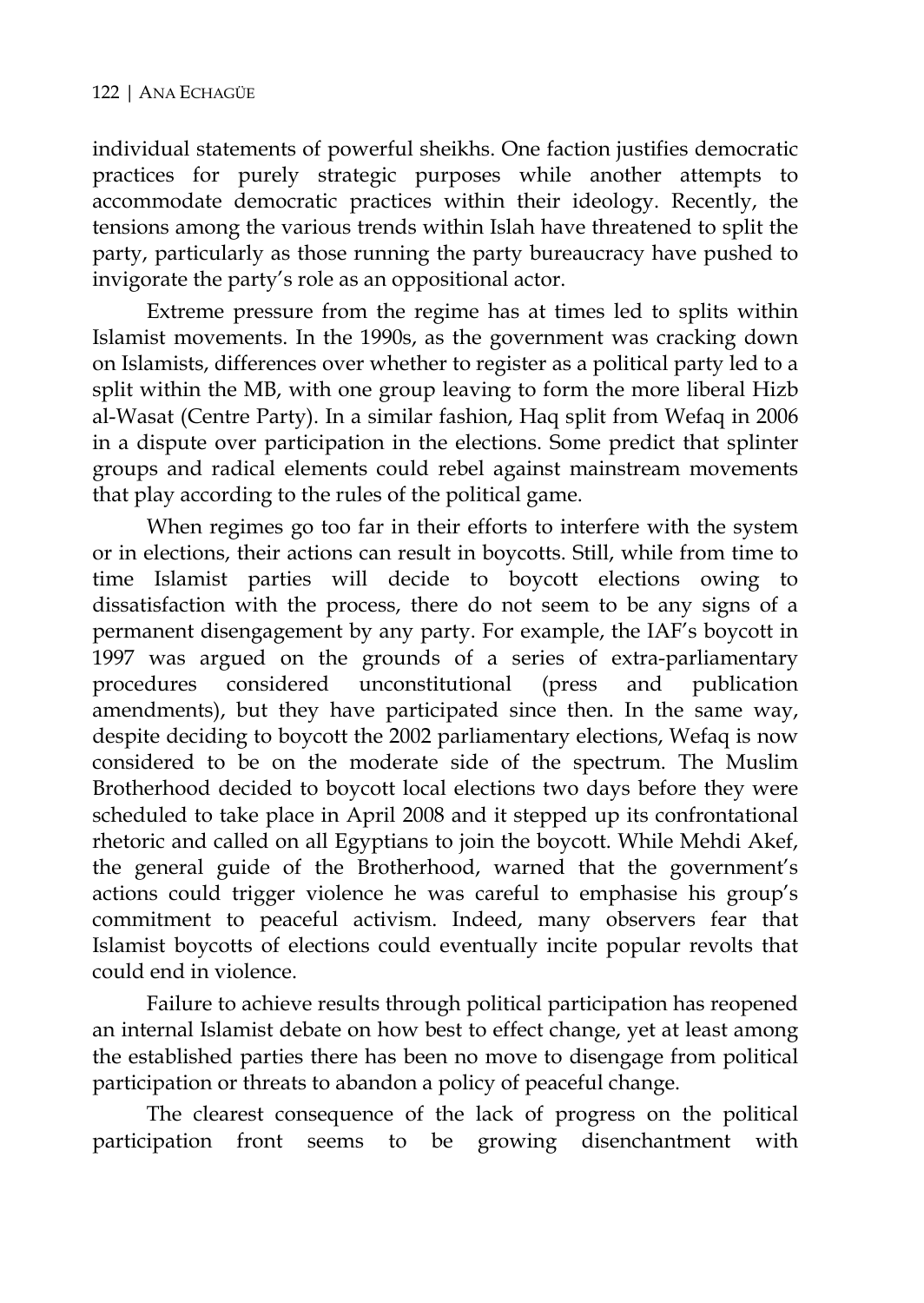parliamentary politics, as reflected for example in the low percentage of participation in the 2007 elections in Morocco. Elections are seen as fraudulent or merely cosmetic. The general disinterest, disappointment and sense of uselessness regarding the voting process can also be attributed to the lack of positive results. Given that for the most part parliaments are powerless and dominated by a majority loyal to the regime, efforts by the Islamist parties to shape the legislative process have been in vain. This powerlessness and inability to affect policy provides damning evidence for those opposed to accommodating the regime.43 Public disinterest and disappointment extends not only to the process, but also to the Islamists themselves as reflected in their poor electoral results. As parliamentary systems in which Islamists participate are seen as cosmetic attempts to cover up autocracy rather than real opportunities to influence governance, participants stand accused of legitimising an undemocratic regime.44 This could lead to increased support for groups operating outside the system. If Islamist parties are denied the opportunity of meaningful participation, their supporters could turn to actors who are more radical or they could choose to disengage completely from the political process – neither of which is an option in the interests of the EU.

In sum, despite the perception that regime intransigence will lead to the radicalisation of Islamist parties, the empirical evidence does not seem to support this. If anything, it is the voters who are disengaging and withdrawing their support from the Islamist parties. Furthermore, it seems that one cannot even speak of a splintering of the parties as differences between the more hawkish or liberal elements are often reconciled internally. Indeed, the main result of the latest setback in the polls for the Islamist parties has been a round of internal discussions that have culminated in renewed commitment to the system.

When Hammam Sa'id, known as a hardliner, was elected general guide of the Muslim Brotherhood in Jordan in May 2008, many predicted heightened confrontation between the regime and opposition. Since being elected, however, he has toned down his rhetoric and made an effort to reach understandings with the government on key issues. As ties between Islamists and the regime have improved, so too have relations between the

<sup>43</sup> Piscatori (2006), op. cit., p. 49.

<sup>44</sup> Wittes (2008), op. cit.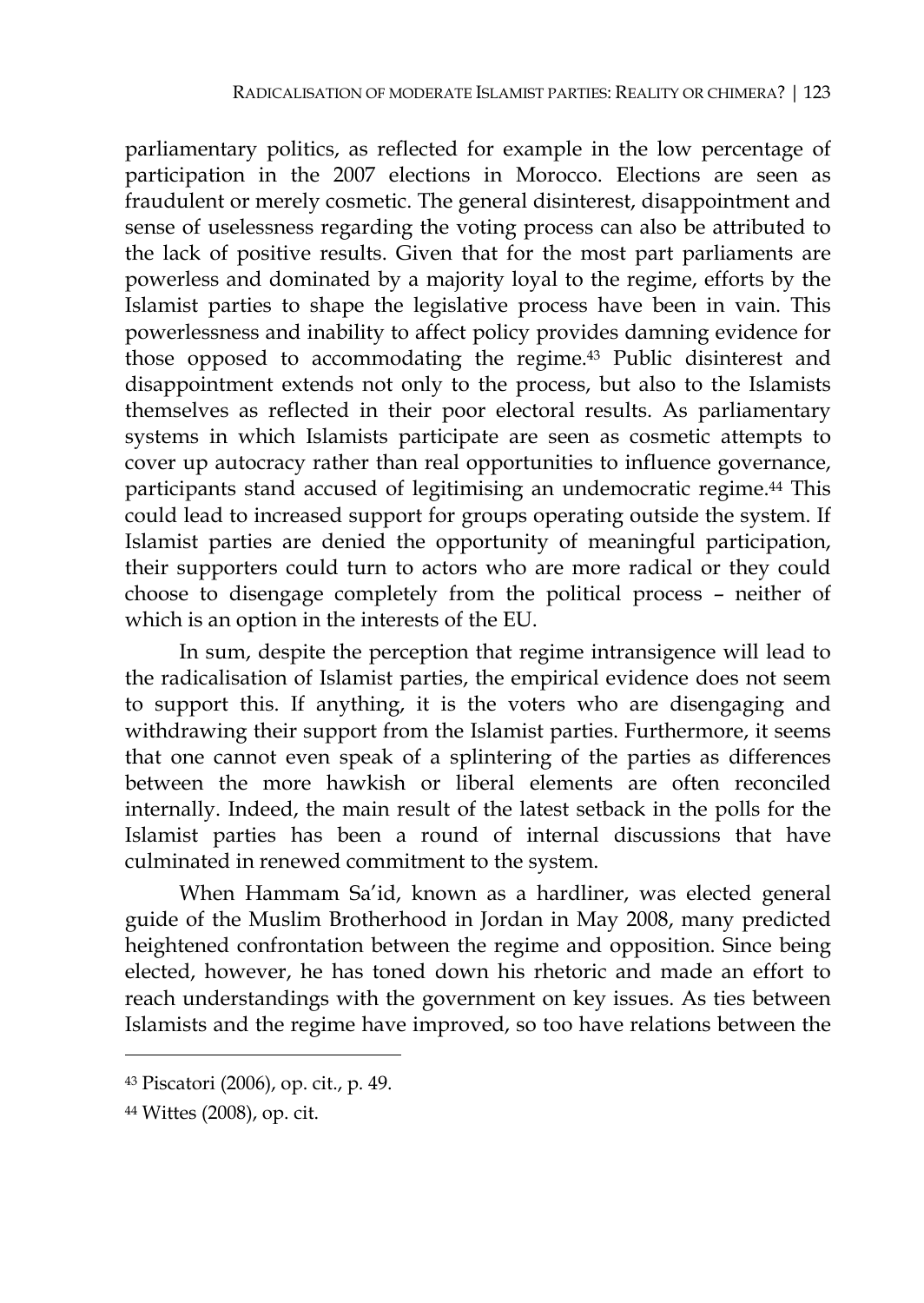internal Brotherhood/IAF factions after nine months of crippling internal divisions that had threatened to break up the movement.45

Although the disappointing results of the 2007 parliamentary elections in Morocco led observers to predict an abandonment of political participation or even an engagement in clandestine activities, the PJD has made clear its commitment to participate in the system and rejected a withdrawal from politics as a signal of its disappointment over the political and electoral process. Instead, it has begun an internal dialogue to revise its position on key issues, leading to renewed focus on demanding real constitutional reforms and questioning the government's laxity in combating electoral corruption.46

The instrumental and ideological merits of participation continue to hold sway despite the unfairness of the system. Participation allows for the use of institutional instruments and methods as protection from the regime's repression and enables the party to maintain a public presence. In addition, participation serves the party's objective of struggling for gradual and meaningful reform.47 So it would appear that for now the incentives of remaining within the system outweigh the merits of defecting.

When asked whether the Muslim Brotherhood would not be able to engineer the downfall of the regime quicker by becoming a more confrontational opposition, a member of the guidance bureau stated:

This regime lost its legitimacy a long time ago. But the institutions of the state are owned by the people and if we withdraw from these institutions, we would be achieving nothing. It is very wrong to think that just because we participate in elections and have a presence in some of the institutions of the state we are lending the regime legitimacy.48

<sup>45 &</sup>quot;Shadi Hamid, Jordan: Fair Winds for the Brotherhood", *Arab Reform Bulletin*, October 2008.

<sup>46</sup> M. al-Khalfi, "The PJD between Inclusion and Cooptation", *Arab Reform Bulletin*, March 2008.

<sup>47</sup> Hamzawy (2008b), op. cit.

<sup>48 &</sup>quot;Interview with Abdul Monei Abu El-Foutouh, Member of the Guidance Bureau of the Muslim Brotherhood", *Islamism Digest*, August 2006.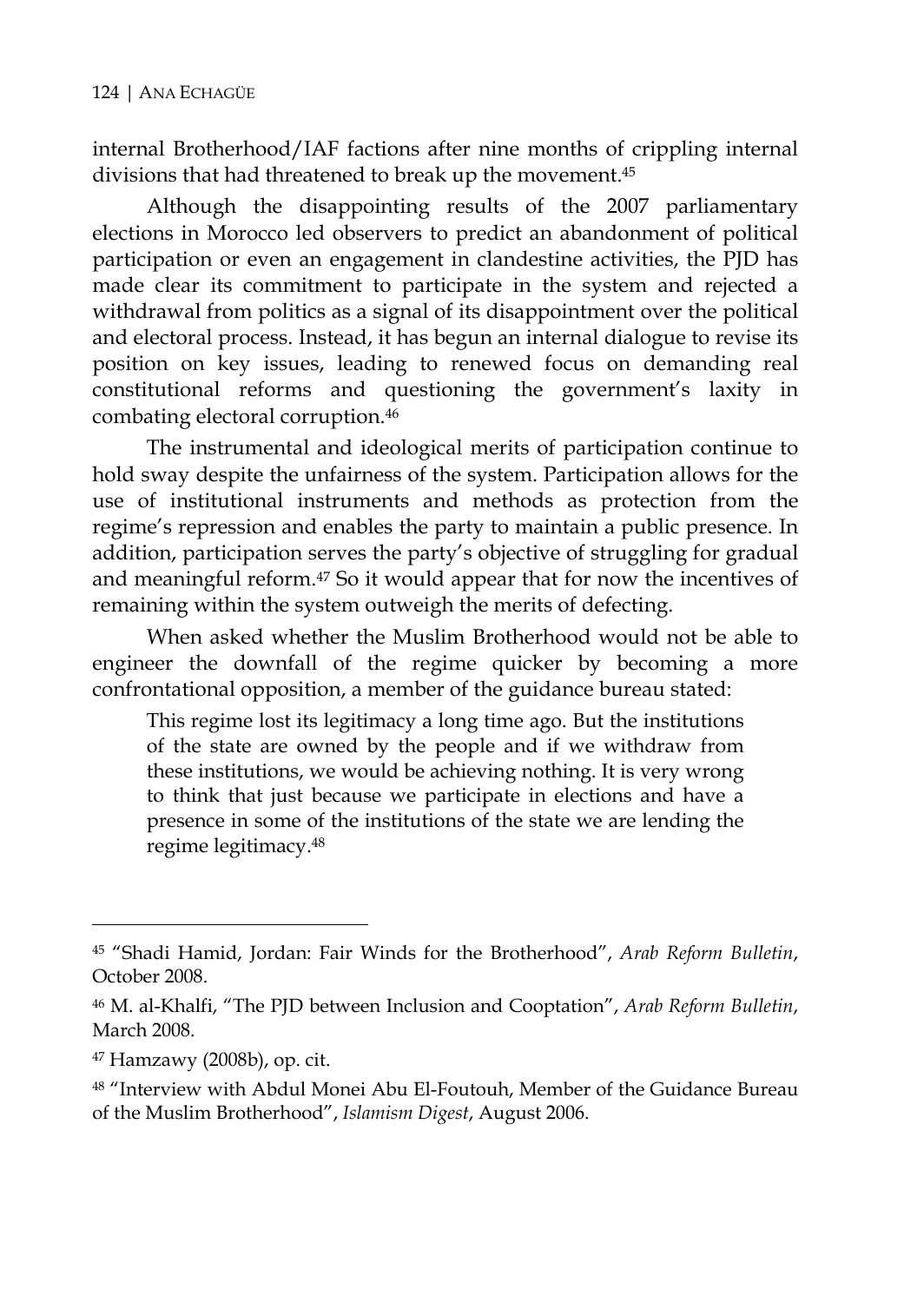Confrontational strategies are the exception. In 2006, the ICM joined a coalition adopting a more confrontational approach in its push for electoral reform, which ended up favourably for them. Despite such instances of taking a more confrontational approach, any violent radicalisation is unlikely.

#### **Conclusions**

While the EU might feel comfortable with the model of partial liberalisation prevalent in Arab states, which disempowers groups that it finds ideologically distasteful, it is losing credibility by providing cover for authoritarian regimes. It is not in the EU's interests to turn a blind eye to tactics that authoritarian regimes could just as well use against secular parties if these ever achieved enough support to be deemed a threat. In addition, the EU is playing a dangerous game with its neglect of moderate Islamist parties. In sidelining the parties that have historically had the most support, the EU is seen to be disregarding the will of a majority of the population. Although parties that have agreed to play by the rules of the game are unlikely to go back on their commitment, they do stand to lose the support of their voters, who could in turn support actors who are more radical or simply choose to disengage from politics. In this way, the EU gives strength to those who argue for fighting the regime from outside the system. The EU should not determine engagement with parties based on ideology but rather on practices and stated commitment to some minimum standards. The standard for engagement should be a willingness to participate in the legal political process and acknowledgement of the legitimacy of the constitutional framework. In this way, the EU will encourage pluralism and maybe even moderation.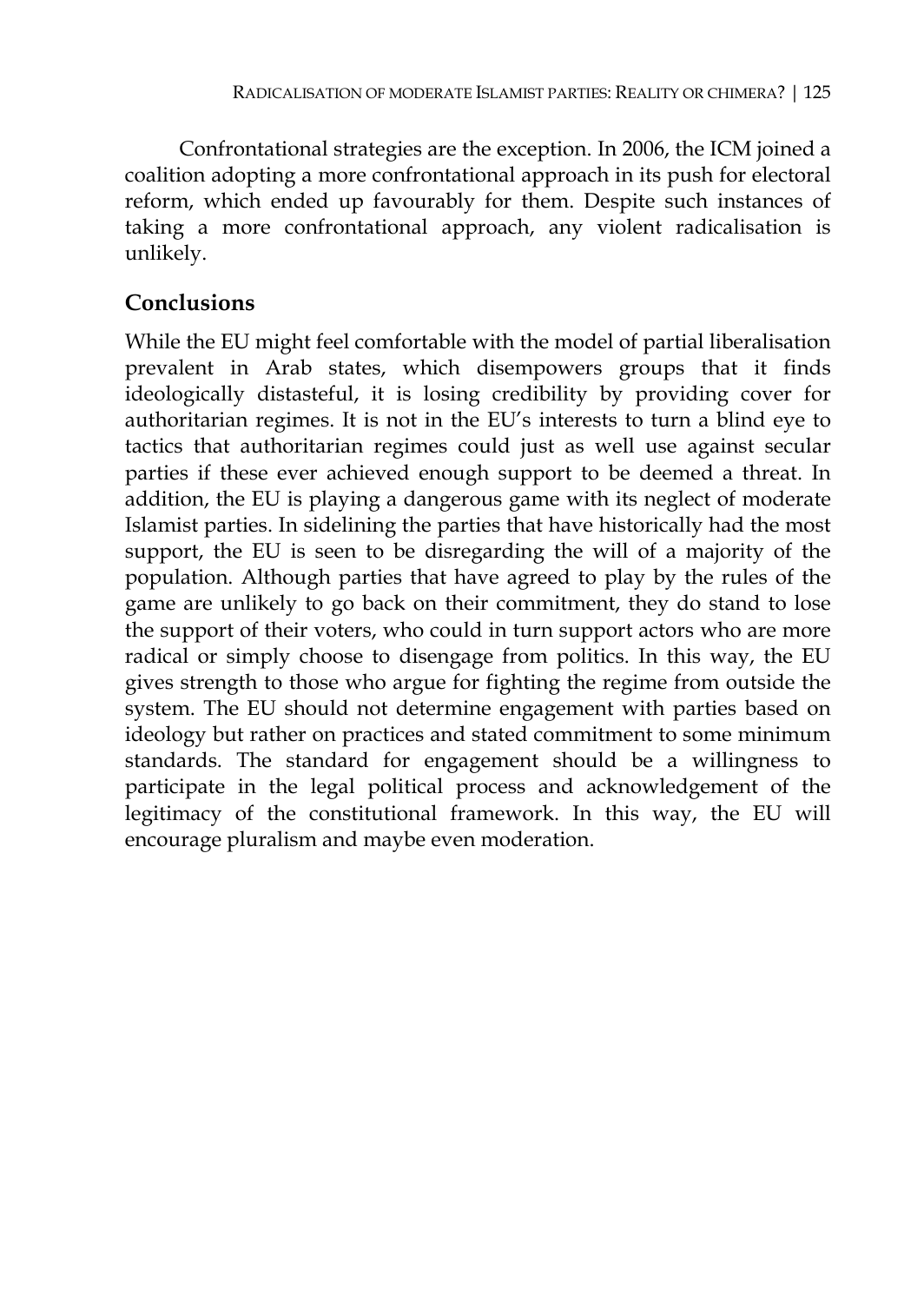# **PART III.**

# **EUROPEAN ENGAGEMENT?**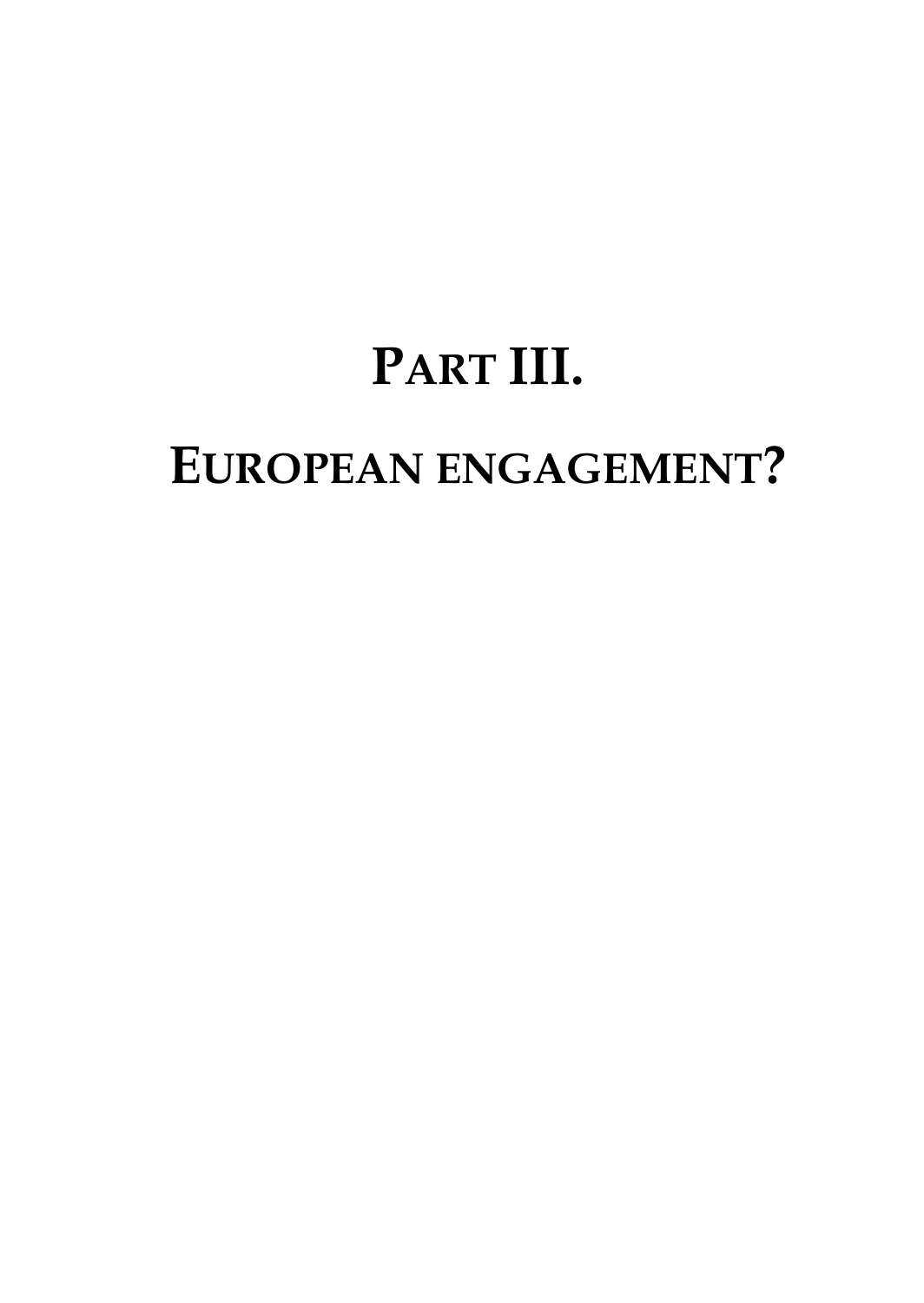# **7. EUROPE'S ENGAGEMENT WITH MODERATE ISLAMISTS\*** *KRISTINA KAUSCH*

irect engagement<sup>1</sup> with Islamist political movements has typically been a no-go area for European governments. In recent years, however, the limits of the European Union's stability-oriented The internal movements has typically been a no-go area for European governments. In recent years, however, the limits of the European Union's stability-oriented approach towards cooperation with authoritarian rulers in the and North Africa (MENA) to defend the EU's strategic interests in the region have become ever more obvious. The attempts of incumbent MENA rulers to portray the European choice of interlocutors in the region as either stabilising governments or de-stabilising Islamists are increasingly perceived as short-sighted and contradictory. Recent debates suggest that the search for viable alternative policy approaches is leading to a shift in the attitudes of European policy-makers towards moderate<sup>2</sup> Islamist actors.

There is no shortage of incentives to divert the course of EU policies in the region. Preventing the radicalisation of Islamist movements in the region is an integral part of the EU's counter-terrorism strategy. It has

<sup>\*</sup> This chapter was also published as a FRIDE Working Paper in January 2009.

<sup>1 &#</sup>x27;Engagement' is here understood as any form of formal or informal direct contact. The degree of intensity and institutionalisation of engagement may vary greatly, ranging from personal conversations over occasional informal encounters to longterm institutionalised partnerships.

<sup>&</sup>lt;sup>2</sup> This chapter refers to 'moderate' Islamists as those parties or movements among the Islamist spectrum that have eschewed or formally renounced violence in the domestic context and aim at achieving their goals within the margins of the political process.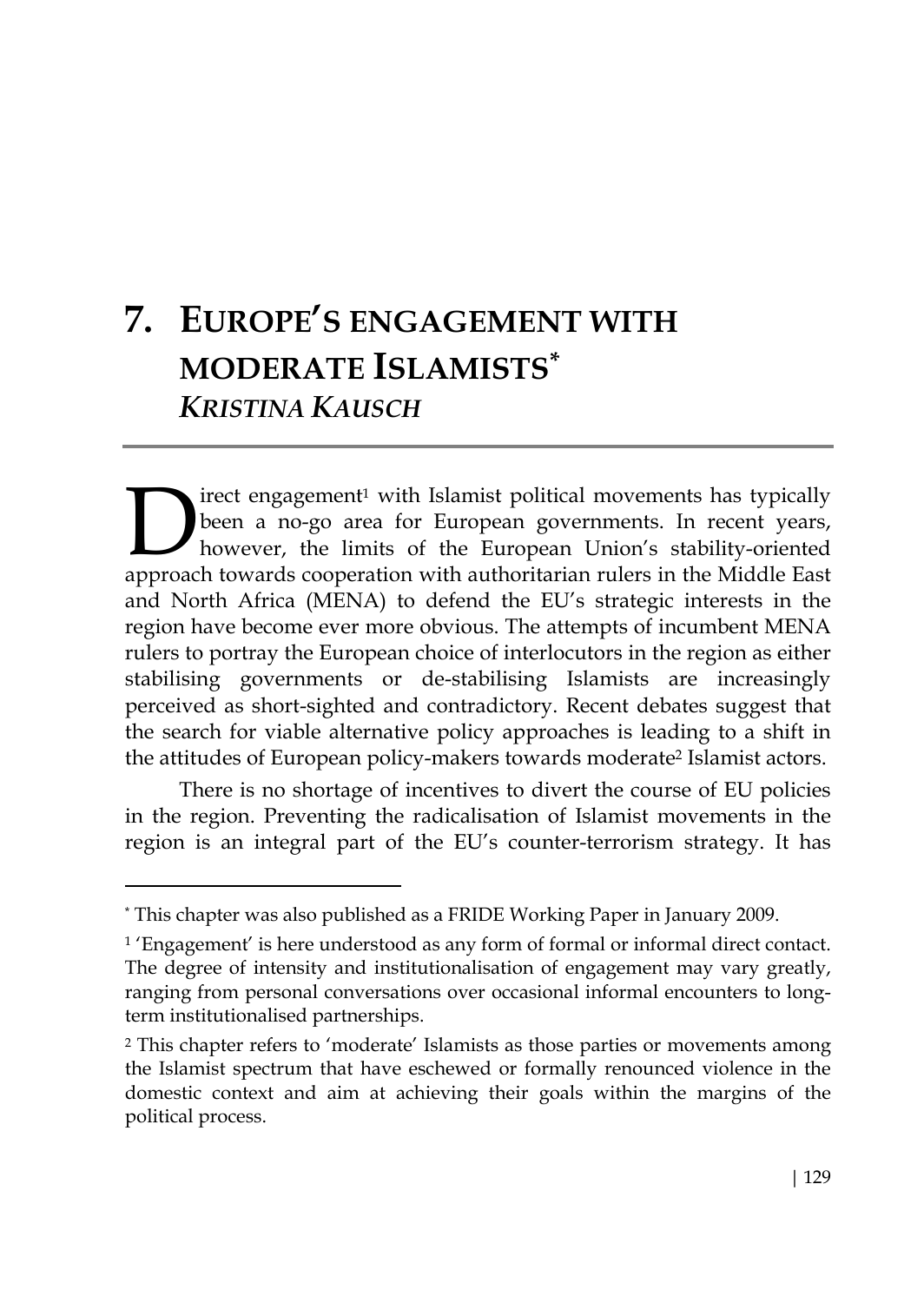$\overline{a}$ 

become common wisdom that substantial political reform will only happen through effective pressure from within. Non-violent, non-revolutionary Islamist parties that aspire to take power by means of a democratic process have therefore often been portrayed as potential reform actors that carry the hopes of a volatile region towards genuine democratic development and long-term stability.3 The moderation of many formerly violent Islamist movements, their integration into national political processes and their increasing ability to turn broad societal backing into electoral successes have turned moderate Islamists into interesting political interlocutors.

Analysis and debates on political Islam have mushroomed in recent years, helping to differentiate Western views on Islamists' goals and means to some degree. Scepticism of the intentions of Islamist movements and the potential benefits of engagement with them is widespread. Many observers question the true democratic commitment of moderate Islamists and ascribe a hidden totalitarian agenda to them.4 Some critics argue that open engagement with Islamists by foreign governments would provide Islamists with undeserved attention and legitimacy. Some doubt that Europeans can have any substantial impact on Islamists' internal direction. Others argue that the very assumption that Islam serves as the foundation for political identity in the region is mistaken.<sup>5</sup> In addition, there are some who even deem the categorisation of Islamist movements on a moderate– radical continuum as misleading. Reservations about the substantial "grey zones"6 in the political platforms of mainstream Islamist movements are

<sup>3</sup> See for example, A. Hamzawy, *The Key to Arab Reform: Moderate Islamists*, Carnegie Policy Brief No. 40, Carnegie Endowment for International Peace, Washington, D.C., August 2005; and M. Asseburg (ed.), *Moderate Islamists as Reform Actors: Conditions and Programmatic Change*, SWP Research Paper No. 4, Stiftung Wissenschaft und Politik, Berlin, April 2007.

<sup>4</sup> See for example, T. Bassam, "Why they can't be democratic", *Journal of Democracy*, Vol. 19, No. 3, July 2008.

<sup>5</sup> D. Brumberg, "Islam is not the Solution (or the Problem)", *Washington Quarterly*, Vol. 29, No. 1, pp. 97–116.

<sup>6</sup> For a detailed assessment of such democratic ambiguities, see N.J. Brown, A. Hamzawy and M. Ottaway, *Islamist Movements and the Democratic Process in the Arab World: Exploring the Gray Zones*, Carnegie Paper No. 67, Carnegie Endowment for International Peace, Washington, D.C., March 2006.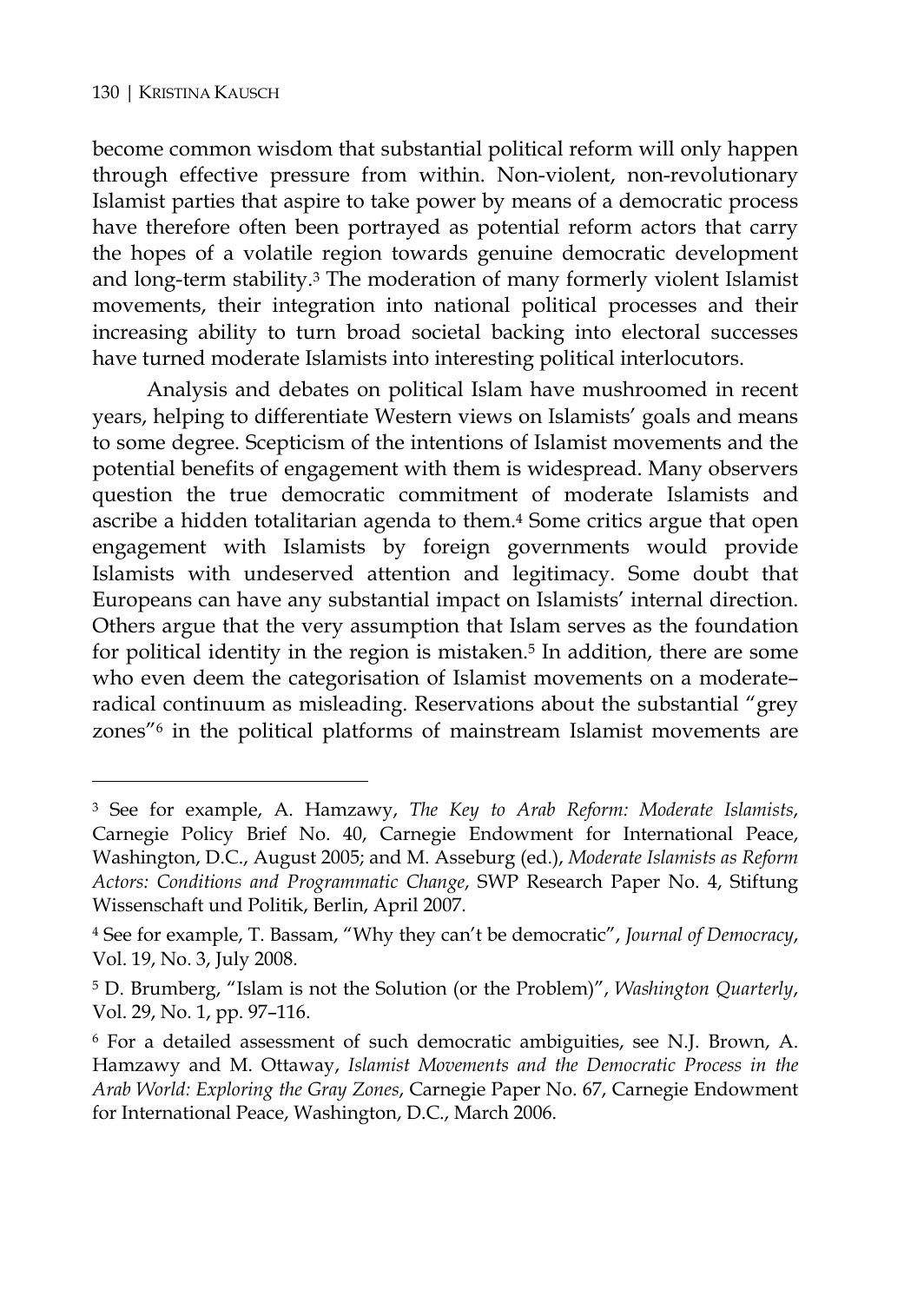broadly shared by both critics and advocates. In spite of all fair scepticism, however, the lack of viable alternatives appears to lead to a growing consensus among analysts that some form of engagement will be necessary.

The time to engage is now. Many argue that advantage should be taken of the relative openness currently shown by moderate Islamists towards the idea of engaging with the West, and especially Europe, in order to reach out to them and establish strategic links. Moreover, removing the stigma that has been attached to political actors with an Islamic reference over the last decades is becoming particularly important in the context of the increasing frustration of Islamist parties over the inability to have a meaningful influence on political realities in their countries through the political process. Overall, it has thus been dawning across EU capitals that Islamist actors can and should no longer be ignored. But how far has this timid inclination to engage found its way into policies and diplomatic practice? Has there actually been a shift of approach towards a systematic engagement with those who used to be the "untouchables"7 of EU relations with the MENA?

Much talk about Western engagement with moderate Islamists stands in contrast to thin evidence. While headlines about bilateral contacts by EU member states with Hamas and Hizbullah dominate, little is known about the systematic engagement with moderate Islamist opposition parties and movements in the rest of the region. The present attempt to help address this lacuna assesses neither mainstream Islamists' democratic credentials, nor the potential usefulness of engagement with specific groups. Clearly, the very political delicacy that has inhibited an open public debate on this issue also makes it difficult to conduct primary research on the topic. Hence, this chapter aspires to provide no more than a broad and fragmentary overview of the tendencies in the engagement of European governments with moderate Islamist groups across the MENA region; the motives and fears behind this engagement; and the channels, levels, policy frameworks and limits in which it typically takes place. Based on this

<sup>7</sup> R. Youngs, *Europe's Uncertain Pursuit of Middle East Reform*, Carnegie Paper No. 45, Carnegie Endowment for International Peace, Washington, D.C., June 2004, p. 12.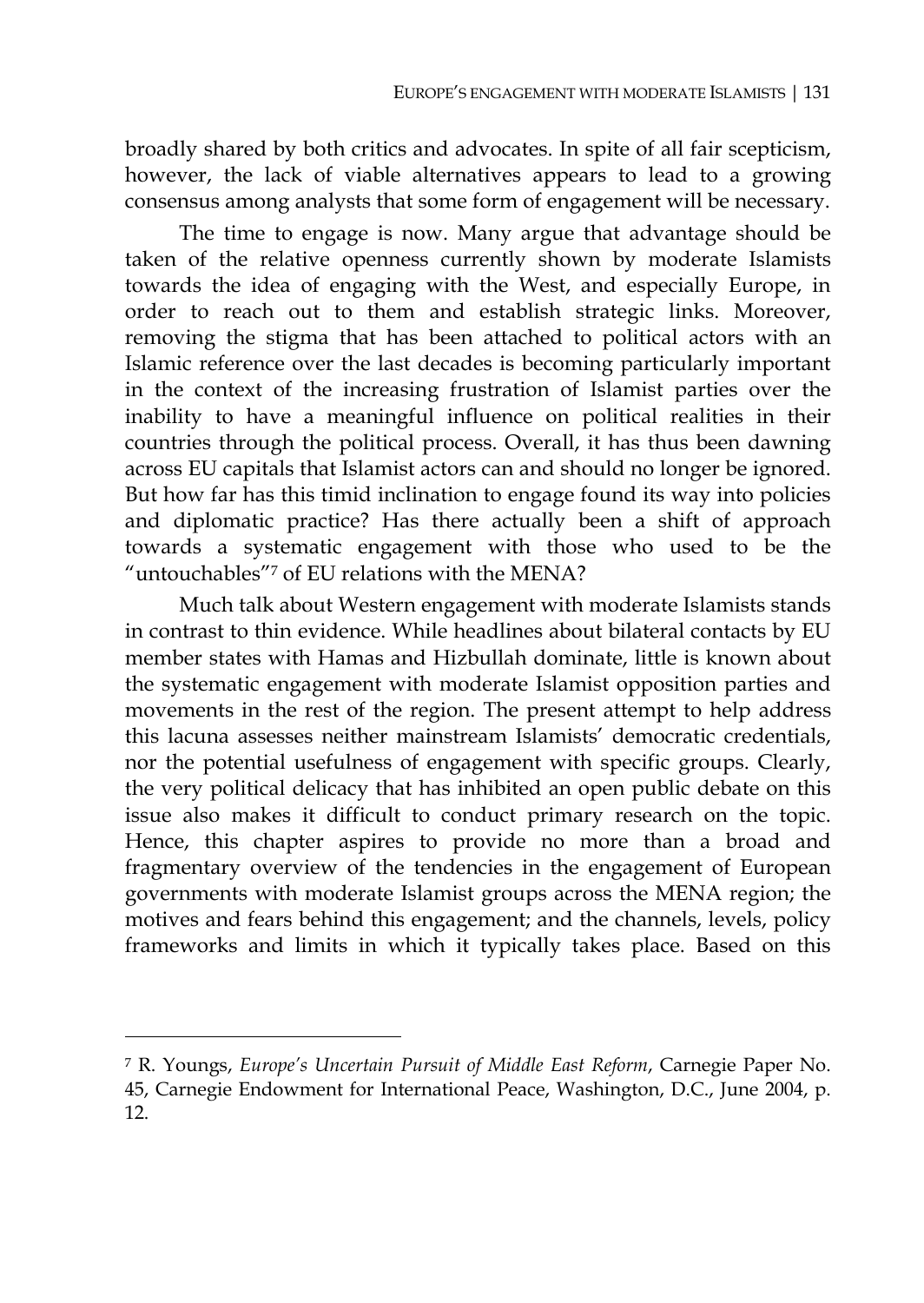#### 132 | KRISTINA KAUSCH

 $\overline{a}$ 

assessment, the conclusion drawn states a number of implications for EU democracy and de-radicalisation in the MENA.8

## **A cost-benefit analysis of engagement**

Not surprisingly, the emerging consensus among analysts in favour of engaging with moderate Islamists is not yet matched by an equally strong consensus among European government representatives. Providing longterm stabilising support for autocratic regimes in the region does not sit easily with actively seeking engagement with the first serious opposition the region has seen in decades. Moreover, a persistent, often ill-defined uneasiness towards Islamist interlocutors in general appears to be stalling the EU's search for a common direction.

Against the background of competing policy priorities in the MENA, individual diplomats keen on engaging with Islamist political actors are finding it difficult to assemble the necessary political support. EU policy circles, aware that some sort of shift of policy will be necessary, currently "fear the political implications of raising the issue", as many are concerned that it "would look like a change of position". The questions of when and how to engage with Islamists in the diverse national settings across the MENA are largely being debated on a flexible case-by-case basis. Fearing potential negative implications for bilateral relations with the host government, most member states have been keen to maintain full decisionmaking power on this issue at the national level.

The main determining factors of engagement include the degree of European interest in establishing dialogue with a specific group (for example, a rising political force likely to win elections); the diplomatic risk entailed (the group's legal status and overall relations with the regime); the interest in engaging as opposed to other strategic interests that require

<sup>8</sup> The main findings of this chapter are based on personal interviews carried out specifically for the purpose of this study with approximately 45 European diplomats and Islamist politicians representing ministries, embassies and institutions. The interviews were conducted in European capitals (Brussels, London, Paris, Berlin, Madrid and The Hague) as well as those in the MENA (Cairo, Tunis and Rabat) between June and December 2008. With regard to the information used in this chapter, the interviewees agreed to be quoted on a personally non-attributable basis.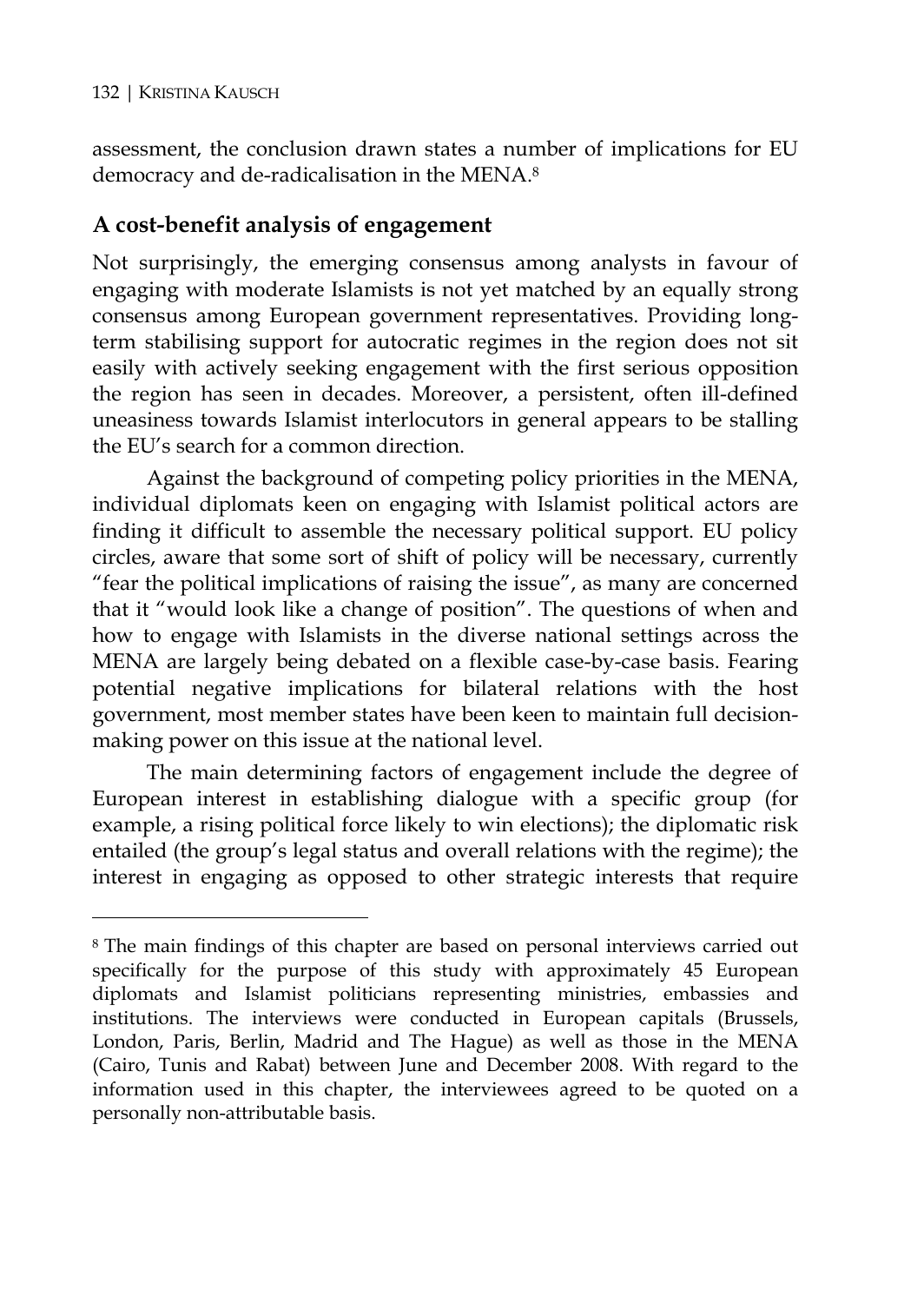good relations with the domestic regime (such as regional conflict, cooperation on anti-terrorism, trade, migration, energy) and the possible repercussions engagement may have in the European domestic context (for example, in large, Muslim immigrant communities).

EU government relations with Islamist opposition parties and movements in the MENA vary greatly according to different national settings:

- In **Morocco, Jordan, Kuwait** and **Bahrain**, Islamist movements (such as the Justice and Development Party, PJD; Islamic Action Front, IAF; Islamic Constitutional Movement, ICM; al-Wefaq) are legal, recognised political actors with parliamentary representation. Contacts with European government representatives take place regularly. Thanks to the comparatively liberal environment in these countries, European embassies are also able to make occasional contact with illegal but non-violent Islamist movements (for example, the Justice and Charity movement in Morocco) on a low-key basis, even though this is considerably more sensitive. While the regimes leave no doubt that they do not appreciate such contacts, meetings with illegal moderate groups are not usually prevented, nor do they lead to major diplomatic rows.
- In **Algeria** and **Egypt**, moderate Islamists also enjoy parliamentary representation, either as members of a legal party (Movement for the Society of Peace, MSP; Movement for National Reform, MRN; Islamic Renaissance Movement) or as independents (Muslim Brotherhood, MB). In Algeria, the MSP forms part of the governing coalition, but it sees itself rather as the opposition. In both countries, contact is being made with Islamist parliamentarians, even though the regimes do not appreciate this and often give diplomats a hard time. In Algeria, incentives to meet Islamist parliamentarians were often considered too low to risk good relations with government counterparts for the sake of engagement with a co-opted, unpromising Islamist opposition. In Egypt, interest in the Muslim Brotherhood is substantial and most European embassies occasionally engage with MB parliamentarians and to a lesser degree with nonparliamentarians.
- In **Tunisia** and **Syria**, Islamist parties are illegal. Contacts with Islamists at the domestic level are practically impossible because of heavy constraints, surveillance and the political repression of Islamist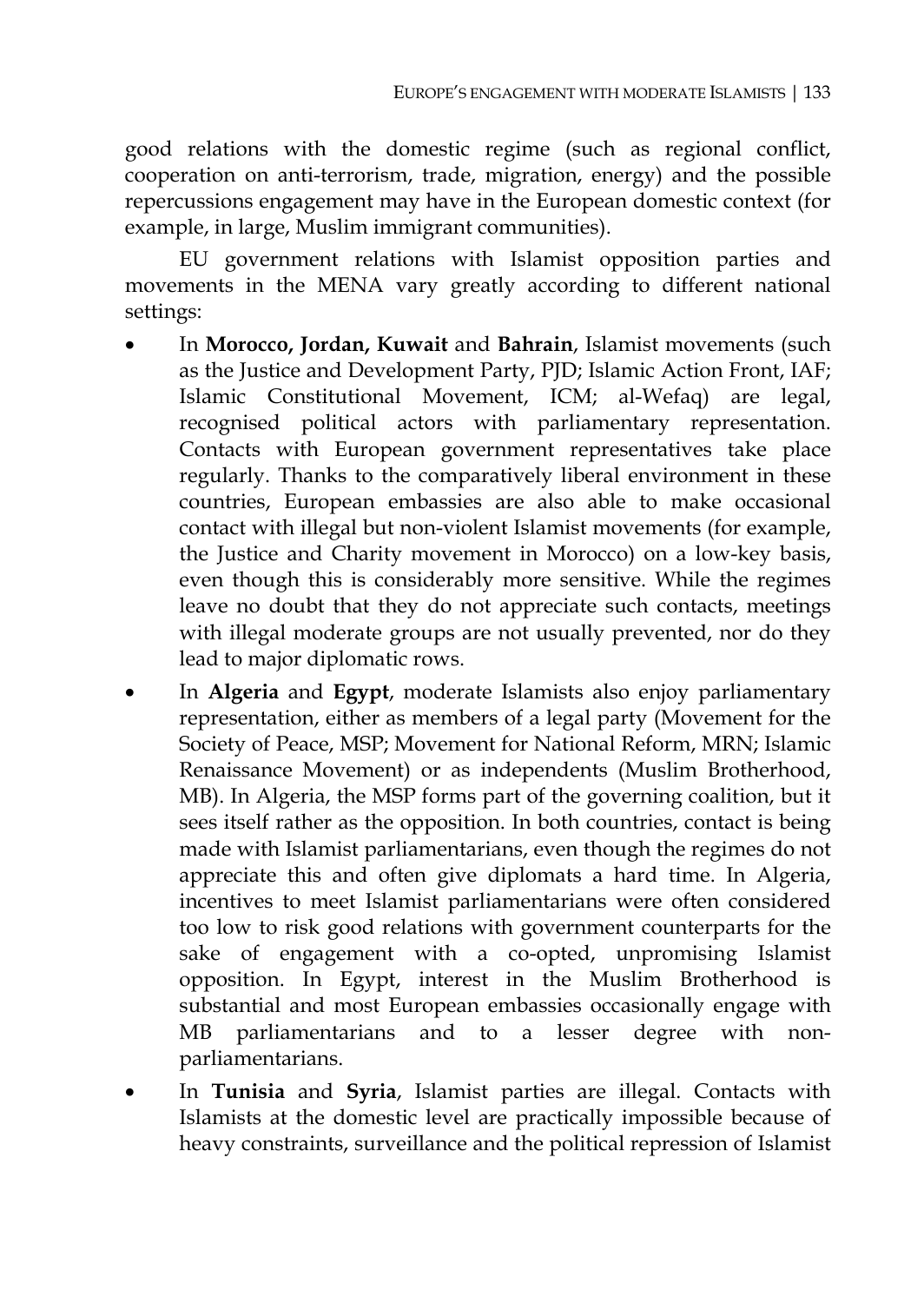movements. The regime's confrontational relationship with the outlawed an-Nahdah and the Syrian Muslim Brotherhood, and the resulting constant surveillance by the secret services, impede any direct domestic contacts. In contrast, encounters between European diplomats and exiled members of outlawed Islamist movements do take place on European soil, beyond the direct radar of national security services.

The most complex, controversial and sensitive cases are, of course, **Palestine** and **Lebanon**. While both Hamas and Hizbullah do not clearly fulfil the criterion of non-violence used here to describe 'moderates', they cannot be left aside as any assessment of European engagement with moderate Islamist movements must be seen in the light of the politicised regional context shaped by these two cases. Open engagement with Hizbullah was largely uncontested when the party was in government, and now most EU member states still consider engagement justified and necessary, as Hizbullah is a legal party and an integral part of the Lebanese political landscape. It is acknowledged that "there will be no solution without them". EU formal political contacts with Hamas have officially been banned since Hamas was listed as a terrorist group by the EU in 2006. As a non-EU member, Norway is free to engage with Hamas, and is the only European country to have done so openly. Several EU member states have nonetheless maintained contacts with Hamas in spite of the ban, using diplomatic grey areas to bypass the common EU line.

Within this variety of national settings, a number of different motives guide the EU's interest in engaging with particular groups. The motive most frequently mentioned by EU diplomats is obtaining reliable information about the goals, policies, internal debates and trends of the group in question, and its analysis of domestic and regional developments. Aware of notable past Western misreading of trends in the region, it is understood that European analysis of domestic and regional developments must be based on first-hand information from representative stakeholder sources on the ground. Embassy staff in particular stress the need for direct contact to enable them to provide a realistic report of the political situation in the country to their capitals. They claim that the image portrayed of Islamist and other opposition groups in a region where the mass media are controlled by the regimes has constituted an insufficient basis for informed European policy decisions.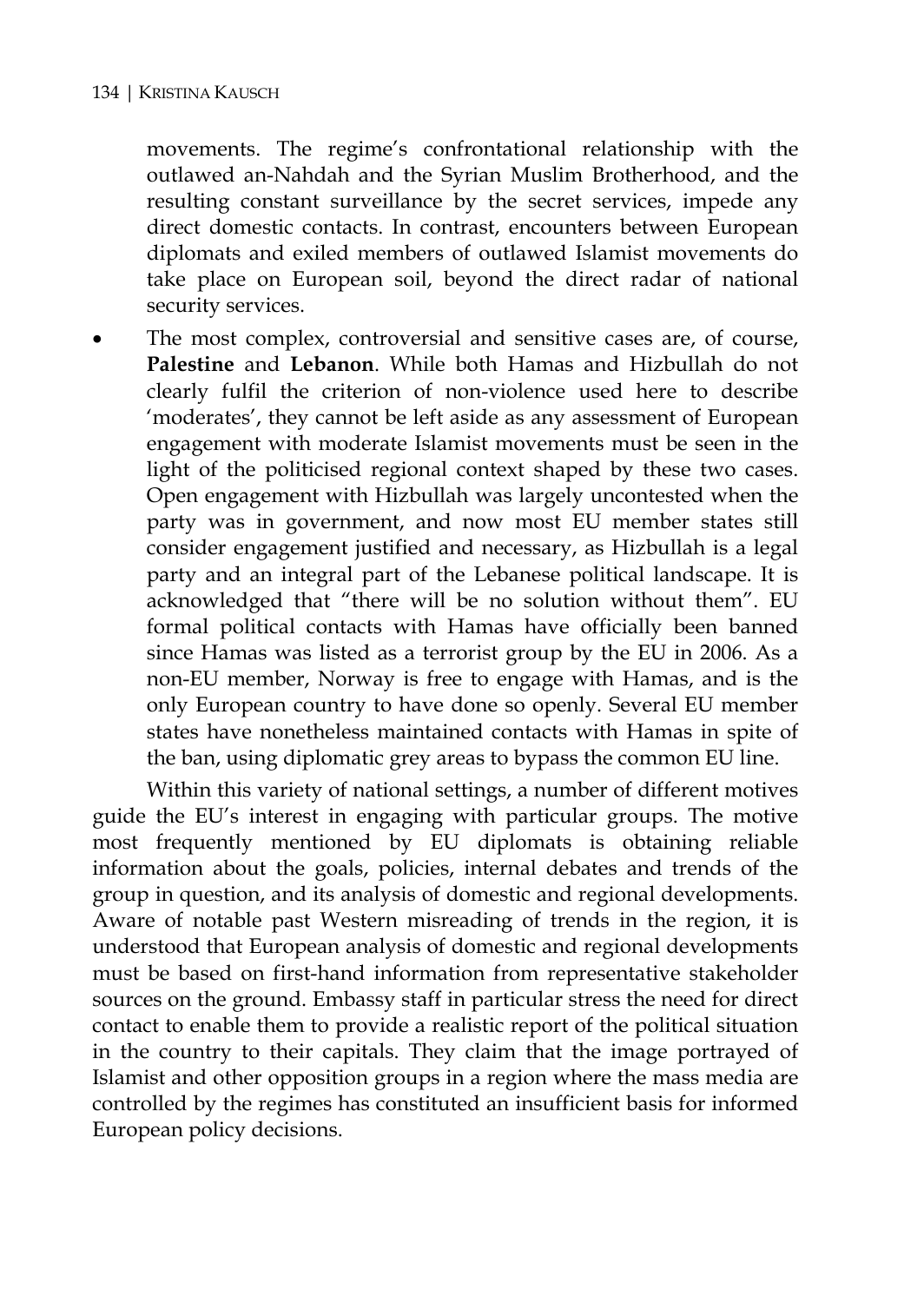Engaging with Islamists in a bid to influence domestic developments positively in anticipation of an upcoming political shift or surge in democratisation, albeit often stressed by analysts, is rarely mentioned as one of the major driving forces behind European engagement. Exerting influence is mostly understood in the sense of improving Europe's image, rather than boosting democratisation. At the same time, the notion of positively influencing the development of Islamist movements through engagement – socialisation – has gained substantial weight in the context of European security and anti-terrorism policies with a view to preventing radicalisation.

Improving their image is also an argument frequently mentioned by Islamist leaders in favour of engaging with European actors. By engaging with the West, they hope to upgrade their image from an undifferentiated and blurred extremist/terrorist notion towards the picture of a moderate, potentially reformist force. By deconstructing what they perceive as prejudices in European public opinion, many moderate Islamist movements ultimately hope to shift European policy-making towards the region away from stability-oriented cooperation with authoritarian governments.9

At the same time, engagement with Western governments and sometimes even with non-governmental organisations (NGOs) can bear a series of risks for Islamist actors domestically. Depending on the varying degrees of harassment that different movements and individuals may expect from their home regime when accused of plotting with foreigners, Islamist politicians are often reluctant directly to engage with foreign officials without the regime's knowledge. Frequently, the latter's reaching out to the West provides the occasion that regimes need to target and clamp down on a particular group or individual. There are countless examples of instances in which MENA regimes have tried to prevent European officials from meeting with Islamists, and of Islamists having been punished as a direct consequence of such engagement. Often Islamists reject invitations to Europe or other engagement offers out of fear of

<sup>9</sup> For an account of Islamist leaders' views on European foreign policy, see M. Emerson and R. Youngs (eds), *Political Islam and European Foreign Policy: Perspectives from Muslim Democrats of the Mediterranean*, CEPS and FRIDE, Brussels and Madrid, 2007.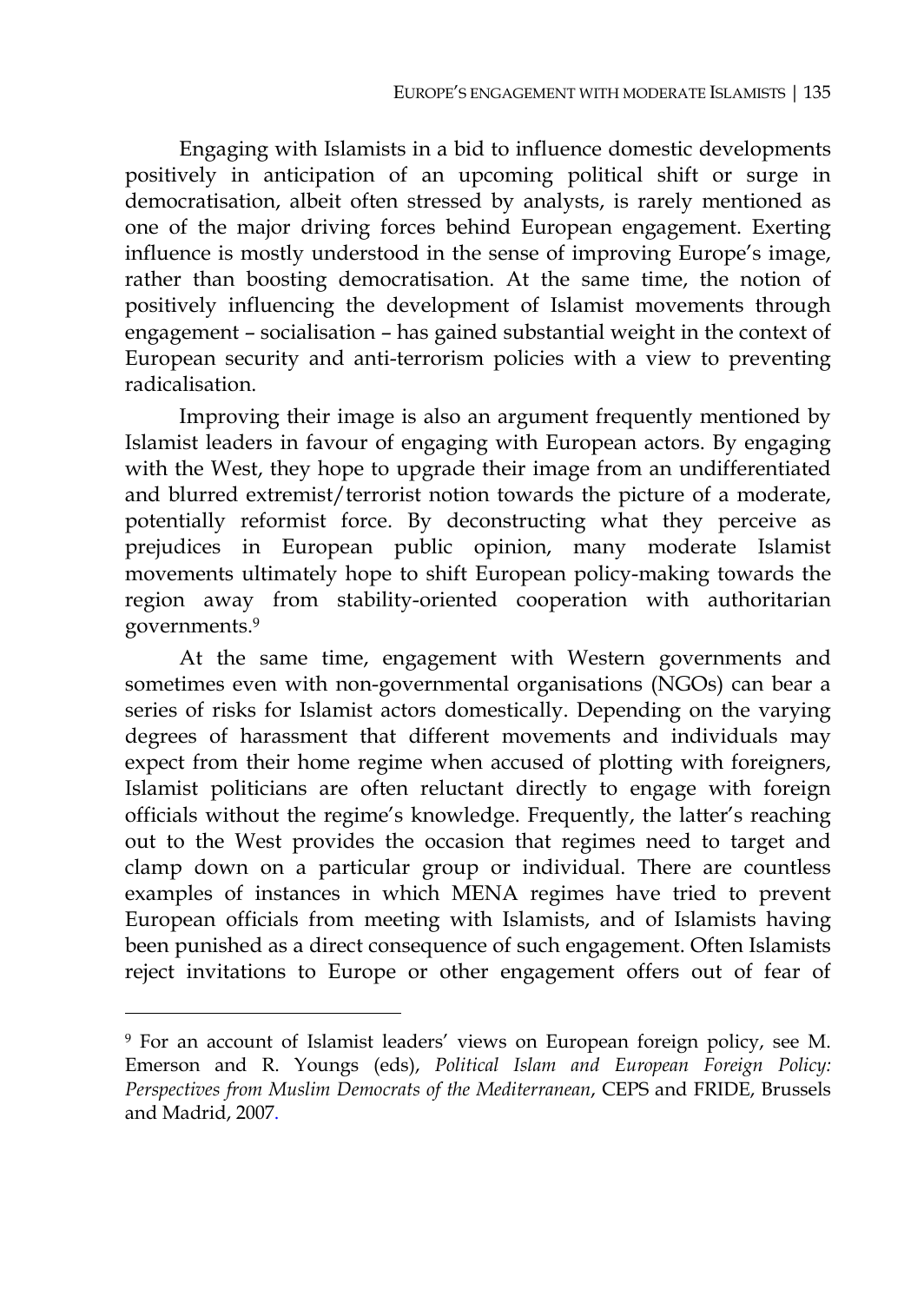$\overline{a}$ 

domestic clampdowns. The risks for individual Islamists increase with the potential public repercussions of contacts with the West.10 Outlawed movements such as the MB therefore increasingly 'outsource' these interactions to their European branches, which are well connected and maintain regular contacts, for example, with parliamentarians across Europe. On the domestic front, some troubled Islamist leaders say that they will now prioritise direct engagement with European NGOs and think tanks, which are somewhat less of an anathema to the regimes, hoping that this will eventually sway Western public opinion in their favour.11

# **EU institutions: Hitting a brick wall**

Common EU policy lines regarding engagement with opposition groups in general, and Islamists in particular, are hard to discern. The EU member states' lowest common denominator in this regard is the EU's list of terrorist groups and individuals.12 The inclusion of a group or individual on this list is being mentioned by most of the member state representatives as the one absolute criterion inhibiting any sort of political contacts. Indeed, much of the debate on engagement with Islamists in the MENA revolves

<sup>10</sup> For example, the Muslim Brothers in Cairo rejected European embassies' offers to meet in the direct run-up to the 8 April 2007 local elections, stating that they "did not want to give the regime extra reason to clamp down" on them. MB leader Khairat el-Shatir was arrested in 2005 following his publication of an article in the *Guardian*, in which he encouraged the West to trust in and engage with the Brotherhood (K. el-Shatir, "No need to be afraid of us", *Guardian*, 23 November 2005).

<sup>11</sup> In an attempt to balance engagement interests with a reconciliatory course towards the regime within the margins of the law, the Egyptian MB has often stated that while it would not meet with foreign government representatives in secret, it was open to meeting with foreign officials at any time in the presence of an Egyptian foreign ministry representative. Notwithstanding that the Egyptian authorities are unlikely to allow (let alone attend) such a meeting, the failure of Western governments to ever respond to this offer is being interpreted by Brotherhood members as confirmation of the West's persistent choice of stability over democracy.

<sup>12</sup> See the EU's list of persons, groups and entities subject to specific measures to combat terrorism, last updated by EU Council Common Position 2008/586/CFSP of 15 July 2008.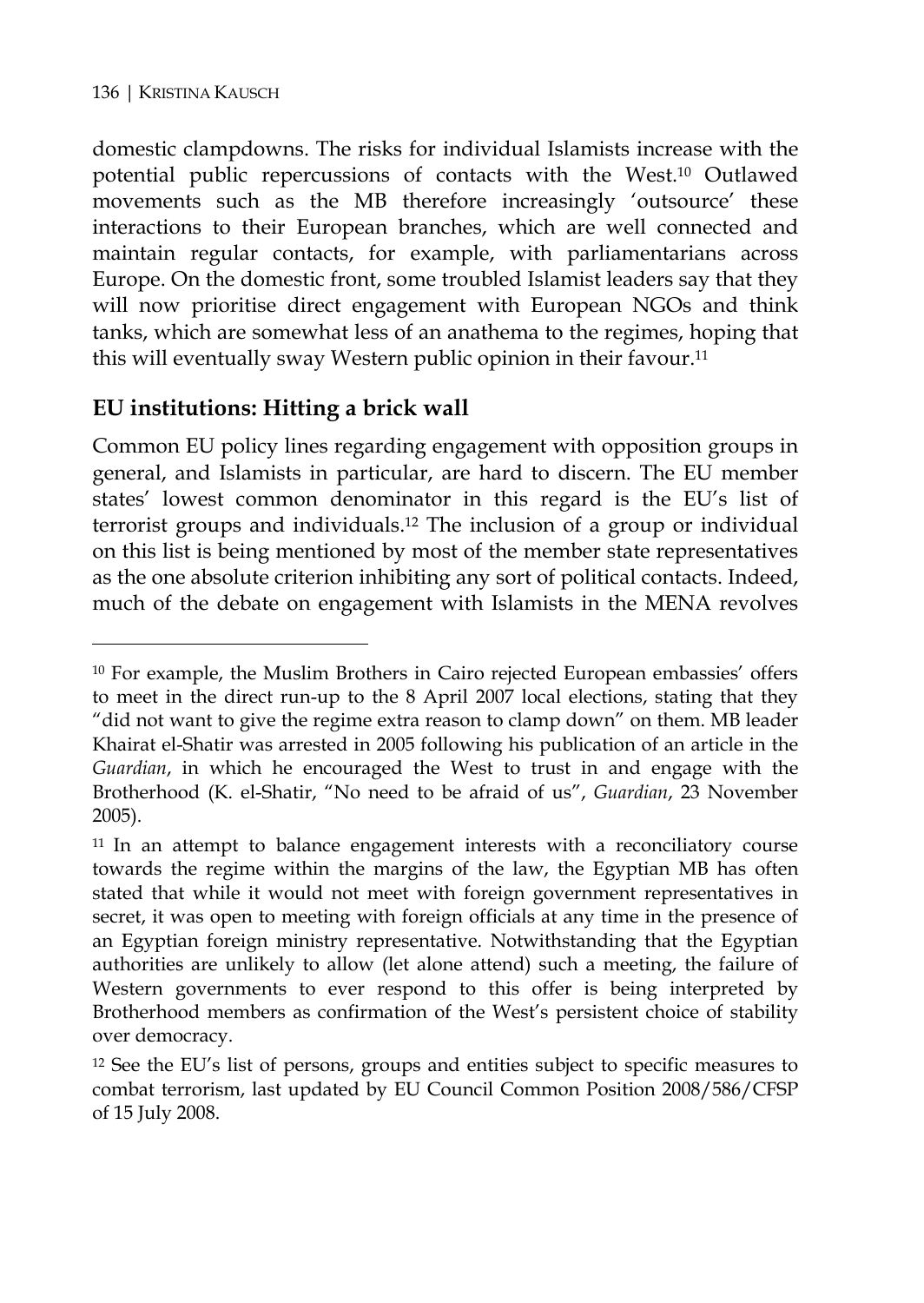around the listing of Hamas as a terrorist group. Incidentally, the vast majority of European diplomats interviewed for this chapter judge this to have been a mistake committed too hastily, as it not only paralysed the EU's role as an actor in the Arab–Israeli conflict but also 'poisoned' the general EU debate on engagement with other Islamist actors.

Engaging with and strengthening non-violent, non-revolutionary Islamist actors in order to prevent radicalisation has become a common notion in European policy discourse*.* EU policy documents in recent years have been replete with explicit and implicit calls to engage more actively with moderate Islamist organisations both within and outside Europe. The EU's 2005 strategy document on *Combating Radicalisation and Recruitment to Terrorism* states: "We need to empower moderate voices by engaging with Muslim organisations and faith groups that reject the distorted version of Islam put forward by al-Qa'ida and others. …We must ensure that by our own policies we do not exacerbate division."13

According to Commission staff, the idea of engaging with moderate Islamists "flashes from many EU documents", but these implicit allusions and vague hints of non-exclusion are "nothing coherent and too vague to be taken as a clear policy". A notable exception is the May 2007 European Parliament resolution on reforms in the Arab world, drafted by former French Prime Minister Michel Rocard, which recognises that "the moderation of Islamism depends on both the stability of the institutional framework in which they evolve and the opportunities which the latter offers to influence policy-making". The resolution calls upon Europe "also to give visible political support to…those political organisations which promote democracy by non-violent means, excluding sectarian*,*  fundamentalist and extremist nationalist forces but including, where appropriate, secular actors and moderate Islamists…whom Europe has encouraged to participate in the democratic process, thus striking a balance between culture-based perceptions and political pragmatism".14

<sup>13</sup> Council of the European Union, *The European Union Strategy for Combating Radicalisation and Recruitment to Terrorism*, 14781/1/05 REV 1, Brussels, 24 November 2005, p. 4.

<sup>14</sup> European Parliament, Resolution on reforms in the Arab World: What strategy should the European Union adopt?, 2006/2172(INI), 10 May 2007.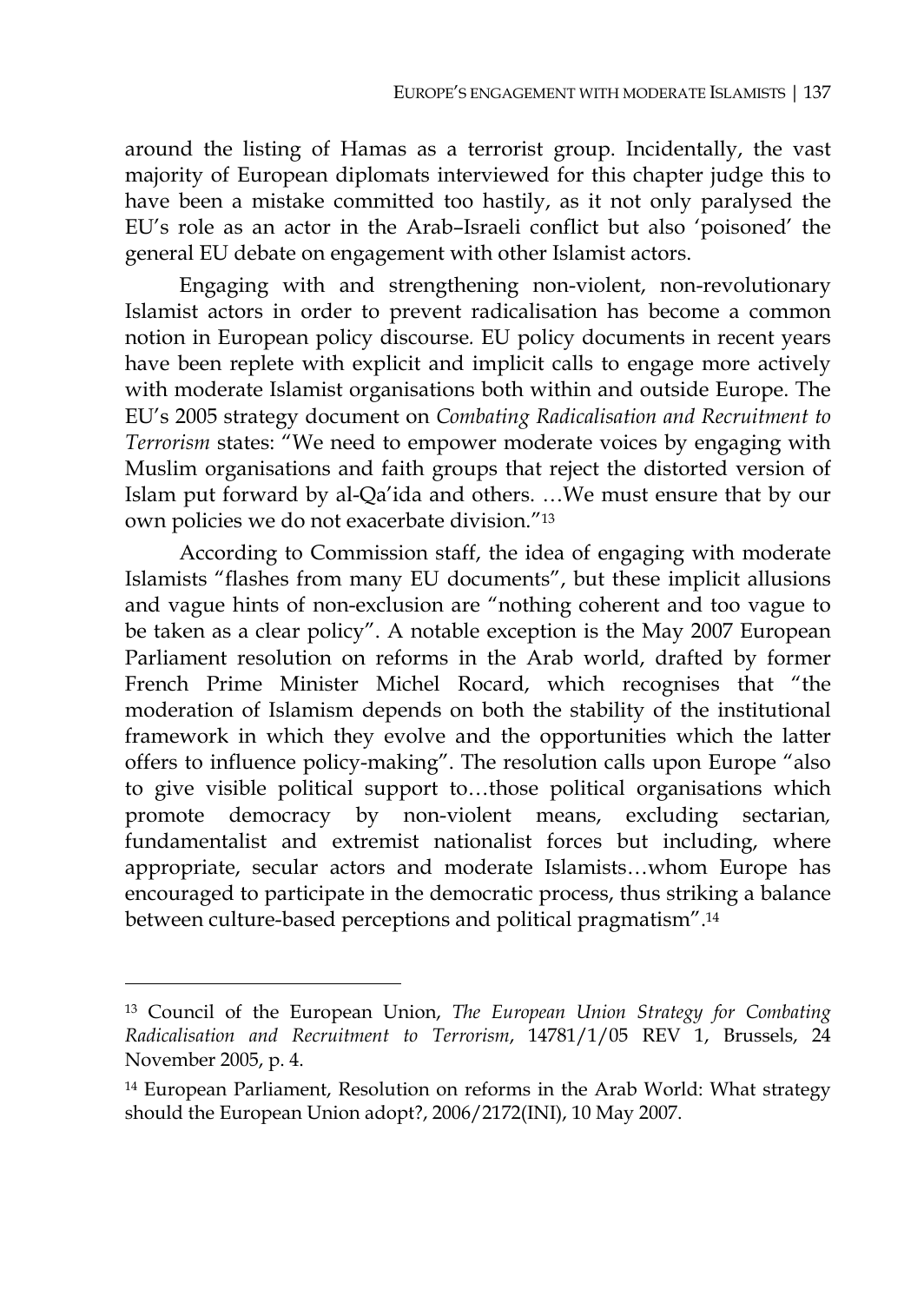Yet, action on demands for a proactive inclusion of Islamists has been negligible. Engagement has been undertaken by EU member states mostly on a decidedly informal, bilateral, low-key and ad hoc basis. There is no common EU policy line on engagement with moderate Islamist interlocutors in a general sense. In early 2006, following on the heels of the elections in Palestine, an ad hoc Task Force on Political Islamism was set up within the Directorate-General for External Relations in the European Commission. The ad hoc task force aims at overcoming the EU's lack of information on Islamism worldwide. Since 2007, the task force has also organised internal training programmes on Islamism, which have now become part of the Commission's mainstream training. Furthermore, some efforts have been made in the Council to foster an EU consensus regarding definitions and categories (for example, adopting a common 'lexicon' of relevant terminology and 'mapping' Islamist movements).

The Commission task force drafted a discussion paper arguing in favour of the EU's and member states' engagement with non-violent, nonrevolutionary Islamist groups, which was eventually submitted to the Council and External Relations Commissioner Benita Ferrero-Waldner for her consideration. According to one civil servant, one of the main goals of the paper was to "uncramp" relations with these groups by agreeing on a set of general principles of action. The paper was well-received by the commissioner, who even suggested developing specific staff capacities within the Commission, especially with a view to preparing for the launch of the new External Action Service. However, the Commission failed to gain the necessary support from member states for a common approach, some of which showed "quick opposition" to the paper. Several adjusted and modified versions of the paper likewise failed to obtain the necessary support, and the idea of developing a common EU line on engagement with Islamists ended up on the backburner for the time being.

Commission and Council Secretariat staff report an "emotionally charged debate" and "a huge amount of ignorance and prejudice" both within the Commission and among member state representatives, many of whom have "no differentiated views on Islamism" (with one of the newer member state representatives reportedly comparing the rise of Islamism at large with the totalitarianism of Hitler and Stalin). Some advocates of the common approach felt they had "hit a brick wall" in their efforts to lobby for a consensus on this matter. They also attribute this failure to the EU's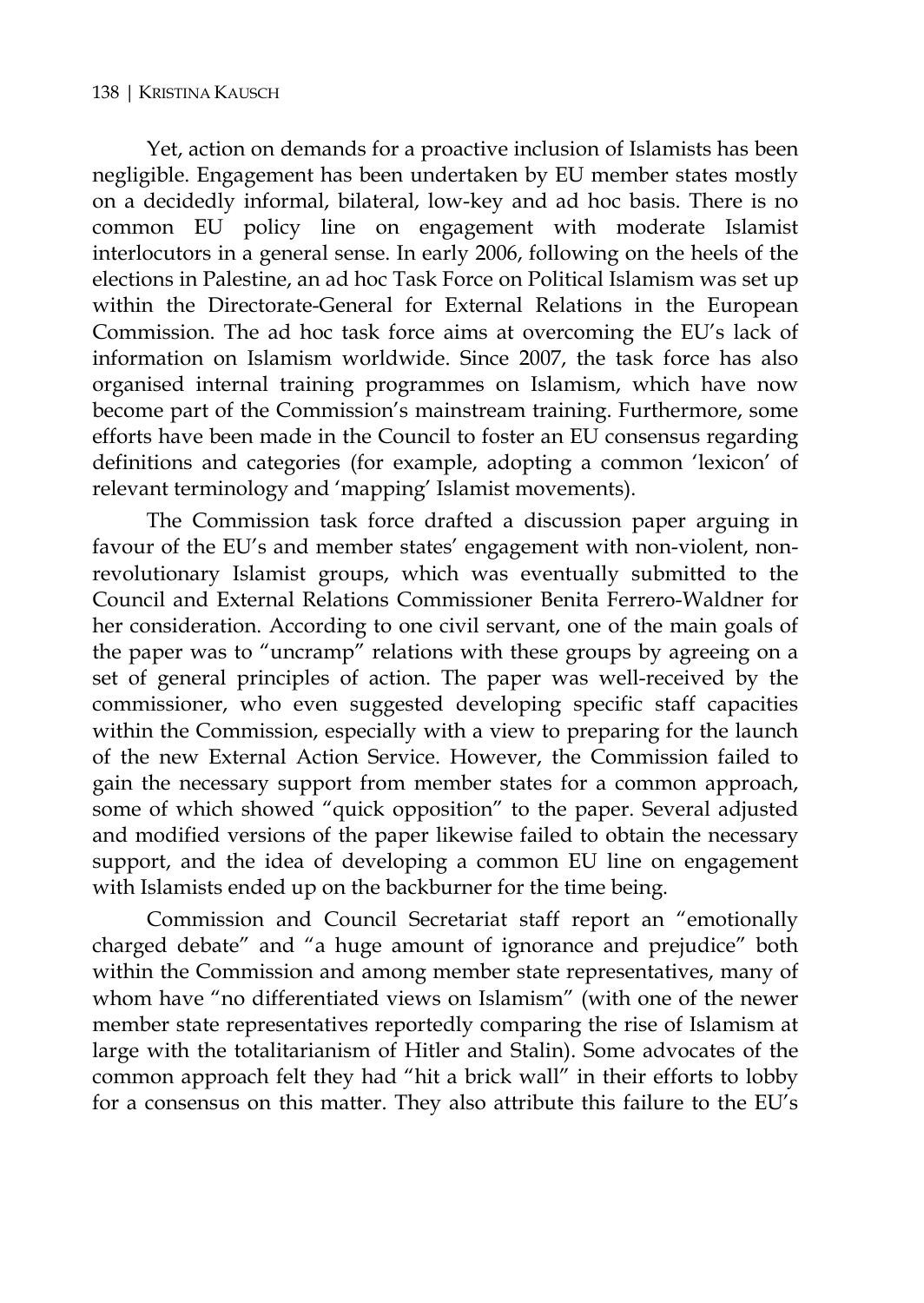stance on Hamas after the Palestinian elections, which "strongly reinforced sensitivities" and "paralysed the discussion on this issue".

Among the opponents of the common approach, a Portuguese diplomat voiced the concern that regardless of the Islamist issue, there could be "no general policy regulating opposition contacts that fits all". A French representative stressed that it was not a question of creating special conditions for Islamists, but of including them "just like all other representative societal groups", and therefore a particular "Islamist strategy" was not only unnecessary, but would also lead to an unhealthy exposure of a particular group defined by a religious reference. Moreover, the whole initiative had been inspired partly by pressure from the US government, which had "always wanted us to engage with the Muslim Brotherhood". According to a Swedish diplomat, Swedish scepticism is rooted in the conviction that "all that is not forbidden should be allowed" and thus a set of common principles at the EU level would create unnecessary additional regulations to the detriment of diplomatic flexibility. Furthermore, the scope and depth of engagement also depends on the priorities and financial resources of each member state. A German diplomat explained that the idea of adopting common principles on how to approach Islamists was, from the German point of view, "completely beside the point", as dealing with these issues on a bilateral level was both diplomatically safer and more efficient. Any common EU initiative was likely to appear as an "attempt to bring the [forces of] good to the Islamic world" and would be "a sure way of immediately turning all the governments of the region against us".

As far as EU technical and financial cooperation with Islamist organisations is concerned, Commission staff assure that there is no explicit EU provision that prohibits channelling aid to Islamist groups. Islamist civil society funding is said to be determined according to what drives the group's interest in each case. In practice, however, while working-level contacts are reported to be frequent, parties and civil society organisations with an Islamist leaning are de facto mostly excluded from formalised involvement in EU aid and cooperation programmes.15 Overall, neither the

<sup>15</sup> A. Boubekeur and S. Amghar, *Islamist Parties in the Maghreb and their Links with the EU: Mutual Influences and the Dynamics of Democratisation*, EuroMeSCo Paper No. 55, EuroMeSCo, Lisbon, October 2006, p. 21.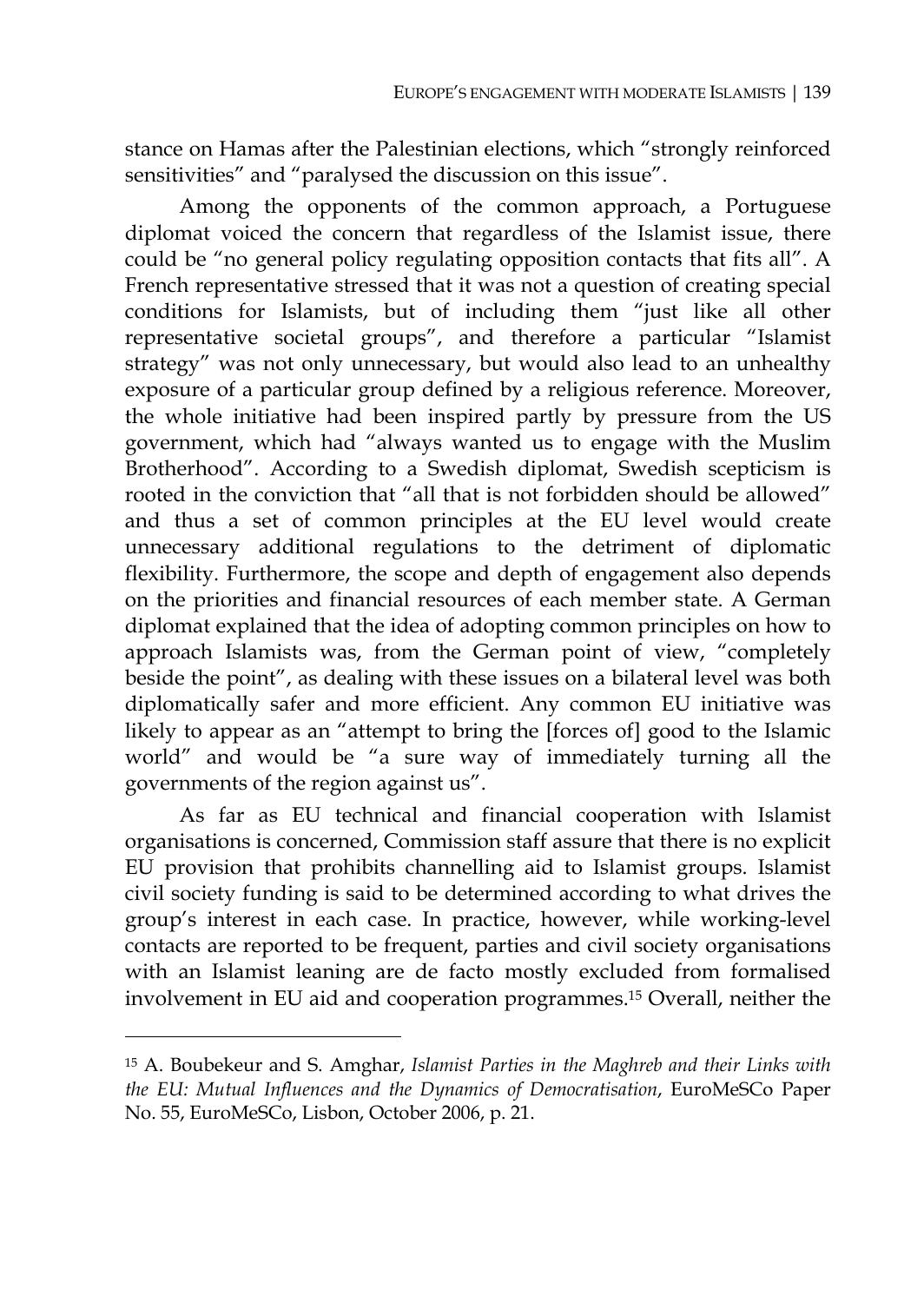Barcelona process nor the European Neighbourhood Policy has been advancing engagement with moderate Islamists. This is not expected to change under the forthcoming Union for the Mediterranean.

The European Parliament has always had a rather different approach. As it is subject to less scrutiny and constraint by both the European and MENA governments' sensitivities, the European Parliament has a long history of direct engagement with Islamist political actors. Parliamentary delegations meet Islamist parliamentarians in inter-parliamentary exchange and visiting programmes across the region, and European Parliament resolutions explicitly advocate a proactive, open engagement with MENA opposition groups, including moderate Islamists. Similar ties also exist with a number of national parliaments in Europe (such as the German– Egyptian parliamentary group). Unfortunately, the European Parliament's more proactive approach towards Islamist political actors goes relatively unnoticed; so far, it has failed to have a meaningful influence on the policies of European governments.

# **Member states: Political constraints**

The fundamental policy dilemma of European governments with respect to the MENA is the widespread perception of a permanent contradiction between the long-term development agenda, on the one hand, and the short-term security and trade agendas, on the other. Including all relevant societal actors for the sake of broad participation and de-radicalisation, and maintaining smooth relations with MENA governments, are two lines of action European governments are having trouble reconciling. The wider European public and even governmental institutions are also severely split over the issue. Several civil servants point to the "unpopularity" of advocating engagement with Islamists in their ministries. A Dutch diplomat remarked that by engaging with Islamists "you don't get popular" and that where engagement was not officially forbidden, it was "definitely not encouraged". Diplomats from several member states noted substantial internal obstacles in this respect and even feared disadvantages to their careers. Internal sensitivities in European ministries are largely ascribed to undifferentiated views on Islamism and the fear of harsh reactions on the part of domestic constituencies. As one diplomat noted, "rationality has nothing to do with it", concluding that the entire political environment in Europe was "not conducive to such a dialogue".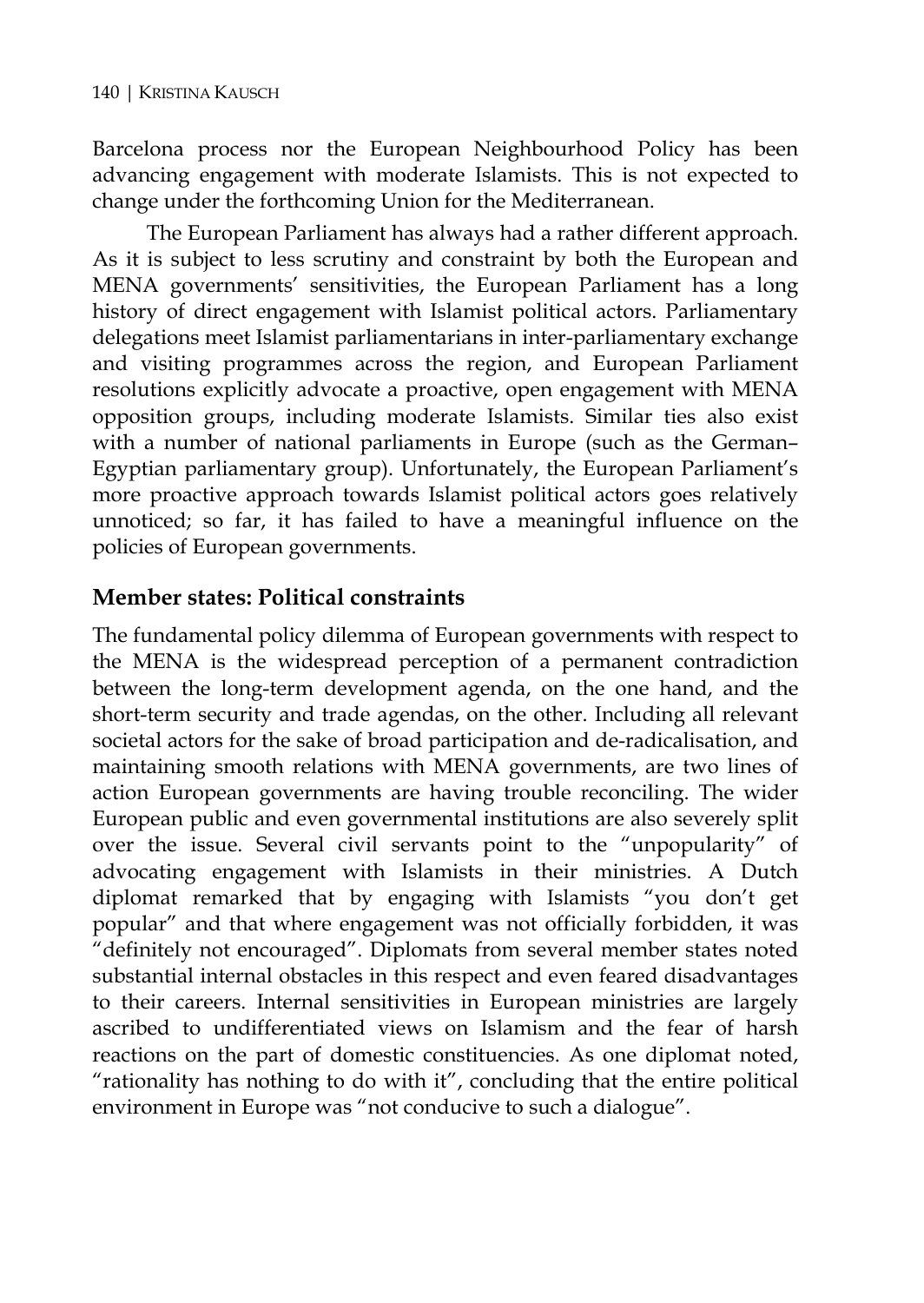It is therefore not surprising that during interviews, most European government interlocutors ask not to be quoted on a personally attributable basis, and often display reluctance and insecurity regarding the information they are allowed to reveal. In addition to the fear of career setbacks, the lack of capacity and the inability to communicate fluently in Arabic are also mentioned as common obstacles that inhibit diplomats from proactively seeking dialogue with Islamists. On several occasions, diplomats (including French Foreign Minister Bernard Kouchner)16 have sought to relativise engagement with controversial groups through apologetic remarks (e.g. "we are not the only ones"). Insecurity and controversy within ministries, and even within the very units dealing with engagement, is at times considerable. One European diplomat working on dialogue with the Islamic world stated that he saw "no need for a position like mine" as dialogue was "dangerous" and "leading nowhere", and that he was therefore "trying to destroy [his own] function".

In a few instances, diplomats deliberately leaked information about confidential policy shifts towards certain Islamist groups in an attempt to prevent their government from taking actions of which they personally disapproved. In 2005–06, a British Foreign and Commonwealth Office (FCO) official leaked to the press a number of secret internal memos advocating a more active UK engagement with the Egyptian Muslim Brotherhood – a policy shift reportedly approved by then foreign secretary Jack Straw. The leaks led to several very critical articles in the *New Statesman* and the *Observer*, and a polemic debate about "the British state's flirtation with radical Islamism".17 The FCO whistleblower later claimed he had leaked the documents to "expose dangerous government policy" and that his own unease was shared by many others in the FCO.

European officials also emphasise the role of Muslim immigrant communities in Europe as a major factor linking engagement with Islamists abroad to the domestic context. A French representative even identified the different immigrant communities in EU member states as the one key factor

<sup>16</sup> See "France Admits Contacts with Hamas", *New York Times*, 20 May 2008 (retrieved from http://www.nytimes.com/2008/05/20/world/europe/ 20france.html).

<sup>17</sup> M. Bright, "When Progressives Treat with Reactionaries: The British state's flirtation with radical Islamism", *Policy Exchange*, July 2006.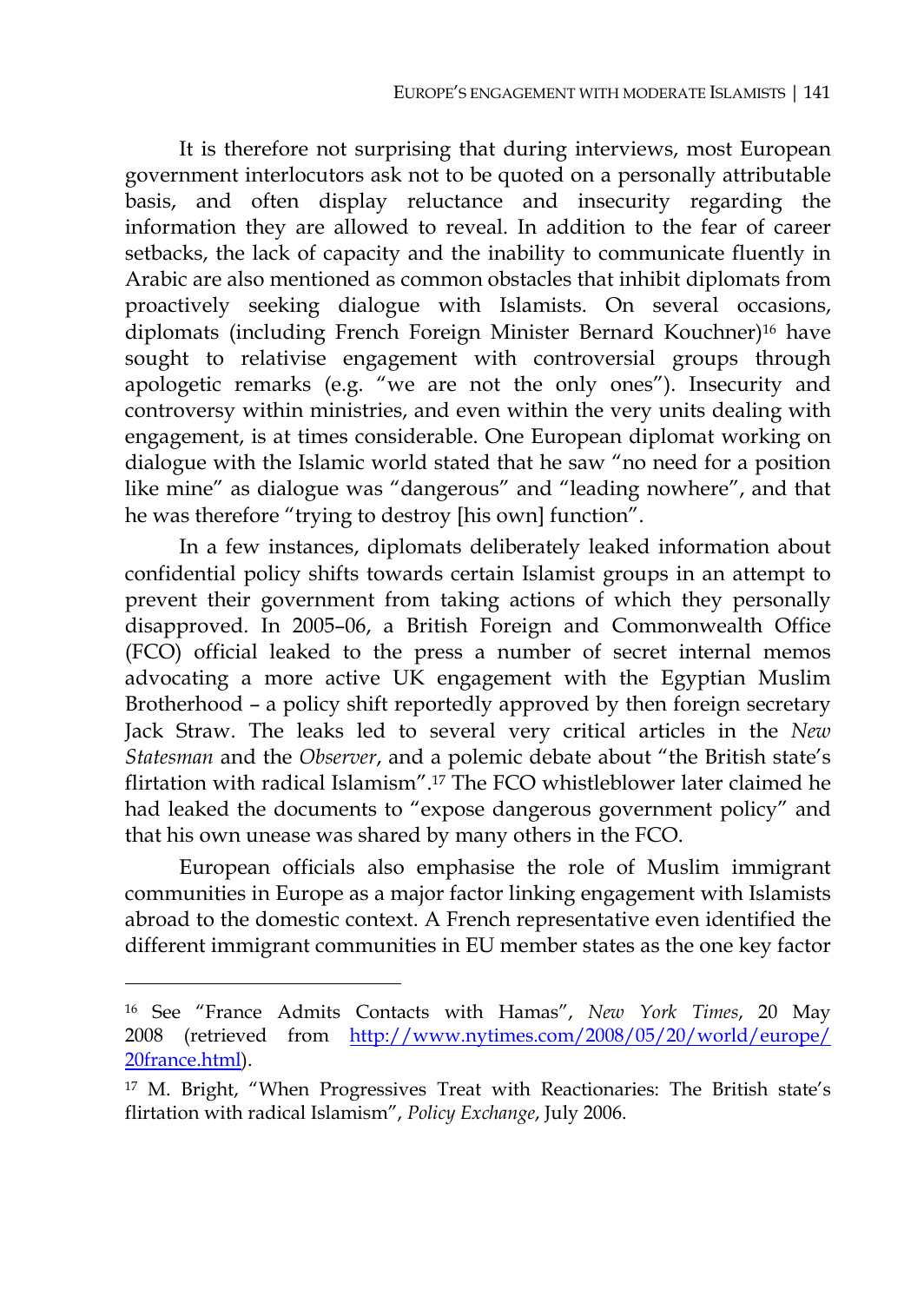conditioning the way each EU member state deals with Islamist movements abroad. Certainly, France, the UK and Germany, the EU states with the largest MENA immigrant communities, are also among the countries that most proactively approach the issue of engagement.

The aftermath of 9/11, and the 2004 Madrid and 2005 London bombings have seen several European governments set up specific units/posts with proper human and financial resources in their foreign or development ministries and embassies. These new units have aimed at enhancing dialogue and cooperation between the West and the Islamic or Arab world, with varying scope, approaches and priorities. Institutions have included a division for "Dialogue with the Predominantly Islamic World" in the German foreign office (since 2002), an adviser for relations with the Islamic world at the Dutch ministry of foreign affairs (2002), an ambassador-at-large for relations with the Islamic world at the Spanish ministry for foreign affairs and cooperation (2006) and a unit for "Engaging with the Muslim World" in the UK (which in 2007 was tellingly merged into the anti-terrorism department). Moreover, specific "Islam observers" have been placed at 25 German embassies around the world (2002) and regional public diplomacy officers for the Arab world/MENA have been located at the Dutch (2008) and British embassies in Cairo, respectively. In addition to specific institutions, a number of special policy initiatives seeking to enhance dialogue and understanding along with political cooperation and cultural/social exchange between Europe and the Muslim world have been established (including the Alliance of Civilisations initiated by Spain and the Swiss-led Montreux Initiative).

The French ministry of foreign affairs does not have a specific unit for engaging with Islamists, but the staff of the semi-independent policyplanning unit of the Quai d'Orsay is reported to have a greater margin of manoeuvre with regard to contacts. Notably, unlike similar posts in other member states, the mandate of the French *conseiller pour les affaires religieuses* is strictly limited to religious affairs and clearly separated from political dialogue activities with Islamists. The UK, eager to prevent radicalisation against the background of its military engagement in Iraq, is the European country that most systematically links external and internal dimensions of engaging with Islamists through an integrated interministerial approach with a clear security/anti-terrorism focus. The UK model is widely seen by other member states as a good example institutionally, as its integrated inter-ministerial approach is believed to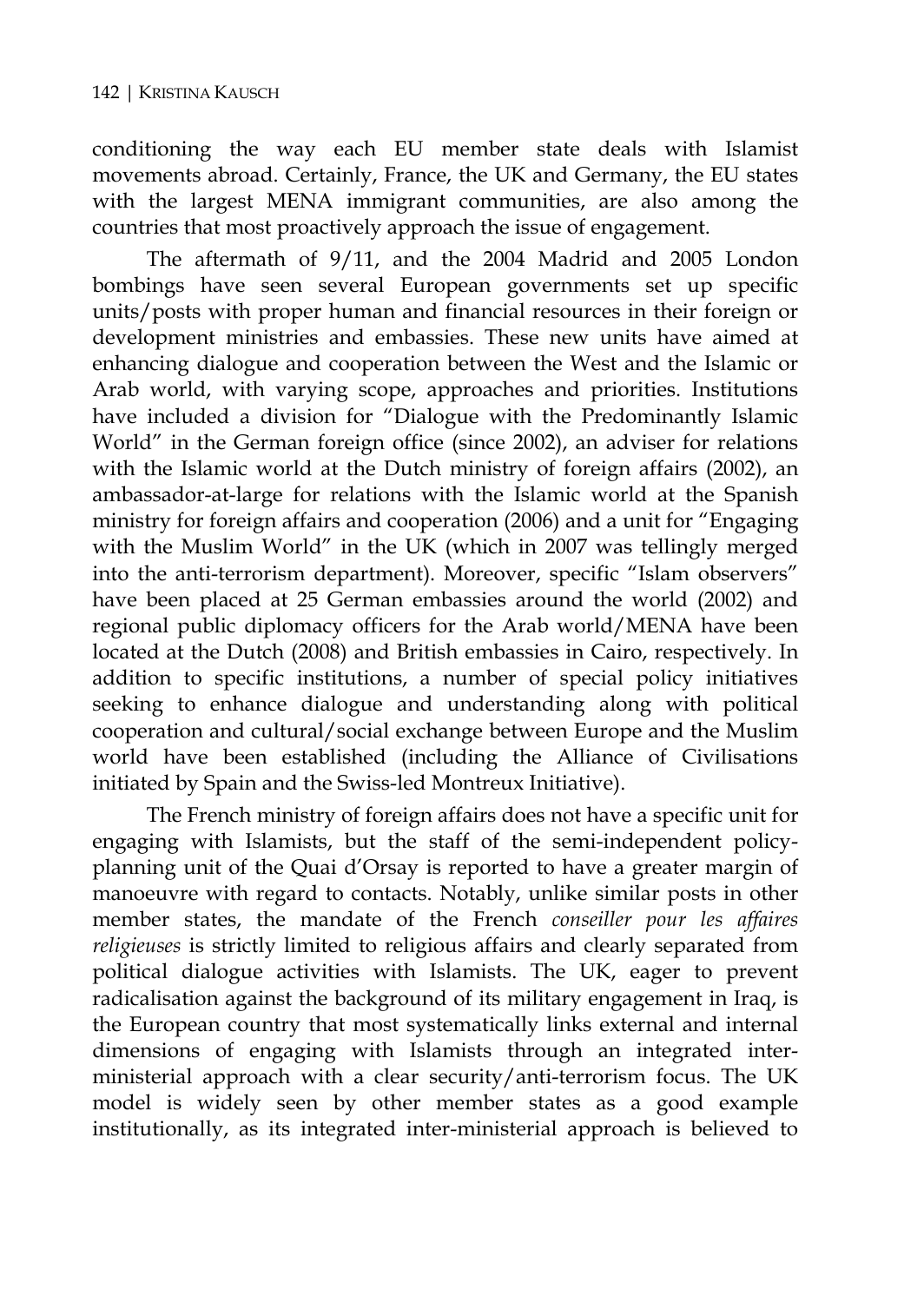maximise synergies between the internal and external dimensions of political Islam. At the same time, the UK's unequivocal security/anti-terror focus also raises some criticism as reinforcing simplistic perceptions equating Islamism with terrorism. While the security dimension is decisive in all national policies, some European countries approach the issue from a more pronounced security focus that directly links Islam or Islamism with anti-terrorism measures (the UK and Switzerland). Others set a stronger focus on inter-civilisational dialogue in a broader sense, including from a long-term, democratic development angle, and draw clearer institutional lines between security and inter-civilisational dialogue units (Germany and Spain). Meanwhile, some do not appear to engage much at all (smaller and Eastern European member states). Sweden and Norway consider themselves particularly suited to engage in dialogue activities owing to their lack of negative historical baggage in the region.

An overarching theme affecting Europe's relations with Islamists is the former's prevailing religious or culturalist perceptions of Islamism. European political activities, institutions and policy documents aimed at engaging with Islamist political actors are often undertaken under the heading of interfaith, inter-civilisational or intercultural dialogue. France, with its distinctive laic heritage, is a notable exception in this regard. Germany, by contrast, has a unit for Dialogue with the Islamic World in the German foreign office that is financed from the ministry's culture budget line, although – as German diplomats admit – the unit's activities and objectives are of a political rather than cultural nature. Several European diplomats in charge of dialogue cautioned against mistaking the decidedly political engagement issue for a religious matter ("we are not here to bring rabbis, monks and imams together"). This concern is often shared by moderate Islamist politicians who complain about being invited to talk about Islam instead of pressing societal problems in the MENA.

There are some concerns among EU diplomats that the current engagement debate is directed towards "engagement for its own sake". Many emphasise that dialogue with Islamists is not a goal in itself, but must be a means to achieve clear strategic objectives. Another common notion across European ministries and EU institutions is that the challenge is not engagement with Islamists as a specific target group, but rather their inclusion in dialogue activities and civil society initiatives as currently undertaken with secular societal groups. They stress the need to "deessentialise Islamism", that is, to avoid replacing negative discrimination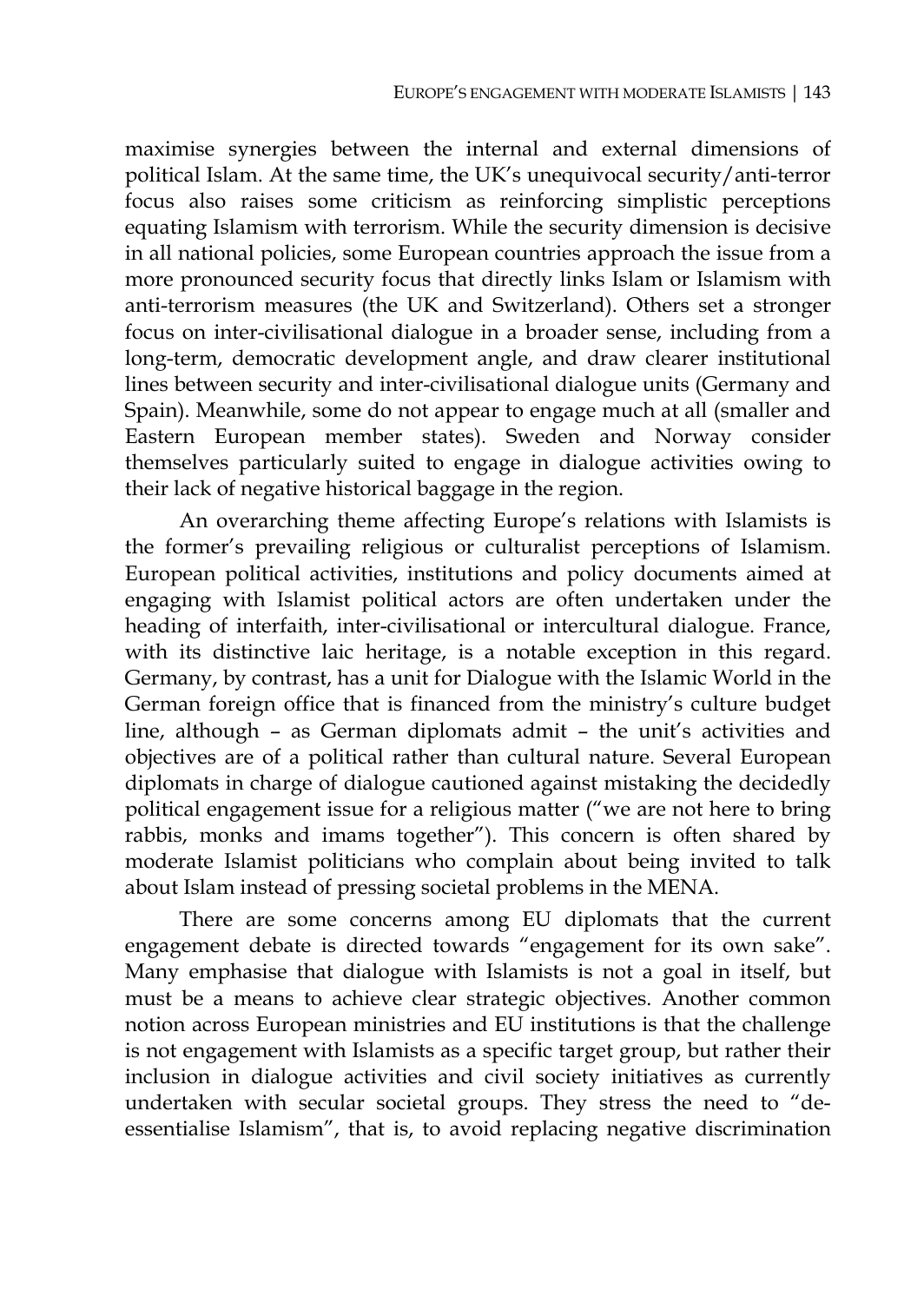with positive discrimination or exposure, and instead to include all representative groups in regular activities regardless of their religious or secular references. Even those who are critical of enhanced direct engagement stress the need for the EU to "actively demonstrate that there is no rejection of any political actors".

# **Trial and error in a diplomatic grey zone**

Among European governments, clear criteria for the choice of permissible interlocutors are rare. Beyond the limits of the EU's terror list as the only set criteria, there is agreement that engagement with groups or individuals that have not renounced violence as a means of action is taboo. There are differences, however, as to whether that includes implicit endorsement of violence or armed resistance against foreign occupation. In a similar vein, groups linked to terrorist groups/activities are considered off-limits, although here again individual member states are coming to very different assessments as to what that means in practice. There is broad consensus that engagement with individuals in public office, especially elected MPs, is permissible and desirable, even though not all EU member states take advantage of it.

There is no general consensus on engagement with moderate Islamist actors who do not hold a public office, in particular with representatives of outlawed parties and organisations. All interlocutors emphasise the difficulties of engaging with outlawed groups. While the criterion of legality is mentioned by some member states as a precondition for engagement, for others this does not constitute an obstacle per se, but rather reduces the number of channels through which engagement can take place.

Formal political contacts with opposition Islamist movements and individuals at the ministry or ambassador level are rare exceptions. The level at which contacts are deemed appropriate largely depends on the respective group's legal situation and its degree of integration in political institutions. The great majority of direct contacts between European government representatives and moderate Islamists take place in the large diplomatic grey area of active and passive informal contacts. Indirect contacts through intermediaries are unproblematic and frequent in most settings, but lack the advantages of first-hand engagement. Striking the balance between first-hand insights and diplomatic provocation is a challenging tightrope walk for diplomats, at times entailing substantial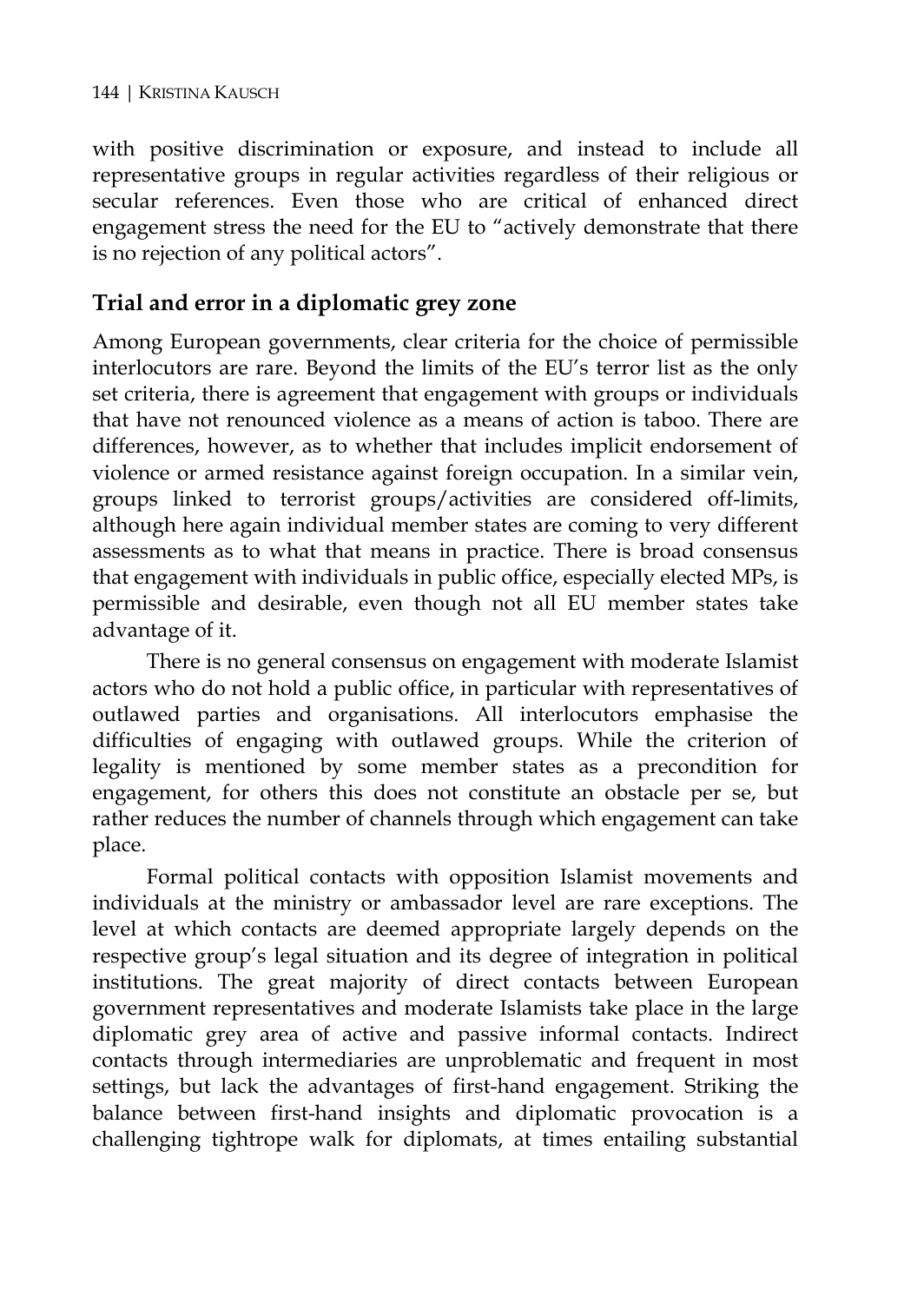diplomatic and personal risk. Maintaining engagement with a low profile is widely considered not only a matter of precaution but also of efficiency, as the success of engagement with many groups depends heavily on discretion.

Engagement with Islamist parties in power largely follows the predefined channels and terms of international diplomacy (and is therefore not the focus of this chapter). When engaging with Islamists in opposition, the democratic legitimacy of an elected deputy provides foreign governments with a conveniently given channel for engagement, making it easier to justify contacts before the country's authorities. Moreover, the legitimacy and official policy-making role of elected MPs further raise the level of EU interest in engaging with them. But even in the case of elected parliamentarians, contacts are usually not appreciated by the regime, so engagement must often take place above all informally and in the context of larger meetings involving other parties and factions as well. Several embassy personnel expressed doubts that contacts limited to parliamentarians were enough to provide a realistic picture of the internal developments of certain Islamist movements, as depending on the electoral framework, parliamentarians elected by their local constituencies are not necessarily key figures in the higher leadership of their party/movement.

The most politically delicate – and least assessed – cases are those where Islamists have no parliamentary representation, so there is no predefined formal channel for foreign diplomats to approach them. The legal status and more importantly the de facto quality of the group's relations with the regime are decisive in determining the diplomatic risk entailed in engagement. In this context, European diplomats typically stress the primacy of intergovernmental relations. Many officials claim that engagement with the Islamist opposition is underscored by the same conditions and rules as engagement with other opposition groups. Evidence from the MENA region, however, shows that such claims are an expression of wishful thinking rather than a reflection of political realities.

With a few exceptions, most European capitals do not give any explicit written directives to their embassies as to which groups they are allowed to meet or under what conditions. In most cases, this decision is left to the ambassador or the personal discretion of the political embassy staff. Likewise, most of the dialogue personnel at the foreign ministries in Europe do not have clearly outlined mandates or directives, leaving most activities to the 'common sense' and priorities of the diplomats in charge.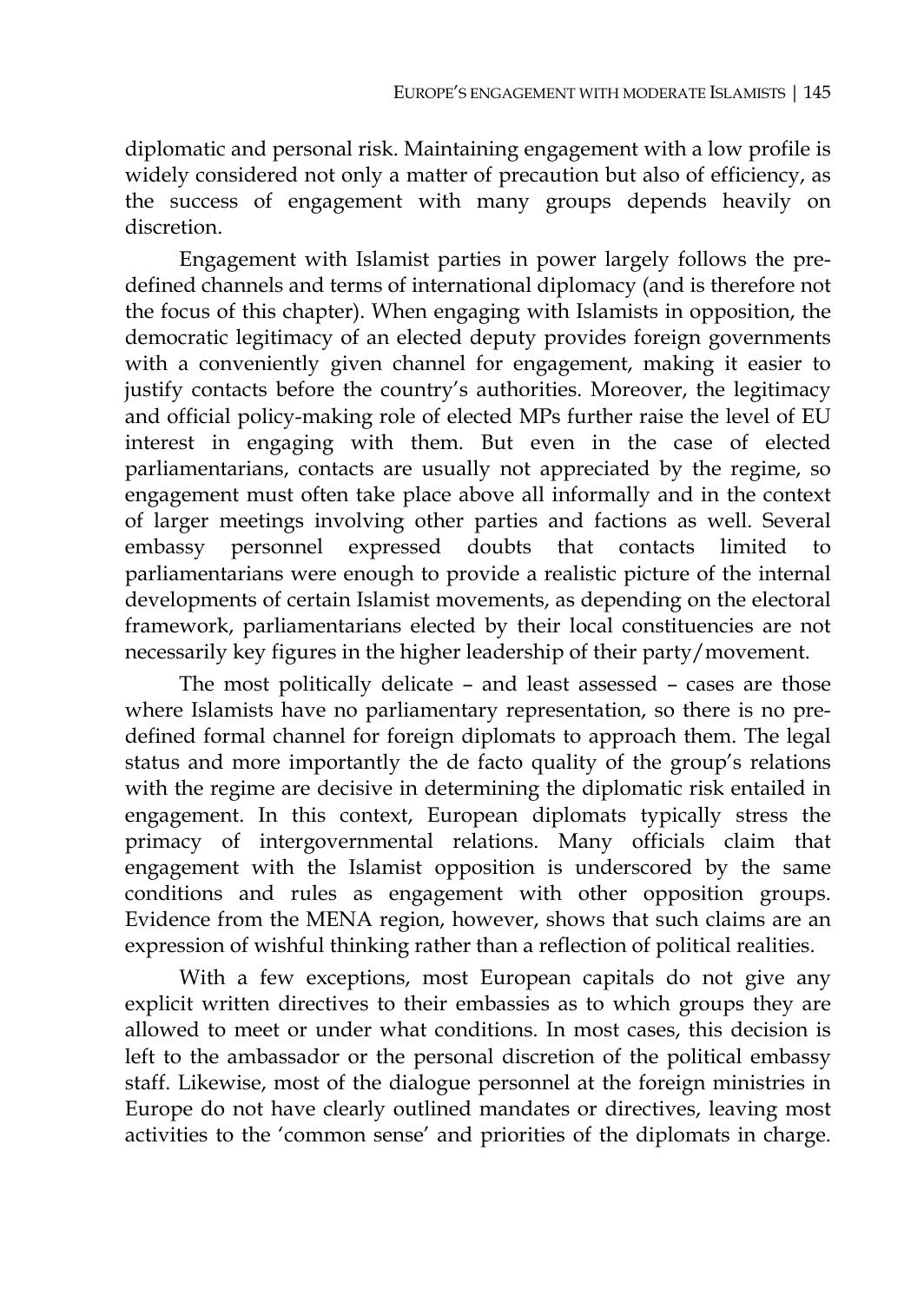$\overline{a}$ 

The absence of over-rigid, technocratic policy directives is widely seen as crucial to guaranteeing the necessary flexibility of action on the ground. Yet, the relative absence of clear directives from above on a matter as politically sensitive as engagement with Islamist organisations is a striking feature across many EU member states and institutions, often to the detriment of institutionalisation, policy coherence and the formation of strategic relationships.

In a few cases, European capitals have instructed embassies not to engage with a specific group or with Islamists in general. After creating a special division for dialogue with the Islamic world in Berlin in 2002, the German foreign office gave directions to the embassies not to enter into direct contact with Islamists under any circumstances. In the following years, German diplomats say, reports from the embassies made clear to those in charge in Berlin that differentiated, reliable reporting about the political situation in the region was impossible without the option of entering into direct contact with all the important social and political actors. Consequently, the directive was loosened, allowing direct contact in principle but "without shouting it from the rooftops".

Embassy receptions and similar social occasions are often considered a convenient opportunity by both sides to meet under relatively low diplomatic risk. Embassy staff report how they are at times visiting "otherwise uninteresting conferences" at which they know Islamists will be present, "taking advantage of the coffee breaks" to meet members of outlawed groups in particular. But not even these meetings are free of diplomatic risk, as demonstrated by various incidents.18

To evaluate the diplomatic risk involved in meeting a particular individual, diplomats stress the importance of labels. For example, parliamentarians can be met in their capacity as elected officials, but not necessarily as party representatives. While there is little objection to meeting elected Islamist parliamentarians even if their party is banned, it is considered essential to meet individuals solely in their capacity as parliamentarians. It is also considered important to avoid singling out their

<sup>18</sup> On one occasion, the UK deputy head of mission in Cairo invited Muslim Brotherhood parliamentarians among many other guests to a reception at his home and the Brotherhood's MPs themselves leaked this to the press, leading to frictions with the Egyptian authorities.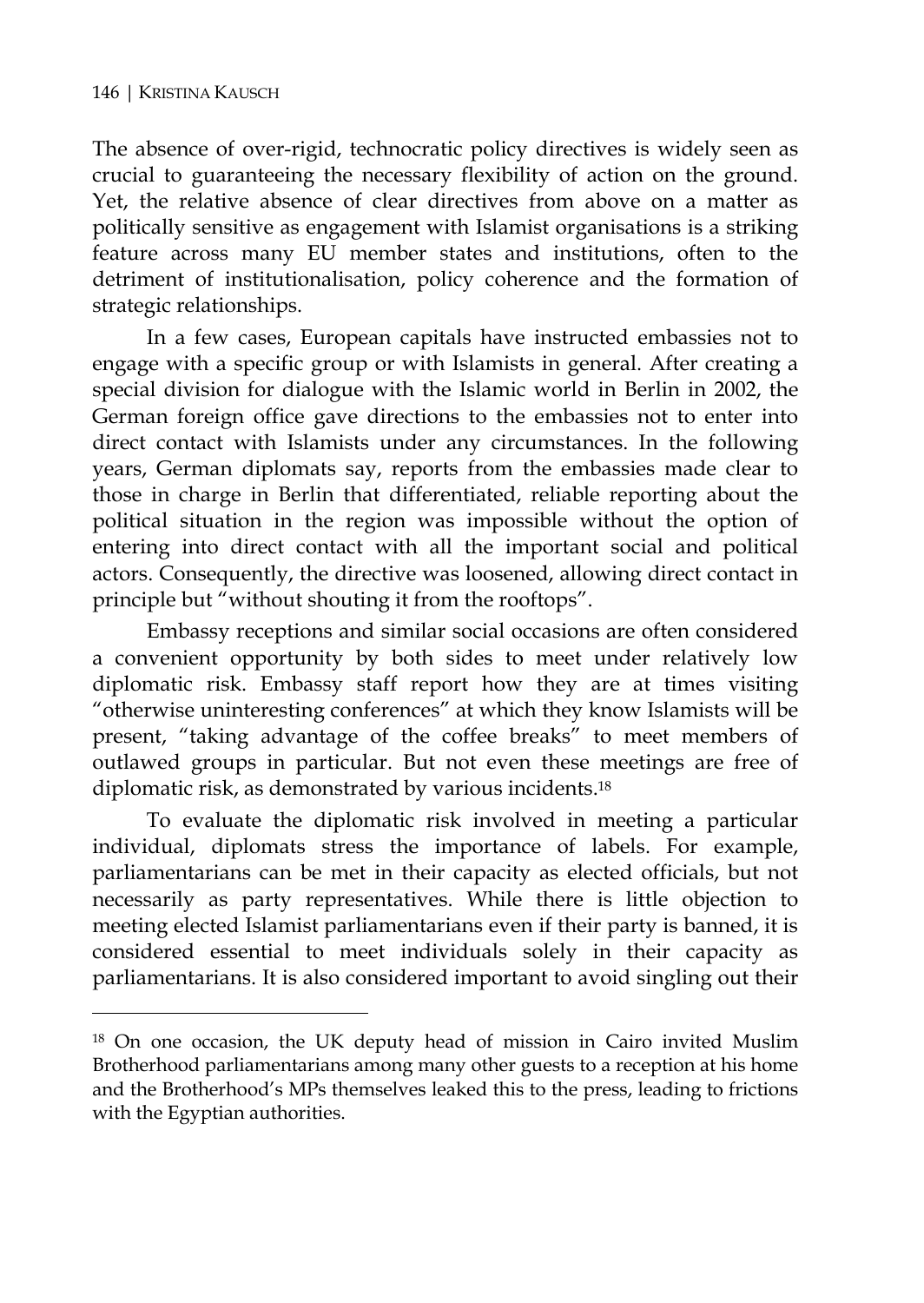faction among other parliamentary factions when organising larger meetings or conferences. More broadly speaking, it is deemed preferable to approach selected individuals in their personal or professional capacities (such as judges, lawyers, bloggers and human rights activists), rather than the party/movement as an institution.

In some countries, meeting Islamists in their capacity as party representatives is not possible at all, while in others it is only feasible in the context of conferences or other public meetings that equally involve representatives of other parties. Conversely, diplomats meeting with members of controversial Islamist groups often claim to have done so in a private or non-diplomatic professional capacity. Where bilateral meetings are agreed, embassies ensure that these take place at the lowest level possible of the diplomatic hierarchy. Direct contacts on an ambassador level, even informal, are rare exceptions that are likely to lead to diplomatic difficulties following publication in the media.

In some delicate cases, European governments sent (or did not object to) semi-official intermediaries/stooges to hold the talks. Most prominently, this happened in the Palestinian context when the EU found itself deprived of its political role in the Arab–Israeli conflict after having barred itself from having political contacts with Hamas in 2006. Eventually, several European governments looked for ways to bypass the engagement ban without risking a political upsurge. Among EU member states, Sweden and the UK were reported to have been the first to resume talks de facto through intermediaries. France found itself in the headlines in spring 2008 when a retired French ambassador was reported to have had direct contact with leading Hamas officials, sparking the *Le Figaro* headline, "The French are talking to Hamas". Bernard Kouchner said in a somewhat ambiguous reaction that these had not been official political contacts, as the retired ambassador did not represent the French government. At the same time, he defended the step, saying the encounters were "not relations; they are contacts", and that France "must be able to talk if we want to play a role".19

In many instances, European ministries (directly or indirectly through non-governmental intermediaries) invite Islamists to conferences, study tours or meetings in their European capitals. Several ministries

<sup>19</sup> S. Erlanger, "France Admits Contacts with Hamas", *New York Times*, 20 May 2008.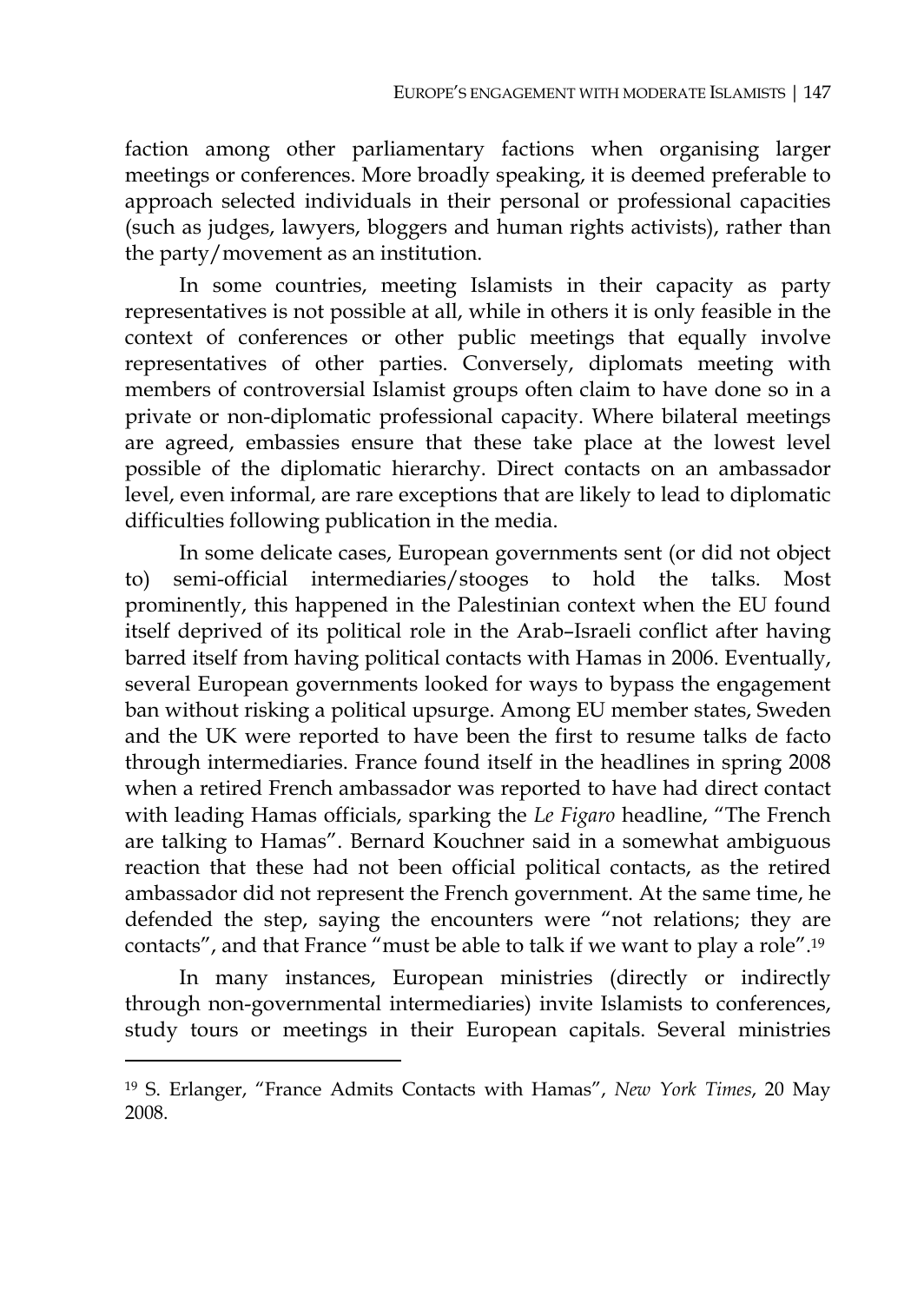organise seminars on or linked to the topic of moderate Islamism in their capitals, also inviting representatives of moderate Islamist parties as participants.20 European governments frequently fund NGOs and political party foundations that engage directly with Islamists. On numerous occasions, European NGOs and think tanks have organised seminars and other fora involving European MPs, government representatives and moderate Islamists, both in the MENA countries and in Europe. Indeed, some analysts recommend that the German party foundations, which tend to complement the German authorities by engaging in more politically delicate fields, should play a key role in engaging Islamists in the MENA without risking major diplomatic trouble.<sup>21</sup>

## **Conclusions**

 $\overline{a}$ 

Taking into account the limited value of discussing 'engagement with Islamists' on an abstract regional level, along with the limited willingness of European governments to provide information on this issue, a number of conclusions can still be drawn.

*Consensus on principle, clash on terms and conditions.* In spite of widespread reservations regarding the democratic bona fides of certain groups and the impact that is to be expected from engagement, there is a sense among EU member states that some form of greater strategic engagement with moderate Islamists in the MENA will be unavoidable. However, the issues of how, when, with whom and why remain of great

 $20$  The Dutch ministry of foreign affairs reportedly organised (through a US-based NGO) a series of closed meetings involving dialogue with a specific group of participants, including representatives of different Islamist groups, at The Hague. The meetings took place on a regular basis and aimed at exchanging information and increasing mutual understanding. According to participants, eventually the dialogue meetings "bled to death" when "everything had been said", not least because some of the European funders pulled out and US funds could not be used owing to the moral objections of some group members.

<sup>21</sup> But even the party foundations are not immune to political frictions. For example, a conference held by the Friedrich Ebert Stiftung in Beirut, which was organised in cooperation with a local think tank associated with Hizbullah and which included the participation of Hizbullah members, caused a major diplomatic uproar.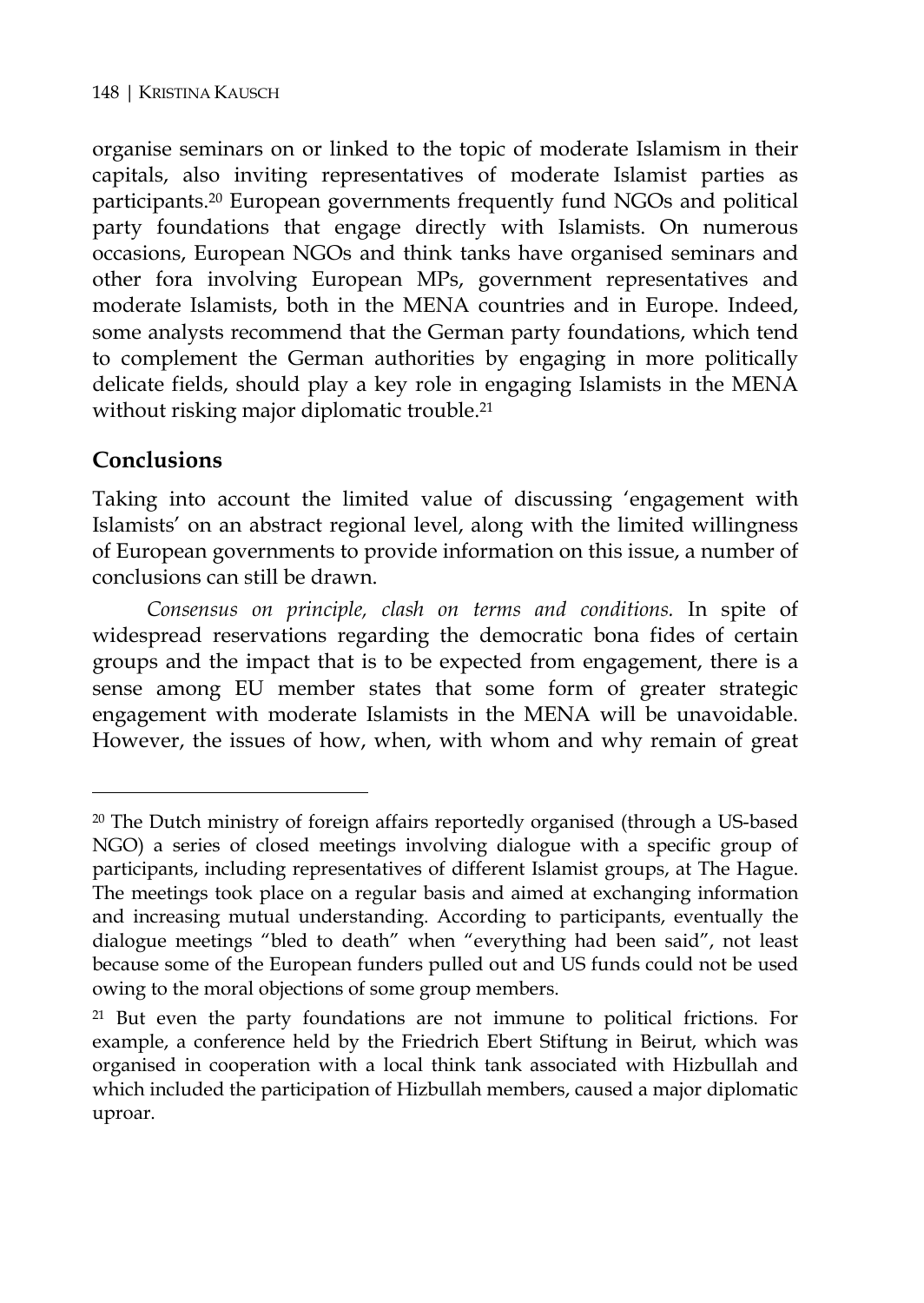controversy and are unlikely to be resolved in the near future. This controversy has led to a lowest-common-denominator policy at the EU level that touches on the region's hotspots and which is likely to remain reactive rather than preventive. Such policies will lead to anything but deradicalisation.

*Inclusion remains theory.* Despite frequent abstract declarations of intentions, a development of strategic ties with moderate Islamist groups in the MENA through systematic contacts has not yet taken place. Member states, keen to maintain full sovereignty on this issue, have largely been engaging in bilateral, informal, low-key contacts on an ad hoc basis. Systematic and formal engagement is the exception rather than the rule and there is hardly any evidence of open institutionalised partnerships, let alone funding. The timid trend towards an inclusion of all relevant societal actors at the discourse level has not yet found its way into policies and political practice.

*Emotions over expertise.* While the substantial intellectual work and debate on political Islam has helped to ease some of the prejudices and simplistic views on Islamist activism, the level of both expertise and rational debate about this issue is still frighteningly low even among European government institutions. The lack of direct contacts and reliance on second-hand information go hand in hand with persistent monolithic views on Islamism. Many European high-level decision-makers have never personally met and exchanged views with a representative of an Islamist party. Decisive in this respect are the strong repercussions that such actions would have among European electorates, themselves afflicted with the fear factor of the post-9/11 era that too often equates Islamism with terrorism.

*Stigma of response to Hamas paralyses debate.* The EU's clumsy response to the rise of Hamas in the Palestinian Territories has become a stigma representing the inability of European governments to respond adequately and coherently to the rise of Islamist political actors in the region.

*Religious and culturalist perceptions of Islamism.* Surprisingly, the EU – itself among the strongest advocates of secular politics – and member states respond to the rise of faith-based politics in the MENA with an ill-defined blur of religion, culture and politics in institutions, policies and discourse. Difficulties in formulating coherent policies are greatest where Islamism is understood as a religious rather than a political phenomenon. While in some instances, the blur of religious, cultural and political notions may be designed purposefully to provide diplomatic cover, in many other cases it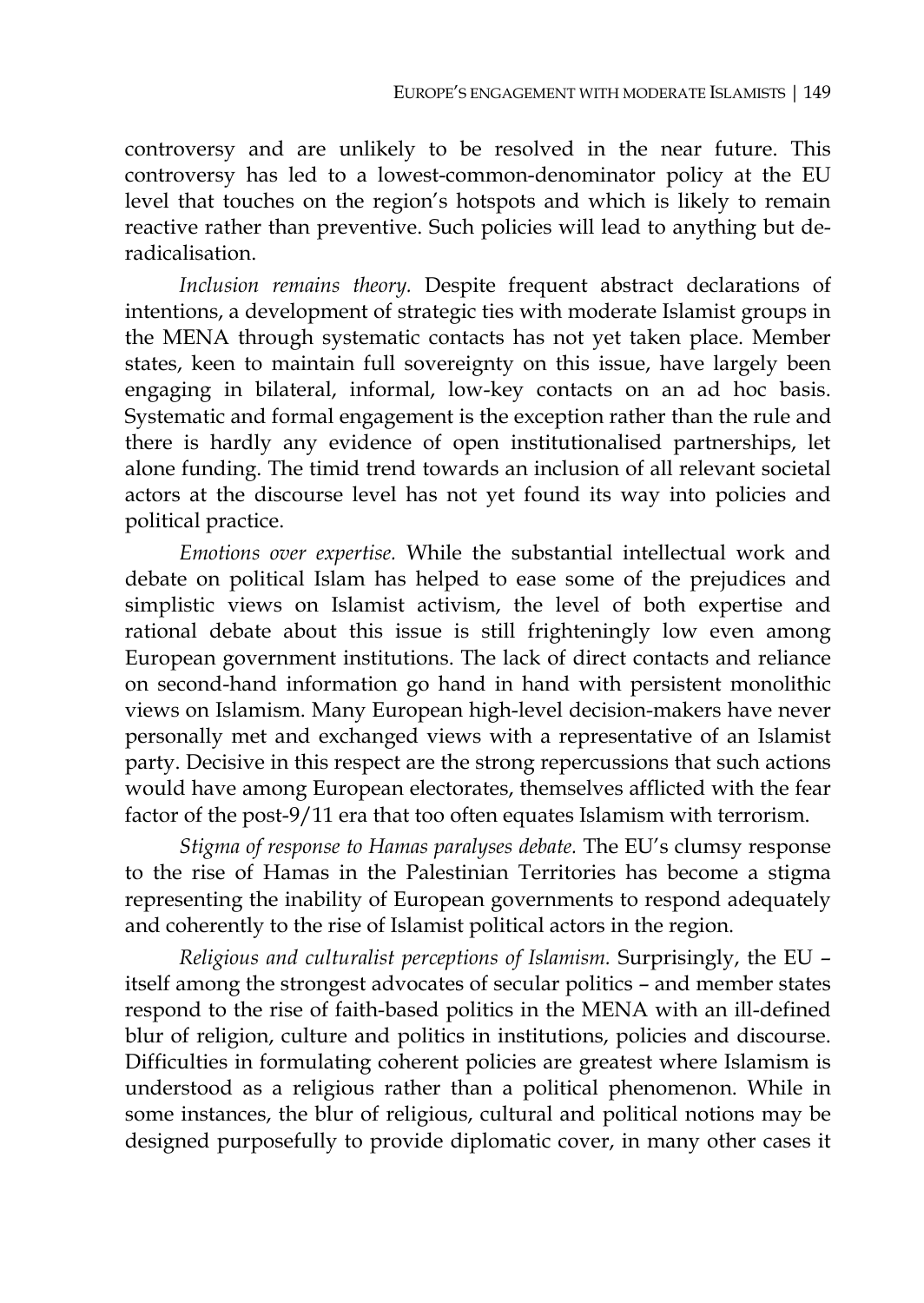raises questions about the knowledge, political intentions and objectives underlying member states' policies and substantially exacerbates a rational European debate about engagement.

*Missing a window of opportunity?* Moderate Islamists in the MENA will continue to be dangerously isolated and policies supporting democracy will carry on lacking credibility as long as European governments are not willing to stand up to their authoritarian MENA counterparts. If anything, peace and democratisation by engagement and integration has been a proven strength of EU foreign policy. It is very hard to understand why the EU fails to apply this strength in its relations with Islamist movements, whose peaceful, democratic development is so crucial to the future of both the EU and the MENA.

*Contributing to re-radicalisation?* European policies have been advocating the integration of Islamist movements into the political process as a means of moderation and de-radicalisation. But to the degree that the political participation of Muslim democrats in set authoritarian frameworks does not pay off, the perceived uselessness of political contestation is likely to empower radical currents that advocate a reversal of the moderation of positions and strategies. Processes of re-radicalisation, it is widely argued, have already begun. The EU must shift its policy towards engaging with, encouraging and empowering moderate Islamists to prevent an undermining and reversal of the processes of moderation and political integration that it has itself been encouraging. If the EU fails to make the shift towards the inclusion of all relevant actors, it will only reinforce the impression that its policies towards the MENA are actually about containing both Islamism and political change.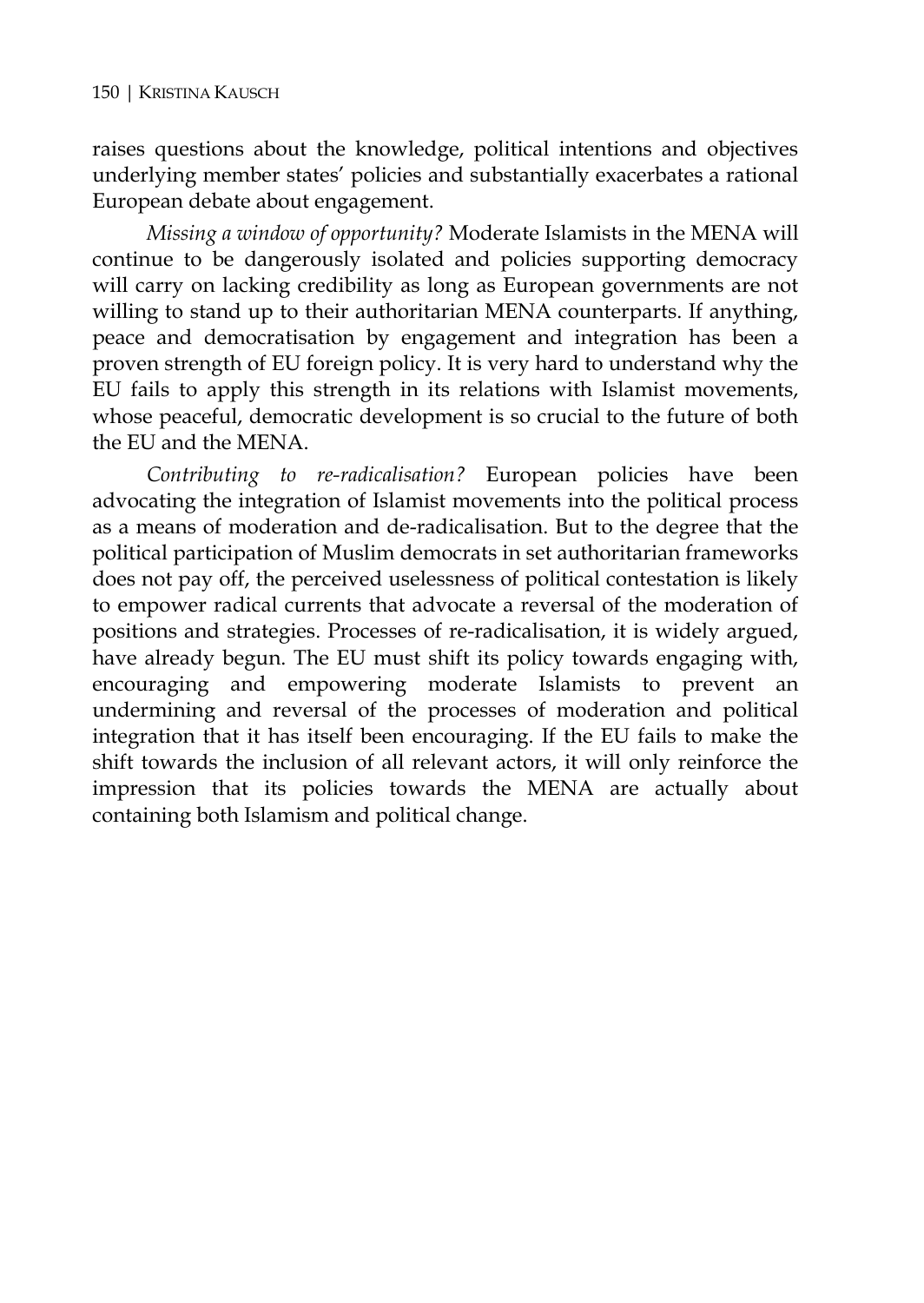# **8. HOW CAN EUROPE ENGAGE WITH ISLAMIST MOVEMENTS?**  *NONA MIKHELIDZE AND NATHALIE TOCCI*

Since the late 1980s and particularly since the 9/11 attacks in New York<br>and Washington, research on political Islam has been much in vogue<br>in Europe and the United States. Whether openly stated or<br>inadvariantly assumed th and Washington, research on political Islam has been much in vogue In Europe and the United States. Whether openly stated or inadvertently assumed, the vast majority of Western approaches to political Islam are tainted by a distinctly culturalist undertone, focusing on the religious rather than political underpinnings of Islamist movements.1 This has meant that political Islam is often viewed as a different, if not unique, phenomenon, whose uniqueness defies conventional political analysis and precludes meaningful comparative analysis with other regions in the world. It has also meant that the rare Western attempts to engage with political Islam often start with and remain trapped in an attempt to test the 'democratic credentials' of Islamist movements. By focusing on what Islamists think about democracy, many attempts at engagement ignore the fact that Islamists operate in authoritarian contexts and are thus unlikely to have concrete and tested views on democratic governance. They also pay insufficient attention to other aspects of political, economic and societal life on which Islamists tend to have more developed views.

<sup>&</sup>lt;sup>1</sup> For an exposition of this critique, see E. Hurd, "Political Islam and Foreign Policy in Europe and the United States", *Foreign Policy Analysis*, Vol. 3, No. 4, 2007, pp. 345-367. There are of course several important exceptions to a culturalist approach to the study of political Islam. For a recent publication following a different approach, see for example M. Ayoob, *The Many Faces of Political Islam*, Ann Arbor, MI: University of Michigan Press, 2007.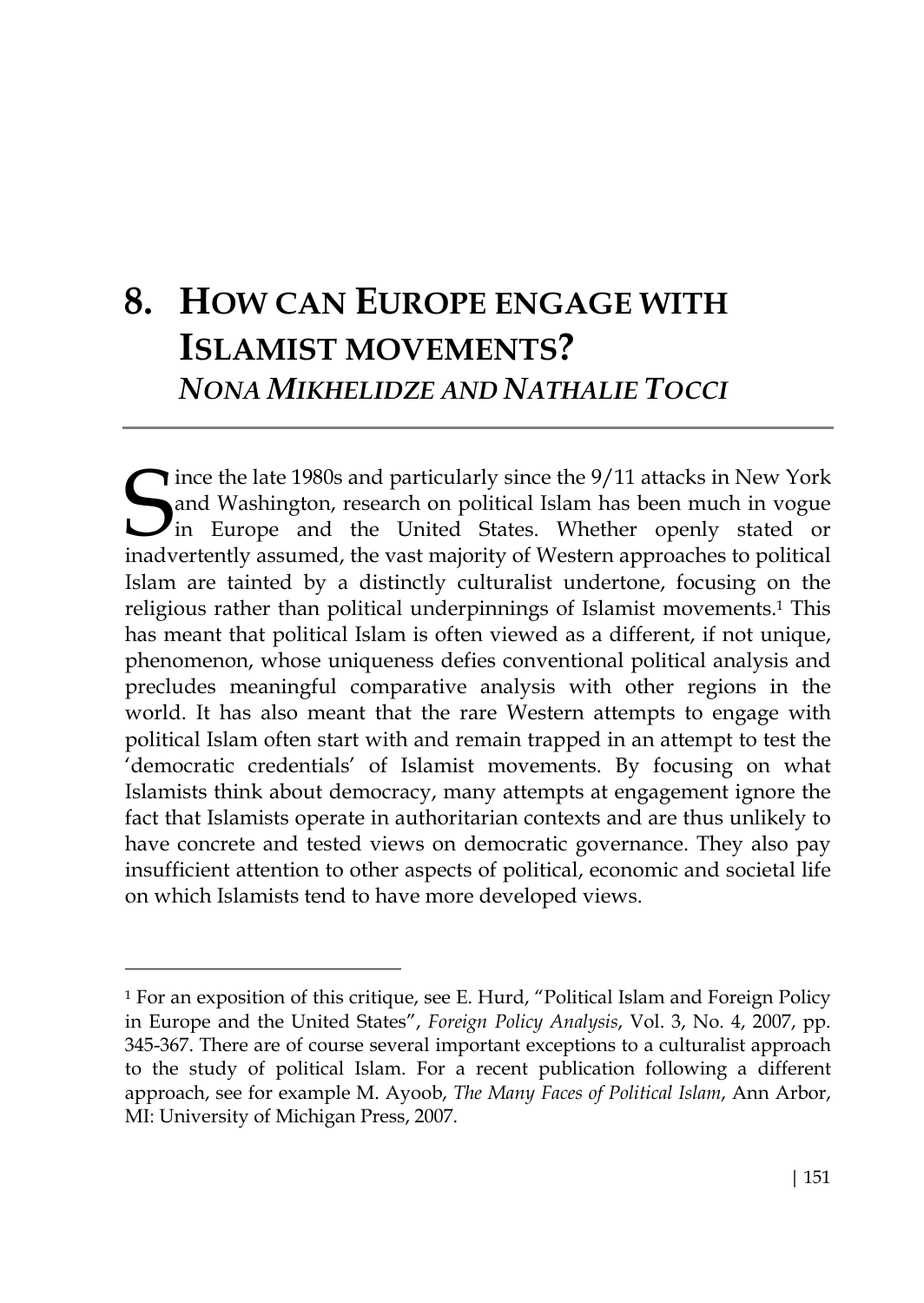#### 152 | NONA MIKHELIDZE & NATHALIE TOCCI

Based upon these premises, this chapter tackles two principal questions: First, why engage with Islamist movements? And second, how engage with them? In what follows we are concerned exclusively with mass Islamist parties, which are primarily national in character, support base and objectives, and which are fundamentally detached and distinct from global jihadist movements.2 To answer these questions, this chapter first sets out the objectives that Western engagement with Islamist actors could realistically pursue, explaining how the formulation of these objectives hinges upon a 'political' rather than 'religious' reading of Islamist movements. Second and precisely because we do not consider political Islam a unique phenomenon, we turn to Europe to seek lessons and best practices of engagement with national opposition movements in other authoritarian contexts. In particular, we analyse American and European methods and experiences of engagement with opposition actors in Franco's Spain, Kuchma's Ukraine and Shevardnadze's Georgia, before applying, *mutatis mutandis*, these lessons to the case of Western engagement with political Islam.

In tackling these questions, the caveat is the assumption that the West actually desires and promotes democratisation of the authoritarian states of the Middle East. The desire for democratisation necessarily cohabits, at times uneasily, with other foreign policy objectives, such as the pursuit of stability, energy security, migration management or the pro-Western orientation of strategic Middle Eastern countries. Democratisation and the regime changes that would come with it would shake the short- to medium-term stability of the region and may hinder the accomplishment of strategic objectives in the realms of energy, security and migration. It may also lead to a reversal in the pro-Western orientation of many states in the region, in view of the antagonising attitudes held by Islamist movements towards the West. Especially the latter problem did not apply to the cases of the Spanish socialists or Ukrainian and Georgian liberals, all of whom were committed to the West. In other words, lessons for engagement with Islamist actors must be understood in a context in which other and sometimes competing goals exist and often prevail. And this was not

<sup>2</sup> For an interesting discussion of the fundamental difference between the two phenomena, see L. Guazzone, "The Success of Islamist Parties Works against Al-Qaida", *International Spectator*, Vol. XLI, No. 2, 2006, pp. 95-100.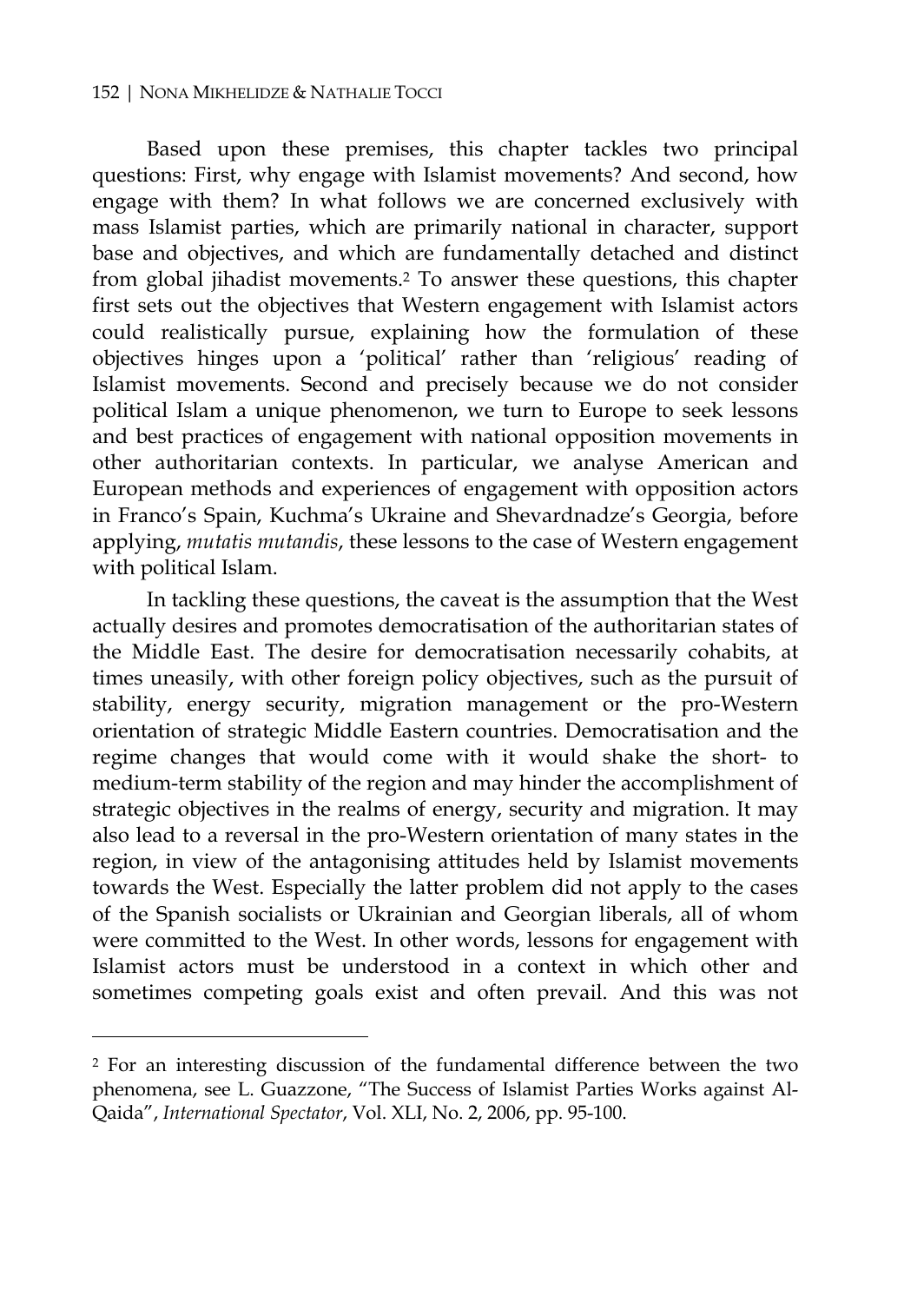necessarily the case in other contexts. Yet, in so far as democracy promotion in the Middle East has been one of the self-styled goals of the West over the decades, the analysis below sets aside these considerations, simply taking Western aims of democracy promotion at face value.

### **The objectives of Western engagement with political Islam**

Which objectives could be realistically pursued by the European and American actors toying with the idea of engagement with Islamist movements qua mass-opposition political actors in authoritarian contexts? Three principal objectives come to the fore.

A lower-threshold objective is to understand Islamist movements and their evolution, and through them – in view of their societal and political relevance – understand trends in the Middle East. The recent history of Western policy in the region is rife with gross miscalculations of the fundamental trends at work. Examples include the overestimation of Ayad Allawi's strength in Iraq in 2005, the surprise victory of Hamas in Palestine in 2006 or the unexpected alliance between Christian leader Michel Aoun and the Shiite Hizbullah in Lebanon following the latter's walkout from government in the autumn of 2006. Much of the reason for these miscalculations is the over-reliance of Western actors on the messages delivered by liberal, secular 'friends' in the Middle East, which while being supported politically and financially by Europe and the US, have little standing in the region. The West may not necessarily like the picture painted by Islamists or their interpretation of trends in the region; but as political actors more embedded in society than their liberal, secular counterparts, they could provide information and analysis that would help the West formulate its foreign policies more accurately and effectively. This does not mean that the West should halt its consultations with liberal and secular groups. It is simply to say that it should diversify its sources of information and exchange to gain a more complete and nuanced picture of trends in the region.

The second more ambitious objective is that of engaging political Islam in order to enhance its role as a force for political change in the region.3 The rationale for this objective does not stem from the inherent

<sup>3</sup> On this, see for example E. El-Din Shahin, *Political Islam: Ready for Engagement*, FRIDE Working Paper No. 3, FRIDE, Madrid; see also A. Hamzawy, *The Key to*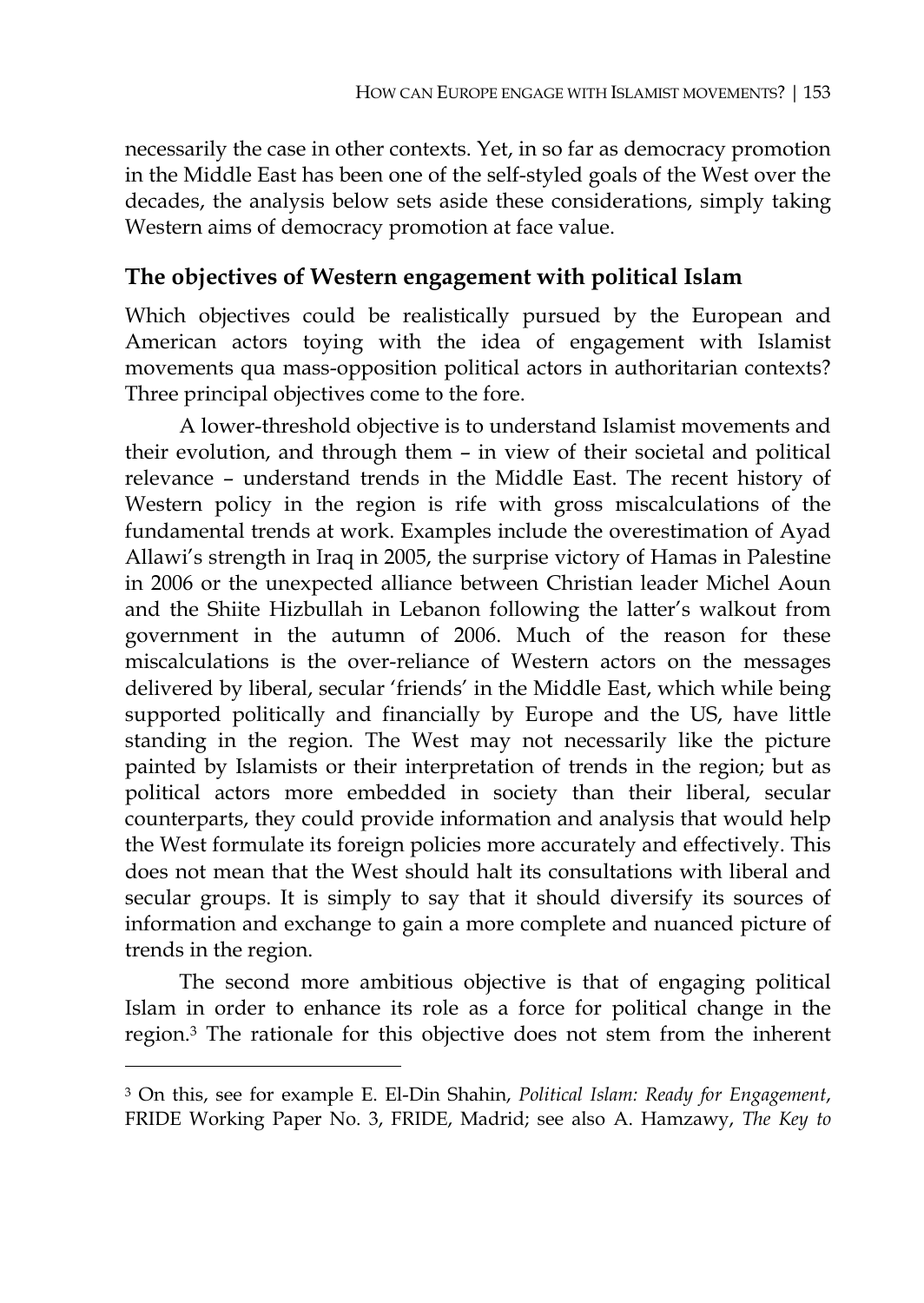$\overline{a}$ 

acceptance by Islamists of democracy and its virtues.4 It rather derives from the political reality of these movements as mass opposition actors. In so far as political change comes by shifting domestic (as well as regional and international) political balances, and given that Islamists in the Middle East represent to date the only mass opposition groups worthy of the name, a second possible objective would be to engage Islamists for the purpose of promoting democracy. Given that democracy cannot be imposed or generated by externally breeding secular liberals, if the West is serious about democracy promotion, it must be prepared to engage with who is out there by working with Islamists in their struggle for political participation. In some instances, Western actors have started treading this path. Examples include the efforts made by the National Democratic Institute (NDI) and International Republican Institute (IRI) in supporting an Islamist–socialist coalition in Yemen in 2003–04. It also and most notably includes the insertion of the Moroccan Party for Justice and Development, the Jordanian Wasat or the Yemeni Islah in the NDI's programmes for party building, parliamentary strengthening, women's participation, advocacy, strategic planning, recruitment, constituency outreach and media training.5 Yet these remain ad hoc and limited initiatives carried out by American non-governmental organisations (NGOs) and they are not extended to Islamist actors that are viewed as more radical or anti-systemic by their regimes or by the West.

The third and most ambitious objective, relevant in conflict contexts, is to ensure the success of peace processes on the ground. In conflict situations such as Palestine, Lebanon or Syria, peace does not simply require a formal agreement signed by 'moderate' elites. If an agreement is to be accepted by the people and subsequently implemented on the ground, it must hedge against the 'spoiler' potential of domestic

*Arab Reform: Moderate Islamists*, Policy Brief No. 40, Carnegie Endowment for International Peace, Washington, D.C., 2005.

<sup>4</sup> M. Asseburg, *Moderate Islamists as Reform Actors*, SWP Research Paper No. 4, Stiftung Wissenschaft und Politik, Berlin, 2007.

<sup>5</sup> M. Yacoubian, *Engaging Islamists and Promoting Democracy: A Preliminary Assessment*, USIP Special Report No. 190, United States Institute for Peace, Washington, D.C., August 2007.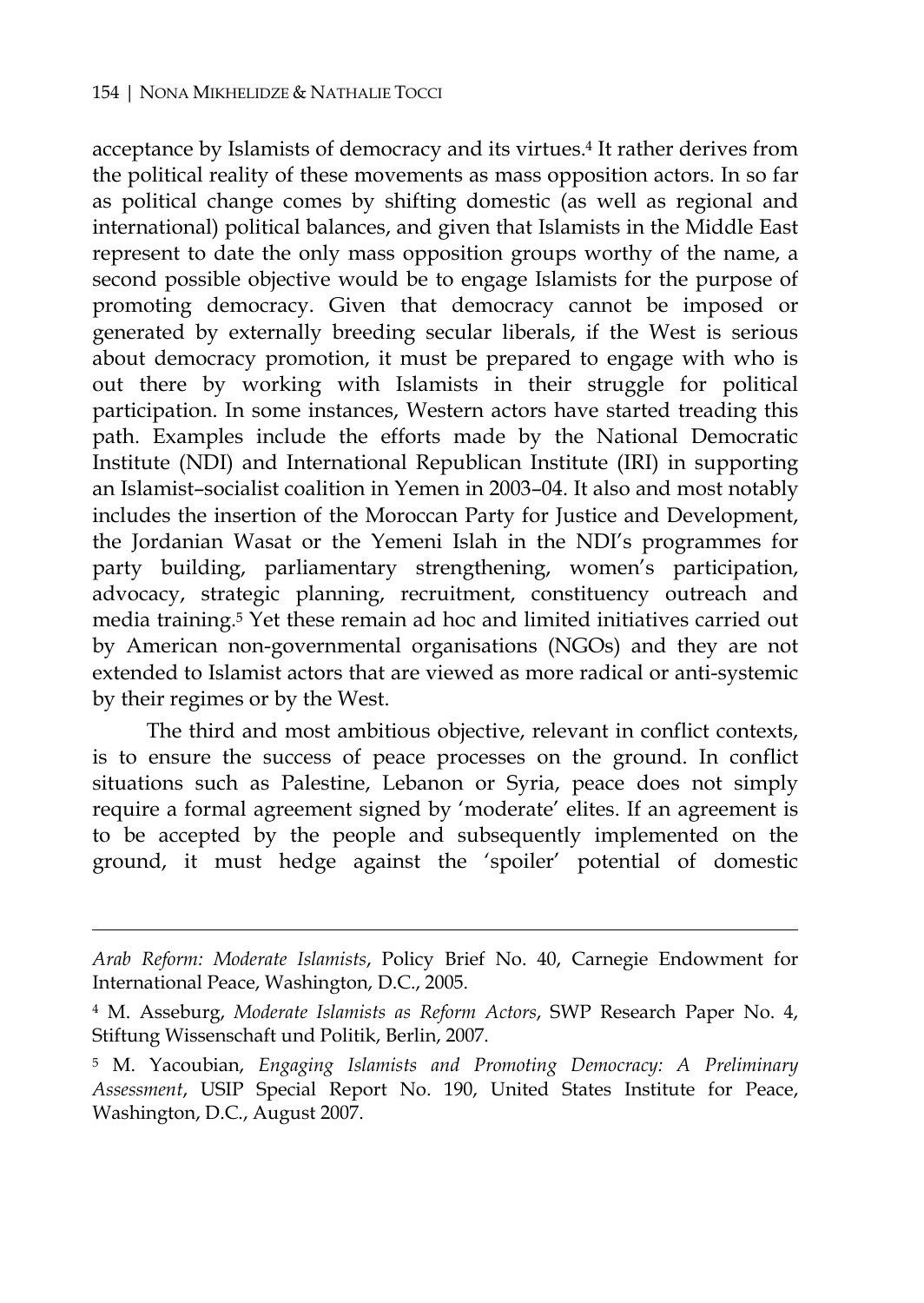opponents.6 To do this, popular radical actors such as Hamas and Hizbullah must be brought into the picture, as their engagement and involvement may well be the only recipe for acceptance. The underlying factor to bear in mind here is that those excluded from a peace process often tend to oppose it. Hence, it is important to engage with actors such as Hamas and Hizbullah, because of both their spoiling potential and the popularity of their political messages. Driven by this logic, the EU Observer Group coordinated by Alistair Crooke, involving diplomats from different European embassies, had established such a dialogue between 2000 and late 2003, although this was subsequently halted.<sup>7</sup>

#### **Lessons from Europe: The Cases of Spain, Ukraine and Georgia**

How can these complementary objectives be met? In seeking lessons and best practices, what can be learned from Western experiences of engagement with opposition actors in other authoritarian contexts in the past? As noted at the outset, Western interest in political Islam is growing. Yet engagement with Islamists remains at a stage of infancy. In the case of the US, American institutes have worked with Islamists in relatively 'unproblematic' countries such as Morocco, Yemen and to a lesser extent Jordan. In these countries, Islamist parties are legally recognised and do not work against their pro-Western regimes. At the same time, they espouse a more open rhetoric on democracy, rights and the rule of law than their regimes do, making them evident targets for democracy promotion programmes. In the EU, while official engagement is harder to come by, there have been attempts such as the initiative on "Dialogue with the Islamic World" launched by the German ministry of foreign affairs in 2002, the informal dialogue opened by a group of member state embassies led by Sweden with the Egyptian Muslim Brotherhood in 2003–04 and the training seminars on political Islam held by the Commission since 2007.

<sup>6</sup> On the concept of spoilers in peace processes, see E. Newman and O. Richmond (eds), *Challenges to Peacebuilding: Managing Spoilers during Conflict Resolution*, Tokyo: UN University Press, 2006.

<sup>7</sup> See A. Crooke, "Bottom-up Peace-building in the Occupied Territories", Conflicts Forum, Beirut/London/Washington, D.C., 2007 (retrieved from www.conflicts.forum.org).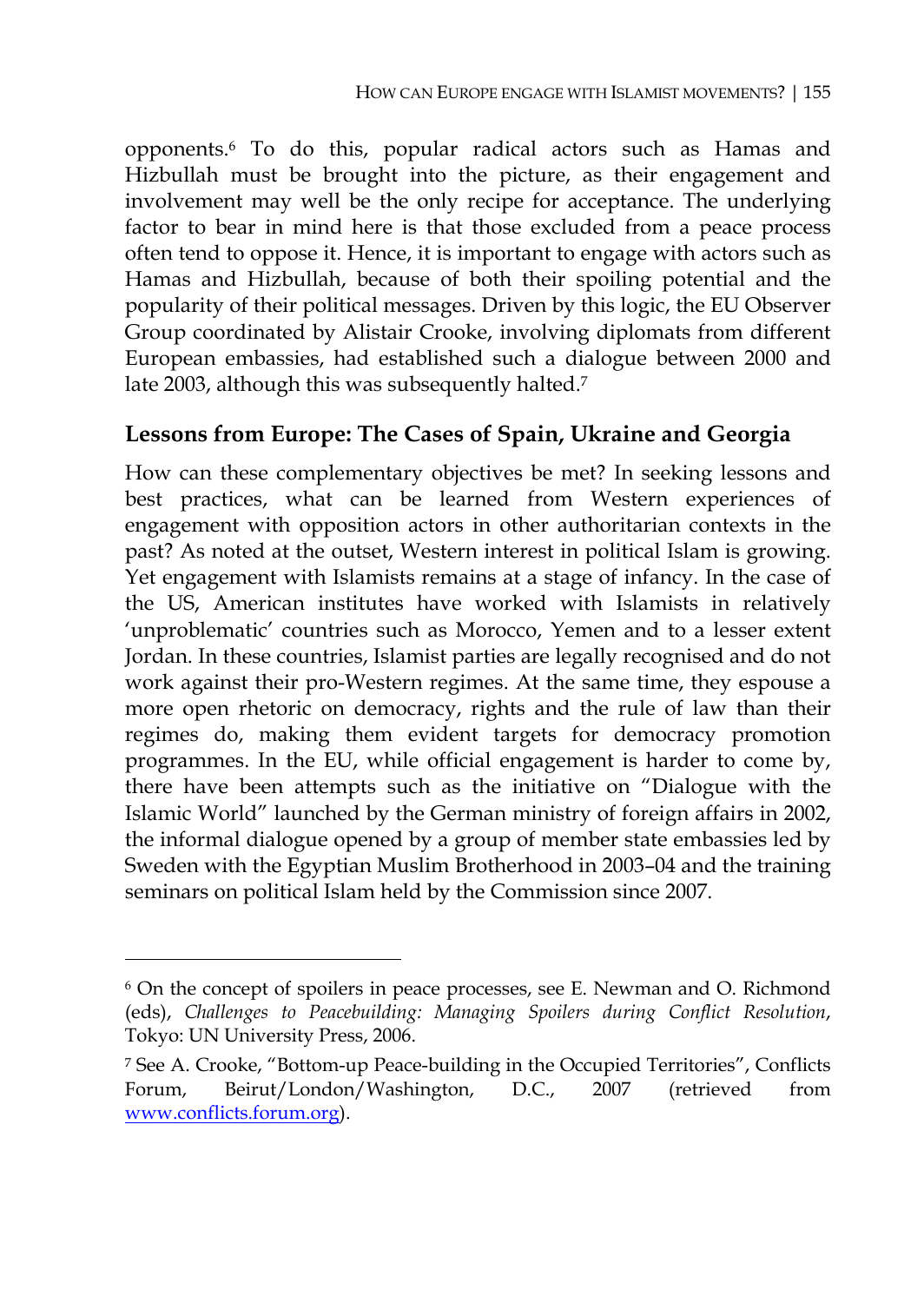#### 156 | NONA MIKHELIDZE & NATHALIE TOCCI

 $\overline{a}$ 

The list of existing initiatives stops somewhere around here.<sup>8</sup> In view of this, in the search for best practices in Western policies of engagement we turn to other experiences in Europe, examining the cases of Spain, Ukraine and Georgia in the past. The rationale for this choice may not be apparent at first, given the evident geographical, historical and political differences separating Islamists in the Middle East from socialists in Franco's Spain or liberals in Kuchma's Ukraine or Shevardnadze's Georgia. Yet given the limited track record of Western engagement with Islamists alongside the political reading of Islamist movements in the Middle East, the comparison may prove fruitful.

Western engagement with Spanish socialists and affiliated civil society groups during Franco's rule played an important role in inducing democratisation in Spain. More starkly, the Orange revolution in Ukraine and the Rose revolution in Georgia have been interpreted by some as being Western-exported or "manufactured" revolutions.<sup>9</sup> These processes of democratic transition have featured critical foreign interventions in the political, economic and social realms, interacting with domestic actors and factors in these three countries. How can we assess the impact of international measures of engagement with opposition parties and civil society actors in these countries, and what lessons can be drawn from these assessments for Western policies of engagement with Islamist actors?

### *The nature and format of Western–Islamist dialogue at the civil society level*

In the three cases under investigation, external engagement was carried out primarily by like-minded civil society actors. In the case of Spain, a critical role was played by European socialist parties and trade unions. Nongovernmental groups and transnational networks such as the Socialist International (SI) and the International Confederation of Free Trade Unions (ICFTU) played prominent parts in supporting Spanish socialists under

<sup>8</sup> For a preliminary assessment of Western engagement with Islamist actors, see Yacoubian (2007), op. cit. See also the contribution by Kristina Kausch in this volume.

<sup>9</sup> G.P. Herd, *The Orange Revolution: Implications for Stability in the CIS*, Central and Eastern Europe Series, Conflict Studies Research Centre, Defence Academy of the UK, Shrivenham, January 2005, p. 2.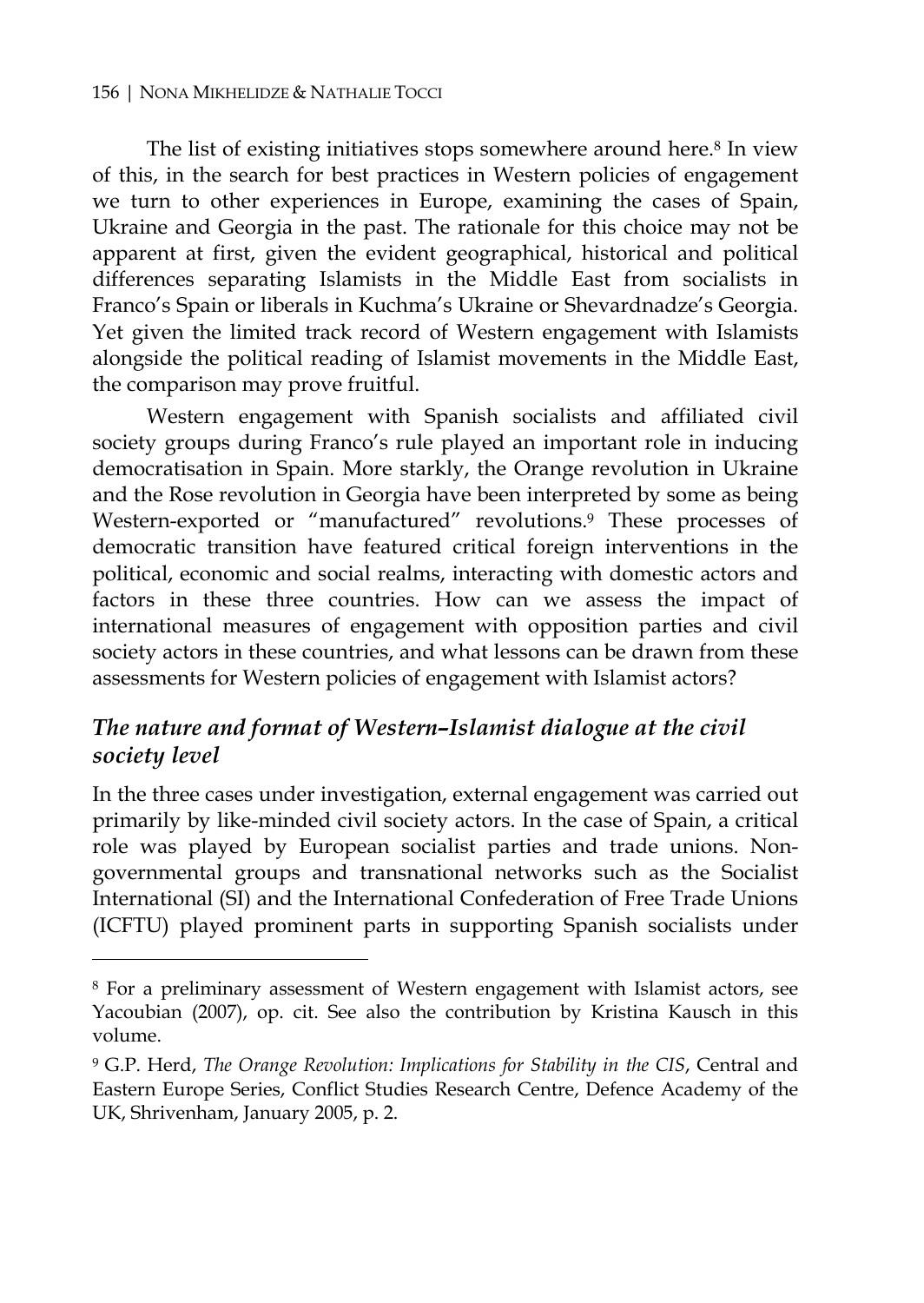General Franco.10 Often these groups proved more influential than official European or member state efforts in assisting transition and engaging with their counterparts in Spain.11 Likewise, in Ukraine and Georgia, engagement with liberal and pro-Western opposition actors was carried out by American NGOs such as Freedom House, the NDI and the IRI, the National Endowment for Democracy, and the Open Society Institute (OSI) as well as by European foundations such as the Friedrich Ebert Stiftung, the Heinrich Böll Stiftung, and the Konrad Adenauer Stiftung (in the case of Ukraine).<sup>12</sup>

When applied to the case of Western engagement with political Islam, this observation reveals three important lessons. First and on the upside, the Spanish, Ukrainian and Georgian precedents highlight the considerable impact of non-state forms of external engagement. A critical mass of engagement is necessary to generate visible results, and the panorama of engagement initiatives with political Islam is still rather bleak. Nevertheless, meaningful external engagement need not and indeed must not be limited to official institutions, whose room for manoeuvre is rather limited in view of state-to-state relations with authoritarian regimes, many of which have problematic and tense relations with Islamist movements.

Second and on the downside, engagement in these three countries was carried out between 'peers'. Hence, European socialists engaged with their counterparts in Spain, whereas American or European liberal groups did likewise with their liberal and pro-Western peers in Ukraine and

<sup>10</sup> Other such organisations or networks included the European Confederation of Socialist Parties, the British Labour movement (comprising the Labour Party and the Trades Union Congress (TUC)), the French Socialist Party and the French Socialist Union, the Social Democratic Party of Germany (SPD) with its Friedrich Ebert Stiftung and the German Trade Union Federation. See P. Anaya Ortuno, *European Socialists and Spain: The Transition to Democracy, 1959-77*, London: Palgrave, 2002, p. 9.

<sup>&</sup>lt;sup>11</sup> G. Pridham, "The politics of the European Community, transnational networks and democratic transition in Southern Europe", in G. Pridham (ed.), *Encouraging Democracy: The International Context of Regime Transition in Southern Europe*, London: Leicester University Press, 1991, p. 239.

<sup>12</sup> M. Pinto-Duschinsky, "Foreign political aid: The German political foundations and their US counterparts", *International Affairs*, Vol. 67, No. 1, 1991, p. 35.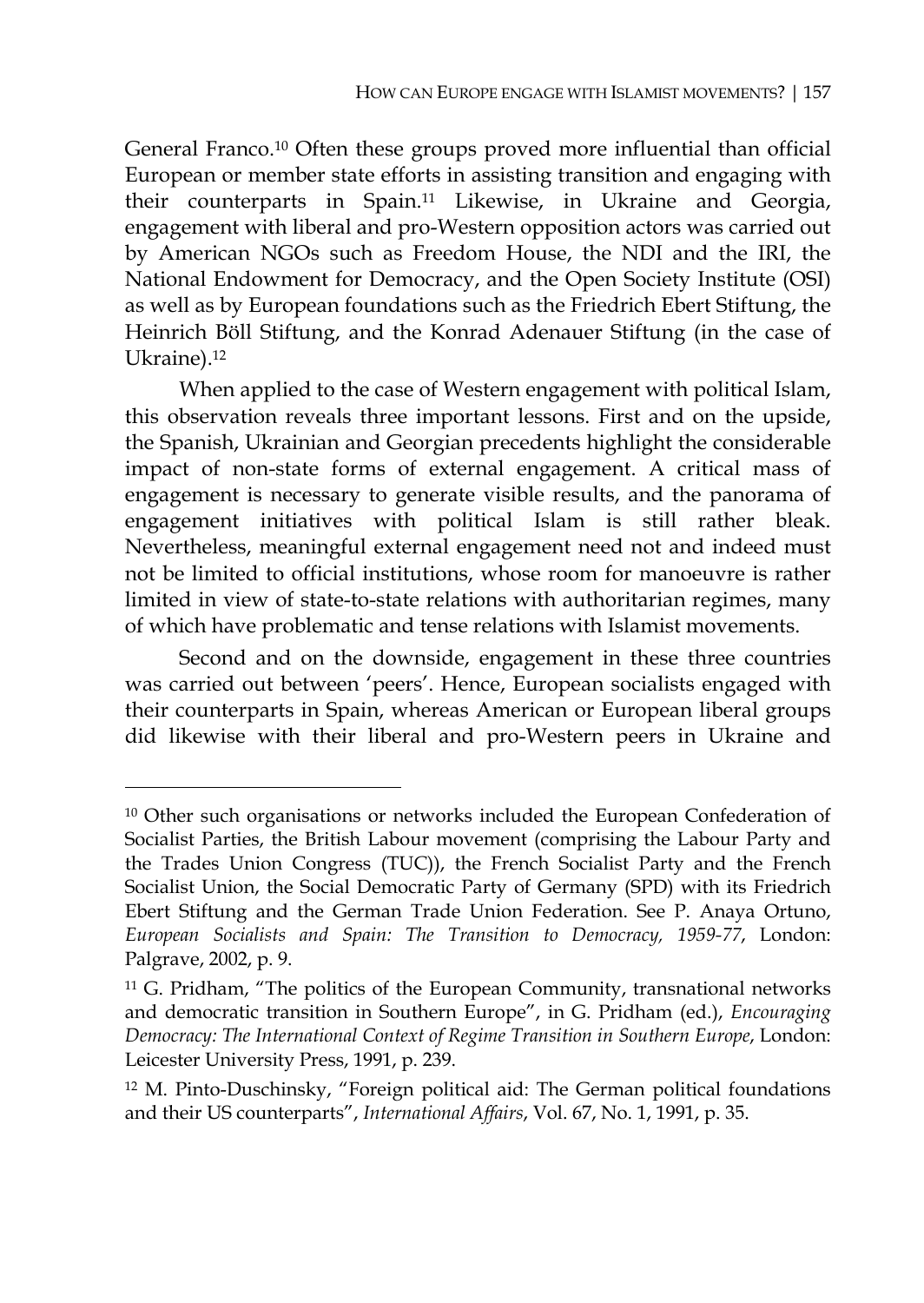$\overline{a}$ 

Georgia. The analogous situation does not apply to the Middle East. In some instances, such as for example the case of Turkey's Justice and Development Party (AKP), parallels have been drawn between political Islam (or Muslim democrats) and Christian democratic parties, with calls for the AKP to eventually join the European Peoples Party. But these parallels have been made mainly to shed the strictly Orientalist understanding of political Islam in Turkey rather than to realistically expect or induce structural ties between Christian and Muslim democrats.

Third, because Islamists do not have obvious peers in the West, there are no pre-existing natural fora for socialisation between Islamist and Western actors $13$  – and hence much of the misunderstandings between the two. This suggests that a first necessary step of engagement – related to the objective of understanding Islamists and conversely being understood better by Islamists – would be to establish fora for dialogue with Islamist academics, politicians, parliamentarians, civil society activists and media operators. This is the form of engagement that has taken place most. Yet the terms of dialogue have been set by the West, significantly limiting the scope to understand these movements. Arguably, this dialogue could be more productive with a reversal of its terms of reference. To better understand political Islam and the Middle East, Islamists could be asked to set the agenda for dialogue in order to raise questions and topics viewed by them as important. This approach would allow Western actors to gain a deeper understanding of and different perspectives on where the Middle East is heading and what is the role of the West there. This discussion could also focus on the political programmes of Islamist movements, particularly on those social and economic issues where their views are most developed. Furthermore, this dialogue should not shy away from sensitive political subjects such as suicide bombings or the Israeli–Palestinian conflict; skirting around these questions or attempting to force agreement on them is unlikely to yield influence on the views of Islamists, particularly those seen by the West as the most 'radical'.

<sup>&</sup>lt;sup>13</sup> A potential peer group for Islamists in the West could be Muslim migrant communities and their own Islamist organisations. This potential is still to be realised, however, and Muslim communities and their Islamist associations remain largely marginalised in Europe and the US, and are yet to play an effective foreign policy role.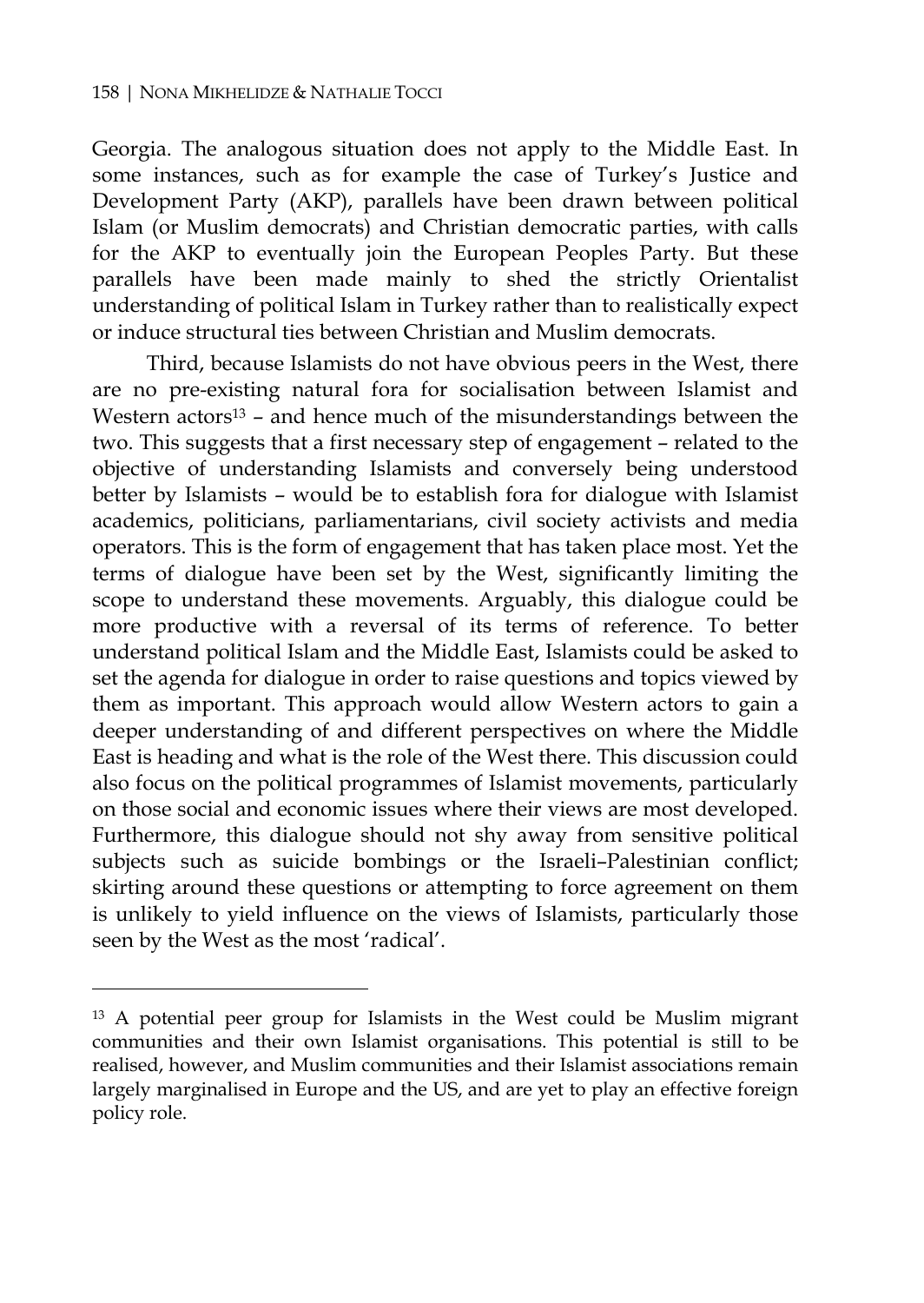## *Training and capacity building with opposition actors: Broadening the scope of engagement*

Moving from the first objective of understanding political Islam to the more ambitious second and third objectives of promoting the reform and peace potential of Islamist actors, what can be learned from the experiences of Spain, Georgia and Ukraine?

Western engagement in our three case countries took the form of capacity building and training directed at different sectors.14 In Spain, engagement primarily took the form of political party building. The party building of the Partido Socialista Obrero Español (PSOE) was undertaken chiefly by the SI, which over the period 1946–61 channelled funds to train the party's rank and file,15 established permanent offices of the PSOE in Spain and provided for the full-time employment of its senior officials. French socialists supported the PSOE by printing its newspaper *El Socialista.* The German SPD arranged training programmes, provided advice to party leaders on policy and campaign techniques and sponsored meetings of the Conferencia de Unidad Socialista. Likewise, in the cases of Ukraine and Georgia, Western foundations concentrated heavily on party building. In the run-up to the Orange revolution, Viktor Yushenko's election campaign was supported almost entirely by Western foundations.16 In the case of Shevardnadze's Georgia, the growth of the only two real opposition parties, the National Movement and the United Democrats, was supported by USAID (United States Agency for International Development), the NDI and IRI, through training programmes, seminars and assistance in efforts to build coalitions around reform agendas. In the Ukrainian case in particular, party training was carried out alongside institutional capacity-building programmes aimed at

<sup>14</sup> L. Whitehead, "Democracy by convergence and Southern Europe: A comparative politics perspective", in G. Pridham (ed.), *Encouraging Democracy: The International Context of Regime Transition in Southern Europe*, London: Leicester University Press, 1991, p. 56.

<sup>15</sup> Anaya Ortuno (2002), op. cit., p. 21.

<sup>16</sup> M. McFaul, "Ukraine Imports Democracy: External Influences on the Orange Revolution", *International Security*, Vol. 32, No. 2, 2007, pp. 67-68.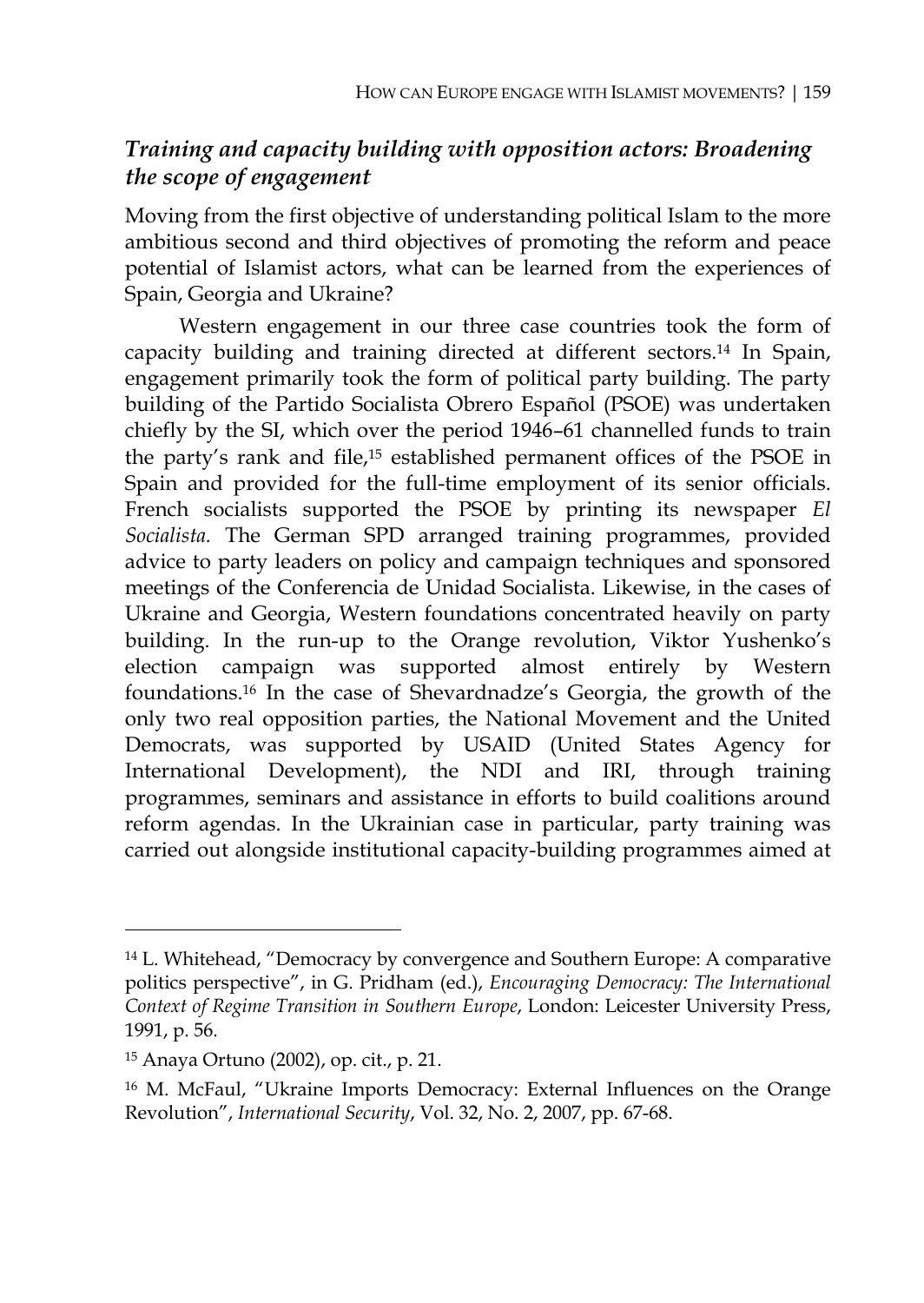$\overline{a}$ 

the Ukrainian parliament, the Verkhovna Rada. Hence, there were initiatives such as the Indiana University Parliamentary Development project, which provided technical assistance to increase parliamentary effectiveness.

Capacity building also branched out to wider sectors of civil society. In the Spanish case, special emphasis was put on building trade union capacity. The German IG Mettall [West German Metalworkers' Union] supported the Union General de Trabajadores with the publication of its periodicals, *El Noticiero* and *Servicio de Prensa*. The International Confederation of Free Trade Unions assisted Spanish trade unions in their actions against the regime, supporting workers financially during strikes, enhancing organisational unity across industries and levels of government, and training activists on publicity techniques.

In the Georgian and Ukrainian cases, greater emphasis was placed on youth organisations, NGOs and the independent media. Important actors behind the colour revolutions were the youth organisations PORA ['It is time'] in Ukraine and KMARA ['Enough'] in Georgia. These movements provided the necessary educational and training functions to mobilise thousands of young activists on issues such as freedom of expression, the establishment of transparent power structures, and the holding of free and fair elections. They conducted numerous regional pickets, mass rallies and distributed printed material in the most isolated regions of the country.17 PORA notably created a website that became one of the most popular online information sources before and during the revolution, allowing activists to overcome the general information blockade at the time. Its activities were backed by the US administration, through its ties with key members of the Ukrainian diaspora.18 The US–Ukraine Foundation,

<sup>17</sup> V. Kaskiv, I. Chupryna and Y. Zolotariov, "It's Time! PORA and the Orange Revolution in Ukraine", in J. Forbrig and P. Demeš (eds), *Reclaiming Democracy: Civil Society and Electoral Change in Central and Eastern Europe*, German Marshall Fund of the United States, Washington, D.C., 2008, p. 139 (retrieved from http://www.gmfus.org//doc/ReclaimingDemocracy\_web5.pdf).

<sup>18</sup> F. Arias-King, "Orange People: A Brief History of Transnational Liberation Networks in East Central Europe", *Demokratizatsiya*, Winter, 2007, p. 18 (retrieved from http://findarticles.com/p/articles/mi\_qa3996/is\_200701/ai\_n19432273/ print).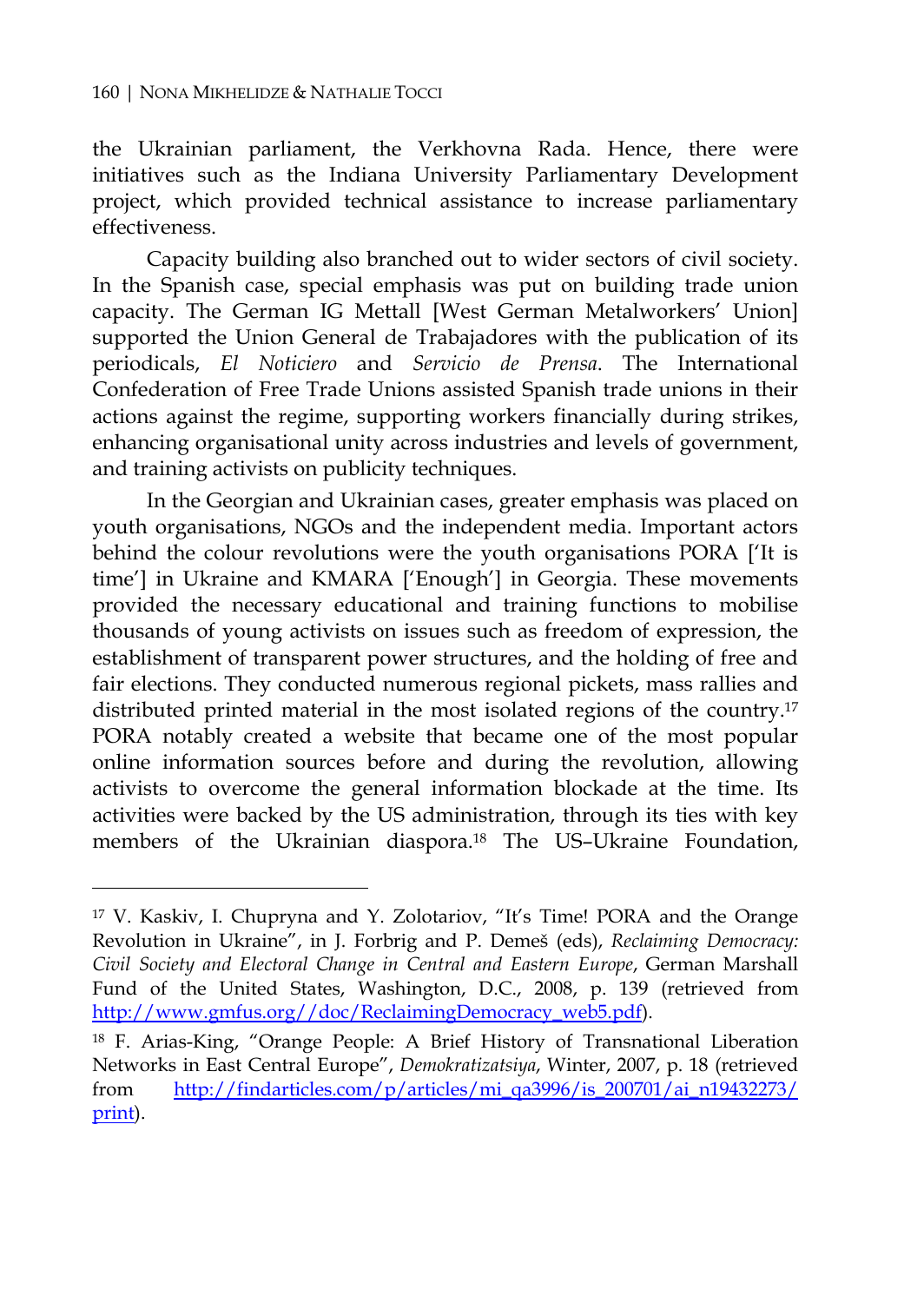supported by USAID, helped organise the *Znayu* campaign and trained young opposition representatives. In Georgia, KMARA's origins can be traced back to a group of reformist students at Tbilisi State University, who benefited from links to major Georgian NGOs as well as the two principal opposition parties. These organisations provided KMARA with legal representation, services and training.19 Its activities were supported by the IRI, Freedom House, the German Marshall Fund and the Westminster Foundation, as well as several Western embassies. In addition, the International Renaissance Foundation (IRF) carried out several projects on youth education, aimed at encouraging modern and democratic thinking among younger generations. For this purpose, it financed several study tours of Georgian youth to visit European partner organisations. The opposition youth momentum in both Ukraine and Georgia was also supported by private philanthropists like George Soros, whose OSI and Central European University in Budapest aimed at reinforcing democratic values through Western-style, social science education. Indeed, many of the young revolutionary leaders from Ukraine and Georgia were Westerneducated.

NGOs also proved pivotal in triggering the colour revolutions. In Ukraine, USAID financed the Citizen Action Network programme, which strengthened the legal framework to protect and encourage civil activism, and trained NGO representatives in political debate, organisational and financial capacity and in recruiting supporters. Freedom House and the German foundations worked with smaller NGOs at regional levels,20 by financing activities to foster citizen empowerment and human rights education. The US–Ukrainian foundation supported the largest NGO, Committee of Voters of Ukraine (CVU), which focused on voter education and mobilisation. The CVU later proved important in conducting monitoring activities and exit polls, along with spreading information about the violation of voters' rights in the 2004 elections. Meanwhile, the IRF encouraged cooperation between NGOs and government structures, encouraged civil society monitoring of government regulations and established the Civil and Political Consultative Council of the Ukrainian

<sup>19</sup> Ibid., p. 106.

<sup>20</sup> C.A. Wallander, "Ukraine's Election: The Role of One International NGO", *International Affairs*, Vol. 51, No. 3, 2005, pp. 2-3.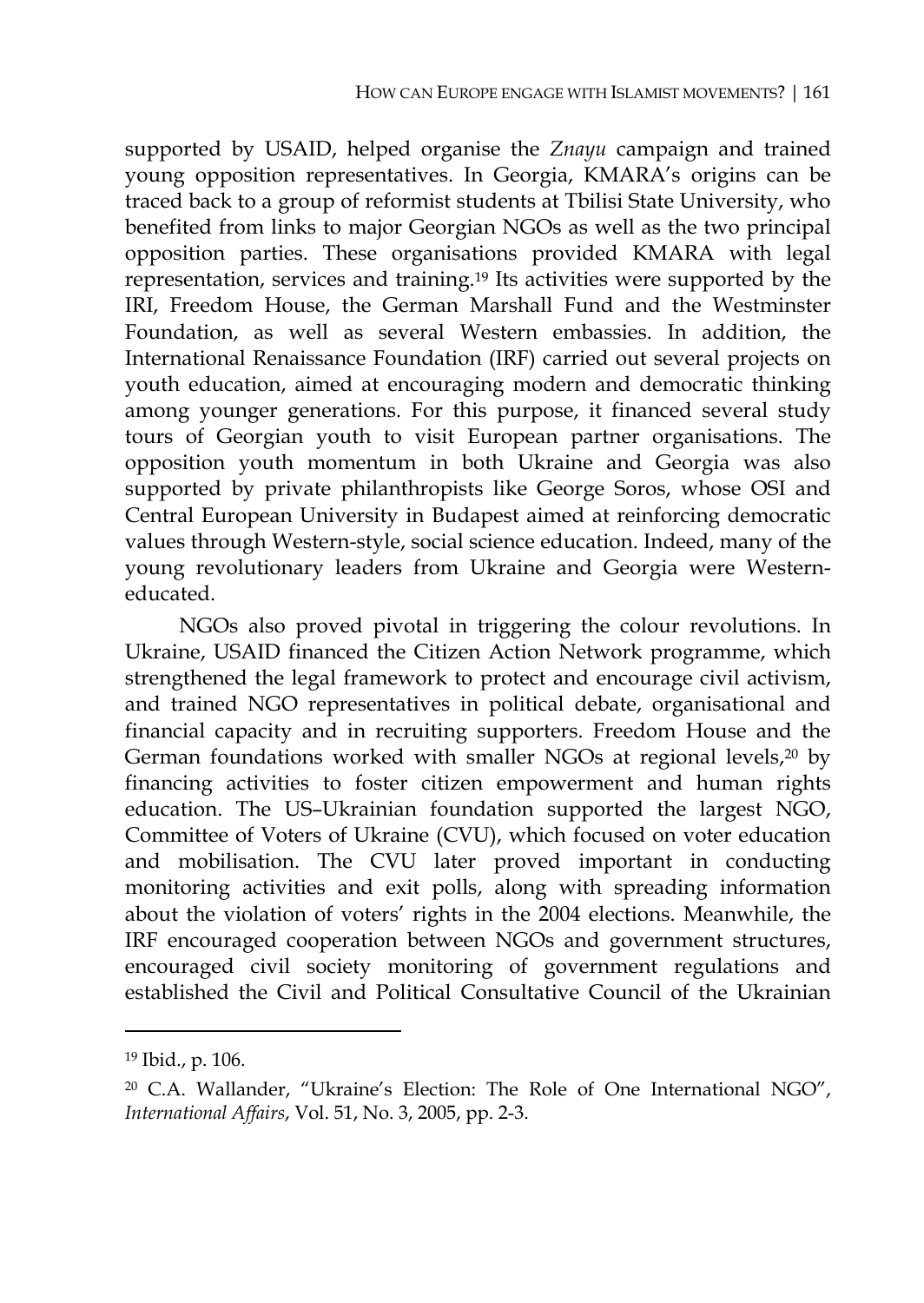$\overline{a}$ 

Verkhovna Rada to enable civil society leaders to voice their opinions to the speaker of parliament. The IRF additionally supported the "New Choice 2004" NGO coalition working to ensure a free and fair electoral process in Ukraine, and funded programmes aimed at monitoring election campaigns, supporting exit polls and assisting civil society actors in their protection of voters' rights and voter mobilisation. Poland, Hungary, Slovakia, the Czech Republic and Romania, as well as the World Bank, the UNDP (United Nations Development Programme), the Canadian embassy in Ukraine, the Agency for International Development, the American Lawyers Association, the Dutch ministry of foreign affairs and the MacArthur Foundation also promoted projects to strengthen civic monitoring in various policy and governance areas.21

In Georgia, most of the NGOs established during the 1990s proved their strength and influence during the Rose revolution; most had been established and had survived through Western funding. Western assistance helped NGOs build organisational sustainability, attract qualified staff and learn from international experiences how to act independently of government.22 Public and private international donors such as the MacArthur Foundation, Cordaid, the Open Society Georgia Foundation, the European Commission and USAID also financed Georgian research institutes, including its research on democratic transition and its education programmes in tolerance, non-violent communication and human rights awareness.23 The Georgian Foundation for Strategic and International Studies was supported by the Canadian Bureau for International

<sup>21</sup> See the *IRF Annual Report for 2004 year* (retrieved from http://www.irf.kiev.ua/ files/eng/projects\_re\_810\_en\_ar\_2004.html).

<sup>22</sup> G. Nodia, *Civil Society Development in Georgia: Achievements and Challenges*, Policy Paper, Caucasus Institute for Peace, Democracy and Development, Citizens Advocate Program, Tbilisi, 2005 (retrieved from http://www.cipdd.org/ files/7\_114\_458194\_CivilSocietyDevelopmentinGeorgia-textEng.PDF).

<sup>23</sup> Other donors that focused on research included the Center for International Security and Arms Control of Stanford University, the Danish Refugee Council, the Norwegian Refugee Council, the Mensen in Nood Caritas Nederland, the United Nations University and UNIFEM (United Nations Development Fund for Women). These donors funded many of the projects of the International Centre on Conflict and Negotiation (ICCN). See the website of the ICCN, "Projects" (retrieved from http://www.iccn.ge/view\_cat.php?cat=1).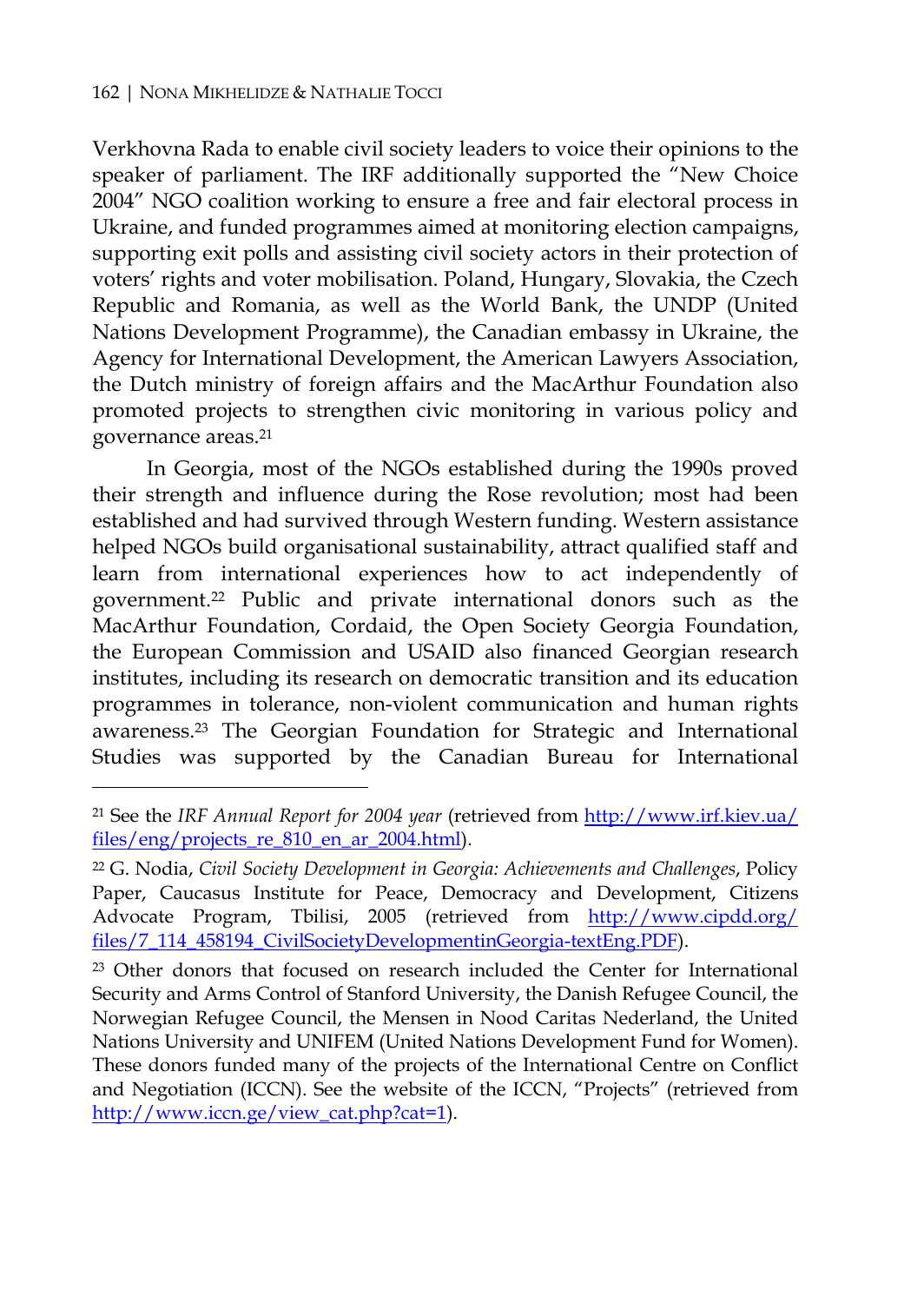Education, the Canadian International Development Agency, the Center for International Security and Cooperation, the Club de Madrid, the Friedrich Ebert Stiftung, the Frontera Eastern Georgia, the George C. Marshall European Center for Security Studies, the Graduate Institute of International Studies, the Geneva Institute of International Studies, the Open Society Georgia Foundation and the Open Society Institute Budapest, Stanford University and the Swiss Agency for Development and Cooperation.24 The United Nations Association of Georgia, working to enhance civil participation in decision-making, was financed by USAID, Friedrich Ebert Stiftung, the Eurasia Foundation, the UNDP and the German federal foreign office.25

Finally, Western training and capacity-building programmes focused on the independent media. In Georgia, the Rustavi2 TV channel and in Ukraine the STB, Novyi Kanal and ICTV channels played critical roles in the revolutions.26 Here too external engagement was of the essence. In Ukraine for example, USAID funds helped establish the STB, supported independent, regional broadcasting stations and helped train regional journalists. USAID also supported the International Research and Exchanges Board (IREX), which produced political debates and talk shows, and provided legal assistance to independent journalists in Georgia and Ukraine. Media grants were similarly provided by the Knight Foundation, the McCormick Tribune Foundation, the OSI, the Ford Foundation, the Scripps Howard Foundation and the IRF.<sup>27</sup> The IRF in particular encouraged media independence by fostering the establishment of an independent journalists' trade union and helping to create the Civic Council on Freedom of Speech and Information in Ukraine, which voiced the views of Ukrainian NGOs in the media sphere. It also financed

<sup>24</sup> See the homepage of the Georgian Foundation for Strategic and International Studies (retrieved from http://www.gfsis.org/pub/eng/index.php).

<sup>&</sup>lt;sup>25</sup> See the website of the United Nations Association of Georgia, "Programs", "Democracy and Governance" (retrieved from http://www.una.ge/eng/ democracy&governance.php).

<sup>26</sup> D. Anable, *The Role of Georgia's Media – and Western Aid – in the Rose Revolution*, Working Paper Series, Politics and Public Policy, Joan Shorenstein Centre on the Press, Cambridge, MA, 2005, p. 7.

<sup>27</sup> Ibid., p. 23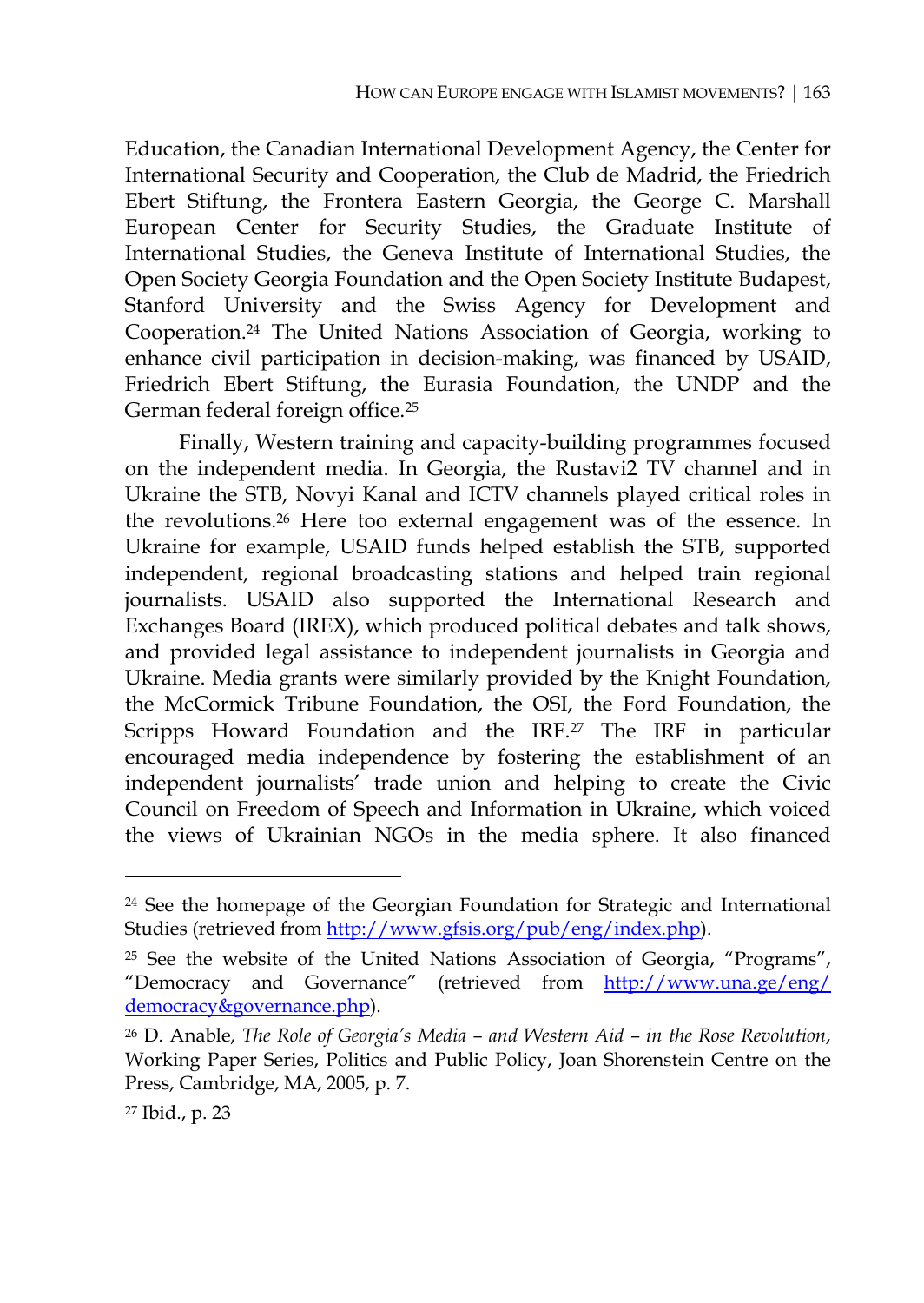programmes to expose the violation of journalists' rights and helped establish the website "Maidan", which provided information to help Ukrainian voters make informed political choices.

The experiences of Spain, Georgia and Ukraine offer a wealth of lessons for external policies of engagement through training and capacity building. These lessons should by no means be applied to Islamist movements alone – but should rather concern all opposition actors with an interest in and commitment to reform *and* with genuine roots in society. By contrast, externally breeding reform actors with little domestic standing is a waste of resources at best or a cause for popular resentment and frustration at worst.

Three principal lessons from Western capacity-building and training initiatives in our three case countries can be extrapolated and applied to the question of external engagement with political Islam. First is the need to deepen the degree of training and capacity-building support to opposition political parties. We have already noted how the NDI and the IRI have been active in this field. Yet the Spanish precedent especially suggests the necessity of a critical mass of support, whereby the PSOE received campaigning, strategy and party development training and funds from the SI, the German and French socialists, the British Labour Party and the German foundations. Likewise, opposition parties in Georgia and Ukraine were supported by a wide range of European and American foundations, universities and private philanthropists. It is high time that European actors build on the efforts made by American organisations, not least given their somewhat better reputation in the region compared with the US.28

Yet party training is feasible only in those countries – such as Morocco, Jordan, Palestine and Lebanon – in which Islamist actors are legally recognised and allowed to operate. In other countries, this is not the case, making it difficult if not outright impossible for Western actors, including non-state ones, to engage in training and capacity building of 'illegal' parties. In cases such as Palestine and Lebanon, Western actors might be reluctant to engage in capacity-building activities with parties viewed as radical or 'terrorist'. Nonetheless, the second critical lesson drawn is the need for capacity-building efforts to concentrate on wider

<sup>28</sup> Emerson and Youngs (2008), op. cit.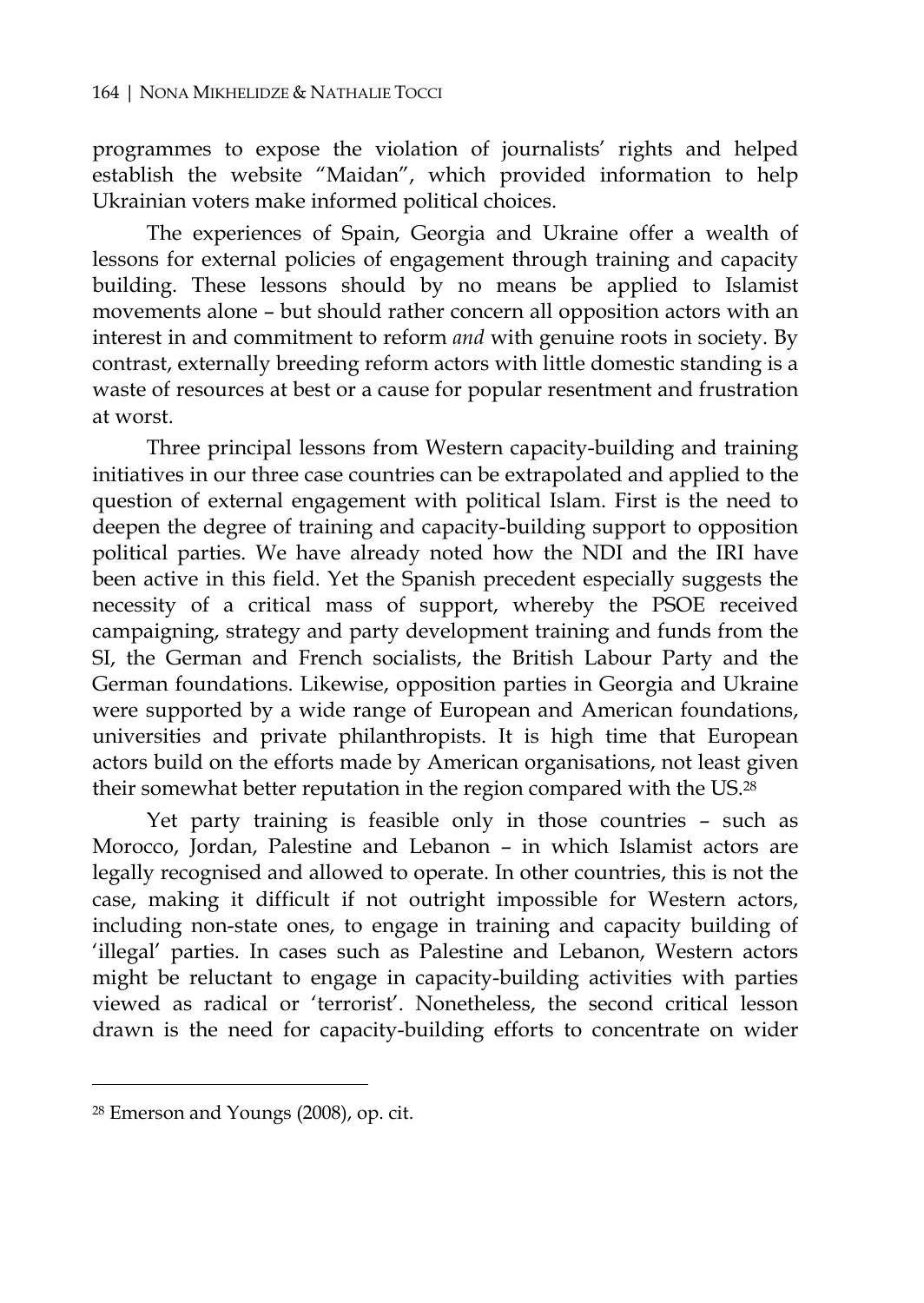sectors of society. This would allow Western actors to engage with Islamist actors even in those contexts that are viewed as most politically radical. Georgian and Ukrainian liberals, like Islamists in the Middle East, are not confined to the elites and the rank and file of parties, but are spread across different spheres, including NGOs, professional associations, charities, media, youth organisations and student groups. Hence, there is a need to tailor capacity-building and training activities to these actors as well. When applied to the Middle East this entails a shift of focus away from urban, Westernised and elite-based NGOs, which receive the bulk of Western funds and attention, and concentrating on Islamic and non-Islamic youth groups, student associations, charities and other welfare organisations. In so far as over three-quarters of civil society in the Middle East is servicebased, any well-meaning policy of external engagement aimed at change and reform cannot ignore this sector. The Spanish precedent highlights the importance of including within the scope of civil society development, support for trade unions and professional associations, as key actors in any country's associational life.

Third, the experiences of Spain, Georgia and Ukraine (and to this one could also add countries such as Greece or Portugal as well as the Eastern European countries), while certainly distinct from the Middle East, could certainly be of substantial value to reform-minded opposition actors in the region, including Islamist movements. Thus, a lesson and suggestion in this respect would be that of organising meetings for representatives of Islamist political parties and civil society organisations in Europe to discuss, explore and learn from the experiences of former opposition groups in authoritarian states. Not only could this have a positive impact in terms of socialisation and learning, but it could also help build trust and understanding between Islamists and the West.

### *Political pressure: A* **sine qua non** *for effective engagement*

Beyond the external engagement with opposition parties and civil society, Western policies played a role in the democratisation processes in Spain, Ukraine and Georgia by exerting credible pressure and conditionality on authoritarian regimes. Without pressure at the top, engagement with opposition actors alone is futile. In other words, engagement with opposition actors in authoritarian contexts must necessarily go hand in hand with conditional engagement and pressure on their regimes.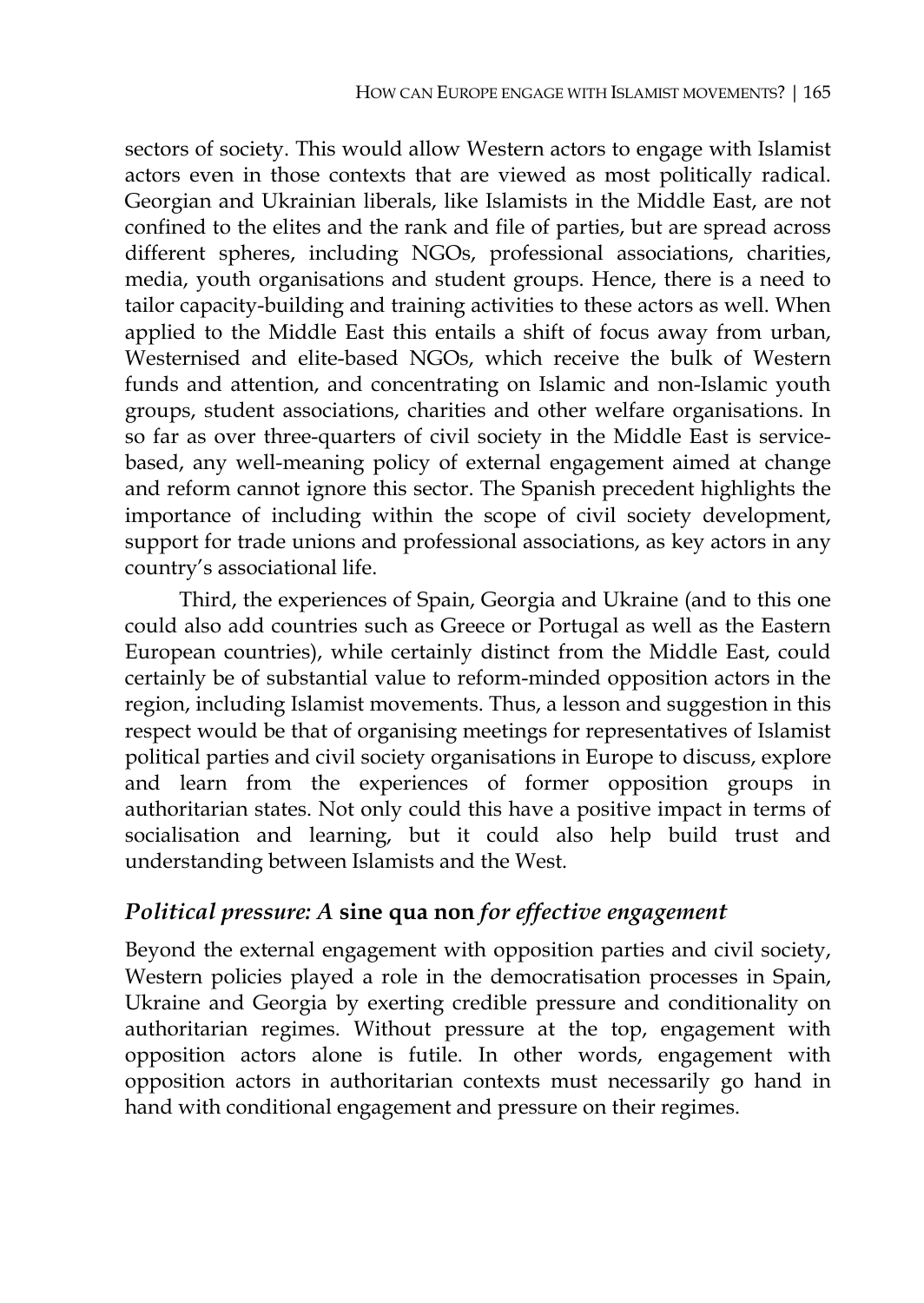Opposition actors in Spain used their European links effectively to apply pressure on the regime. In 1962, a Congress of the European Movement in Munich drew up a declaration outlining the political conditions the European Community (EC) should demand before signing any agreement with Spain, a declaration that strengthened the anti-Franco lobby in Europe.<sup>29</sup> Earlier, in 1961, the SI had adopted these recommendations in order to exert pressure on foreign governments to stop cooperating with Franco. In 1966, the SI adopted a resolution that condemned the referendum on the Organic Law, which gave full powers to Franco and guaranteed the loyalty of state institutions to the regime. The SI also opposed Spain's membership in NATO, the Council of Europe and the European Economic Community (EEC). It vocally protested against the arrests of members of the socialist opposition and the death sentences passed during the dictatorship, attracting international attention to Spanish affairs. After Franco's death in 1975, the SI called for restoring full democracy in Spain, freeing all political prisoners, providing freedom of speech and association and freedom for all political parties and trade unions.30

Earlier, in Germany the SPD had opposed the entry of Spain into the EEC. In 1972, Chancellor Willy Brandt declared that there was no possibility of Spain entering the EEC, because only democratic countries could become members of the Community. In France, the General Confederation of Labour Workers' Force brought pressure on the French government to halt relations with Franco's regime.31 The trade union movement was also active in mobilising pressure on the Spanish regime. In 1961, a delegation of the ICFTU met with members of the US administration in order to persuade them to change their policy towards Franco's regime and exercise pressure on the government. The ICFTU additionally put pressure on the regime by inducing local governments, national governments and the International Labour Organisation (ILO) to protest against Franco's rule and its violation of labour rights. In the UK, the TUC adopted a resolution that opposed the establishment of NATO military bases in Spain and rejected Spain's entry into the alliance. The TUC

<sup>29</sup> Pridham (1991), op. cit., p. 218.

<sup>30</sup> Ibid., p. 85

<sup>31</sup> Anaya Ortuno (2002), op. cit., pp. 22-40.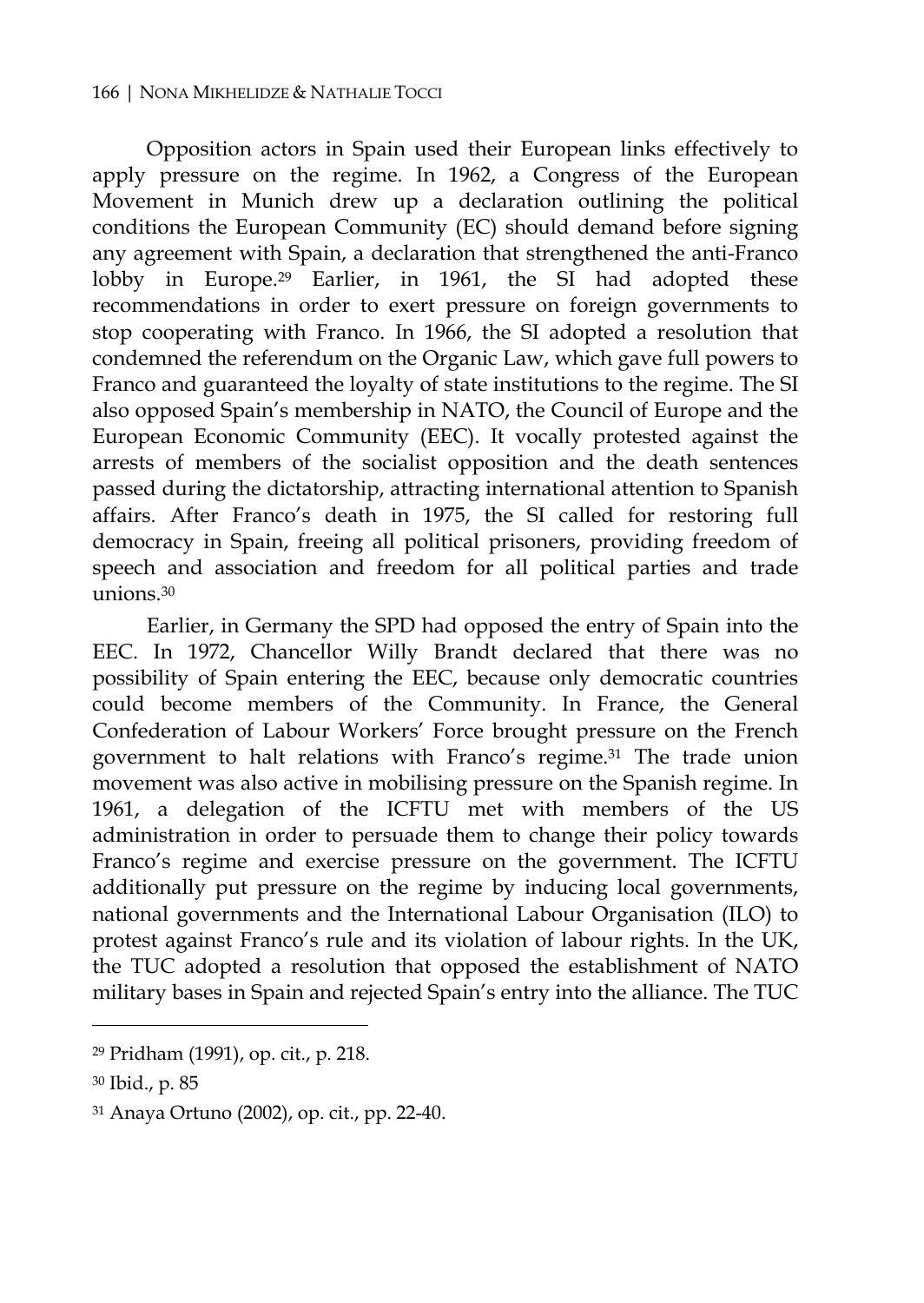also adopted many resolutions supporting political prisoners and calling for their political amnesty. In 1963, the SDDC (Spanish Democrats' Defence Committee of the Labour Party) recommended to the British government that the latter launch a boycott on Spanish goods, discourage British tourists from visiting Spain and British firms from investing in Spain, and reject the deepening of ties between Spain and the EC. These recommendations held sway in particular during periods of Labour rule, when the UK stopped arms sales to Spain, froze collaboration with the Spanish government and opposed the resumption of negotiations between Spain and the EEC in 1976.

In the case of Georgia or Ukraine, external pressure was not as farreaching as in Spain but it was nonetheless considerable. In 2003, prior to the elections in Georgia, former US Secretary of State James Baker met President Edward Shevardnadze and delivered a letter from President George W. Bush stressing the need for free and fair elections, and proposing a formula for the representation of different parties on the electoral commissions to ensure fair and transparent results. The International Monetary Fund (IMF) and the World Bank stated they would halt their projects in the country unless the government seriously revised its policies towards the opposition. Following the rigged elections, the US State Department declared that the results "do not accurately reflect the will of [the] Georgian people, but instead reflect massive fraud".32 The OSCE and the Council of Europe also denounced the results.

In Ukraine, the Center for Strategic and International Studies organised a high-level delegation visit to Kiev – including senior, former US government officials Zbigniew Brzezinski, Robert Hunter and Thomas Pickering – warning that the presidential elections should be free and transparent, and making clear that the future of US–Ukrainian relations and Ukraine's integration into Euro-Atlantic structures depended on this.33 The US's strategy was to keep the regime interested in the West, while underlining that the development of democracy and therefore free and fair elections were a cardinal objective of US–Ukrainian relations. The rigged elections were then unanimously denounced by all international

<sup>32</sup> C.H. Fairbanks, Jr., "Georgia's Rose Revolution", *Journal of Democracy*, Vol. 15, No. 2, 2004, pp. 115-116.

<sup>33</sup> Wallander (2005), op. cit., p. 1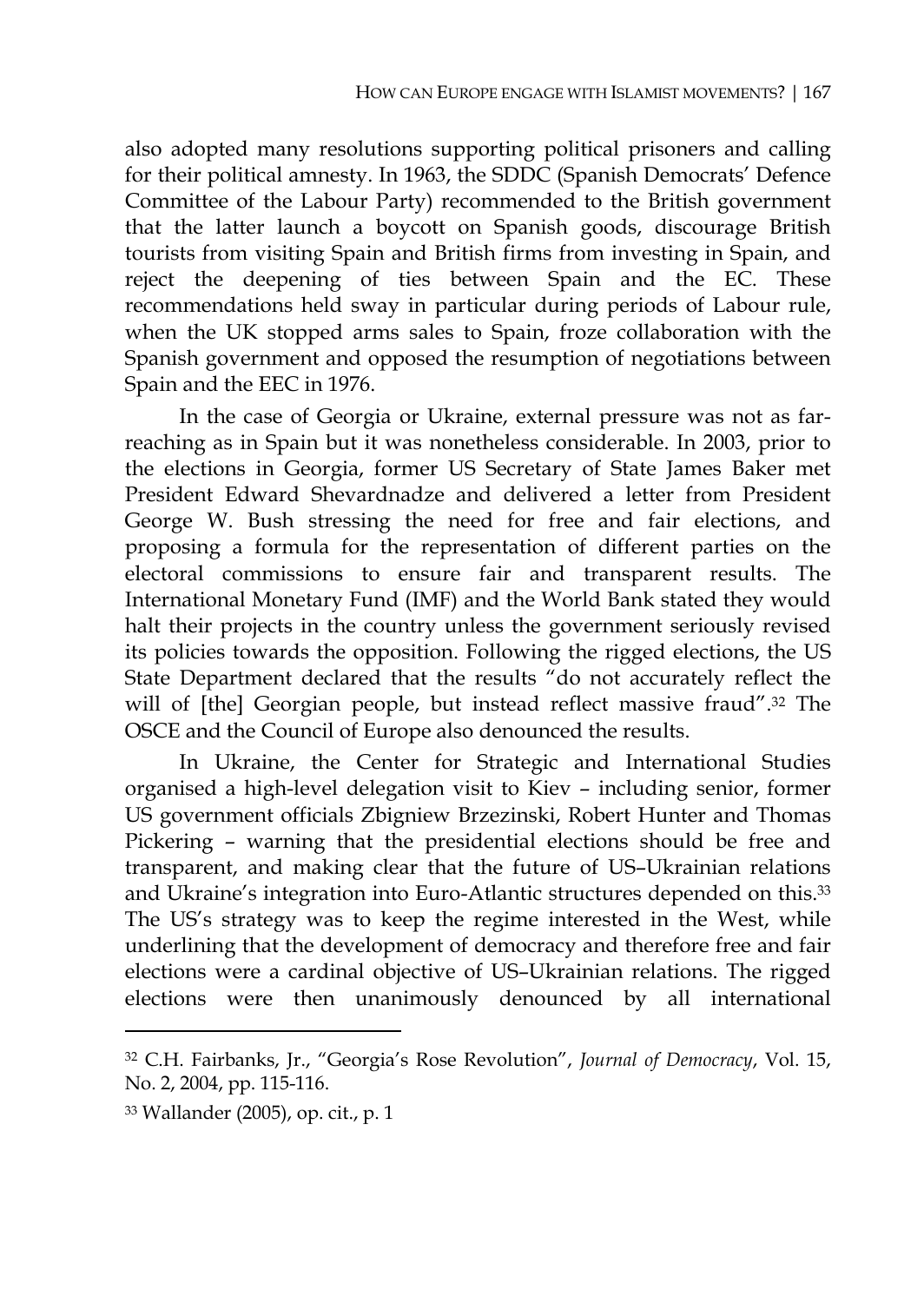organisations and observer missions. After the elections and during the Orange revolution, the West intervened through heavy mediation led by the presidents of Poland, Lithuania and EU High Representative Javier Solana. Also in Georgia, following the 2003 elections, Washington applied substantial pressure, with then Secretary of State Colin Powell strongly advising Shevardnadze to resign. Once Mikhail Saakashvili came to power, the US administration welcomed the new regime, declaring its support and assistance.34

Following from this, the final lesson is the need to exert significant pressure on the authoritarian regimes in which Islamists and other opposition actors operate. Elaborating Western policies of engagement becomes meaningful only if the West puts pressure, through positive or negative conditionality as well as dialogue, on incumbent regimes, just as it did in Spain, Georgia and Ukraine. Unless effective pressure is exerted in words as well as action, opposition actors – no matter how capable and well trained they may be – will remain unable to seize the political ground necessary to set in motion genuine change. Moreover, as long as the deafening silence of the West against the repression and violations committed against opposition activists persists, Islamists and Middle Eastern societies writ large will simply continue to view Western democracy talk as cheap.

### **Conclusions**

 $\overline{a}$ 

This chapter has deliberately downplayed the role of religion – intended as a fixed framework of belief and action – in mass Islamist movements, emphasising instead their nature as political subjects operating as opposition actors on the fringes of authoritarian state contexts. While acknowledging the concerns as well as the competing goals of Western actors in the region, which often downscale their commitment to democracy promotion, we have nonetheless taken this self-declared goal at face value. With these premises in mind, we have delved into an analysis of engagement with Islamist actors in the Middle East, setting out three possible objectives to be pursued through such a policy. We have then drawn from precedents of Western forms of engagement with European

<sup>34</sup> Grey and Volkov (2003), op. cit.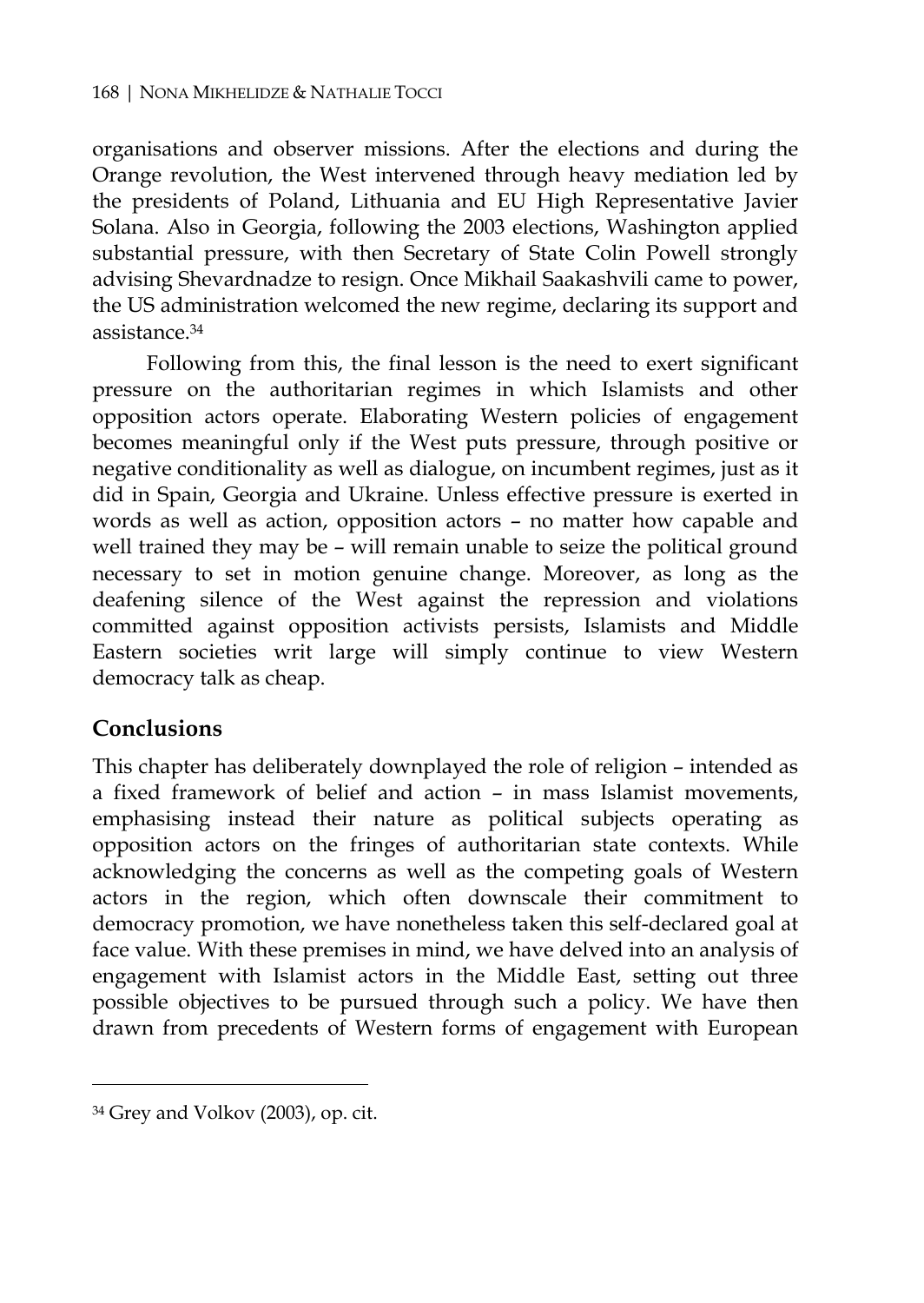opposition actors operating in authoritarian contexts, in the search for lessons to fulfil these objectives.

In drawing these lessons, we have acknowledged the importance of ideological and political affinity between European opposition actors and their backers in Western Europe and the US. And it is here that, to close the circle, we would like to reintroduce the role of religion. As noted above, a critical difference between our case studies and Islamist actors is the existence of peer groups in Europe and the US. Whereas Spanish socialists were ideologically tied to the Socialist International and trade union movement, and Ukrainian or Georgian liberals to their Western European and American NGO, governmental and foundation counterparts, the same cannot be said about Islamist actors. Their natural friends in Europe or the US would be either European Islamist groups, with little or no political power, or Christian democratic groups, with whom an effective alliance is hard to foresee principally because of the perceived divide generated by religion. It is thus here that the role of religion in politics is reaffirmed, by separating groups across Europe, the US and the Middle East. Notwithstanding the fundamentally different political, social and economic contexts in which they operate, these groups may actually share more similarities than we are prepared to acknowledge at first sight. Both espouse a liberal economic outlook coupled with political and social conservatism. By contrast, the differences that separate them are perhaps overestimated by the imagined divide created by religion. If these reservations are set aside, both the EU and the US, and most pointedly European and American civil society actors, can extract important lessons and best practices from other precedents in Europe's history to be applied *mutatis mutandis* to the critical case of political Islam.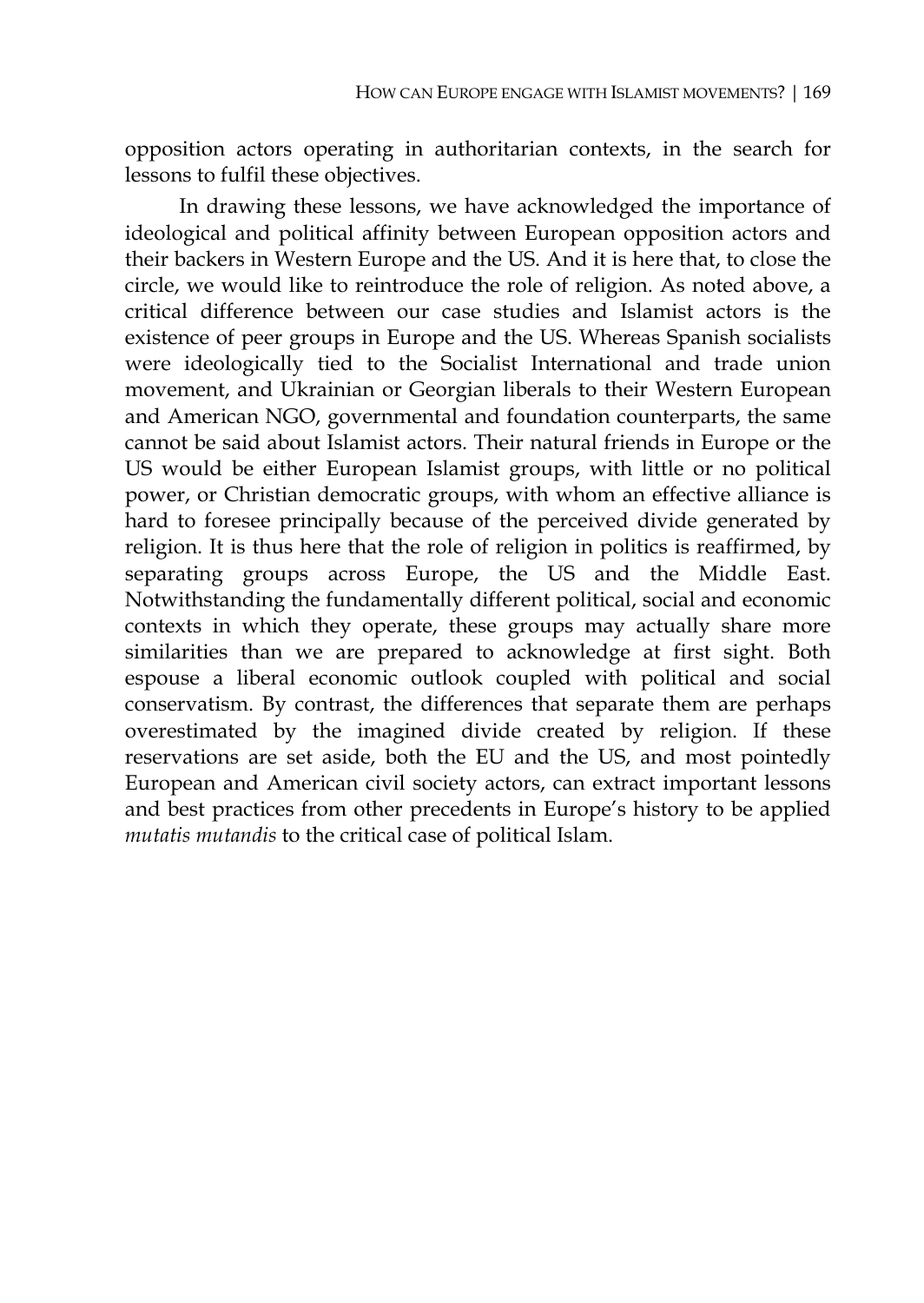# **9. CONCLUSIONS: DYNAMICS IN POLITICAL ISLAM AND CHALLENGES FOR EUROPEAN POLICIES** *MURIEL ASSEBURG*

#### *Current dynamics and trends in political Islam*

As the contributions to this volume illustrate, there is no single trend or tendency among Islamist actors in the Middle East and North Africa (MENA) today. Rather, four major trends can be identified.

First, countries whose politics are dominated by the Arab–Israeli conflict have been facing challenges that stem from mainstream Islamists engaging in electoral politics while maintaining armed wings that engage in 'resistance' against Israel. Islamists in Lebanon (Hizbullah) and the Palestinian territories (Hamas) have participated in elections, in parliament, and in government, and have, in principle, renounced violence in the domestic power play.1 They have both, however, used weapons not only in the confrontation with Israel, but also in the fight against their domestic political opponents when they have seen their position threatened. In Lebanon, Hizbullah and its allies staged a show of force in May 2008 to institutionalise a power of veto on government decisions and safeguard the weapons of the 'resistance'. In the Palestinian territories, after having won elections in 2006, Hamas saw its efforts at governing undermined. It preempted being ousted from power by violently assuming control of the Gaza Strip in June 2007. The results of the use of force differed substantially

<sup>&</sup>lt;sup>1</sup> For the religious underpinnings of Hamas's stances as well as the entrenchment of radical views owing to Israeli military campaigns, see the chapter by Khaled al-Hashimi, "Understanding Hamas's radicalisation" in the present volume.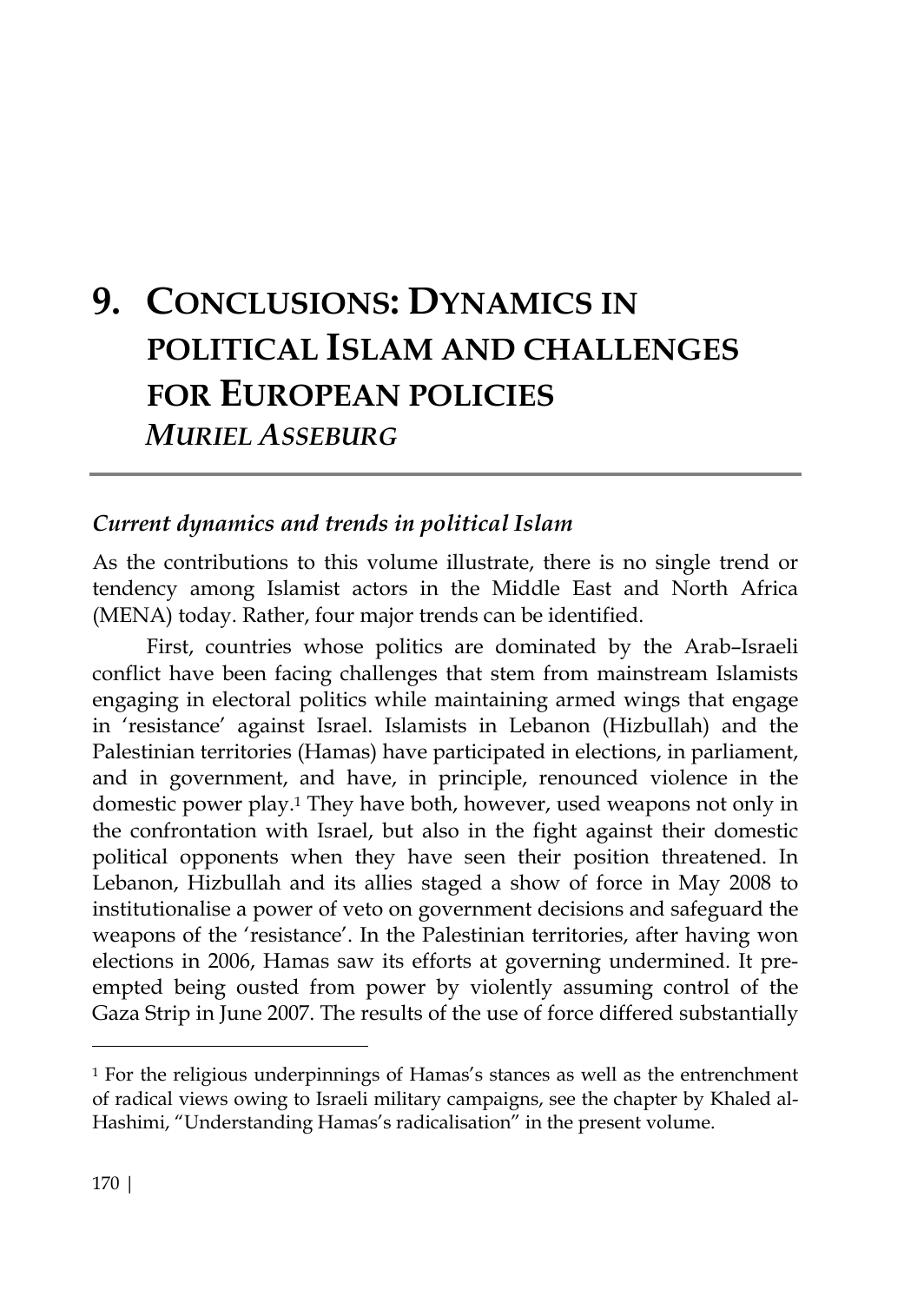for the two entities: Hizbullah's 2008 show of force unlocked the political blockade that had paralysed the country since late 2006. It led to the Doha compromise, which re-established a government of national unity with veto powers for the opposition and paved the way for elections in mid-2009. Hamas's 2007 violent takeover of the Gaza Strip led to a geopolitical split of the Palestinian Authority – where today we witness two competing, authoritarian political systems being consolidated in the West Bank and the Gaza Strip.

What has widely been viewed by Arab publics as successful steadfastness in confronting Israel has won the Islamist national liberation movements extensive popularity in the region. Their domestic experience has also suggested to many that armed struggle rather than electoral politics pays greater political dividends. Still, and in spite of the admiration that Hizbullah and Hamas arouse, they have not generated imitators.

Second, a new trend among Salafist actors has been noticed as some of them have abandoned their reluctance to engage in participatory politics. This is particularly remarkable as these Islamists traditionally have been preoccupied with emulating the 'righteous' or 'pious predecessors' (*al-salaf al-salih*) and have concentrated on fundamentals of faith as well as doctrinal purity. Yet in recent years, some Salafist groups (for example in Lebanon, Kuwait and Yemen) have overcome principled stances on restricting their activities to issues of faith and seeing their role mostly as one of 'guardians of pure Islam'. They have thus come not only to engage in the public sphere but also in elections and parliaments. As Omayma Abdel-Latif points out in her contribution, in Lebanon, some of these 'new Salafists' have also criticised confessionalism and taken a notable stance on dialogue with other political groups such as Hizbullah, hence breaking out of the pattern of sectarian politics.2 Engagement in politics has also led to quite substantial revisions with regard to issues pertaining to political and religious thought – as Lebanese Salafists have, at least de facto, accepted the Lebanese state, the legitimacy of a non-Muslim president and confessional pluralism. A similar trend can be discerned among Kuwaiti Salafists, who have recognised the constitution and concepts such as sovereignty held by the people, as well as political pluralism. While these new Salafists represent a marginal trend in Lebanon at present, in the May

<sup>2</sup> See the chapter in this volume by Omayma Abdel-Latif, "Trends in Salafism".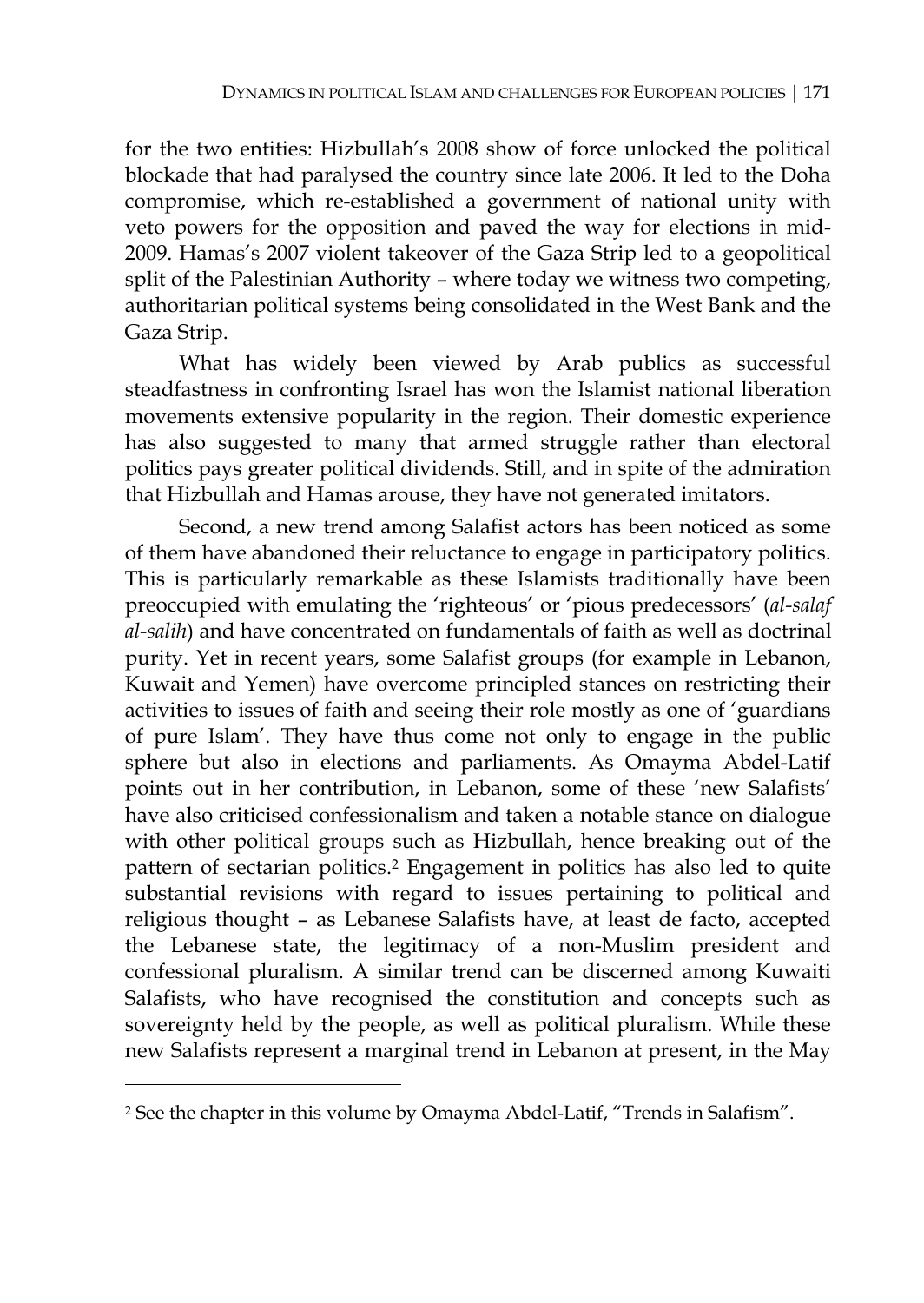$\overline{a}$ 

2008 parliamentary elections in Kuwait, Salafists captured record shares of the vote, thereby sidelining the Muslim Brotherhood-affiliated Islamic Constitutional Movement (ICM or Hadas).

Third, the performance of the Turkish Justice and Development Party (AKP) stands as a major example of the successful 'de-radicalisation' of an Islamist party. As Senem Aydın Düzgit and Ruşen Çakır highlight, the AKP has evolved from a Welfare Party that had been committed to "reformist fundamentalism" to a party that pursues "strategic modernism", and embraces pluralist democracy and a capitalist market economy.3 Indeed, rather than pursuing an Islamic state through the democratic process, the AKP has undertaken fundamental reform in the field of democratisation and the stabilisation of the economy. It has entered into accession talks with the EU and used the Copenhagen criteria for EU accession to bolster its course of political reform. The pace of reform, however, has slowed considerably during the AKP's second term in office. At the same time, significant sectors of Turkish society have been concerned about the AKP's social politics, which have been perceived as encouraging the Islamisation of Turkish society (e.g. through its public sector recruitment policies) and undermining the secular order. The promotion of conservative social values by the AKP, backed by pious and conservative middle classes, holds strong potential for increased Islamisation. Meanwhile, forces in the administration and the military have been afraid of having their influence reduced further by way of reform – framing their interests as concerns about the AKP's commitment to secularism and democracy.

Fourth and possibly most relevant in the MENA region, the so-called 'moderate Islamists' – i.e. those Islamists who have renounced violence as an instrument to achieve their domestic policy goals and who are ready to work from within the respective political system<sup>4</sup> - scored some impressive

<sup>3</sup> See the chapter by Senem Aydın Düzgit and Ruşen Çakır, "Turkey: A sustainable case of de-radicalisation?" in the present volume.

<sup>4</sup> On this definition of moderate Islamists, see Muriel Asseburg, *Moderate Islamists as Reform Actors: Conditions and Programmatic Change*, SWP Research Paper No. 4, Stiftung Wissenschaft und Politik, Berlin, April 2007, p. 9. Thus, 'moderate' should not be understood as a value judgment about the Islamists' political and social goals. It does not mean that these groups necessarily espouse values that would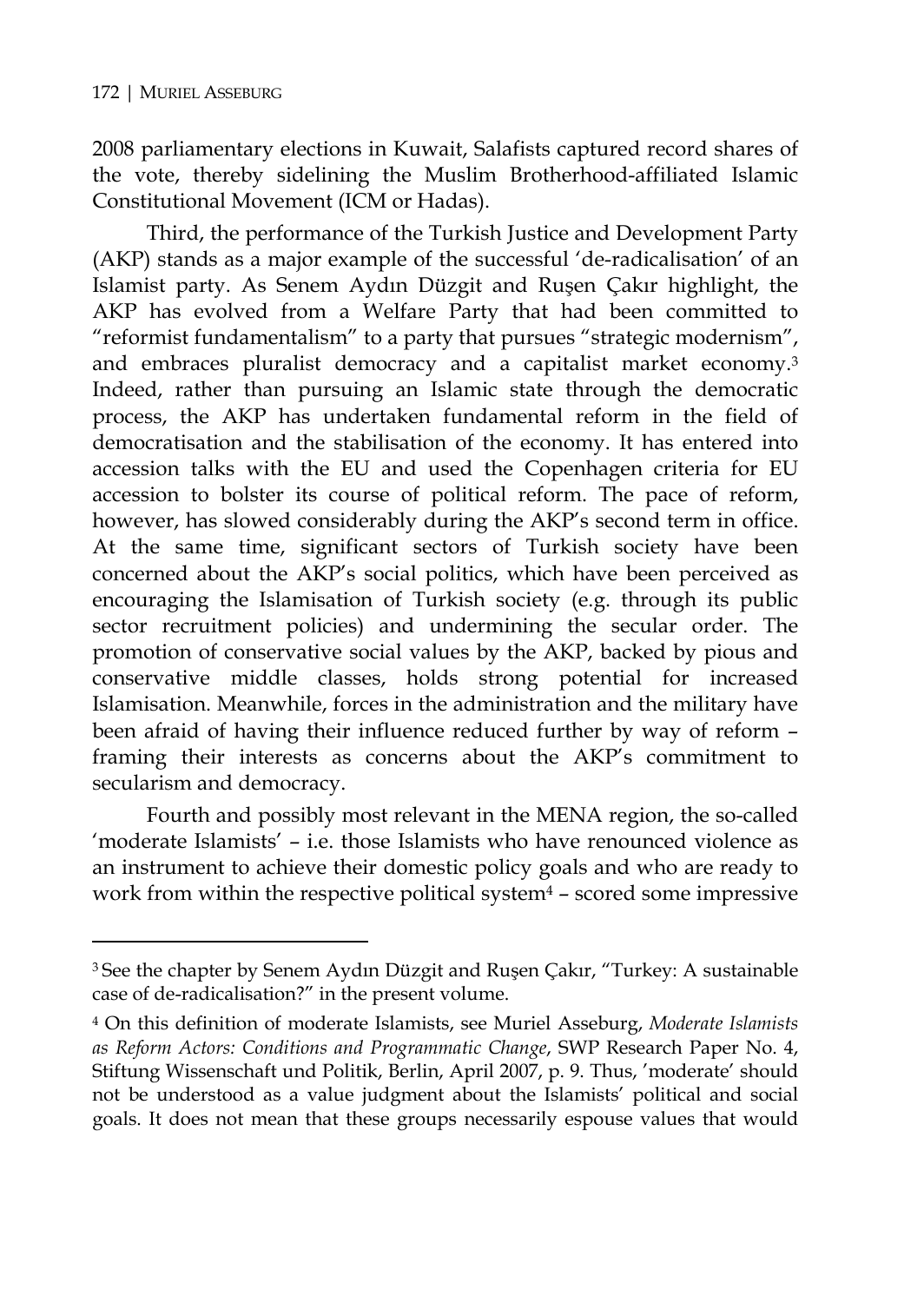early electoral successes. But in recent years, they have been unable to increase their representation in parliaments. In addition, they have been unable to translate their participation into meaningful influence on their countries' decision-making processes. As Robert Springborg argues, the entrenchment of authoritarianism and the increase in repression in the MENA region has weakened opposition actors, chiefly moderate Islamists.5 This has been particularly evident in those countries that have allowed the Muslim Brotherhood or its offshoot organisations to contest elections, such as Algeria, Egypt, Jordan, Kuwait, Morocco and Yemen. In some cases (Morocco, Kuwait, Algeria and Yemen), the existence of Islamist political organisations that are more radical may also account for the weakening of the more established moderate Islamists, which have increasingly been viewed as having been co-opted and having lost their role as a clean alternative to the actors in power.6

As a result, in many countries of the MENA region Islamist groups and their followers have become frustrated and disillusioned with electoral and parliamentary politics, as they have realised how constrained is the impetus they can have in the façade democracies of the region. This realisation has had quite diverse effects on Islamist movements and their constituencies. Among them, we have witnessed highly controversial, programmatic debates in some movements, e.g. the Egyptian Muslim Brotherhood's debate on a draft platform.7 But above all, we have seen an increase in political apathy or a turn towards non-political, more quietest

correspond with a European understanding of democracy. Here – as with other forces in the region – we can find instead a broad spectrum of approaches ranging from the ideological to the more pragmatic, from the socially conservative to the more progressive.

<sup>5</sup> See the chapter by Robert Springborg, "Is the EU contributing to reradicalisation?" in the present volume.

<sup>6</sup> Ibid.

<sup>7</sup> The draft espoused socially conservative provisions, such as neither women nor Copts would be eligible to run for the presidency and a religious oversight body was to be established. It aroused a very controversial debate within the Brotherhood as well as among scholars and journalists, and it was subsequently relegated to the backburner. See the contribution by Ibrahim El Houdaiby in this volume, "Trends in political Islam in Egypt".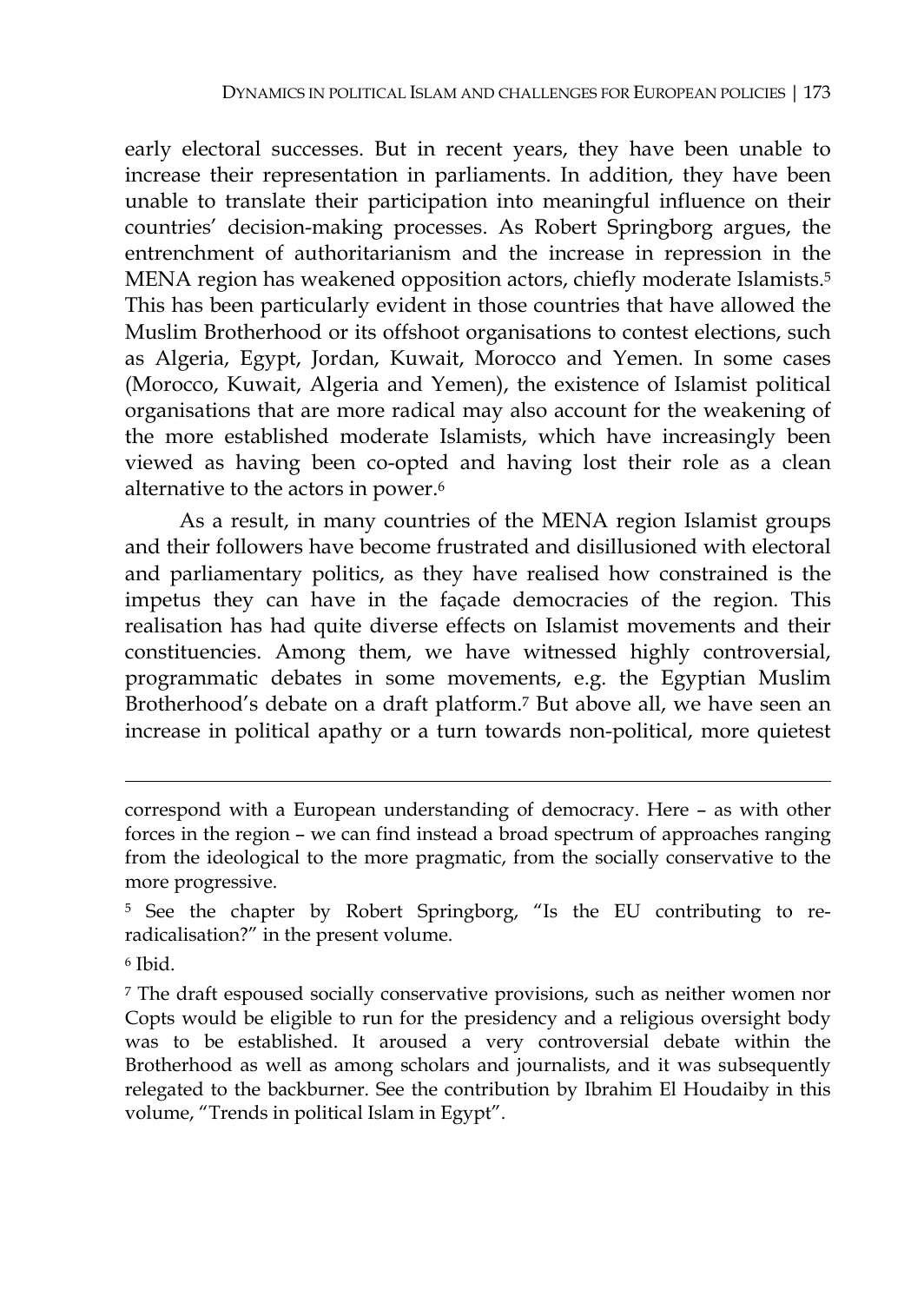forms of Islam among Arab publics, such as Sufism (which has been encouraged by some regimes), as well as a growing appeal of more fundamentalist Islamists.

Nevertheless, the lack of success in achieving any of their short- to medium-term objectives has not led moderate Islamists to turn away from participatory politics or to engage in violence.8 Most organisations have accepted that their room for manoeuvre is small and they have adapted their strategies to avoid openly challenging incumbent regimes and rather strengthened their commitment to working from within the respective political system. As Springborg concludes, "In sum, the real challenge may not be the rise to power of radical Islamists or violence committed by them, but the perpetuation and even strengthening of authoritarian rule as a result of moderate Islamists becoming strategic partners of at least some elements of incumbent regimes".9

# *EU policies and their effects*

In recent years, against the backdrop of Islamist terrorism on the one hand and election victories by moderate Islamists on the other, Europeans have become increasingly aware of the phenomenon of political Islam and of its diverse facets, as well as the need to develop policies for addressing the issue. In its 2004 position paper on a *Strategic Partnership with the Mediterranean and the Middle East*, the EU acknowledged for the first time, if only implicitly, that moderate Islamists should no longer be excluded from measures aimed at democracy promotion.10 A 2007 European Parliament resolution on reforms in the Arab World made this approach even more explicit, as it called on Europeans "to give visible political support to…those political organisations which promote democracy…including,

<sup>8</sup> For recent trends among moderate Islamists, see also Ana Echagüe, "The radicalisation of moderate Islamist parties: Reality or chimera?" in the present volume.

<sup>9</sup> See Springborg, op. cit., p. 18.

<sup>10</sup> European Council, *Final Report on an EU Strategic Partnership with the Mediterranean and the Middle East*, June 2004 (retrieved from http://www.consilium.europa.eu/uedocs/cmsUpload/Partnership%20Mediterra nean%20and%20Middle%20East.pdf).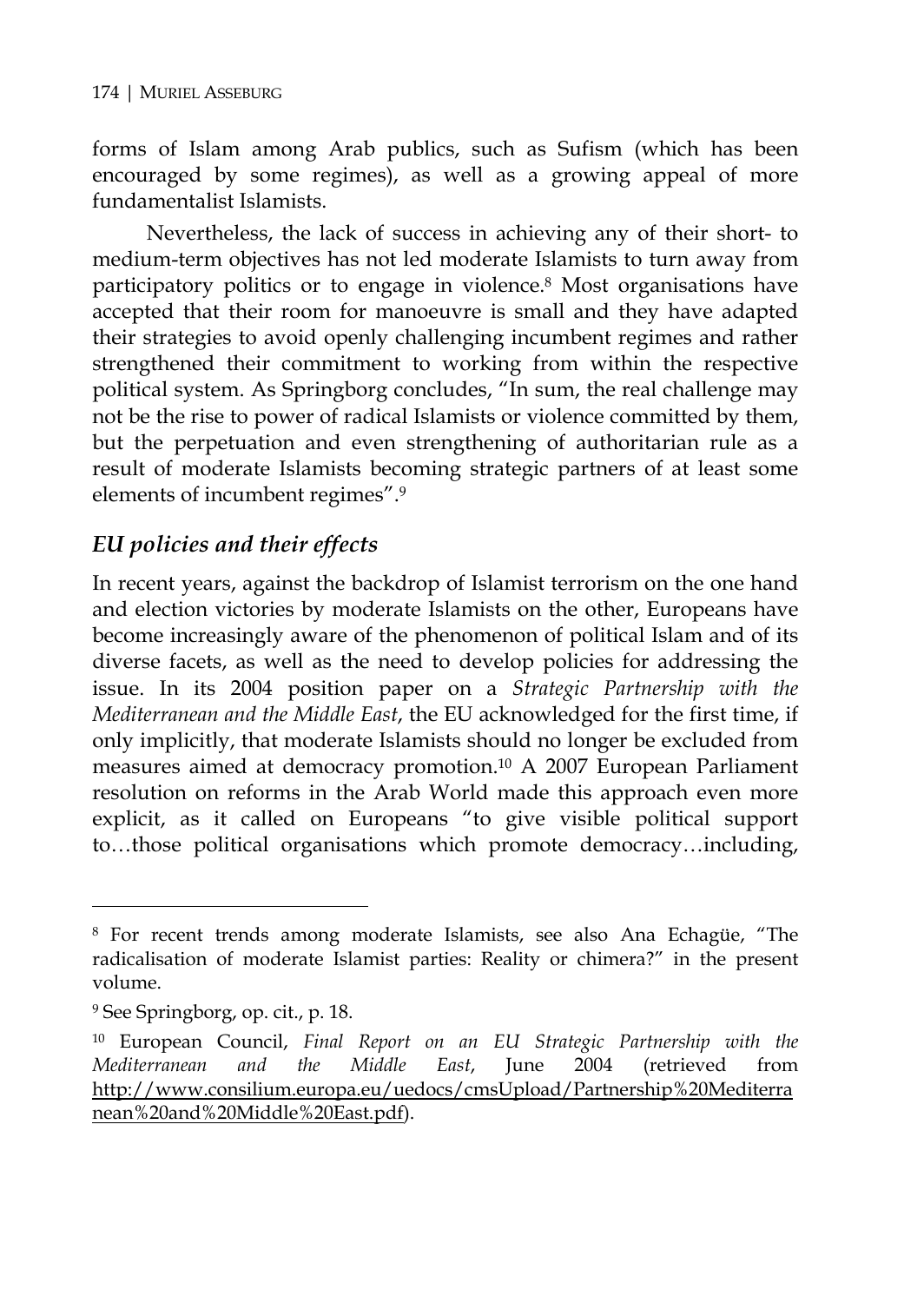where appropriate, secular actors and moderate Islamists".11 In the 2005 strategy document on *Combating Radicalisation and Recruitment to Terrorism,*  the EU stressed "the need to empower moderate voices by engaging with Muslim organisations and faith groups that reject the distorted version of Islam put forward by al-Qa'ida and others".12

In practice, however, European engagement with Islamists has lagged far behind these ambitions.13 While some European governments have established specific divisions or task forces for dialogue with the Islamic world, these have often focused on religious and cultural issues rather than on politics. Such efforts have not succeeded in institutionalising channels of dialogue that would have helped to calm tensions in times of crisis, for instance during the uproar surrounding the Danish Muhammad cartoons. In addition, not only have debates on a common EU policy line as to with whom, how and when to engage not yielded results, but as Kristina Kausch details, for various reasons official representatives of European governments and the EU have also been very reluctant to establish regular contact and build relations with Islamist forces.14 When exchanges have taken place, they have generally been informal, bilateral and low profile.

Europeans have established contacts with representatives of those Islamist parties that are legally recognised political actors with parliamentary representation, such as the Moroccan Party for Justice and Development, the Islamic Action Front, the Kuwaiti ICM and the Bahraini al-Wefaq. Yet they have been somewhat disinclined to establish such links – at least on an official level – with Islamists in countries that have regimes that discourage such contacts, e.g. in Algeria or Egypt. They have shunned official contacts in countries where Islamist parties are illegal, e.g. in Tunisia and Syria. Furthermore, even those forces with which Europeans are in contact have very rarely been supported by EU democracy promotion programmes or cooperation initiatives.

<sup>&</sup>lt;sup>11</sup> This document is quoted in Kristina Kausch, "Europe's engagement with moderate Islamists" in the present volume.

<sup>12</sup> Also quoted in Kausch, *supra*.

<sup>&</sup>lt;sup>13</sup> Interestingly, European policies have also lagged behind US efforts at capacity and coalition building among opposition forces (including moderate Islamists) in some MENA countries, e.g. Yemen and Morocco.

<sup>14</sup> See Kausch, op. cit.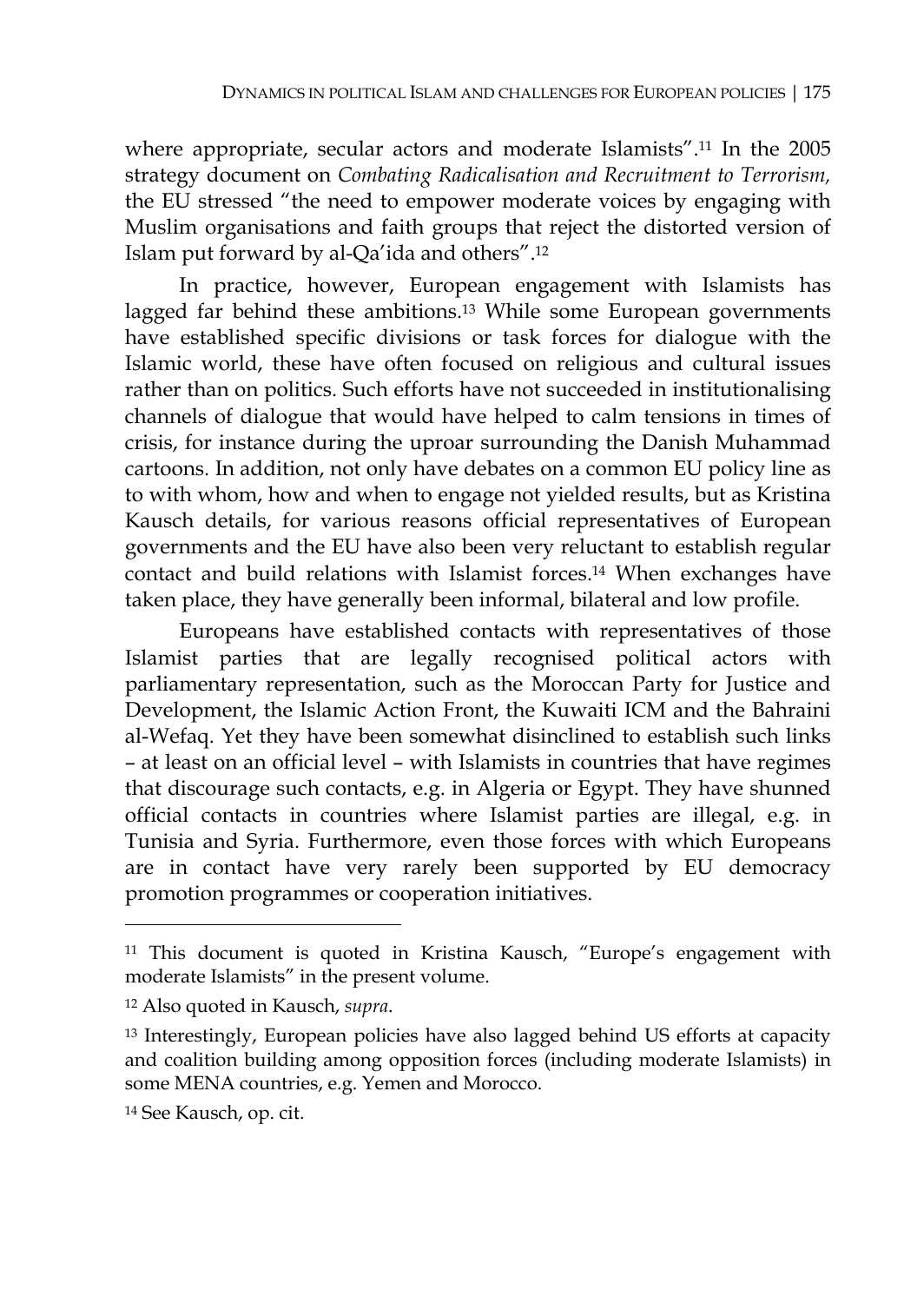In the end, by not establishing and maintaining contacts with all relevant segments of society in the region and by not developing ties with moderate Islamist groups, Europeans have so far missed out on an opportunity to engage those groups that often form the most popular and best organised opposition. This has also meant that Europeans have had no instruments at their disposal to exert influence on debates within these movements or to work towards de-radicalisation. While Europeans have pushed for trade liberalisation and better governance, and engaged in civil society support, on the level of high politics they have closely collaborated with the MENA's authoritarian rulers and been reluctant to press for sustained political liberalisation or to address human rights issues. They have thus contributed little to making participatory politics more attractive for the region's opposition forces.

Finally yet importantly, European policies have been highly contradictory with regard to contact with those forces that have military wings, i.e. the Lebanese Hizbullah and the Palestinian Hamas. Europeans do not face any legal impediments to speaking to and cooperating with Hizbullah representatives (except for the Dutch, who designated Hizbullah a terrorist group in 2004), as the EU does not consider Hizbullah a terrorist organisation; yet some European governments still have been reluctant to engage in official high-level contact. Nonetheless, as a rule, they have maintained open lines of communication with the party. By contrast, such lines have been cut with Hamas, which was designated a terrorist organisation by the EU in 2003. After Hamas's landslide victory in the 2006 elections, the international community adopted the so-called 'Quartet criteria', which conditioned diplomatic contacts and cooperation with the Hamas-led government on Hamas renouncing the use of violence, recognising Israel's right to exist and accepting all previous agreements. In this regard, Europeans adopted a maximalist interpretation of what the designation of Hamas as a terrorist organisation was to mean: while they were not legally in a position to cooperate with Hamas financially and politically, it would not have been mandatory to adopt a policy of no contact as the EU did. Actually, through US influence, all Quartet members with the exception of Russia adopted an isolationist approach, and after Hamas's violent takeover of the Gaza Strip, backed the Israeli embargo – putting Gaza's population under massive pressure to change its political preferences by imposing measures of collective punishment. As Europeans have toed the US policy line, they have contributed to empowering the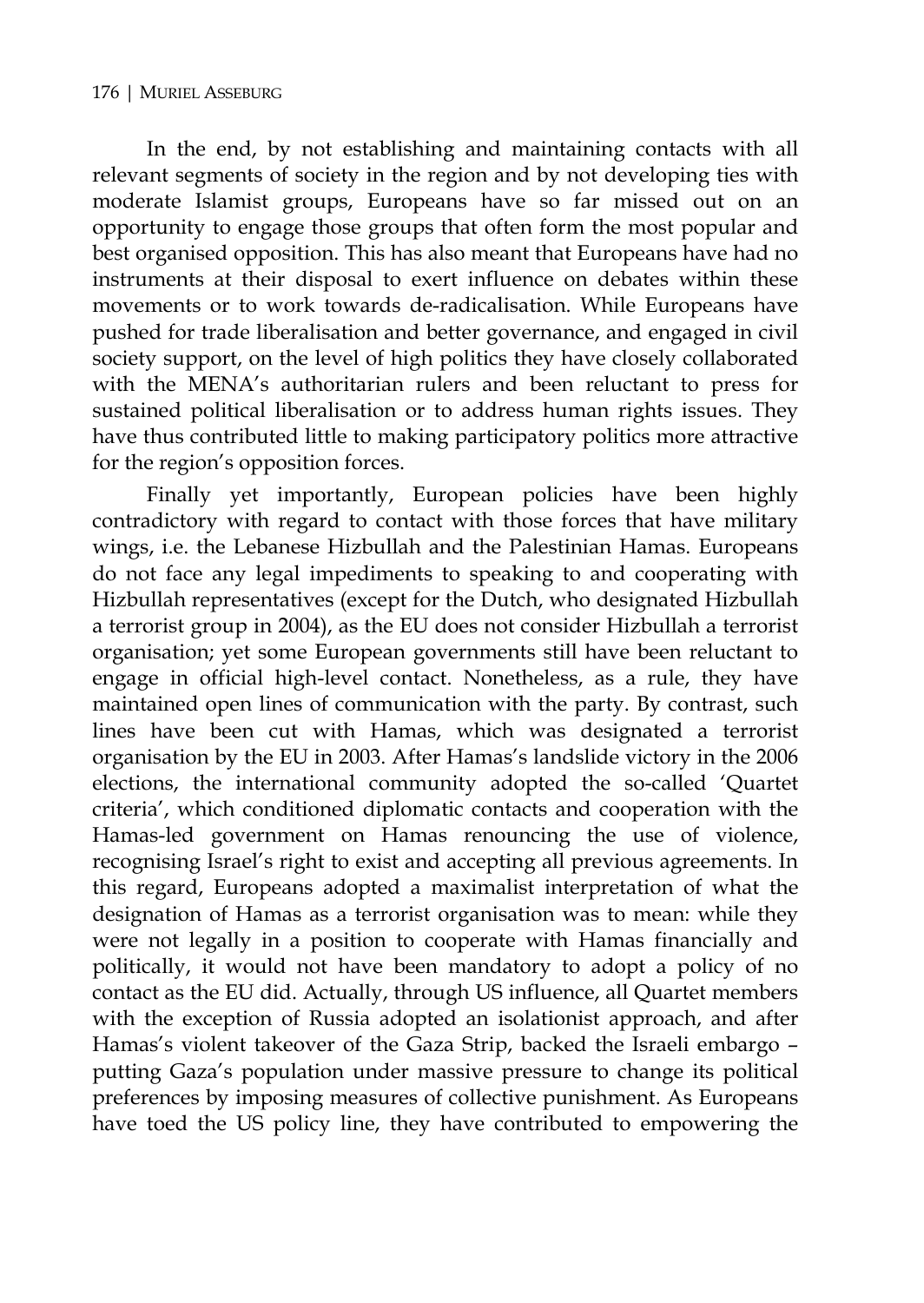hardliners in the movement, strengthening Hamas's alliance with Iran and entrenching the geopolitical split between the West Bank and Gaza.

Ultimately, the European stance on Hamas has not only contributed to the 're-radicalisation' of Hamas and seriously undermined European efforts at state building in the Palestinian territories, but it has also done enormous damage to the credibility of the EU as a democracy promoter in the whole region. In general, failure to resolve the region's conflicts, first and most importantly the Arab–Israeli conflict, has helped extremists thrive and mobilise around radical slogans.

## *Main challenges and policy recommendations*

To date, there is no consensus among European policy-makers about which Islamist groups to engage with, the purposes of such engagement or how. In their contribution, Nona Mikhelidze and Nathalie Tocci specify three good reasons for engaging with Islamists: to better understand an important political force as well as realities in the region, to support political openings, and to include relevant actors and potential spoilers in peace processes or efforts at conflict management.15

Indeed, a *first* reason Europeans should engage with Islamists is to understand their thinking, priorities and agendas, as these forces are so relevant in their societies. Dialogue with Islamists would also help Europeans get an additional reading of realities in the Middle East – rather than just relying on the interpretations of those who think like they do or who speak in a manner to which they are accustomed. On top of that, dialogue should also be about building bridges. Europeans have a strong interest in reaching out and establishing channels of communication that diverge from the 'us vs. them' and 'the West against Islam' paradigms, not least because of geographical proximity and large Muslim minorities in some European states. Still, as Abdel-Latif points out, such dialogue will hardly be successful as long as one side dictates the agenda, rather than both sides meeting eye-to-eye.16 Nor will it resonate widely if European dialogue activities are not broadened to include major segments of society.

 $\ddot{\phantom{a}}$ 

<sup>15</sup> See in the present volume the chapter by Nona Mikhelidze and Nathalie Tocci, "How can Europe engage with Islamist movements?".

<sup>16</sup> See Abdel-Latif, op. cit.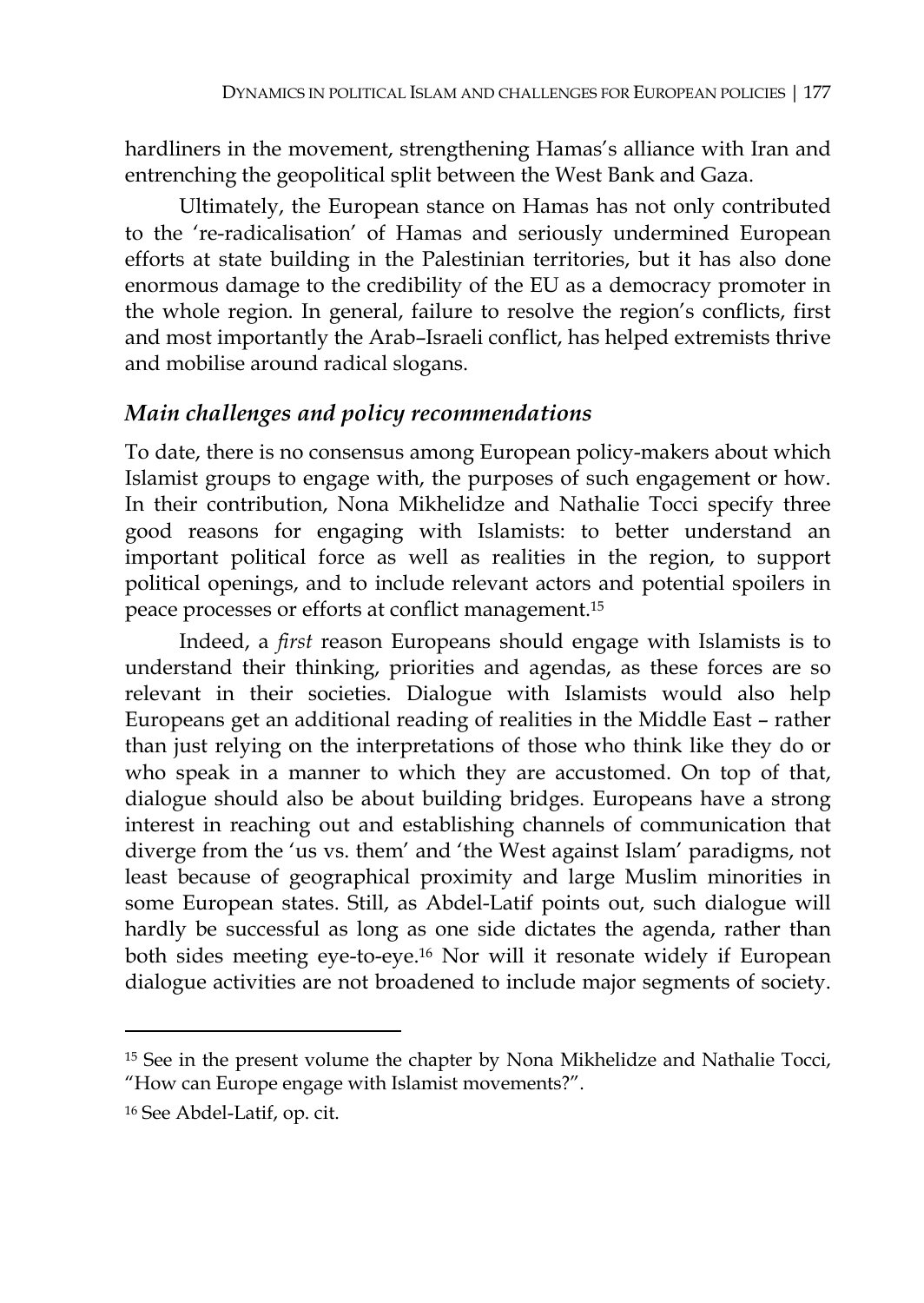It is in the European interest not to condition dialogue on certain criteria, but instead to have open lines of communication with a broad spectrum of social and political forces.

A *second* reason Europeans should engage with Islamists as well as with other societal and political forces is to support political change in the region. This would mean working towards more participatory and less repressive systems, with a view to preventing political apathy and radicalism and preparing the regimes for 'soft landings', while avoiding revolutionary upheavals – with all the negative side effects they could entail for Europe. Political liberalisation or even democratisation cannot be achieved if the mainstream forces of political Islam – in many countries of the region the only well-organised and most popular opposition – are excluded from the political process.

If the European commitment to democracy is not mere lip service, Europeans should choose a three-dimensional approach. They should a) put pressure on incumbent regimes to abandon their repression of moderate Islamists and other peaceful opposition forces and grant all forces access to the political arena. They should b) aim at influencing the legal and political frameworks that regulate social and political participation in the MENA region. It is important not to set all one's hope on domestic reform actors, but to try to affect change directly as well, not least because it is the also conditions under which actors participate in the system that shape their agendas and priorities. As the Turkish example shows, competitive political systems with established democratic procedures tend to support trends among Islamists that favour procedural democratic reform and acceptance of important tenets of liberal democracy. This would imply using the political tools available, such as the political dialogue provided for in the Association Agreement of the Euro-Mediterranean Partnership as well as the Action Plans of the European Neighbourhood Policy, to address issues of governance along with human rights and civil liberties. Benchmarking, which to date has only been done in the areas of trade policy and economic reform, could likewise be implemented to affect human rights guarantees, to lift the states of emergency, to work towards liberal party and association laws, to install independent electoral commissions, and to grant freedom of opinion and assembly, etc. So far, we have not been able to see how much influence the EU and its member states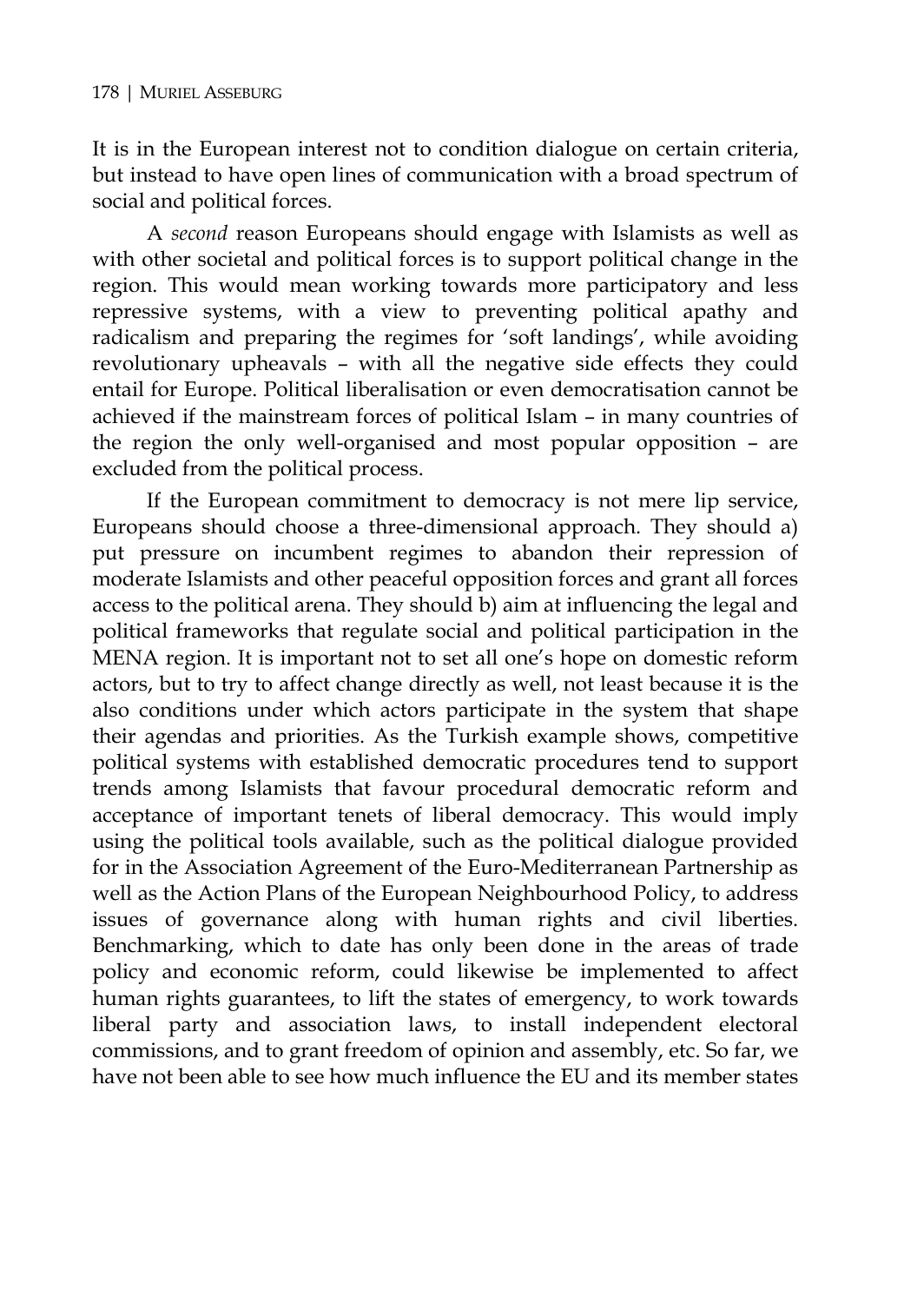could have in this regard, as European policy-makers have not used their political and economic weight to boost change. Thus, rather than focus training and capacity building activities on civil society actors, Europeans should c) increase cooperation with political opposition forces – Islamist as well as non-Islamist. Obviously, such activities would not embrace actors who engage in or propagate the use of violence. But they should not necessarily be restricted to the most progressive Islamists. Europeans should avoid being perceived as trying to pick winners and instead encourage participation across the board.17

In this context, the EU should not simply be urging the earliest possible elections, but should rather push for legislation and political practice that would first allow for freedom of association and the formation of political parties. Where elections are held, Europe should signal in advance a clear interest in free and fair elections and offer to provide election observers. Even more importantly, of course, the EU should accept the outcome of such elections and refrain from undermining elected governments. As the Hamas case has shown, the international isolation of the 'Islamic Resistance Movement' has helped in no way to meet the challenges, but contributed a lot to making the situation worse. Again, dialogue with democratically elected governments should not be conditioned.

A *third* reason Europeans should engage with Islamists is to get militant forces such as the Palestinian Hamas and the Lebanese Hizbullah on board for conflict management and to allow for inclusive peace processes. In these cases, it is evident that Europeans will also have to deal with forces that have not renounced violence or that figure on some terrorist list. Indeed, the more fragile the environment and the more influence such groups wield, the more Europeans should seek open lines of communication. If the EU seriously wants to contribute to regional stability and prevent further radicalisation, it needs to work towards settling the major conflicts in the region, above all the Arab–Israeli conflict, on which radical forces thrive. And it will not be successful in doing so as long as it follows a policy that isolates major forces with considerable spoiling power.

 $\overline{a}$ 

<sup>17</sup> See Echagüe, op. cit.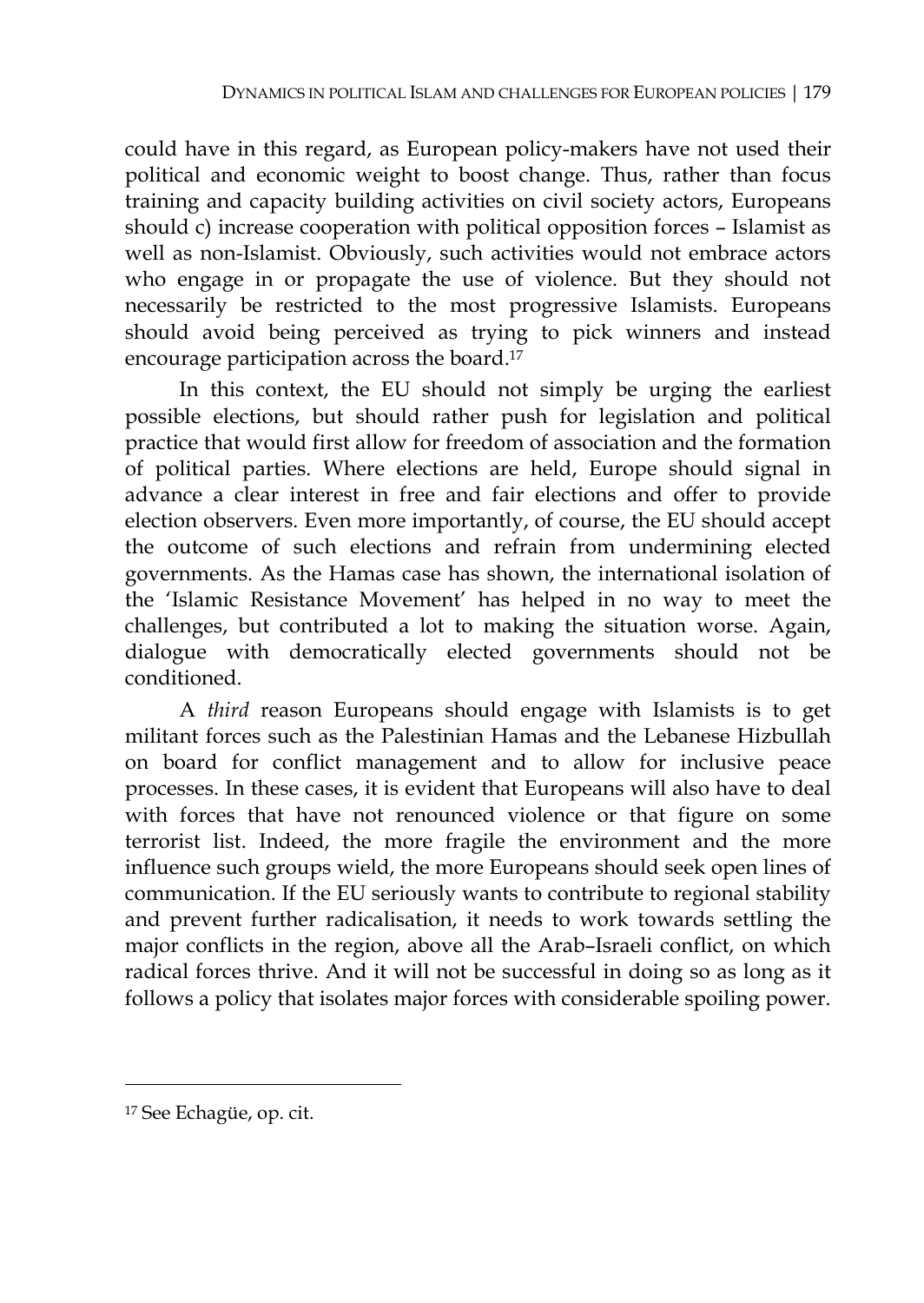Finally, Europeans should be aware that the idea of weakening or destroying the attractiveness of the 'Islamist model' by causing Islamist groups like Hamas to fail through isolation and pressure is unrealistic. Interventions that follow such a strategy contain the risk of a massive destabilisation, as they promote popular radicalisation and open the field for jihadist actors who are not tied to a national agenda and who are not open to negotiation or compromise.